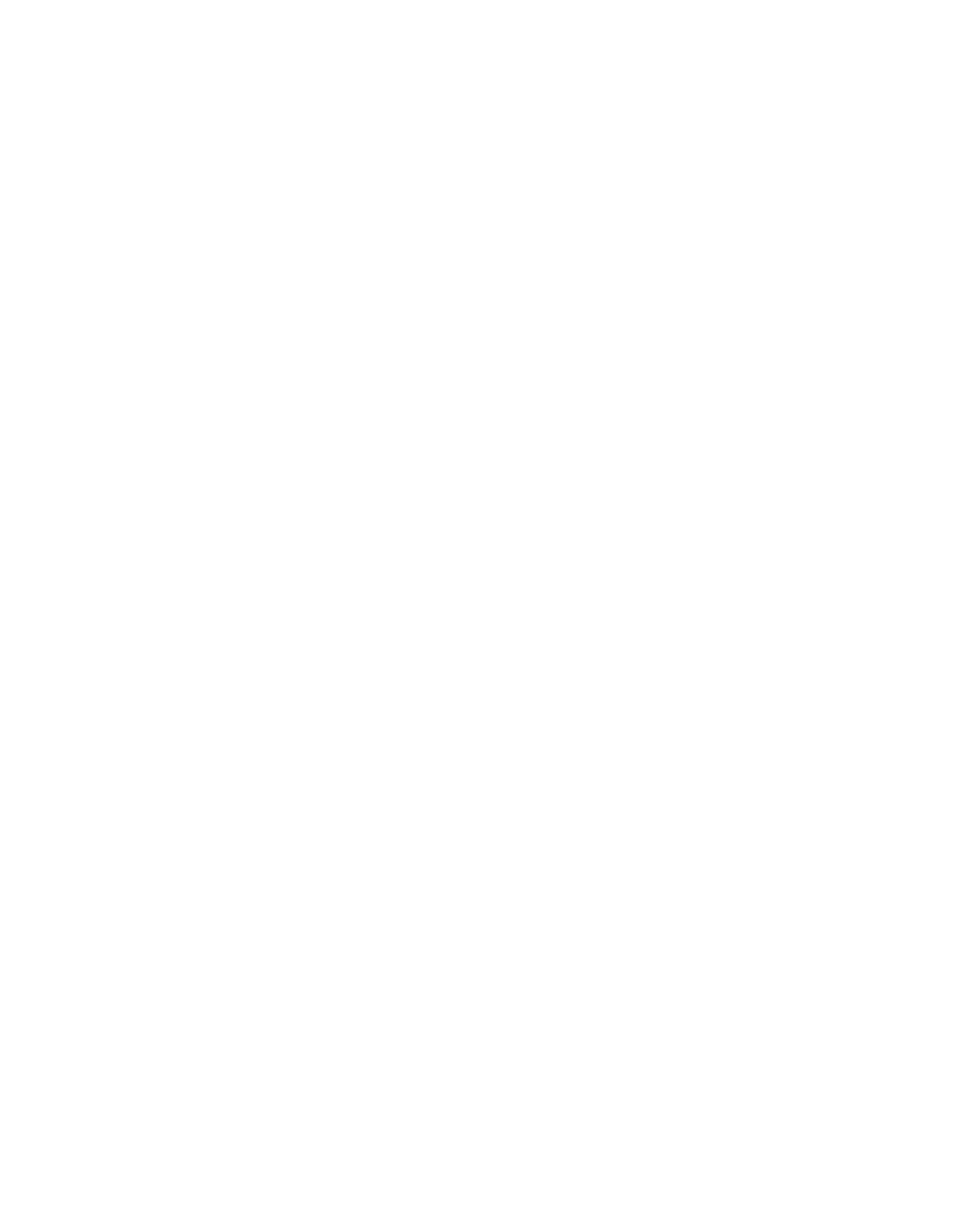# **Contents**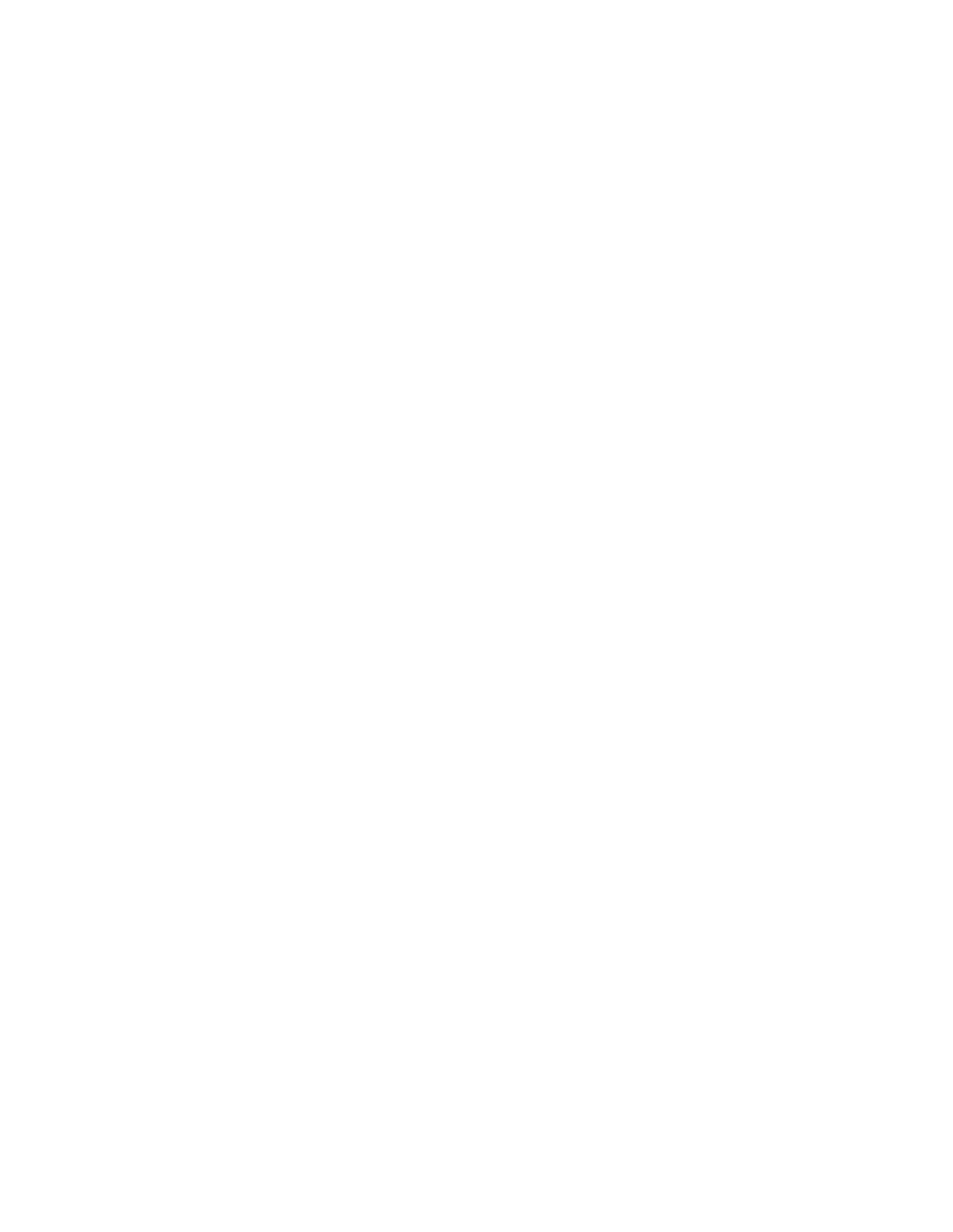### PREFATORY NOTE

The following Lectures were delivered by Lord Acton as Regius Professor of Modern History at Cambridge in the academical years 1895–96, 1896–97, 1897–98, 1898–99. The French Revolution, 1789–95, was in those years one of the special subjects set for the Historical Tripos, and this determined the scope of the course. In addition some discussion of the literature of the Revolution generally took place either in a conversation class or as an additional lecture. Such connected fragments of these as remain have been printed as an appendix. For the titles of the Lectures the editors are responsible.

J.N.F. R.V.L August 10, 1910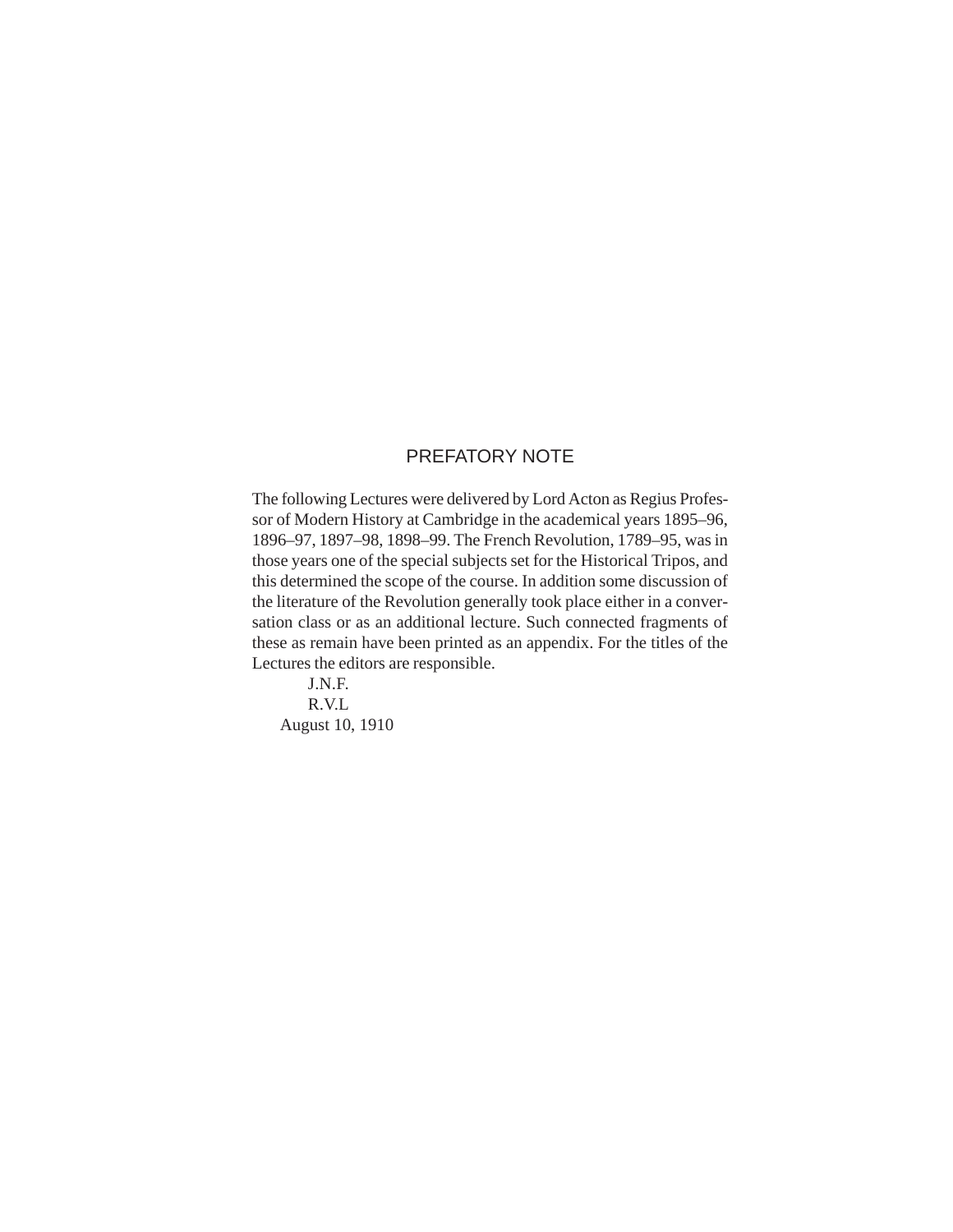## <span id="page-5-0"></span>I: THE HERALDS OF THE REVOLUTION

The revenue of France was near twenty millions when Lewis XVI, finding it inadequate, called upon the nation for supply. In a single lifetime it rose to far more than one hundred millions, while the national income grew still more rapidly; and this increase was wrought by a class to whom the ancient monarchy denied its best rewards, and whom it deprived of power in the country they enriched. As their industry effected change in the distribution of property, and wealth ceased to be the prerogative of a few, the excluded majority perceived that their disabilities rested on no foundation of right and justice, and were unsupported by reasons of State. They proposed that the prizes in the Government, the Army, and the Church should be given to merit among the active and necessary portion of the people, and that no privilege injurious to them should be reserved for the unprofitable minority. Being nearly an hundred to one, they deemed that they were virtually the substance of the nation, and they claimed to govern themselves with a power proportioned to their numbers. They demanded that the State should be reformed, that the ruler should be their agent, not their master.

That is the French Revolution. To see that it is not a meteor from the unknown, but the product of historic influences which, by their union were efficient to destroy, and by their division powerless to construct, we must follow for a moment the procession of ideas that went before, and bind it to the law of continuity and the operation of constant forces.

If France failed where other nations have succeeded, and if the passage from the feudal and aristocratic forms of society to the industrial and democratic was attended by convulsions, the cause was not in the men of that day, but in the ground on which they stood. As long as the despotic kings were victorious abroad, they were accepted at home. The first signals of revolutionary thinking lurk dimly among the oppressed minorities during intervals of disaster. The Jansenists were loyal and patient; but their famous jurist Domat was a philosopher, and is remembered as the writer who restored the supremacy of reason in the chaotic jurisprudence of the time. He had learnt from St. Thomas, a great name in the school he belonged to, that legislation ought to be for the people and by the people, that the cashiering of bad kings may be not only a right but a duty. He insisted that law shall proceed from common sense, not from custom, and shall draw its precepts from an eternal code. The principle of the higher law signifies Revolution. No government founded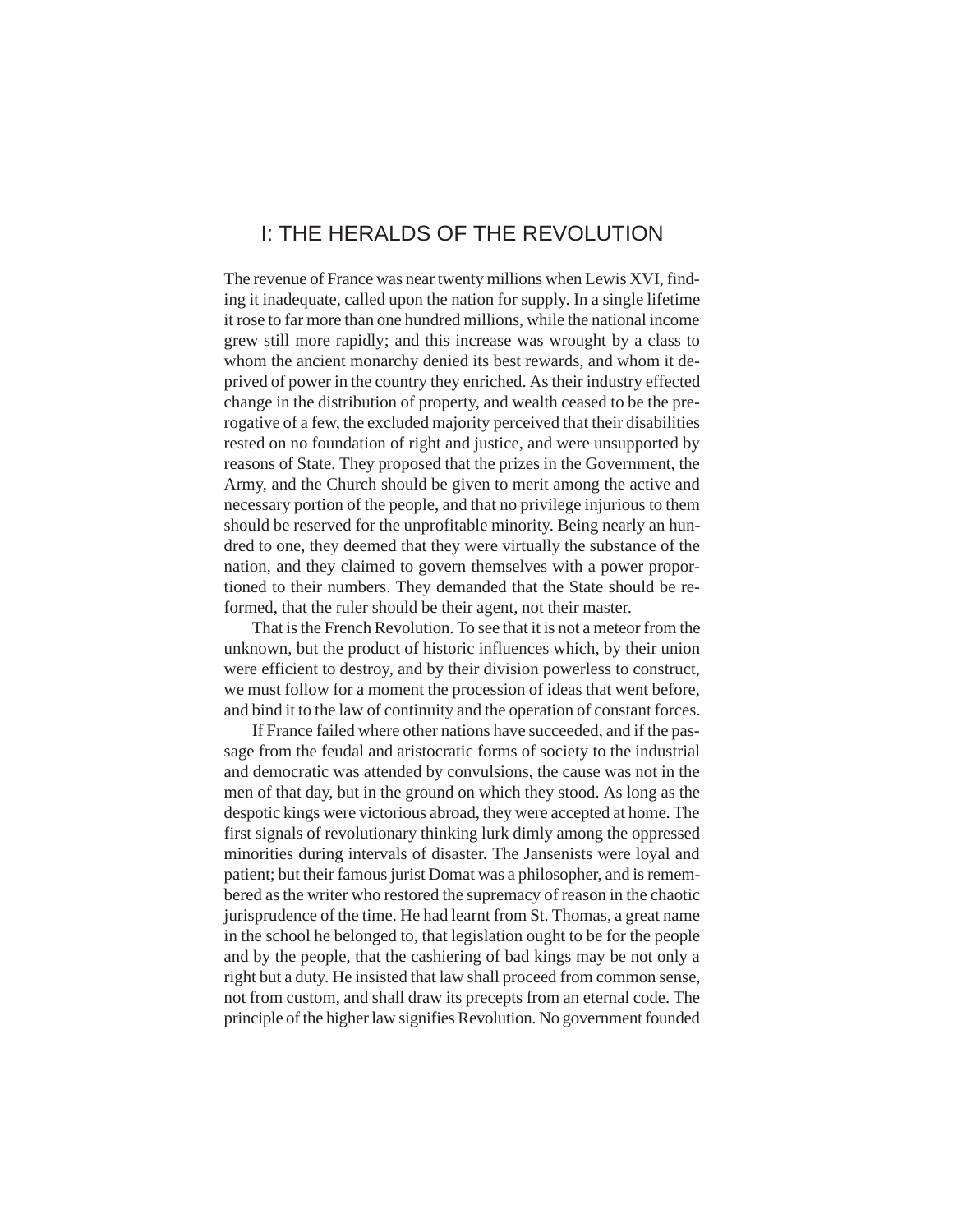on positive enactments only can stand before it, and it points the way to that system of primitive, universal, and indefeasible rights which the lawyers of the Assembly, descending from Domat, prefixed to their constitution.

Under the edict of Nantes the Protestants were decided royalists; so that, even after the Revocation, Bayle, the apostle of Toleration, retained his loyalty in exile at Rotterdam. His enemy, Jurieu, though intolerant as a divine, was liberal in his politics, and contracted in the neighbourhood of William of Orange the temper of a continental Whig. He taught that sovereignty comes from the people and reverts to the people. The Crown forfeits powers it has made ill use of. The rights of the nation cannot be forfeited. The people alone possess an authority which is legitimate without conditions, and their acts are valid even when they are wrong. The most telling of Jurieu's seditious propositions, preserved in the transparent amber of Bossuet's reply, shared the immortality of a classic, and in time contributed to the doctrine that the democracy is irresponsible and must have its way.

Maultrot, the best ecclesiastical lawyer of the day. published three volumes in 1790 on the power of the people over kings, in which, with accurate research among sources very familiar to him and to nobody else, he explained how the Canon Law approves the principles of 1688 and rejects the modern invention of divine right. His book explains still better the attitude of the clergy in the Revolution, and their brief season of popularity.

The true originator of the opposition in literature was Fénelon. He was neither an innovating reformer nor a discoverer of new truth; but as a singularly independent and most intelligent witness, he was the first who saw through the majestic hypocrisy of the court, and knew that France was on the road to ruin. The revolt of conscience began with him before the glory of the monarchy was clouded over. His views grew from an extraordinary perspicacity and refinement in the estimate of men. He learnt to refer the problem of government, like the conduct of private life, to the mere standard of morals, and extended further than any one the plain but hazardous practice of deciding all things by the exclusive precepts of enlightened virtue. If he did not know all about policy and international science, he could always tell what would be expected of a hypothetically perfect man. Fénelon feels like a citizen of Christian Europe, but he pursues his thoughts apart from his country or his church, and his deepest utterances are in the mouth of pagans. He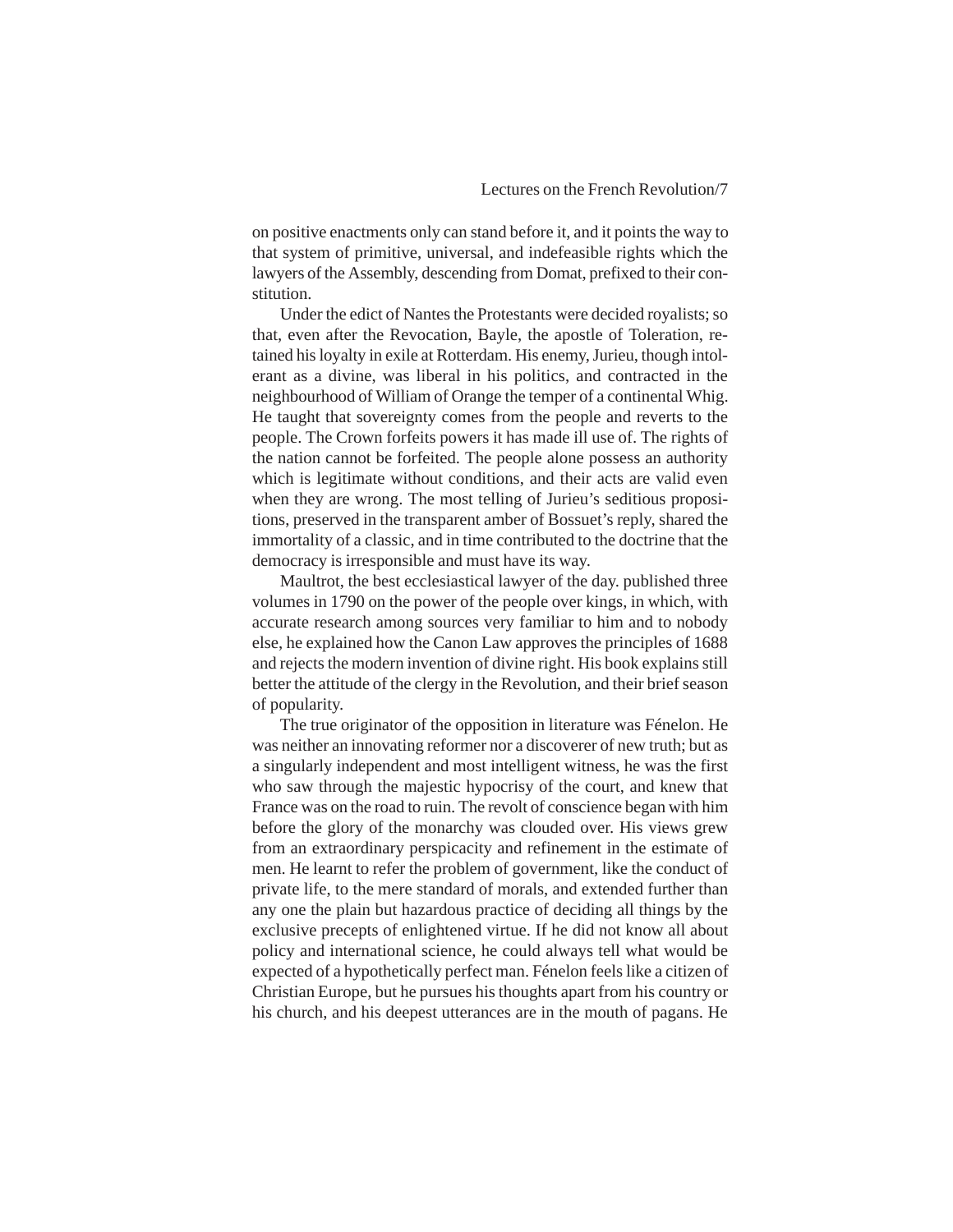desired to be alike true to his own beliefs, and gracious towards those who dispute them. He approved neither the deposing power nor the punishment of error, and declared that the highest need of the Church was not victory but liberty. Through his friends, Fleury and Chevreuse, he favoured the recall of the Protestants, and he advised a general toleration. He would have the secular power kept aloof from ecclesiastical concerns, because protection leads to religious servitude and persecution to religious hypocrisy. There were moments when his steps seemed to approach the border of the undiscovered land where Church and State are parted.

He has written that a historian ought to be neutral between other countries and his own, and he expected the same discipline in politicians, as patriotism cannot absolve a man from his duty to mankind. Therefore no war can be just, unless a war to which we are compelled in the sole cause of freedom. Fénelon wished that France should surrender the ill-gotten conquests of which she was so proud, and especially that she should withdraw from Spain. He declared that the Spaniards were degenerate and imbecile, but that nothing could make that right which was contrary to the balance of power and the security of nations. Holland seemed to him the hope of Europe, and he thought the allies justified in excluding the French dynasty from Spain for the same reason that no claim of law could have made it right that Philip II should occupy England. He hoped that his country would be thoroughly humbled, for he dreaded the effects of success on the temperament of the victorious French. He deemed it only fair that Lewis should be compelled to dethrone his grandson with his own guilty hand.

In the judgment of Fénelon, power is poison; and as kings are nearly always bad, they ought not to govern, but only to execute the law. For it is the mark of barbarians to obey precedent and custom. Civilised society must be regulated by a solid code. Nothing but a constitution can avert arbitrary power. The despotism of Lewis XIV renders him odious and contemptible, and is the cause of all the evils which the country suffers. If the governing power which rightfully belonged to the nation was restored, it would save itself by its own exertion; but absolute authority irreparably saps its foundations, and is bringing on a revolution by which it will not be moderated, but utterly destroyed. Although Fénelon has no wish to sacrifice either the monarchy or the aristocracy, he betrays sympathy with several tendencies of the movement which he foresaw with so much alarm. He admits the state of nature, and thinks civil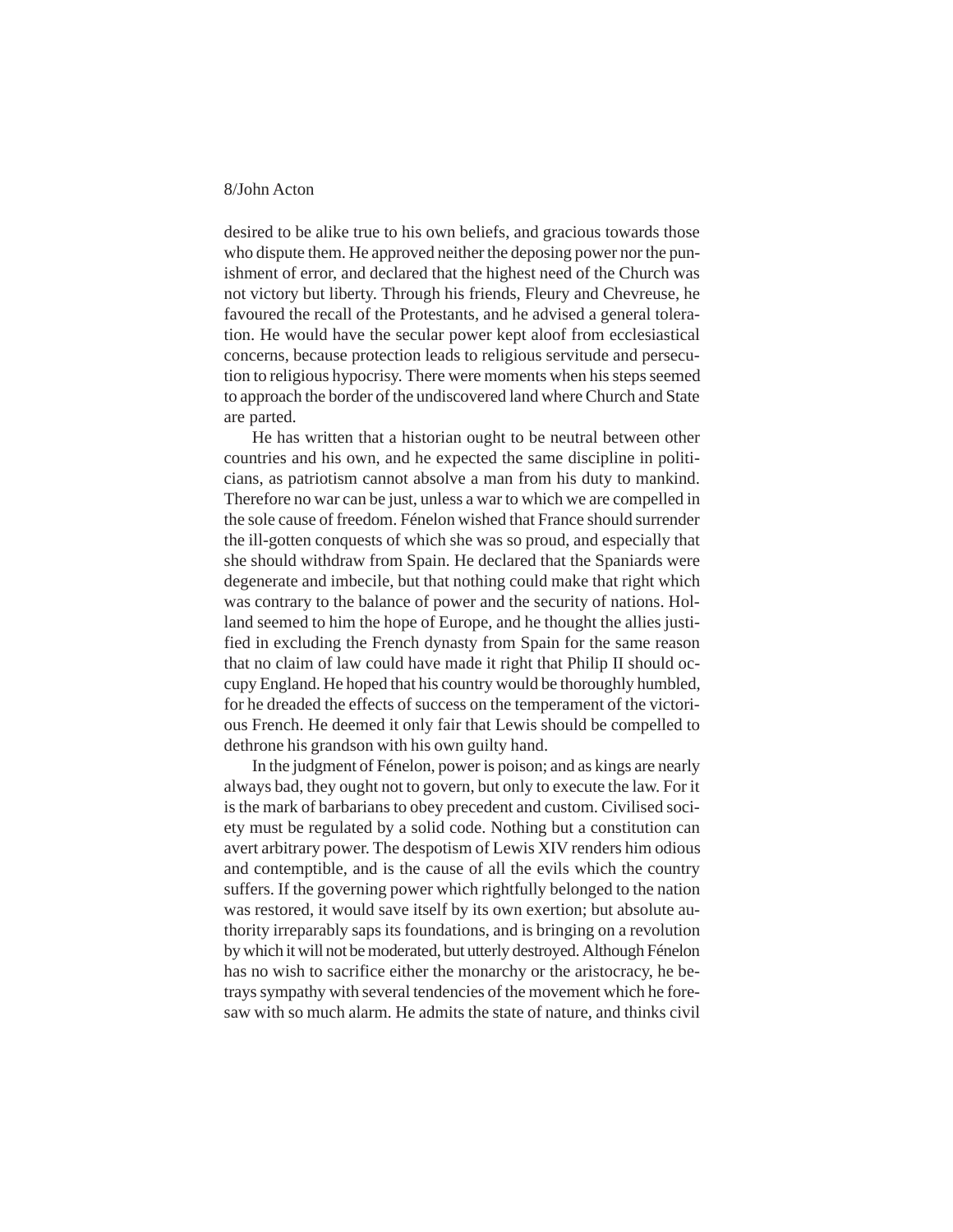society not the primitive condition of man, but a result of the passage from savage life to husbandry. He would transfer the duties of government to local and central assemblies; and he demands entire freedom of trade, and education provided by law, because children belong to the State first and to the family afterwards. He does not resign the hope of making men good by act of parliament, and his belief in public institutions as a means of moulding individual character brings him nearly into touch with a distant future.

He is the Platonic founder of revolutionary thinking. Whilst his real views were little known, he became a popular memory; but some complained that his force was centrifugal, and that a church can no more be preserved by suavity and distinction than a state by liberty and justice. Lewis XVI, we are often told, perished in expiation of the sins of his forefathers. He perished, not because the power he inherited from them had been carried to excess, but because it had been discredited and undermined. One author of this discredit was Fénelon. Until he came, the ablest men, Bossuet and even Bayle, revered the monarchy. Fénelon struck it at the zenith, and treated Lewis XIV in all his grandeur more severely than the disciples of Voltaire treated Lewis XV. in all his degradation. The season of scorn and shame begins with him. The best of his later contemporaries followed his example, and laid the basis of opposing criticism on motives of religion. They were the men whom Cardinal Dubois describes as dreamers of the same dreams as the chimerical archbishop of Cambray. Their influence fades away before the great change that came over France about the middle of the century.

From that time unbelief so far prevailed that even men who were not professed assailants, as Montesquieu, Condillac, Turgot, were estranged from Christianity. Politically, the consequence was this: men who did not attribute any deep significance to church questions never acquired definite notions on Church and State, never seriously examined under what conditions religion may be established or disestablished, endowed or disendowed, never even knew whether there exists any general solution, or any principle by which problems of that kind are decided. This defect of knowledge became a fact of importance at a turning-point in the Revolution. The theory of the relations between states and churches is bound up with the theory of Toleration, and on that subject the eighteenth century scarcely rose above an intermittent, embarrassed, and unscientific view. For religious liberty is composed of the properties both of religion and of liberty, and one of its factors never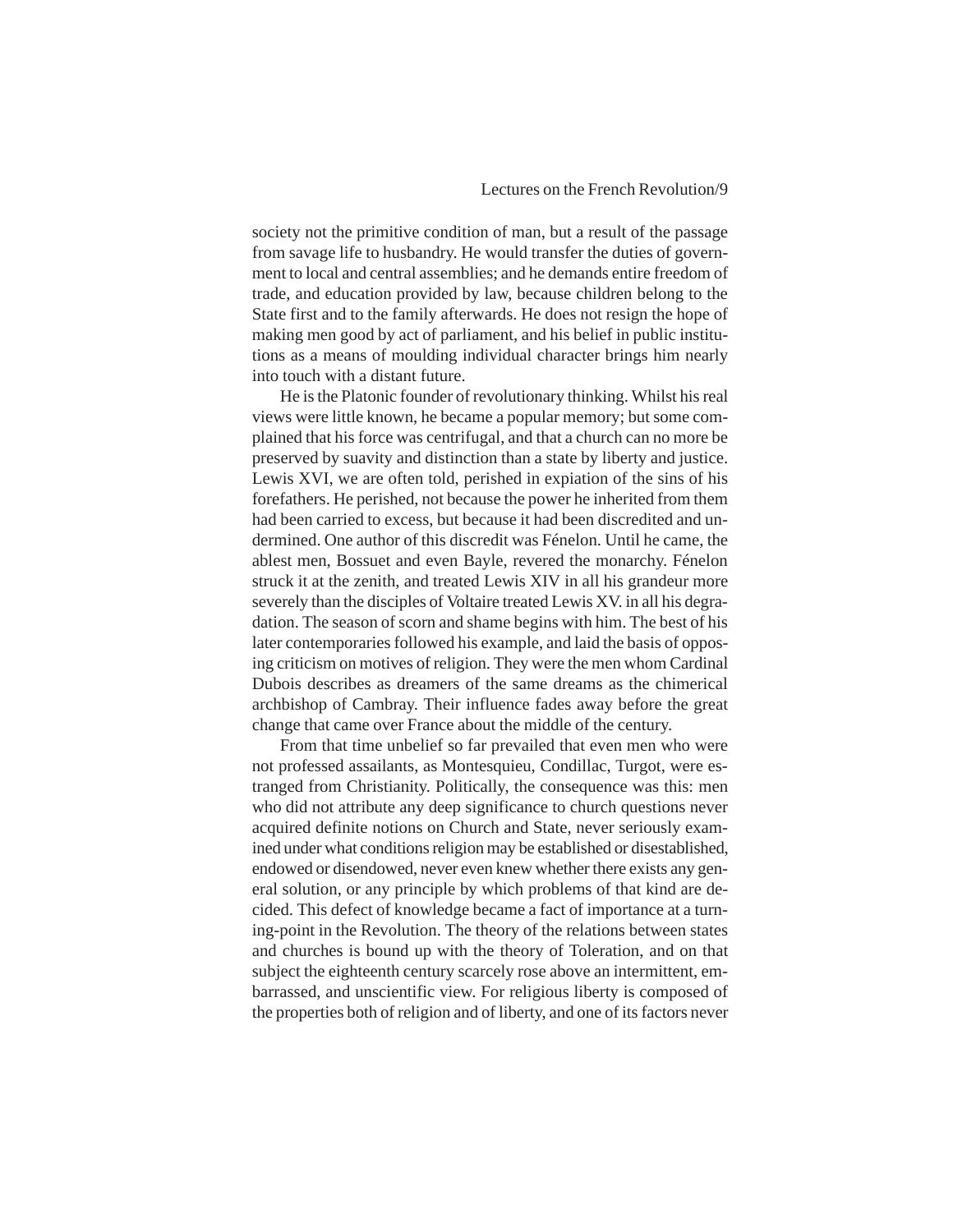became an object of disinterested observation among actual leaders of opinion. They preferred the argument of doubt to the argument of certitude, and sought to defeat intolerance by casting out revelation as they had defeated the persecution of witches by casting out the devil. There remained a flaw in their liberalism, for liberty apart from belief is liberty with a good deal of the substance taken out of it. The problem is less complicated and the solution less radical and less profound. Already, then, there were writers who held somewhat superficially the conviction, which Tocqueville made a corner-stone, that nations that have not the self-governing force of religion within them are unprepared for freedom.

The early notions of reform moved on French lines, striving to utilise the existing form of society, to employ the parliamentary aristocracy, to revive the States-General and the provincial assemblies. But the scheme of standing on the ancient ways, and raising a new France on the substructure of the old, brought out the fact that whatever growth of institutions there once had been had been stunted and stood still. If the mediaeval polity had been fitted to prosper, its fruit must be gathered from other countries, where the early notions had been pursued far ahead. The first thing to do was to cultivate the foreign example; and with that what we call the eighteenth century began. The English superiority, proclaimed first by Voltaire, was further demonstrated by Montesquieu. For England had recently created a government which was stronger than the institutions that had stood on antiquity. Founded upon fraud and treason, it had yet established the security of law more firmly than it had ever existed under the system of legitimacy, of prolonged inheritance, and of religious sanction. It flourished on the unaccustomed belief that theological dissensions need not detract from the power of the State, while political dissensions are the very secret of its prosperity. The men of questionable character who accomplished the change and had governed for the better part of sixty years, had successfully maintained public order, in spite of conspiracy and rebellion; they had built up an enormous system of national credit, and had been victorious in continental war. The Jacobite doctrine, which was the basis of European monarchy, had been backed by the arms of France, and had failed to shake the newly planted throne. A great experiment had been crowned by a great discovery. A novelty that defied the wisdom of centuries had made good its footing, and revolution had become a principle of stability more sure than tradition.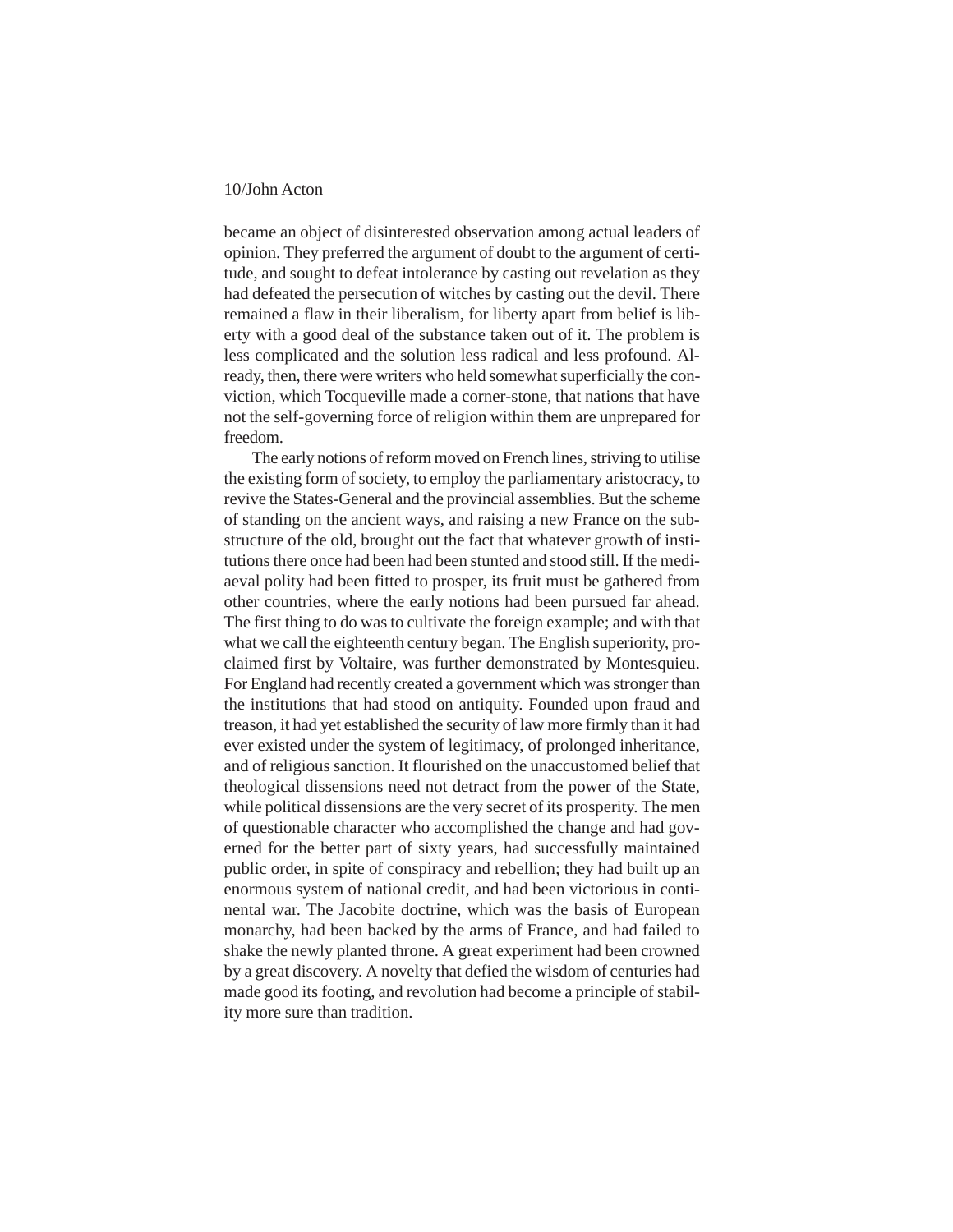#### Lectures on the French Revolution/11

Montesquieu undertook to make the disturbing fact avail in political science. He valued it because it reconciled him with monarchy. He had started with the belief that kings are an evil, and not a necessary evil, and that their time was running short. His visit to Walpolean England taught him a plan by which they might be reprieved. He still confessed that a republic is the reign of virtue; and by virtue he meant love of equality and renunciation of self. But he had seen a monarchy that throve by corruption. He said that the distinctive principle of monarchy is not virtue but honour, which he once described as a contrivance to enable men of the world to commit almost every offence with impunity. The praise of England was made less injurious to French patriotism by the famous theory that explains institutions and character by the barometer and the latitude. Montesquieu looked about him, and abroad, but not far ahead His admirable skill in supplying reason for every positive fact sometimes confounds the cause which produces with the argument that defends. He knows so many pleas for privilege that he almost overlooks the class that has none: and having no friendship for the clergy, he approves their immunities. He thinks that aristocracy alone can preserve monarchies, and makes England more free than any commonwealth. He lays down the great conservative maxim, that success generally depends on knowing the time it will take; and the most purely Whig maxim in his works, that the duty of a citizen is a crime when it obscures the duty of man, is Fénelon's. His liberty is of a Gothic type, and not insatiable. But the motto of his work, *Prolem sine matre creatam*, was intended to signify that the one thing wanting was liberty; and he had views on taxation, equality, and the division of powers that gave him a momentary influence in 1789. His warning that a legislature may be more dangerous than the executive remained unheard. The *Esprit des lois* had lost ground in 1767, during the ascendancy of Rousseau. The mind of the author moved within the conditions of society familiar to him, and he did not heed the coming democracy. He assured Hume that there would be no revolution, because the nobles were without civic courage.

There was more divination in d'Argenson, who was Minister of Foreign Affairs in 1745, and knew politics from the inside. Less acquiescent than his brilliant contemporary, he was perpetually contriving schemes of fundamental change, and is the earliest writer from whom we can extract the system of 1789. Others before him had perceived the impending revolution; but d'Argenson foretold that it would open with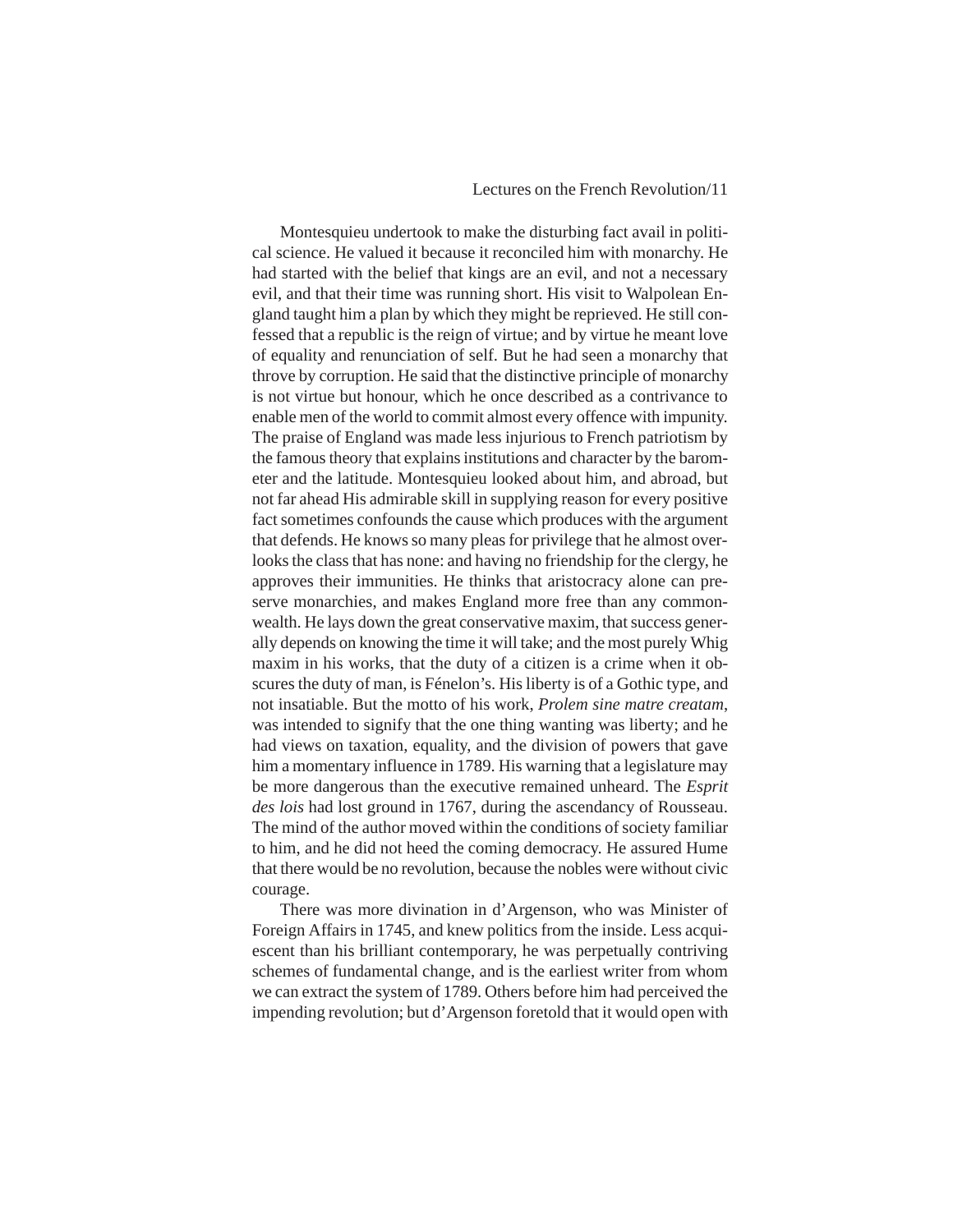the slaughter of priests in the streets of Paris. Thirty-eight years later these words came true at the gate of St. Germain's Abbey As the supporter of the Pretender he was quite uninfluenced by admiration for England, and imputed, not to the English Deists and Whigs but to the Church and her divisions and intolerance, the unbelieving spirit that threatened both Church and State. It was conventionally understood on the Continent that 1688 had been an uprising of Nonconformists, and a Whig was assumed to be a Presbyterian down to the death of Anne. It was easy to infer that a more violent theological conflict would lead to a more violent convulsion. As early as 1743 his terrible foresight discerns that the State is going to pieces, and its doom was so certain that he began to think of a refuge under other masters. He would have deposed the noble, the priest, and the lawyer, and given their power to the masses. Although the science of politics was in its infancy, he relied on the dawning enlightenment to establish rational liberty, and the equality between classes and religions which is the perfection of politics. The world ought to be governed not by parchment and vested rights, but by plain reason, which proceeds from the complex to the simple, and will sweep away all that interposes between the State and the democracy, giving to each part of the nation the management of its own affairs. He is eager to change everything, except the monarchy which alone can change all else. A deliberative assembly does not rise above the level of its average members. It is neither very foolish nor very wise. All might be well if the king made himself the irresistible instrument of philosophy and justice, and wrought the reform. But his king was Lewis XV. D'Argenson saw so little that was worthy to be preserved that he did not shrink from sweeping judgments and abstract propositions. By his rationalism, and his indifference to the prejudice of custom and the claim of possession; by his maxim that every man may be presumed to understand the things in which his own interest and responsibility are involved; by his zeal for democracy, equality, and simplicity, and his dislike of intermediate authorities, he belongs to a generation later than his own. He heralded events without preparing them, for the best of all he wrote only became known in our time.

Whilst Montesquieu, at the height of his fame as the foremost of living writers, was content to contemplate the past, there was a student in the Paris seminary who taught men to fix hope and endeavour on the future, and led the world at twenty-three. Turgot, when he proclaimed that upward growth and progress is the law of human life, was studying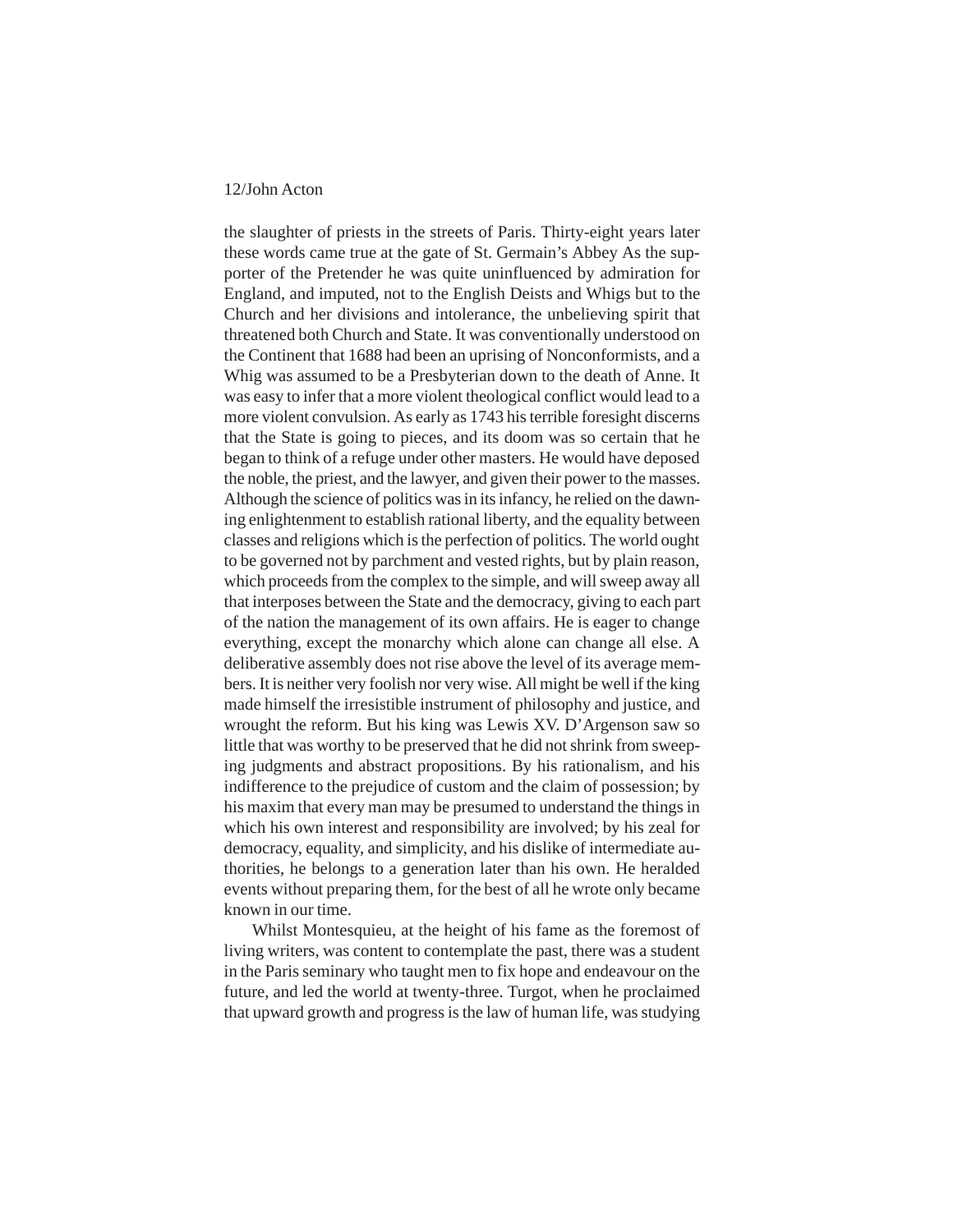#### Lectures on the French Revolution/13

to become a priest. To us, in an age of science, it has become difficult to imagine Christianity without the attribute of development and the faculty of improving society as well as souls. But the idea was acquired slowly. Under the burden of sin, men accustomed themselves to the consciousness of degeneracy; each generation confessed that they were unworthy children of their parents, and awaited with impatience the approaching end. From Lucretius and Seneca to Pascal and Leibniz we encounter a few dispersed and unsupported passages, suggesting advance towards perfection, and the flame that brightens as it moves from hand to hand; but they were without mastery or radiance. Turgot at once made the idea habitual and familiar, and it became a pervading force in thoughtful minds, whilst the new sciences arose to confirm it. He imparted a deeper significance to history, giving it unity of tendency and direction, constancy where there had been motion, and development instead of change. The progress he meant was moral as much as intellectual; and as he professed to think that the rogues of his day would have seemed sanctified models to an earlier century, he made his calculations without counting the wickedness of men. His analysis left unfathomed depths for future explorers, for Lessing and still more for Hegel; but he taught mankind to expect that the future would be unlike the past, that it would be better, and that the experience of ages may instruct and warn, but cannot guide or control. He is eminently a benefactor to historical study; but he forged a weapon charged with power to abolish the product of history and the existing order. By the hypothesis of progress, the new is always gaining on the old; history is the embodiment of imperfection, and escape from history became the watchword of the coming day. Condorcet, the master's pupil, thought that the world might be emancipated by burning its records.

Turgot was too discreet for such an excess, and he looked to history for the demonstration of his law. He had come upon it in his theological studies. He renounced them soon after, saying that he could not wear a mask. When Guizot called Lamennais a malefactor, because he threw off his cassock and became a freethinker, Scherer, whose course had been some way parallel, observed: "He little knows how much it costs." The abrupt transition seems to have been accomplished by Turgot without a struggle. The *Encyclopaedia*, which was the largest undertaking since the invention of printing, came out at that time, and Turgot wrote for it. But he broke off, refusing to be connected with a party professedly hostile to revealed religion; and he rejected the declamatory paradoxes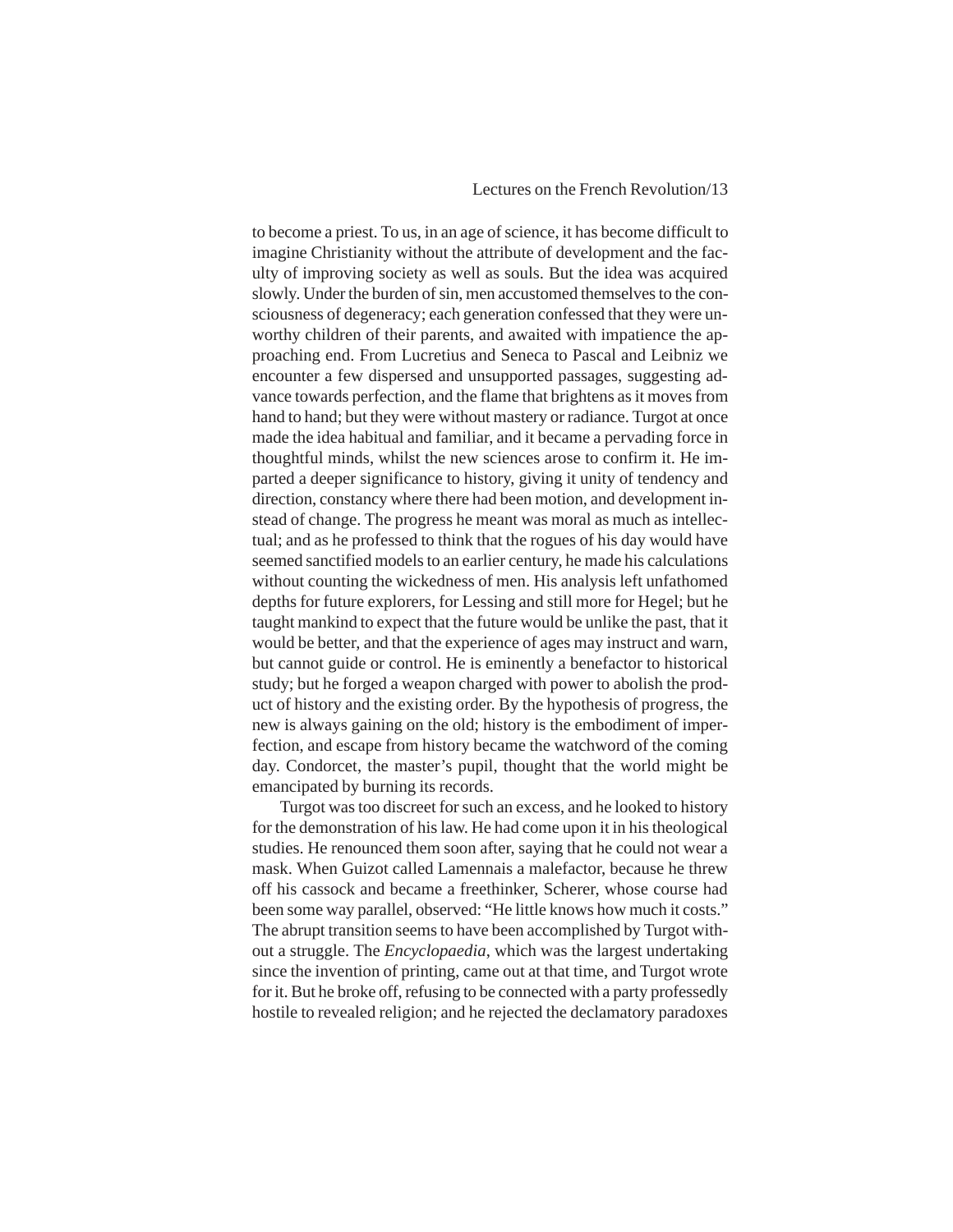of Diderot and Raynal. He found his home among the Physiocrats, of all the groups the one that possessed the most compact body of consistent views, and who already knew most of the accepted doctrines of political economy, although they ended by making way for Adam Smith. They are of supreme importance to us, because they founded political science on the economic science which was coming into existence. Harrington, a century before, had seen that the art of government can be reduced to system; but the French economists precede all men in this, that holding a vast collection of combined and verified truths on matters contiguous to politics and belonging to their domain, they extended it to the whole, and governed the constitution by the same fixed principles that governed the purse. They said: A man's most sacred property is his labour. It is anterior even to the right of property, for it is the possession of .those who own nothing else. Therefore he must be free to make the best use of it he can. The interference of one man with another, of society with its members, of the state with the subject, must be brought down to the lowest dimension. Power intervenes only to restrict intervention, to guard the individual from oppression, that is from regulation in an interest not his own. Free labour and its derivative free trade are the first conditions of legitimate government Let things fall into their natural order, let society govern itself, and the sovereign function of the State will be to protect nature in the execution of her own law. Government must not be arbitrary, but it must be powerful enough to repress arbitrary action in others. If the supreme power is needlessly limited, the secondary powers will run riot and oppress. Its supremacy will bear no check. The problem is to enlighten the ruler, not to restrain him; and one man is more easily enlightened than many. Government by opposition, by balance and control, is contrary to principle; whereas absolutism might be requisite to the attainment of their higher purpose. Nothing less than concentrated power could overcome the obstacles to such beneficent reforms as they meditated. Men who sought only the general good must wound every distinct and separate interest of class, and would be mad to break up the only force that they could count upon, and thus to throw away the means of preventing the evils that must follow if things were left to the working of opinion and the feeling of masses. They had no love for absolute power in itself, but they computed that, if they had the use of it for five years, France would be free. They distinguished an arbitrary monarch and the irresistible but impersonal state.

It was the era of repentant monarchy. Kings had become the first of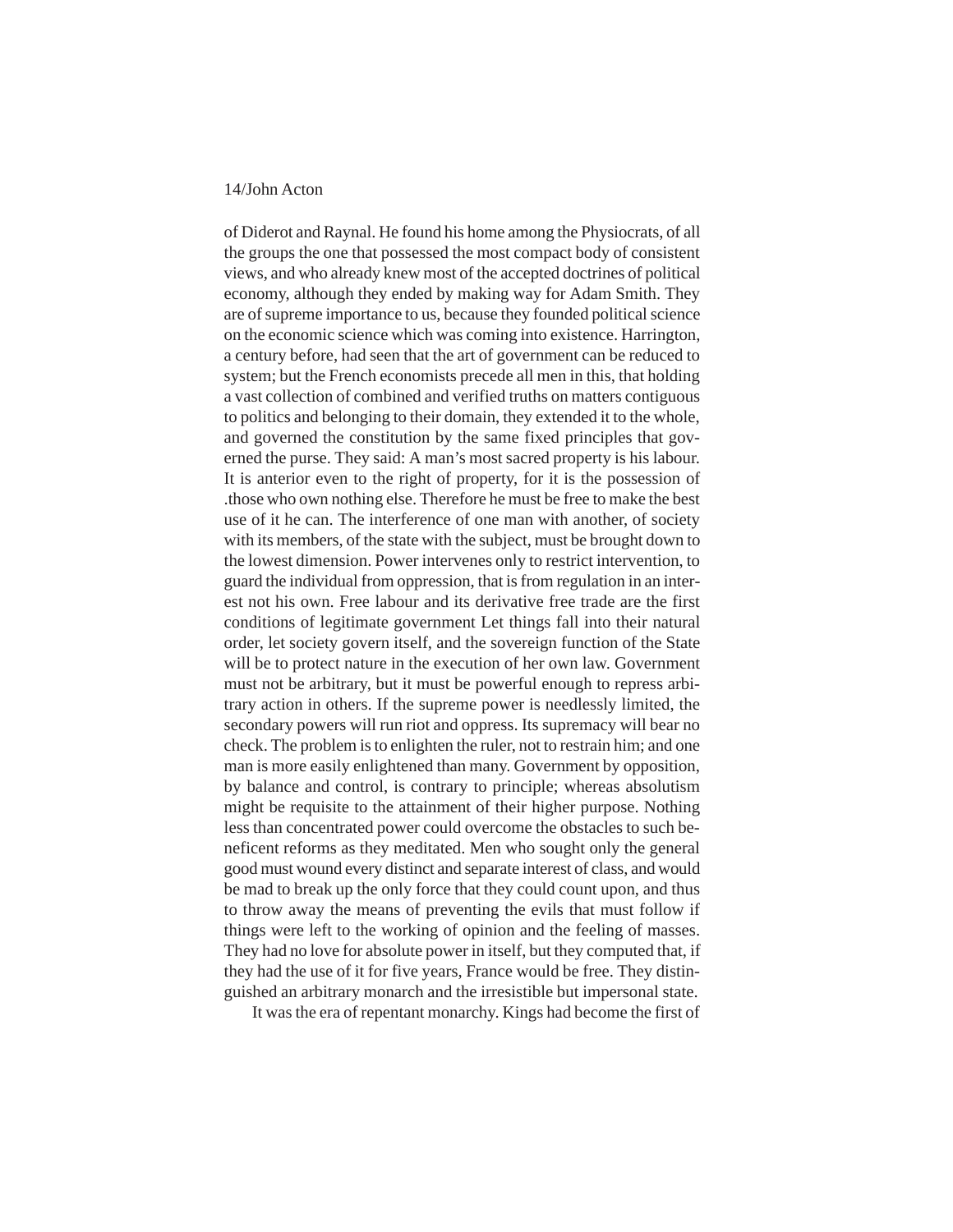#### Lectures on the French Revolution/15

public servants, executing, for the good of the people, what the people were unable to do for themselves; and there was a reforming movement on foot which led to many instances of prosperous and intelligent administration. To men who knew what unutterable suffering and wrong was inflicted by bad laws, and who lived in terror of the uneducated and inorganic masses, the idea of reform from above seemed preferable to parliamentary government managed by Newcastle and North, in the interest of the British landlord. The economists are outwardly and avowedly less liberal than Montesquieu, because they are incomparably more impressed by the evils of the time, and the need of immense and fundamental changes. They prepared to undo the work of absolutism by the hand of absolutism. They were not its opponents, but its advisers, and hoped to convert it by their advice. The indispensable liberties are those which constitute the wealth of nations; the rest will follow. The disease had lasted too long for the sufferer to heal himself: the relief must come from the author of his sufferings. The power that had done the wrong was still efficient to undo the wrong. Transformation, infinitely more difficult in itself than preservation, was not more formidable to the economists because it consisted mainly in revoking the godless work of a darker age. They deemed it their mission not to devise new laws, for that is a task which God has not committed to man, but only to declare the inherent laws of the existence of society and enable them to prevail.

The defects of the social and political organisation were as distinctly pointed out by the economists as by the electors of the National Assembly, twenty years later, and in nearly all things they proposed the remedy. But they were persuaded that the only thing to regenerate France was a convulsion which the national character would make a dreadful one. They desired a large scheme of popular education, because commands take no root in soil that is not prepared. Political truths can be made so evident that the opinion of an instructed public will be invincible, and will banish the abuse of power. To resist oppression is to make a league with heaven, and all things are oppressive that resist the natural order of freedom. For society secures rights; it neither bestows nor restricts them. They are the direct consequence of duties. As truth can only convince by the exposure of errors and the defeat of objections, liberty is the essential guard of truth. Society is founded, not on the will of man, but on the nature of man and the will of God; and conformity to the divinely appointed order is Followed by inevitable reward. Relief of those who suffer is the duty of all men, and the affair of all.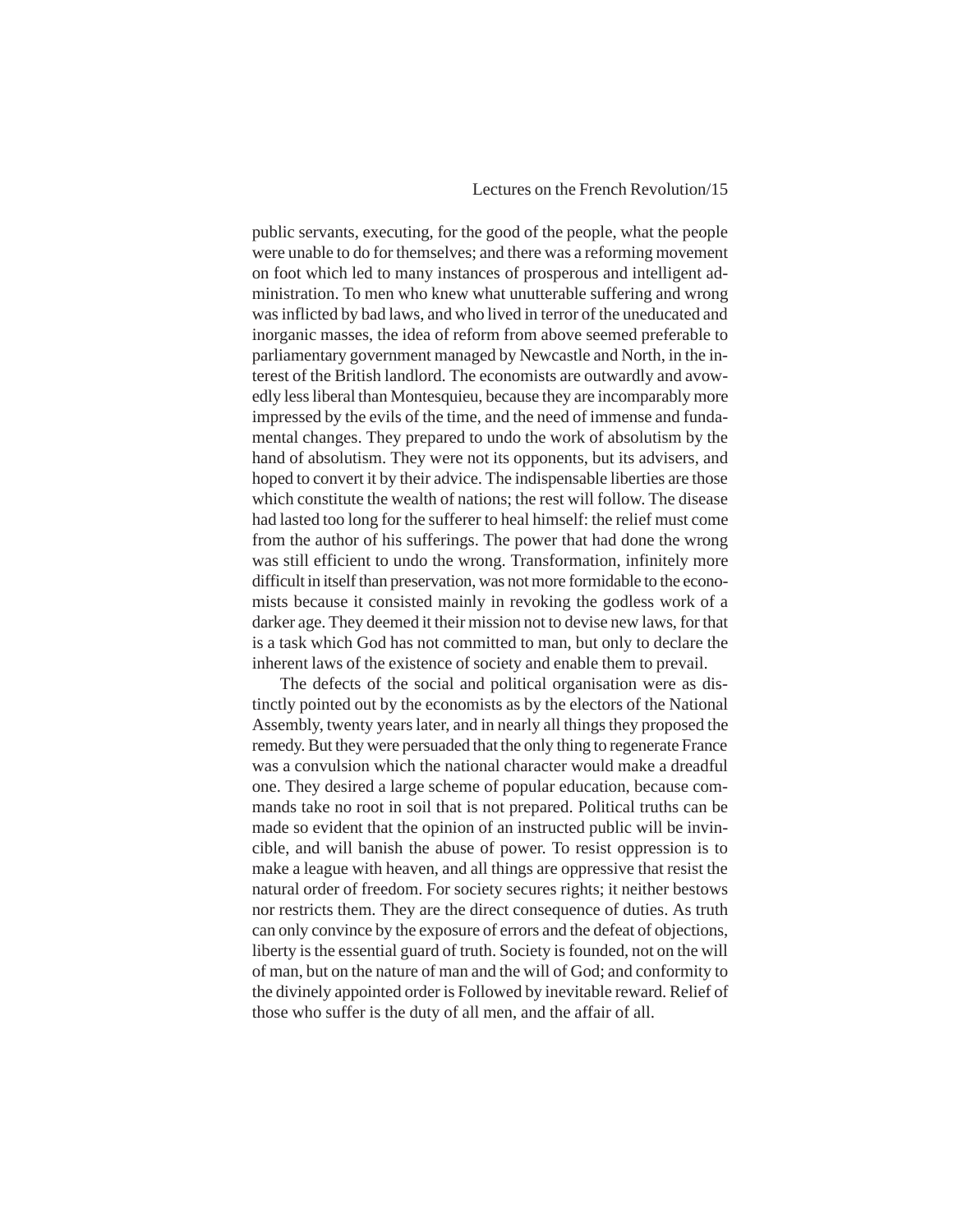Such was the spirit of that remarkable group of men, especially of Mercier de la Rivière, of whom Diderot said that he alone possessed the true and everlasting secret of the security and the happiness of empires. Turgot indeed had failed in office; but his reputation was not diminished, and the power of his name exceeded all others at the outbreak of the Revolution. His policy of employing the Crown to reform the State was at once rejected in favour of other counsels; but his influence may be traced in many acts of the Assembly, and on two very memorable occasions it was not auspicious. It was a central dogma of the party that land is the true source of wealth, or, as Asgill said, that man deals in nothing but earth. When a great part of France became national property, men were the more easily persuaded that land can serve as the basis of public credit and of unlimited assignats. According to a weighty opinion which we shall have to consider before long, the parting of the ways in the Revolution was on the day when, rejecting the example both of England and America, the French resolved to institute a single undivided legislature. It was the Pennsylvanian model; and Voltaire had pronounced Pennsylvania the best government in the world. Franklin gave the sanction of an oracle to the constitution of his state, and Turgot was its vehement protagonist in Europe.

A king ruling over a level democracy, and a democracy ruling itself through the agency of a king, were long contending notions in the first Assembly. One was monarchy according to Turgot, the other was monarchy adapted to Rousseau; and the latter, for a time, prevailed. Rousseau was the citizen of a small republic, consisting of a single town, and he professed to have applied its example to the government of the world. It was Geneva, not as he saw it, but as he extracted its essential principle, and as it has since become, Geneva illustrated by the Forest Cantons and the Landesgemeinde more than by its own charters. The idea was that the grown men met in the market-place, like the peasants of Glarus under their trees, to manage their affairs, making and unmaking officials, conferring and revoking powers. They were equal, because every man had exactly the same right to defend his interest by the guarantee of his vote. The welfare of all was safe in the hands of all, for they had not the separate interests that are bred by the egotism of wealth, nor the exclusive views that come from a distorted education. All being equal in power and similar in purpose, there can be no just cause why some should move apart and break into minorities. There is an implied contract that no part shall ever be preferred to the whole, and minorities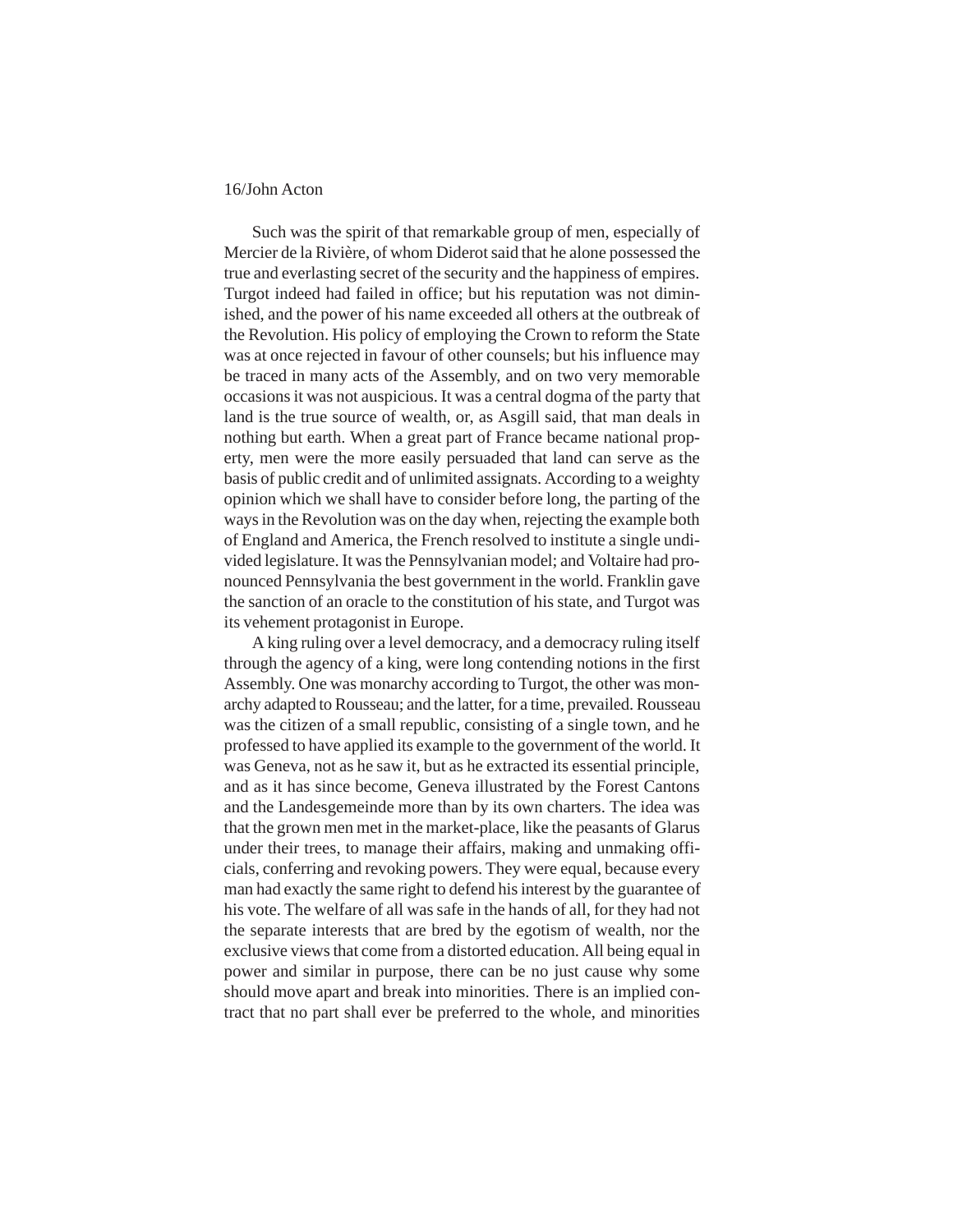#### Lectures on the French Revolution/17

shall always obey. Clever men are not wanted for the making of laws, because clever men and their laws are at the root of all mischief. Nature is a better guide than civilisation, because nature comes from God, and His works are good; culture from man, whose works are bad in proportion as he is remoter from natural innocence, as his desires increase upon him, as he seeks more refined pleasures, and stores up more superfluity. It promotes inequality, selfishness, and the ruin of public spirit.

By plausible and easy stages the social ideas latent in parts of Switzerland produced the theory that men come innocent from the hands of the Creator, that they are originally equal, that progress from equality to civilisation is the passage from virtue to vice and from freedom to tyranny, that the people are sovereign, and govern by powers given and taken away; that an individual or a class may be mistaken and may desert the common cause and the general interest, but the people, necessarily sincere, and true, and incorrupt, cannot go wrong; that there is a right of resistance to all governments that are fallible, because they are partial, but none against government of the people by the people, because it has no master and no judge, and decides in the last instance and alone ; that insurrection is the law of all unpopular societies founded on a false principle and a broken contract, and submission that of the only legitimate societies, based on the popular will; that there is no privilege against the law of nature, and no right against the power of all. By this chain of reasoning, with little infusion of other ingredients, Rousseau applied the sequence of the ideas of pure democracy to the government of nations.

Now the most glaring and familiar fact in history shows that the direct self-government of a town cannot be extended over an empire. It is a plan that scarcely reaches beyond the next parish. Either one district will be governed by another, or both by somebody else chosen for the purpose. Either plan contradicts first principles. Subjection is the direct negation of democracy; representation is the indirect. So that an Englishman underwent bondage to parliament as much as Lausanne to Berne or as America to England if it had submitted to taxation, and by law recovered his liberty but once in seven years. Consequently Rousseau, still faithful to Swiss precedent as well as to the logic of his own theory, was a federalist. In Switzerland, when one half of a canton disagrees with the other, or the country with the town, it is deemed natural that they should break into two, that the general will may not oppress minorities. This multiplication of self-governing communities was admit-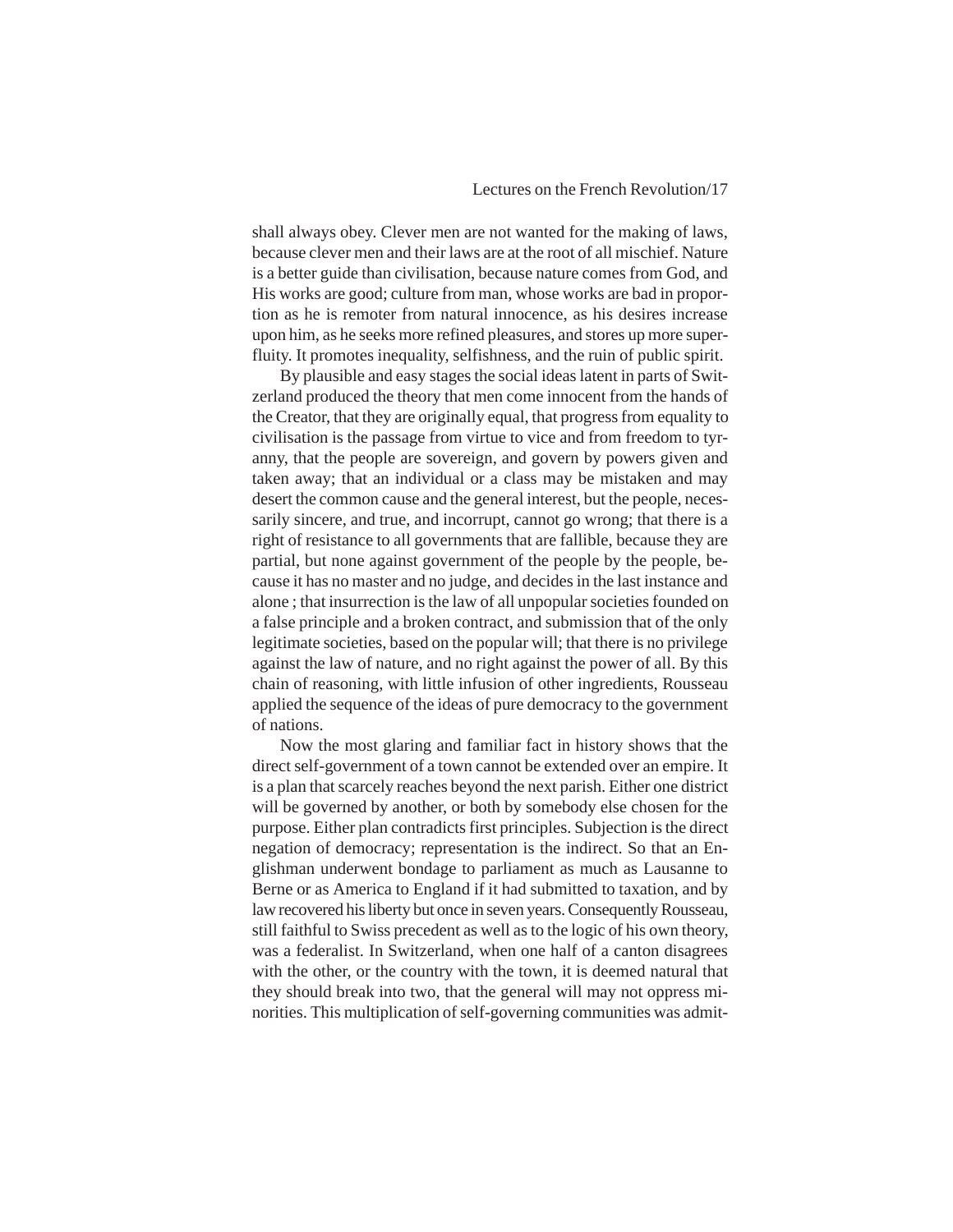ted by Rousseau as a preservative of unanimity on one hand, and of liberty on the other. Helvétius came to his support with the idea that men are not only equal by nature but alike, and that society is the cause of variation ; from which it would follow that everything may be done by laws and by education.

Rousseau is the author of the strongest political theory that had appeared amongst men. We cannot say that he reasons well, but he knew how to make his argument seem convincing, satisfying, inevitable, and he wrote with an eloquence and a fervour that had never been seen in prose, even in Bolingbroke or Milton. His books gave the first signal of a universal subversion, and were as fatal to the Republic as to the Monarchy. Although he lives by the social contract and the law of resistance, and owes his influence to what was extreme and systematic, his later writings are loaded with sound political wisdom. He owes nothing to the novelty or the originality of his thoughts. Taken jointly or severally, they are old friends, and you will find them in the school of Wolf that just preceded, in the dogmatists of the Great Rebellion and the Jesuit casuists who were dear to Algernon Sidney, in their Protestant opponents, Duplessis Mornay, and the Scots who had heard the last of our schoolmen, Major of St. Andrews, renew the speculations of the time of schism, which decomposed and dissected the Church and rebuilt it on a model very propitious to political revolution, and even in the early interpreters of the Aristotelian Politics which appeared just at the era of the first parliament.

Rousseau's most advanced point was the doctrine that the people are infallible. Jurieu had taught that they can do no wrong: Rousseau added that they are positively in the right The idea, like most others, was not new, and goes back to the Middle Ages. When the question arose what security there is for the preservation of traditional truth if the episcopate was divided and the papacy vacant, it was answered that the faith would be safely retained by the masses. The maxim that the voice of the people is the voice of God is as old as Alcuin; it was renewed by some of the greatest writers anterior to democracy, by Hooker and Bossuet, and it was employed in our day by Newman to prop his theory of development. Rousseau applied it to the State.

The sovereignty of public opinion was just then coming in through the rise of national debts and the increasing importance of the public creditor. It meant more than the noble savage and the blameless South Sea islander, and distinguished the instinct that guides large masses of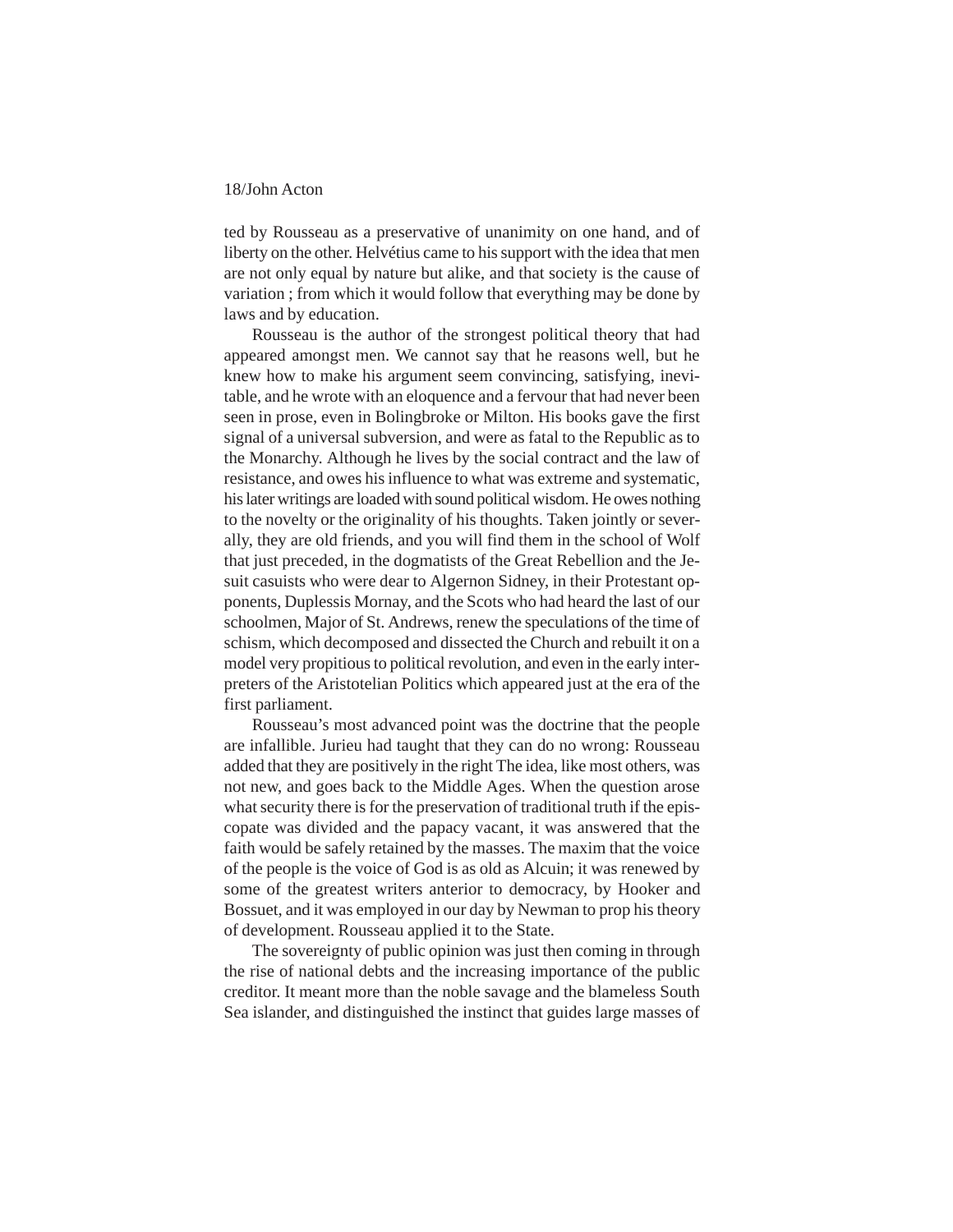men from the calculating wisdom of the few. It was destined to prove the most serious of all obstacles to representative government. Equality of power readily suggests equality of property; but the movement of Socialism began earlier, and was not assisted by Rousseau. There were solemn theorists, such as Mably and Morelly, who were sometimes quoted in the Revolution, but the change in the distribution of property was independent of them.

A more effective influence was imported from Italy; for the Italians, through Vico, Giannone, Genovesi, had an eighteenth century of their own. Sardinia preceded France in solving the problem of feudalism. Arthur Young affirms that the measures of the Grand Duke Leopold had, in ten years, doubled the produce of Tuscany; at Milan, Count Firmian was accounted one of the best administrators in Europe. It was a Milanese, Beccaria, who, by his reform of criminal law, became a leader of French opinion. Continental jurisprudence had long been overshadowed by two ideas: that torture is the surest method of discovering truth, and that punishment deters not by its justice, its celerity, or its certainty, but in proportion to its severity. Even in the eighteenth century the penal system of Maria Theresa and Joseph II was barbarous. Therefore no attack was more surely aimed at the heart of established usage than that which dealt with courts of justice. It forced men to conclude that authority was odiously stupid and still more odiously ferocious, that existing governments were accursed, that the guardians and ministers of law, divine and human, were more guilty than their culprits. The past was branded as the reign of infernal powers, and charged with long arrears of unpunished wrong. As there was no sanctity left in law, there was no mercy for its merciless defenders; and if they fell into avenging hands, their doom would not exceed their desert. Men afterwards conspicuous by their violence Brissot and Marat, were engaged in this campaign of humanity, which raised a demand for authorities that were not vitiated by the accumulation of infamy, for new laws, new powers, a new dynasty.

As religion was associated with cruelty, it is at this point that the movement of new ideas became a crusade against Christianity. A book by the Curé Meslier, partially known at that time, but first printed by Strauss in 1864, is the clarion of vindictive unbelief; and another abbé, Raynal, hoped that the clergy would be crushed beneath the ruins of their altars.

Thus the movement which began, in Fénelon's time, with warnings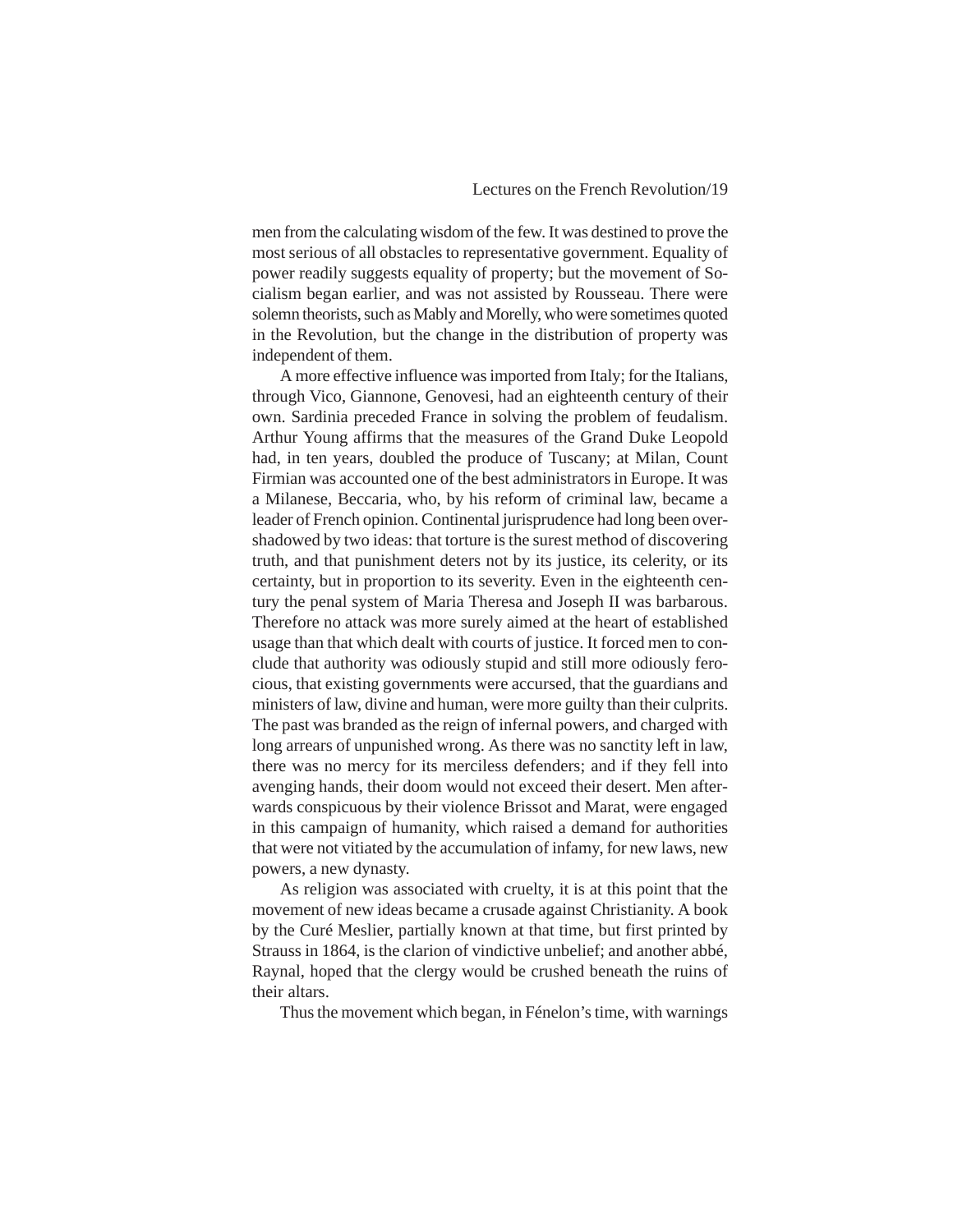and remonstrance and the zealous endeavour to preserve, which produced one great scheme of change by the Crown and another at the expense of the Crown, ended in the wild cry for vengeance and a passionate appeal to fire and sword. So many lines of thought converging on destruction explain the agreement that existed when the States-General began, and the explosion that followed the reforms of '89 and the ruins of '93. No conflict can be more irreconcilable than that between a constitution and an enlightened absolutism, between abrogation of old laws and multiplication of new, between representation and direct democracy, the people controlling and the people governing, kings by contract and kings by mandate.

Yet all these fractions of opinion were called Liberal: Montesquieu, because he was an intelligent Tory; Voltaire, because he attacked the clergy; Turgot, as a reformer; Rousseau, as a democrat; Diderot, as a freethinker. The one thing common to them all is the disregard for liberty.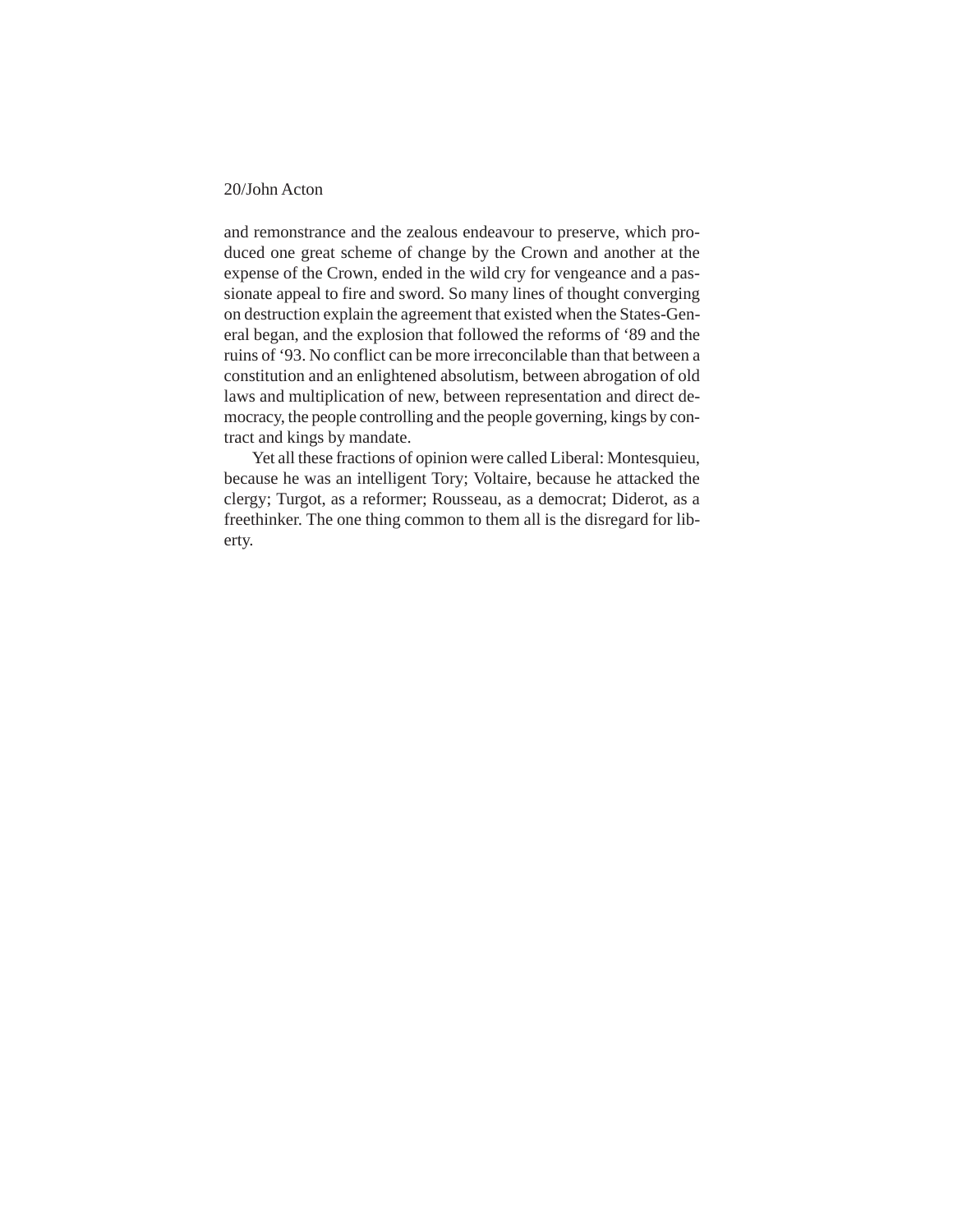### II: THE INFLUENCE OF AMERICA

<span id="page-20-0"></span>The several structures of political thought that arose in France, and clashed in the process of revolution, were not directly responsible for the outbreak. The doctrines hung like a cloud upon the heights, and at critical moments in the reign of Lewis XV men felt that a catastrophe was impending. It befell when there was less provocation, under his successor; and the spark that changed thought into action was supplied by the Declaration of American Independence. It was the system of an international extra-territorial universal Whig, far transcending the English model by its simplicity and rigour. It surpassed in force all the speculation of Paris and Geneva, for it had undergone the test of experiment, and its triumph was the most memorable thing that had been seen by men.

The expectation that the American colonies would separate was an old one. A century before, Harrington had written: "They are yet babes, that cannot live without sucking the breasts of their mother-cities; but such as I mistake if, when they come of age, they do not wean themselves; which causes me to wonder at princes that like to be exhausted in that way." When, in 1759 the elder Mirabeau announced it, he meant that the conquest of Canada involved the loss of America, as the colonists would cling to England as long as the French were behind them, and no longer. He came very near to the truth, for the war in Canada gave the signal. The English colonies had meditated the annexation of the French, and they resented that the king's government undertook the expedition, to deprive them of the opportunity for united action. Fifty years later President Adams said that the treatment of American officers by the British made his blood boil.

The agitation began in 1761, and by the innovating ideas which it flung abroad it is as important as the Declaration itself; or the great constitutional debate. The colonies were more advanced than Great Britain in the way of free institutions, and existed only that they might escape the vices of the mother country. They had no remnants of feudalism to cherish or resist They possessed written constitutions, some of them remarkably original, fit roots of an immense development George III. thought it strange that he should be the sovereign of a democracy like Rhode Island, where all power reverted annually to the people, and the authorities had to be elected anew. Connecticut received from the Stuarts so liberal a charter, and worked out so finished a scheme of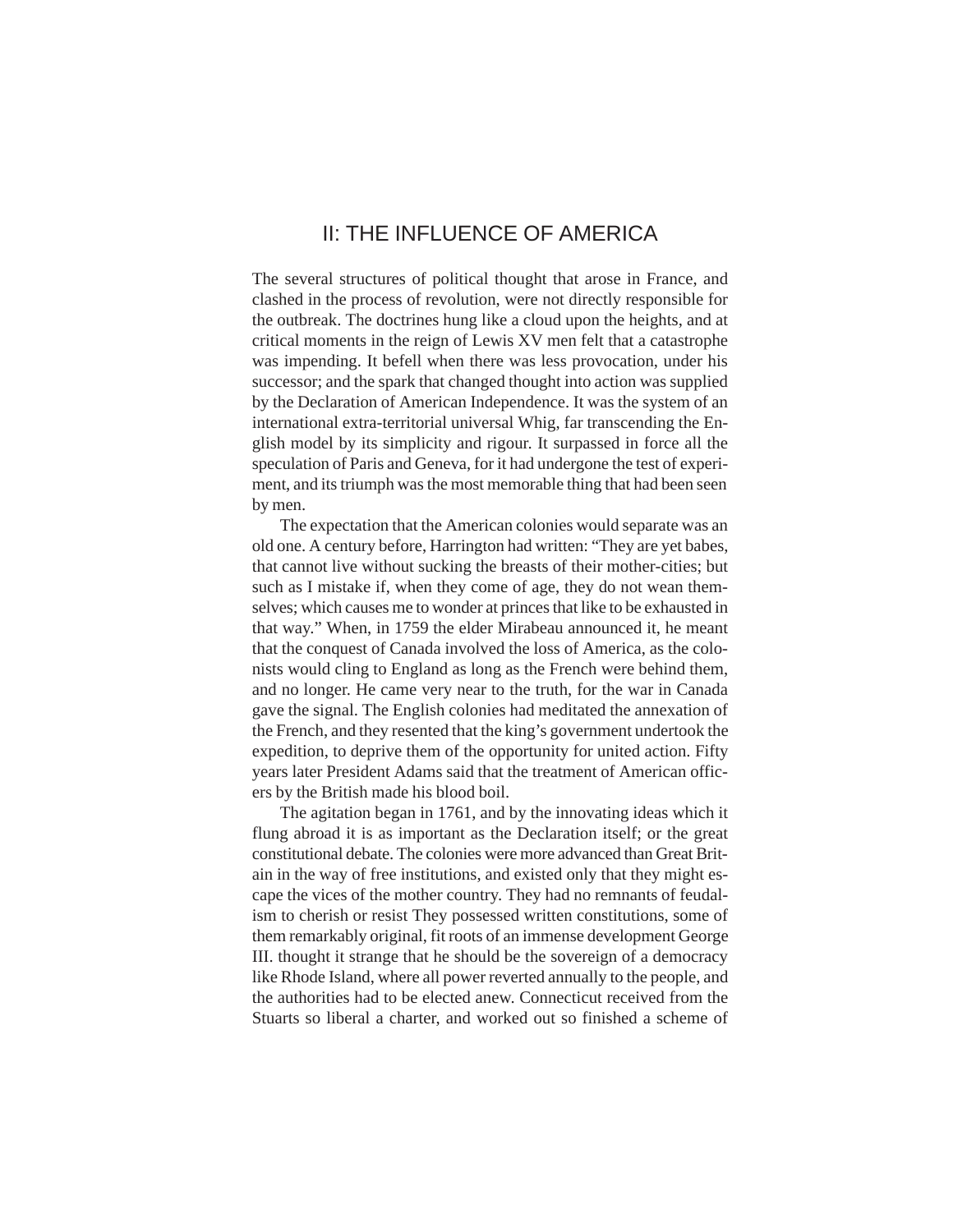local self-government, that it served as a basis for the federal constitution. The Quakers had a plan founded on equality of power, without oppression, or privilege, or intolerance, or slavery. They declared that their holy experiment would not have been worth attempting if it did not offer some very real advantage over England. It was to enjoy freedom, liberty of conscience, and the right to tax themselves, that they went into the desert. There were points on which these men anticipated the doctrines of a more unrestrained democracy, for they established their government not on conventions, but on divine right, and they claimed to be infallible. A Connecticut preacher said in 1638: "The choice of public magistrates belongs unto the people, by God's own allowance. They who have the power to appoint officers and magistrates, it is in their power, also, to set the bounds and limitations of the power and place unto which they call them." The following words, written in 1736, appear in the works of Franklin: "The judgment of a whole people, especially of a free people, is looked upon to be infallible. And this is universally true, while they remain in their proper sphere, unbiassed by faction, undeluded by the tricks of designing men. A body of people thus circumstanced cannot be supposed to judge amiss on any essential points; for if they decide in favour of themselves, which is extremely natural, their decision is just, inasmuch as whatever contributes to their benefit is a general benefit, and advances the real public good." A commentator adds that this notion of the infallible perception by the people of their true interest, and their unerring pursuit of it, was very prevalent in the provinces, and for a time in the States after the establishment of American independence.

In spite of their democratic spirit, these communities consented to have their trade regulated and restricted, to their own detriment and the advantage of English merchants. They had protested, but they had ended by yielding. Now Adam Smith says that to prohibit a great people from making all they can of every part of their own produce, or from employing their stock and industry in the way that they judge most advantageous for themselves, is a manifest violation of the most sacred rights of mankind. There was a latent sense of injury which broke out when, in addition to interference with the freedom of trade, England exercised the right of taxation. An American lately wrote: "The real foundation of the discontent which led to the Revolution was the effort of Great Britain, beginning in 1750, to prevent diversity of occupation, to attack the growth of manufactures and the mechanic arts, and the final cause before the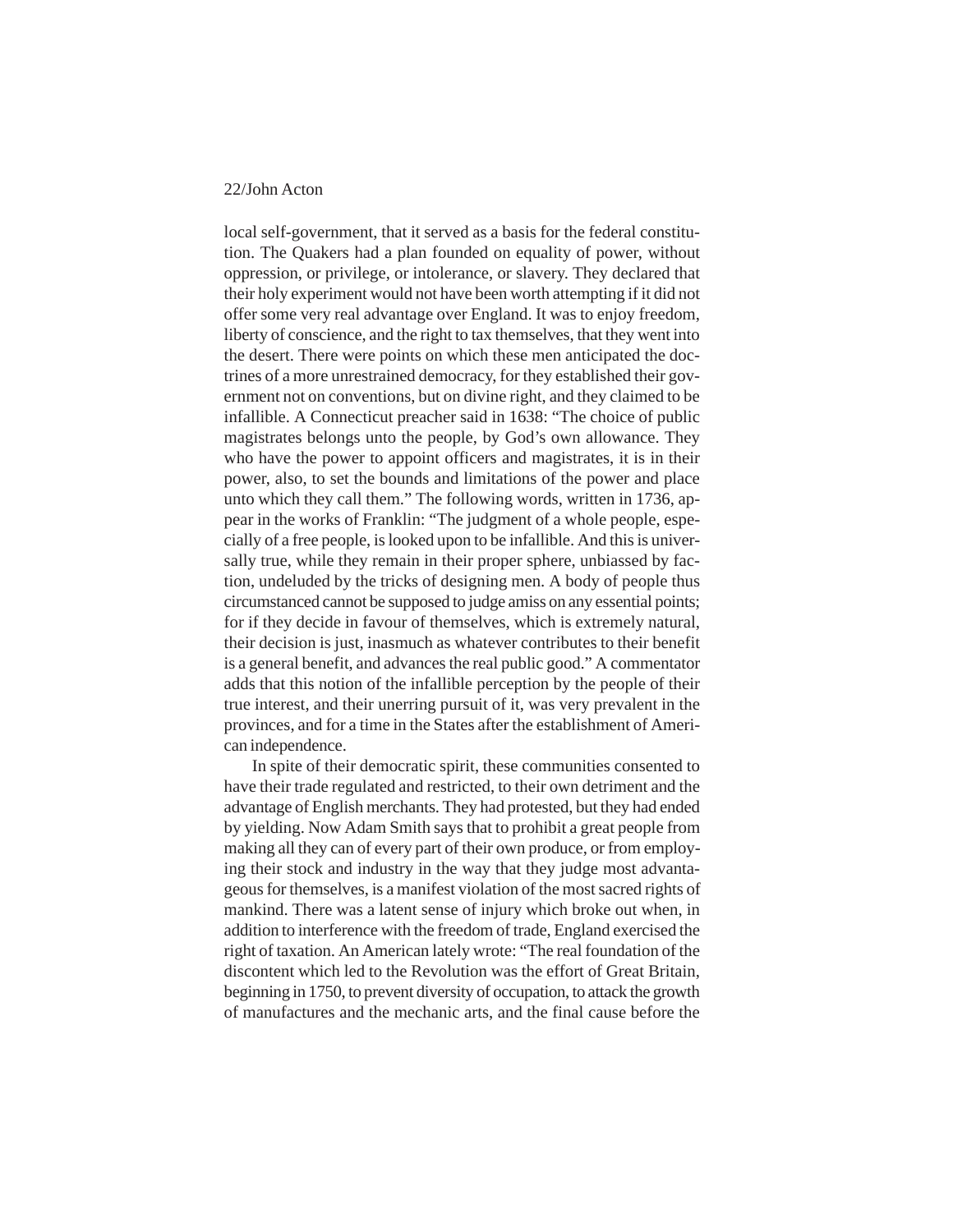attempt to tax without representation was the effort to enforce the navigation laws." When England argued that the hardship of regulation might be greater than the hardship of taxation, and that those who submitted to the one submitted, in principle, to the other, Franklin replied that the Americans had not taken that view, but that, when it was put before them, they would be willing to reject both one and the other. He knew, however, that the ground taken up by his countrymen was too narrow. He wrote to the French economist, Morellet: "Nothing can be better expressed than your sentiments are on this point, where you prefer liberty of trading, cultivating, manufacturing, etc., even to civil liberty, this being affected but rarely, the other every hour."

These early authors of American independence were generally enthusiasts for the British Constitution, and preceded Burke in the tendency to canonise it, and to magnify it as an ideal exemplar for nations. John Adams said, in 1766: "Here lies the difference between the British Constitution and other forms of government, namely, that liberty is its end, its use, its designation, drift and scope, as much as grinding corn is the use of a mill." Another celebrated Bostonian identified the Constitution with the law of Nature, as Montesquieu called the Civil Law, written Reason. He said: "It is the glory of the British prince and the happiness of all his subjects, that their constitution bath its foundation in the immutable laws of Nature; and as the supreme legislative, as well as the supreme executive, derives its authority from that constitution, it should seem that no laws can be made or executed that are repugnant to any essential law in Nature." The writer of these words, James Otis, is the founder of the revolutionary doctrine. Describing one of his pamphlets, the second President says: "Look over the declaration of rights and wrongs issued by Congress in 1774; look into the declaration of independence in 1776; look into the writings of Dr. Price and Dr. Priestley; look into all the French constitutions of government; and, to cap the climax, look into Mr. Thomas Paine's *Common Sense*, *Crisis*, and *Rights of Man*. What can you find that is not to be found in solid substance in this 'Vindication of the House of Representatives'?" When these men found that the appeal to the law and to the constitution did not avail them, that the king, by bribing the people's representatives with the people's money, was able to enforce his will, they sought a higher tribunal, and turned from the law of England to the law of Nature, and from the king of England to the King of kings. Otis, in 1762, 1764 and 1765, says: "Most governments are, in fact, arbitrary, and consequently the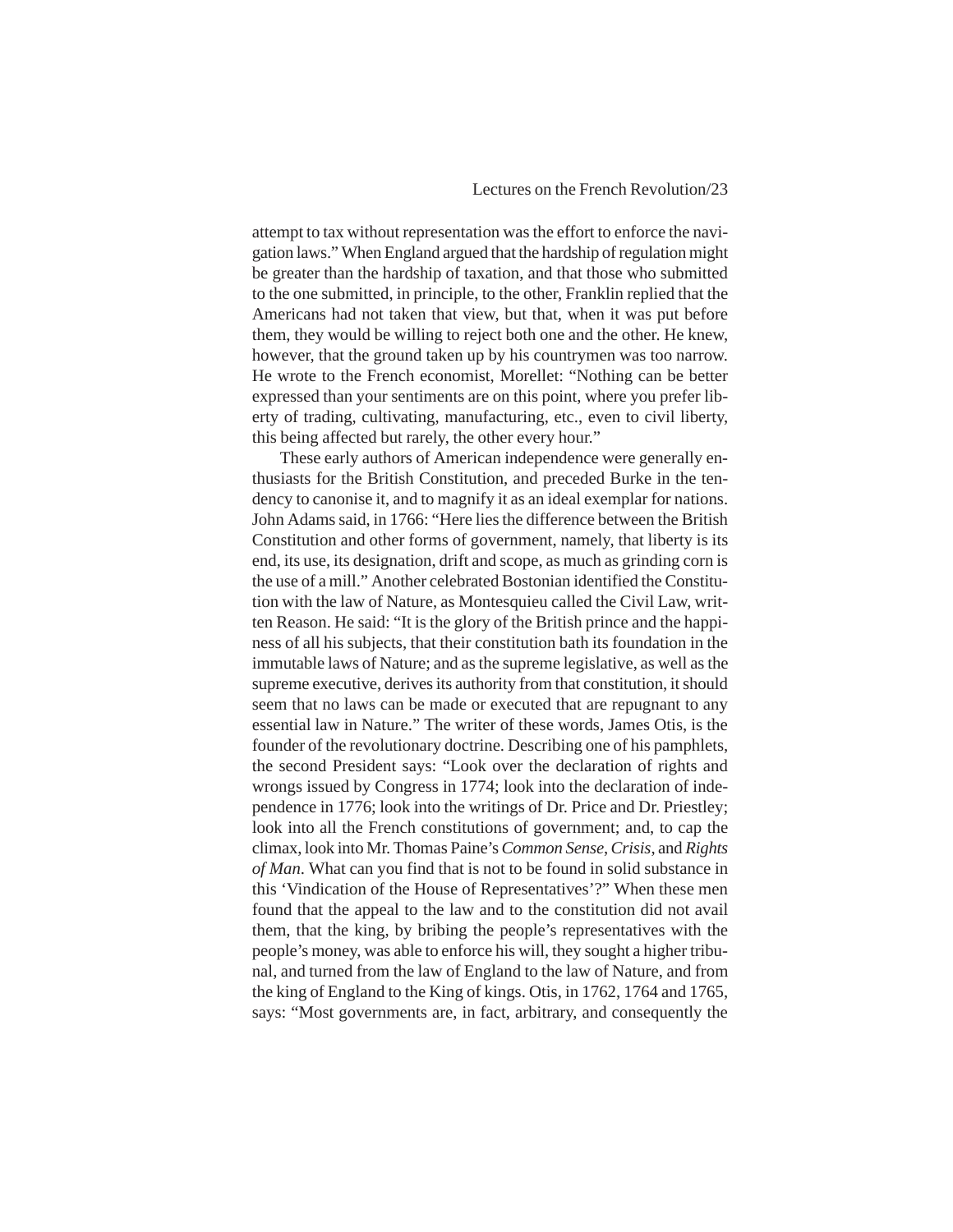curse and scandal of human nature; yet none are of right arbitrary. By the laws of God and nature, government must not raise taxes on the property of the people without the consent of the people or their deputies. There can be no prescription old enough to supersede the law of Nature and the grant of God Almighty, who has given all men a right to be free. If a man has but little property to protect and defend, yet his life and liberty are things of some importance." About the same time Gadsden wrote: "A confirmation of our essential and common rights as Englishmen may be pleaded from charters clearly enough; but any further dependence on them may be fatal. We should stand upon the broad common ground of those natural rights that we all feel and know as men and as descendants of Englishmen."

The primitive fathers of the United States began by preferring abstract moral principle to the letter of the law and the spirit of the Constitution. But they went farther. Not only was their grievance difficult to substantiate at law, but it was trivial in extent The claim of England was not evidently disproved, and even if it was unjust, the injustice practically was not hard to bear. The suffering that would be caused by submission was immeasurably less than the suffering that must follow resistance, and it was more uncertain and remote. The utilitarian argument was loud in favour of obedience and loyalty. But if interest was on one side, there was a manifest principle on the other a principle so sacred and so clear as imperatively to demand the sacrifice of men's lives, of their families and their fortune. They resolved to give up everything, not to escape from actual oppression, but to honour a precept of unwritten law. That was the transatlantic discovery in the theory of political duty, the light that came over the ocean. It represented liberty not as a comparative release from tyranny, but as a thing so divine that the existence of society must be staked to prevent even the least constructive infraction of its sovereign right "A free people," said Dickinson, "can never be too quick in observing nor too firm in opposing the beginnings of alteration either in form or reality, respecting institutions formed for their security. The first kind of alteration leads to the last. As violations of the rights of the governed are commonly not only specious, but small at the beginning, they spread over the multitude in such a manner as to touch individuals but slightly. Every free state should incessantly watch, and instantly take alarm at any addition being made to the power exercised over them." Who are a free people? Not those over whom government is reasonably and equitably exercised; but those who live under a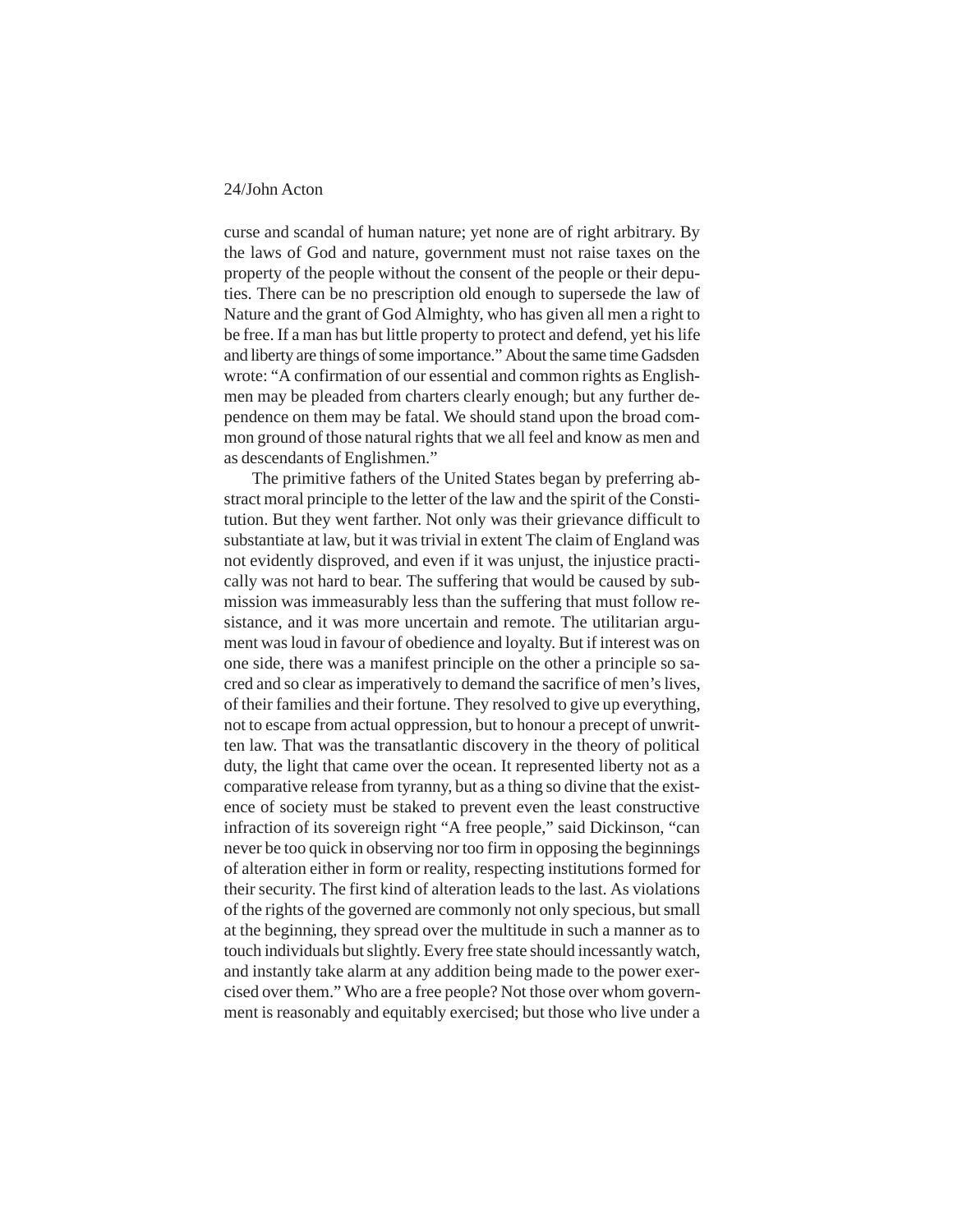government so constitutionally checked and controlled that proper provision is made against its being otherwise exercised. The contest was plainly a contest of principle, and was conducted entirely on principle by both parties. "The amount of taxes proposed to be raised," said Marshall, the greatest of constitutional lawyers, "was too inconsiderable to interest the people of either country." I will add the words of Daniel Webster, the great expounder of the Constitution, who is the most eloquent of the Americans, and stands, in politics, next to Burke: "The Parliament of Great Britain asserted a right to tax the Colonies in all cases whatsoever; and it was precisely on this question that they made the Revolution turn. The amount of taxation was trifling, but the claim itself was inconsistent with liberty, and that was in their eyes enough. It was against the recital of an act of Parliament, rather than against any suffering under its enactment, that they took up arms. They went to war against a preamble. They fought seven years against a declaration. They saw in the claim of the British Parliament a seminal principle of mischief, the germ of unjust power."

The object of these men was liberty, not independence. Their feeling was expressed by Jay in his address to the people of Great Britain: "Permit us to be as free as yourselves, and we shall ever esteem a union with you to be our greatest glory and our greatest happiness." Before 1775 there was no question of separation. During all the Revolution Adams declared that he would have given everything to restore things as before with security; and both Jefferson and Madison admitted in the presence of the English minister that a few seats in both Houses would have set at rest the whole question.

In their appeal to the higher law the Americans professed the purest Whiggism, and they claimed that their resistance to the House of Commons and the jurisprudence of Westminster only carried forward the eternal conflict between Whig and Tory. By their closer analysis, and their fearlessness of logical consequences, they transformed the doctrine and modified the party. The uprooted Whig, detached from his parchments and precedents, his leading families and historic conditions, exhibited new qualities; and the era of compromise made way for an era of principle. Whilst French diplomacy traced the long hand of the English opposition in the tea riots at Boston, Chatham and Camden were feeling the influence of Dickinson and Otis, without recognising the difference. It appears in a passage of one of Chatham's speeches, in 1775 : "This universal opposition to your arbitrary system of taxation might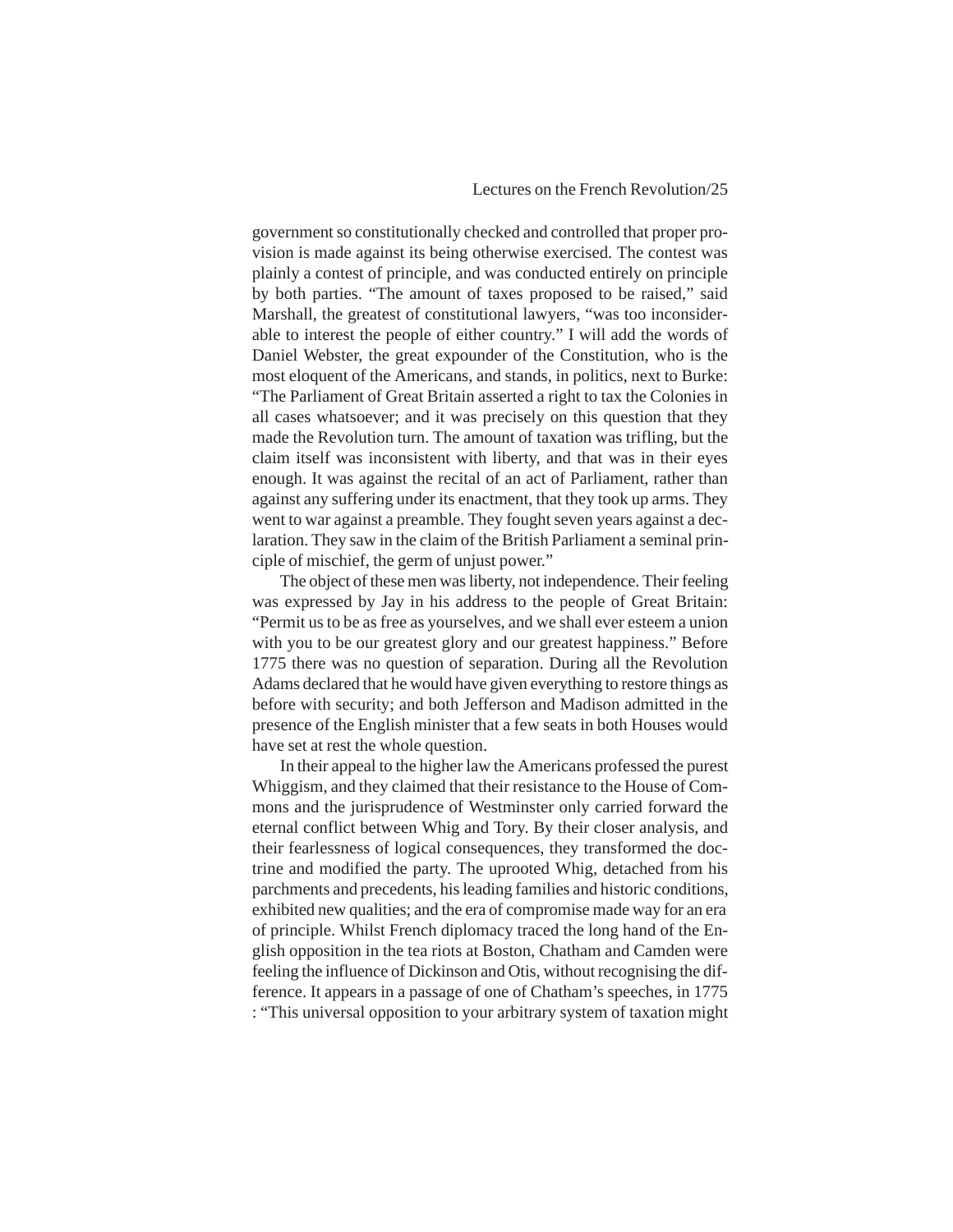have been foreseen. It was obvious from the nature of things, and from the nature of man, and, above all, from the confirmed habits of thinking, from the spirit of Whiggism flourishing in America. The spirit which now pervades America is the same which formerly opposed loans, benevolences, and ship-money in this country, is the same spirit which roused all England to action at the Revolution, and which established at a remote era your liberties, on the basis of that grand fundamental maxim of the Constitution, that no subject of England shall be taxed but by his own consent. To maintain this principle is the common cause of the Whigs on the other side of the Atlantic, and on this. It is the alliance of God and Nature, immutable, eternal, fixed as the firmament of heaven. Resistance to your acts was necessary as it was just; and your vain declarations of the omnipotence of parliament, and your imperious doctrines of the necessity of submission will be found equally impotent to convince or enslave your fellow-subjects in America."

The most significant instance of the action of America on Europe is Edmund Burke. We think of him as a man who, in early life, rejected all generalities and abstract propositions, and who became the most strenuous and violent of conservatives. But there is an interval when, as the quarrel with the Colonies went on, Burke was as revolutionary as Washington. The inconsistency is not as flagrant as it seems. He had been brought forward by the party of measured propriety and imperative moderation, of compromise and unfinished thought, who claimed the right of taxing, but refused to employ it. When he urged the differences in every situation and every problem, and shrank from the common denominator and the underlying principle, he fell into step with his friends. As an Irishman, who had married into an Irish Catholic family, it was desirable that he should adopt no theories in America which would unsettle Ireland. He had learnt to teach government by party as an almost sacred dogma, and party forbids revolt as a breach of the laws of the game. His scruples and his protests, and his defiance of theory, were the policy and the precaution of a man conscious of restraints, and not entirely free in the exertion of powers that lifted him far above his tamer surroundings. As the strife sharpened and the Americans made way, Burke was carried along, and developed views which he never utterly abandoned, but which are difficult to reconcile with much that he wrote when the Revolution had spread to France.

In his address to the Colonists he says: "We do not know how to qualify millions of our countrymen, contending with one heart for an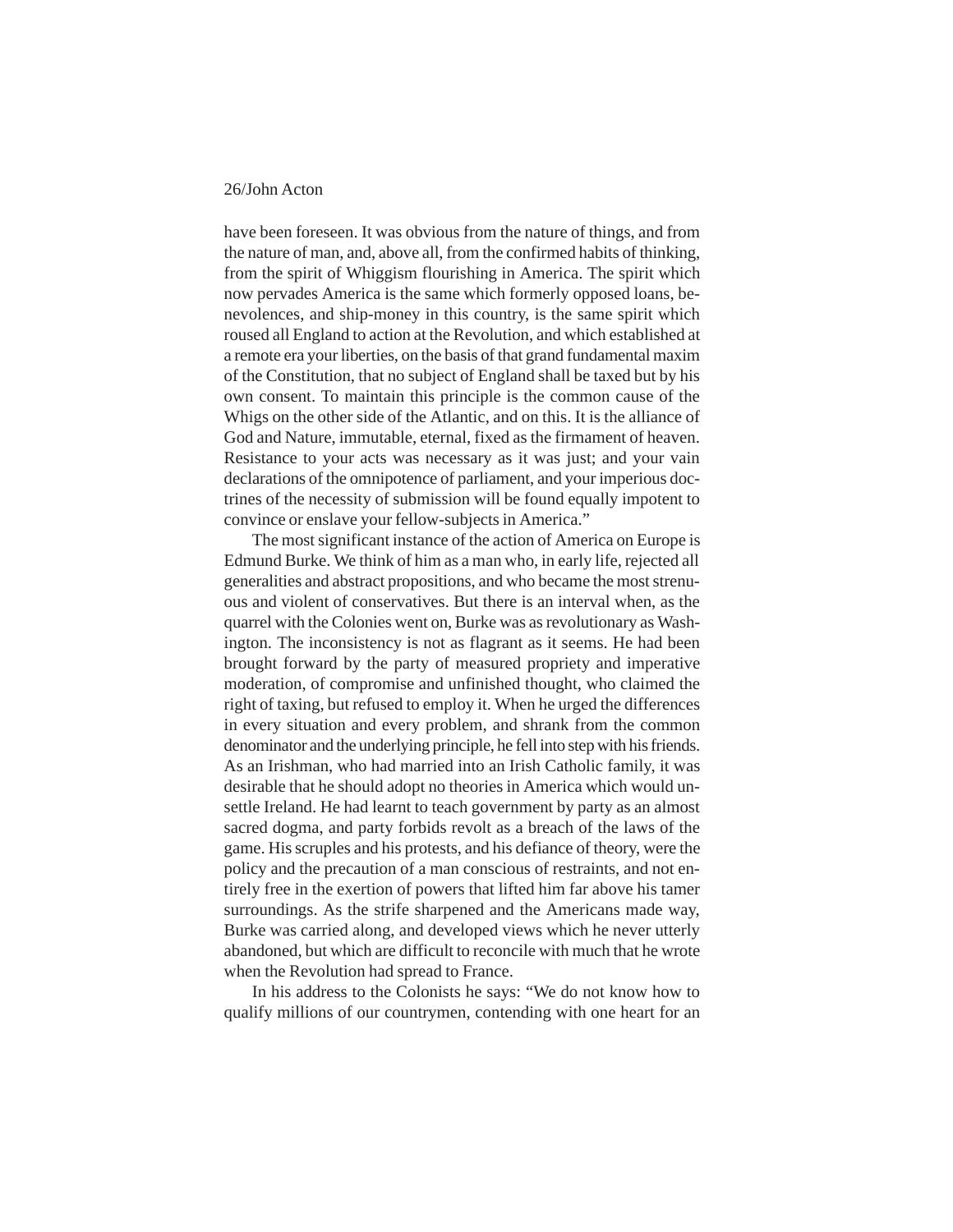#### Lectures on the French Revolution/27

admission to privileges which we have ever thought our own happiness and honour, by odious and unworthy names. On the contrary, we highly revere the principles on which you act We had much rather see you totally independent of this crown and kingdom, than joined to it by so unnatural a conjunction as that of freedom and servitude. We view the establishment of the English Colonies on principles of liberty, as that which is to render this kingdom venerable to future ages. In comparison of this, we regard all the victories and conquests of our warlike ancestors, or of our own times, as barbarous, vulgar distinctions, in which many nations, whom we look upon with little respect or value, have equalled, if not far exceeded us. Those who have and who hold to that foundation of common liberty, whether on this or on your side of the ocean, we consider as the true and the only true Englishmen. Those who depart from it, whether there or here, are attainted, corrupted in blood, and wholly fallen from their original rank and value. They are the real rebels to the fair constitution and just supremacy of England. A long course of war with the administration of this country may be but a prelude to a series of wars and contentions among yourselves, to end at length (as such scenes have too often ended) in a species of humiliating repose, which nothing but the preceding calamities would reconcile to the dispirited few who survived them. We allow that even this evil is worth the risk to men of honour when rational liberty is at stake, as in the present case we confess and lament that it is."

At other times he spoke as follows: "Nothing less than a convulsion that will shake the globe to its centre can ever restore the European nations to that liberty by which they were once so much distinguished. The Western world was the seat of freedom until another, more Western, was discovered; and that other will probably be its asylum when it is hunted down in every other part Happy it is that the worst of times may have one refuge still left for humanity. If the Irish resisted King William, they resisted him on the very same principle that the English and Scotch resisted King James. The Irish Catholics must have been the very worst and the most truly unnatural of rebels, if they had not supported a prince whom they had seen attacked, not for any designs against their religion or their liberties, but for an extreme partiality for their sect. Princes otherwise meritorious have violated the liberties of the people, and have been lawfully deposed for such violation. I know no human being exempt from the law. I consider Parliament as the proper judge of kings, and it is necessary that they should be amenable to it.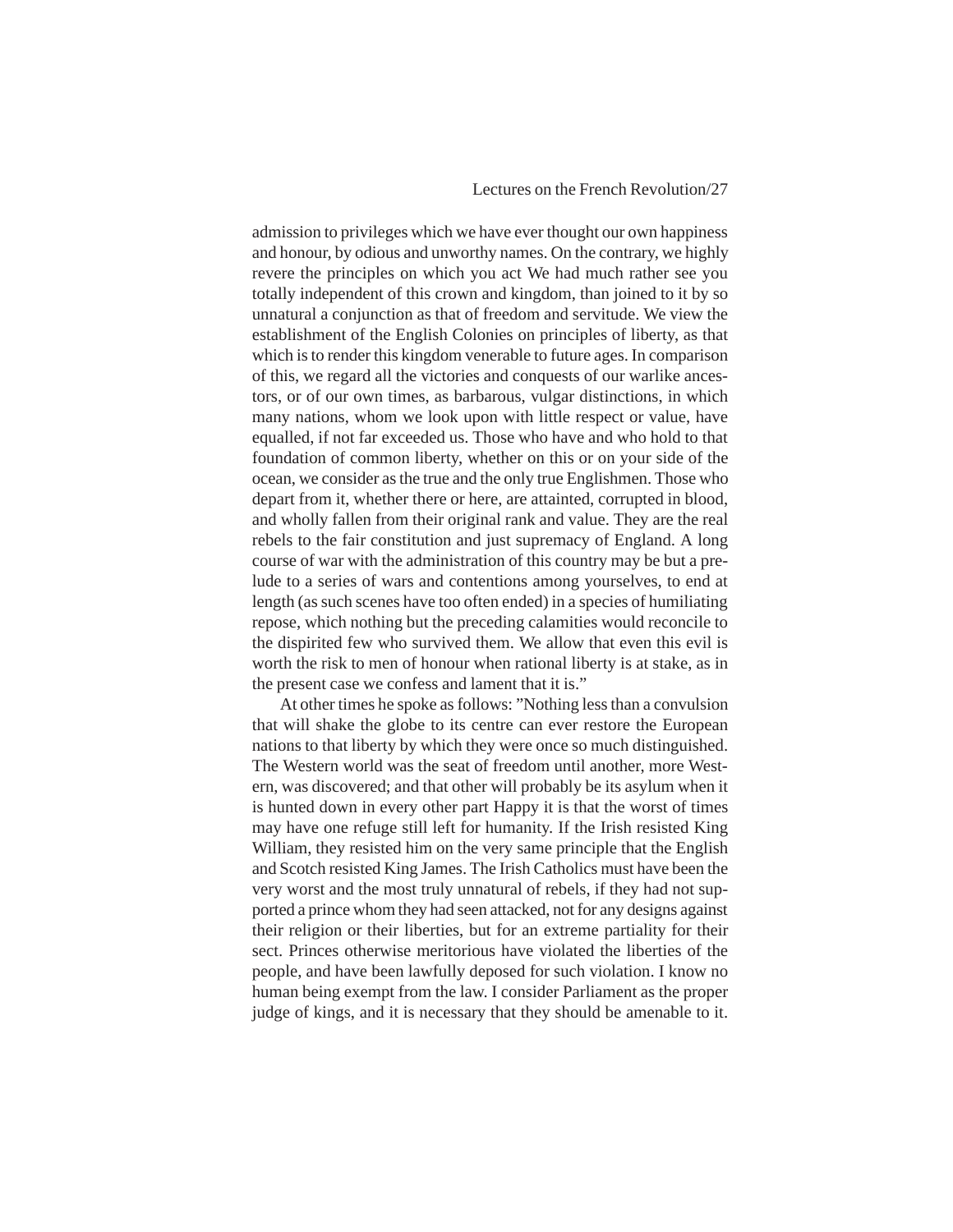There is no such thing as governing the whole body of the people contrary to their inclination. Whenever they have a feeling they commonly are in the right Christ appeared in sympathy with the lowest of the people, and thereby made it a firm and ruling principle that their welfare was the object of all government.

"In all forms of government the people is the true legislator. The remote and efficient cause is the consent of the people, either actual or implied, and such consent is absolutely essential to its validity. Whiggism did not consist in the support of the power of Parliament or of any other power, but of the rights of the people. If Parliament should become an instrument in invading them, it was no better in any respect, and much worse in some, than any other instrument of arbitrary power. They who call upon you to belong wholly to the people are those who wish you to belong to your proper home, to the sphere of your duty, to the post of your honour. Let the Commons in Parliament assembled be one and the same thing with the Commons at large. I see no other way for the preservation of a decent attention to public interest in the representatives, but the interposition of the body of the people itself; whenever, it shall appear by some flagrant and notorious act, by some capital innovation, that those representatives are going to overleap the fences of the law and to introduce an arbitrary power. This interposition is a most unpleasant remedy; but if it be a legal remedy, it is intended on some occasion to be used to be used then only when it is evident that nothing else can hold the Constitution to its true principles. It is not in Parliament alone that the remedy for parliamentary disorders can be completed; hardly, indeed, can it begin there. A popular origin cannot therefore be the characteristic distinction of a popular representative. This belongs equally to all parts of government, and in all forms. The virtue, spirit, and essence of a House of Commons consists in its being the express image of the feelings of the nation. It was not instituted to be a control upon the people. It was designed as a control for the people. Privilege of the crown and privilege of Parliament are only privilege so long as they are exercised for the benefit of the people. The voice of the people is a voice that is to be heard, and not the votes and resolutions of the House of Commons. He would preserve thoroughly every privilege of the people, because it is a privilege known and written in the law of the land; and he would support it, not against the crown or the aristocratic party only, but against the representatives of the people themselves. This was not a government of balances. It would be a strange thing if two hundred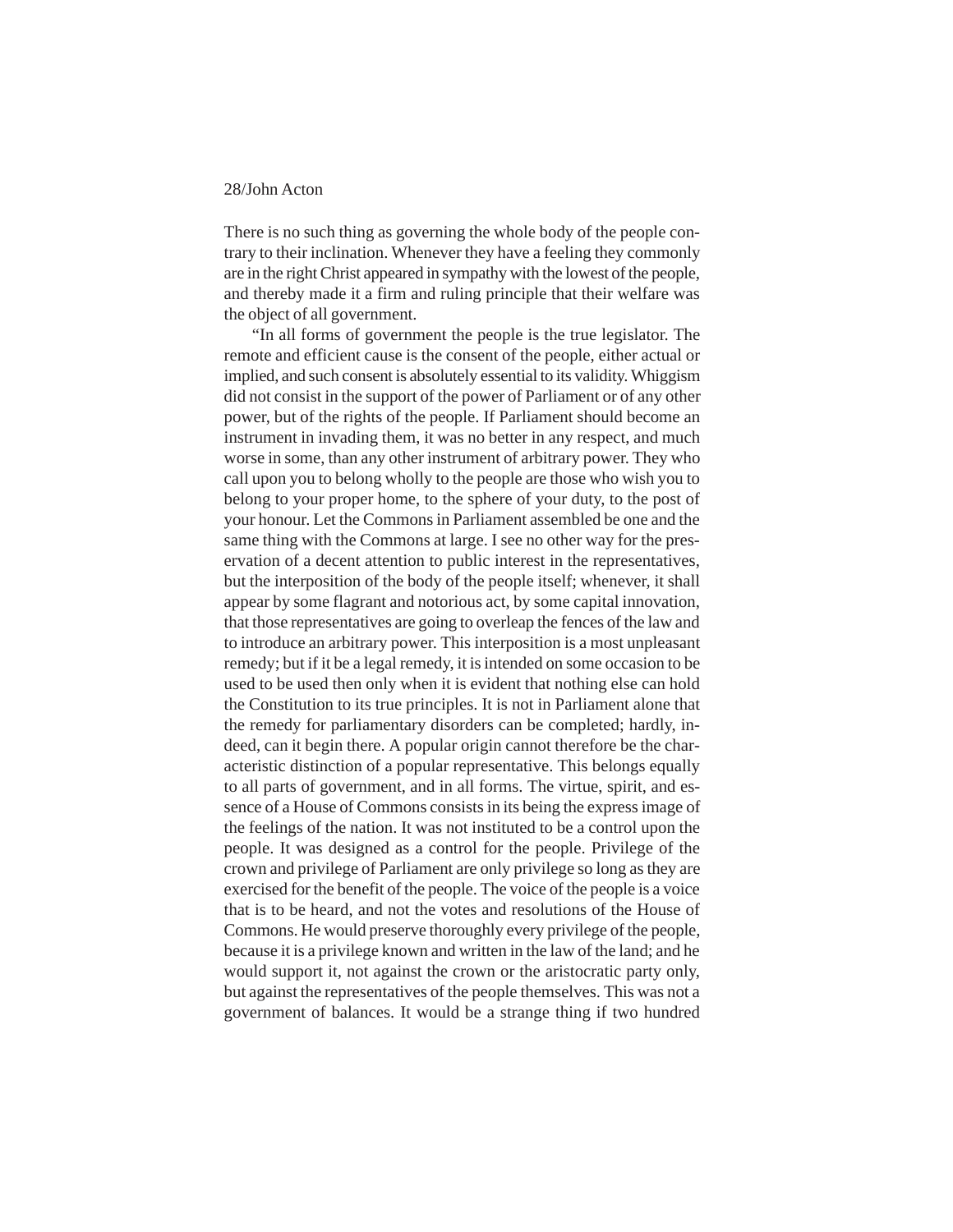#### Lectures on the French Revolution/29

peers should have it in their power to defeat by their negative what had been done by the people of England. I have taken my part in political connections and political quarrels for the purpose of advancing justice and the dominion of reason, and I hope I shall never prefer the means, or any feelings growing out of the use of those means, to the great and substantial end itself. Legislators can do what lawyers can not, for they have no other rules to bind them but the great principles of reason and equity and the general sense of mankind. All human laws are, properly speaking, only declaratory; they may alter the mode and application, but have no power over the substance, of original justice. A conservation and secure enjoyment of our natural rights is the great and ultimate purpose of civil society.

"The great inlet by which a colour for oppression has entered into the world is by one man's pretending to determine concerning the happiness of another. I would give a full civil protection, in which I include an immunity from all disturbance of their public religious worship, and a power of teaching in schools as well as temples, to Jews, Mahometans, and even Pagans. The Christian religion itself arose without establishment, it arose even without toleration, and whilst its own principles were not tolerated, it conquered all the powers of darkness, it conquered all the powers of the world. The moment it began to depart from these principles, it converted the establishment into tyranny, it subverted its foundation from that very hour. It is the power of government to prevent much evil; it can do very little positive good in this, or perhaps in anything else. It is not only so of the State and statesman, but of all the classes and descriptions of the rich: they are the pensioners of the poor, and are maintained by their superfluity. They are under an absolute, hereditary, and indefeasible dependence on those who labour and are miscalled the poor. That class of dependent pensioners called the rich is so extremely small, that if all their throats were cut, and a distribution made of all they consume in a year, it would not give a bit of bread and cheese for one night's supper to those who labour, and who in reality feed both the pensioners and themselves. It is not in breaking the laws of commerce, which are the laws of nature and consequently the laws of God, that we are to place our hope of softening the divine displeasure. It is the law of nature, which is the law of God."

I cannot resist the inference from these passages that Burke, after 1770, underwent other influences than those of his reputed masters, the Whigs of 1688. And if we find that strain of unwonted thought in a man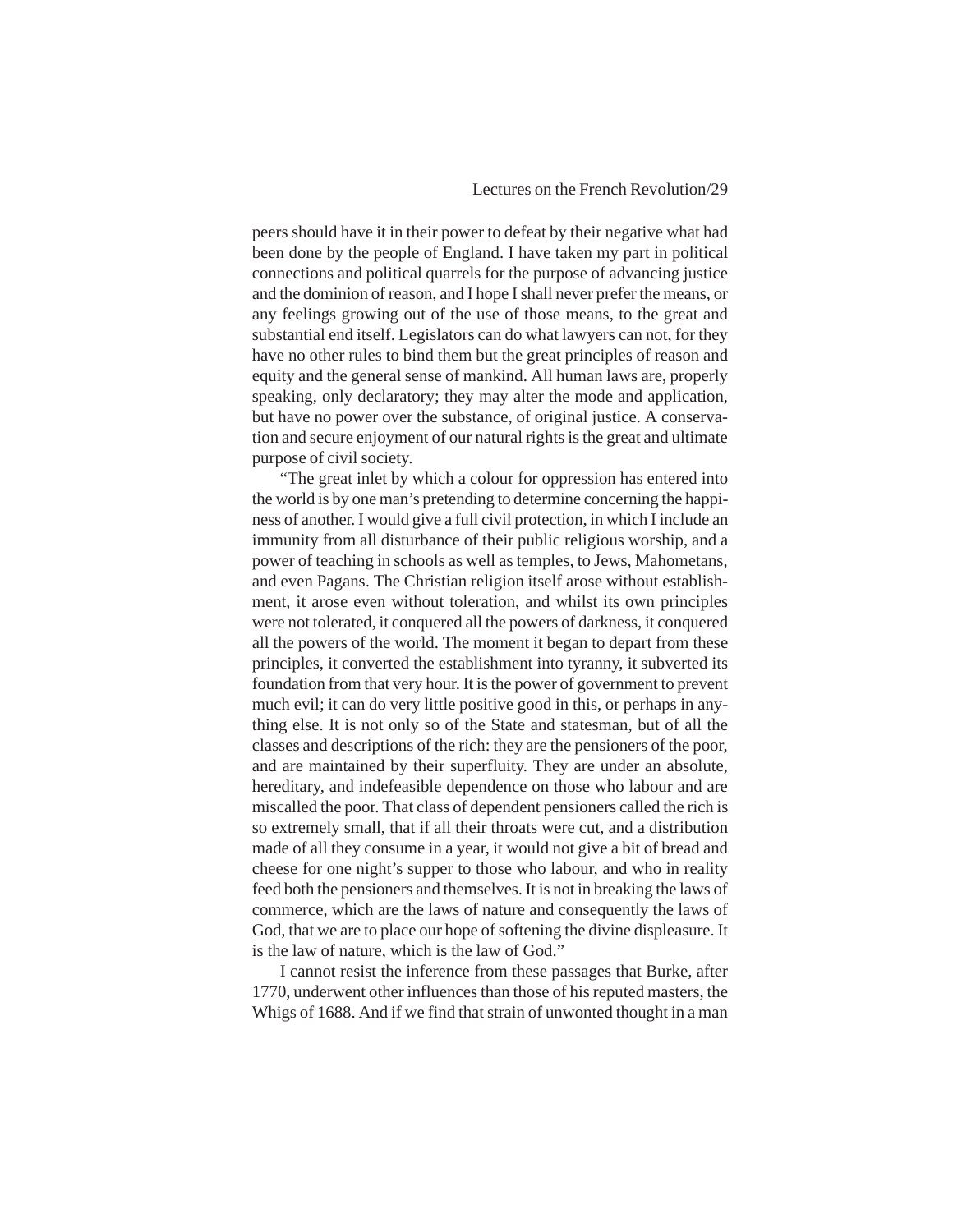who afterwards gilded the old order of things and wavered as to toleration and the slave trade, we may expect that the same causes would operate in France.

When the *Letters of a Pennsylvanian Farmer* became known in Europe, Diderot said that it was madness to allow Frenchmen to read such things, as they could not do it without becoming intoxicated and changed into different men. But France was impressed by the event more than by the literature that accompanied it. America had made herself independent under less provocation than had ever been a motive of revolt, and the French Government had acknowledged that her cause was righteous and had gone to war for it. If the king was right in America, he was utterly wrong at home, and if the Americans acted rightly, the argument was stronger, the cause was a hundredfold better, in France itself. All that justified their independence condemned the Government of their French allies. By the principle that taxation without representation is robbery, there was no authority so illegitimate as that of Lewis XVI. The force of that demonstration was irresistible, and it produced its effect where the example of England failed. The English doctrine was repelled at the very earliest stage of the Revolution, and the American was adopted. What the French took from the Americans was their theory of revolution, not their theory of government their cutting, not their sewing. Many French nobles served in the war, and came home republicans and even democrats by conviction. It was America that converted the aristocracy to the reforming policy, and gave leaders to the Revolution. "The American Revolution," says Washington, "or the peculiar light of the age, seems to have opened the eyes of almost every nation in Europe, and a spirit of equal liberty appears fast to be gaining ground everywhere." When the French officers were leaving, Cooper, of Boston, addressed them in the language of warning: "Do not let your hopes be inflamed by our triumphs on this virgin soil. You will carry our sentiments with you, but if you try to plant them in a country that has been corrupt for centuries, you will encounter obstacles more formidable than ours. Our liberty has been won with blood; you will have to shed it in torrents before liberty can take root in the old world." Adams, after he had been President of the United States, bitterly regretted the Revolution which made them independent, because it had given the example to the French; although he also believed that they had not a single principle in common.

Nothing, on the contrary, is more certain than that American prin-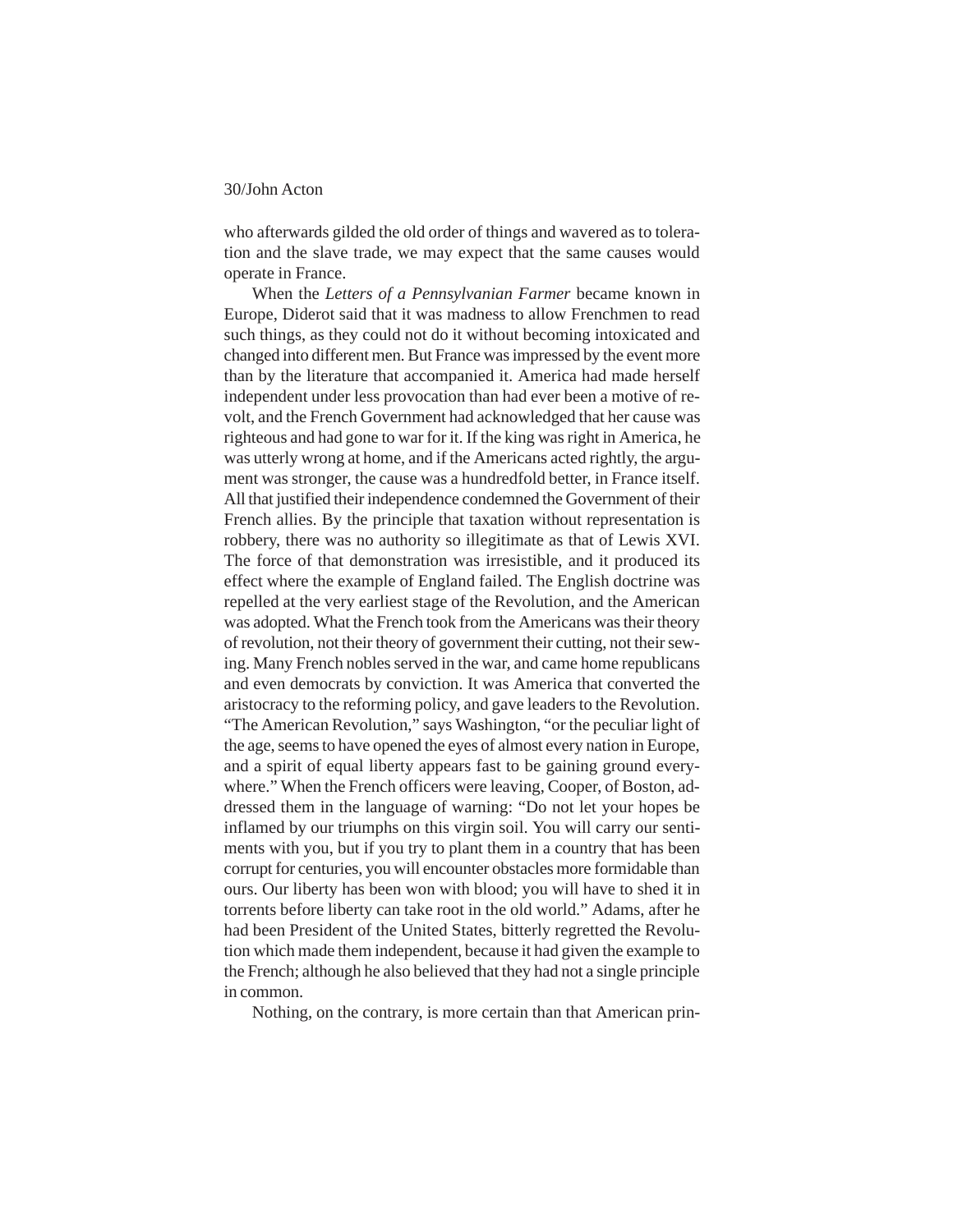ciples profoundly influenced France, and determined the course of the Revolution. It is from America that Lafayette derived the saying that created a commotion at the time, that resistance is the most sacred of duties. There also was the theory that political power comes from those over whom it is exercised, and depends upon their will; that every authority not so constituted is illegitimate and precarious; that the past is more a warning than an example; that the earth belongs to those who are upon it, not to those who are underneath. These are characteristics common to both Revolutions.

At one time also the French adopted and acclaimed the American notion that the end of government is liberty, not happiness, or prosperity, or power, or the preservation of an historic inheritance, or the adaptation of national law to national character, or the progress of enlightenment and the promotion of virtue; that the private individual should not feel the pressure of public authority, and should direct his life by the influences that are within him, not around him.

And there was another political doctrine which the Americans transmitted to the French. In old colonial days the executive and the judicial powers were derived from a foreign source, and the common purpose was to diminish them. The assemblies were popular in origin and character, and everything that added to their power seemed to add security to rights. James Wilson, one of the authors and commentators of the constitution, informs us that "at the Revolution the same fond predilection, and the same jealous dislike, existed and prevailed. The executive, and the judicial as well as the legislative authority, was now the child of the people, but to the two former the people behaved like stepmothers. The legislature was still discriminated by excessive partiality." This preference, historic but irrational, led up naturally to a single chamber. The people of America and their delegates in Congress were of opinion that a single Assembly was every way adequate to the management of their federal concerns, and when the Senate was invented, Franklin strongly objected. "As to the two chambers," he wrote, "I am of your Opinion that one alone would be better; but, my dear friend, nothing in human affairs and schemes is perfect, and perhaps this is the case of our opinions."

Alexander Hamilton was the ablest as well as the most conservative of the American statesmen. He longed for monarchy, and he desired to establish a national government and to annihilate state rights. The American spirit, as it penetrated France, cannot well be described better than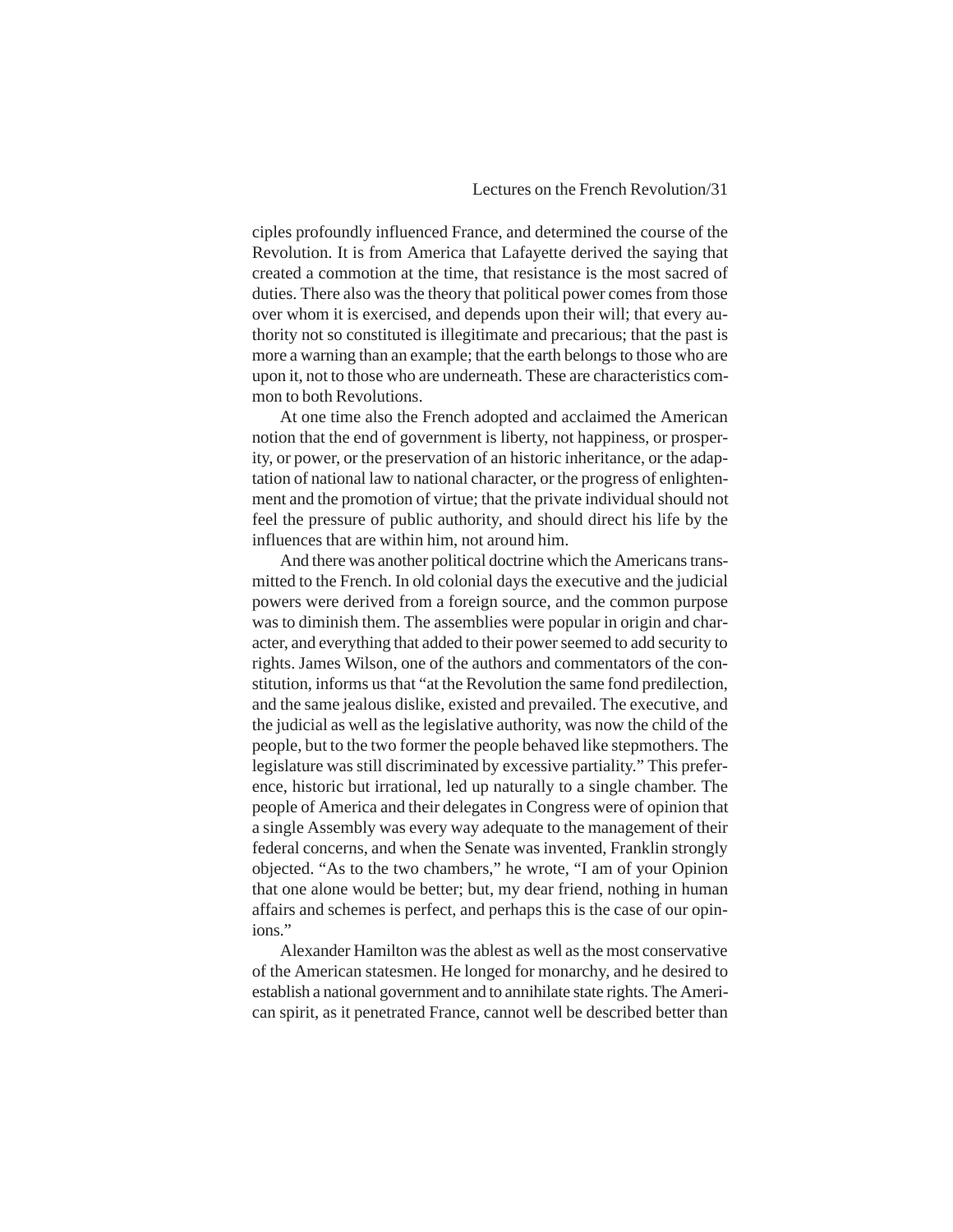it was by him: "I consider civil liberty, in a genuine, unadulterated sense, as the greatest of terrestrial blessings. I am convinced that the whole human race is entitled to it, and that it can be wrested from no part of them without the blackest and most aggravated guilt. The sacred rights of mankind are not to be rummaged for among old parchments or musty records. They are written, as with a sunbeam, in the whole volume of human nature, by the hand of the Divinity itself; and can never be erased or obscured by mortal power."

But when we speak in the gross of the American Revolution we combine different and discordant things. From the first agitation in 1761 to the Declaration of Independence, and then to the end of the war in 1782, the Americans were aggressive, violent in their language, fond of abstractions, prolific of doctrines universally applicable and universally destructive. It is the ideas of those earlier days that roused the attention of France, and were imported by Lafayette, Noailles, Lameth, and the leaders of the future revolution who had beheld the lowering of the British flag at Yorktown. The America of their experience was the America of James Otis, of Jefferson, of *The Rights of Man*.

A change followed in 1787, when the Convention drew up the Constitution. It was a period of construction, and every effort was made, every scheme was invented, to curb the inevitable democracy. The members of that assembly were, on the whole, eminently cautious and sensible men. They were not men of extraordinary parts, and the genius of Hamilton failed absolutely to impress them. Some of their most memorable contrivances proceeded from no design, but were merely half measures and mutual concessions. Seward has pointed out this distinction between the revolutionary epoch and the constituent epoch that succeeded: "The rights asserted by our forefathers were not peculiar to themselves. They were the common rights of mankind. The basis of the Constitution was laid broader by far than the superstructure which the conflicting interests and prejudices of the day suffered to be erected. The Constitution and laws of the Federal Government did not practically extend those principles throughout the new system of government; but they were plainly promulgated in the Declaration of Independence."

Now, although France was deeply touched by the American Revolution, it was not affected by the American Constitution. It underwent the disturbing influence, not the conservative.

The Constitution, framed in the summer of 1787, came into operation in March 1789, and nobody knew how it worked, when the crisis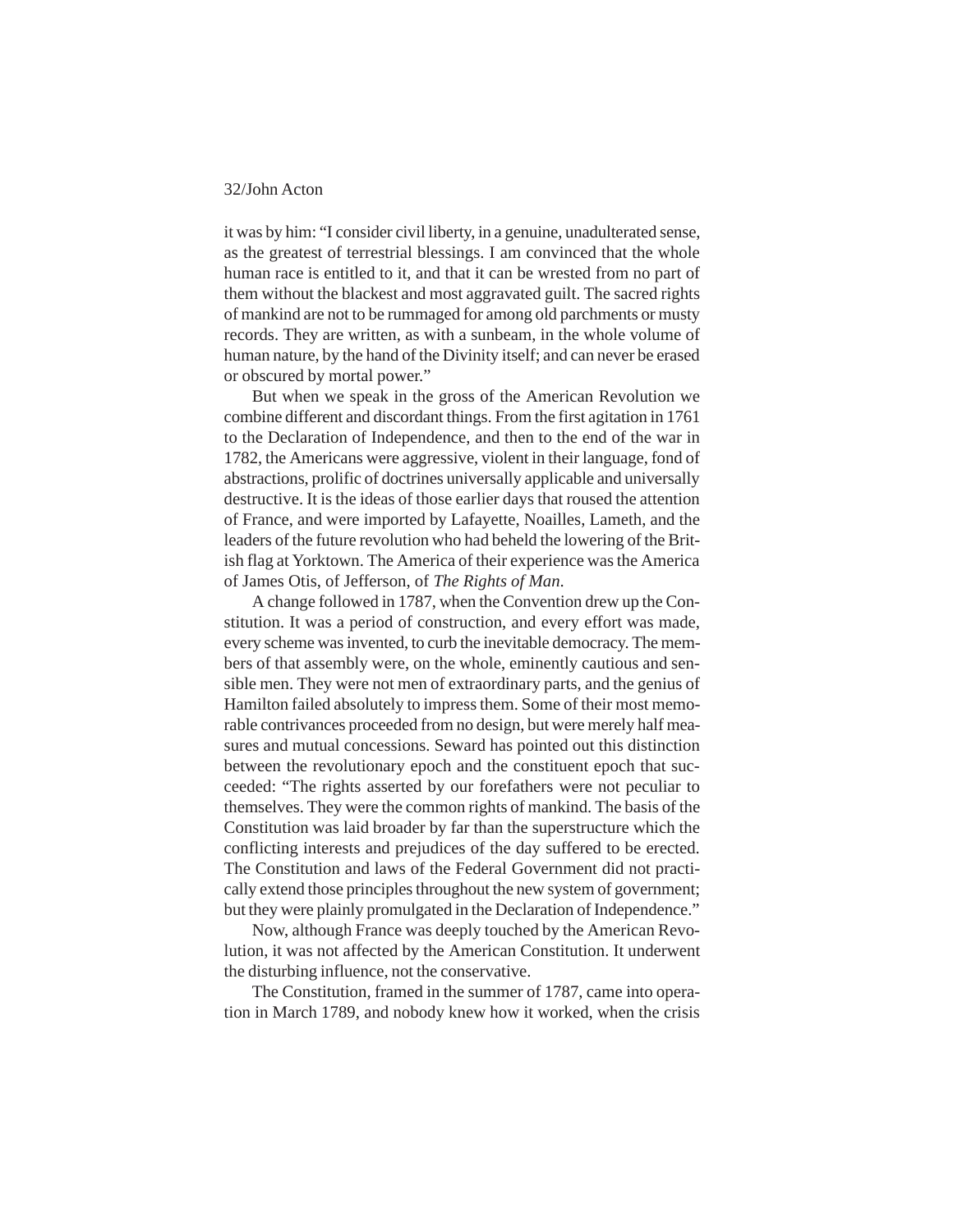came in France. The debates, which explain every intention and combination, remained long hidden from the world. Moreover, the Constitution has become something more than the original printed paper. Besides amendments, it has been interpreted by the courts, modified by opinion, developed in some directions, and tacitly altered in others. Some of its most valued provisions have been acquired in this way, and were not yet visible when the French so greatly needed the guiding lessons of other men's experience. Some of the restrictions on the governing power were not fully established at first.

The most important of these is the action of the Supreme Court in annulling unconstitutional laws. The Duke of Wellington said to Bunsen that by this institution alone the United States made up for all the defects of their government. Since Chief Justice Marshall, the judiciary undoubtedly obtained immense authority, which Jefferson, and others besides, believed to be unconstitutional; for the Constitution itself gives no such power. The idea had grown up in the States, chiefly, I think, in Virginia. At Richmond, in 1782, Judge Wythe said: "Tyranny has been sapped, the departments kept within their own spheres, the citizens protected, and general liberty promoted. But this beneficial result attains to higher perfection when, those who hold the purse and the sword differing as to the powers which each may exercise, the tribunals, who hold neither, are called upon to declare the law impartially between them. If the whole legislature an event to be deprecated should attempt to overleap the boundaries prescribed to them by the people, I, in administering the justice of the country, will meet the united powers at my seat in this tribunal, and, pointing to the Constitution, will say to them: 'Here is the limit of your authority; hither shall you go, but no further."' The Virginian legislature gave way, and repealed the act.

After the Federal Constitution was drawn up, Hamilton, in the seventy-eighth number of the *Federalist*, argued that the power belonged to the judiciary; but it was not constitutionally recognised until 1801. "This," said Madison, "makes the judiciary department paramount, in fact, to the legislature, which was never intended, and can never be proper. In a government whose vital principle is responsibility, it never will be allowed that the legislative and executive departments should be completely subjected to the judiciary, in which that characteristic feature is so faintly seen." Wilson, on the other hand, justified the practice on the principle of the higher law: "Parliament may, unquestionably, be controlled by natural or revealed law, proceeding from divine authority. Is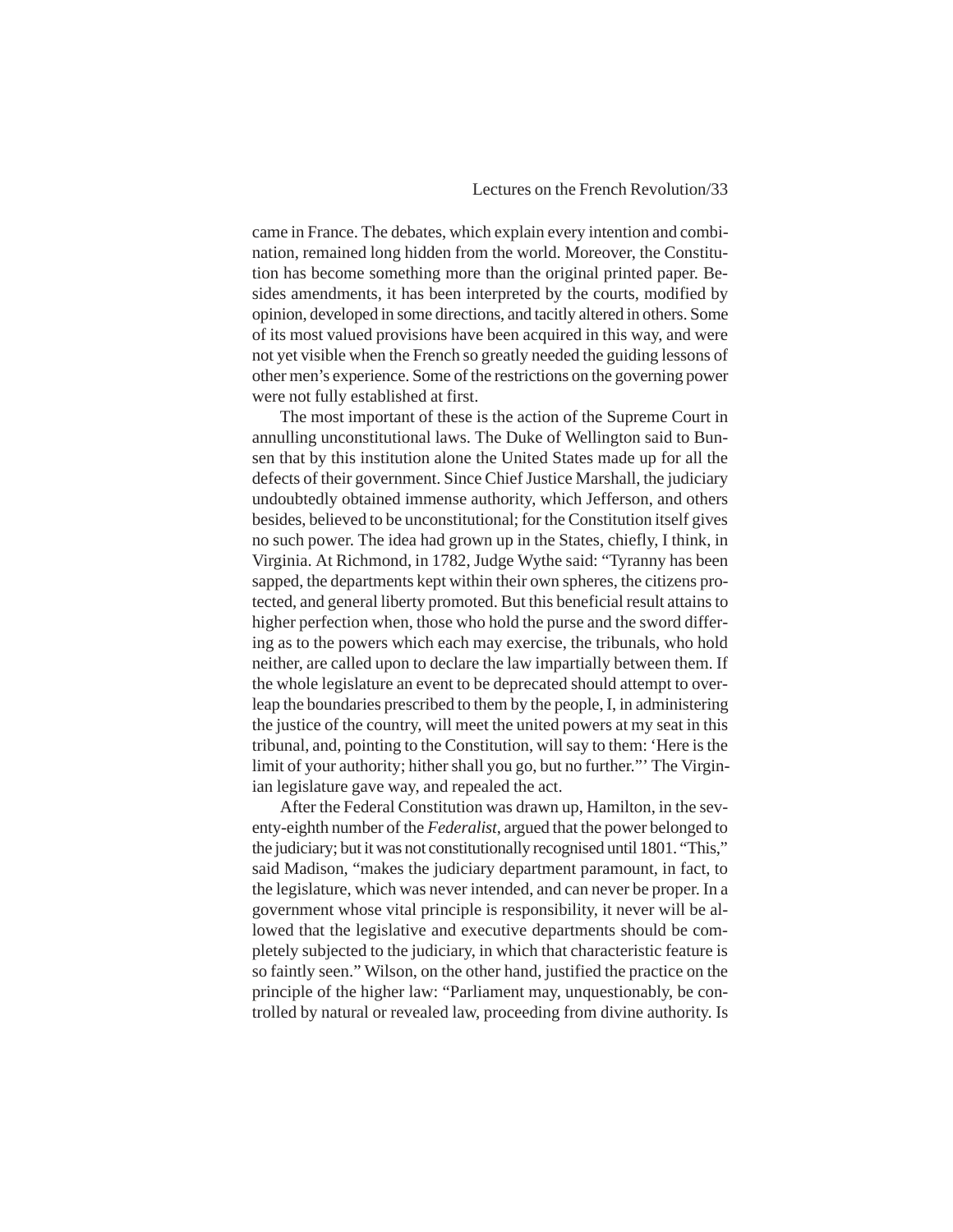not this superior authority binding upon the courts of justice? When the courts of justice obey the superior authority, it cannot be said with propriety that they control the inferior one; they only declare, as it is their duty to declare, that this inferior one is controlled by the other, which is superior. They do not repeal an act of Parliament; they pronounce it void, because contrary to an overruling law." Thus the function of the judiciary to be a barrier against democracy, which, according to Tocqueville, it is destined to be, was not apparent. In the same manner religious liberty, which has become so much identified with the United States, is a thing which grew by degrees, and was not to be found imposed by the letter of the law.

The true natural check on absolute democracy is the federal system, which limits the central government by the powers reserved, and the state governments by the powers they have ceded. It is the one immortal tribute of America to political science, for state rights are at the same time the consummation and the guard of democracy. So much so that an officer wrote, a few months before Bull Run: "The people in the south are evidently unanimous in the opinion that slavery is endangered by the current of events, and it is useless to attempt to alter that opinion. As our government is founded on the will of the people, when that will is fixed our government is powerless." Those are the words of Sherman, the man who, by his march through Georgia, cut the Confederacy into two. Lincoln himself wrote, at the same time: "I declare that the maintenance inviolate of the rights of the states, and especially the right of each state to order and control its own domestic institutions according to its own judgment exclusively, is essential to that balance of powers on which the perfection and endurance of our political fabric depend." Such was the force with which state rights held the minds of abolitionists on the eve of the war that bore them down.

At the Revolution there were many Frenchmen who saw in federalism the only way to reconcile liberty and democracy, to establish government on contract, and to rescue the country from the crushing preponderance of Paris and the Parisian populace. I do not mean the Girondins, but men of opinions different from theirs, and, above all, Mirabeau. He planned to save the throne by detaching the provinces from the frenzy of the capital, and he declared that the federal system is alone capable of Preserving freedom in any great empire. The idea did not grow up under American influence; for no man was more opposed to it than Lafayette; and the American witness of the Revolution, Mor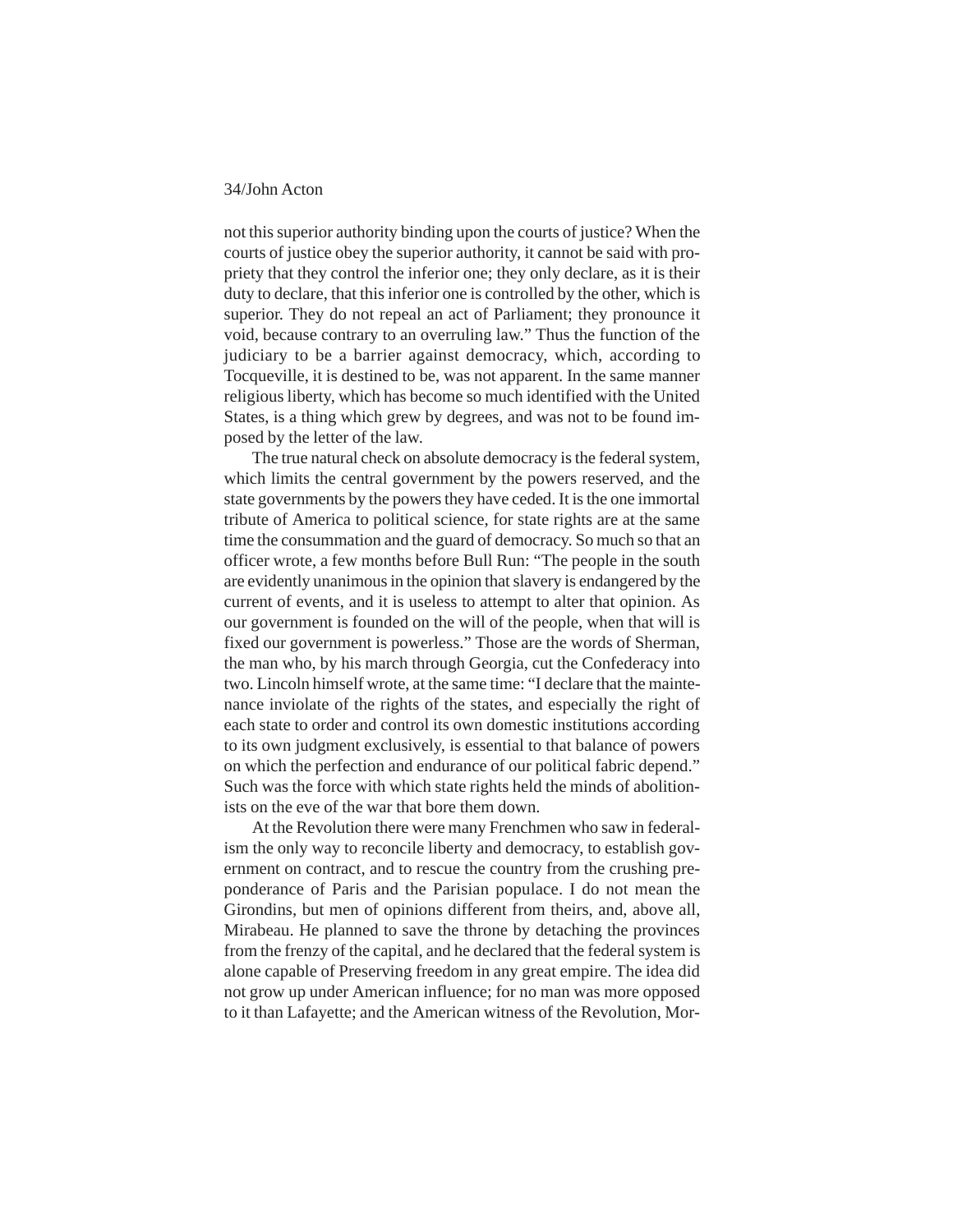ris, denounced federalism as a danger to France.

Apart from the Constitution, the political thought of America influenced the French next to their own. And it was not all speculation, but a system for which men died, which had proved entirely practical, and strong enough to conquer all resistance, with the sanction and encouragement of Europe. It displayed to France a finished model of revolution, both in thought and action, and showed that what seemed extreme and subversive in the old world, was compatible with good and wise government, with respect for social order, and the preservation of national character and custom. The ideas which captured and convulsed the French people were mostly ready-made for them, and much that is familiar to you now, much of that which I have put before you from other than French sources, will meet us again next week with the old faces, when we come to the States-General.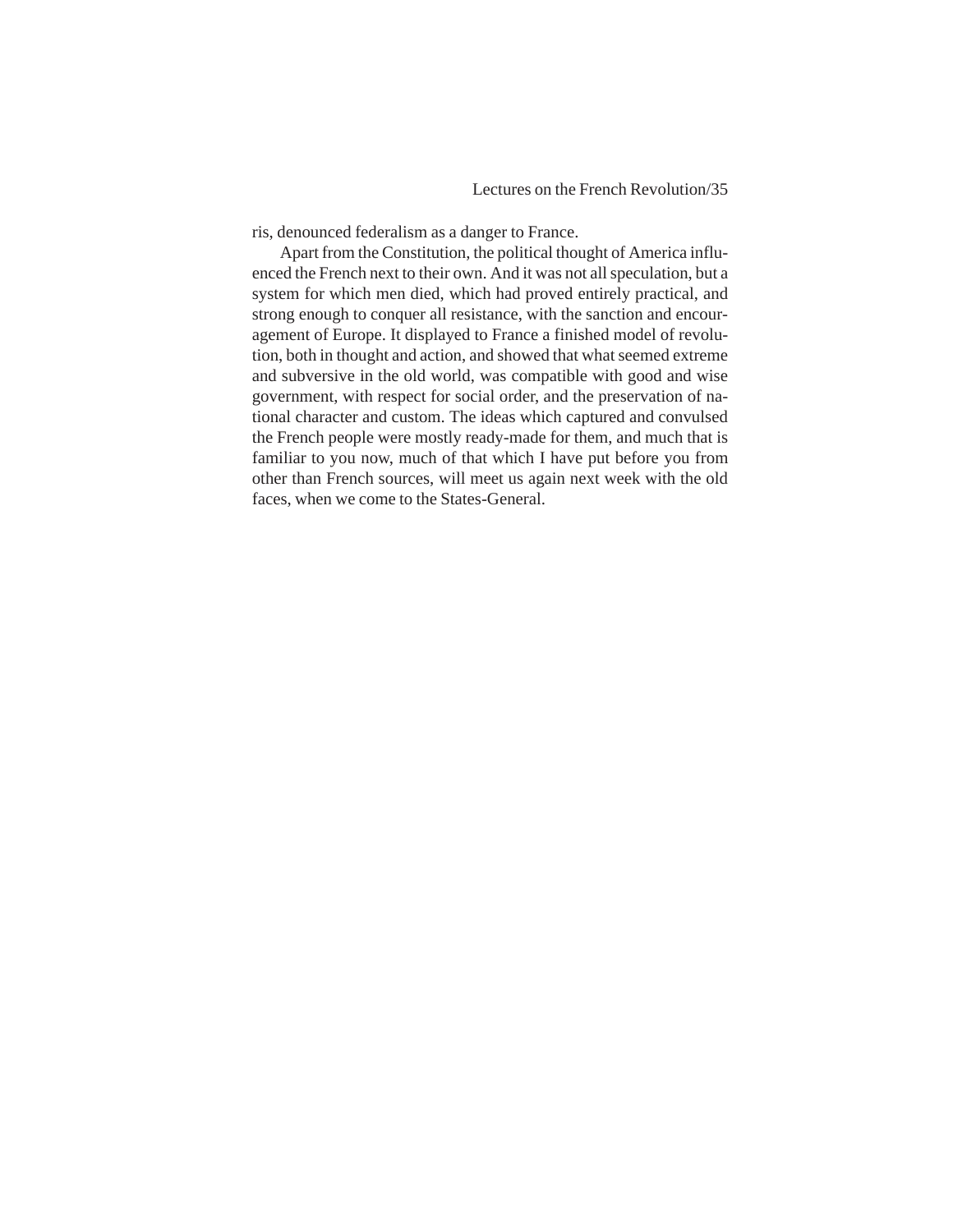## <span id="page-35-0"></span>III: THE SUMMONS OF THE STATES-GENERAL

The condition of France alone did not bring about the overthrow of the monarchy and the convulsion that ensued. For the sufferings of the people were not greater than they had been before; the misgovernment and oppression were less, and a successful war with England had largely wiped out the humiliations inflicted by Chatham.

But the confluence of French theory with American example caused the Revolution to break out, not in an excess of irritation and despair, but in a moment of better feeling between the nation and the king. The French were not mere reckless innovators; they were confiding followers, and many of the ideas with which they made their venture were those in which Burke agreed with Hamilton, and with his own illustrious countrymen, Adam Smith and Sir William Jones. When he said that, compared to England, the government of France was slavery, and that nothing but a revolution could restore European liberty, Frenchmen, saying the same thing, and acting upon it, were unconscious of extravagance, and might well believe that they were obeying precepts stored in the past by high and venerable authority. Beyond that common ground, they fell back on native opinion in which there was wide divergence, and an irrepressible conflict arose. We have to deal with no unlikely motives, with no unheard of theories, and, on the whole, with convinced and average men.

The States-General were convoked because there was no other way of obtaining money for the public need. The deficit was a record of bad government, and the first practical object was the readjustment of taxes. From the king's accession, the revival of the old and neglected institution had been kept before the country as a remedy, not for financial straits only, but for all the ills of France.

The imposing corporation of the judiciary had constantly opposed the Crown, and claimed to subject its acts to the judgment of the law. The higher clergy had raised objections to Turgot, to Necker, to the emancipation of Protestants; and the nobles became the most active of all the parties of reform. But the great body of the people had borne their trouble in patience. They possessed no recognised means of expressing sentiments. There was no right of public meeting, no liberty for the periodical press; and the privileged newspapers were so tightly swaddled in their official character that they had nothing to say even of an event like the oath in the Tennis Court. The feelings that stirred the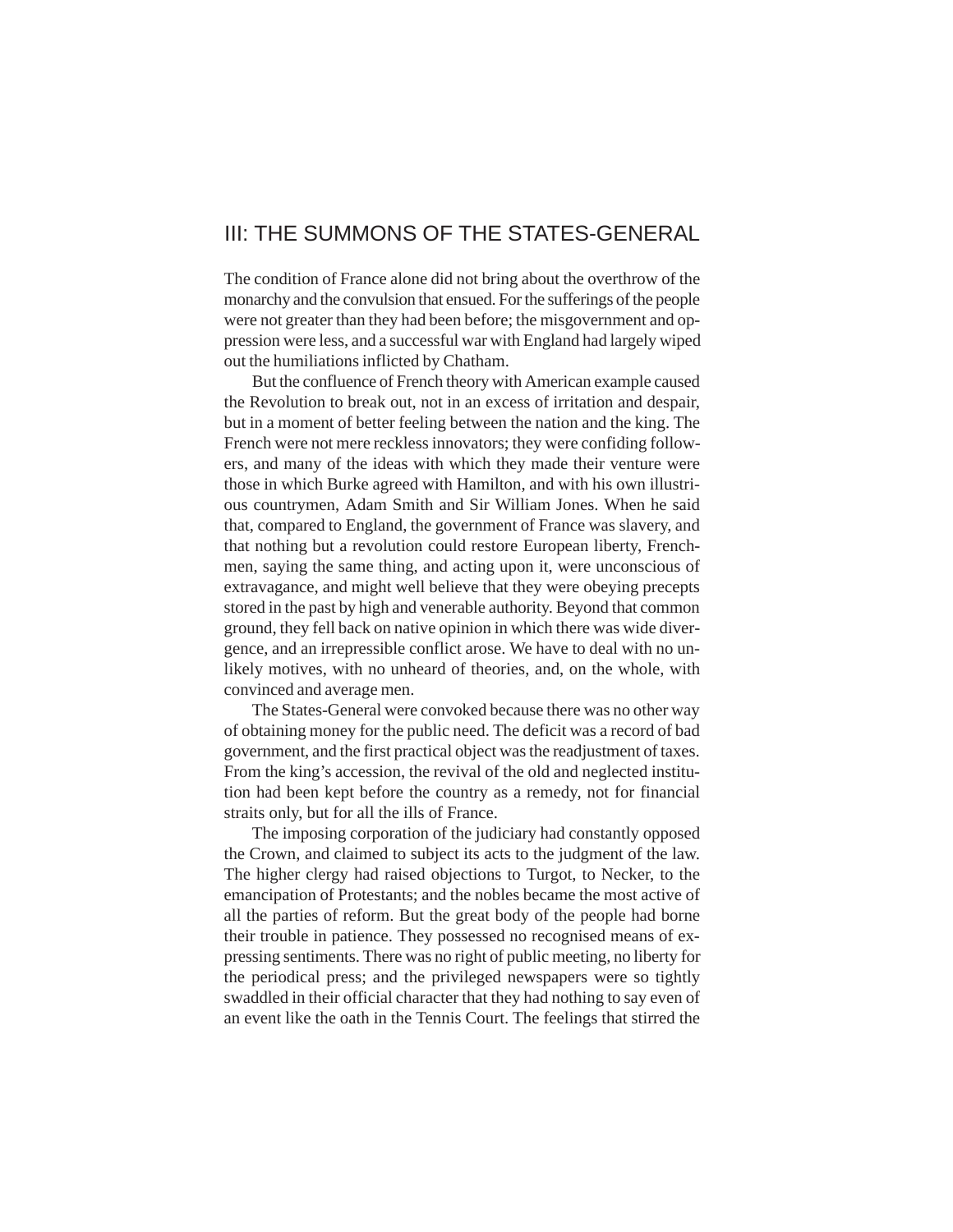# Lectures on the French Revolution/37

multitude did not appear, unless they appeared in the shape of disorder. Without it France remained an unknown quantity. The king felt the resistance of the privileged and interested classes which was the source of his necessity, but he was not apprehensive of a national opposition. He was prepared to rely on the Third Estate with hopefulness, if not with confidence, and to pay a very high price for their support. In a certain measure their interest was the same. The penury of the State came from the fact that more than half the property of France was not taxed in its proportion, and it was essential for the government to abolish the exception, and to bring nobles and clergy to surrender their privilege, and pay like the rest. To that extent the object of the king was to do away with privilege and to introduce equality before the law. So far the Commons went along with him. They would be relieved of a heavy burden if they ceased to pay the share of those who were exempt, and rejected the timehonoured custom that the poor should bear taxation for the rich. An alliance, therefore, was indicated and natural. But the extinction of privilege, which for monarchy and democracy alike meant fiscal equality, meant for the democracy a great deal more. Besides the money which they were required to pay in behalf of the upper class and for their benefit and solace, money had to be paid to them. Apart from rent for house or land, there were payments due to them proceeding from the time, the obscure and distant time, when power went with land, and the local landholder was the local government, the ruler and protector of the people, and was paid accordingly. And there was another category of claims, proceeding indirectly from the same historic source, consisting of commutation and compensation for ancient rights, and having therefore a legal character, founded upon contract, not upon force.

Every thinking politician knew that the first of these categories, the beneficial rights that were superfluous and oppressive, could not be maintained, and that the nobles would be made to give up not only that form of privilege which consisted in exemption from particular taxes, but that composed of superannuated demands in return for work no longer done, or value given. Those, on the other hand, which were not simply mediaeval, but based upon contract, would be treated as lawful property, and would have to be redeemed. Privilege, in the eyes of the state, was the right of evading taxes. To the politician it meant, furthermore, the right of imposing taxes. For the rural democracy it had a wider significance. To them, all these privileges were products of the same principle, ruins of the same fabric. They were relics and remnants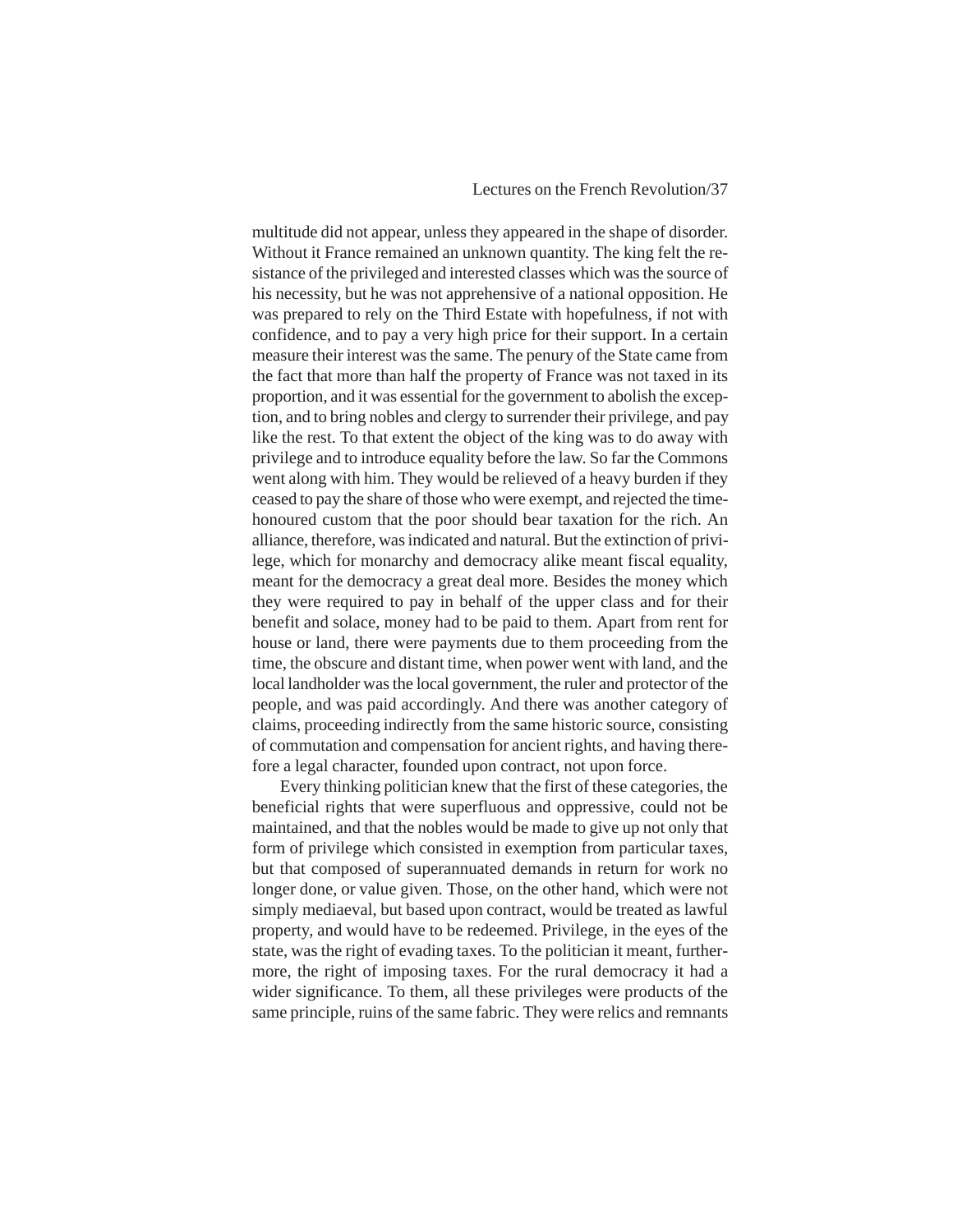of feudalism, and feudalism meant power given to land and denied to capital and industry. It meant class government, the negation of the very idea of the state and of the nation; it meant conquest and subjugation by a foreign invader. None denied that many great families had won their spurs in the service of their country; everybody indeed knew that the noblest of all, Montmorency, bore the arms of France because, at the victory of Bouvines, where their ancestor was desperately wounded, the king laid his finger on the wound and drew with his blood the lilies upon his shield. When we come, presently, to the Abbé Sieyès, we shall see how firmly men believed that the nobles were, in the mass, Franks, Teutonic tyrants, and spoilers of the Celtic native. They intended that feudalism should not be trimmed but uprooted, as the cause of much that was infinitely odious, and as a thing absolutely incompatible with public policy, social interests, and right reason. That men should be made to bear suffering for the sake of what could only be explained by very early history and very yellow parchments was simply irrational to a generation which received its notion of life from Turgot, Adam Smith, or Franklin.

Although there were three interpretations of feudal privilege, and consequently a dangerous problem in the near future, the first step was an easy one, and consisted in the appeal by the Crown to the Commons for aid in regenerating the State. Like other princes of his time, Lewis XVI was a reforming monarch. At his accession, his first choice of a minister was Machault, known to have entertained a vast scheme of change, to be attempted whenever the throne should be occupied by a serious prince. Later, he appointed Turgot, the most profound and thorough reformer of the century. He appointed Malesherbes, one of the weakest but one of the most enlightened of public men; and after having, at the Coronation, taken an oath to persecute, he gave office to Necker, a Protestant, an alien, and a republican. When he had begun, through Malesherbes, to remove religious disabilities, he said to him, "Now you have been a Protestant, and I declare you a Jew"; and began to prepare a measure for the relief of Jews, who, wherever they went, were forced to pay the same toll as a pig. He carried out a large and complicated scheme of law reform; and he achieved the independence of revolted America. In later days the Elector of Cologne complained to an émigré that his king's policy had been deplorable, and that, having promoted resistance to authority in the Colonies, in Holland, and in Brabant, he had no claim on the support of European monarchs.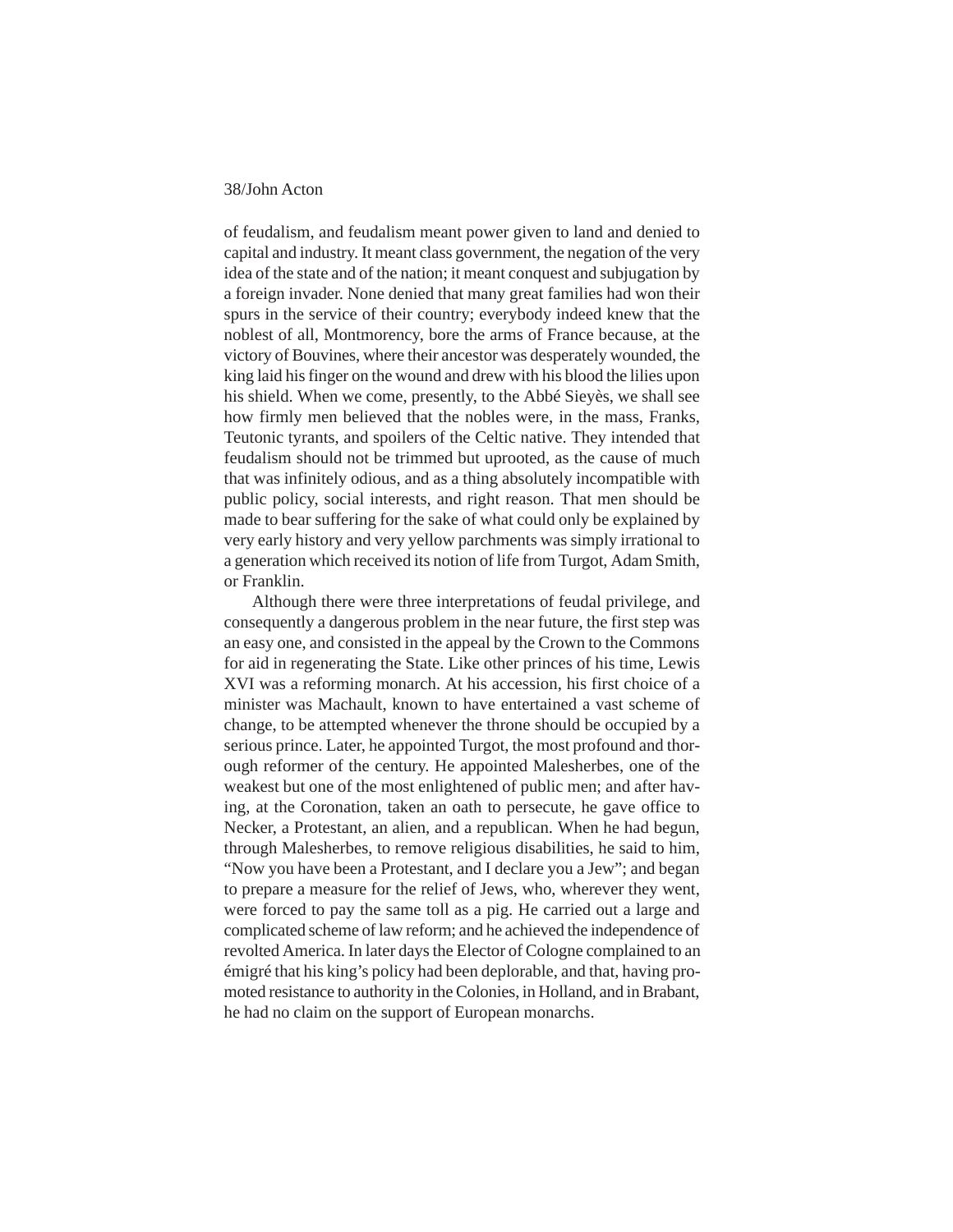#### Lectures on the French Revolution/39

But the impulse in the direction of liberal improvement was intermittent, and was checked by a natural diffidence and infirmity of purpose. The messenger who was to summon Machault was recalled as he mounted his horse. Turgot was sacrificed to gratify the queen. Necker's second administration would have begun a year and a half earlier, but, at the last moment, his enemies intervened. The war minister, Saint Germain, was agreeable to the king, and he wished to keep him. "But what can I do?" he wrote; "his enemies are bent on his dismissal, and I must yield to the majority." Maurepas, at his death, left a paper on which were the names of four men whom he entreated his master not to employ. Lewis bestowed the highest offices upon them all. He regarded England with the aversion with which Chatham, and at that time even Fox, looked upon France, and he went to war in the just hope of avenging the disgrace of the Seven Years' War, but from no sympathy with the American cause. When he was required to retrench his personal expenditure, he objected, and insisted that much of the loss should be made to fall on his pensioners. The liberal concessions which he allowed were in many cases made at the expense, not of the Crown, but of powers that were obstructing the Crown. By the abolition of torture he incurred no loss, but curbed the resources of opposing magistrates. When he emancipated the Protestants and made a Swiss Calvinist his principal adviser, he displeased the clergy; but he cared little for clerical displeasure. The bishops, finding that he took no notice of them, disappeared from his *levée*. He objected to the appointment of French cardinals. English travellers at Versailles, Romilly and Valpy, observed that he was inattentive at mass, and talked and laughed before all the court. At the Council he would fall asleep, and when the discussion was distasteful, he used to snore louder than when he slept. He said to Necker that he desired the States-General because he wanted a guide. When, in 1788, after skirmishing with magistrates and prelates, he took the memorable resolution to call in the outer people, to compel a compromise with the class that filled his court, that constituted society, that ruled opinion, it was the act of a man destitute of energy, and gifted with an uncertain and indistinct enlightenment. And Necker said, "You may lend a man your ideas, you cannot lend him your strength of will."

The enterprise was far beyond the power and quality of his mind, but the lesson of his time was not lost upon him, and he had learnt something since the days when he spoke the unchanging language of absolutism. He showed another spirit when he emancipated the serfs of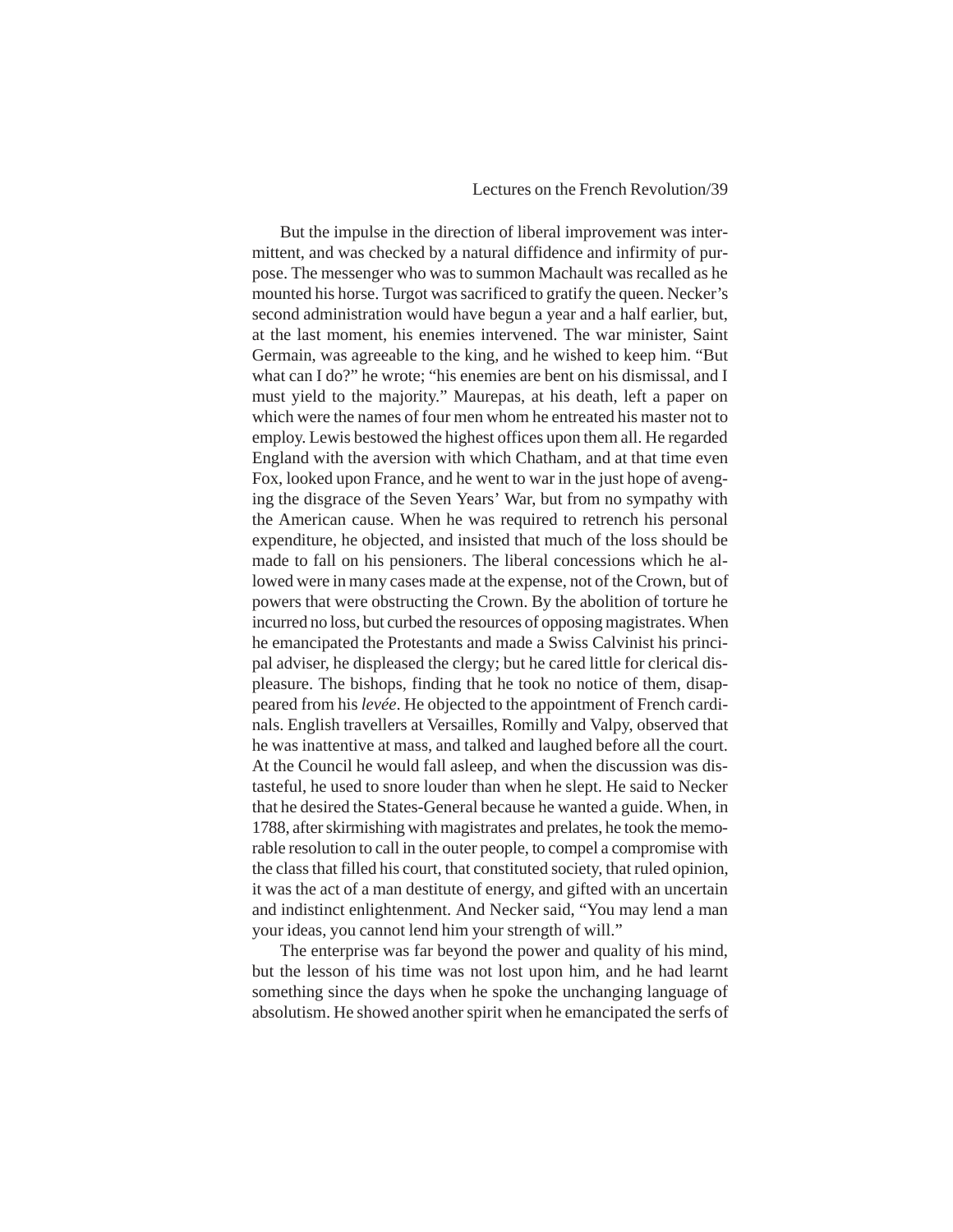the Crown, when he introduced provincial and village councils, when he pronounced that to confine local government to land-owners was to offend a still larger class, when he invited assistance in reforming the criminal code in order that the result might be the work, not of experts only, but of the public. All this was genuine conviction. He was determined that the upper class should lose its fiscal privileges with as little further detriment as possible. And, to accomplish this necessary and deliberate purpose, he offered terms to the Commons of France such as no monarch ever proposed to his subjects. He declared in later days, and had a right to declare, that it was he who had taken the first step to concert with the French people a permanent constitution, the abolition of arbitrary power, of pecuniary privilege, of promotion apart from merit, of taxation without consent. When he heard that the Notables had given only one vote in favour of increased representation of the Third Estate, he said, "You can add mine." Malouet, the most high-minded and sagacious statesman of the Revolution, testifies to his sincerity, and declares that the king fully shared his opinions.

The tributary elements of a free constitution which were granted by Lewis XVI, not in consultation with deputies, not even always with public support, included religious toleration, Habeas Corpus, equal incidence of taxes, abolition of torture, decentralisation and local selfgovernment, freedom of the press, universal suffrage, election without official candidates or influence, periodical convocation of parliament, right of voting supplies, of initiating legislation, of revising the constitution, responsibility of ministers, double representation of the Commons at the States-General. All these concessions were acts of the Crown, yielding to dictates of policy more than to popular demand. It is said that power is an object of such ardent desire to man, that the voluntary surrender of it is absurd in psychology and unknown in history. Lewis XVI no doubt calculated the probabilities of loss and gain, and persuaded himself that his action was politic even more than generous. The Prussian envoy rightly described him in a despatch of July 31, 1789. He says that the king was willing to weaken the executive at home, in order to strengthen it abroad; if the ministers lost by a better regulated administration, the nation would gain by it in resource, and a limited authority in a more powerful state seemed preferable to absolute authority which was helpless from its unpopularity and the irreparable disorder of finance. He was resolved to submit the arbitrary government of his ancestors to the rising forces of the day. The royal initiative was pushed so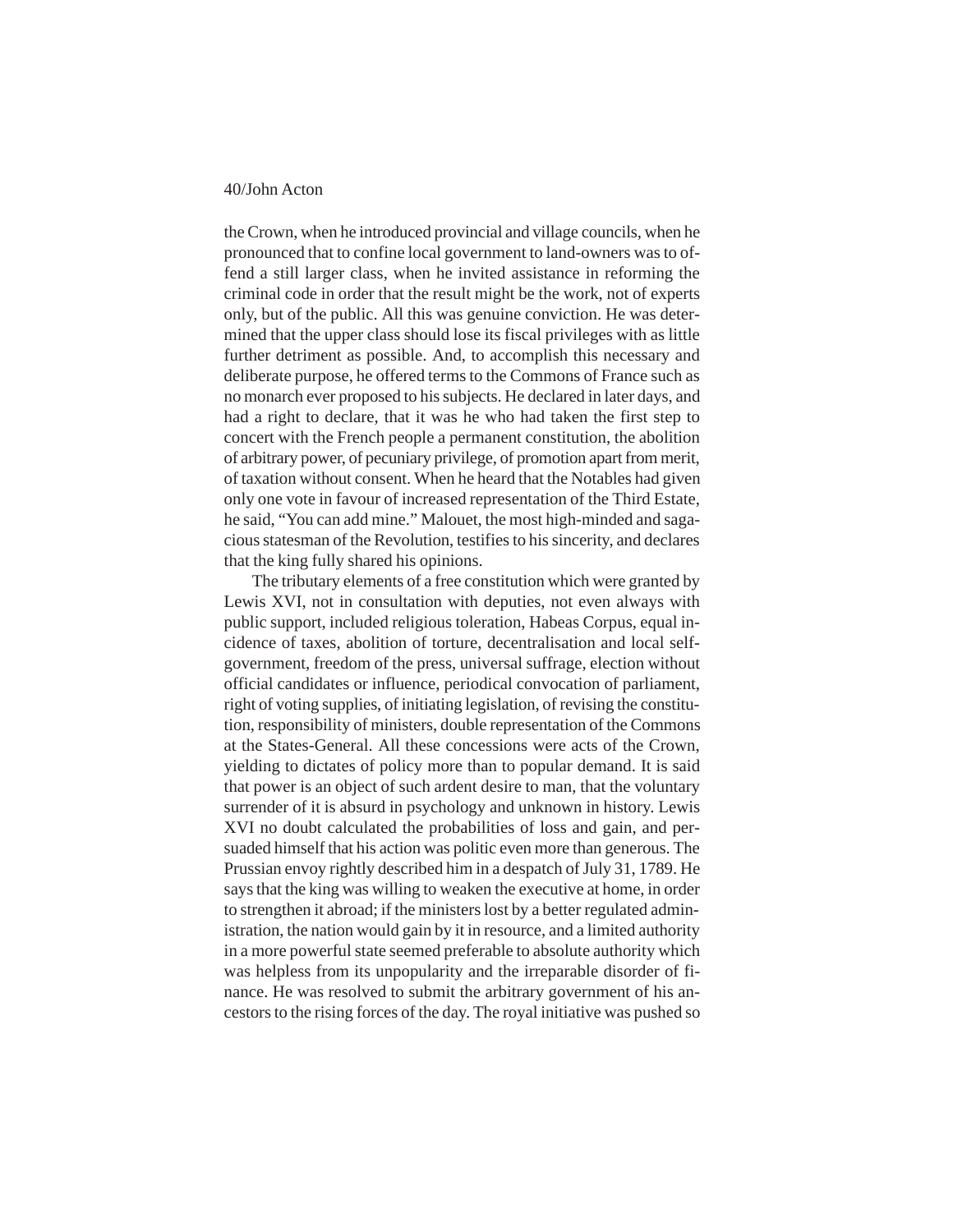# Lectures on the French Revolution/41

far on the way to established freedom that it was exhausted, and the rest was left to the nation. As the elections were not influenced, as the instructions were not inspired, the deliberations were not guided or controlled. The king abdicated before the States-General. He assigned so much authority to the new legislature that none remained with the Crown, and its powers, thus practically suspended, were never recovered. The rival classes, that only the king could have reconciled and restrained, were abandoned to the fatal issue of a trial of strength.

In 1786 the annual deficit amounted to between four and five millions, and the season for heroic remedies had evidently come. The artful and evasive confusion of accounts that shrouded the secret could not be maintained, and the minister of finance, Calonne, convoked the Notables for February 1787. The Notables were a selection of important personages, chiefly of the upper order, without legal powers or initiative. It was hoped that they would strengthen the hands of the government, and that what they agreed to would be accepted by the class to which they belonged. It was an experiment to avert the evil day of the States-General. For the States-General, which had not been seen for one hundred and seventy-five years, were the features of a bygone stage of political life, and could neither be revived as they once had been, nor adapted to modern society. If they imposed taxes, they would impose conditions, and they were an auxiliary who might become a master. The Notables were soon found inadequate to the purpose, and the minister, having failed to control them, was dismissed. Necker, his rival and obvious successor, was sent out of the way, and the Archbishop of Toulouse, afterwards of Sens, who was appointed in his place, got rid of the Assembly. There was nothing left to fall back upon but the dreaded States-General. Lafayette had demanded them at the meeting of the Notables, and the demand was now repeated far and wide.

On August 8, 1788, the king summoned the States-General for the following year, to the end, as he proclaimed, that the nation might settle its own government in perpetuity. The words signified that the absolute monarchy of 1788 would make way for a representative monarchy in 1789. In what way this was to be done, and how the States would be constituted, was unknown. The public were invited to offer suggestions, and the press was practically made free for publications that were not periodical. Necker, the inevitable minister of the new order of things, was immediately nominated to succeed the Archbishop, and the funds rose 30 per cent in one day. He was a foreigner, independent of French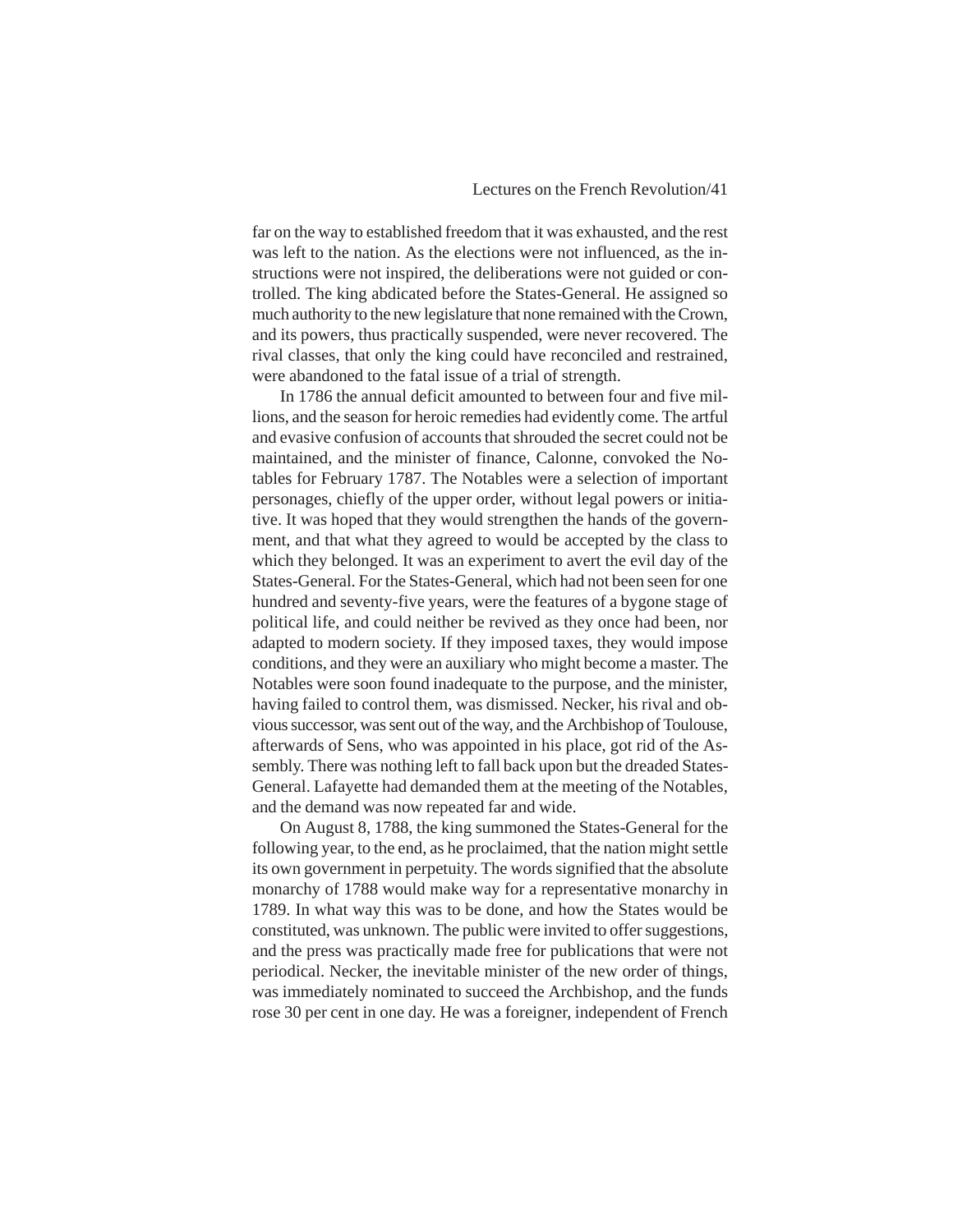tradition and ways of thought, who not only stood aloof from the Catholics, as a Genevese, but also from the prevailing freethinkers, for Priestley describes him as nearly the only believer in religion whom he found in intellectual society at Paris. He was the earliest foreign statesman who studied and understood the modern force of opinion; and he identified public opinion with credit, as we should say, with the city. He took the views of capitalists as the most sensitive record of public confidence; and as Paris was the headquarters of business, he contributed, in spite of his declared federalism, to that predominance of the centre which became fatal to liberty and order.

Necker was familiar with the working of republican institutions, and he was an admirer of the British model; but the king would not hear of going to school to the people whom he had so recently defeated, and who owed their disgrace as much to political as to military incapacity. Consequently Necker repressed his zeal in politics, and was not eager for the States-General. They would never have been wanted, he said, if he had been called to succeed Calonne, and had had the managing of the Notables. He was glad now that they should serve to bring the entire property of the country, on equal terms, under the tax-gatherer, and if that could have been effected at once, by an overwhelming pressure of public feeling, his practical spirit would not have hungered for further changes.

The Third Estate was invoked for a great fiscal operation. If it brought the upper class to the necessary sense of their own obligations and the national claims, that was enough for the keeper of the purse, and he would have deprecated the intrusion of other formidable and absorbing objects, detrimental to his own. Beyond that was danger, but the course was clear towards obtaining from the greater assembly what he would have extracted from the less if he had held office in 1787. That is the secret of Necker's unforeseen weakness in the midst of so much power, and of his sterility when the crisis broke and it was discovered that the force which had been calculated equal to the carrying of a modest and obvious reform was as the rush of Niagara, and that France was in the resistless rapids.

Everything depended on the manner in which the government decided that the States should be composed, elected, and conducted. To pronounce on this, Necker caused the Notables to be convoked again, exposed the problem, and desired their opinion. The nobles had been lately active on the side of liberal reforms, and it seemed possible that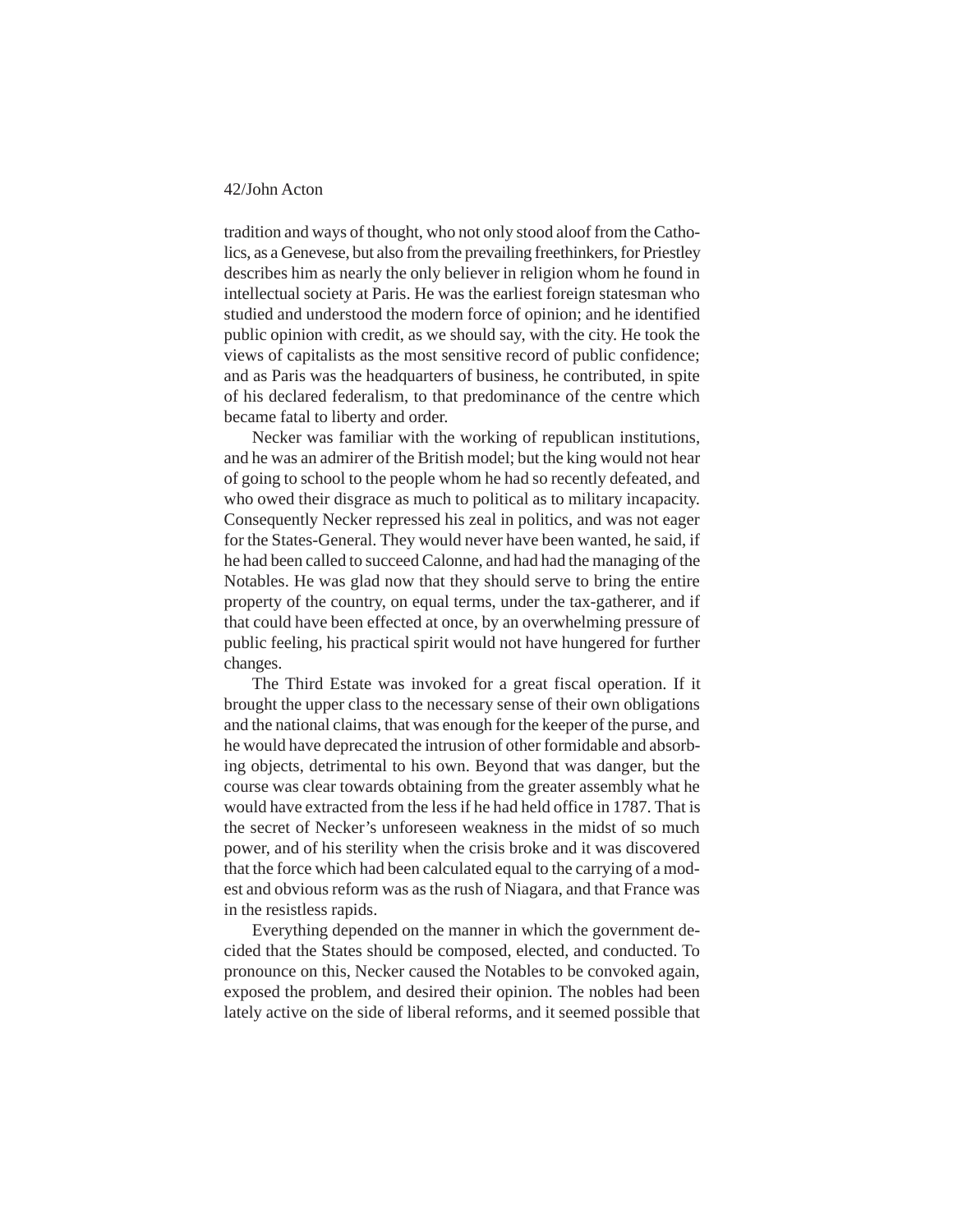# Lectures on the French Revolution/43

their reply might relieve him of a dreaded responsibility and prevent a conflict. The Notables gave their advice. They resolved that the Commons should be elected, virtually, by universal suffrage without conditions of eligibility; that the parish priests should be electors and eligible; that the lesser class of nobles should be represented like the greater. They extended the franchise to the unlettered multitude, because the danger which they apprehended came from the middle class, not from the lower. But they voted, by three to one, that each order should be equal in numbers. The Count of Provence, the king's next brother, went with the minority, and voted that the deputies of the Commons should be as numerous as those of the two other orders together. This became the burning question. If the Commons did not predominate, there was no security that the other orders would give way. On the other hand, by the important innovation of admitting the parish clergy, and those whom we should call provincial gentry, a great concession was made to the popular element. The antagonism between the two branches of the clergy, and between the two branches of the noblesse, was greater than that between the inferior portion of each and the Third Estate, and promised a contingent to the liberal cause. It turned out, at the proper time, that the two strongest leaders of the democracy were, one, an ancient noble; the other, a canon of the cathedral of Chartres. The Notables concluded their acceptable labours on December 12. On the 5th the magistrates who formed the parliament of Paris, after solemnly enumerating the great constitutional principles, entreated the king to establish them as the basis of all future legislation. The position of the government was immensely simplified. The walls of the city had fallen, and it was doubtful where any serious resistance would come from.

Meantime, the agitation in the provinces, and the explosion of pentup feeling that followed the unlicensed printing of political tracts, showed that public opinion moved faster than that of the two great conservative bodies. It became urgent that the Government should come to an early and resolute decision, and should occupy ground that might be held against the surging democracy. Necker judged that the position would be impregnable if he stood upon the lines drawn by the Notables, and he decided that the Commons should be equal to either order singly, and not jointly to the two. In consultation with a statesmanlike prelate, the Archbishop of Bordeaux, he drew up and printed a report, refusing the desired increase. But as he sat anxiously watching the winds and the tide, he began to doubt; and when letters came, warning him that the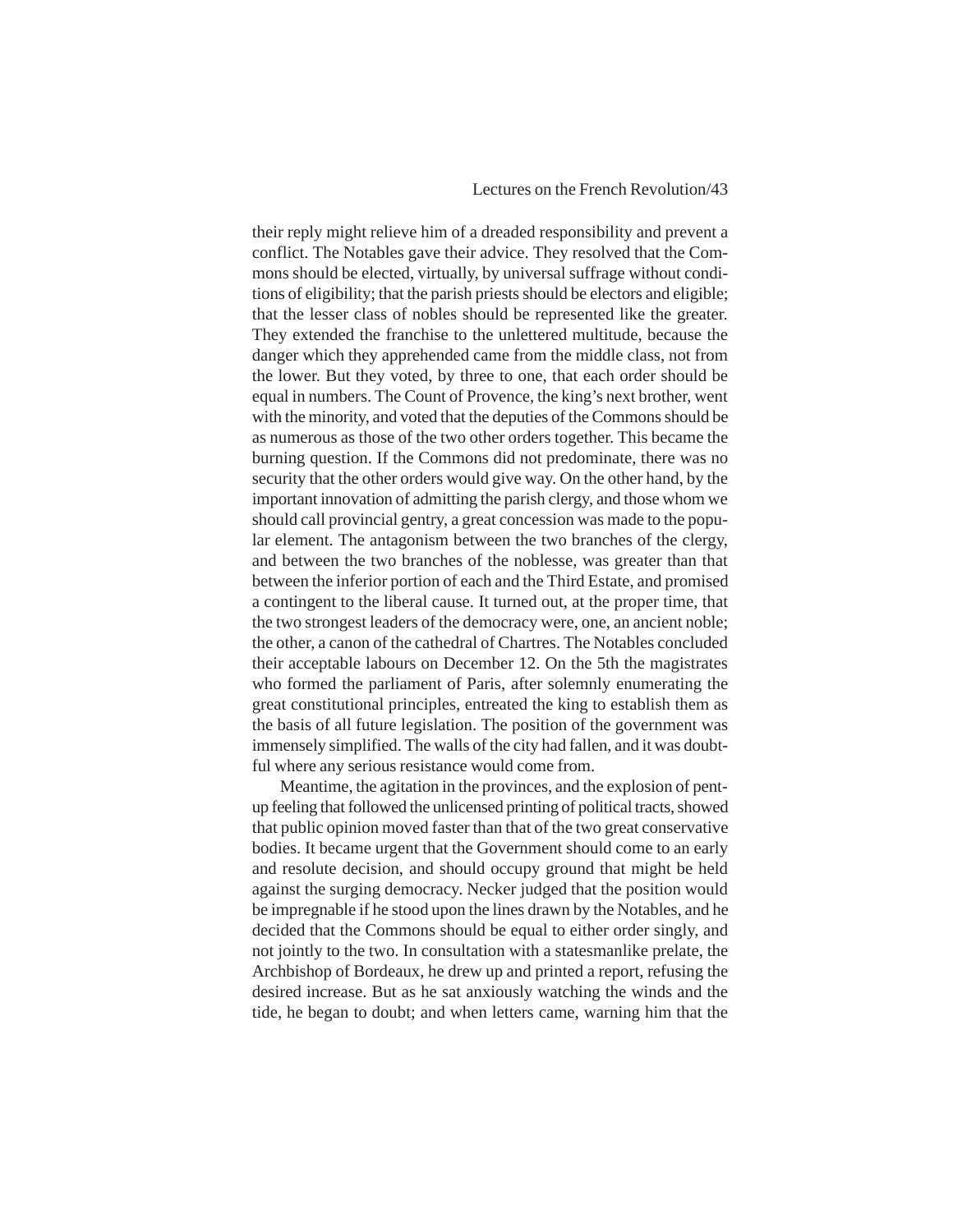nobles would be butchered if the decision went in their favour, he took alarm. He said to his friends, "If we do not multiply the Commons by two, they will multiply themselves by ten." When the Archbishop saw him again at Christmas, Necker assured him that the Government was no longer strong enough to resist the popular demand. But he was also determined that the three houses should vote separately, that the Commons should enjoy no advantage from their numbers in any discussion where privilege was at stake, or the interest of classes was not identical. He hoped that the nobles would submit to equal taxation of their own accord, and that he would stand between them and any exorbitant claim of equal political power.

On December 27 Necker's scheme was adopted by the Council. There was some division of opinion; but the king overruled it, and the queen, who was present, showed, without speaking, that she was there to support the measure. By this momentous act Lewis XVI., without being conscious of its significance, went over to the democracy. He said, in plain terms, to the French people: "Afford me the aid I require, so far as we have a common interest, and for that definite and appropriated assistance you shall have a princely reward. For you shall at once have a constitution of your own making, which shall limit the power of the Crown, leaving untouched the power and the dignity and the property of the upper classes, beyond what is involved in an equal share of taxation." But in effect he said: "Let us combine to deprive the aristocracy of those privileges which are injurious to the Crown, whilst we retain those which are offensive only to the people." It was a tacit compact, of which the terms and limits were not defined; and where one thought of immunities, the other was thinking of oppression. The organisation of society required to be altered and remodelled from end to end to sustain a constitution founded on the principle of liberty. It was no arduous problem to adjust relations between the people and the king. The deeper question was between the people and the aristocracy. Behind a political reform there was a social revolution, for the only liberty that could avail was liberty founded on equality. Malouet, who was at this moment Necker's best adviser, said to him: "You have made the Commons equal in influence to the other orders. Another revolution has to follow, and it is for you to accomplish it the levelling of onerous privilege." Necker had no ambition of the kind, and he distinctly guarded privilege in all matters but taxation.

The resolution of the king in Council was received with loud ap-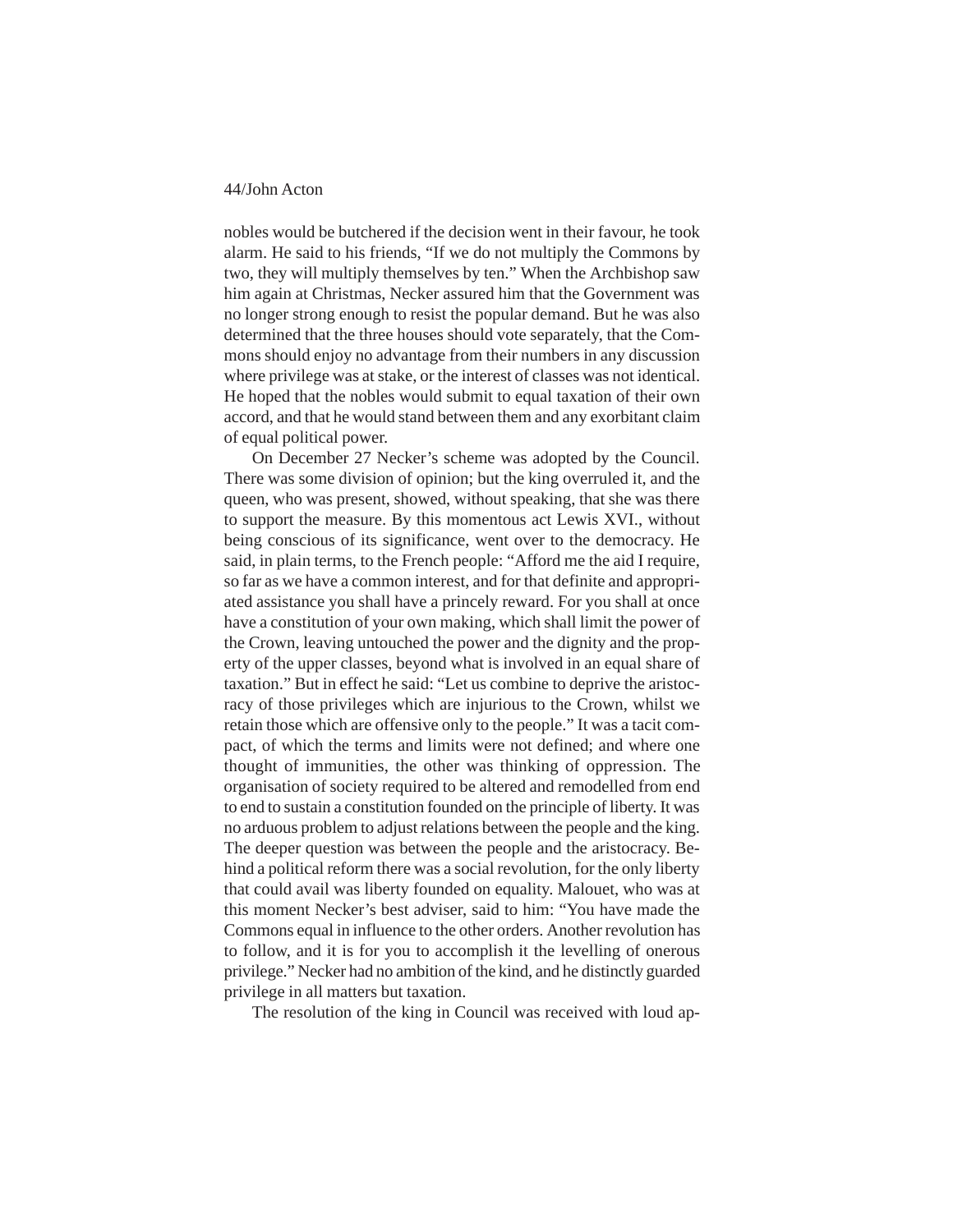plause; and the public believed that everything they had demanded was now obtained, or was at least within reach. The doubling of the Commons was illusory if they were to have no opportunity of making their numbers tell. The Count of Provence, afterwards Lewis XVIII, had expressly argued that the old States-General were useless because the Third Estate was not suffered to prevail in them. Therefore he urged that the three orders should deliberate and vote as one, and that the Commons should possess the majority. It was universally felt that this was the real meaning of the double representation, and that there was a logic in it which could not be resisted. The actual power vested in the Commons by the great concession exceeded their literal and legal power, and it was accepted and employed accordingly.

The mode of election was regulated on January 24. There were to be three hundred deputies for the clergy, three hundred for the nobles, six hundred for the Commons. There were to be no restrictions and no exclusions; but whereas the greater personages voted directly, the vote of the lower classes was indirect; and the rule for the Commons was that one hundred primary voters chose an elector. Besides the deputy, there was the deputy's deputy, held in reserve, ready in case of vacancy to take his place. It was on this peculiar device of eventual representatives that the Commons relied, if their numbers had not been doubled. They would have called up their substitutes. The rights and charters of the several provinces were superseded, and all were placed on the same level.

A more sincere and genuine election has never been held. And on the whole it was orderly. The clergy were uneasy, and the nobles more openly alarmed. But the country in general had confidence in what was coming; and some of the most liberal and advanced and outspoken manifestations proceeded from aristocratic and ecclesiastical constituencies. On February 9 the Venetian envoy reports that the clergy and nobles are ready to accept the principle of equality in taxation. The elections were going on for more than two months, from February to the beginning of May.

In accordance with ancient custom, when a deputy was a plenipotentiary more than a representative, it was ordained that the preliminary of every election was the drawing up of instructions. Every corner of France was swept and searched for its ideas. The village gave them to its elector, and they were compared and consolidated by the electors in the process of choosing their member. These instructions, the character-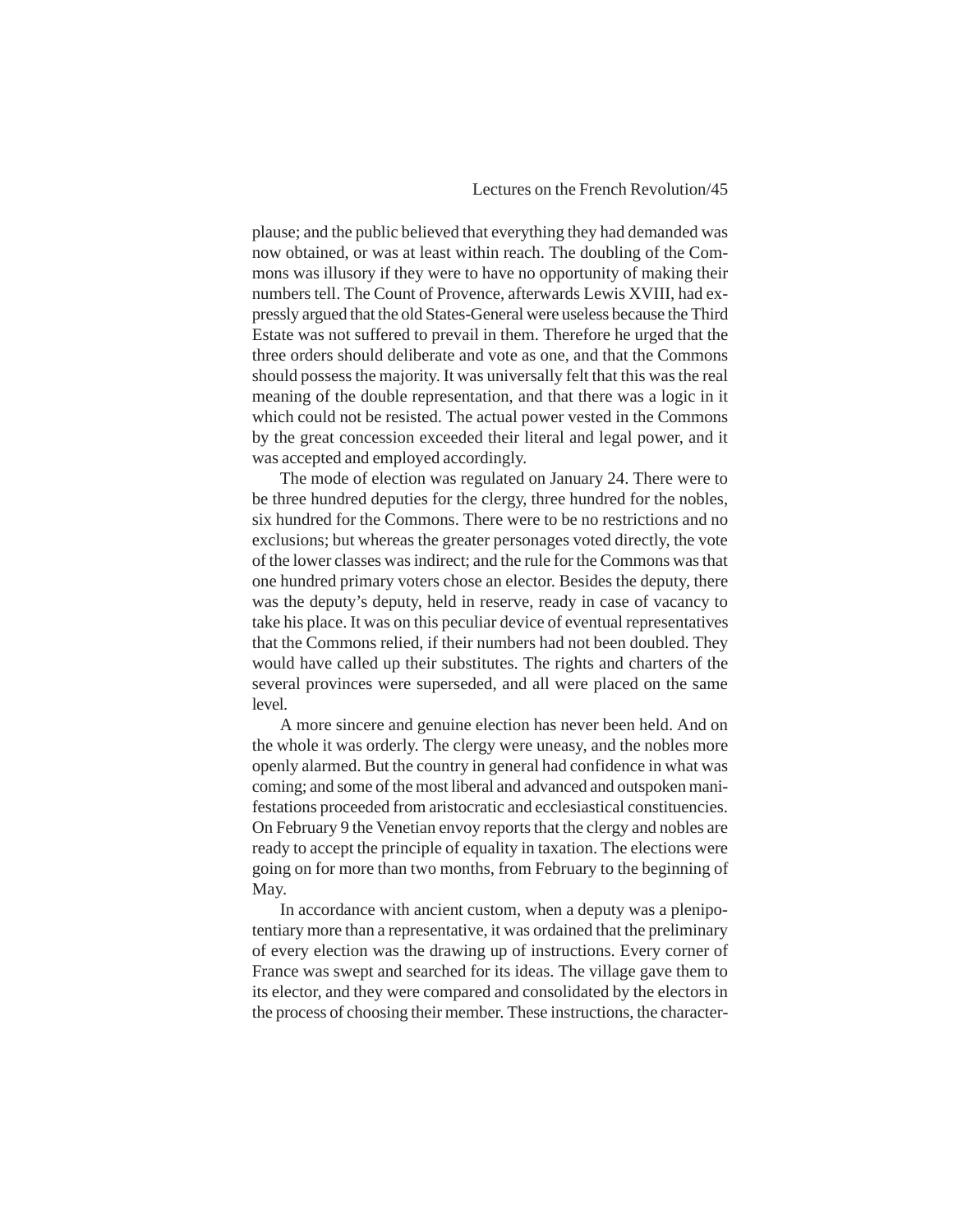istic bequest to its successors of a society at the point of death, were often the work of conspicuous public men, such as Malouet, Lanjuinais, Dupont, the friend of Turgot and originator of the commercial treaty of 1786; and one paper, drawn up by Sieyès, was circulated all over France by the duke of Orleans.

In this way, by the lead which was taken by eminent and experienced men, there is an appearance of unanimity. All France desired the essential institutions of limited monarchy, in the shape of representation and the division of power, and foreshadowed the charter of 1814. There is scarcely a trace of the spirit of departing absolutism; there is not a sign of the coming republic. It is agreed that precedent is dead, and the world just going begin. There are no clear views on certain grave matters of detail, on an Upper House, Church and State, and primary education. Free schools, progressive taxation, the extinction of slavery, of poverty, of ignorance, are among the things advised. The privileged orders are prepared for a vast surrender in regard to taxes, and nobody seems to associate the right of being represented in future parliaments with the possession of property. On nine-tenths of all that is material to a constitution there is a general agreement. The one broad division is that the Commons wish that the States-General shall form a single united Assembly, and the other orders wish for three. But on this supreme issue the Commons are all agreed, and the others are not. An ominous rift appears, and we already perceive the minority of nobles and priests, who, in the hour of conflict, were to rule the fate of European society. From all these papers, the mandate of united France, it was the function of true statesmanship to distill the essence of a sufficient freedom.

These instructions were intended to be imperative. Nine years before, Burke, when he retired from the contest at Bristol, had defined the constitutional doctrine on constituency and member; and Charles Sumner said that he legislated when he made that speech. But the ancient view, on which instructions are founded, made the deputy the agent of the deputing power, and much French history turns on it. At first the danger was unfelt; for the instructions were often compiled by the deputy himself, who was to execute them. They were a pledge even more than an order.

The nation had responded to the royal appeal, and there was agreement between the offer and the demand. The upper classes had opposed and resisted the Crown; the people were eager to support it, and it was expected that the first steps would be taken together. The comparative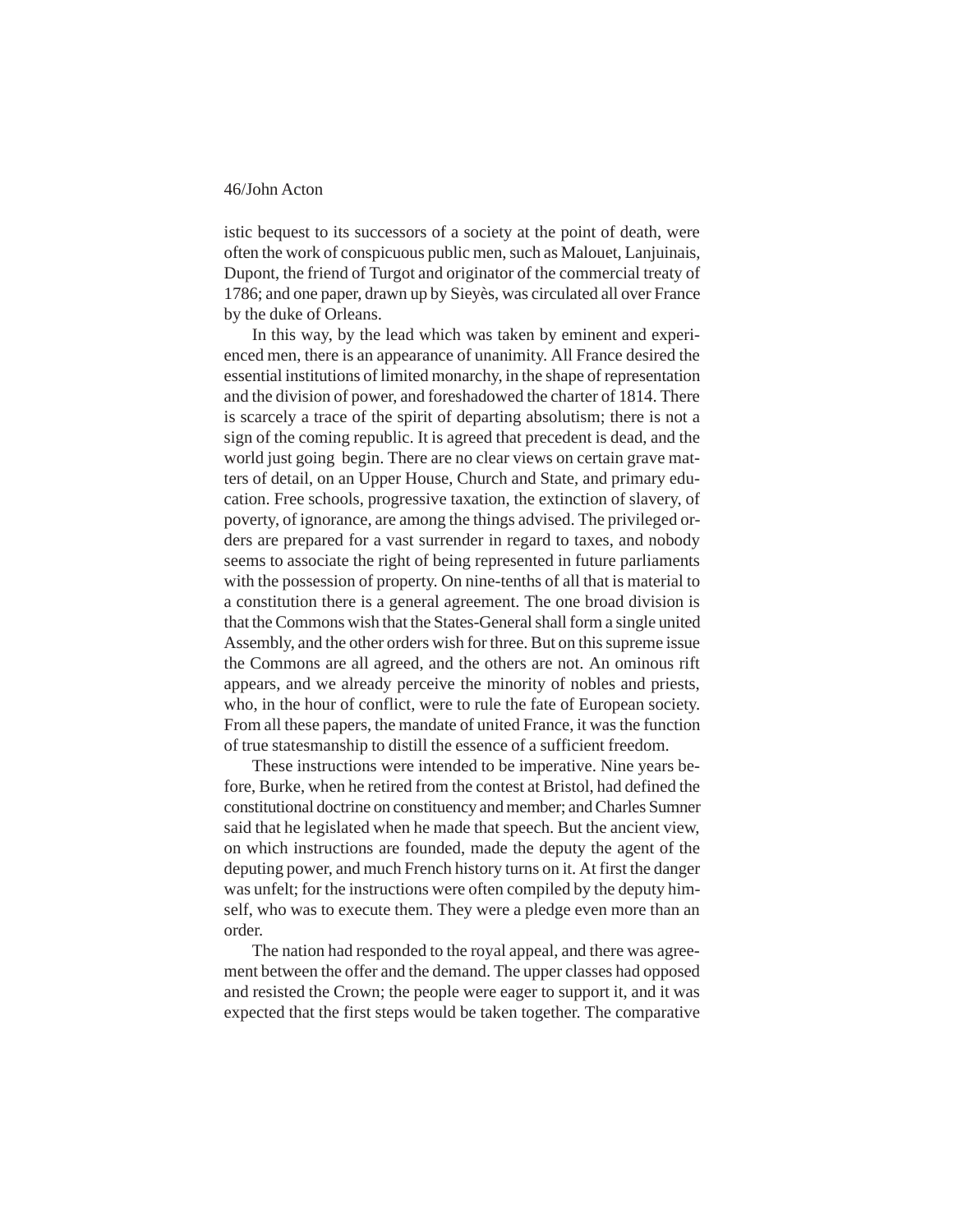moderation and serenity of the Instructions disguised the unappeasable conflict of opinion and the furious passion that raged below.

The very cream of the upper and middle class were elected; and the Court, in its prosperous complacency, abandoned to their wisdom the task of creating the new institutions and permanently settling the financial trouble. It persisted in non-interference, and had no policy but expectation. The initiative passed to every private member. The members consisted of new men, without connection or party organisation. They wanted time to feel their way, and missed a moderator and a guide. The governing power ceased, for the moment, to serve the supreme purpose of government; and monarchy transformed itself into anarchy to see what would come of it, and to avoid committing itself on either side against the class by which it was always surrounded or the class which seemed ready with its alliance.

The Government renounced the advantage which the elections and the temperate instructions gave them; and in the hope that the elect would be at least as reasonable as the electors, they threw away their greatest opportunity. There was a disposition to underrate dangers that were not on the surface. Even Mirabeau, who, if not a deep thinker, was a keen observer, imagined that the entire mission of the States-General might have been accomplished in a week. Few men saw the ambiguity hidden in the term Privilege, and the immense difference that divided fiscal change from social change. In attacking feudalism, which was the survival of barbarism, the middle class designed to overthrow the condition of society which gave power as well as property to a favoured minority. The assault on the restricted distribution of power involved an assault on the concentration of wealth. The connection of the two ideas is the secret motive of the Revolution. At that time the law by which power follows property, which has been called the most important discovery made by man since the invention of printing. was not clearly known. But the underground forces at work were recognised by the intelligent conservatives, and they were assuming the defensive, in preparation for the hour when they would be deserted by the king. It was therefore impossible that the object for which the States-General were summoned should be attained while they were divided into three. Either they must be dissolved, or the thing which the middle-class deputies could not accomplish by use of forms would be attempted by the lower class, their masters and employers, by use of force.

Before the meeting Malouet once more approached the minister with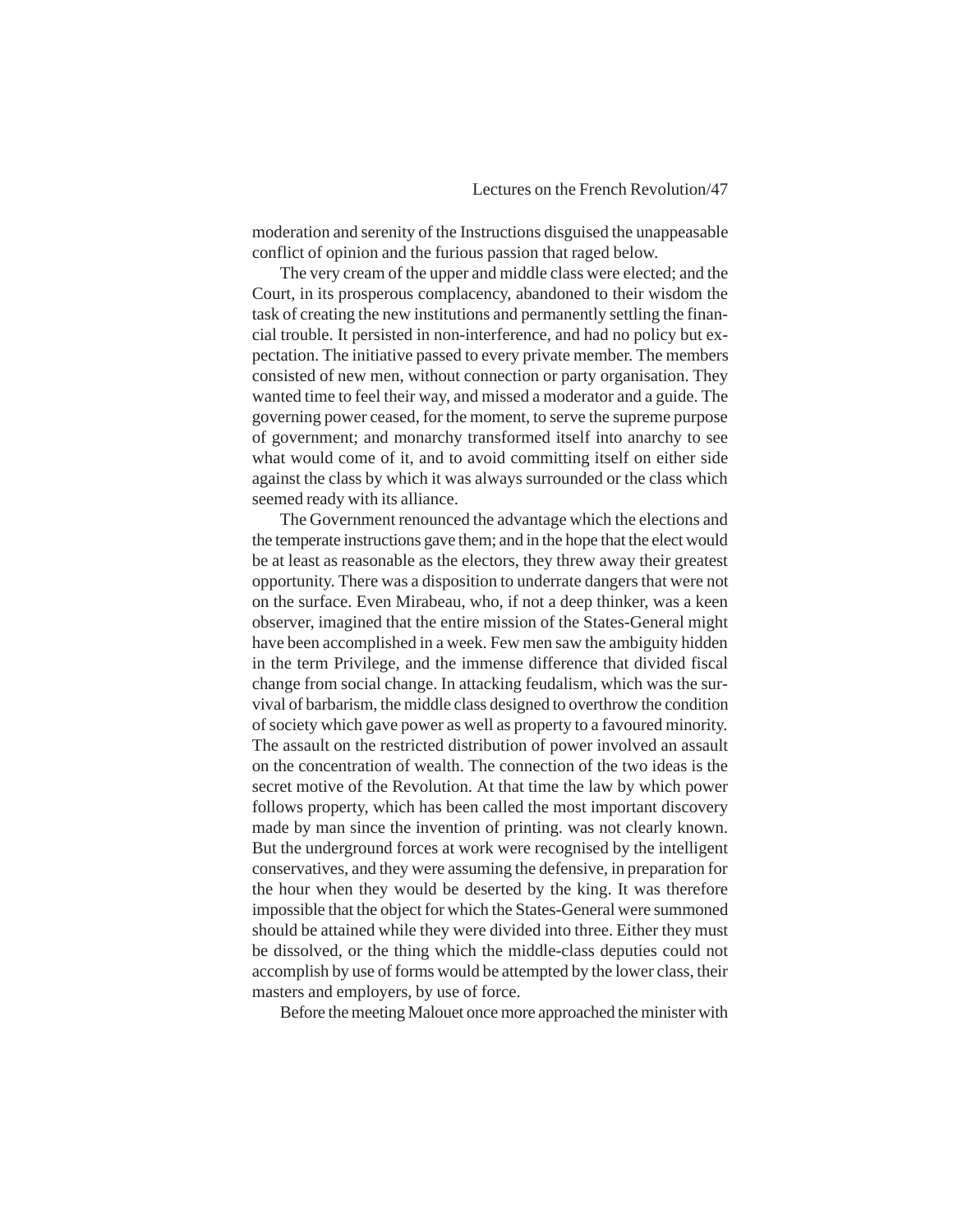weighty counsel. He said: "You now know the wishes of France; you know the instructions, you do not know the deputies. Do not leave all things to the arbitrament of the unknown. Convert at once the demands of the people into a constitution, and give them force of law. Act while you have unfettered power of action. Act while your action will be hailed as the most magnificent concession ever granted by a monarch to a loyal and expectant nation. To-day you are supreme and safe. It may be too late to-morrow."

In particular, Malouet advised that the Government should regulate the verification of powers, leaving only contested returns to the judgment of the representatives. Necker abided by his meditated neutrality, and preferred that the problem should work itself out with entire freedom. He would not take sides lest he should offend one party without being sure of the other, and forfeit his chance of becoming the accepted arbitrator. Whilst, by deciding nothing, he kept the enemy at bay, the upper classes might yet reach the wise conclusion that, in the midst of so much peril to royalty and to themselves, it was time to place the interest of the state before their own, and to accept the duties and the burdens of undistinguished men.

Neither party could yield. The Commons could not Fail to see that time was on their side, and that, by compelling the other orders to merge with them, they secured he downfall of privilege and played the game of the court. The two other orders were, by the imperative mandate of many constituencies, prohibited from voting in common. Their resistance was legitimate, and could only be overcome by the intervention either of the Crown or the people. Their policy might have been justified if they had at once made their surrender, and had accomplished with deliberation in May what had to be done with tumult in August. With these problems and these perils before them, the States-General met on that memorable 5th of May. Necker, preferring the abode of financiers, wished them to meet at Paris; and four or five other places were proposed. At last the king, breaking silence, said that it could be only at Versailles, on account of his hunting. At the time he saw no cause for alarm in the proximity of the capital. Since then, the disturbances in one or two places, and the open language of some of the electors, had begun to make him swerve.

On the opening day the queen was received with offensive silence; but she acknowledged a belated cheer with such evident gladness and with such stately grace that applause followed her. The popular groups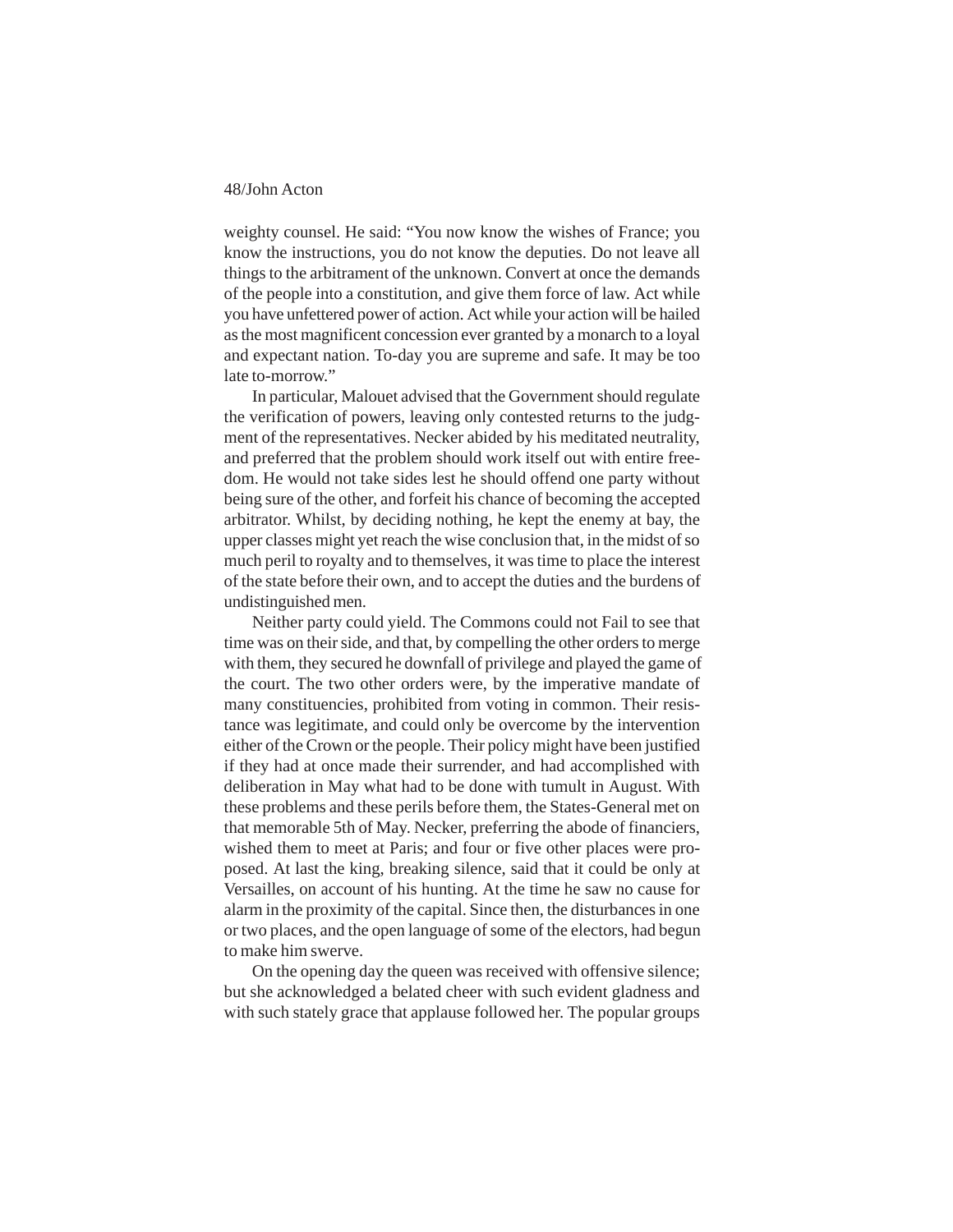of deputies were cheered as they passed all but the Commons of Provence, for they had Mirabeau among them. He alone was hissed. Two ladies who watched the procession from the same window were the daughters of Necker and the wife of the Foreign Minister, Montmorin. One thought with admiration that she was a witness of the greatest scene in modern history; and the other was sad with evil forebodings. Both were right; but the feeling of confidence and enthusiasm pervaded the crowd. Near relations of my own were at Rome in 1846, during the excitement at the reforms of the new Pope, who, at that moment, was the most popular sovereign in Europe. They asked an Italian lady who was with them why all the demonstrations only made her more melancholy. She answered: "Because I was at Versailles in 1789."

Barentin, the minister who had opposed Necker's plans and viewed the States-General with apprehension and disgust, spoke after the king. He was a French judge, with no heart for any form of government but the ancient one enjoyed by France. Nevertheless he admitted that joint deliberation was the reasonable solution. He added that it could only be adopted by common consent; and he urged the two orders to sacrifice their right of exemption. Necker perplexed his hearers by receding from the ground which the Chancellor had taken. He assured the two orders that they need not apprehend absorption in the third if, while voting separately, they executed the promised surrender. He spoke as their protector, on the condition that they submitted to the common law, and paid their taxes in arithmetical proportion. He implied, but did not say, that what they refused to the Crown would be taken by the people. In his financial statement he under-estimated the deficit, and he said nothing of the Constitution. The great day ended badly. The deputies were directed to hand in their returns to the Master of Ceremonies, an official of whom we shall soon see more. But the Master of Ceremonies was not acceptable to the Commons, because he had compelled them to withdraw, the day before, from their places in the nave of the church. Therefore the injunction was disregarded ; and the verification of powers, which the Government might have regulated, was left to the deputies themselves, and became the lever by which the more numerous order overthrew the monarchy, and carried to an end, in seven weeks, the greatest constitutional struggle that has ever been fought out in the world by speech alone.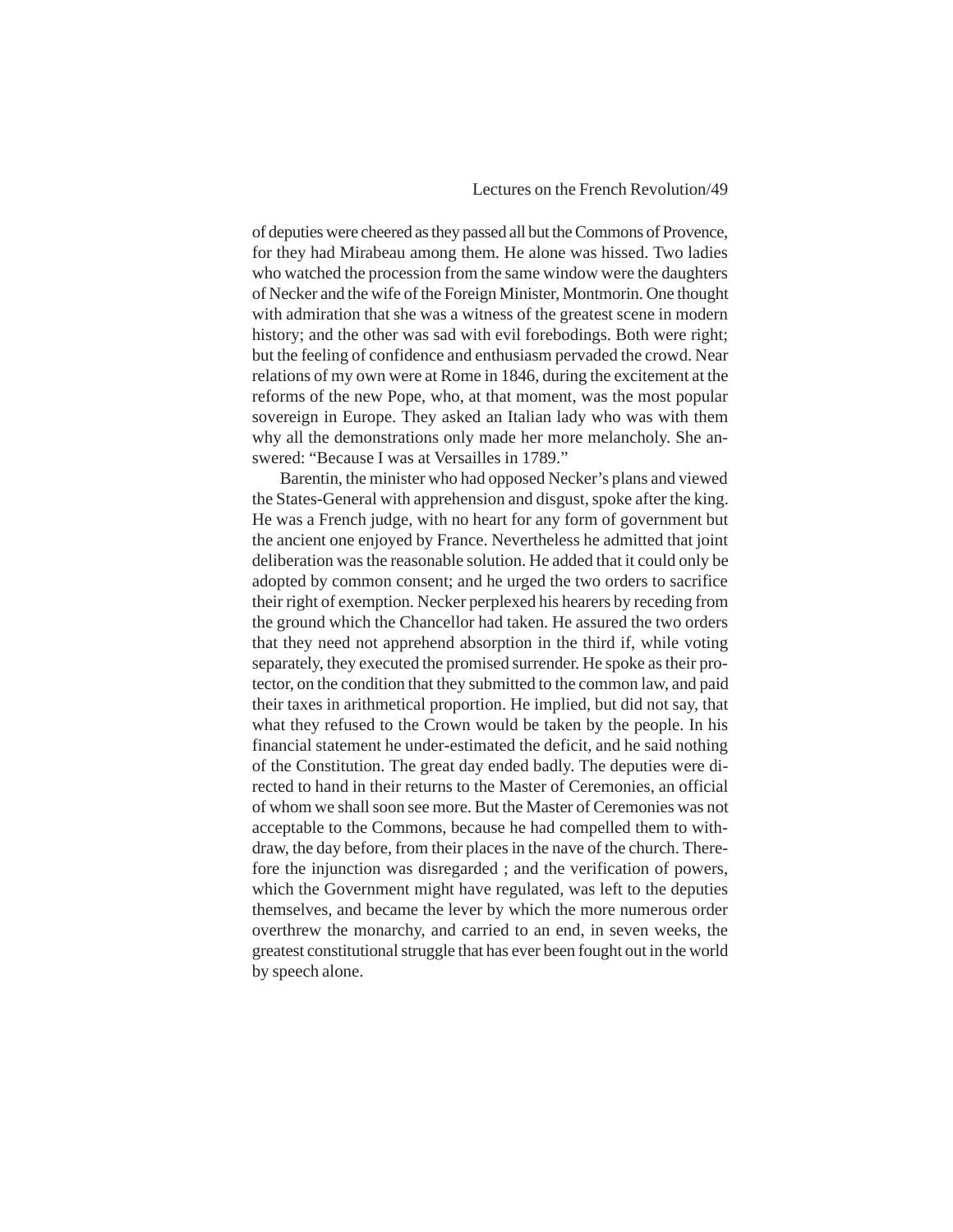# IV: THE MEETING OF THE STATES-GENERAL

The argument of the drama which opened on May 6, 1789, and closed on June 27, is this: The French people had been called to the enjoyment of freedom by every voice they heard by the king; by the notables, who proposed unrestricted suffrage; by the supreme judiciary, who proclaimed the future Constitution; by the clergy and the aristocracy, in the most solemn pledges of the electoral period; by the British example, celebrated by Montesquieu and Voltaire; by the more cogent example of America; by the national classics, who declared, with a hundred tongues, that all authority must be controlled, that the masses must be rescued from degradation, and the individual from constraint.

When the Commons appeared at Versailles, they were there to claim an inheritance of which, by universal consent, they had been wrongfully deprived. They were not arrayed against the king, who had been already brought to submission by blows not dealt by them. They desired to make terms with those to whom he was ostensibly opposed. There could be no real freedom for them until they were as free on the side of the nobles as on that of the Crown. The modern absolutism of the monarch had surrendered; but the ancient owners of the soil remained, with their exclusive position in the State, and a complicated system of honours and exactions which humiliated the middle class and pauperised the lower. The educated democracy, acting for themselves, might have been content with the retrenchment of those privileges which put them at a disadvantage. But the rural population were concerned with every fragment of obsolete feudalism that added to the burden of their lives.

The two classes were undivided. Together they had elected their deputies, and the cleavage between the political and the social democrat, which has become so great a fact in modern society, was scarcely perceived. The same common principle, the same comprehensive term, composed the policy of both. They demanded liberty, both in the State and in society, and required that oppression should cease, whether exercised in the name of the king or in the name of the aristocracy. In a word, they required equality as well as liberty, and sought deliverance from feudalism and from absolutism at the same time. And equality was the most urgent and prominent claim of the two, because the king, virtually, had given way, but the nobles had not.

The battle that remained to be fought, and at once commenced, was between the Commons and the nobles; that is, between people doomed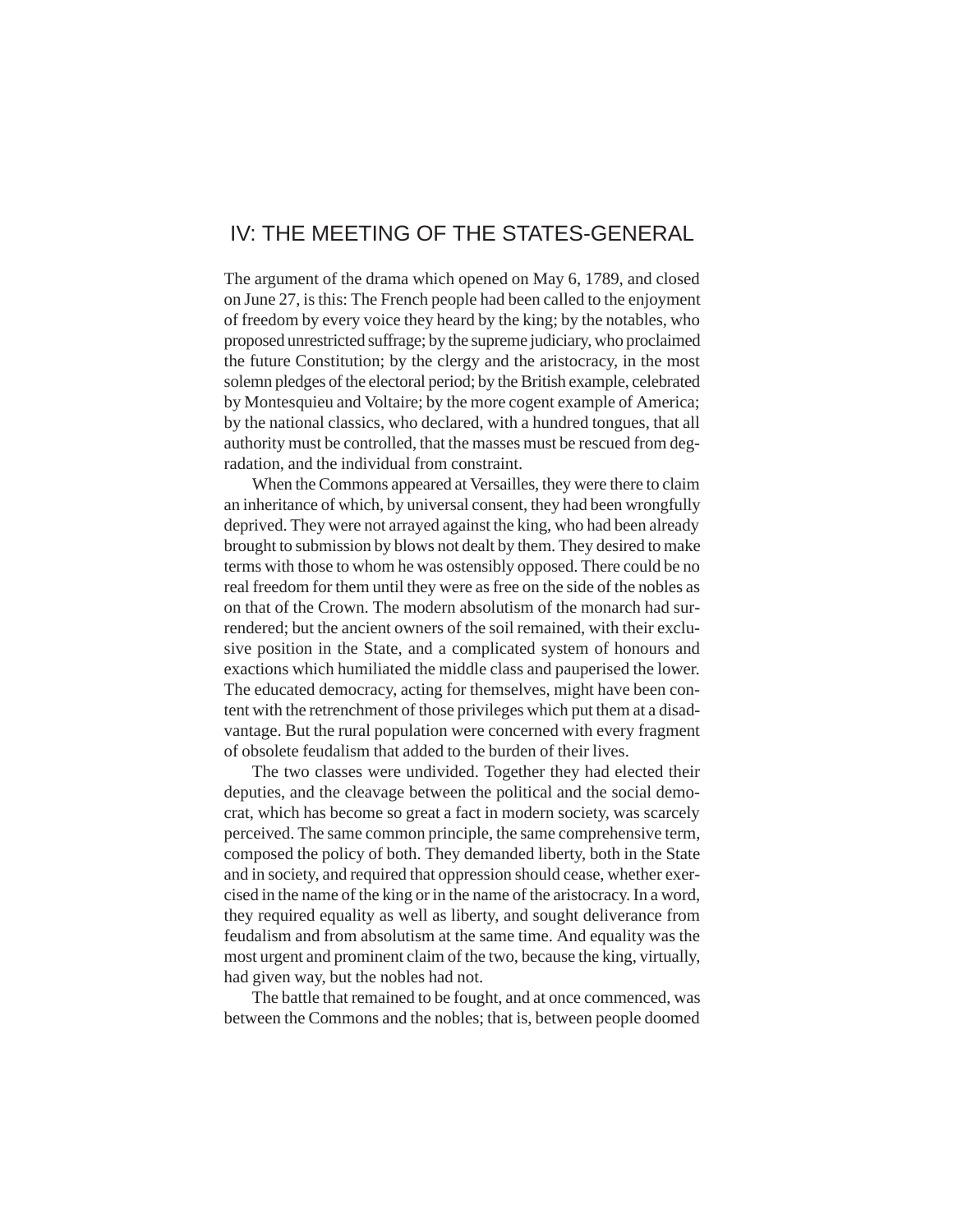to poverty by the operation of law, and people who were prosperous at their expense. And as there were men who would perish from want while the laws remained unchanged, and others who would be ruined by their repeal, the strife was deadly.

The real object of assault was not the living landlord, but the unburied past. It had little to do with socialism, or with high rents, bad times, and rapacious proprietors. Apart from all this was the hope of release from irrational and indefensible laws, such as that by which a patrician's land paid three francs where the plebeian's paid fourteen, because one was noble and the other was not, and it was an elementary deduction from the motives of liberal desire.

The elections had made it unexpectedly evident that when one part of territorial wealth had been taken by the State, another would be taken by the people; and that a free community, making its own laws, would not submit to exactions imposed of old by the governing class on a defenceless population. When the notables advised that every man should have a vote, this consequence was not clear to them. It was perceived as things went on, and no provision for aristocratic interests was included in the popular demands.

In the presence of imminent peril, the privileged classes closed their ranks, and pressed the king to resist changes sure to be injurious to them. They became a Conservative party. The court was on their side, with the Count d'Artois at its head, and the queen and her immediate circle.

The king remained firm in the belief that popularity is the best form of authority, and he relied on the wholesome dread of democracy to make the rich aristocrats yield to his wishes. As long as the Commons exerted the inert pressure of delay, he watched the course of events. When at the end of five tedious and unprofitable weeks they began their attack, he was driven slowly, and without either confidence or sympathy, to take his stand with the nobles, and to shrink from the indefinite change that was impending.

When the Commons met to deliberate on the morning of the 6th of May, the deputies were unknown to each other. It was necessary to proceed with caution, and to occupy ground on which they could not be divided. Their unanimity was out of danger so long as nothing more complex was discussed than the verification of powers. The other orders resolved at once that each should examine its own returns. But this vote, which the nobles carried by a majority of 141, obtained in the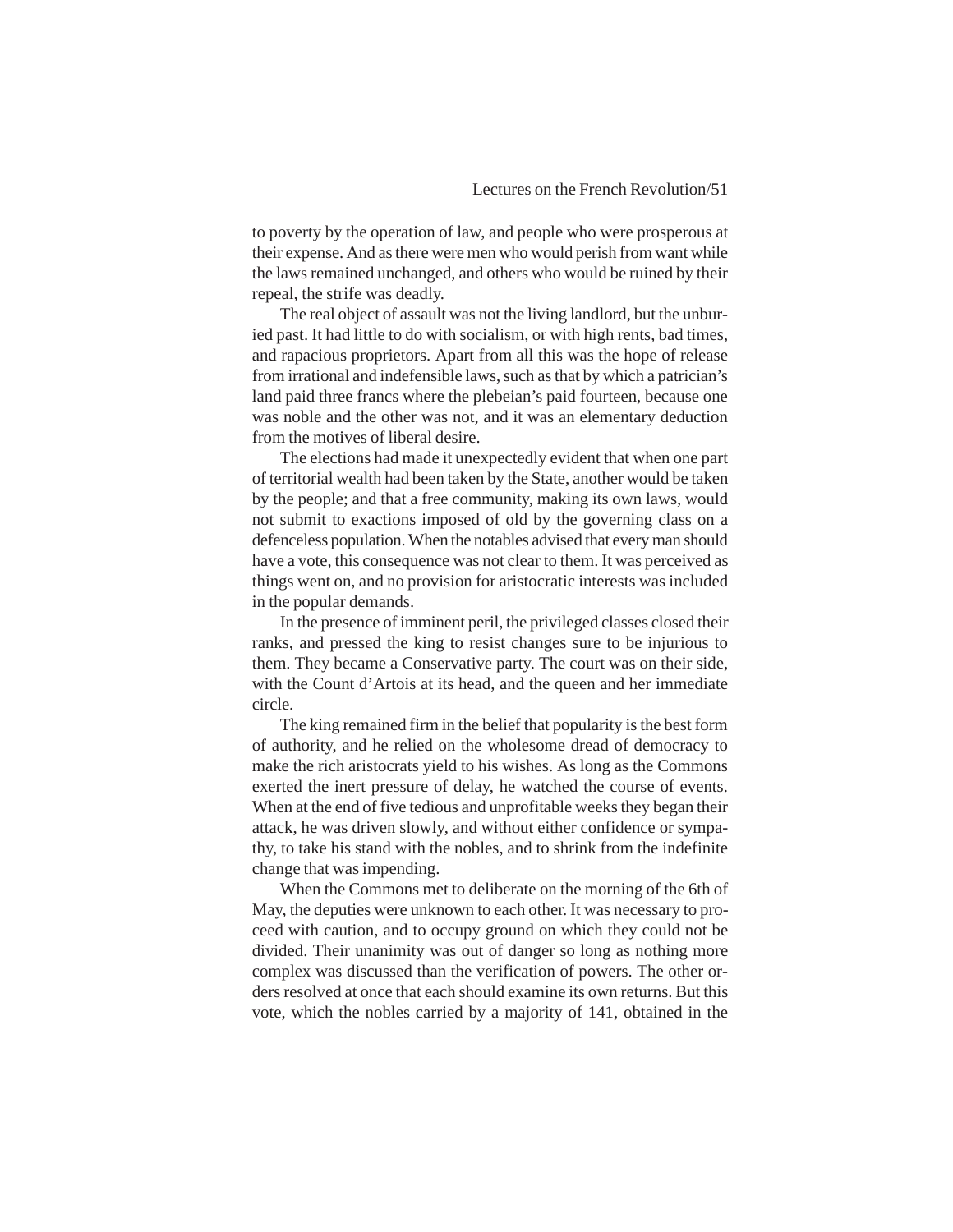clergy a majority of only 19. It was evident at once that the party of privilege was going asunder, and that the priests were nearly as well inclined to the Commons as to the noblesse. It became advisable to give them time, to discard violence until the arts of conciliation were exhausted and the cause of united action had been pleaded in vain. The policy of moderation was advocated by Malouet, a man of practical insight and experience, who had grown grey in the service of the State. It was said that he defended the slave trade; he attempted to exclude the public from the debates; he even offered, in unauthorised terms, to secure the claims, both real and formal, of the upper classes. He soon lost the ear of the House. But he was a man of great good sense, as free from ancient prejudice as from modern theory, and he never lost sight of the public interest in favour of a class. The most generous proposals on behalf of the poor afterwards emanated from him, and parliamentary life in France began with his motion for negotiation with the other orders.

He was supported by Mounier, one of the deepest minds of that day, and the most popular of the deputies. He was a magistrate of Grenoble, and had conducted the Estates of Dauphiné with such consummate art and wisdom that all ranks and all parties had worked in harmony. They had demanded equal representation and the vote in common; they gave to their deputies full powers instead of written instructions, only requiring that they should obtain a free government to the best of their ability; they resolved that the chartered rights of their province should not be put in competition with the new and theoretic rights of the nation. Under Mounier's controlling hand the prelate and the noble united to declare that the essential liberties of men are ensured to them by nature, and not by perishable title-deeds. Travellers had initiated him in the working of English institutions, and he represented the school of Montesquieu; but he was an emancipated disciple and a discriminate admirer. He held Montesquieu to be radically illiberal, and believed the famous theory which divides powers without isolating them to be an old and a common discovery. He thought that nations differ less in their character than in their stage of progress, and that a Constitution like the English applies not to a region, but to a time. He belonged to that type of statesmanship which Washington had shown to be so powerful revolutionary doctrine in a conservative temper. In the centre of affairs the powerful provincial betrayed a lack of sympathy and attraction. He refused to meet Sieyès, and persistently denounced and vilified Mirabeau. Influence and public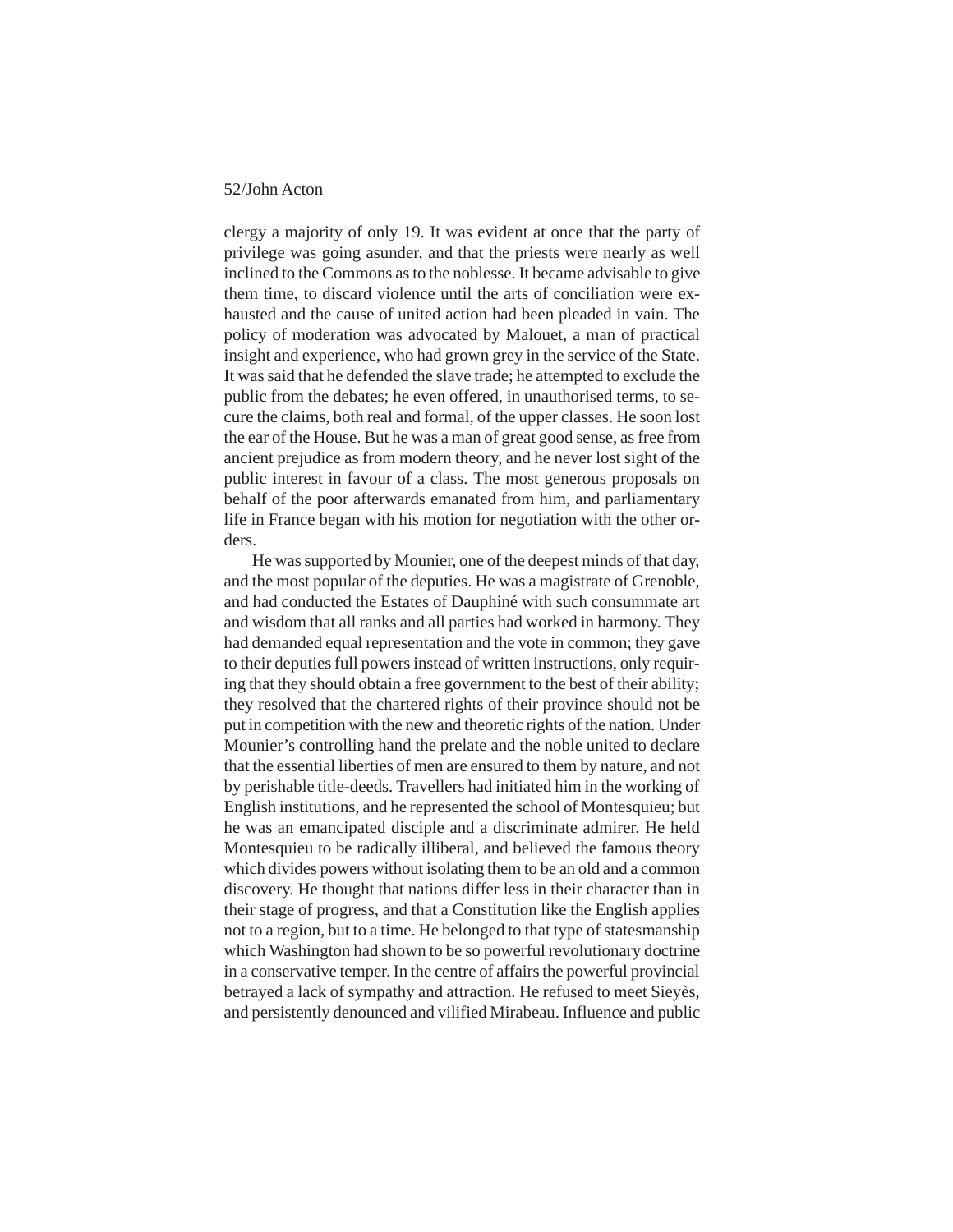esteem came to him at once, and in the great constructive party he was a natural leader, and predominated for time. But at the encounter of defeat, his austere and rigid character turned it into disaster; and as he possessed but one line of defence, the failure of his tactics was the ruin of his cause. Although he despaired prematurely, and was vociferously repentant of his part in the great days of June, parading his sackcloth before Europe, he never faltered in the conviction that the interests of no class, of no family, of no man, can be preferred to those of the nation. Napoleon once said with a sneer: "You are still the man of 1789." Mounier replied : "Yes, sir. Principles are not subject to the law of change."

He desired to adopt the English model, which meant: representation of property; an upper house founded upon merit, not upon descent; royal veto and right of dissolution. This could only be secured by active cooperation on the part of all the conservative elements. To obtain his majority he required that the other orders should come over, not vanquished and reluctant, but under the influence of persuasion. Mirabeau and his friends only wished to put the nobles in the wrong, to expose their obstinacy and arrogance, and then to proceed without them. The plan of Mounier depended on a real conciliation.

The clergy were ready for a conference; and by their intervention the nobles were induced to take part in it. There, on May 23, the Archbishop of Vienne, who was in the confidence of Mounier, declared that the clergy recognised the duty of sharing taxes in equal proportion. The Duke of Luxemburg, speaking for the nobles, made the same declaration. The intention, he said, was irrevocable; but he added that it would not be executed until the problem of the Constitution was solved. The nobles declined to abandon the mode of separate verification which had been practised formerly. And when the Commons objected that what was good in times of civil dissension was inapplicable to the Arcadian tranquillity of 1789, the others were not to blame if they treated the argument with contempt.

The failure of the conference was followed by an event which confirmed Necker in the belief that he was not waiting in vain. He received overtures from Mirabeau. Until that time Mirabeau had been notorious for the obtrusive scandal of his life, and the books he had written under pressure of need did not restore his good name. People avoided him, not because he was brutal and vicious like other men of his rank, but because he was reputed a liar and a thief During one of his imprisonments he had obtained from Dupont de Nemours communication of an impor-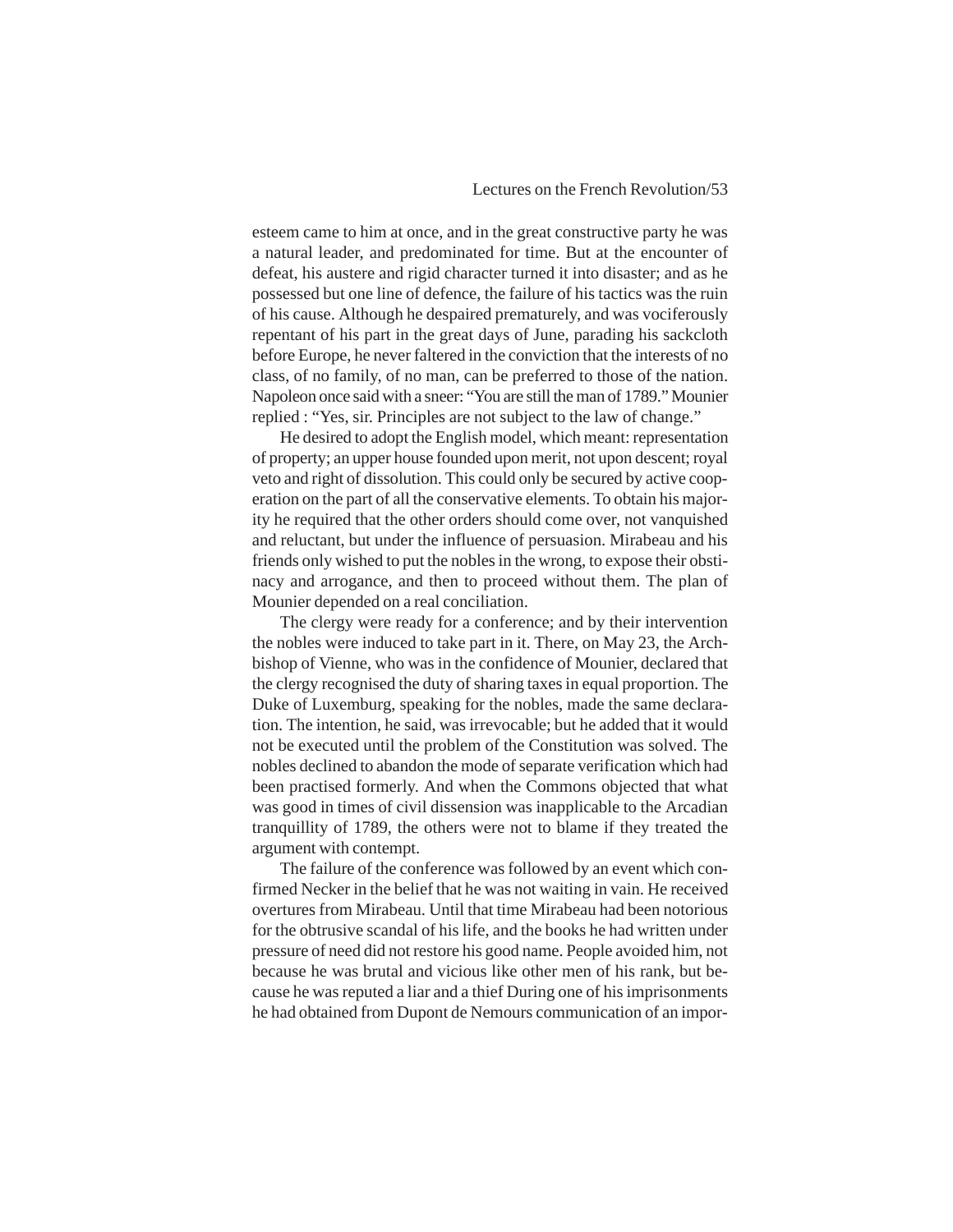tant memoir embodying Turgot's ideas on local government. He copied the manuscript, presented it to the minister as his own work, and sold another copy to the booksellers as the work of Turgot. Afterwards he offered to suppress his letters from Prussia if the Government would buy them at the price he could obtain by publishing them. Montmorin paid what he asked for, on condition that he renounced his candidature in Provence. Mirabeau agreed, spent the money on his canvass, and made more by printing what he had sold to the king. During the contest, by his coolness, audacity, and resource, he soon acquired ascendency. The nobles who rejected him were made to feel his power. When tumults broke out, he appeased them by his presence, and he moved from Marseilles to Aix escorted by a retinue of 200 carriages. Elected in both places by the Third Estate, he came to Versailles hoping to repair his fortune. There it was soon apparent that he possessed powers of mind equal to the baseness of his conduct. He is described by Malouet as the only man who perceived from the first where the Revolution was tending; and his enemy Mounier avows that he never met a more intelligent politician. He was always ready to speak, and always vigorous and adroit. His renowned orations were often borrowed, for he surrounded himself with able men, mostly Genevese, versed in civil strife, who supplied him with facts, mediated with the public, and helped him in the press. Rivarol said that his head was a gigantic sponge, swelled out with other men's ideas. As extempore speaking was a new art, and the ablest men read their speeches, Mirabeau was at once an effective debater probably the best debater, though not the most perfect orator, that has appeared in the splendid record of parliamentary life in France. His father was one of the most conspicuous economists, and he inherited their belief in a popular and active monarchy, and their preference for a single chamber.

In 1784 he visited London, frequented the Whigs, and supplied Burke with a quotation. He did not love England, but he thought it a convincing proof of the efficacy of paper Constitutions, that a few laws for the protection of personal liberty should be sufficient to make a corrupt and ignorant people prosper.

His keynote was to abandon privilege and to retain the prerogative; for he aspired to sway the monarchy, and would not destroy the power he was to wield. The king, he said, is the State, and can do no wrong. Therefore he was at times the most violent and indiscreet of men, and at times unaccountably moderate and reserved; and both parts were care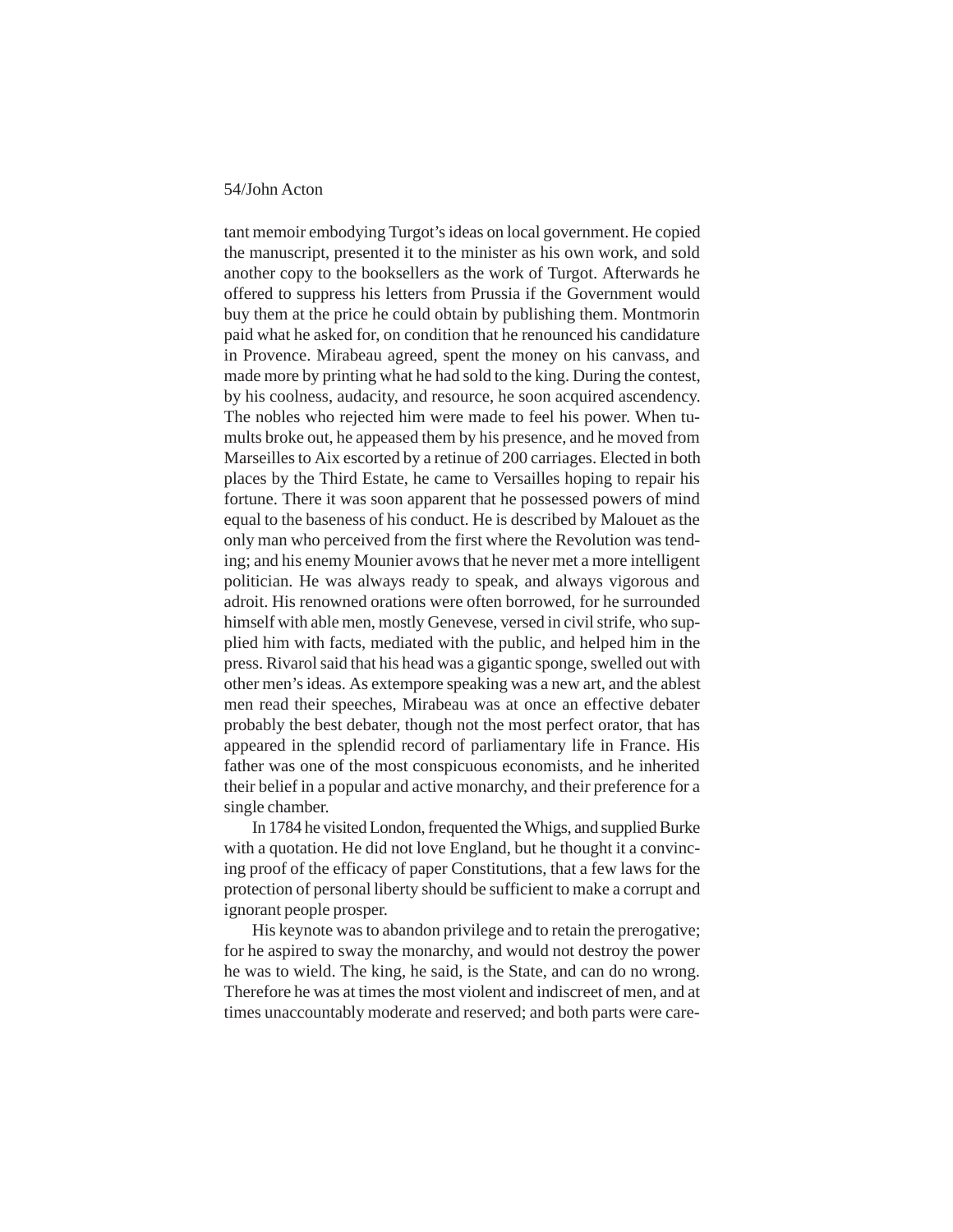fully prepared. As he had a fixed purpose before him, but neither principle nor scruple, no emergency found him at a loss, or embarrassed by a cargo of consistent maxims. Incalculable, and unfit to trust in daily life, at a crisis he was the surest and most available force. From the first moment he came to the front. On the opening day he was ready with a plan for a consultation in common, before deciding whether they should act jointly or separately. The next day he started a newspaper, in the shape of a report to his constituents, and when the Government attempted to suppress it, he succeeded, May 19, in establishing the liberty of the press.

The first political club, afterwards that of the Jacobins, was founded, at his instigation, by men who did not know the meaning of a club. For, he said to them, ten men acting together can make a hundred thousand tremble apart from each other. Mirabeau began with caution, for his materials were new and he had no friends. He believed that the king was really identified with the magnates, and that the Commons were totally unprepared to confront either the court or the approaching Revolution. He thought it hopeless to negotiate with his own doomed order, and meant to detach the king from them. When the scheme of conciliation failed, his opportunity came. He requested Malouet to bring him into communication with ministers. He told him that he was seriously alarmed, that the nobles meant to push resistance to extremity, and that his reliance was on the Crown. He promised, if the Government would admit him to their confidence, to support their policy with all his might. Montmorin refused to see him, Necker reluctantly consented. He had a way of pointing his nose at the ceiling, which was not conciliatory, and he received the hated visitor with a request to know what proposals he had to make. Mirabeau, purple with rage at this frigid treatment by the man he had come to save, replied that he proposed to wish him good morning. To Malouet he said, "Your friend is a fool, and he will soon have news of me." Necker lived to regret that he had thrown such a chance away. At the time, the interview only helped to persuade him that the Commons knew their weakness, and felt the need of his succour.

Just then the expected appeal reached him from the ecclesiastical quarter. When it was seen that the nobles could not be constrained by fair words, the Commons made one more experiment with the clergy. On May 27 they sent a numerous and weighty deputation to adjure them, in the name of the God of peace and of the national welfare, not to abandon the cause of united action. The clergy this time invoked the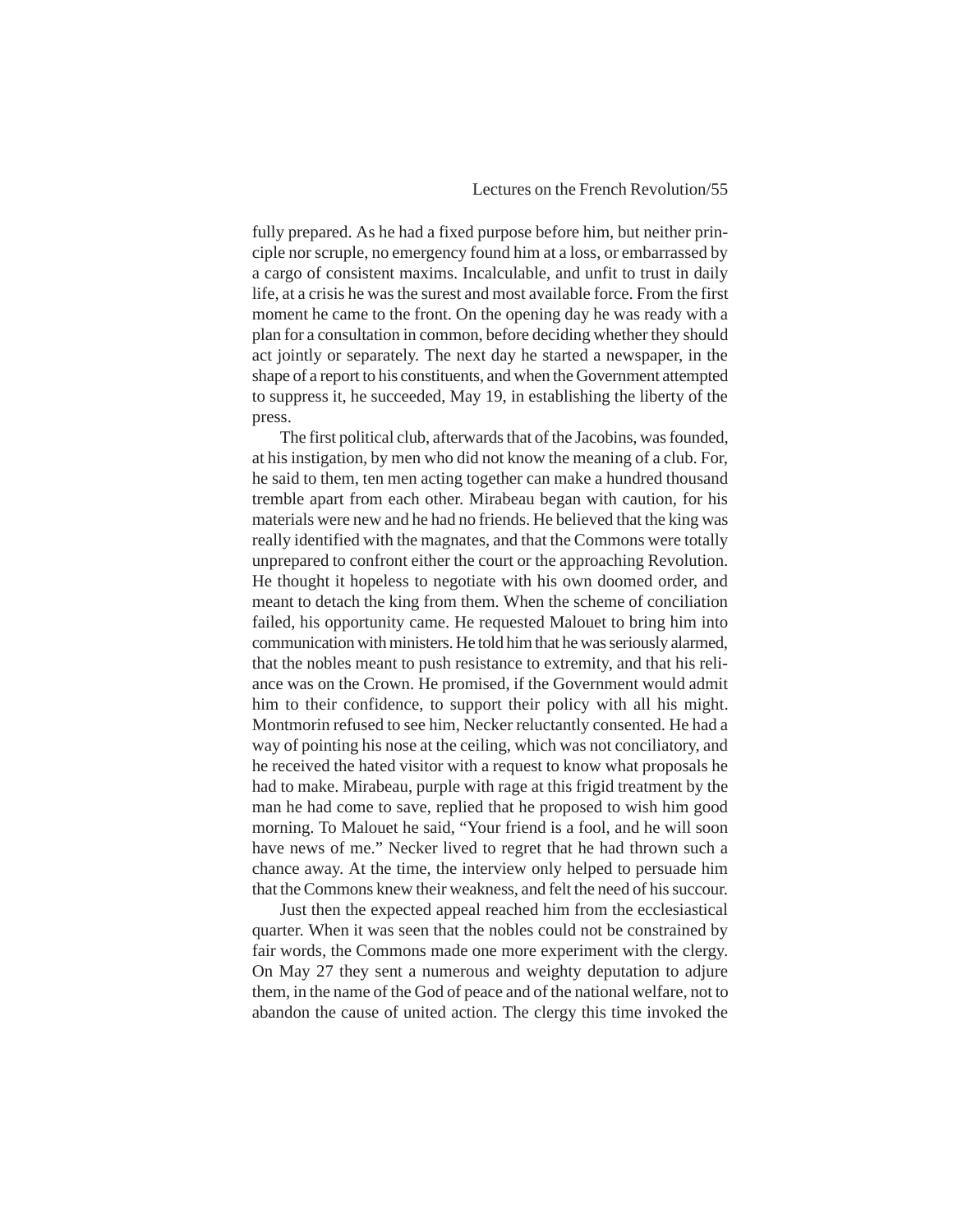interposition of Government.

On the 30th conferences were once more opened, and the ministers were present. The discussion was as inconclusive as before, and, on June 4, Necker produced a plan of his own. He proposed, in substance, separate verification, the crown to decide in last instance. It was a solution favourable to the privileged orders, one of which had appealed to him. He wanted their money, not their power. The clergy agreed. The Commons were embarrassed what to do, but were quickly relieved; for the nobles replied that they had already decided simply to try their own cases. By this act, on June 9, negotiations were broken off.

The decision had been taken in the apartments of the Duchess of Polignac, the queen's familiar friend, and it made a breach between the court and the minister at the first step he had taken since the Assembly met. Up to this point the aristocracy were intelligible and consistent. They would make no beginning of surrender until they knew how far it would lead them, or put themselves at the mercy of a hostile majority without any assurance for private rights. Malouet offered them a guarantee, but he was disavowed by his colleagues in a way that warned the nobles not to be too trusting.

Nobody could say how far the edifice of privilege was condemned to crumble, or what nucleus of feudal property, however secured by contract and prescription, would be suffered to remain. The nobles felt justified in defending things which were their own by law, by centuries of unquestioned possession, by purchase and inheritance, by sanction of government, by the express will of their constituents. In upholding the interest, and the very existence, of the class they represented, they might well believe that they acted in the spirit of true liberty, which depends on the multiplicity of checking forces, and that they were saving the throne. From the engagement to renounce fiscal exemption, and submit to the equal burden of taxation, they did not recede, and they claimed the support of the king. Montlosier, who belonged to their order, pronounced that their case was good and their argument bad. Twice they gave the enemy an advantage. When they saw the clergy waver, they resolved, by their usual majority of 197 to 44, that each order possessed the right of nullification; so that they would no more yield to the separate vote of the three Estates than to their united vote. Evidently the country would support those who denied the veto and were ready to overrule it, against those who gave no hope that anything would be done. Again, when they declined the Government proposals, they isolated themselves, and be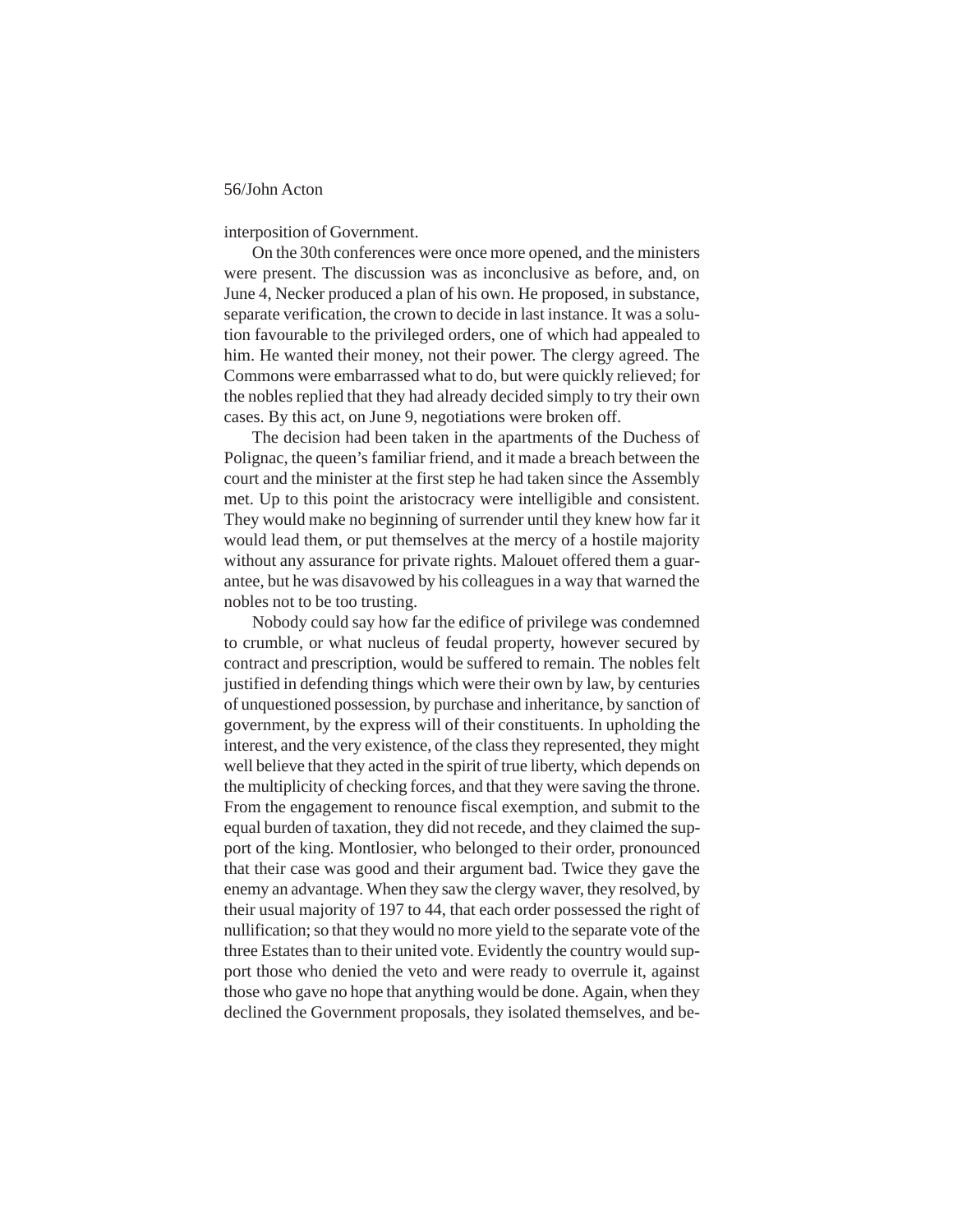came an obstruction. They had lost the clergy. They now repulsed the minister. Nothing was left them except their hopes of the king. They ruined him as well as themselves. It did not follow that, because they supported the monarchy, they were sure of the monarch. And it was a graver miscalculation to think that a regular army is stronger than an undisciplined mob, and that the turbulent Parisians, eight miles off, could not protect the deputies against regiments of horse and foot, commanded by the gallant gentlemen of France, accustomed for centuries to pay the tax of blood, and fighting now in their own cause.

There was nothing more to be done. The arts of peace were exhausted. A deliberate breach with legality could alone fulfil the national decree. The country had grown tired of dilatory tactics and prolonged inaction. Conciliation, tried by the Commons, by the clergy, and by the Government, had been vain. The point was reached where it was necessary to choose between compulsion and surrender, and the Commons must either employ the means at their command to overcome resistance, or go away confessing that the great movement had broken down in their hands, and that the people had elected the wrong men. Inaction and delay had not been a policy, but the preliminary of a policy. It was reasonable to say that they would try every possible effort before resorting to aggression; but it would have been unmeaning to say that they would begin by doing nothing, and that afterwards they would continue to do nothing, Their enemy had been beforehand with them in making mistakes. They might hazard something with less danger now.

Victory indeed was assured by the defection among the nobles and the clergy. Near fifty of the one, and certainly more than one hundred of the others, were ready to come over. Instead of being equal, the parties were now two to one. Six hundred Commons could not control the same number of the deputies of privilege. But eight hundred deputies were more than a match for four hundred Therefore, on June 10, the Commons opened the attack and summoned the garrison. Mirabeau gave notice that one of the Paris deputies had an important motion to submit. The mover was more important than the motion, for this was the apparition of Sieyès, the most original of the revolutionary statesmen, who, within a fortnight of this, his maiden speech, laid low the ancient monarchy of France. He was a new member, for the Paris elections had been delayed, the forty deputies took their seats three weeks after the opening, and Sieyès was the last deputy chosen. He objected to the existing stagnation, believing that there was no duty to the nobles that outweighed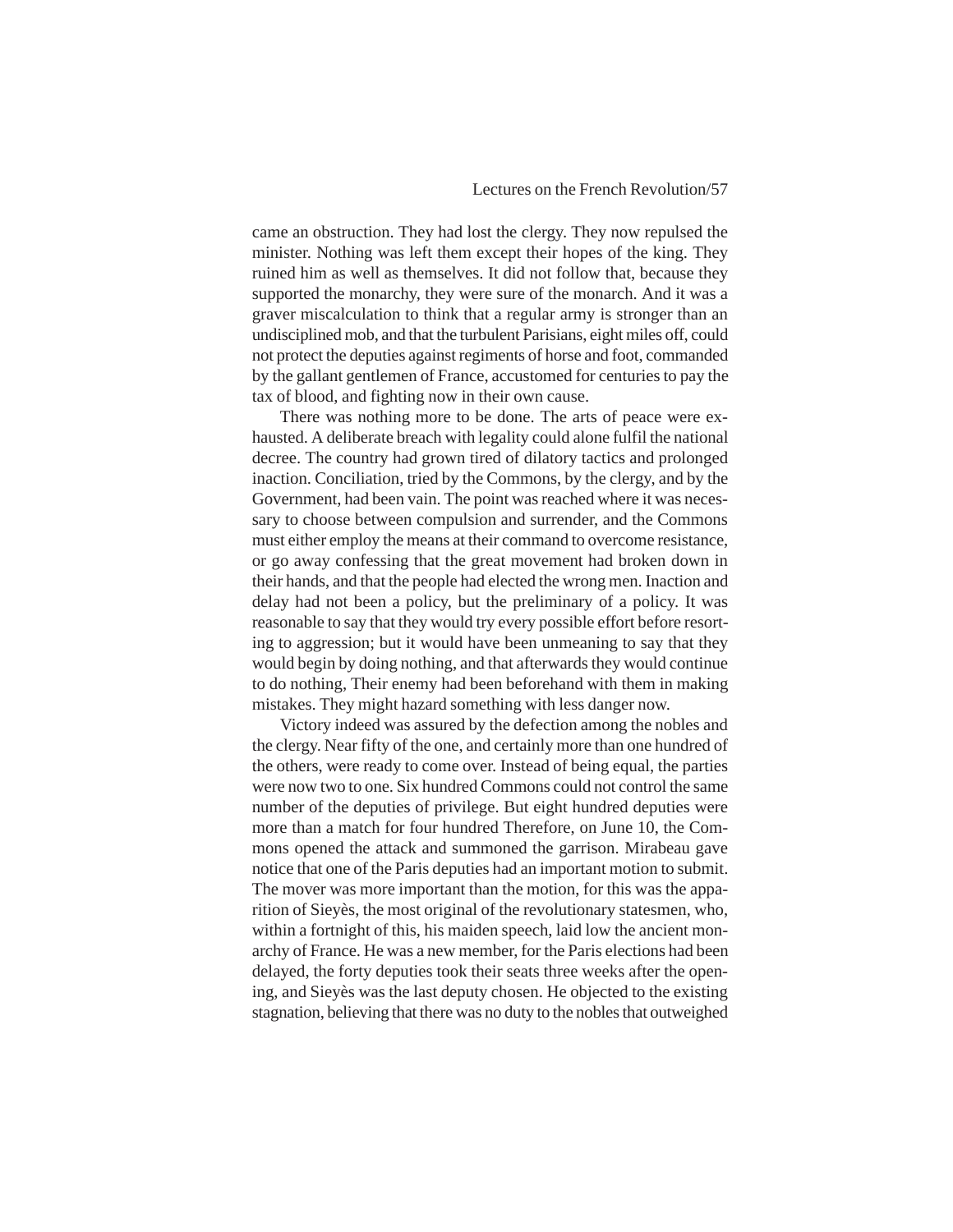the duty to France. He proposed that the other orders be formally invited to join, and that the House should proceed to constitute itself, and to act with them if they came, without them if they stayed away. The returns were accordingly verified, and Sieyès then moved that they should declare themselves the National Assembly, the proper name for that which they claimed to be.

In spite of Malouet, and even of Mirabeau, on June 17 this motion was carried by 491 to 90. All taxes became dependent on the Assembly. The broad principle on which Sieyès acted was that the Commons were really the nation. The upper classes were not an essential part of it.

They were not even a natural and normal growth, but an offending excrescence, a negative quantity, to be subtracted, not to be added up. That which ought not to exist ought not to be represented. The deputies of the Third Estate appeared for the whole. Alone they were sufficient to govern it, for alone they were identified with the common interest.

Sieyès was not solicitous that his invitation should be obeyed, for the accession of the other orders might displace the majority. Those who possessed the plenitude of power were bound to employ it. By axiomatic simplicity more than by sustained argument Sieyès mastered his hearers.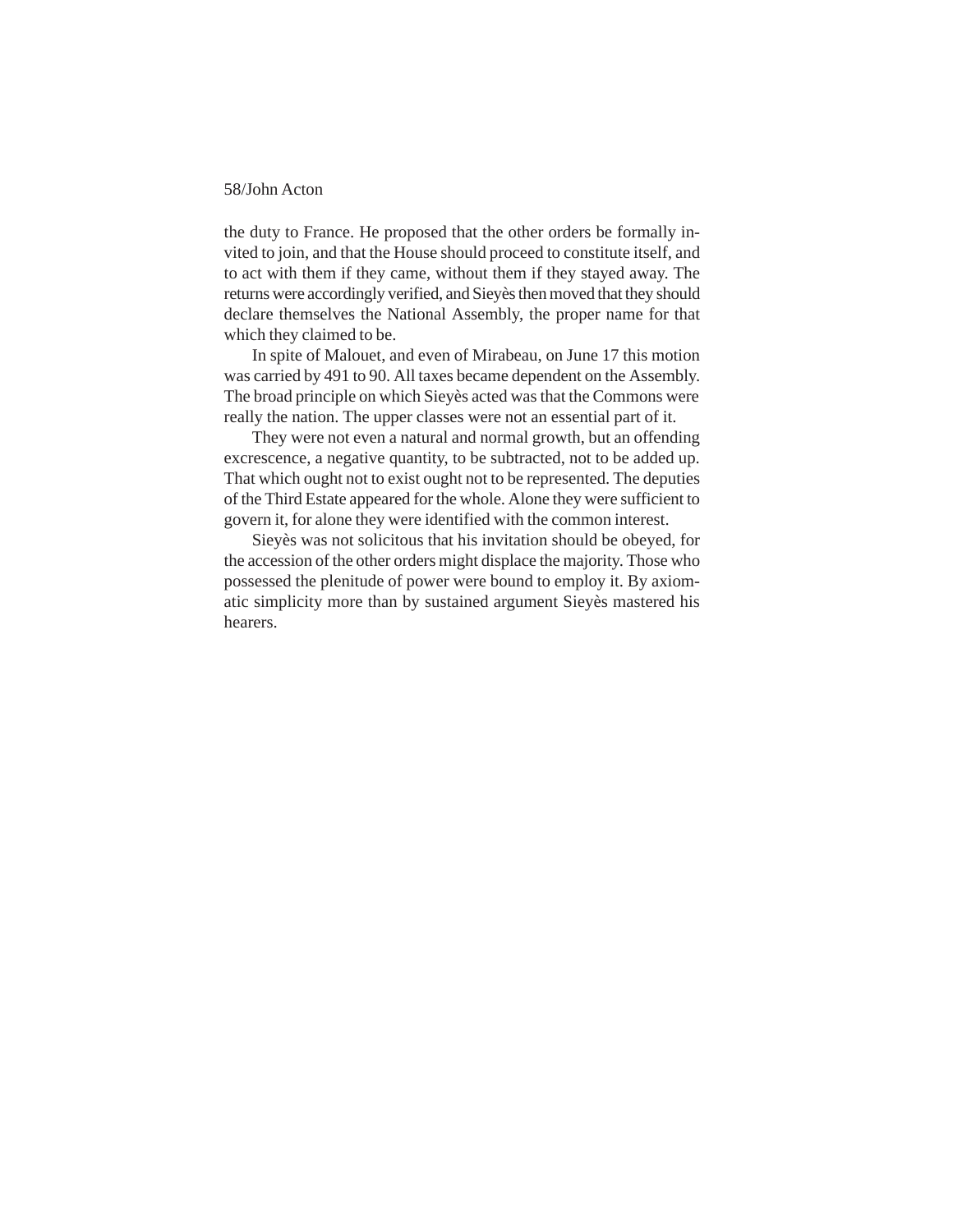# V: THE TENNIS-COURT OATH

We saw last week that much time was spent in fruitless negotiation which ended in a deadlock—the Commons refusing to act except in conjunction with the other orders, and the others insisting on the separate action which had been prescribed by their instructions and by the king.

The Commons altered their policy under the influence of Sieyès, who advised that they should not wait for the others, but should proceed in their absence. In his famous pamphlet he had argued that they were really the nation, and had the right on their side. And his theory was converted into practice, because it now appeared that they had not only the right, but the power. They knew it, because the clergy were wavering. Thursday, June 18, the day after the proclamation of the National Assembly, was a festival. On Friday the clergy divided on the question of joining. The proposal was negatived, but twelve of its opponents stated that they would be on the other side if the vote in common extended only to the verification of returns. The minority at once accepted the condition, and so became the majority. Others thereupon acceded, and by six o'clock in the evening 149 ecclesiastics recorded their votes for the Commons. That 19th of June is a decisive date, for then the priests went over to the Revolution. The Commons, by a questionable and audacious act, had put themselves wrong with everybody when the inferior clergy abandoned the cause of privilege and came to their rescue.

The dauphin had lately died, and the royal family were living in retirement at Marly. At ten o'clock in the evening of the vote, the Archbishops of Paris and Rouen arrived there, described the event to the king, and comforted him by saying that the prelates, all but four, had remained true to their order. They were followed by a very different visitor, whom it behoved the king to hear, for he was a man destined to hold the highest offices of State under many governments, to be the fore- most minister of the republic, the empire, and the monarchy, to predominate over European sovereigns at Vienna, over European statesmen in London, and to be universally feared, and hated, and admired, as the most sagacious politician in the world.

Talleyrand came to Marly at dead of night, and begged a secret audience of the king. He was not a favourite at court. He had obtained the see of Autun only at the request of the assembled clergy of France,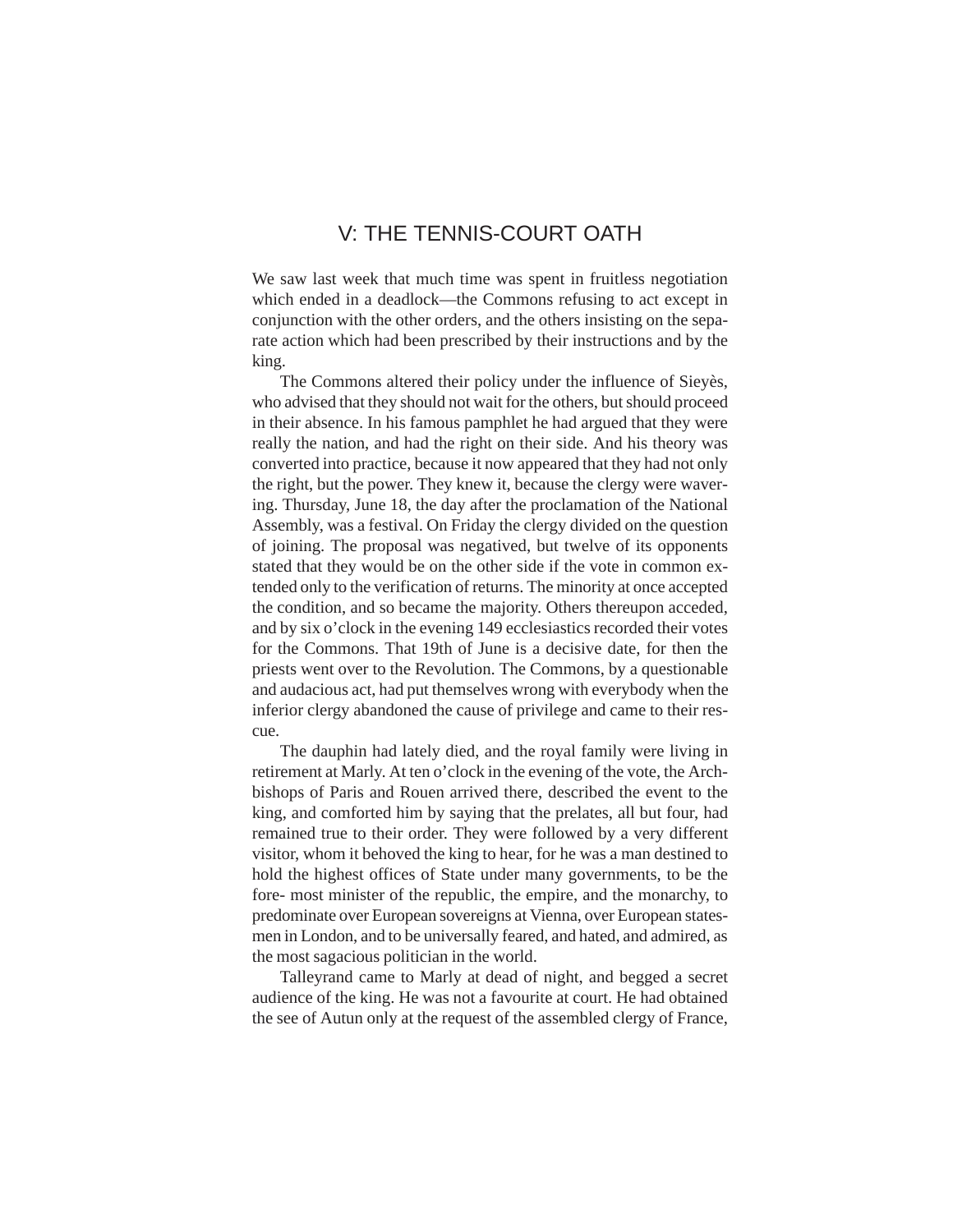and when the pope selected him for a cardinal's hat, Lewis prevented his nomination. He now refused to see him, and sent him to his brother. The Count d'Artois was in bed, but the bishop was his friend, and was admitted. He said it was necessary that the Government should act with vigour. The conduct of the Assembly was illegal and foolish, and would ruin the monarchy unless the States-General were dissolved. Talleyrand would undertake, with his friends, some of whom came with him and were waiting below, to form a new administration. The Assembly, compromised and discredited by the recent outbreak, would be dismissed, a new one would be elected on an altered franchise, and a sufficient display of force would prevent resistance. Talleyrand proposed to reverse the policy of Necker, which he thought feeble and vacillating, and which had thrown France into the hands of Sieyès. With a stronger grasp he meant to restore the royal initiative, in order to carry out the constitutional changes which the nation expected.

The count put on his clothes, and carried the matter to the king. He detested Necker with his concessions, and welcomed the prospect of getting rid of him for a minister of his own making taken from his own circle. He came back with a positive refusal. Then Talleyrand, convinced that it was henceforth vain to serve the king, gave notice that every man must be allowed to shift for himself; and the count admitted that he was right. They remembered that interview after twenty-five years of separation, when one of the two held in his hands the crown of France, which the other, in the name of Lewis XVIII, came to receive from him.

The king repulsed Talleyrand because he had just taken a momentous resolution. The time had arrived which Necker had waited for, the time to interpose with a Constitution so largely conceived, so exactly defined, so faithfully adapted to the deliberate wishes of the people, as to supersede and overshadow the Assembly, with its perilous tumult and its prolonged sterility. He had proposed some such measure early in May, when it was rejected, and he did not insist. But now the policy unwisely postponed was clearly opportune. Secret advice came from liberal public men, urging the danger of the crisis, and the certainty that the Assembly would soon hurry to extremes. Mirabeau himself deplored its action, and Malouet had reason to expect a stouter resistance to the revolutionary argument and the sudden ascendency of Sieyès. The queen in person, and influential men at court, entreated Necker to modify his constitutional scheme; but he was unshaken, and the king stood by him.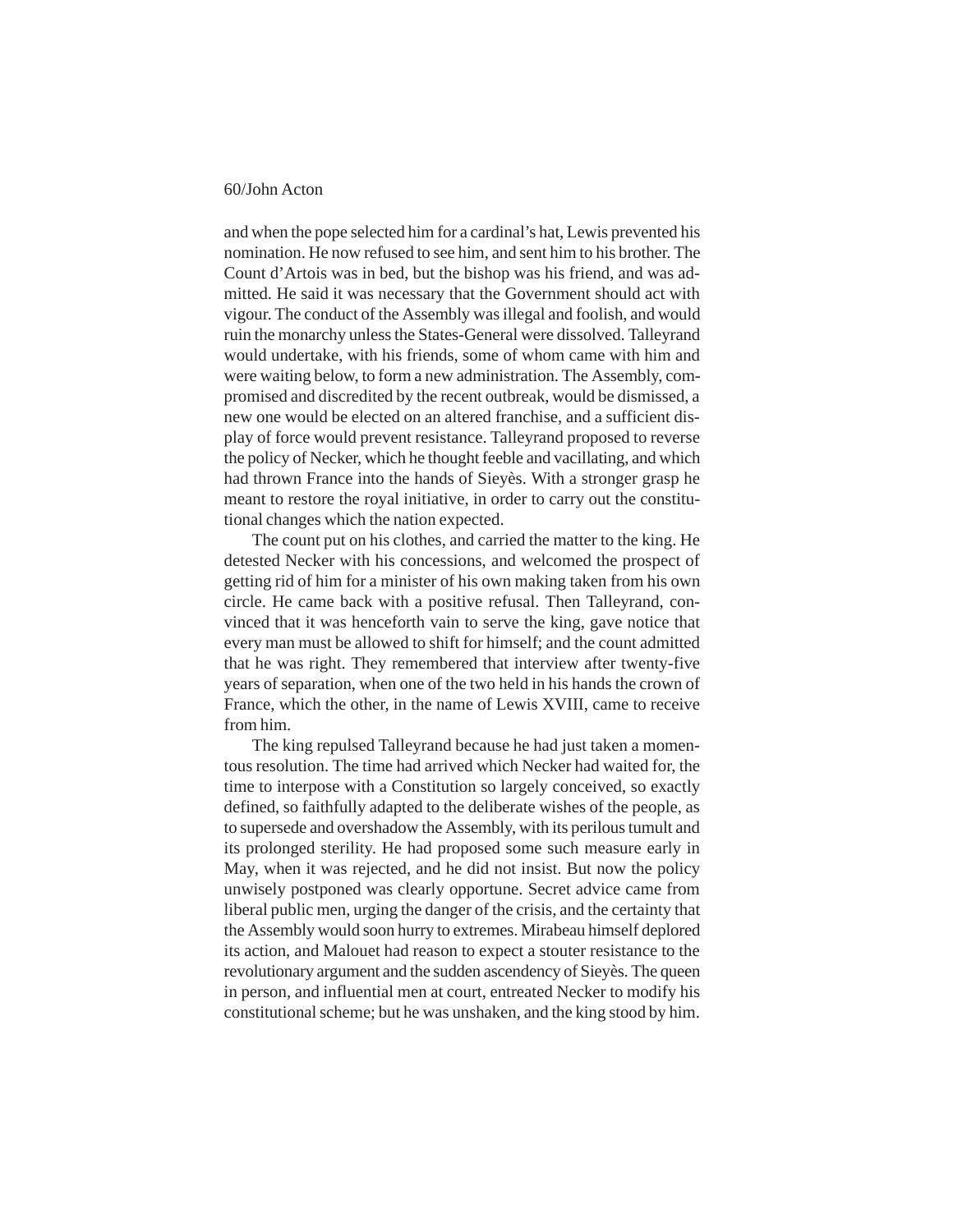It was decided that the comprehensive measure intended to distance and annul the Assembly should be proclaimed from the throne on the following Monday.

This was the rock that wrecked the Talleyrand ministry, and it destroyed more solid structures than that unsubstantial phantom. The plan was statesmanlike, and it marks the summit of Necker's career. But he neglected to communicate with men whom he might well have trusted, and the secret was fatal, for it was kept twelve hours too long. As the princes had refused the use of their riding-school, there were only three buildings dedicated to the States-General, instead of four, and the Commons, by reason of their numbers, occupied the great hall where the opening ceremony was held, and which had now to be made ready for the royal sitting.

Very early in the morning of Saturday, June 20, the president of the Assembly, the astronomer Bailly, received notice from the master of ceremonies that the hall was wanted, in order to be prepared for Monday, and that the meetings of the Commons were meanwhile suspended for that day. Bailly was not taken by surprise, for a friend, who went about with his eyes open, had warned him of what was going on. But the Assembly had formally adjourned to that day, the members were expecting the appointed meeting, and the message came too late. Bailly deemed that it was a studied insult, the angry retort of Government, and the penalty of the recent vote, and he inferred, most erroneously as we know, that the coming speech from the throne would be hostile. Therefore he gave all the solemnity he could to the famous scene that ensued. Appearing at the head of the indignant deputies, he was denied admission. The door was only opened that he might fetch his papers, and the National Assembly that represented France found itself, by royal command, standing outside on the pavement, at the hour fixed for its deliberations.

At that instant the doubts and divisions provoked by the overriding logic of Sieyès disappeared. Moderate and Revolutionist felt the same resentment, and had the same sense of being opposed by a power that was insane. There were some, and Sieyès among them, who proposed that they should adjourn to Paris. But a home was found in the empty Tennis Court hard by. There, with a view to baffle dangerous designs, and also to retrieve his own waning influence, Mounier assumed the lead. He moved that they should bind themselves by oath never to separate until they had given a Constitution to France; and all the deputies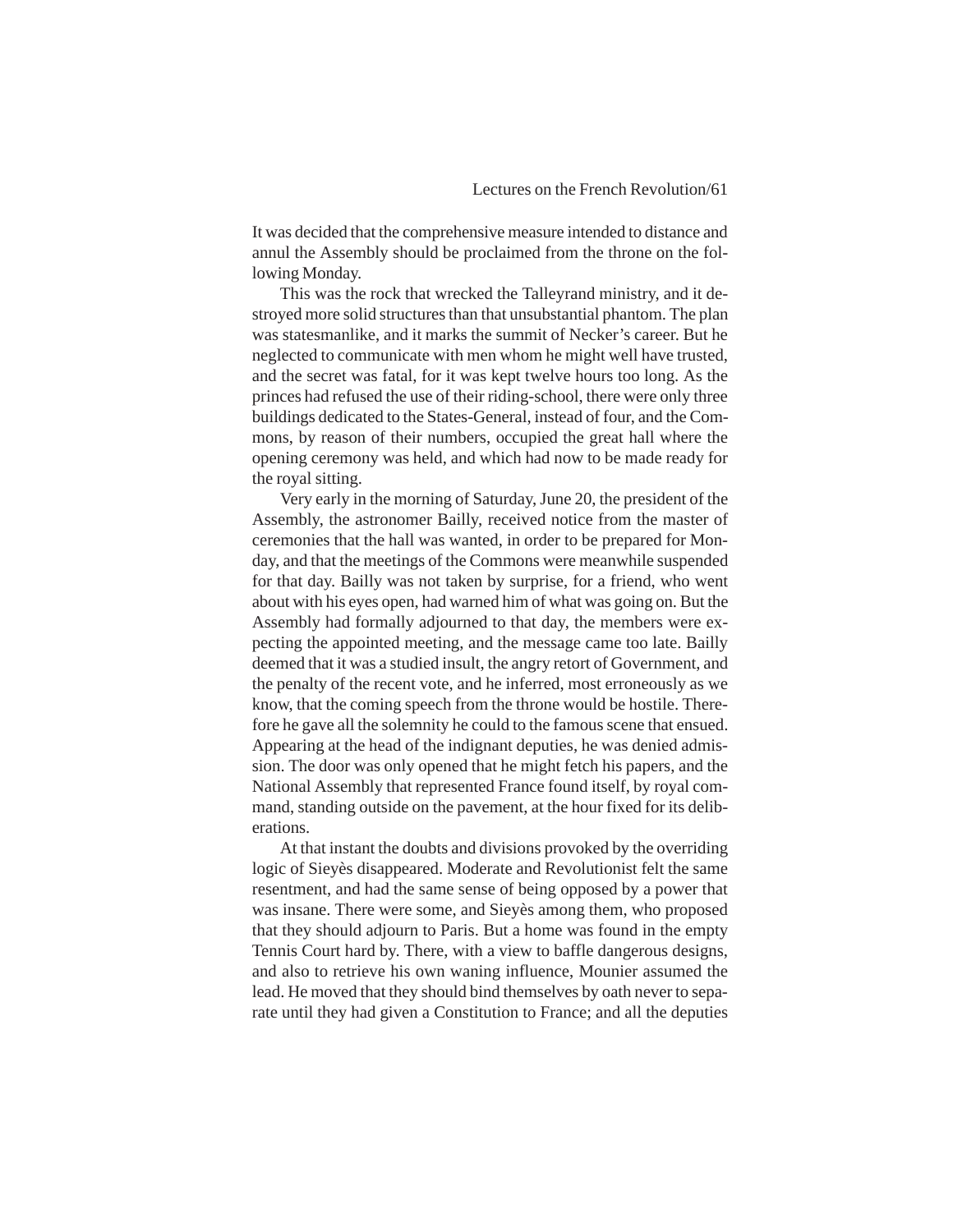immediately swore it, save one, who added "Dissentient" to his name, and who was hustled out by a backdoor, to save him from the fury of his colleagues. This dramatic action added little to that which had been done three days earlier. The deputies understood that a Constituent Assembly must be single, that the legislative power had, for the purpose, been transferred to them, and could not be restrained or recalled. Their authority was not to be limited by an upper house, for both upper houses were absorbed; nor by the king, for they regarded neither his sanction nor his veto; nor by the nation itself, for they refused, by their oath, to be dissolved.

The real event of the Tennis Court was to unite all parties against the crown, and to make them adopt the new policy of radical and indefinite change, outdoing what Sieyès himself had done. The mismanagement of the court drove its friends into the van of the movement. The last Royalist defender of safe measures had vanished through the backdoor.

Malouet had tendered a clause saving the royal power; but it was decided not to put it, lest it should be refused. Mirabeau, in whose eyes the decree of the 17th portended civil war, now voted, reluctantly, with the rest.

Whilst the Assembly held its improvised and informal meeting at Versailles, the king sat in council at Marly on Necker's magnanimous proposal. After a struggle, and with some damaging concessions, the minister carried his main points. They were gathering their papers, and making ready to disperse, when a private message was brought to the king. He went out, desiring them to wait his return. Montmorin turned to Necker and said, "It is the queen, and all is over." The king came back, and adjourned the council to Monday at Versailles. And it was in this way that the report of what had happened that morning told upon the Government, and the enthusiasm of the Tennis Court frustrated the pondered measures of the most liberal minister in Europe. For it was, in truth, the queen, and in that brief interval it was decreed that France, so near the goal in that month of June, should wade to it through streams of blood during the twenty- five most terrible years in the history of Christian nations.

The council of ministers, which was adjourned in consequence of the meeting in the Tennis Court, went over to the noblesse, and restored in their interest the principles of the old régime. It resolved that the king should rescind the recent acts of the Assembly; should maintain invio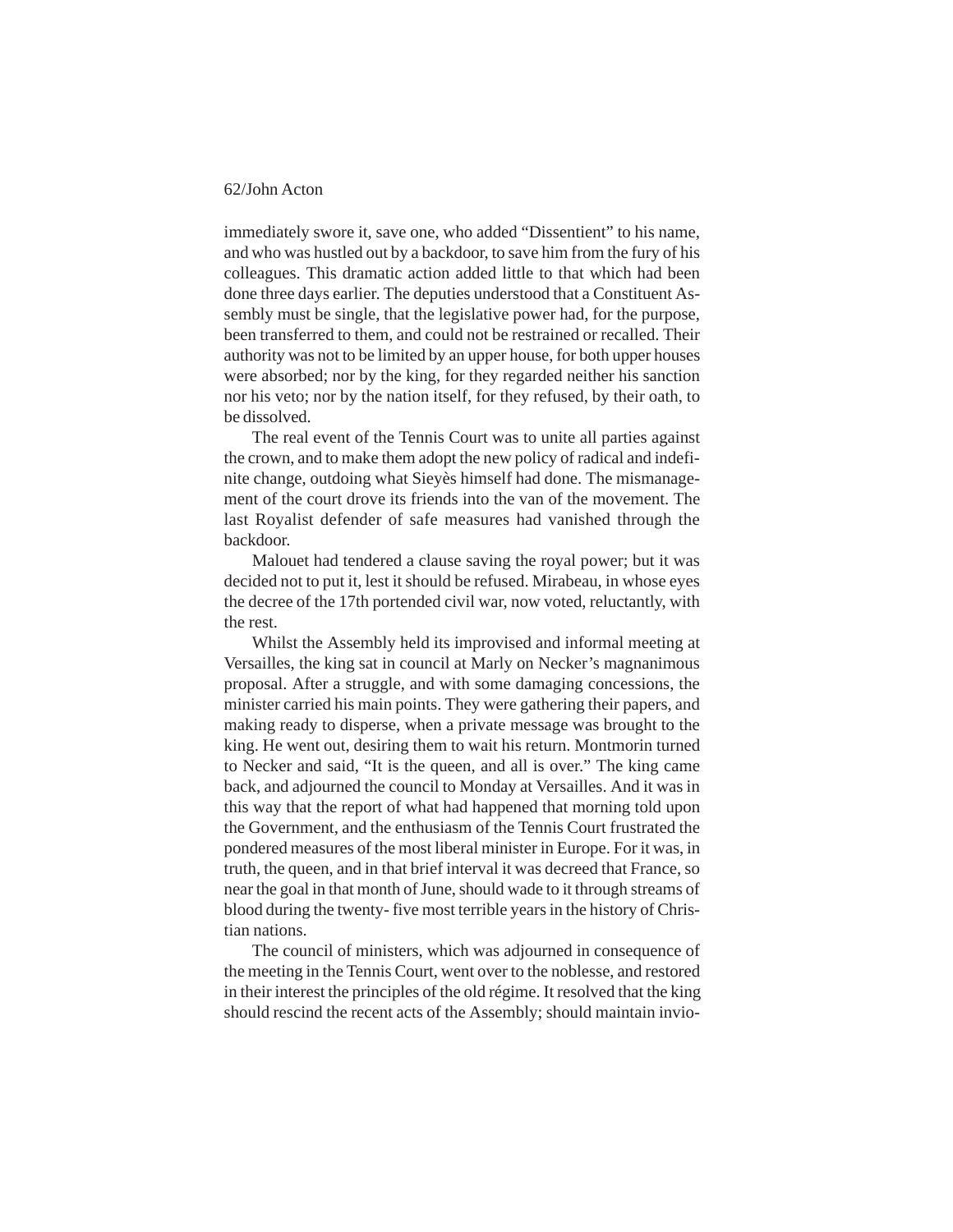late the division of orders, allowing the option of debate in common only in cases where neither privilege nor the Constitution were affected; that he should confirm feudal rights and even fiscal immunities, unless voluntarily abandoned, and should deny admission to public employment irrespective of class. Necker's adversaries prevailed, and the ancient bulwarks were set up again, in favour of the aristocracy.

Still, a portion of the great scheme was preserved, and the concessions on the part of the crown were such that some weeks earlier they would have been hailed with enthusiasm, and the consistent logic of free institutions exercises a coercive virtue that made many think that the King's Speech of June 23 ought to have been accepted as the greater charter of France. That was the opinion of Arthur Young; of Gouverneur Morris, who had given the final touches to the American Constitution; of Jefferson, the author of the Declaration of Independence; and afterwards even of Sieyès himself.

On this account, Necker wavered to the last moment, and on the Tuesday morning prepared to attend the king. His friends, his family, his daughter, the wonder of the age, made him understand that he could not sanction by his presence, at a solemn crisis, an act which reversed one essential half of his policy. He dismissed his carriage, took off his court suit, and left the vacant place to proclaim his fall. That evening he sent in his resignation. His significant absence; the peremptory language of the king; the abrogation of their decrees, which was effectual and immediate, while the compensating promises were eventual, and not yet equivalent to laws; the avowed resolve to identify the Crown with the nobles, struck the Assembly with consternation. The removal of the constitutional question to the list of matters to be debated separately was, in the existing conditions of antagonism, the end of free government. And indeed the position occupied by the king was untenable, because the division of orders into three Houses had already come to an end. For on Monday the 22nd, in the Church of St Lewis, 149 ecclesiastical deputies, the Archbishops of Bordeaux and Vienne at their head, had joined the Commons. It was a step which they were legally authorised and competent to take, and the Revolution now had a majority not only of individual votes, but of orders. It was a forlorn hope, therefore, to separate them by compulsion.

Lewis XVI. ended by declaring that he was determined to accomplish the happiness of his people, and that if the deputies refused to cooperate he would accomplish it alone; and he charged them to withdraw.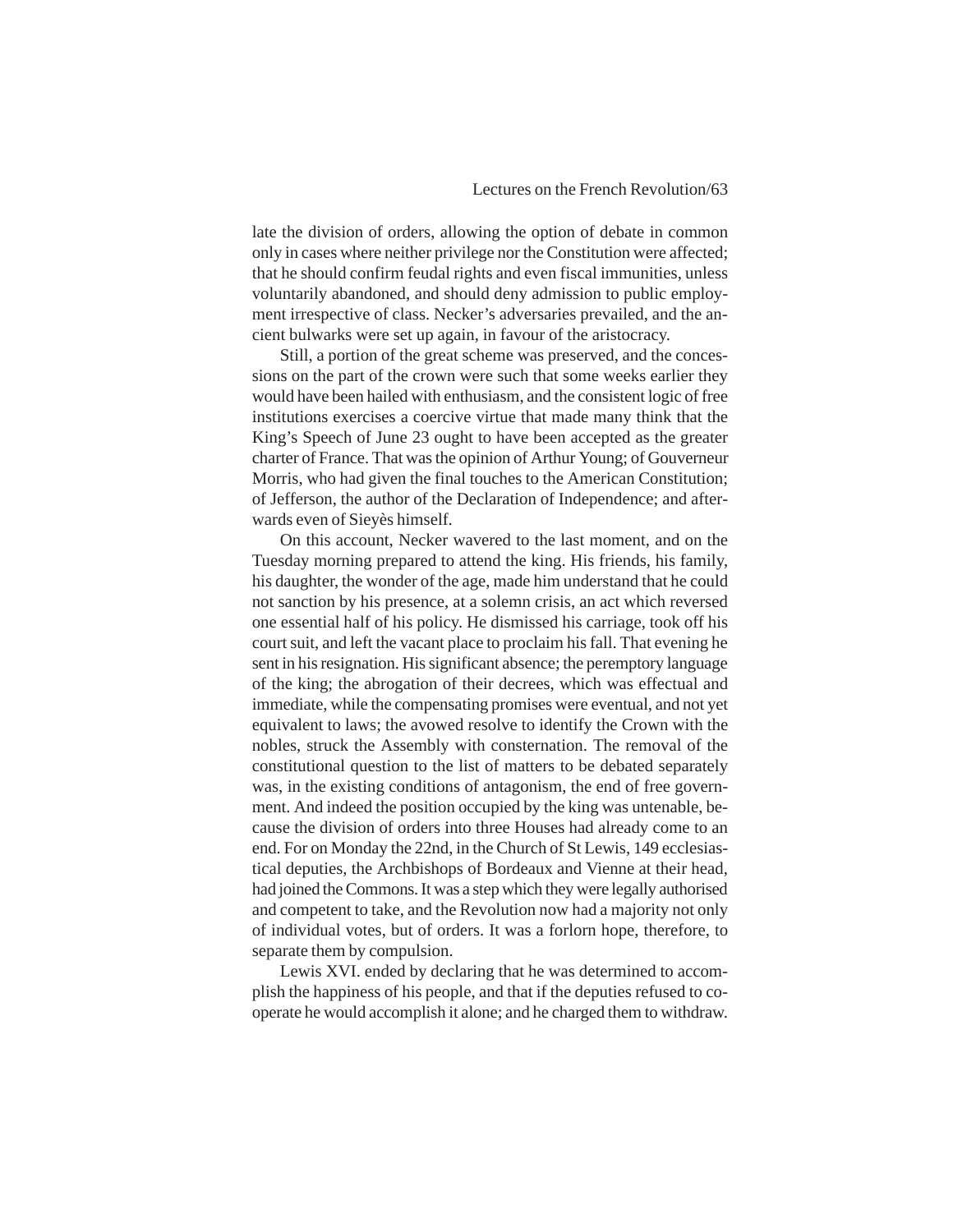The Commons were in their own House, and, with the majority of the clergy, they resumed their seats, uncertain of the future. Their uncertainty was all at once auspiciously relieved. Dreux Brézé, the master of ceremonies, reappeared, and as he brought a message from the king he wore his plumed hat upon his head. With clamorous outcries he was told to uncover, and he uttered a reply so insolent that his son, describing the scene in public after many years, declined to repeat his words. There- fore, when he asked whether they had heard the king's order to depart, he received a memorable lesson. Mirabeau exclaimed, "Yes, but if we are to be expelled, we shall yield only to force." Brézé answered, correctly, that he did not recognise Mirabeau as the organ of the Assembly, and he turned to the president. But Bailly rose above Mirabeau, and said, "The nation is assembled here, and receives no orders." At these words the master of ceremonies, as if suddenly aware of the presence of majesty, retired, walking backwards to the door. It was at that moment that the old order changed and made place for the new. For Sieyès, who possessed the good gift of putting a keen edge to his thoughts, who had begun his career in Parliament ten days before by saying, "It is time to cut the cables," now spoke, and with superb simplicity thus defined the position: "What you were yesterday you are now. Let us pass to the order of the day." In this way the monarchy, as a force distinct from a form, was not assailed, or abolished, or condemned, but passed over. Assault, abolition, condemnation were to follow, and already there were penetrating eyes that caught, in the distance, the first gleam of the axe. "The king," said Mirabeau, "has taken the road to the scaffold."

The abdication of prerogative, which the king offered on June 23, went far; but the people demanded surrender in regard to privilege. The Assembly, submitting to the geometrical reasoning of Sieyès and to the surprise of the Tennis Court, had frightened him into an alliance with the nobles, and he linked his cause to theirs. He elected to stand or fall with interests not his own, with an order which was powerless to help him, which could make no return for his sacrifice in their behalf, which was unable for one hour to defend itself, and was about to perish by its own hand. The failure of June 23 was immediately apparent. The Assembly, having dismissed Dreux Brézé, was not molested further. Necker consented to resume office, with greatly increased popularity. Under the influence of the royal declaration forty-seven nobles, being a portion only of the Liberal minority, went over to the Commons, and Talleyrand followed at the head of twenty-five prelates. Then the king gave way. He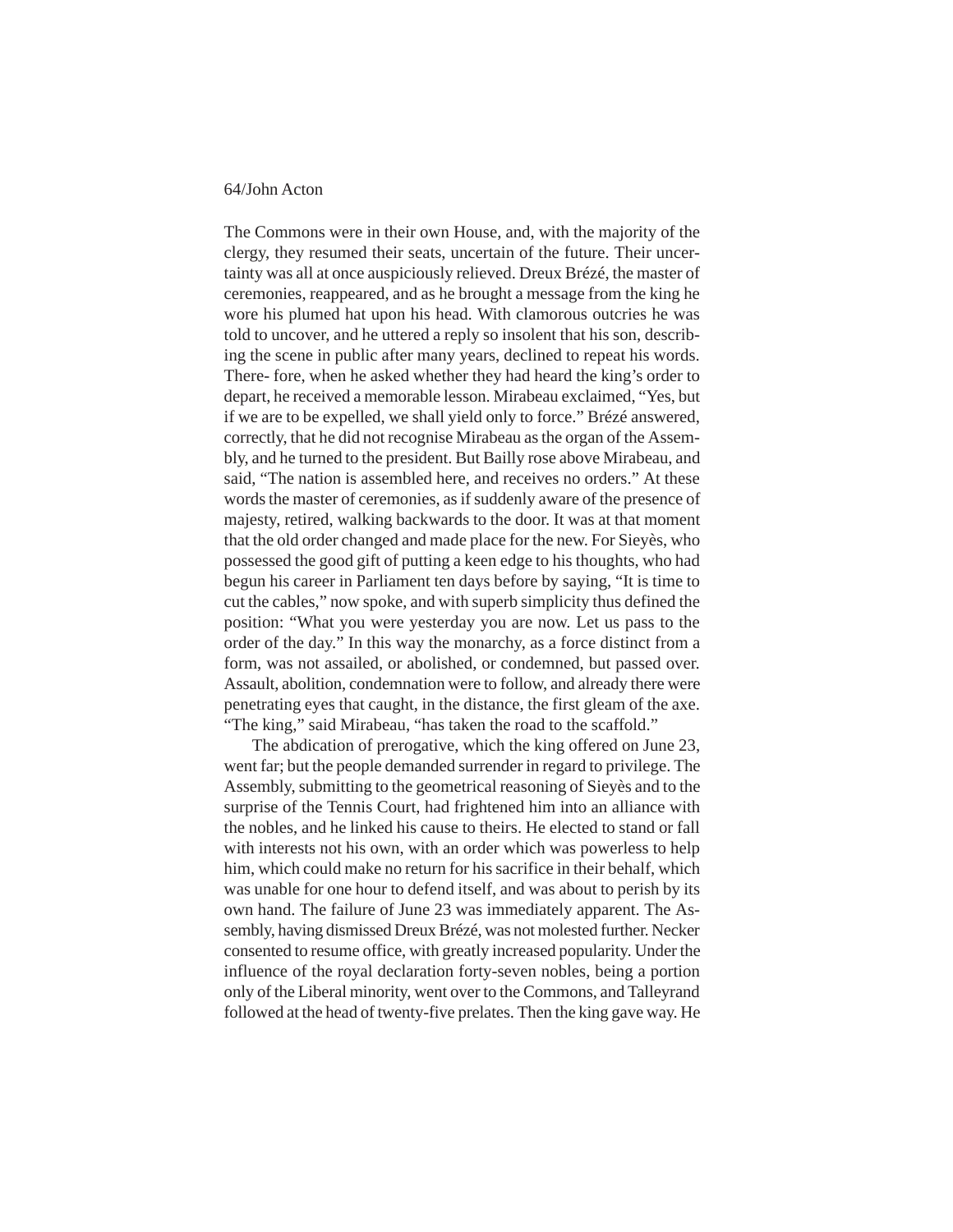instructed the resisting magnates to join the National Assembly. In very sincere and solemn terms they warned him that by such a surrender he was putting off his crown. The Count d'Artois rejoined that the king's life would be in danger if they persisted. There was one young nobleman rising rapidly to fame as a gracious and impressive speaker, whom even this appeal to loyal hearts failed to move. "Perish the monarch," cried Cazalès, "but not the monarchy!"

Lewis underwent the humiliation of revoking, on June 27, what he had ceremoniously promulgated on the 23rd, because there was a fatal secret. Paris was agitated, and the people promised the deputies to stand by them at their need. But what could they effect at Versailles against the master of so many legions? Just then a mutiny broke out in the French guards, the most disciplined body of troops in the capital, and betrayed the key to the hollow and unstable counsels of the Government. The army could not be trusted. Necker suspected it as early as February. In the last week of June, the English, Prussian, and Venetian envoys report that the crown was disabled because it was disarmed. The regiments at hand would not serve against the national representatives. It was resolved to collect faithful bands of Swiss, Alsatians, and Walloons. Ten foreign regiments, near 30,000 men in all, were hurried to the scene. They were the last hope of royalism. Trusty friends were informed that the surrender was only to last until the frontier garrisons could be brought to Versailles. D'Artois confided to one of them that many heads must fall. And he uttered the sinister proverb which became historic in another tragedy: If you want an omelette you must not be afraid of breaking eggs.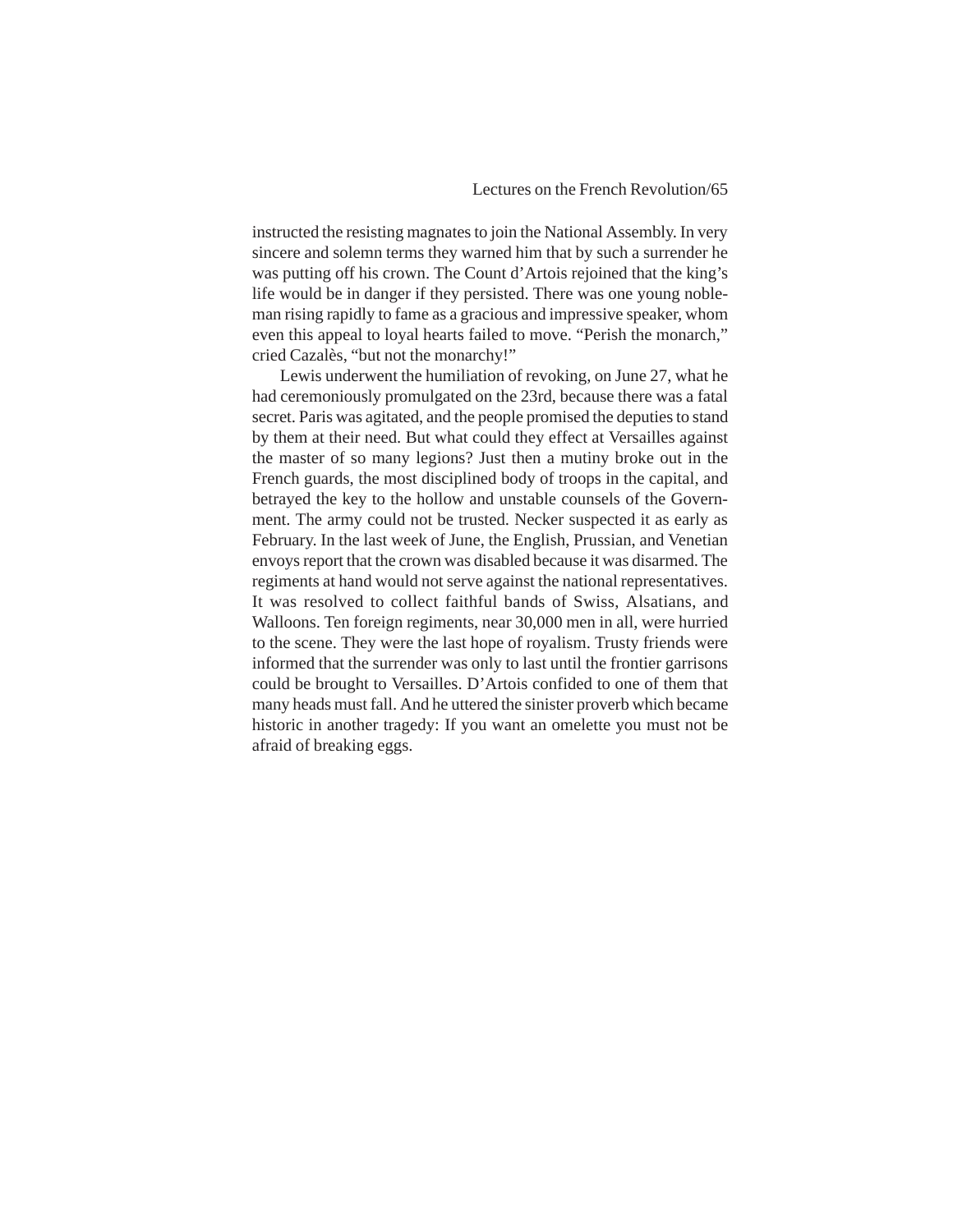# VI: THE FALL OF THE BASTILLE

After the dramatic intervention of the Marquis de Brézé, the king's speech of June 23 was never seriously considered by the Assembly. Yet the concessions, which it made to the spirit of political progress, satisfied philosophic observers, and there had been no time in English history where changes so extensive, proceeding from the Crown, would have failed to conciliate the people. It was a common belief in those days, expressly sanctioned by the Economists, that secondary liberties, carried far enough, are worth more than formal securities for the principle of self-government. One is of daily use and practical advantage; the other is of the domain of theory, dubiously beneficial, and without assurance of enlightenment and justice. A wise, honest, and intelligent administration gives more to men than the established reign of uncertain opinion. These arguments had more weight with philosophers than with the deputies, for it was already decided that they must make the Constitution. All the king offered, and a great deal more, they intended to take. Much that he insisted on preserving they were resolved to destroy. The offer, at its best, was vitiated by the alloy; for the most offensive privileges, immunities, and emoluments of rank were to be perpetuated, and it was against these that the fiercest force of the revolutionary movement was beating. In order that they might be abolished, the nation tendered its indefeasible support, its unconquerable power, to its representatives.

If the Assembly, content with the advantage gained over the king, had surrendered unconditionally to the nobles, and assented, for a few political reforms, to the social degradation of the democracy, they would have betrayed their constituents. On that consideration they were compelled to act. They acted also on the principle, which was not new, which came down indeed from mediaeval divines, but which was newly invested with universal authority, that the law is not the will of the sovereign that commands, but of the nation that obeys. It was the very marrow of the doctrine that obstruction of liberty is crime, that absolute authority is not a thing to be consulted, but a thing to be removed, and that resistance to it is no affair of interest or convenience, but of sacred obligation. Every drop of blood shed in the American conflict was shed in a cause immeasurably inferior to theirs, against a system more legitimate by far than that of June 23. Unless Washington was an assassin, it was their duty to oppose, if it might be, by policy, if it must be, by force,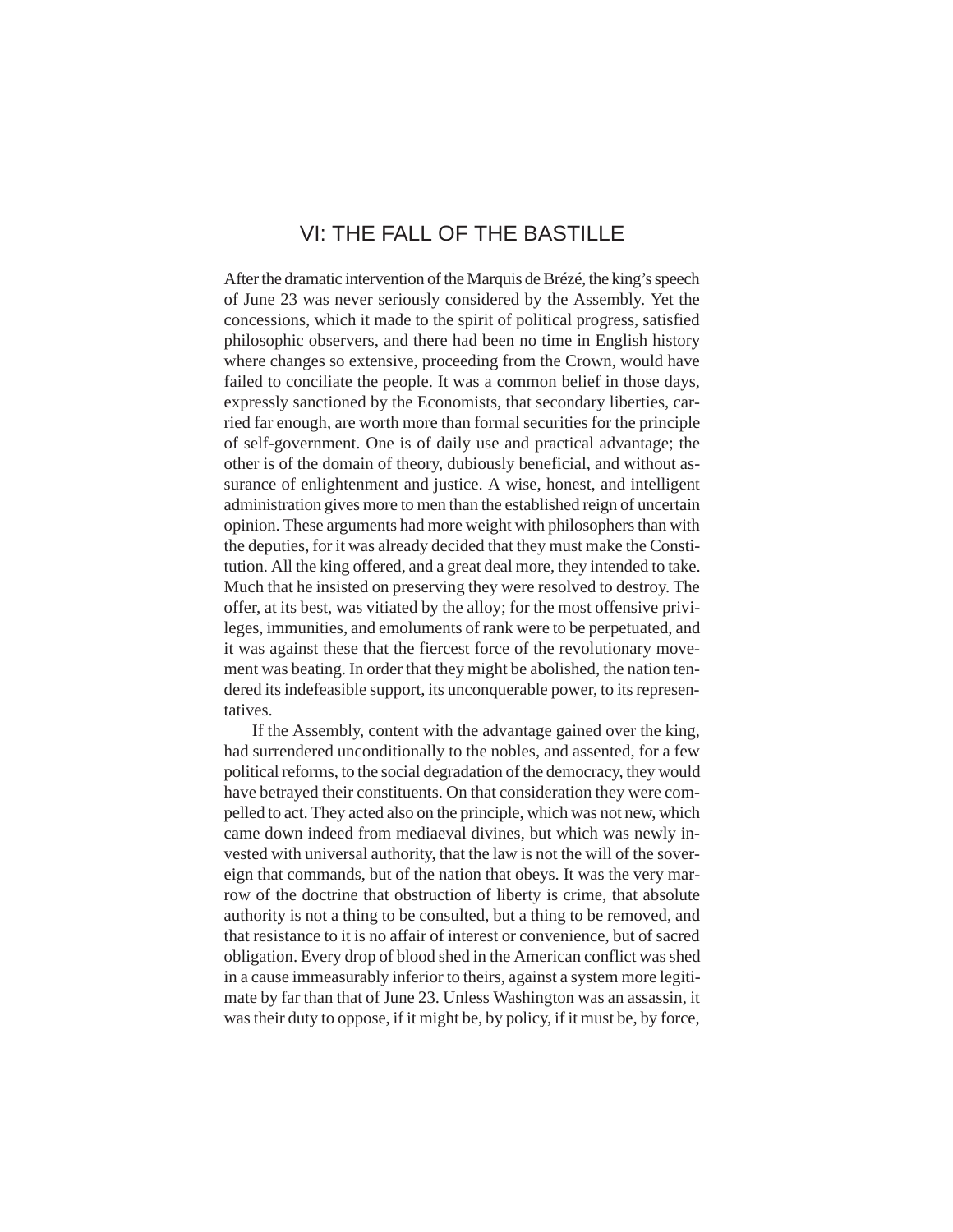the mongrel measure of concession and obstinacy which the Court had carried against the proposals of Necker. That victory was reversed, and the success of the Commons was complete. They had brought the three orders into one; they had compelled the king to retract his declaration and to restore his disgraced minister; they had exposed the weakness of their oppressors, and they had the nation at their back.

On June 27, in the united Assembly, Mirabeau delivered an address of mingled triumph and conciliation, which was his first act of statesmanship. He said that the speech from the throne contained large and generous views that proved the genuine liberality of the king. He desired to receive them gratefully without the drawbacks imposed by unthinking advisers, and to respect the just rights of the noblesse. He took the good without the evil, extricating Lewis from his entanglement, and tracing the line by which he might have advanced to great results. "The past," he said, "has been the history of wild beasts. We are inaugurating the history of men; for we have no weapon but discussion, and no adversary but prejudice."

Their victory brought loss as well as gain to the Commons, and there was reason to think that the counsel of Sieyès, to let the other orders take their own separate course, was founded on wisdom. Their opponents, joining under compulsion, had the means as well as the will of doing them injury.

For the clergy there was a brief season of popular favour. The country priests, sprung from the peasantry, and poorly off, shared many of their feelings. The patronage of the State went to men of birth; and one of these, the Archbishop of Aix, had proclaimed his belief that, if anybody was to be exempt from taxation, it ought to be the impoverished layman, not the wealthy ecclesiastic. When it chanced that the Committee of Constitution was elected without any member of the clergy upon it, the Commons raised a cry that they should be introduced in their proportion. They, in a fraternal spirit, refused. And the second Committee, the one that actually drew up the scheme, was composed of three churchmen to five laymen. The nobles were not reconciled, and refused to unite with men of English views in a Tory party. To them, the separation of orders was a fundamental maxim of security, which they had inherited, which they were bound to hand down. They looked on debate in common as provisional, as an exception, to be rectified as soon as might be. They kept up the practice of also meeting separately. On July 3 there were one hundred and thirty-eight present; and on the 11th there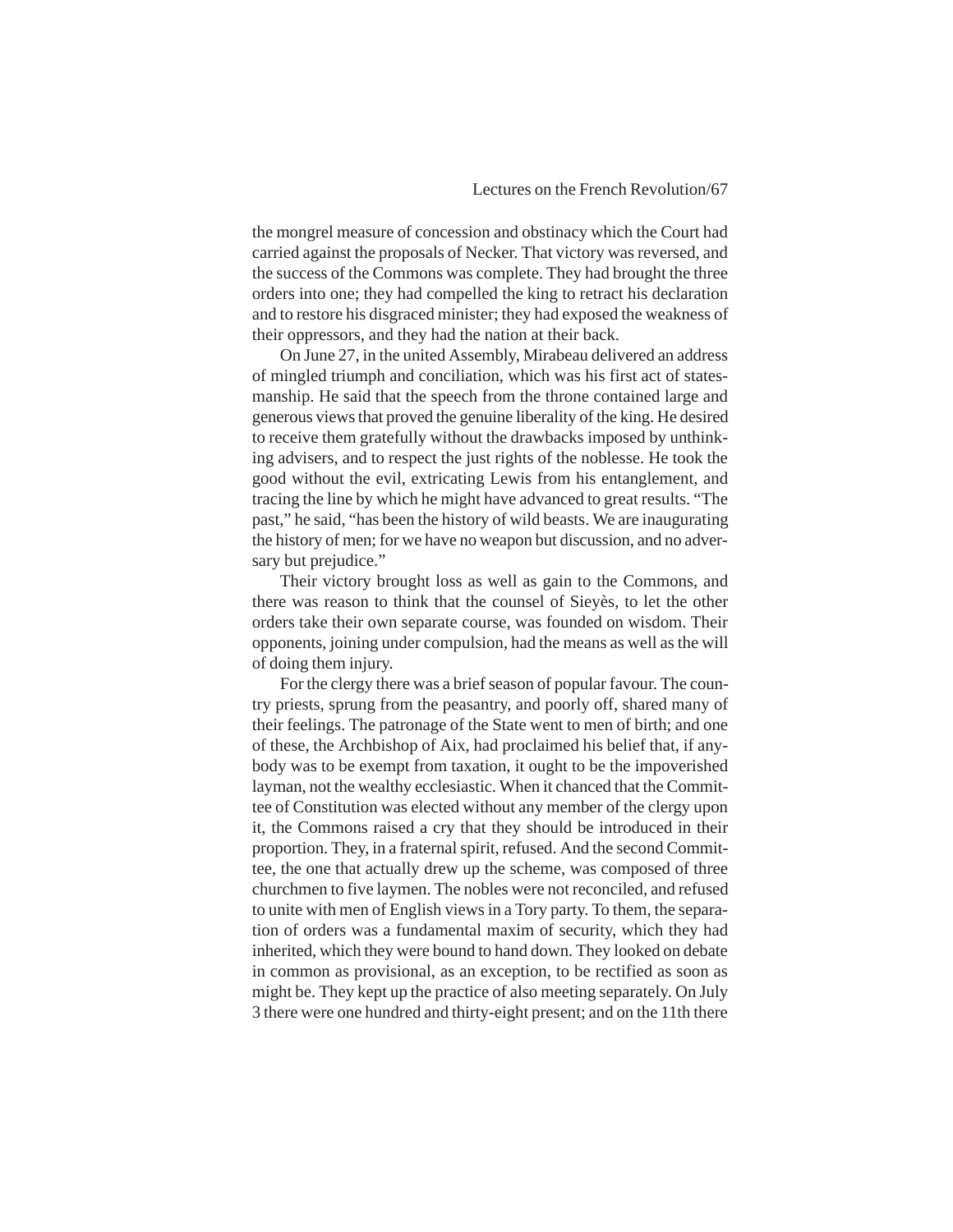still were eighty. They refused to vote in the divisions of the joint Assembly, because their instructions forbade. The scruple was sincere, and was shared by Lafayette; but others meant it as a protest that the Assembly was not lawfully constituted. Therefore, July 7, Talleyrand moved to annul the instructions. They could not be allowed to control the Assembly; they ought not to influence individuals. The constituencies contribute to a decision; they cannot resist it. Whatever the original wish of the electors, the final act belonged to the legislature. The king himself, on June 27, had declared the imperative mandates unconstitutional. But the deputies, in declaring themselves permanent, had cut themselves adrift from their constituents. The instructions had become the sole security that the Constitution would remain within the limits laid down by the nation, the sole assurance against indefinite change. They alone determined the line of advance, and gave protection to monarchy, property, religion, against the headlong rush of opinion, and the exigencies of popular feeling.

Sieyès, who expected no good from the co-operation of the orders which he condemned, and who thought a nobleman or prelate who did not vote better than one who voted wrong, urged that the question did not affect the Assembly, but the constituencies, and might be left to them. He carried his amendment by seven hundred to twenty-eight.

Meantime the party that had prevailed on June 23 and had succumbed on the 27th was at work to recover the lost position. Lewis had retained the services of Necker, without dismissing the colleagues who baffled him. He told him that he would not accept his resignation ,now, but would choose the time for it. Necker had not the acuteness to understand that he would be dismissed as soon as his enemies felt strong enough to do without him. A king who deserted his friends and reversed his accepted policy because there was no force he could depend on, was a king with a short shrift before him. He became the tool of men who did not love him, and who now despised him.

The resources wanting at the critical moment were, however, within reach, and the scheme proposed to the Count d'Artois by the wily bishop a few nights before was revived by less accomplished plotters. On July 1 it became known that a camp of 25,000 men was to be formed near Versailles under Marshal de Broglie, a veteran who gathered his laurels in the Seven Years' War, and soon the Terrace was crowded with officers from the north and east, who boasted that they had sharpened their sabres, and meant to make short work of the ambitious lawyers, the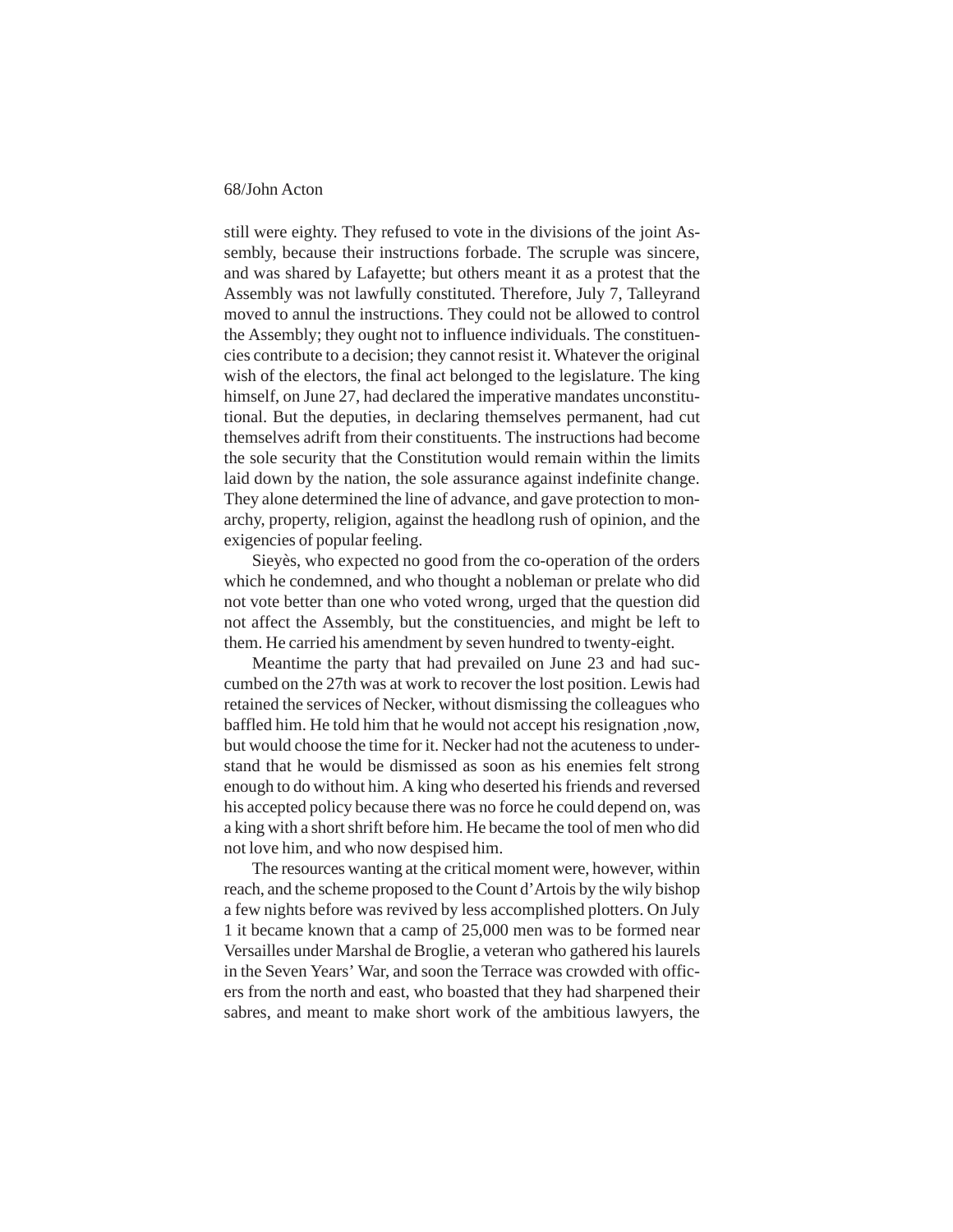profligate noblemen, and unfrocked priests who were ruining the country.

In adopting these measures the king did not regard himself as the originator of violence. There had been disturbances in Paris, and at Versailles the archbishop of Paris had been assaulted, and compelled to promise that he would go over to the Assembly. The leader on the other side, Champion de Cicé, archbishop of Bordeaux, came to him, and entreated him not to yield to faction, not to keep a promise extorted by threats. He replied that he had given his word and meant to keep it.

Forty years later Charles X. declared that his brother had mounted the scaffold because, at this juncture, he would not mount his horse. In truth Lewis believed that the deputies, cut off from Paris by visible battalions, would be overawed, that the army of waverers would be accessible to influence, to promises, remonstrances, and rewards, that it would be safer to coerce the Assembly by intimidation than to dissolve it. He had refused to listen to Talleyrand; he still rejected the stronger part of his scheme. By judicious management he hoped that the Assembly might be brought to undo its own usurping and unwarranted work, and that he would be able to recover the position he had taken up on June 23, the last day on which his policy had been that of a free agent.

Necker knew no more than everybody else of the warlike array. On July 7 thirty regiments were concentrated; more were within a few days' march, and the marshal, surrounded by an eager and hurried staff surveyed his maps of suburban Paris at his headquarters at Versailles.

The peril grew day by day, and it was time for the Assembly to act. They were defenceless, but they relied on the people of Paris and on the demoralisation of the army. Their friends had the command of money, and large sums were spent in preparing the citizens for an armed conflict For the capitalists were on their side, looking to them to prevent the national bankruptcy Which the Court and the nobles were bringing on. And the Palais Royal, the residence of the Duke of Orleans, was the centre of an active organisation. Since the king had proved himself incompetent, helpless, and insincere, men had looked to the Duke as a popular prince of the Blood, who was also wealthy and ambitious, and might avail to save the principle of monarchy, which Lewis had discredited. His friends clung to the idea, and continued to conspire in his interest after the rest of the world had been repelled by the defects of his character. For a moment they thought of his son, who was gifted for that dangerous part as perfectly as the father was unfit, but his time was to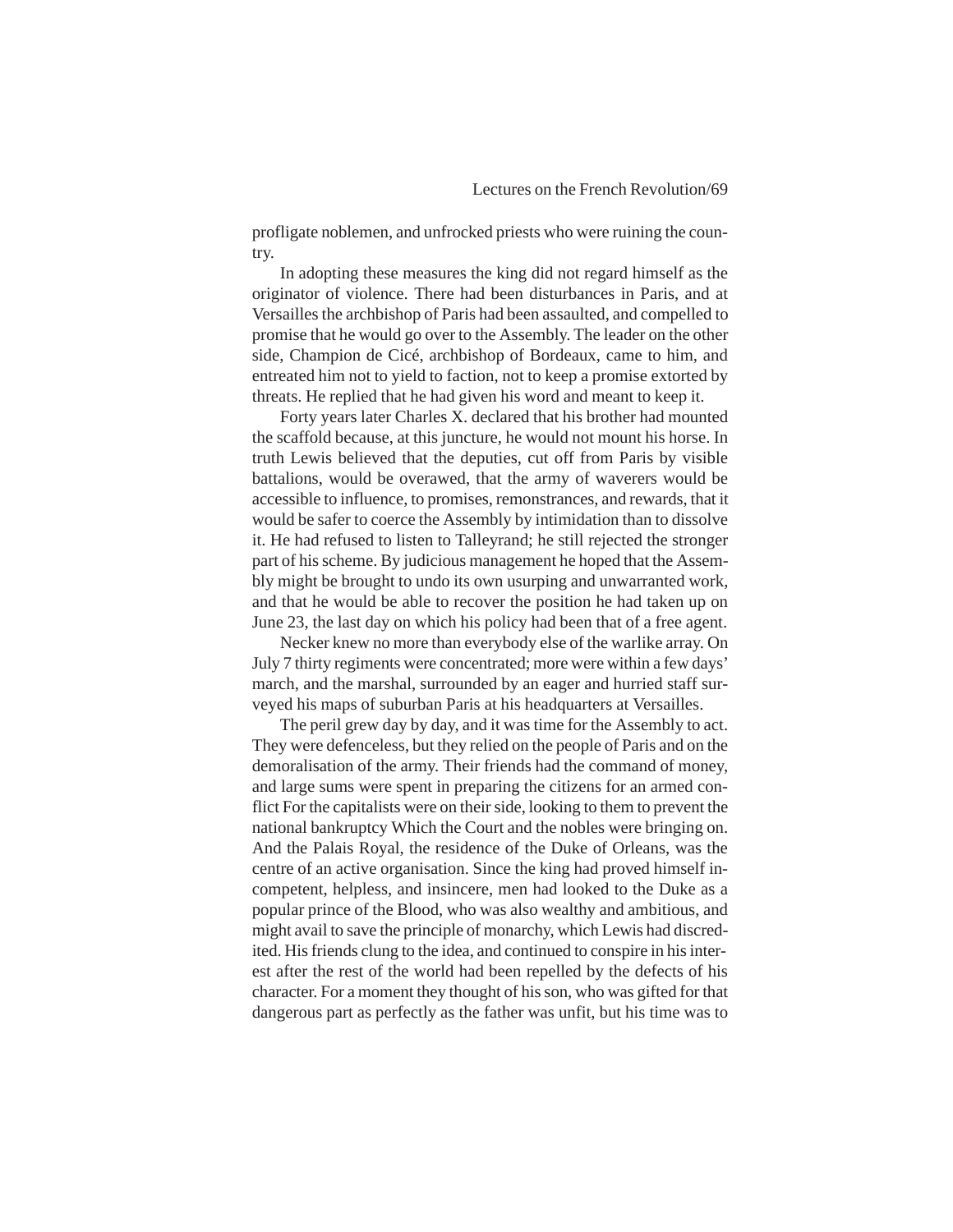be in a later generation.

The leading men in the Assembly knew their position with accuracy, and did not exaggerate the danger they were in. On July 10 their shrewd American adviser, Morris, wrote: "I think the crisis is past without having been perceived; and now a free Constitution will be the certain result." And yet there were 30,000 men, commanded by a marshal of France, ready for action; and several regiments of Swiss, famed for fidelity and valour, and destined, in the same cause, to become still more famous, were massed in Paris itself under Besenval, the trusted soldier of the Court.

On July 8, breaking through the order of debate, Mirabeau rose and the action began the action which changed the face of the world, and the imperishable effects of which will be felt by every one of us, to the last day of his life. He moved an address to the king, warning him that, if he did not withdraw his troops, the streets of Paris would run blood ; and proposing that the preservation of order should be committed to a civic guard. On the following day the Assembly voted the address, and on the 10th the Count de Clermont Tonnerre, at the head of a deputation, read it to the king. On the morning of Saturday, 11th, his reply was communi- cated to the Assembly. He had had three days to hasten his military preparations. At Paris, the agitators and organisers employed the time in arranging their counter measures.

The king refused to send away troops which there had been good reason to collect, but he was ready to move, with the Assembly, to some town at a distance from the turbid capital. The royal message was tipped with irony, and the deputies, in spite of Mirabeau, resolved not to discuss it. After this first thrust Lewis flung away the scabbard. That day, at council, it was noticed that he was nervous and uneasy, and disguised his restlessness by feigning sleep. At the end, taking one of the ministers aside, he gave him a letter for Necker, who was absent. The letter contained his dismissal, with an order for banishment.

Necker, who for some days had known that it must come, was at dinner. He said nothing to his company, and went out, as usual, for a drive. Then he made for the frontier, and never stopped till he reached Brussels. Two horsemen who had followed, keeping out of sight, had orders to arrest him if he changed his course. He travelled up the Rhine to his own country, on the way to his home by the lake of Geneva. At the first Swiss hotel he found the Duchess de Polignac. He had left her at Versailles, the Queen's best friend and the heart of the intrigue against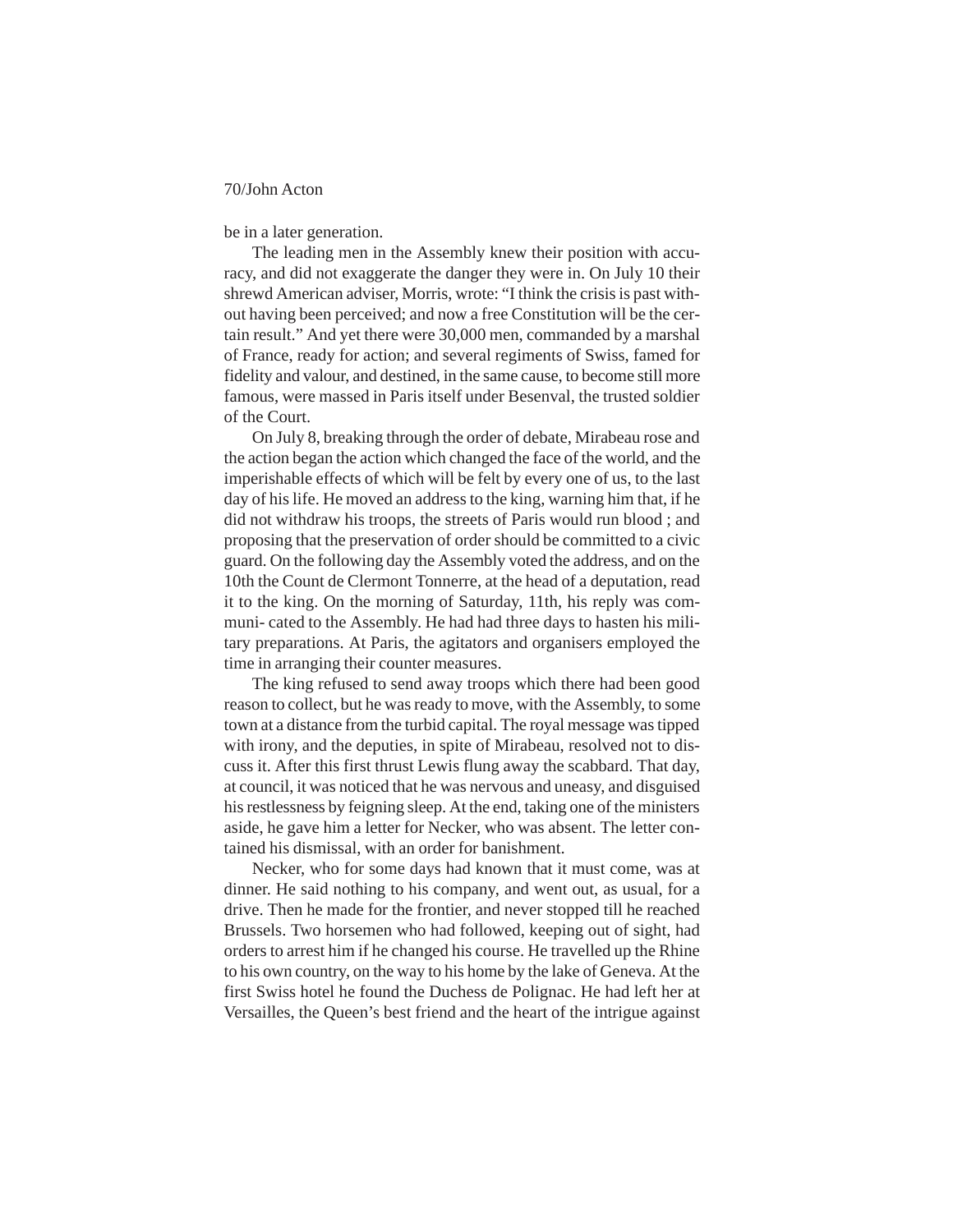him; and she was now ruined and an exile, and the forerunner of the emigration. From her, and from the letters that quickly followed, forwarded by the Assembly, he learned the events that had happened since his fall, learned that he was, for one delirious moment, master of the king, of his enemies, and of the country.

The astounding news that Necker heard at "The Three Kings" at Bale was this. His friends had been disgraced with him, and the chief of the new ministry was Breteuil, who had been the colleague of Calonne and Vergennes, and had managed the affair of the Diamond Necklace. He had directed the policy of those who opposed the National Assembly, holding himself in the twilight, until strong measures and a strong man were called for. He now came forward, and proposed that the nobles should depart in a body, protesting against the methods by which the States-General had been sunk in the National Assembly. In one day he brought round twenty-six of the minority to his views. A few remained, who would make a light day's work for a man of conviction and resource. But resolute as Breteuil was, the Parisian democracy acted with still greater quickness and decision, and with a not less certain aim. On the i 2th it became known that Necker had been sent out of the country, and that the armaments were in the hands of men who meant to employ them against the people. Paris was in disorder, but the middle class provided a civic guard for its protection. There were encounters with the troops, and some blood was shed.

New men began to appear who represented the rising classes: Camille Desmoulins, a rhetorical journalist, with literary but not political talent, harangued the people in the garden of the Palais Royal; and one of the strong men of history, Danton, showed that he knew how to manage and to direct the masses.

The 13th was a day wasted by Government, spent by Paris in busy preparation. Men talked wildly of destroying the Bastille, as a sign that would be understood. Early on July 14 a body of men made their way to the Invalides, and seized 28,000 stand of arms and some cannon. At the other extremity of Paris the ancient fortress of the Bastille towered over the workmen's quarter and commanded the city. Whenever the guns thundered from its lofty battlements, resistance would be over, and the conquered arms would be unavailing.

The Bastille not only overshadowed the capital, but it darkened the hearts of men, for it had been notorious for centuries as the instrument and the emblem of tyranny. The captives behind its bars were few and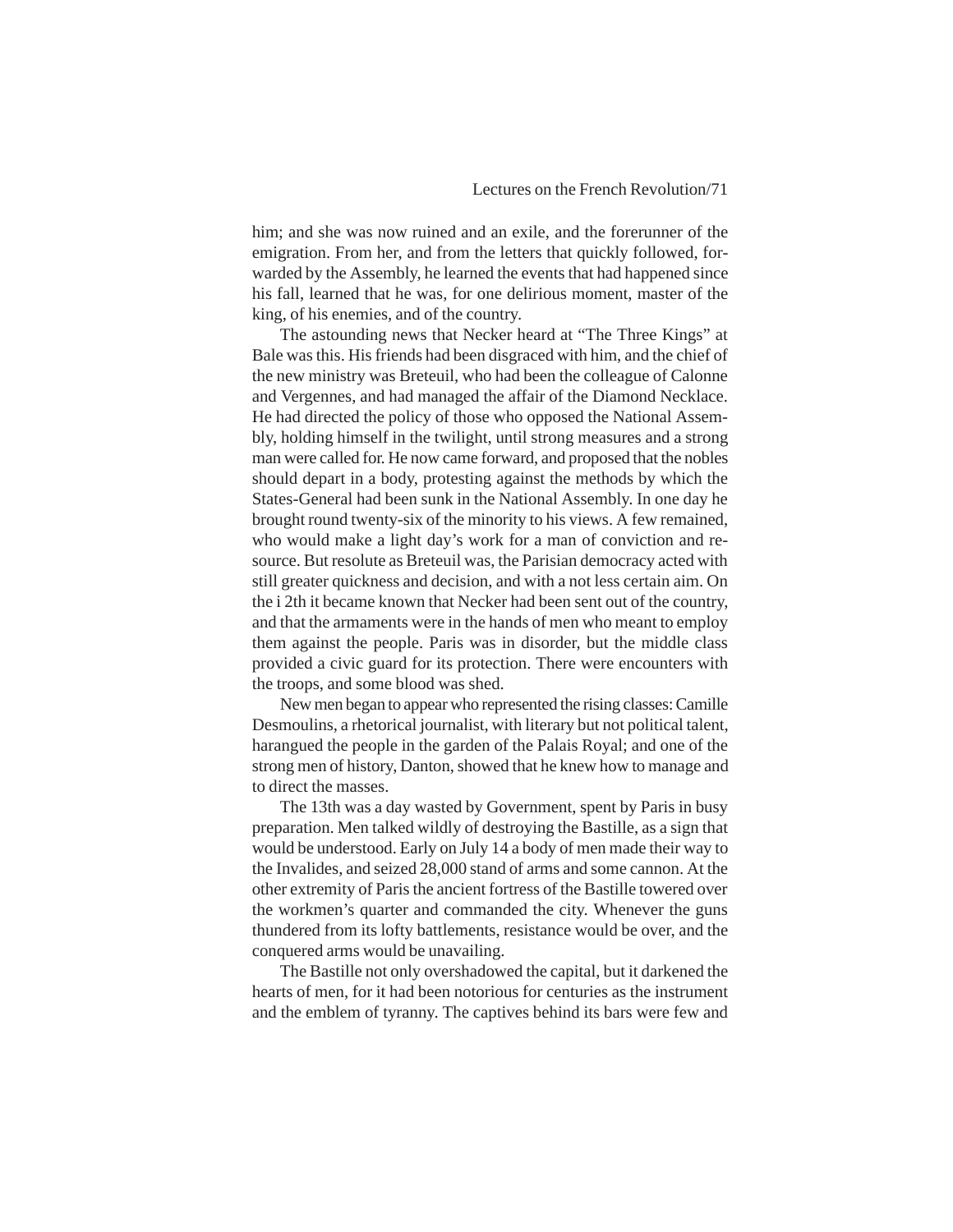uninteresting; but the wide world knew the horror of its history, the blighted lives, the ruined families, the three thousand dishonoured graves within the precincts, and the common voice called for its destruction as the sign of deliverance. At the elections both nobles and commons demanded that it should be levelled with the ground.

As early as the 4th of July Besenval received notice that it would be attacked. He sent a detachment of Swiss, that raised the garrison to one hundred and thirty-eight, and he did no more. During the morning hours, while the invaders of the Invalides were distributing the plundered arms and ammunition, emissaries penetrated into the Bastille, under various pretexts, to observe the defences. One fair-spoken visitor was taken to the top of the dreaded towers, where he saw that the guns with which the embrasures had bristled, which were beyond the range of marksmen, and had Paris at their mercy, were dismantled and could not be fired.

About the middle of the day, when this was known, the attack began. It was directed by the Gardes Françaises, who had been the first to mutiny, and had been disbanded, and were now the backbone of the people's army. The siege consisted in efforts to lower the drawbridge. After several hours the massive walls were unshaken, and the place was as safe as before the first discharge. But the defenders knew that they were lost. Besenval was not the man to rescue them by fighting his way through several miles of streets. They were not provisioned, and the men urged the governor to make terms before he was compelled. They had brought down above a hundred of their assailants, without losing a man. But it was plain that the loss neither of a hundred nor of a thousand would affect the stern determination of the crowd, whilst it might increase their fury. Delauney, in his despair, seized a match, and wanted to fire the magazine. His men remonstrated and spoke of the dreadful devastation that must follow the explosion. The man who stayed the hand of the despairing commander, and whose name was Bécard, deserved a better fate than he met that day, for he was one of the four or five that were butchered. The men beat a parley, hoisted the white flag, and obtained, on the honour of a French officer, a verbal promise of safety.

Then the victors came pouring over the bridge, triumphant over a handful of Swiss and invalids triumphant too over thirteen centuries of monarchy and the longest line of kings. Those who had served in the regular army took charge of as many prisoners as they could rescue, carried them to their quarters, and gave them their own beds to sleep in.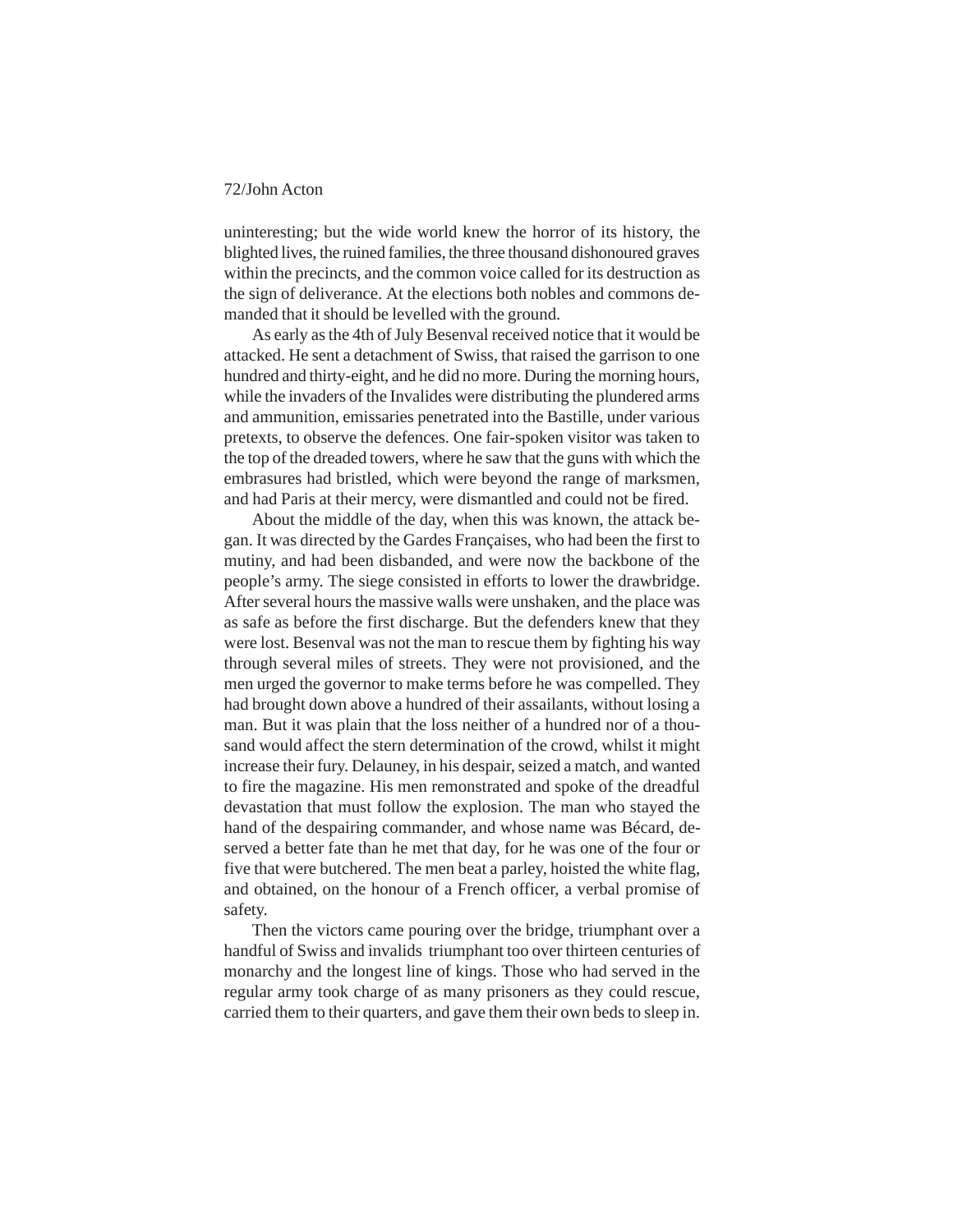The officers who had conducted the unreal attack, and received the piteous surrender, brought the governor to the Hôtel de Ville, fighting their way through a murderous crowd. For it was long believed that Delauney had admitted the people into the first court, and then had perfidiously shot them down. In his struggles he hurt a bystander, who chanced to be a cook. The man, prompted, it seems, less by animosity than by the pride of professional skill, drew a knife and cut off his head. Flesselles, the chief of the old municipality, appointed by the Crown, was shot soon after, under suspicion of having encouraged Delauney to resist.

Dr. Rigby, an Englishman who was at the Palais Royal, has described what he saw. First came an enormous multitude bearing aloft the keys of the conquered citadel, with the inscription, "The Bastille is taken." The joy was indescribable, and strangers shook his hand, saying, "We too are free men, and there will never more be war between our countries." Then came another procession, also shouting and rejoicing; but the bystanders looked on with horror, for the trophies carried by were the heads of murdered men. For the nation had become sovereign, and the soldiers who fired upon it were reckoned rebels and traitors. The foreign envoys were all impressed with the idea that the vengeance wrought was out of all proportion with the immensity of the thing achieved. At nightfall the marshal gave orders to evacuate Paris. Besenval was already in full retreat, and the capital was no longer in the possession of the king of France.

Meanwhile the National Assembly, aware of the strength of popular feeling around them, were calm in the midst of danger. Theirs was a diminished part, while, almost within sight and hearing, history was being unmade and made by a power superior to their own. On the morning of the 14th they elected the Committee of Eight who were to draw up the Constitution. Mounier and the friends of the English model still prevailed. By evening their chance had vanished, for the English model includes a king.

Late in the day Noailles brought authentic news of what he had witnessed; and the Assembly learned, in agitated silence, that the head of the governor of the impregnable Bastille had been displayed on a pike about the streets of Paris. Lafayette took the chair, while the President hurried with Noailles to the palace. They made no impression there. Lewis informed them that he had recalled his troops, and then he went to bed, tranquil, and persistently ignoring what it was that had been done, and what it was that had passed away.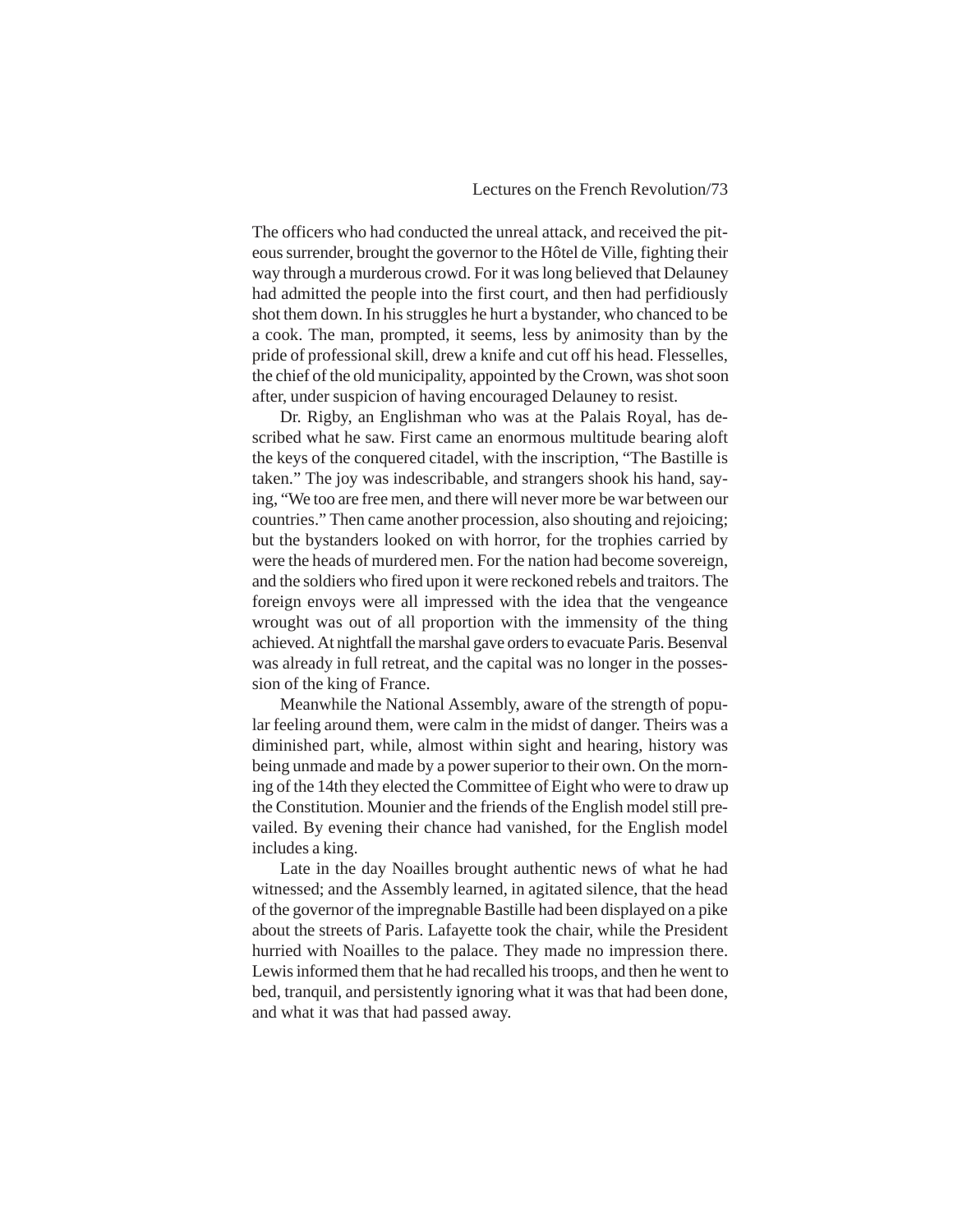But in the morning, when the Assembly met in disorder, and were about to send one more deputation, it was found that a change had taken place in the brief hours of that memorable night. At two o'clock the king was roused from sleep by one of the great officers of the household. The intruder, La Rochefoucauld, Duke de Liancourt, was not a man of talent, but he was universally known as the most benevolent and the most beneficent of the titled nobles of the realm. He made his master understand the truth and its significance, and how, in the capital that day, in every province on the morrow, the authority of government was at an end. And when Lewis, gradually awaking, exclaimed, "But this is a great revolt!" Liancourt replied, "No, sir, it is a great Revolution!" With those historic words the faithful courtier detached the monarch from his ministers, and obtained control over him in the deciding days that were to follow. Guided by the duke, and attended by his brothers, but without the ceremonious glories of regality, Lewis XVI went down to the Assembly and made his submission. In the pathetic solemnity of the scene, the deputies forgot for a moment their righteous anger and their more righteous scorn, and the king returned to the palace on foot, in a sudden procession of triumph, amnestied and escorted by the entire body.

The struggle was over, and the spell was broken; and the Assembly had to govern France. To establish order a vast deputation repaired to the Hôtel de Ville, where Lally Tollendal delivered an oration thrilling with brother- hood and gladness, and appeared, crowned with flowers, before the people.

To cement the compact between Paris and Versailles, Bailly, the first president, was placed at the head of the new elective municipality, and the vice-president, Lafayette, became commander of the National Guard. This was the first step towards that Commune which was to exercise so vast an influence over the fortunes of France. It came into existence of necessity, when the action of Government was paralysed, and the space which it occupied was untenanted.

The National Guard was an invention of great import, for it was the army of society distinct from the army of the state, opinion in arms apart from authority. It was the middle class organised as a force, against the force above and the force below; and it protected liberty against the Crown, and property against the poor. It has been ever since the defence of order and the ruin of governments; for, as it was the nation itself, nobody was bold enough to fight it. Before the altar of Notre Dame Lafayette took the oath of fidelity to the people, and not to the king. He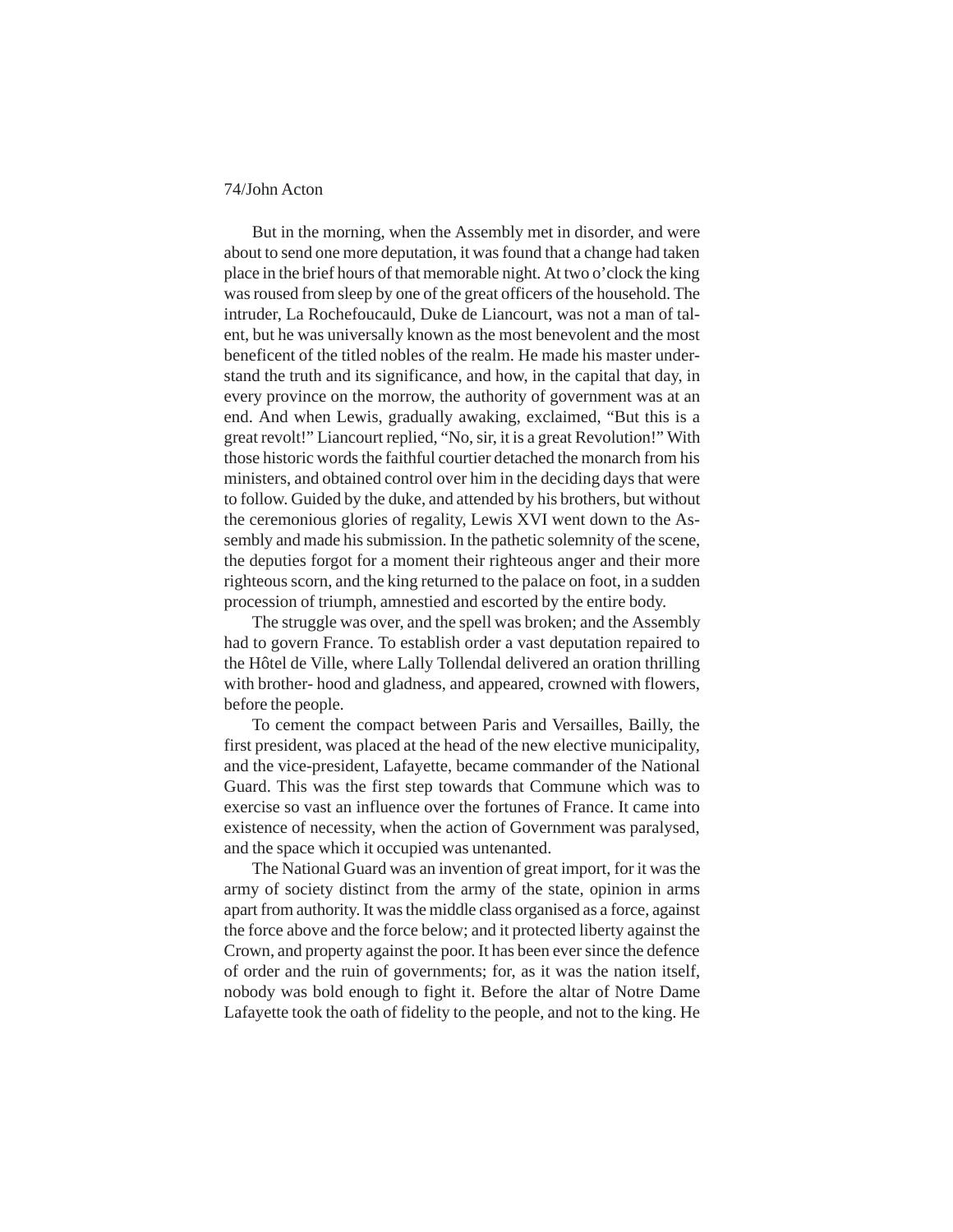never displayed real capacity for peace or war; but in the changes of a long life he was true to the early convictions imbibed in Washington's camp.

On their return from Paris the great deputation reported that the people demanded the recall of Necker. At last the king dismissed Breteuil, and charged the Assembly to take charge of a letter to the banished statesman. His banishment had lasted five days; it was now the turn of his enemies. On the same night, July 16, the baffled intriguers went into exile. Lewis himself sent his brother away, for the safety of himself and of the dynasty. The others followed. The queen was compelled to dismiss Madame de Polignac, whom she had too confidently trusted, and she was left alone amongst her enemies. This was the first emigration. The remaining nobles announced that they abandoned resistance, and the Assembly was at last united. The fight was lost and won, and the victor claimed the spoils.

But the Assembly was not the victor, and had contributed little to the portentous change between the dismissal of Necker and the despatch of the fleet messenger with his recall. Whilst the deputies served the national cause by talking, there were plainer men at Paris who had died for it. The force that risked life and conquered was not at Versailles. It was Paris that held the fallen power, the power of governing itself the Assembly, and France. The predominance of the capital was the new feature that enabled the monarchy to pass into a Republic.

The king had become a servant of two masters. Having recanted before his master at Versailles, it became necessary that he should submit himself to the new and mysterious authority at the Hôtel de Ville. He had yielded to representative democracy. He had to pay the same recognition to direct democracy. It was not safe to leave the Orleans stronghold entirely in their hands. Between the ministry that was gone and the ministry to come, Lewis acted by the advice of Liancourt.

Early on July 17 he made his will, heard mass, received communion, and set out to visit his good city. The queen remained behind, with all her carriages ready, in order that, at the first signal, she might fly for her life. At the barrier the king's eye fell, for the first time, on innumerable armed men, who lined the streets for miles, and wore strange colours, and did not own him as their chief. Neither the National Guard, nor the dense crowd behind them, uttered a sound of welcome. Not a voice was raised, except for the nation and its deputies.

The peace made between the king and the Assembly did not count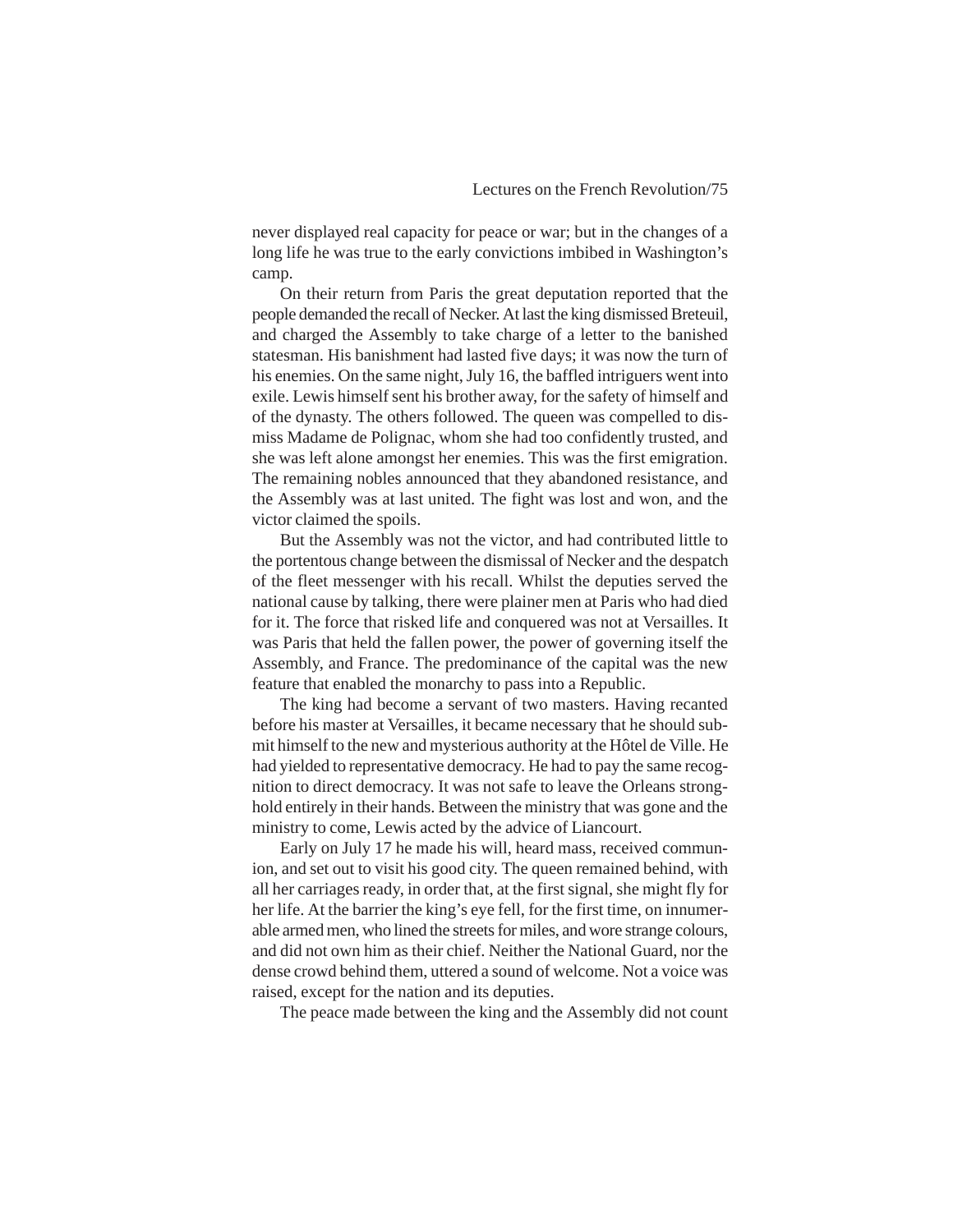here. All men had to know that there was a distinct authority, to which a further homage was due, even from the sovereign. At the Hôtel de Ville the homage was paid. There the king confirmed the new mayor, and approved what had been done, and he showed himself to the people with the new cockade, devised by Lafayette, to proclaim that the royal power which had ruled France since the conversion of Clovis ruled France no more. He made his way home amid acclamations, regulated by the commander of the National Guard, like the gloomy and menacing silence in which he had been received.

A new reign commenced. The head of the great house of Bourbon, the heir of so much power and glory, on whom rested the tradition of Lewis XIV, was unfit to exert, under jealous control, the narrow measure of authority that remained. For the moment there was none. Anarchy in the capital gave the signal for anarchy in the provinces, and anarchy at that moment had a terrible meaning.

The deputies who came to Paris, to share the enthusiasm of the moment, failed to notice the fact that the victorious army which gave liberty to France and power to the Assembly was largely composed of assassins. Their crimes disappeared in the blaze of their achievements. Their support was still needed. It seemed too soon to insult the patriot and the hero by telling him that he was also a ruffian. The mixed multitude was thereby encouraged to believe that the slaughter of the obnoxious was a necessity of critical times. The Russian envoy wrote on the 19th that the French people displayed the same ferocity as two centuries before.

On the 22nd, Foulon, one of the colleagues of Breteuil, and his sonin-law Berthier, also a high official, were massacred by premeditation in the streets. Neither Bailly, nor Lafayette with all his cohorts, could protect the life of a doomed man; but a dragoon who had paraded with the heart of Berthier was challenged, when he came home to barracks, and cut down by a comrade.

Lally Tollendal brought the matter before the Assembly. His father inherited the feelings of an exiled Jacobite against Hanoverian England. He was at Falkirk with Charles Edward, and charged with the Irish Brigade that broke the English column at Fontenoy. During the Seven Years' War he commanded in India, and held Pondicherry for ten months against Coote. Brought home a prisoner, he was released on parole, that he might stand his trial. He was condemned to death; and his son, who did not know who he was, was brought to the place of execution, that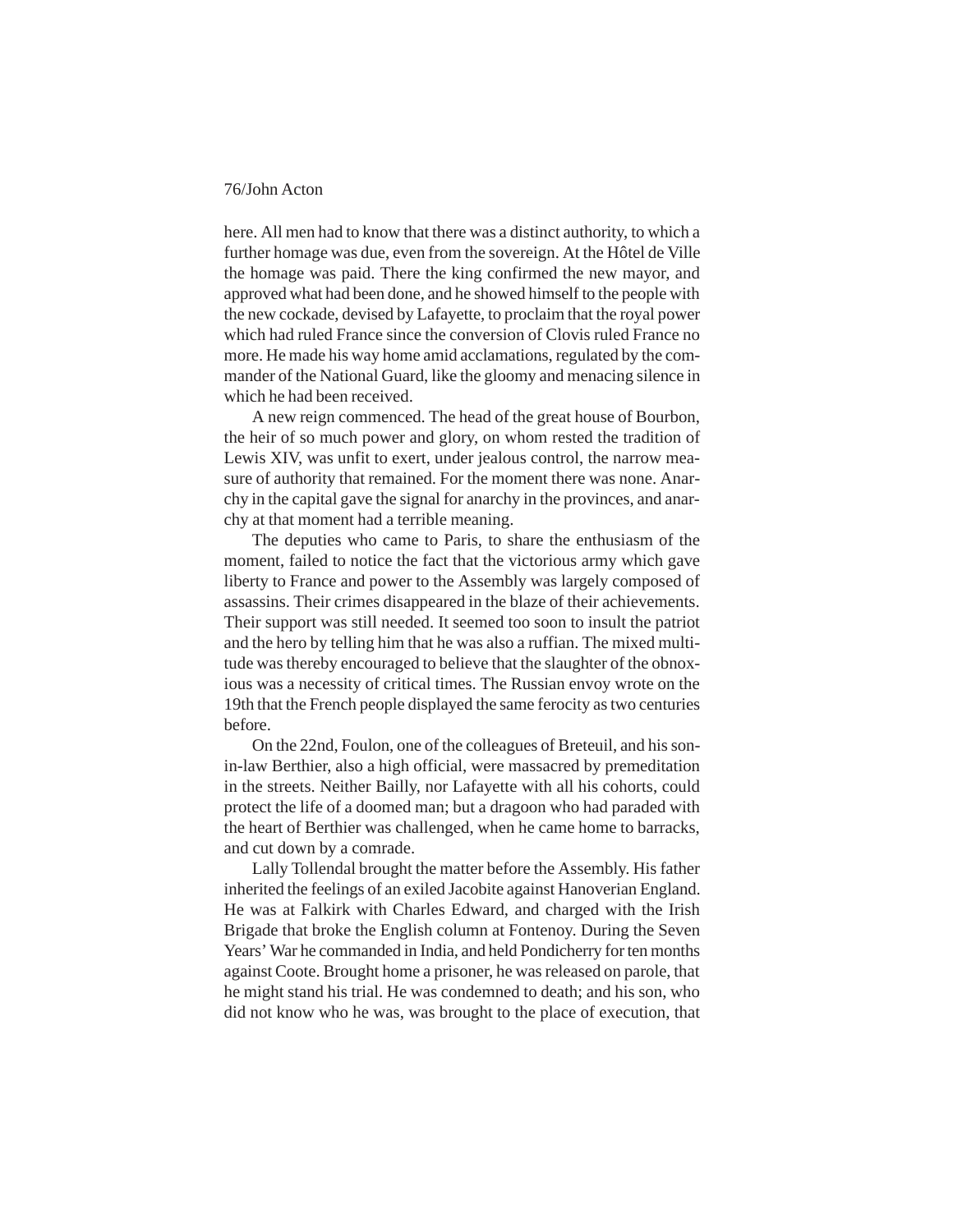they might meet once on earth. But Lally stabbed himself, and lest justice should be defrauded, he was brought out to die, with a gag in his. mouth to silence protest, some hours before the time.

The death of Lally is part of the long indictment against the French judiciary, and his son strove for years to have the sentence reversed. He came over to England, and understood our system better than any of his countrymen. Therefore, when Mounier, who was no orator, brought forward his Constitution, it was Lally who expounded it By his emotional and emphatic eloquence he earned a brief celebrity; and in the Waterloo year he was a Minister of State, *in partibus*, at Ghent. He became a peer of France, and when he died, in 1830, the name disappeared. Not many years ago a miserable man, whom nobody knew and who asked help from nobody, died of want in a London cellar. He was the son of Lally Tollendal.

It is said that when, on July 22, he denounced the atrocities in Paris, he overdid the occasion, speaking of himself, of his father, of his feelings. Barnave, who was a man of honour, and already conspicuous, was irritated to such a pitch that he exclaimed: "Was this blood, that they have shed, so pure?"

Long before Barnave expiated his sin upon the scaffold he felt and acknowledged its enormity. But it is by him and men like him, and not by the scourings of the galleys, that we can get to understand the spirit of the time. Two men, more eminent than Barnave, show it still more clearly. The great chemist Lavoisier wrote to Priestley that if there had been some excesses, they were committed for the love of liberty, philosophy, and toleration, and that there was no danger of such things being done in France for an inferior motive. And this is the view of Jefferson on the massacres of September: "Many guilty persons fell without the forms of trial, and with them some innocent. These I deplore as much as anybody. But it was necessary to use the arm of the people, a machine not quite so blind as balls and bombs, but blind to a certain degree was ever such a prize won with so little innocent blood?" There is a work in twelve stout volumes, written to prove that it was all the outcome of the Classics, and due to Harmodius, and Brutus, and Timoleon.

But you will find that murder, approved and acknowledged, is not an epidemic peculiar to any time, or any country, or any opinion. We need not include hot-blooded nations of the South in order to define it as one characteristic of modern Monarchy. You may trace it in the Kings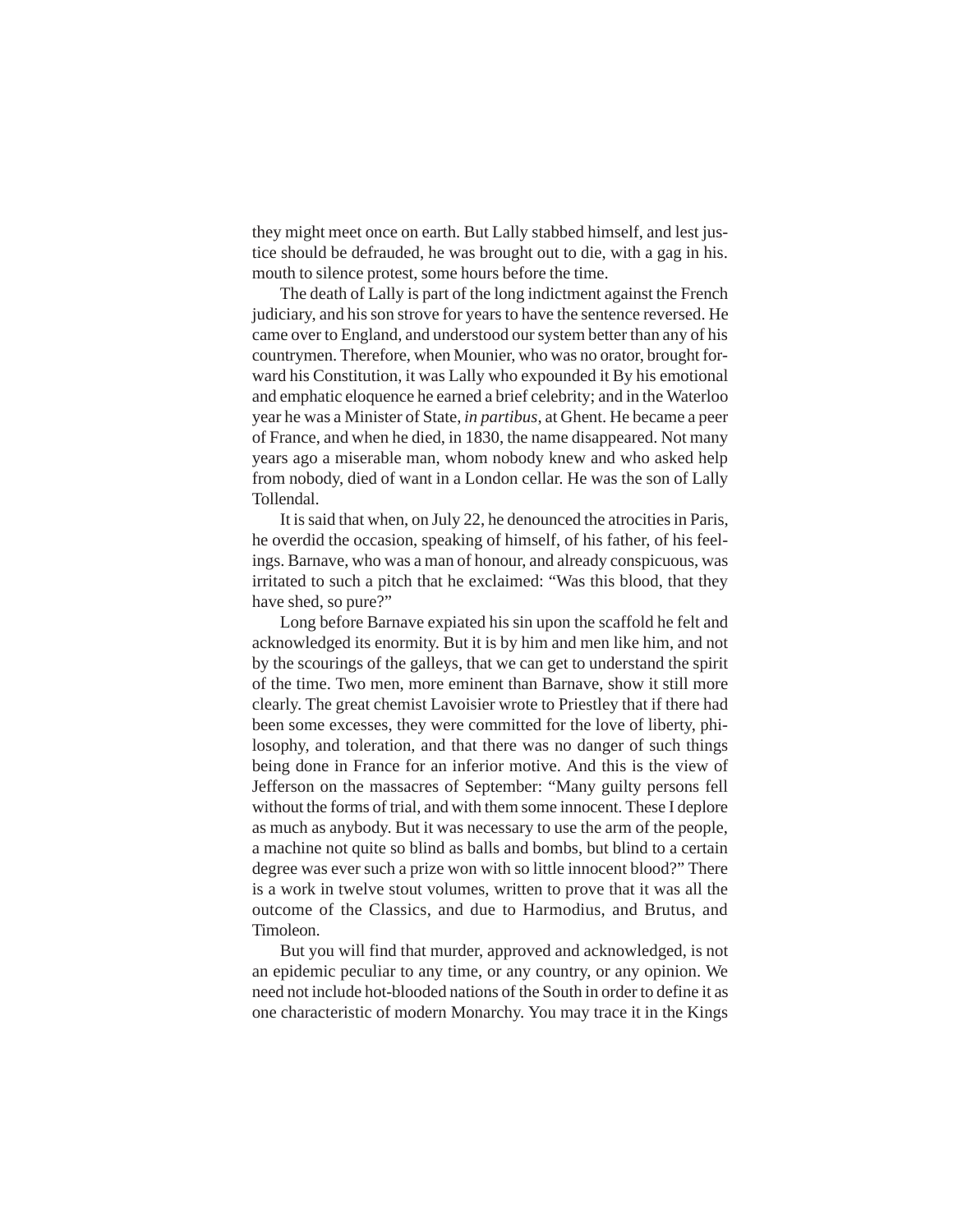of France, Francis I, Charles IX, Henry III, Lewis XIII, Lewis XIV, in the Emperors Ferdinand I and II, in Elizabeth Tudor and Mary Stuart, in James and William. Still more if you consider a class of men, not much worse, according to general estimate, than their neighbours, that is, the historians. They have praise and hero-worship for nearly every one of these anointed culprits. The strong man with the dagger is followed by the weaker man with the sponge. First, the criminal who slays; then the sophist who defends the slayer.

The royalists pursued the same tradition through the revolutionary times. Cérutti advised that Mirabeau and Target should be removed by poison; Chateaubriand wished to poniard Condorcet, and Malesherbes admired him for it; the name of Georges Cadoudal was held in honour, because his intended victim was Napoleon; La Rochejaquelein entertained the same scheme, and made no secret of it to the general, Ségur. Adair found them indignant at Vienna because Fox had refused to have the Emperor murdered, and warned him of the plot.

Those who judge morality by the intention have been less shocked at the crimes of power, where the temptation is so strong and the danger so slight, than at those committed by men resisting oppression. Assuredly, the best things that are loved and sought by man are religion and liberty—they, I mean, and not pleasure or prosperity, not knowledge or power. Yet the paths of both are stained with infinite blood; both have been often a plea for assassination, and the worst of men have been among those who claimed to promote each sacred cause.

Do not open your minds to the filtering of the fallacious doctrine that it is less infamous to murder men for their politics than for their religion or their money, or that the courage to execute the deed is worse than the cowardice to excuse it. Let us not flinch from condemning without respite or remission, not only Marat and Carrier, but also Barnave. Because there may be hanging matter in the lives of illustrious men, of William the Silent and Farnese, of Cromwell and Napoleon, we are not to be turned from justice towards the actions, and still more the thoughts, of those whom we are about to study.

Having said this, I shall endeavour, in that which is before us, to spare you the spectacles that degrade, and the plaintive severity that agitates and wearies. The judgment I call for is in the conscience, not upon the lips, for ourselves, and not for display. "Man," says Taine, "is a wild beast, carnivorous by nature, and delighting in blood." That cruel speech is as much confirmed by the events that are crowding upon us as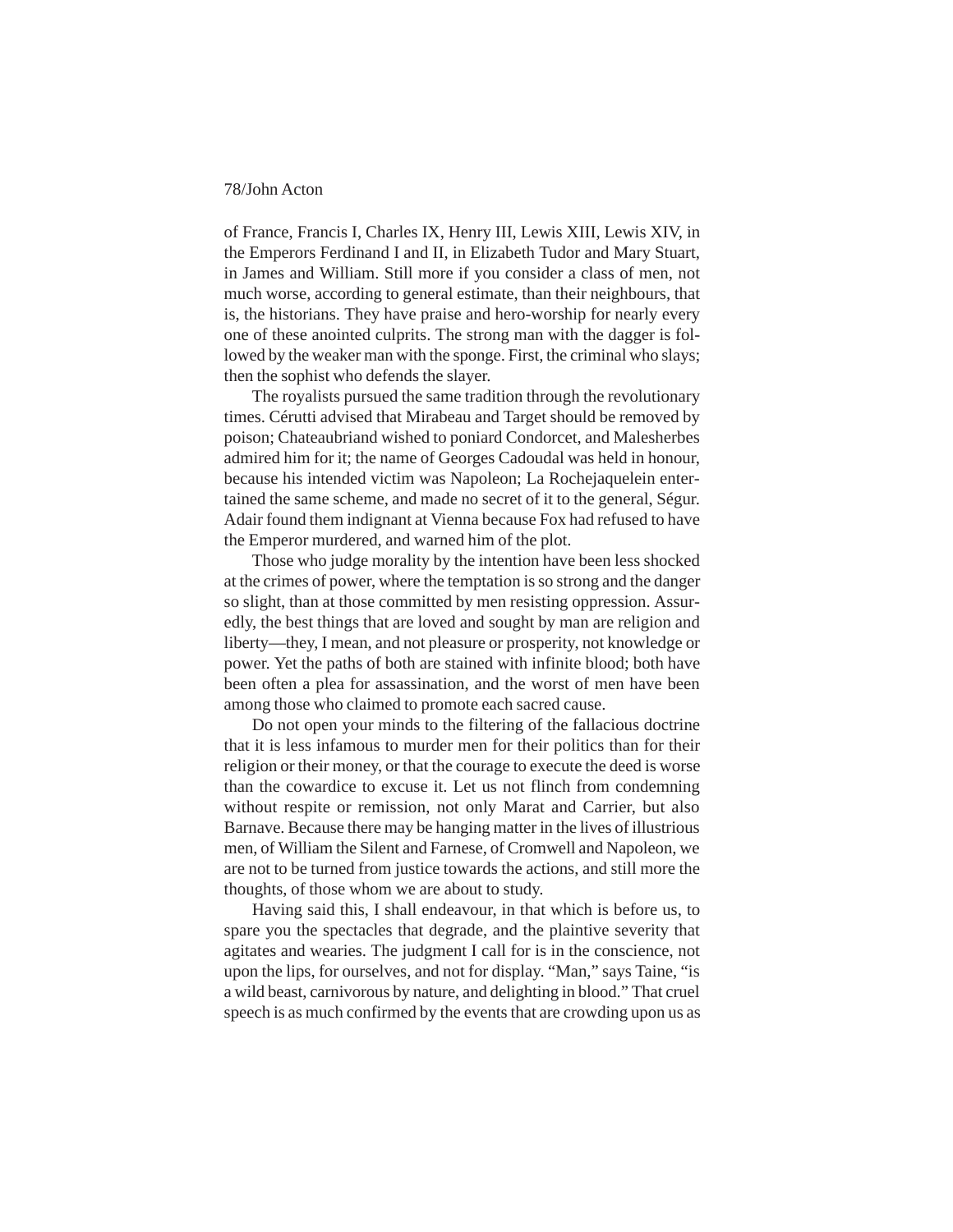it has ever been in royal or Christian history.

The Revolution will never be intelligibly known to us until we discover its conformity to the common law, and recognise that it is not utterly singular and exceptional, that other scenes have been as horrible as these, and many men as bad.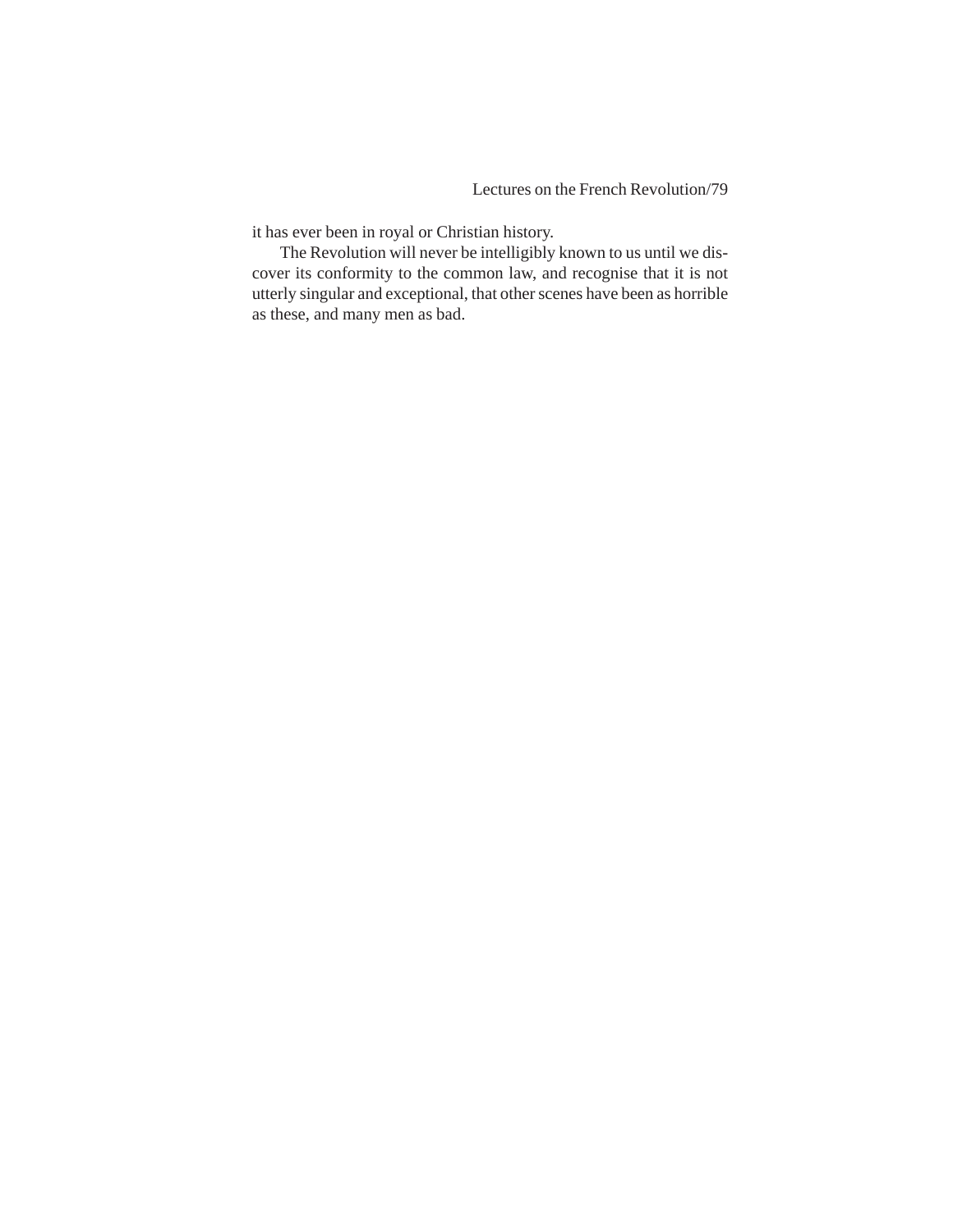# VII: THE FOURTH OF AUGUST

We come to-day to the most decisive date in the Revolution, the fall of the social system of historic France, and the substitution of the Rights of Man.

When the Assembly was fully constituted, it had to regulate its procedure. Sir Samuel Romilly, a friend of Dumont, and occasionally of Mirabeau, sent over an account of the practice of the British Parliament, with the cumbrous forms, the obstacles to prompt action, the contrivances to favour a minority, and to make opposition nearly equal to government. The French required more expeditious methods. They had a single Assembly with a known and well-defined commission, and the gravest danger of the hour was obstruction and delay. Every member obtained the right of initiative, and could submit a motion in writing. The Assembly might, after debate, refuse to consider it; but if not arrested on the threshold, it might be discussed and voted and passed in twenty-four hours. The security for deliberation was in the Bureaux. The Assembly was divided into thirty groups or committees, of nearly forty members each, who met separately, the Assembly in the morning, the Bureaux in the evening. This plan ensured thorough and sincere discussion, for men spoke their genuine thoughts, where there was no formality, no reporter, no stranger in the gallery. The Bureaux were disliked and suspected by the excluded public. The electorate, experiencing for the first time the sensation of having deputies at work to do their will, desired to watch them, and insisted on the master's right to look after his man. Representation was new; and to every reader of Rousseau, of Turgot, or of Mably, it was an object of profound distrust. The desire to uphold the supremacy of the deputing power over the deputed, of the constituent over his member, was distinctly part of the great literary inheritance common to them all. As the mandate was originally imperative, the giver of the mandate claimed the right of seeing to its execution. The exercise of powers that were defined and limited, that were temporary and revocable, called for scrutiny and direct control.

The Bureaux did not last, and their disappearance was a disaster. Party, as the term is used in the constitutional vocabulary, was not yet developed; and no organisation possessed the alternate power of presenting ministers to the Crown. The main lines that divided opinion came to light in the debates of September, arid, the Assembly fell into factions that were managed by their clubs. The President held office for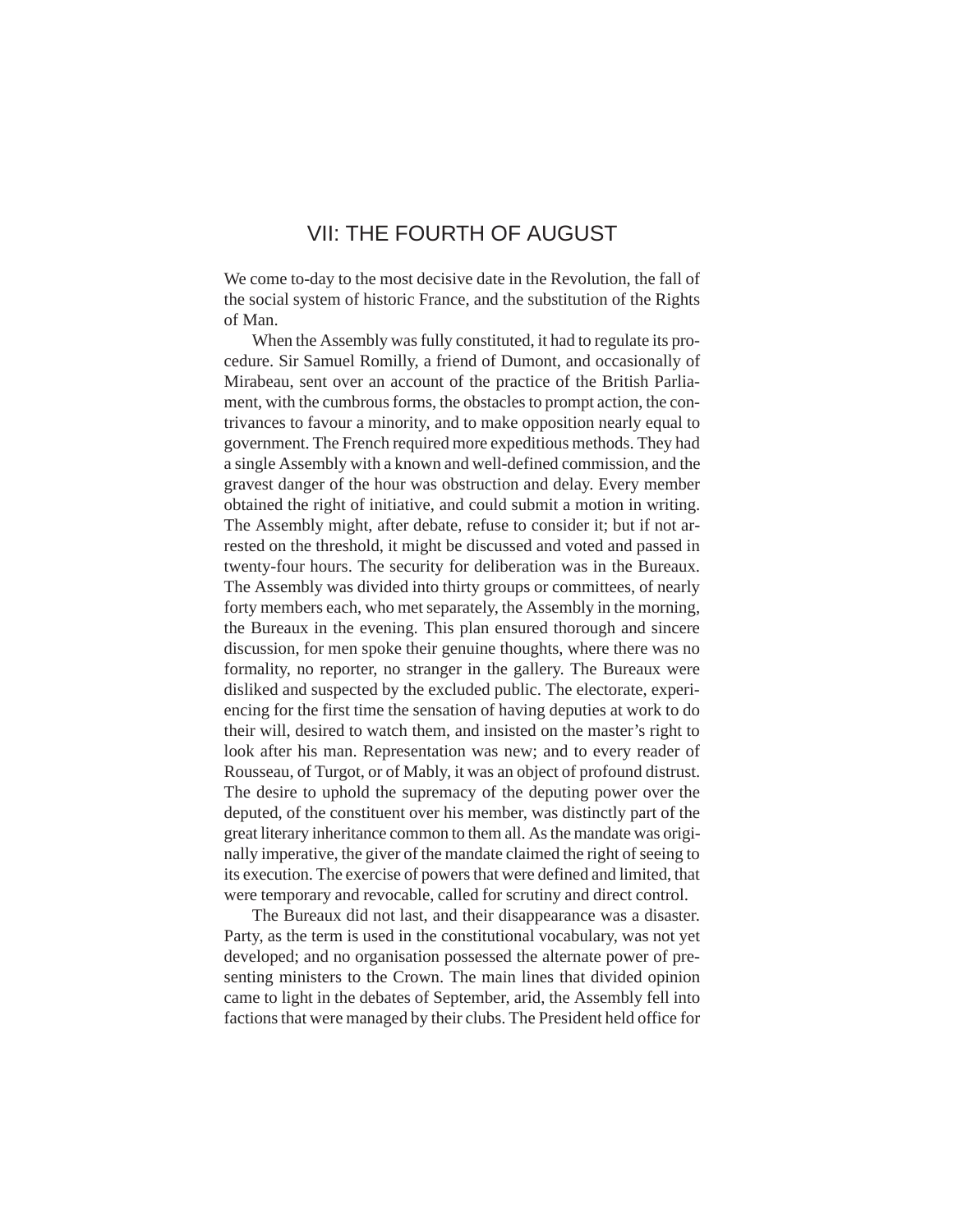# Lectures on the French Revolution/81

a fortnight, and each new election indicated the movement of opinion, the position of parties, the rise of reputations. The united Assembly did honour to the acceding orders. The first presidents were prelates and men of rank. Out of six elections only one fell to a commoner, until the end of September, when the leader of the Liberal Conservatives, Mounier, was chosen, at what proved a moment of danger. In the same way, the thirty chairmen of the Bureaux were, with scarcely an exception, always taken from the clergy or the nobles.

As Mounier, with his friends, had dominated in the constitutional committee of thirty, and was now paramount in the new committee of eight, there was some prospect of a coalition, by which, in return for their aid in carrying the English model, the nobles would obtain easy terms in the liquidation of privilege. That is the parliamentary situation. That is the starting-point of the transactions that we have now to follow.

During the days spent in making terms between the king, the Assembly, and the capital, the provinces were depending on Paris for news, for opinions, and direction. They were informed that the Parisians had made them- selves masters of the royal fortress, and had expelled the royal authority; that the king and the Assembly had accepted and approved the action; that there was no executive ministry, either old or new; and that the capital was providing for its own security and administration. The towns soon had imitations of the disorders that had been so successful, and quickly repressed them; for the towns were the seat of the middle class, the natural protectors of acquired property, and defenders of order and safety. in country districts the process of disintegration was immediate, the spontaneous recovery was slow. For the country was divided between the nobles who were rich, and their dependents who were poor. And the poverty of one class was ultimately due to innumerable devices for increasing the wealth of the other. And now there was nobody in authority over them, nobody to keep peace between them.

The first effect of the taking of the Bastille, the effacement of royalty, the suspension of the ministerial office, was the rising of the cottage against the castle, of the injured peasant against the privileged landlord, who, apart from any fault of his own, by immemorial process of history and by the actual letter of the law, was his perpetual and inevitable enemy. The events of the week between July 11 and 18 proclaimed that the authorised way to obtain what you wanted was to employ the necessary violence. If it was thorough and quick enough, there would be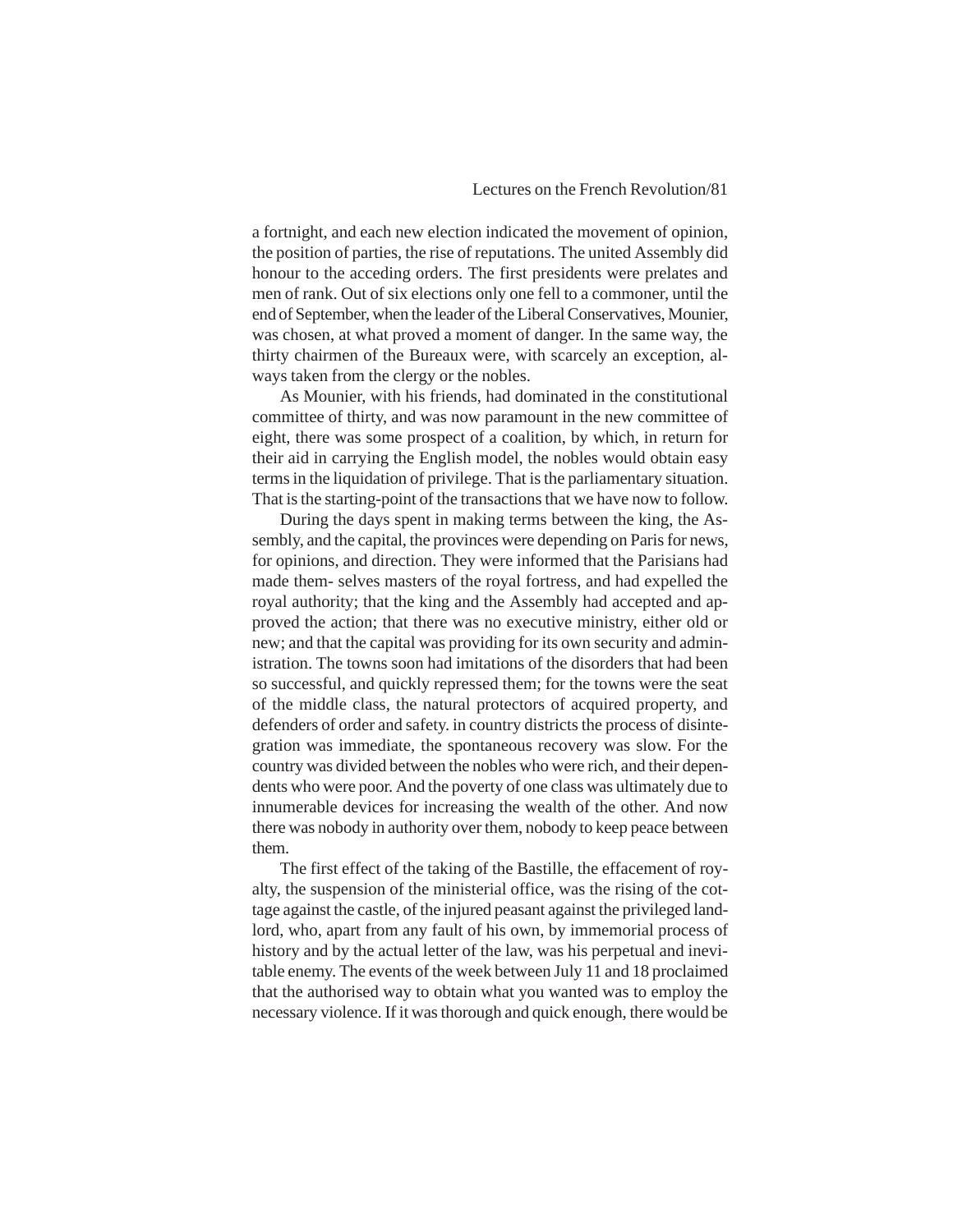no present resistance, and no subsequent complaint. And if there was some excess in the way of cruelty and retribution, it was sure of amnesty on the ground of intolerable provocation and of suffering endured too long. The king had accepted his own humiliation as if it had been as good as due to him. He could not do more for others than for himself. His brief alliance with the aristocracy was dissolved. He was powerless for their defence, as they were for their own. By their formal act of submission to the Assembly on July 16, they acknowledged that their cause was lost with the Bastille. They neglected to make terms with the enemy at their homes.

The appalling thing in the French Revolution is not the tumult but the design. Through all the fire and smoke we perceive the evidence of calculating organisation. The managers remain studiously concealed and masked; but there is no doubt about their presence from the first They had been active in the riots of Paris, and they were again active in the provincial rising. The remnant of the upper classes formed a powerful minority at Versailles; and if they acted as powerful minorities do, if they entered into compacts and combinations, they could compound for the loss of fiscal immunity by the salvation of social privilege. The people would continue to have masters masters, that is, not of their own making. They would be subject to powers instituted formerly, whilst the Government itself obtained its credentials for the day, and there would still be an intermediate body between the nation and the sovereign. Wealth artificially constituted, by means of laws favouring its accumulation in a class, and discouraging its dispersion among all, would continue to predominate.

France might be transformed after the likeness of England; but the very essence of the English system was liberty founded on inequality. The essence of the French ideal was democracy, that is, as in America, liberty founded on equality. Therefore it was the interest of the democratic or revolutionary party that the next step should be taken after the manner of the last, that compulsion, which had answered so well with the king, should be tried on the nobles, that the methods applied at Paris should be extended to the Provinces, for there the nobles predominated. A well-directed blow struck at that favoured and excepted moment, when the country was ungoverned, might alter for ever, and from its foundation, the entire structure of society. Liberty had been secured ; equality was within reach. The political revolution ensured the prompt success of the social revolution. Such an opportunity of suppressing com prom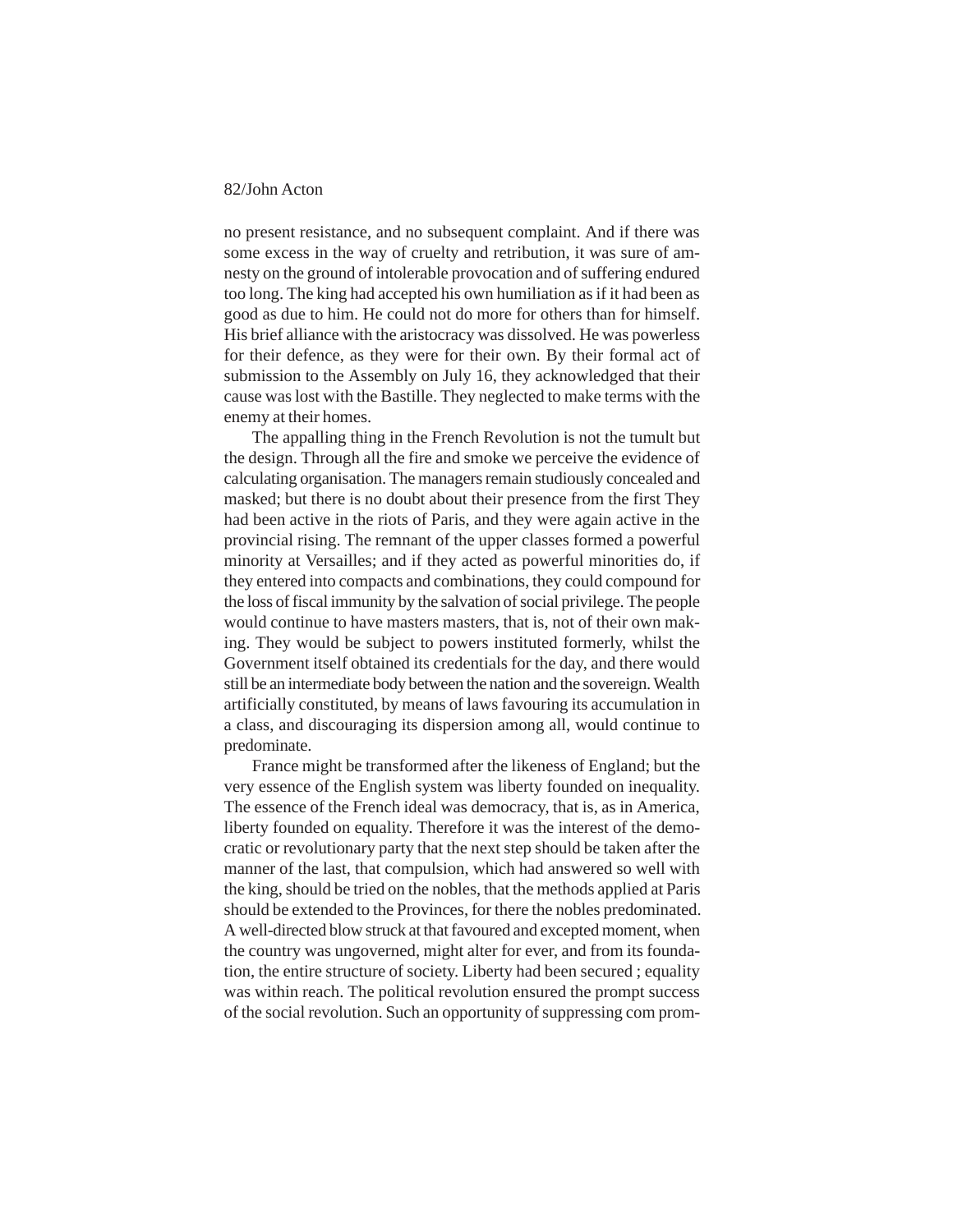ise, and sweeping the historical ruin away, had never been known in Europe.

While the local powers were painfully constituting themselves, there was a priceless interval for action. The king had given way to the middle class; the nobles would succumb to the lower, and the rural democracy would be emancipated like the urban. This is the second phase of that reign of terror which, as Malouet says, began with the Bastille. Experience had shown the efficacy of attacking castles instead of persons, and the strongholds of feudalism were assailed when the stronghold of absolutism had fallen.

It is said that one deputy, Duport, a magistrate of the parliament of Paris, had 400,000 francs to spend in raising the country against the nobles at the precise moment of their weakness. The money was scarcely needed, for the rioters were made to believe that they were acting in obedience to the law. One of their victims wrote, August 3, to Clermont Tonnerre that they were really sorry to behave in that way against good masters, but they were compelled by imperative commands from the king. He adds that seven or eight castles in his neighbourhood were attacked by their vassals, all believing that the king desired. it. The charters and muniments were the main object of pillage and destruction, for it was believed that claims which could not be authenticated could not be enforced. Often the castle itself was burnt with the parchments it contained, and some of the owners perished.

The disorders raged in many parts of France. A district east and south-east of the centre suffered most Those provinces had continued long to be parts of the Empire; and we shall see hereafter what that implies. The peasants of Eastern France rose up in arms to overthrow the ancient institutions of society, which the peasants of the West gave their lives to restore.

Rumours of all this desolation soon penetrated to the Assembly, and on August 3 it was officially reported that property was at the mercy of gangs of brigands, that no castle, no convent, no farm-house was safe. A committee moved to declare that no pretext could justify the refusal to pay the same feudal dues as before. Duport proposed that the motion be sent back to the Bureaux. The Assembly came to no conclusion. In truth, the thing proposed was impossible. The Commons, who now prevailed, could not, after sitting three months, re-impose, even provisionally, burdens which were odious, which their Instructions condemned, and which they all knew to be incapable of defence. There had been time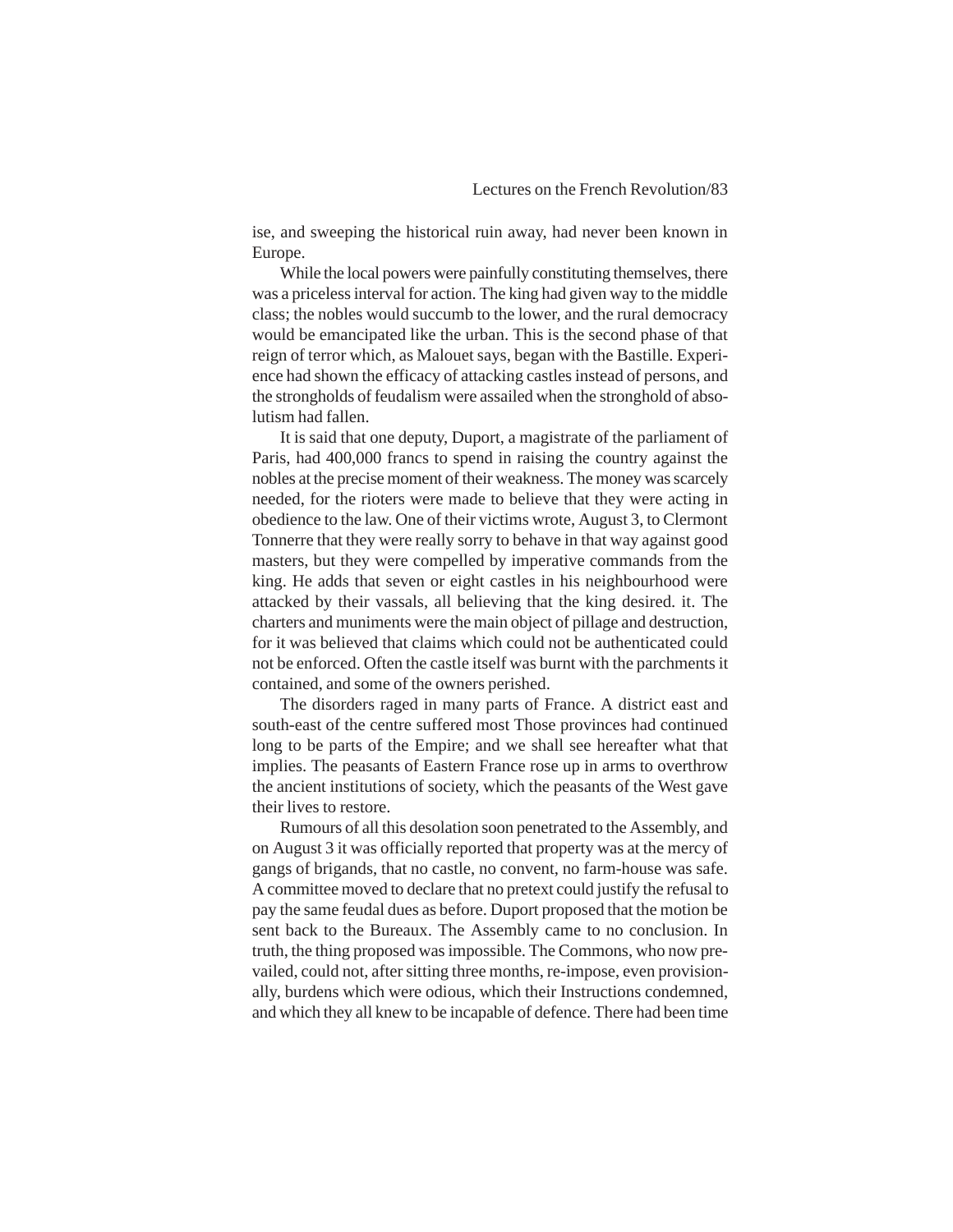to provide: the crisis now found them unprepared. The Court advised the nobles that nothing could save them but a speedy surrender. They also were informed, by Barère, that some of his friends intended to move the abolition of fiscal and feudal privilege. They replied that they would do it themselves. Virieu, who afterwards disappeared in a sortie, during the siege of Lyons, said to a friend: "There are only two means of calming an excited populace, kind- ness and force. We have no force; we hope to succeed by kindness." They knew that precious time had been lost, and they resolved that the surrender should be so ample as to be meritorious. It was to be not the redress of practical grievances, but the complete establishment of the new principle, equality.

At a conference held on the evening of August 3 it was agreed that the self-sacrifice of the ancient aris- tocracy of France, and the institution in its place of a society absolutely democratic, should be made by the Duke d'Aiguillon, the owner of vast domains, who was about to forfeit several thousands a year. But on August 4 the first to speak was Noailles; then d'Aiguillon, followed by a deputy from Brittany. You cannot repress violence, said the Breton, unless you remove the injustice which is the cause of it. If you mean to proclaim the Rights of Man, begin with those which are most flagrantly violated. They proposed that rights abandoned to the State should be ceded unconditionally, and that rights abandoned to the people should be given up in return for compensation. They imagined that the distinction was founded on principle; but nobody ever ascertained the dividing line between that which was property and that which was abuse. The want of definiteness enabled the landlords afterwards to attempt the recovery of much debatable ground, and involved, after long contention, the ultimate loss of all.

The programme was excessively complicated, and required years to be carried out. The nobles won the day with their demand to be compensated; but Duport already spoke the menacing words: "Injustice has no right to subsist, and the price of injustice has no right to subsist." The immensity of the revolution, which these changes implied, was at once apparent. For it signified that liberty, which had been known only in the form of privilege, was henceforward identified with equality. The nobles lost their jurisdiction; the corporation of judges lost their right of holding office by purchase. All classes alike were admitted to all employments. When privilege fell, provinces lost it as well as orders. One after the other, Dauphiné, Provence, Brittany, Languedoc, declared that they renounced their historic rights, and shared none but those which were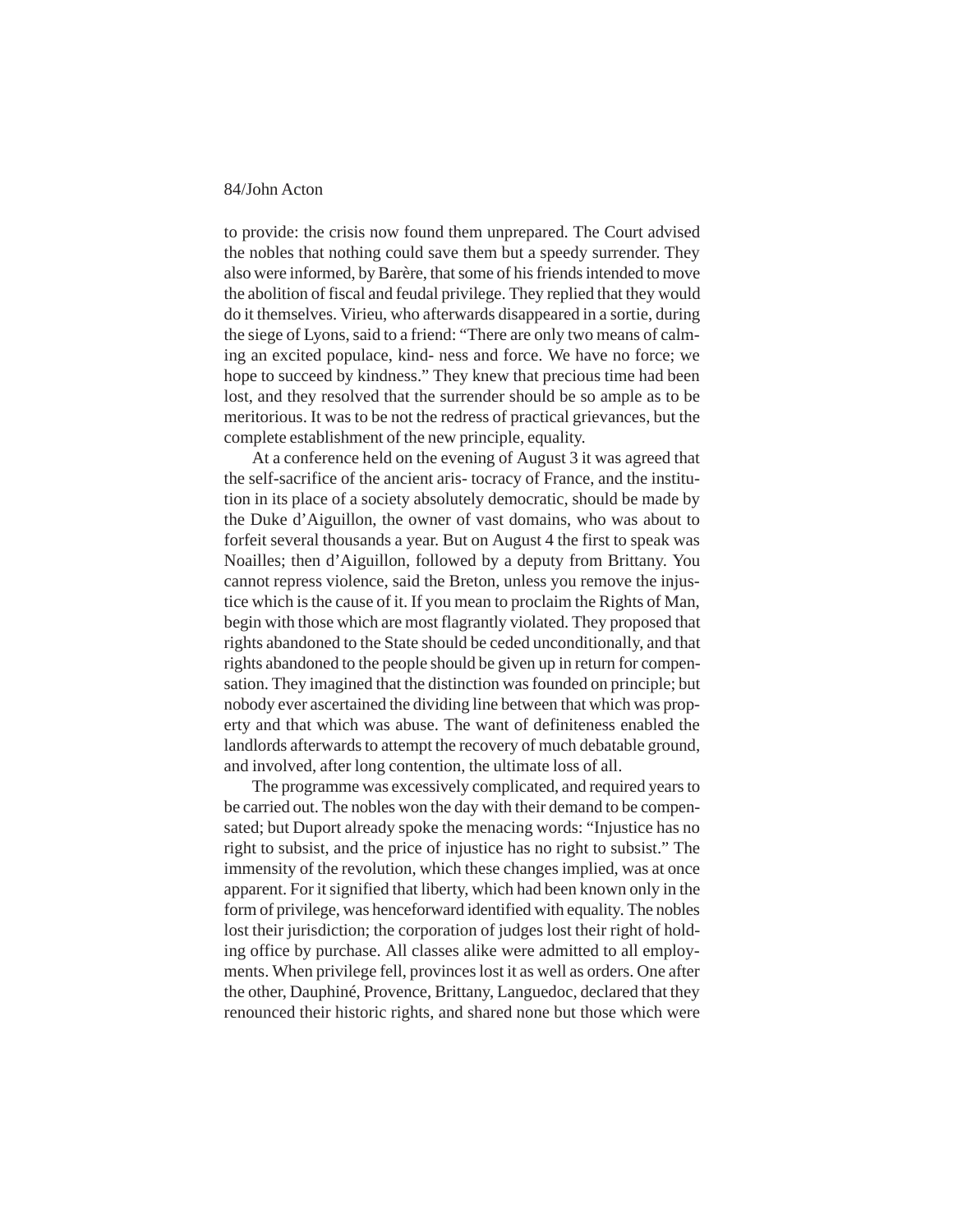common to all Frenchmen. Servitude was abolished; and on the same principle, that all might stand on the same level before the law, justice was declared gratuitous.

Lubersac, bishop of Chartres, the friend and patron of Sieyès, moved the abolition of the game laws, which meant the right of preserving on another man's land. It was a right which necessarily followed the movement of that night; but it led men to say that the clergy gave away generously what belonged to somebody else. It was then proposed that the tithe should be commuted; and the clergy showed themselves as zealous as the laity to carry out to their own detriment the doctrine that imposed so many sacrifices.

The France of history vanished on August 4, and the France of the new democracy took its place. The transfer of property from the upper class to the lower was considerable. The peasants' income was increased by about 60 per cent. Nobody objected to the tremendous loss, or argued to diminish it. Each class, recognising what was inevitable, and reconciled to it, desired that it should be seen how willingly and how sincerely it yielded. None wished to give time for others to remind them of incon- sistency, or reserve, or omission, in the clean sweep they had undertaken to make. In their competition there was hurry and disorder. One characteristic of the time was to be unintelligent in matters relating to the Church, and they did not know how far the clergy was affected by the levelling principle, or that in touching tithe they were setting an avalanche in motion. At one moment, Lally, much alarmed, had passed a note to the President begging him to adjourn, as the deputies were losing their heads. The danger arose, as was afterwards seen, when the Duke du Chatelet proposed the redemption of tithe.

The nobles awoke next day with some misgiving that they had gone too far, and with some jealousy of the clergy, who had lost less, and who had contributed to their losses. On August 7 Necker appeared before the Assembly and exposed the want of money, and the need of a loan, for the redistribution of property on August 4 did nothing to the immediate profit of the Exchequer. But the clergy, vying with their rivals in generosity, had admitted the right of the nation to apply Church property to State uses.

On the following day the Marquis de Lacoste proposed that the new debt should be paid out of the funds of the clergy, and that tithe should be simply abolished. He expressed a wish that no ecclesiastic should be a loser, and that the parish clergy should receive an accession of in-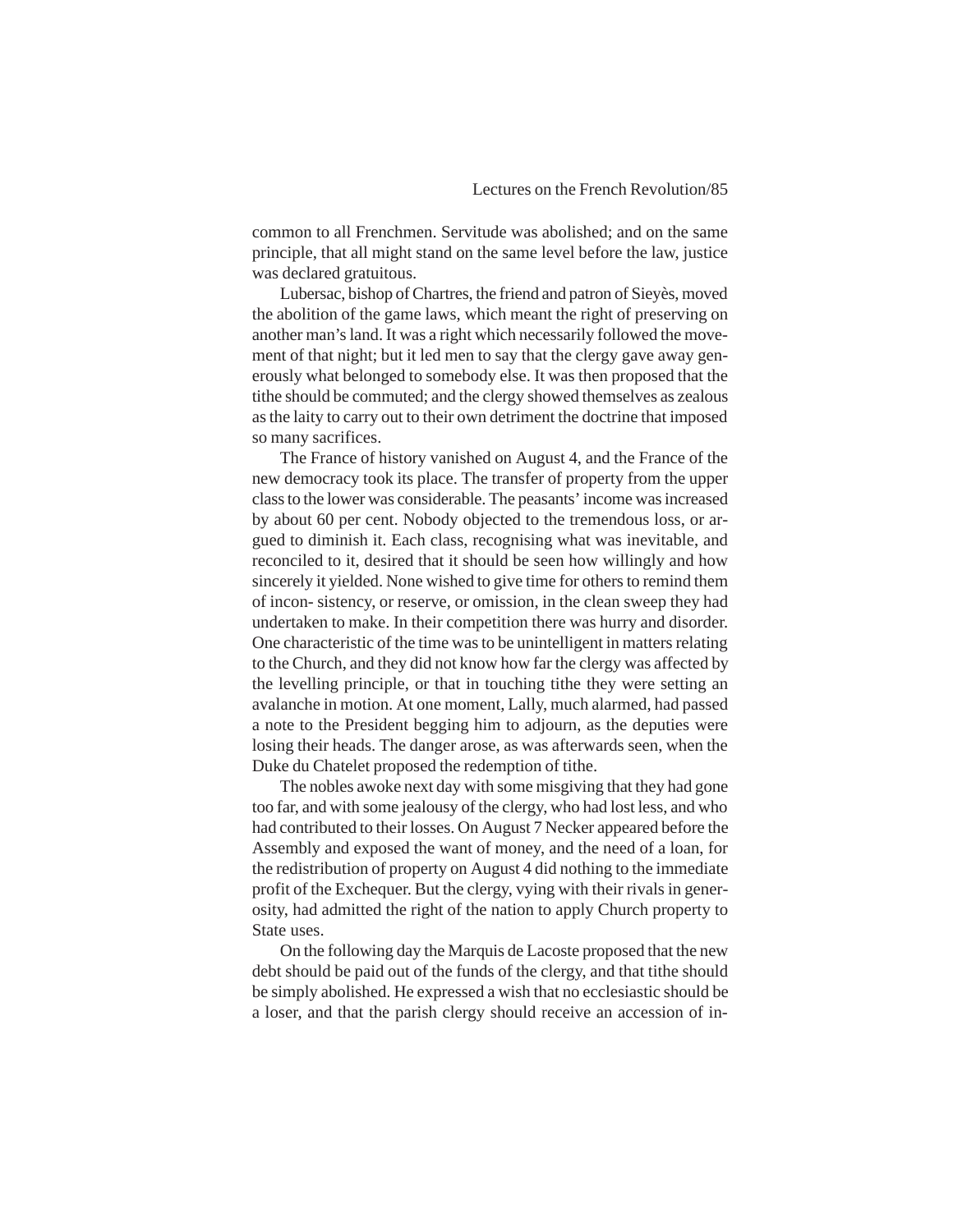come. The clergy offered no resistance, and made it impossible for others to resist. They offered to raise a loan in behalf of the State; but it was considered that this would give them a position of undue influence, and it would not have satisfied the nobles, who saw the way to recover from the clergy the loss they had sustained. In this debate the Abbé Sieyès delivered his most famous speech. He had no fellow-feeling with his brethren, but he intended that the tithe should enrich the State. Instead of that it was about to be given back to the land, and the landowners would receive a sum of nearly three millions a year, divided in such a way that the richest would receive in proportion to his wealth. It would indemnify the laity. Not they, but the clergy, were now to bear the charge of August 4. There was one deputy who would be richer by 30,000 francs a year upon the whole transaction. The landlords who had bought their estates subject to the tithe had no claim to receive it. As all this argument was heard with impatience, Sieyès uttered words that have added no little to his moral stature: "They fancy that they can be free and yet not be just!" He had been, for three months, the foremost personage in the nation. He was destined in after years, and under conditions strangely altered, to be once more the dictator of France. More than once, without public favour, but by mere power of political thinking, he governed the fortunes of the State. He never again possessed the heart of the people.

The Assembly deemed it a good bargain to restore the tithe to the land; and the clergy knew so well that they had no friends that, on August 11, they solemnly renounced their claim. In this way the Assembly began the disendowment of the Church, which was the primitive cause of the Reign of Terror and the Civil War.

All these things are an episode. The business of the Assembly, from the end of July, was the Constitution. The first step towards it was to define the rights for which it exists. Such a declaration, suggested by America, had been demanded by the electors in several of the instructions, and had been faithfully reproduced by Mounier, July 9. It appeared, on the following day, that Lafayette had already got the required document in his pocket. Another text was produced, ten days later, by Sieyès, and another by Mounier, which was a revision of Lafayette's. Several more came out soon after.

On July 27 the archbishop of Bordeaux, in laying down the outline of the new institutions, observed that it was necessary to found them on principles defined and fixed. On the same day Clermont Tonnerre brought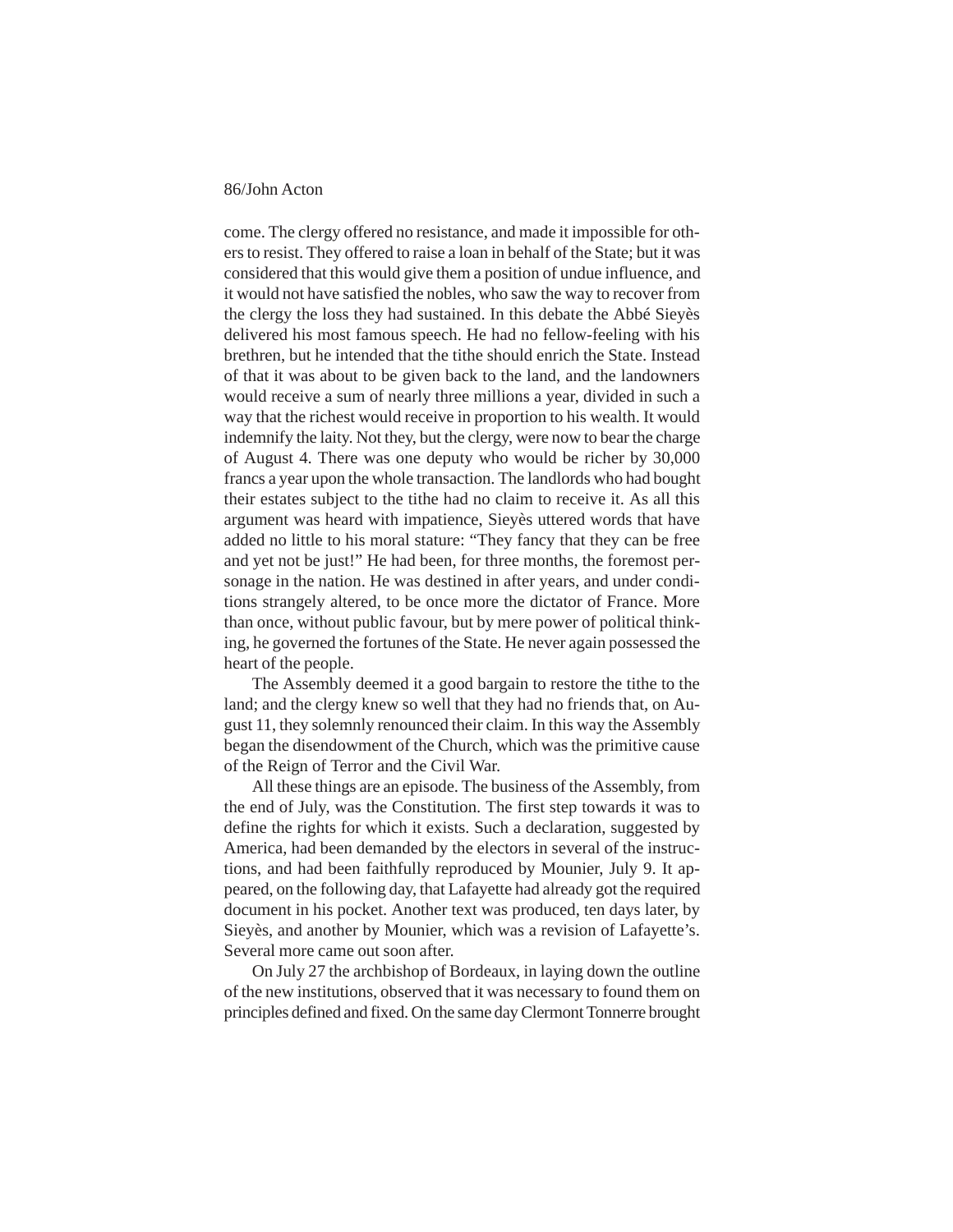forward his analysis of the available ideas contained in the instructions. He went at once to the heart of the matter. Some instructions, he said, contemplated no more than the reform of existing institutions, with the maintenance of controlling tradition and the historic chain. Others conceived an entirely new system of laws and government. The distinction between the two was this, that some required a code of principles which must be the guide in preparing the Constitution; the others wished for no such assistance, but thought it possible to bind past and future together. The main conflict was between the authority of history and the Rights of Man. The Declaration was the signal of those who meant to rescue France from the ancestors who had given it tyranny and slavery as an inheritance. Its opponents were men who would be satisfied with good government, in the spirit of Turgot and the enlightened reformers of his time, who could be happy if they were prosperous, and would never risk prosperity and peace in the pursuit of freedom.

Those who imagined that France possessed a submerged Constitution that might be extracted from her annals had a difficult task. Lanjuinais desired to sail by a beacon and to direct the politics of 1789 by a charter of 864. There was a special reason, less grotesque than the archaeology of Lanjuinais, which made men averse to the Declaration. Liberty, it was said, consists in the reign of the national will, and the national will is known by national custom. Law ought to spring from custom, and to be governed by it, not by independent, individual theory that defies custom. You have to declare the law, not to make it, and you can only declare what experience gives you. The best government devised by reason is less free than a worse government bequeathed by time. Very dimly, ideas which rose to power in other days and evolved the great force of nationality, were at work against a system which was to be new and universal, renouncing the influence both of time and place. The battle was fought against the men of the past, against a history which was an unbroken record of the defeat and frustration of freedom. But the declaration of rights was more needful still against dangers on the opposite side, those that were coming more than those that were going out. People were quite resolved to be oppressed no more by monarchy or aristocracy, but they had no experience or warning of oppression by democracy. The classes were to be harmless; but there was the new enemy, the State.

No European knew what security could be needed or provided for the individual from the collected will of the people. They were protected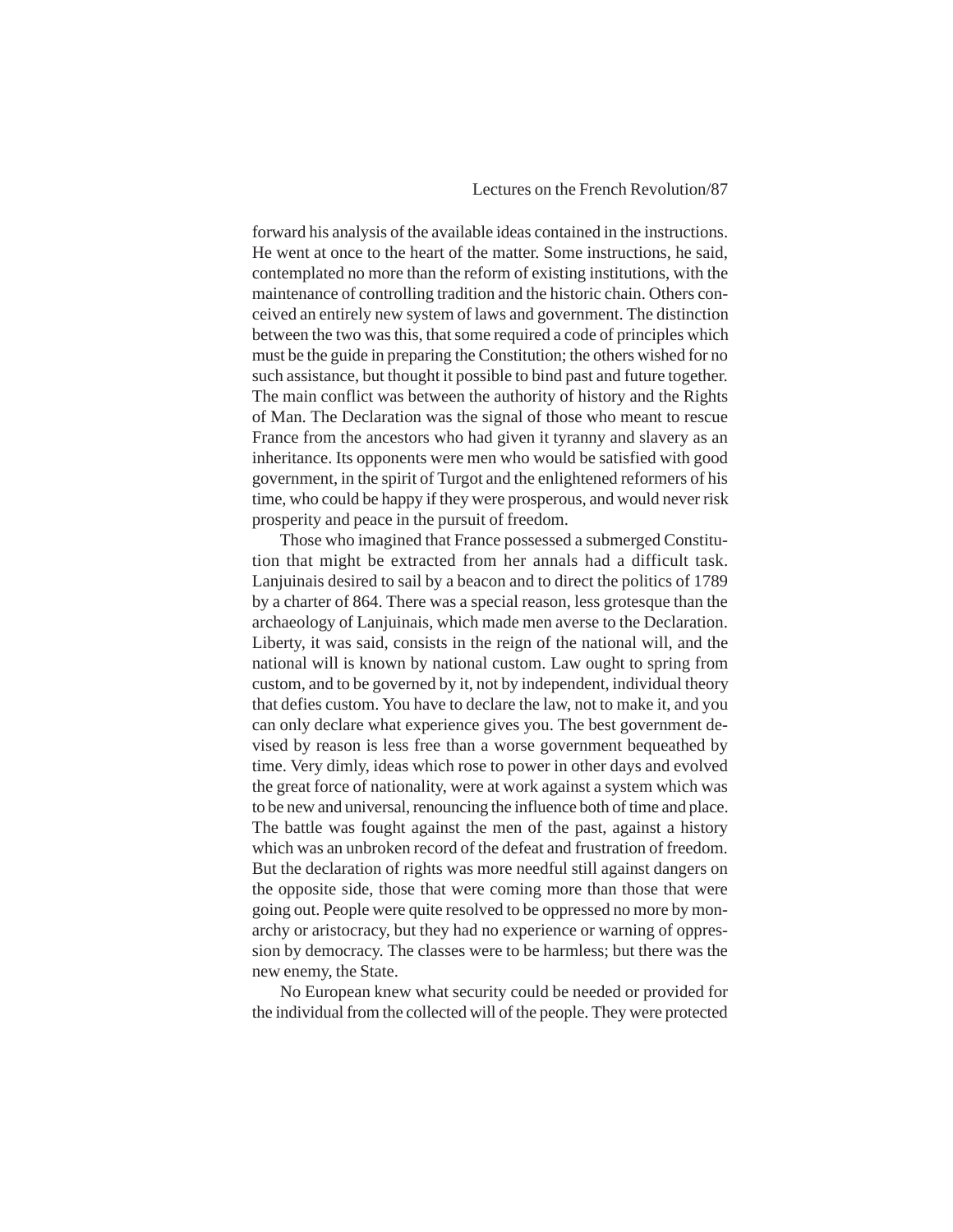from government by authority or by minority; but they made the majority irresistible, and the plébiscite a tyranny.

The Americans were aware that democracy might be weak and unintelligent, but also that it might be despotic and oppressive. And they found out the way to limit it, by the federal system, which suffers it to exist nowhere in its plenitude. They deprived their state governments of the powers that were enumerated, and the central government of the powers that were reserved. As the Romans knew how monarchy would become innocuous, by being divided, the Americans solved the more artful problem of dividing democracy into two.

Many Frenchmen were convinced that Federalism would be the really liberal policy for them. But the notion was at once pushed aside by Mounier, and obtained no hearing. And the division of powers, which he substituted, was rejected in its turn. They would not admit that one force should be checked and balanced by another. They had no resource but general principles, to abolish the Past and secure the Future. By declaring them, they raised up an ideal authority over the government and the nation, and established a security against the defects of the Constitution and the power of future rulers. The opponents of the Declaration fought it on the proposal to add a declaration of duties. The idea was put forward by the most learned of the deputies, the Jansenist Camus, and the clergy supported him with energy. The Assembly decided that a system of rights belonged to politics, and a system of duties to ethics, and rejected the motion, on the morning of the 4th of August, by 570 to 433.

This was the deciding division on the question of the Rights of Man. After some days, absorbed by the crisis of aristocracy, the distracted and wearied Assembly turned again from the excitement of facts and interests to the discussion of theory. A new committee of five was appointed to revise the work of the committee of eight, which dealt with the entire Constitution.

On August 17 Mirabeau reported their scheme. His heart was not in it; and he resented the intrusion of hampering generalities and moralities into the difficult experimental science of government. He advised that the Constitution should be settled first, that the guide should follow instead of preceding. The Assembly rejected the proposals of its committees, and all the plans which were submitted by the celebrities. The most remarkable of these was by Sieyès, and it met with favour; but the final vote was taken on a less illustrious composition, which bore no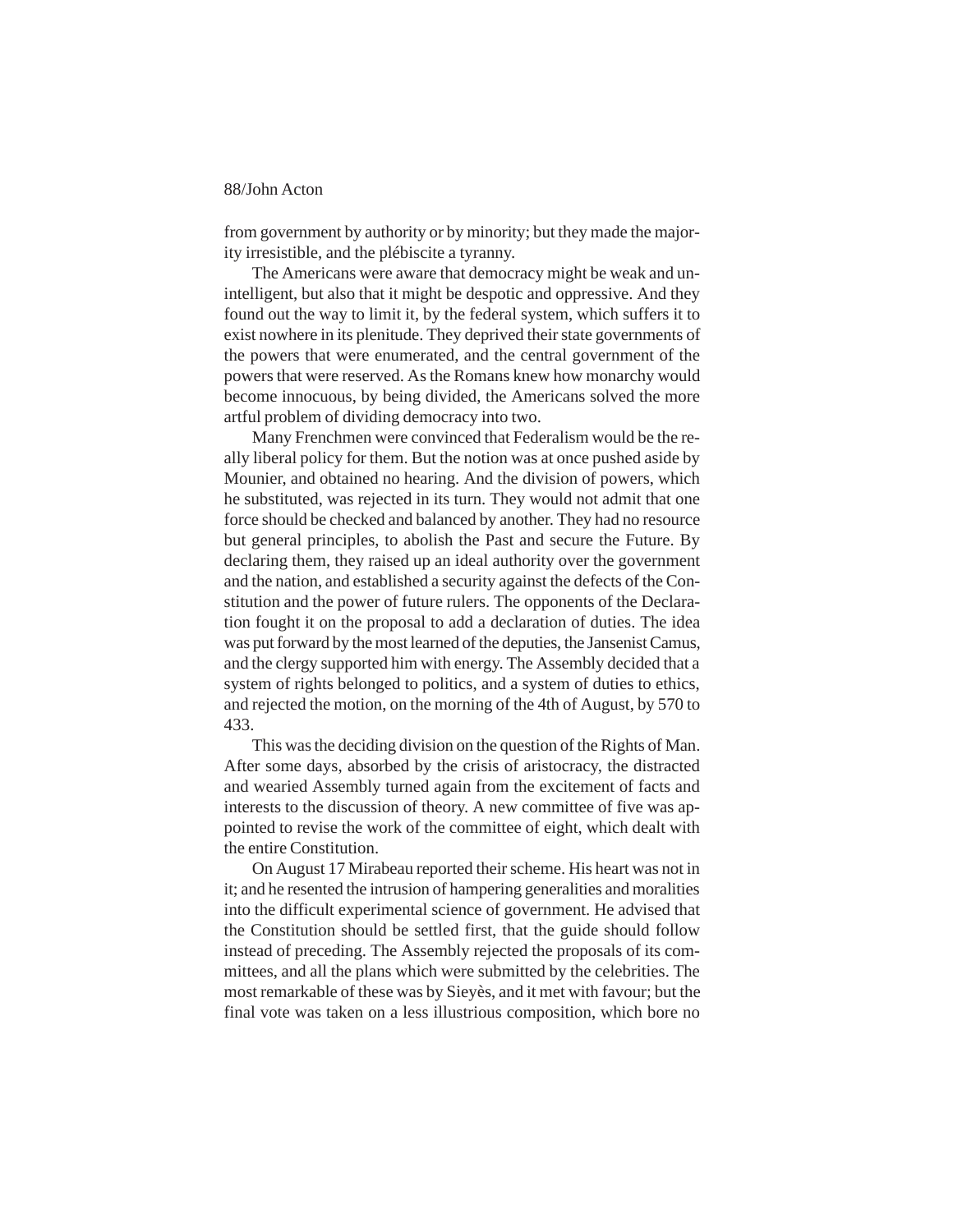author's name. The selected text was less philosophical and profound, and it roused less distant echoes than its rival; but it was shorter, and more tame, and it was thought to involve fewer doubtful postulates, and fewer formidable consequences. Between the 20th and 26th of August it was still further abridged, and reduced from twenty-four propositions to the moderate dimension of seventeen. These omissions from a document which had been preferred to very remarkable competitors are the key to the intentions of the National Assembly, and our basis of interpretation.

The original scheme included a State Church. This was not adopted. It distinguished the inequality of men from the equality of rights. This was deemed self-evident and superfluous. It derived the mutual rights of men from their mutual duties; and this terrestrial definition also disappeared, leaving the way open to a higher cause. The adopted code was meagre and ill-composed, and Bentham found a malignant pleasure in tearing it to pieces. It is, on the whole, more spiritual than the one on which it was founded, and which it generally follows; and it insists with greater energy on primitive rights, anterior to the State and aloof from it, which no human authority can either confer or refuse. It is the triumphant proclamation of the doctrine that human obligations are not all assignable to contract, or to interest, or to force.

The Declaration of the Rights of Man begins with an appeal to heaven, and defines them in the presence, and under the auspices, of Almighty God. The Preamble implies that our duties towards Him constitute our rights towards mankind, and indicates the divine origin of Law, without affirming it. The Declaration enumerates those rights which are universal, which come from nature, not from men. They are four: Liberty, Property, Security, and Self-defence. Authorities are constituted, and laws are made, in order that these original, essential, and supreme possessions of all mankind may be preserved.

The system of guarantees is as sacred as the rights which they protect. Such are the right of contributing by representatives to legislation and taxation, religious toleration, the liberty of the press. As the rights are equal, the power of ensuring them must be equal. All men alike have a share in representation, all alike are admissible to office, all must be taxed in the same proportion. The law is the same for all. The principle of equality is the idea on which the Declaration most earnestly insists. Privilege had just been overthrown, and the duty of providing against indirect means for its recovery was the occupation of the hour. That this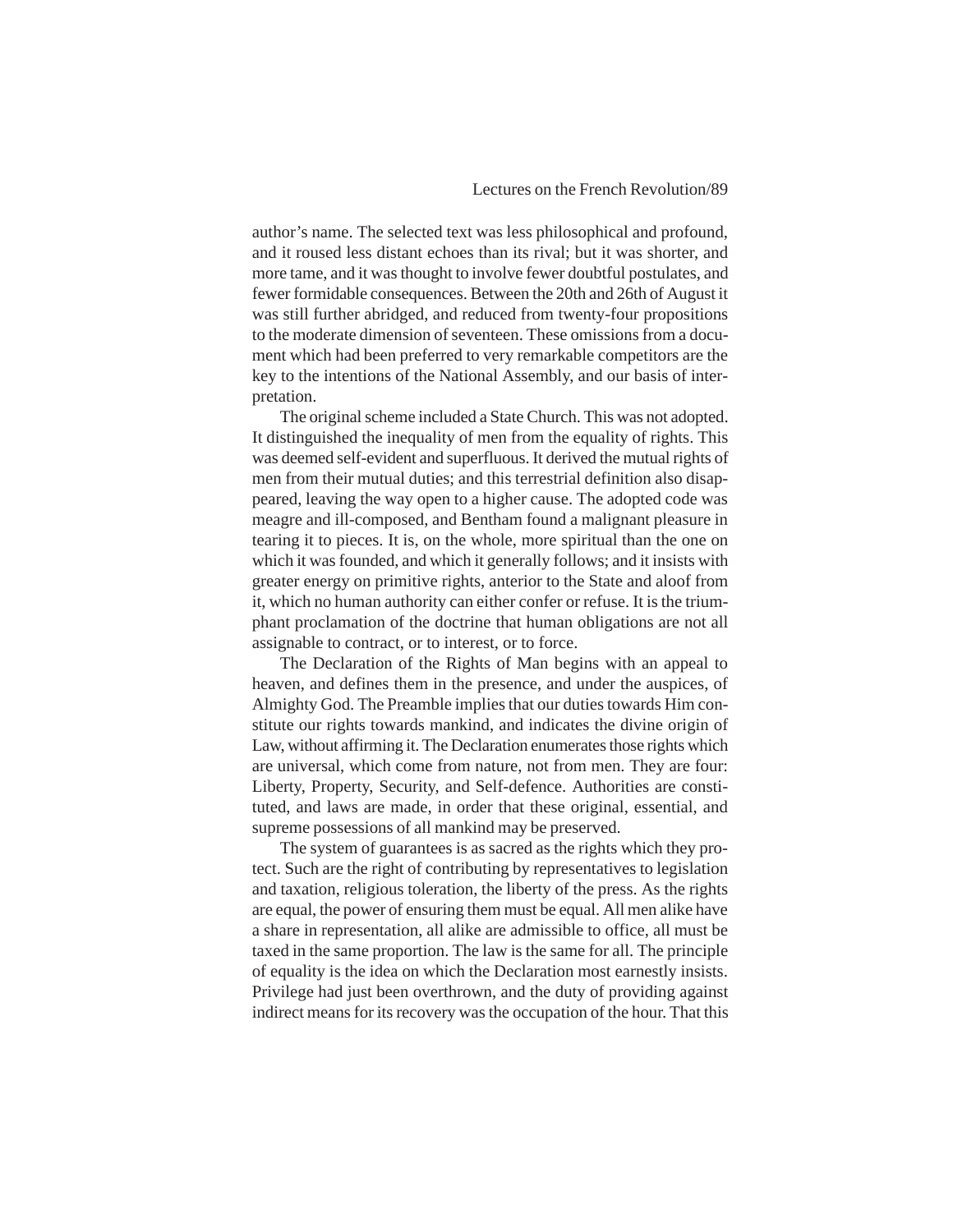may be secured, all. powers must be granted by the people, and none must be exercised by the people. They act only through their agents. The agent who exercises power is responsible, and is controlled by the sovereign authority that delegates it. Certain corollaries seem to follow: restricted suffrage, progressive taxation, an established church, are difficult to reconcile with equality so profoundly conceived. But this is not explicit. Questions regarding education, poverty, revision, are not admitted among the fundamentals and are left to future legislation. The most singular passage is that which ordains, that no man may be molested for his opinions, even religious. It would appear that Toleration was that part of the liberal dogma for which the deputies were least prepared.

The Declaration passed, by August 26, after a hurried debate, and with no further resistance. The Assembly, which had abolished the past at the beginning of the month, attempted, at the end, to institute and regulate the future. These are its abiding works, and the perpetual heritage of the Revolution. With them a new era dawned upon mankind.

And yet this single page of print, which outweighs libraries, and is stronger than all the armies of Napoleon, is not the work of superior minds, and bears no mark of the lion's claw. The stamp of Cartesian clearness is upon it, but without the logic, the precision, the thoroughness of French thought. There is no indication in it that Liberty is the goal, and not the starting-point, that it is a faculty to be acquired, not a capital to invest, or that it depends on the union of innumerable conditions, which embrace the entire life of man. Therefore it is justly arraigned by those who say that it is defective, and that its defects have been a peril and a snare.

It was right that the attempt should be made; for the extinction of privilege involved a declaration of rights. When those that were exclusive and unequal were abandoned, it was necessary to define and to insist on those that were equal and the property of all. After destroying, the French had to rebuild, and to base their new structure upon principles unknown to the law, unfamiliar to the people, absolutely opposed to the lesson of their history and to all the experience of the ages in which France had been so great. It could not rest on traditions, or interests, or any persistent force of gravitation. Unless the idea that was to govern the future was impressed with an extreme distinctness upon the minds of all, they would not understand the consequences of so much ruin, and such irrevocable change, and would drift without a compass.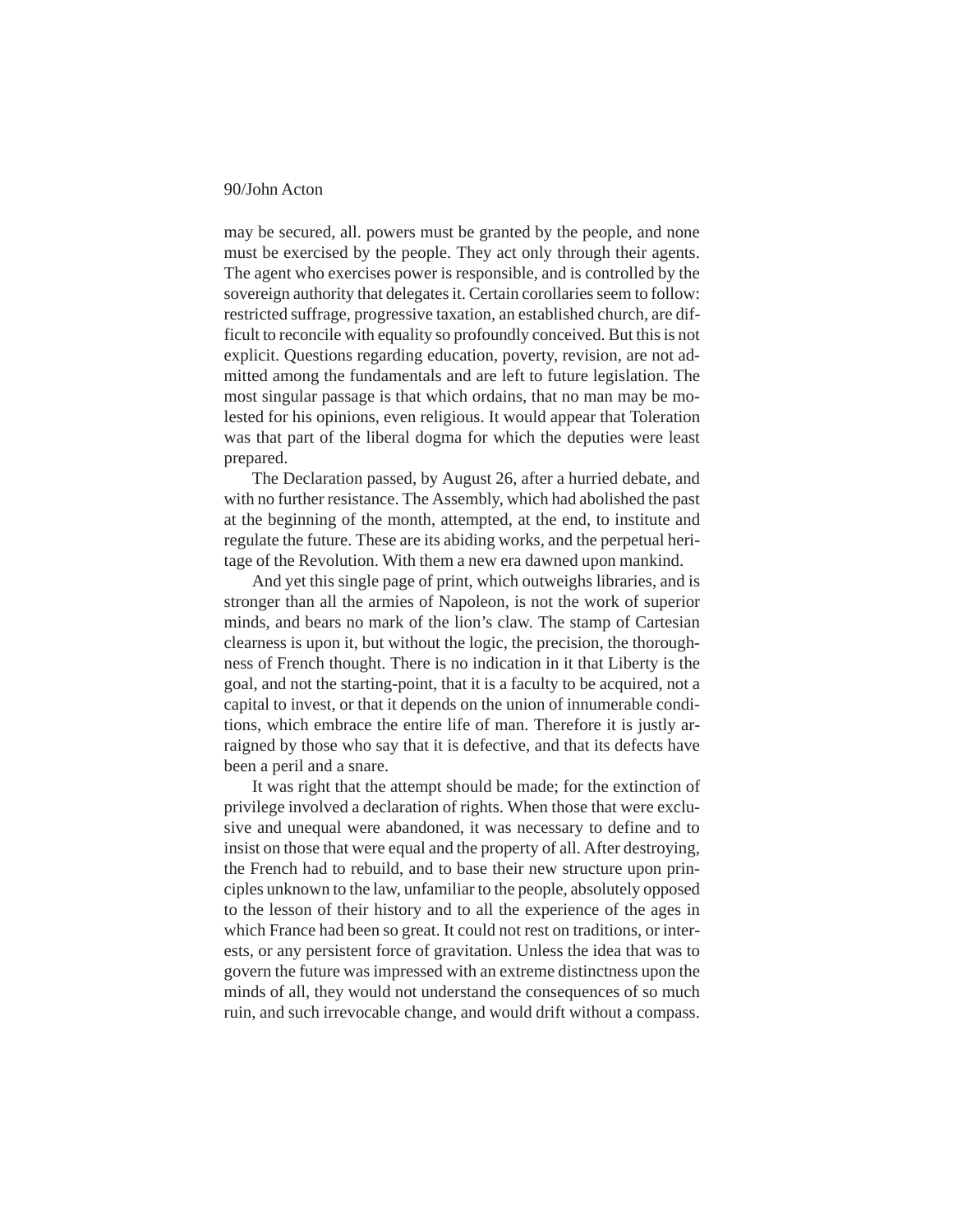Lectures on the French Revolution/91

The country that had been so proud of its kings, of its nobles, and of its chains, could not learn without teaching that popular power may be tainted with the same poison as personal power.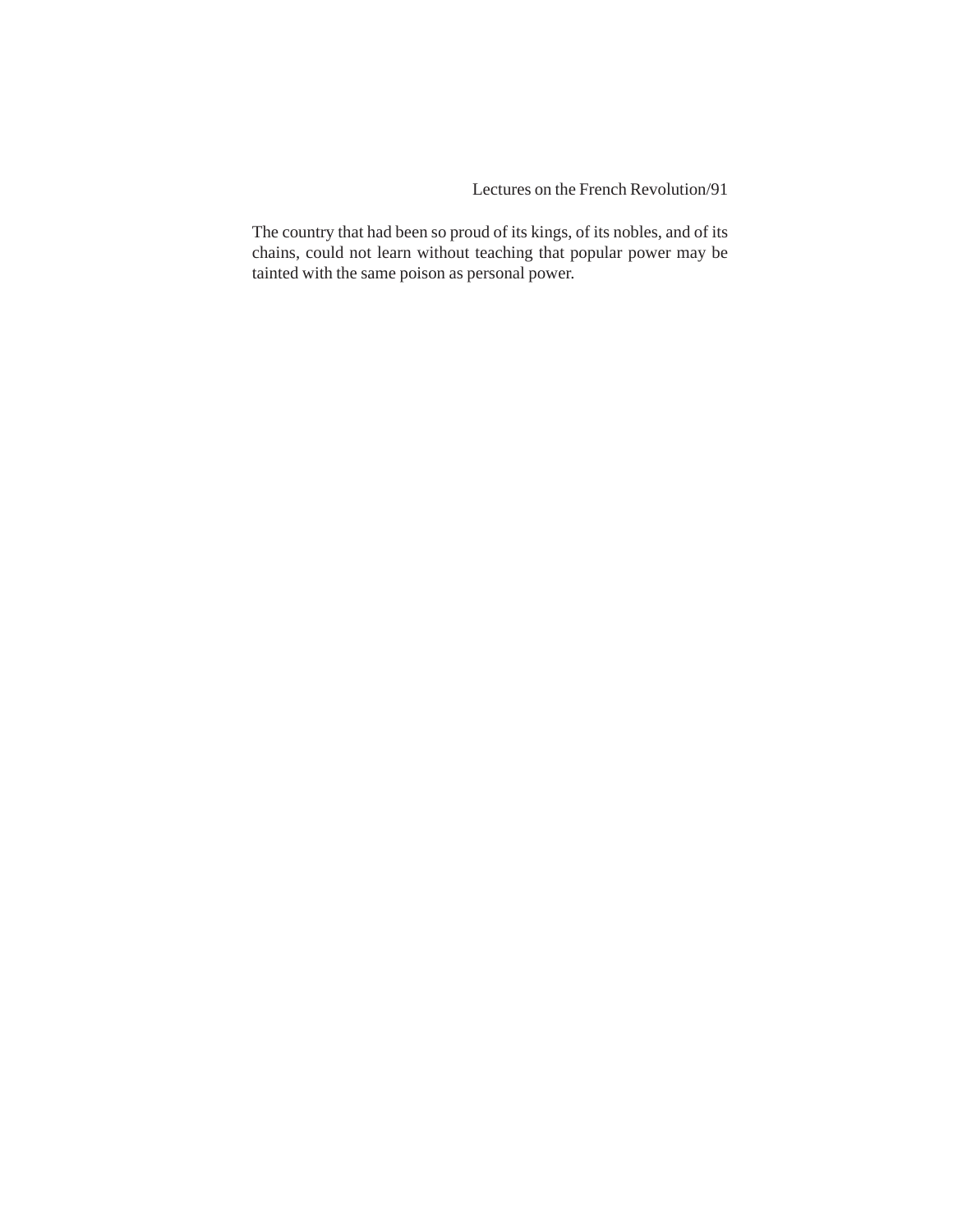# VIII: THE CONSTITUTIONAL DEBATES

When the Assembly passed the Rights of Man, they acted in harmony for the last time. Agreement on first principles did not involve agreement in policy, and in applying them to the Constitution, a week later, the division of parties appeared.

From the tennis court to the great constitutional debate, the Moderates, who may be called the Liberals, were predominant Mounier was their tactician, Clermont Tonnerre and Lally Tollendal were their orators, Malouet was their discreet adviser. They hoped, by the division of powers and the multiplication of checks, to make their country as free as England or America. They desired to control the Representatives in three ways: by a Second Chamber, the royal veto, and the right of dissolution. Their success depended on the support of Ministers and of reconciled Conservatives. Whilst the Constitution for them was a means of regulating and restraining the national will, it was an instrument for accomplishing the popular will for their rivals rising to power on the crest of the wave.

The Democrats refused to resist the people, legitimately governing itself, either by the English or the American division of power. There was little concentration yet of the working class in towns, for the industrial age had hardly dawned, and it was hard to understand that the Third Estate contained divergent interests and the material of a coming conflict. The managers of the democratic party were Duport, Lameth, and Barnave, aided sometimes by Sieyés, sometimes by Talleyrand, and by their sworn enemy Mirabeau.

The nobles, weak in statesmanship, possessed two powerful debaters: Cazalès, who reminded men of Fox, but who, when not on his legs, had little in him; and Maury, afterwards Cardinal and Archbishop of Paris, a man whose character was below his talents. Numbering nearly a third of the Assembly, and holding the balance, it was in their power to make a Constitution like that of 1814.

How these three parties acted in that eventful September, and what in consequence befell, we have now to consider.

The five weeks from August 27 to October 1 were occupied with the constitutional debates. They were kept within narrow limits by the Rights of Man, which declared that the nation transmits all powers and exercises none. On both sides there were men who were impatient of this restriction, and by whom it was interpreted in contrary ways. Some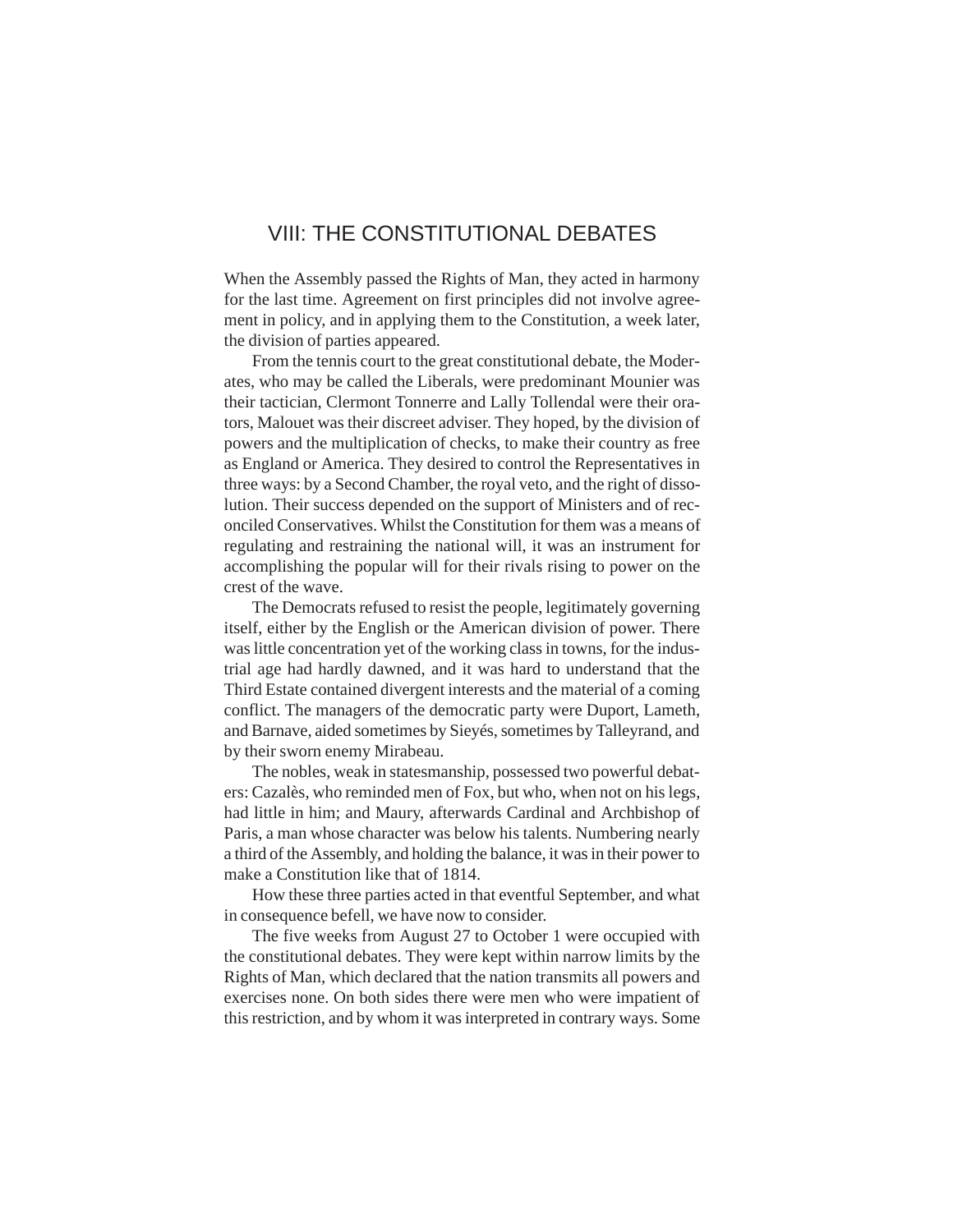wished for security that the national will should always prevail, through its agents; the others, that they should be able to obstruct it. They struggled for an enlarged construction, and strove to break the barrier, in the republican or the royalist direction.

The discussion opened by a skirmish with the clergy. They observed the significant omission of a State church in the Declaration of Rights, and feared that they would be despoiled and the Church disestablished. The enthusiasm of the first hour had cooled. One after another, ecclesiastics attempted to obtain the recognition of Catholicism. Each time the attempt was repulsed. The clergy drifted fast into the temper which was confessed by Maury when he said, "The proposed measure would enable the Constitution to live: we vote against it."

The scheme of the Committee was produced on August 31, and was explained by Lally in a speech which is among the finest compositions of the time. He insisted on the division of the legislative, and the unity of the executive, as the essentials of a free government. On the following day Mirabeau spoke on the same side. He said that the danger was not from the Crown, but from the representatives; for they may exclude strangers and debate in secret, as the English law allows, and these may declare themselves permanent, and escape all control. Through the king, the public possesses the means of holding them in check. He is their natural ally against usurping deputies, and the possible formation of a new aristocracy. The legislature enjoys a temporary mandate only. The perpetual representative of the people is the king. It is wrong to deny him powers necessary for the public interest. It is the partial appearance of a view that was expanded by Napoleon.

Mounier defended his plan on September 4. On several points there was no large variety of opinion. It was practically admitted that there could be no governing without Parliament, that it must meet annually, that its acts require the royal assent, that it shall be elected indirectly, by equal districts, and a moderate property franchise. Mounier further conceded that the Constitution was not subject to the royal veto, that Ministers should not be members of the Assembly, that the Assembly, and not the king, should have the initiative of proposing laws, and that it should have the right of refusing supplies. The real question at issue was whether the representatives of the people should be checked by an Upper House, by the king's power of dissolution, and by an absolute or a temporary veto.

Mounier had private friends among his opponents, and they opened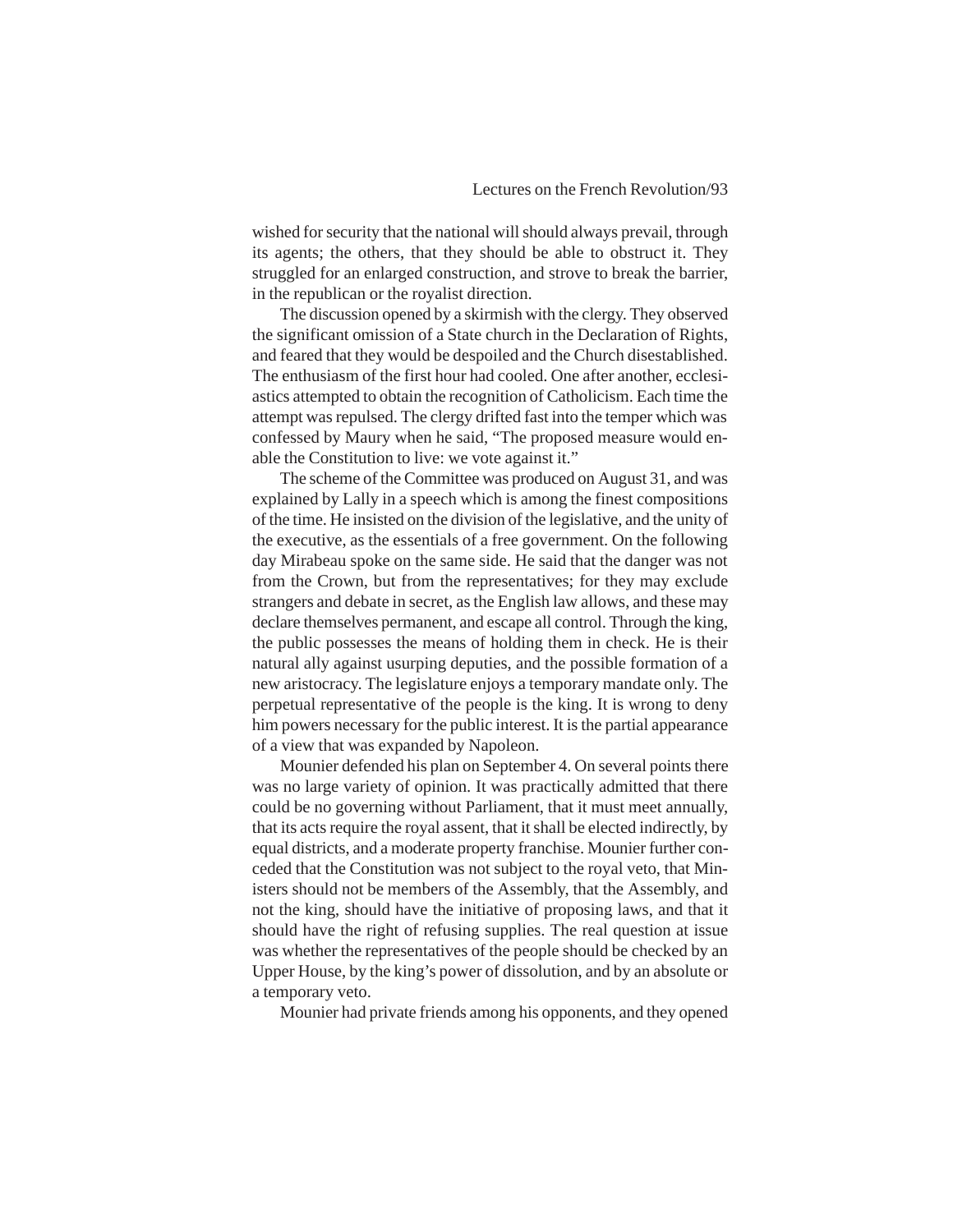a negotiation with him. They were prepared to accept his two Houses and his absolute veto. They demanded in return that the Senate should have only a suspensive veto on the acts of the representatives, that there should be no right of Dissolution, that Conventions should be held periodically, to revise the Constitution. These offers were a sign of weakness. The Constitutional party was still in the ascendant, and on August 31 the Bishop of Langres, the chief advocate of a House of Lords, was chosen President by 499 to 328. If the division of the legislature into two was sure of a majority, then the proposed bargain was one-sided, and the Democrats would have taken much more than they gave. Mounier, counting on the, support of those whose interest was that he should succeed, rejected the offer. He had already been forced, by the defection of friends, to abandon much that he would have wished to keep; and the plan which he brought forward closely resembled that under which France afterwards prospered.

Nevertheless, the failure of that negotiation is a fatal date in constitutional history. With more address, and a better knowledge of the situation, Mounier might have saved half of the securities he depended on. He lost the whole. The things he refused to surrender at the con- ference were rejected by the Assembly; and the offers he had rejected were not made again. When the legis- lature was limited to two years, the right of dissolution lost its value. The right of revision would have caused no more rapid changes than actually ensued; for there were fourteen Constitutions in eighty-six years, or a funda- mental revision every six or seven years. Lastly, the veto of the Senate had no basis of argument, until it was decided how the Senate should be composed.

The disastrous ruin of the cause was brought' on by want of management, and not by excess of conservatism. Mounier inclined to an hereditary House of Peers; and that, after August 4, was not to be thought of. But he knew the difficulty, and, however reluctantly, gave way. And he attached undue importance to the absolute veto; but that was not the point on which the conference broke up. He was supported by Lafayette, who dreaded as much as he did the extinction of the royal power; at times by Mirabeau, whom he detested. Even Sieyès was willing to have two Houses, and even three, provided they were, in reality, one House, deliberating in three divisions, but counting all the votes in common. He also proposed that there should be a renewal of one-third at a time; so that there would be three degrees of the popular infusion and of proximity to Mother Earth.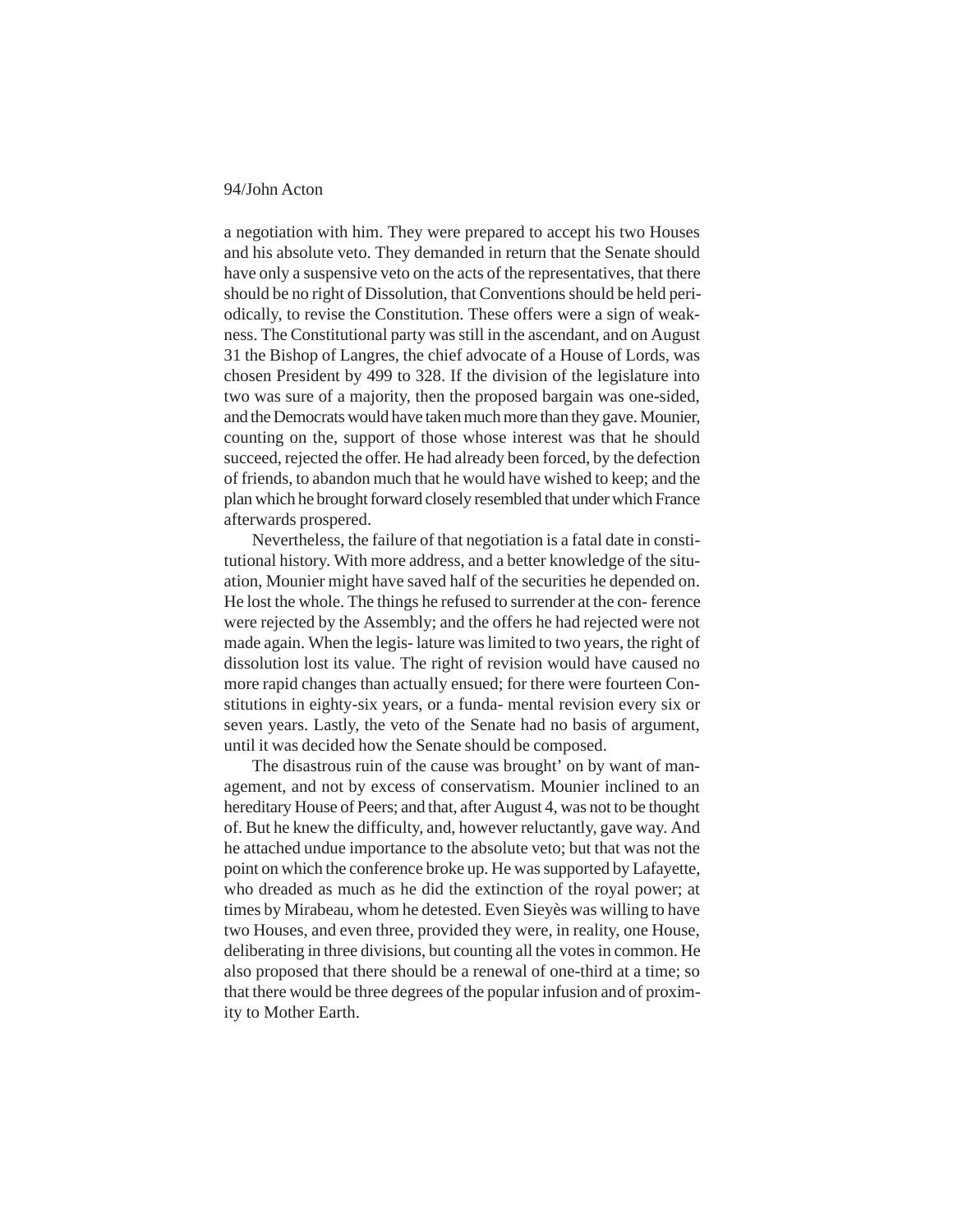# Lectures on the French Revolution/95

Mounier, with some of his friends, deserves to be remembered among the men, not so common as they say, who loved liberty sincerely; I mean, who desired it, not for any good it might do them, but for itself, however arduous, or costly, or perilous its approach might be. They subordinated the means to the end, and never regarded conditional forms as an emanation of eternal principles. Having secured the Rights of Man, they looked with alarm at future legislation, that could not improve, and might endanger them. They wished the Constituent Assembly to bind and bar its successors as far as possible; for none would ever speak with so much authority as the genuine voice of the entire people.

By an extraordinary fortune, the nation, this time, had responded wisely. It was certain that it would not always do so well. It had passions; it had prejudices; it was grossly ignorant; it was not disinterested; and it was demoralized by an evil tradition. The French were accustomed to irresponsible power. They were not likely to consent that the power in their hands should be inferior to that which had been exercised over them, or to admit that an entire people is not above the law which it obeys. It was to be expected that they would endeavour by legislation to diminish those securities for the minority and the weaker cause which were appointed by the Rights of Man. Opinion was changing rapidly, and had become more favourable to violence, more indulgent to crime. A draft project of the Rights of Man had appeared, in which the writer avowed that, by the law of nature, a man may do what he likes in the pursuit of happiness, and, to elude oppression, may oppress, imprison, and destroy.

The man who wrote thus quickly acquired a dread ascendancy over the people, and was able to defy police and governments and assemblies, for it was the beginning of Marat. Lists of proscription were circulated; threatening letters poured in on the deputies; and Paris, at the end of August, was preparing to march upon Versailles, to expel obnoxious members, and, when they ceased to be inviolable, to put them on their trial. These were first-fruits of liberty, and the meed and reward of Liberals. No man can tell in what country such things would remain without effect. In France it was believed that civic courage was often wanting. De Serre, the great orator of the Restoration, once affirmed, from the tribune, that the bulk of the representatives had always been sound. He was interrupted by a furious outcry, and challenged by his legitimist audience to say whether he included the Convention, which, by a majority, condemned the king to death. His answer, very famous in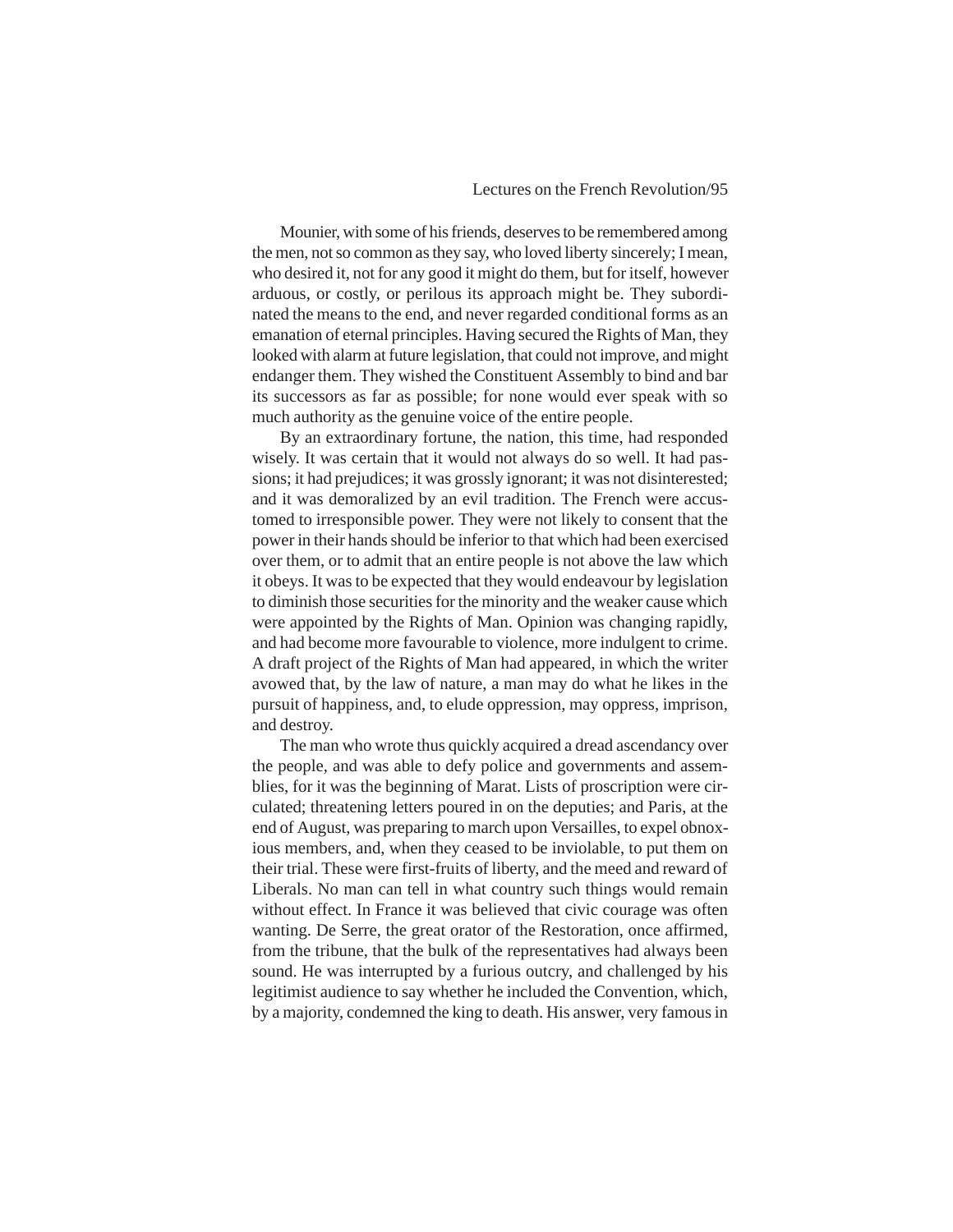parliamentary history, was, "Yes, even the Convention. And if it had not deliberated under poniards, we should have been spared the most terrible of crimes."

The opposition presented a united front, but was rent by many stages of gravitation towards Democracy. They also were generally anxious to establish political freedom, even by the greatest sacrifices. By freedom they meant, first, deliverance from known and habitual causes of oppression. True, there might be others; but they were less clear and less certain. All European experience proclaimed that the executive constantly masters the legislative, even in England. It was absurd to suppose that every force that, for centuries, had helped to build up absolutism, had been destroyed in two months. They would rise again from the roots, and the conflict would be constantly renewed.

The salvation seemed to lie in the principle that all power is derived from the people, and that none can exist against the people. The popular will may be expressed by certain forms; it cannot be arrested by obstacles. Its action may be delayed; it cannot be stopped. It is the ultimate master of all, without responsibility or exemption, and with no limit that is not laid down in the Rights of Man. The limits there defined are sufficient, and individual liberty needs no further protection. Distrust of the nation was not justified by the manner in which it had chosen and instructed its deputies.

In studying this group of public men, men to whom the future belonged, we are forced to admit the element of national character. No philosophy is cheaper or more vulgar than that which traces all history to diversities of ethnological type and blend, and is ever presenting the venal Greek, the perfidious Sicilian, the proud and indolent Spaniard, the economical Swiss, the vain and vivacious Frenchman. But it is certainly true that in France the liberty of the press represents a power that is not familiar to those who know its weakness and its strength, who have had experience of Swift and Bolingbroke and Junius. Maury once said, "We have a free press: we have everything." In 1812, when Napoleon watched the grand army crossing the Niemen to invade Russia, and whistled the tune of Malbrook, he interrupted his tune to exclaim, "And yet all that is not equal to the songs of Paris!,' Chateaubriand afterwards said that, with the liberty of the press, there was no abuse he would not undertake to destroy. For he wrote French as it had never been written, and the magnificent roll of his sentences caught the ear of his countrymen with convincing force. When, in 1824, he was dismissed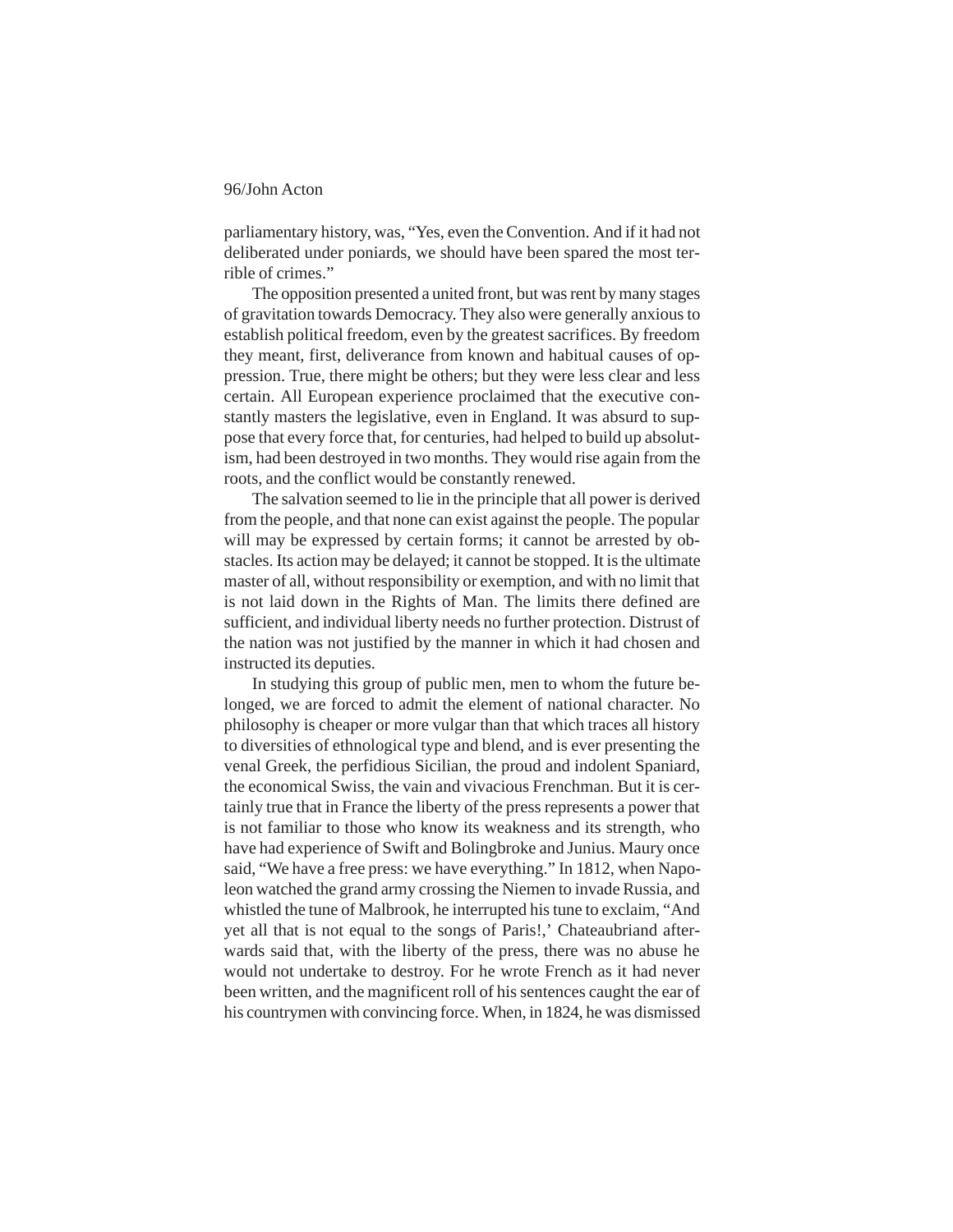from the Foreign Office, his friend, the editor of the Journal des Débats, called on the Prime Minister Villèle and warned him, "We have overthrown your predecessor, and we shall be strong enough to overthrow you." Villèle replied, "You succeeded against him by aid of royalism: you cannot succeed against me but by aid of revolution." Both prophecies came true. The alliance of Chateaubriand with the newspaper turned out the Ministry in 1827, and the Monarchy in 1830.

In September 1789, the liberty of the press was only four months old, and the reign of opinion was beginning on the Continent. They fancied that it was an invincible force, and a complete security for human rights. It was invaluable if it secured right without weakening power, like the other contrivances of Liberalism. They thought that when men were safe from the force above them, they required no saving from the influence around them. Opinion finds its own level, and a man yields easily and not unkindly to what surrounds him daily. Pressure from equals is not to be confounded with persecution by superiors. It is right that the majority, by degrees, should absorb the minority. The work of limiting authority had been accomplished by the Rights of Man. The work of creating authority was left to the Constitution. In this way men of varying opinions were united in the conclusion that the powers emanating from the people ought not to be needlessly divided.

Besides Sieyès, who found ideas, and Talleyrand, who found expedients, several groups were, for the time, associated with the party which was managed by Duport. There were some of the most eminent jurists, eager to reform the many systems of law and custom that prevailed in France, who became the lawgivers of successive Assemblies, until they completed their code under Napoleon. Of all the enemies of the old monarchical régime, they were the most methodical and consistent. The leader of the Paris Bar, Target, was their most active politician. When he heard of a plan for setting the finances in order he said, "If anybody has such a plan, let him at once be smothered. It is the disorder of the finances that puts the king in our power." The Economists were as systematic and definite as the lawyers, and they too had much to destroy. Through Dupont de Nemours their theories obtained enduring influence.

There were two or three of the future Girondins who taught that the people may be better trusted than representatives, and who were ready to ratify the Constitution, and even to decide upon the adoption of laws, by the popular vote. And there were two men, not yet distinctly divided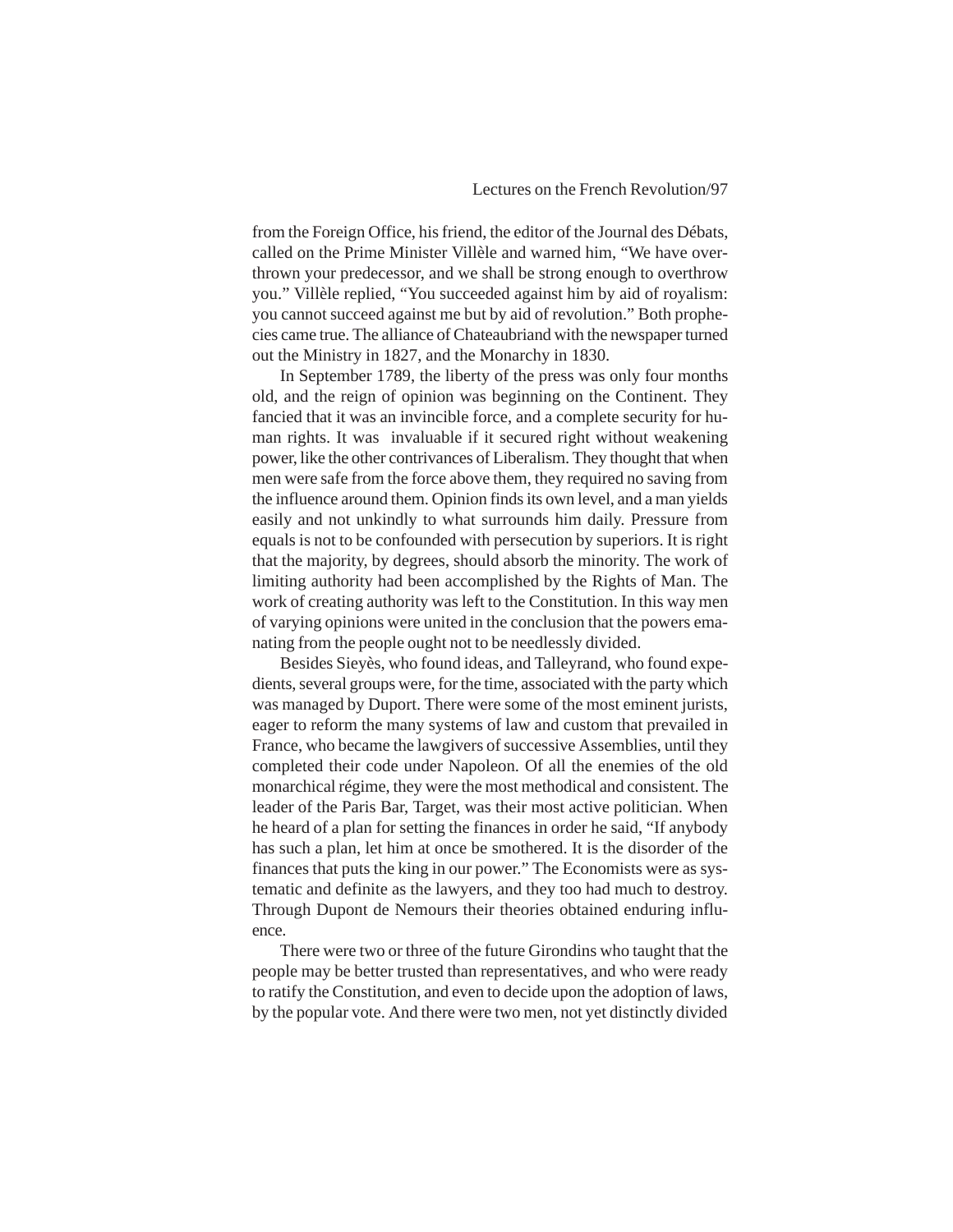from these their future victims, who went farther in opposition to the Rights of Man, and towards the confusion of powers. In their eyes, representation and delegation were treason to true democracy. As the people could not directly govern itself, the principle exacted that it should do so as nearly as possible, by means of a perpetual control over the delegates. The parliamentary vote ought to be constantly brought into harmony with the wish of the constituency, by the press, the galleries and the mob. To act consciously in opposition to the delegating power was a breach of trust. The population of Paris, being the largest collected portion of sovereign power, expresses its will more surely than deputies at second hand. Barère, who was one of these, proposed an ingenious plan by which every law that passed re- mained suspended until after the next elections, when the country pronounced upon it by imperative mandate. Thus he disposed of royal veto and dissolution.

Robespierre would not suspend the law, but left it to the next legislature to rectify or revoke the errors of the last. He argued that powers require to be checked in proportion to the danger they present. Now the danger from a power not representative exceeds that from a power that represents, and is better acquainted with the needs and wishes of the mass. A nation governs itself, and has a single will, not two. If the whole does not govern the part, the part will govern the whole. Robespierre conceived that it was time to constitute powers sufficient to conquer the outward foe, and also the inward; one for national safety, and one for national progress, and the elevation of the poor at the expense of the minorities that have oppressed them. He stands at the end of the scale, and the idea of liberty, as it runs through the various sets of thought, is transformed into the idea of force. From Sieyès to Barnave, from Barnave to Camus, from Camus to Buzot, and from Buzot the Girondin to Robespierre the Jacobin who killed the Girondins, we traverse the long line of possible politics; but the transitions are finely shaded, and the logic is continuous.

In the second week of September the Constitution of Mounier was defeated by the union of these forces. The main question, the institution of a Senate, was not seriously debated. It was feared as the refuge of the defeated classes, and was not defended by those classes themselves. They were not willing that a new aristocracy should be raised upon their ruins; and they suspected that Government would give the preference to that minority of the nobles who went over in time, and who were renegades in the eyes of the rest. It was felt that a single Chamber is stron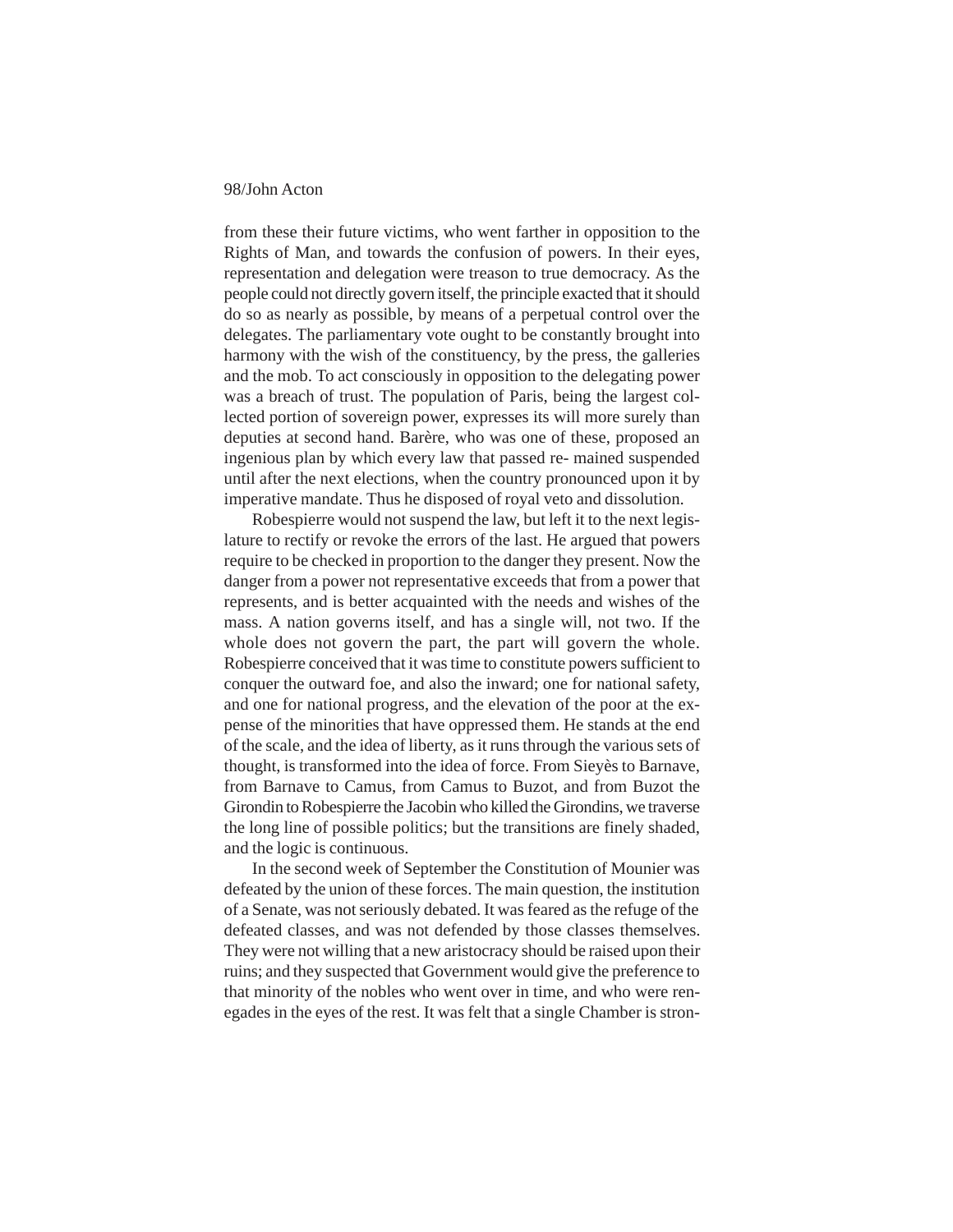ger in resistance to the executive than two, and that the time might come for a senate when the fallen aristocracy had ceased to struggle, and the Crown was reconciled to its reduced condition.

On September g the President of the Assembly, La Luzerne, bishop of Langres, was driven by insult to resign. The next day the Assembly adopted the single Chamber by 499 to 89, the nobles abstaining.

On September 11 the decisive division took place. Mounier had insisted on the unlimited right of veto. The debate went against him. It was admitted on his own side that the king would, sooner or later, have to yield. The others agreed that the king might resist until two elections had decided in favour of the vetoed measure. He might reject the wish of one legislature, and even of two; he would give way to the third. The Ministers themselves were unable to insist on the absolute veto in preference to the suspensive thus defined. A letter from the king was sent to the Assembly, to inform them that he was content with the temporary veto. Mounier did not allow the letter to be read, that it might not influence votes. He was defeated by 673 to 325. The Conservatives had deserted him when he defended the Upper House; and now the king deserted him when he defended the rights of the Crown. It was a crushing and final disaster. For he fell, maintaining the cause of aristocracy against the nobles, and the cause of prerogative against the monarch. The Democrats triumphed by 410 votes one day, and 350 the next. The battle for the Constitution on the English model was fought and lost.

On September 12 Mounier and his friends retired from the Committee. A new one was at once elected from the victorious majority. At this critical point a secret Council was held, at which the royalists advised the king to take refuge in the provinces. Lewis refused to listen to them. The majority, elated with success, now called on him to sanction the decrees of August 4. His reply, dated September 18, is drawn up with unusual ability. He adopted the argument of Sieyès on the suppression of tithe. He said that a large income would be granted to the land, and that the rich, who ought to contribute most, would, on the contrary, receive most. Small holders would profit little, while those who possessed no land at all would now be mulcted for payment of the clergy. Instead of relieving the nation, it would relieve one class at the expense of another, and the rich at the expense of the poor.

The Assembly insisted that the abolition of feudalism was part of the Constitution, and ought to receive an unconditional sanction. But they promised to give most respectful attention to the remarks of the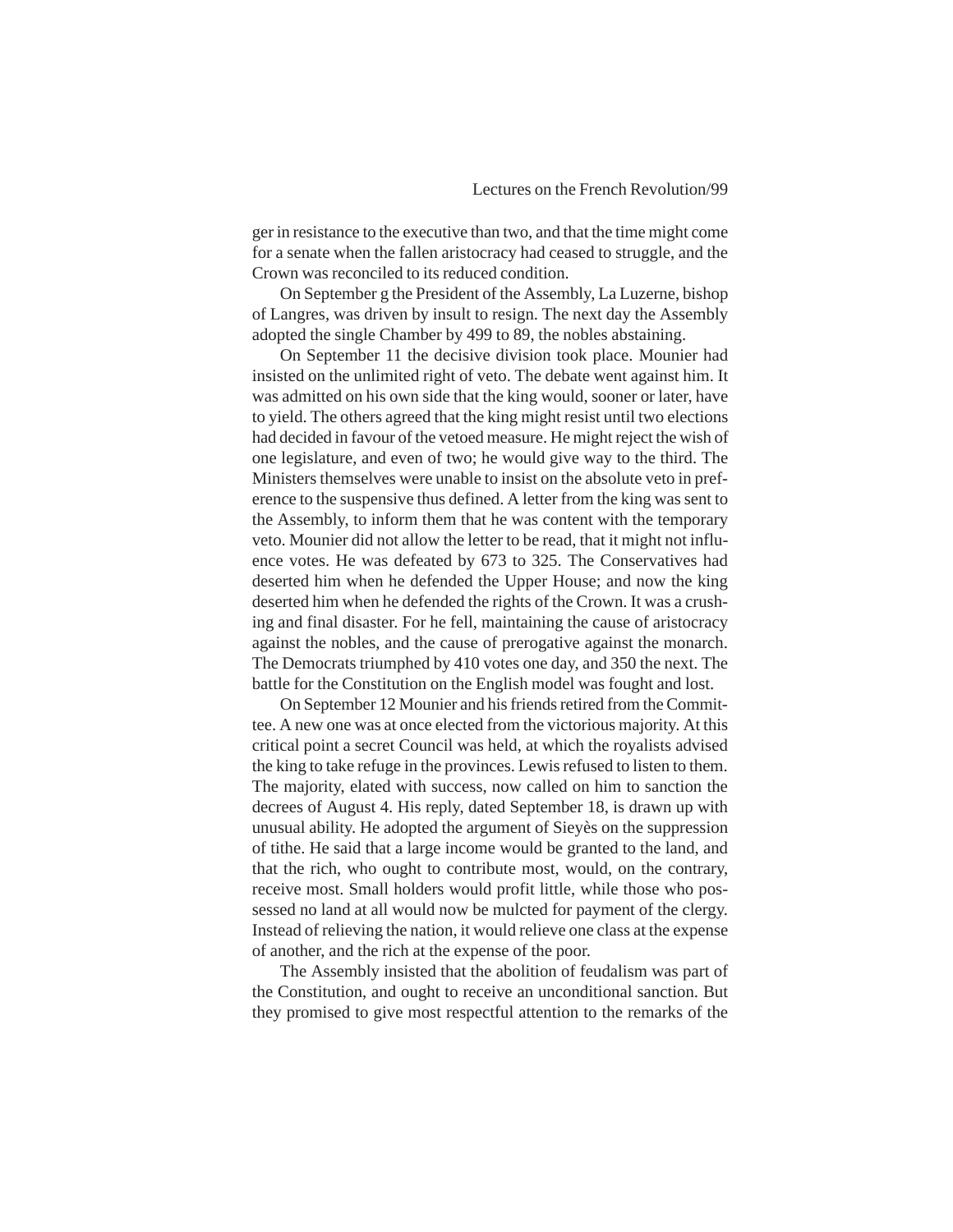king, whenever the decrees came to be completed by legislation. The royal sanction was accordingly given on the following day. Thereupon the Assembly made a considerable concession. They resolved, on September 21, that the suspensive veto should extend over two legislatures. The numbers were 728 to 224.

The new Committee, appointed on the 15th, took a fort- night to complete their scheme, on the adopted principles that there should be one Chamber, no dissolution, and a power of retarding legislation without preventing it. On the 29th it was laid before the Assembly by their reporter, Thouret. The voice was the voice of Thouret, but the hand was the hand of Sieyès. At that juncture he augured ill of the Revolution, and repented of his share in it. His Declaration of Rights had been passed over. His proposal to restore the national credit by the surrender of tithe had been rejected. His partition of the Assembly, together with partial renewal, which is favourable to the executive, by never allowing the new parliament to rise, like a giant refreshed, from a general election, had encountered no support. It remained that he should compose the working machinery for his essential doctrine, that the law is the will of him that obeys, not of him that commands. To do this, the Abbé Sieyès abolished the historic Provinces, and divided France into departments. There were to be eighty, besides Paris; and as they were designed to be as nearly as possible equal to a square of about forty-five miles, they differed widely in population and property. They were to have an average of nine deputies each: three for the super- ficial area, which was invariable; three, more or less, for population; and again three, more or less, according to the amount which the department contributed to the national income. In this way territory, numbers and wealth were represented equally.

Deputies were to be elected in three degrees. The taxpayers, in their primary assemblies, chose electors for the Commune, which was the political unit, and a square of about fifteen miles; the communal electors sent their representatives to the department, and these elected the deputy. Those who paid no taxes were not recognized as shareholders in the national concern. Like women and minors, they enjoyed the benefit of government; but as they were not independent, they possessed no power as active citizens. By a parallel process, assemblies were formed for local administration, on the principle that the right of exercising power proceeds from below, and the actual exercise of power from above.

This is mainly the measure which has made the France of to-day;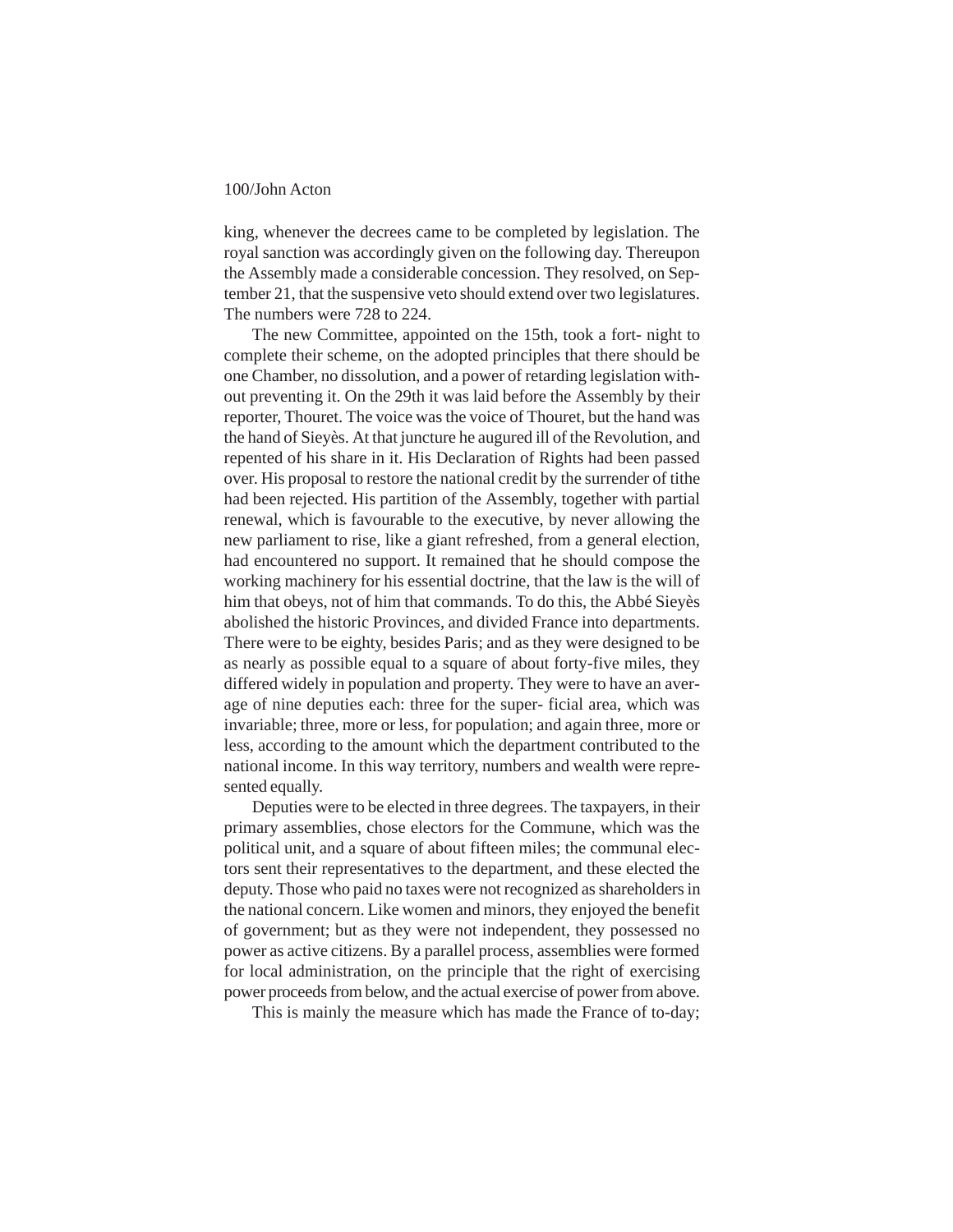and when it became law, in December, the chief part of the new Constitution was completed. It had been the work of these two months, from August 4 to September 29. The final promulgation came two years later. No legislative instrument ever failed more help- lessly than this product of the wisdom of France in its first parliamentary Assembly, for it lasted only a single year.

Many things had meanwhile occurred which made the constructive design of 1789 unfit to meet the storms of 1792. The finances of the State were ruined; the clergy and the clerical party had been driven into violent opposition; the army was almost dissolved, and war broke out when there was not a disciplined force at the command of Government. After Varennes, the king was practically useless in peace, and impossible in times of danger and invasion; not only because of the degradation of his capture and of his imprisonment on the throne, but because, at the moment of his flight, he had avowed his hostility to the institutions he administered.

The central idea in the plan of September 29, the idea of small provinces and large municipalities, was never appreciated and never adopted. Sieyès placed the unit in the Commune, which was the name he gave to each of the nine divisions of a department. He intended that there should be only 720 of these self-governing districts in France. Instead of 720, the Assembly created 44,000, making the Commune no larger than the parish, and breaking up the administrative system into dust. The political wisdom of the village was substituted for that of a town or district of 35,000 inhabitants.

The explanation of the disastrous result is as much in the Court as in the Legislature, and as much in the legislation that followed as in the policy of the moment in which the great issues were determined, and with which we are dealing. No monarchical constitution could succeed, after Varennes; and the one of which we are speaking, the object of the memorable conflict between Mounier and Sieyès, is not identical with the one that failed. The repudiation of the English model did not cause the quick passage from the Constitution of 1791 to the Republic. Yet the scheme that prevailed shows defects which must bear their portion of blame. Political science imperatively demands that powers shall be regulated by multiplication and division. The Assembly preferred ideas of unity and simplicity.

The old policy of French parliaments nearly suggested a court of revision; but that notion, not yet visible in the Supreme Court of the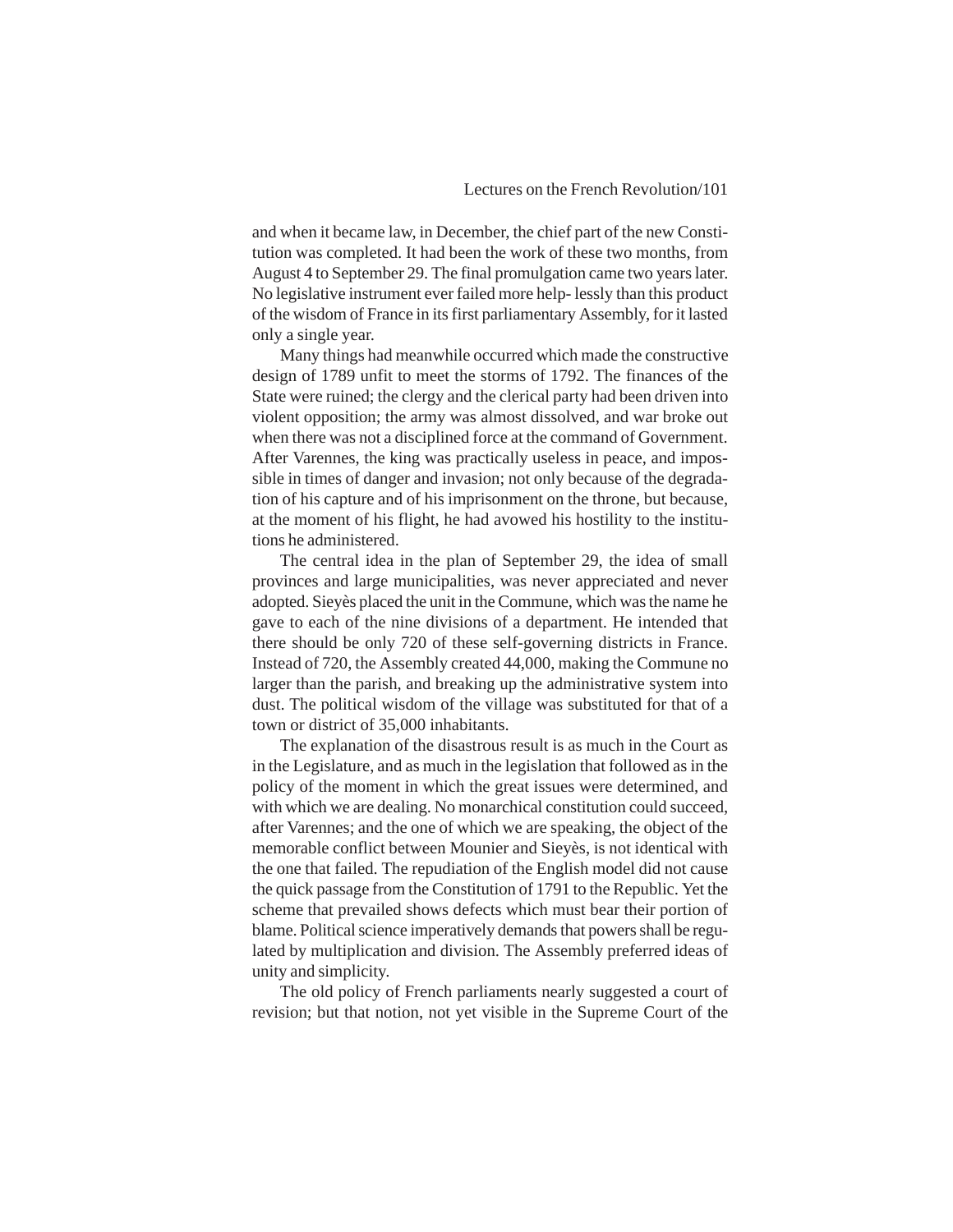United States, occurred to Sieyès long after. An effective Senate might have been founded on the provincial assemblies; but the ancient provinces were doomed, and the new divisions did not yet exist, or were hidden in the maps of freemasonry.

Power was not really divided between the legislative and the executive, for the king possessed no resource against the majority of the Assembly. There was no Senate, no initiative, no dissolution, no effective veto, no reliance on the judicial or the Federal element. These are not defects of equal importance; but taken together, they subverted that principle of division which is useful for stability, and for liberty is essential.

The reproach falls not only on those who carried the various measures, but also on the minority that opposed them. Mounier encouraged the suspicion and jealousy of Ministers by separating them from the Assembly, and denying to the king, that is to them, the prerogative of proposing laws. He attributed to the absolute veto an importance which it does not possess; and he frustrated all chance of a Second Chamber by allowing it to be known that he would have liked to make it hereditary. This was too much for men who had just rejoiced over the fall of the aristocracy. In order to exclude the intervention of the king in favour of a suspensive veto, he accepted the argument that the Constitution was in the hands of the Assembly alone. When Lewis raised a just objection to the decrees of August 4, this argument was turned against him, and the Crown suffered a serious repulse.

The intellectual error of the Democrats vanishes before the moral error of the Conservatives. They refused a Second Chamber because they feared that it would be used as a reward for those among them to whose defection they partly owed their defeat. And as they did not wish the Constitution to be firmly established, they would not vote for measures likely to save it. The revolutionists were able to count on their aid against the Liberals.

The watchword came from the Palace, and the shame of their policy recoils upon the king. Late in September one of his nobles told him that he was weary of what he saw, and was going to his own country. "Yes," said the king, taking him aside; "things are going badly, and nothing can improve our position but the excess of evil." On this account Royer Collard, the famous Doctrinaire, said, in later times, that all parties in the Revolution were honest, except the Conservatives.

From the end of August the Paris agitators, who managed the mob in the interest of a dynastic change directed a sustained pressure against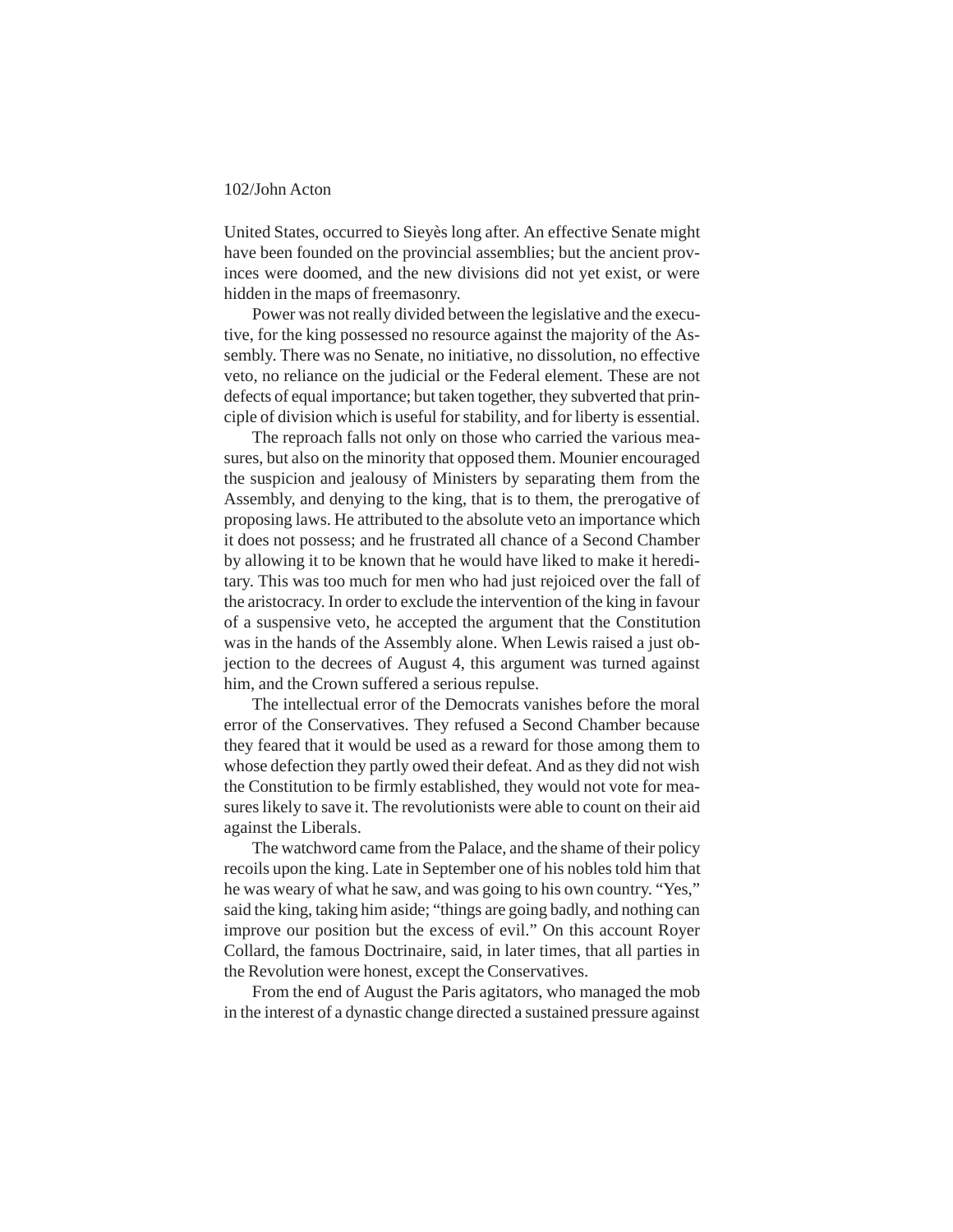Versailles. Thouret, one of the foremost lawyers in the Assembly, who was elected President on August 1, refused the honour. He had been warned of his unpopularity, and gave way to threats. Yielding to the current which, as Mirabeau said, submerges those who resist it, he went over to the other side, and soon became one of their leaders. The experience of this considerable man is an instance of the change that set in, and that was frequent among men without individual conviction or the strength of character that belongs to it.

The downward tendency was so clearly manifest, the lesson taught by successful violence against the king and the aristocracy was so resolutely applied to the Assembly, that very serious politicians sought the means of arresting the movement. Volney, who was no orator, but who was the most eminent of the deputies in the department of letters, made the attempt on September 18. He proposed that there should be new elections for a parliament that should not consist of heterogeneous ingredients, but in which class interests should be disregarded and unknown. He moved that it should represent equality. They reminded him of the oath not to separate until France was a constitutional State, and the protest was ineffectual. But in intellectual France there was no man more perfectly identified with the reigning philosophy than the man who uttered this cry of alarm.

On October 2 the first chapters of the Constitution were ready for the royal assent. They consisted of the Rights of Man, and of the fundamental measures adopted in the course of September. Mounier, the new President, carried to the king the articles by which his cause had been brought to its fall. Lewis undertook to send his reply; and from Mounier came no urging word. They both fancied that delay was possible, and might yet serve. The tide had flowed so slowly in May, that they could not perceive the torrent of October. On the day of that audience of the most liberal of all the royalists, the respite before them was measured by hours.

All through September, at Paris, Lafayette at the head of the forces of order, and the forces of tumult controlled by the Palais Royal had watched each other, waiting for a deadly fight. There were frequent threats of marching on Versailles, followed by reassuring messages from the General that he had appeased the storm. As it grew louder, he made himself more and more the arbiter of the State. The Government, resenting this protectorate, judged that the danger of attack ought to be averted, not by the dubious fidelity and the more dubious capacity of the com-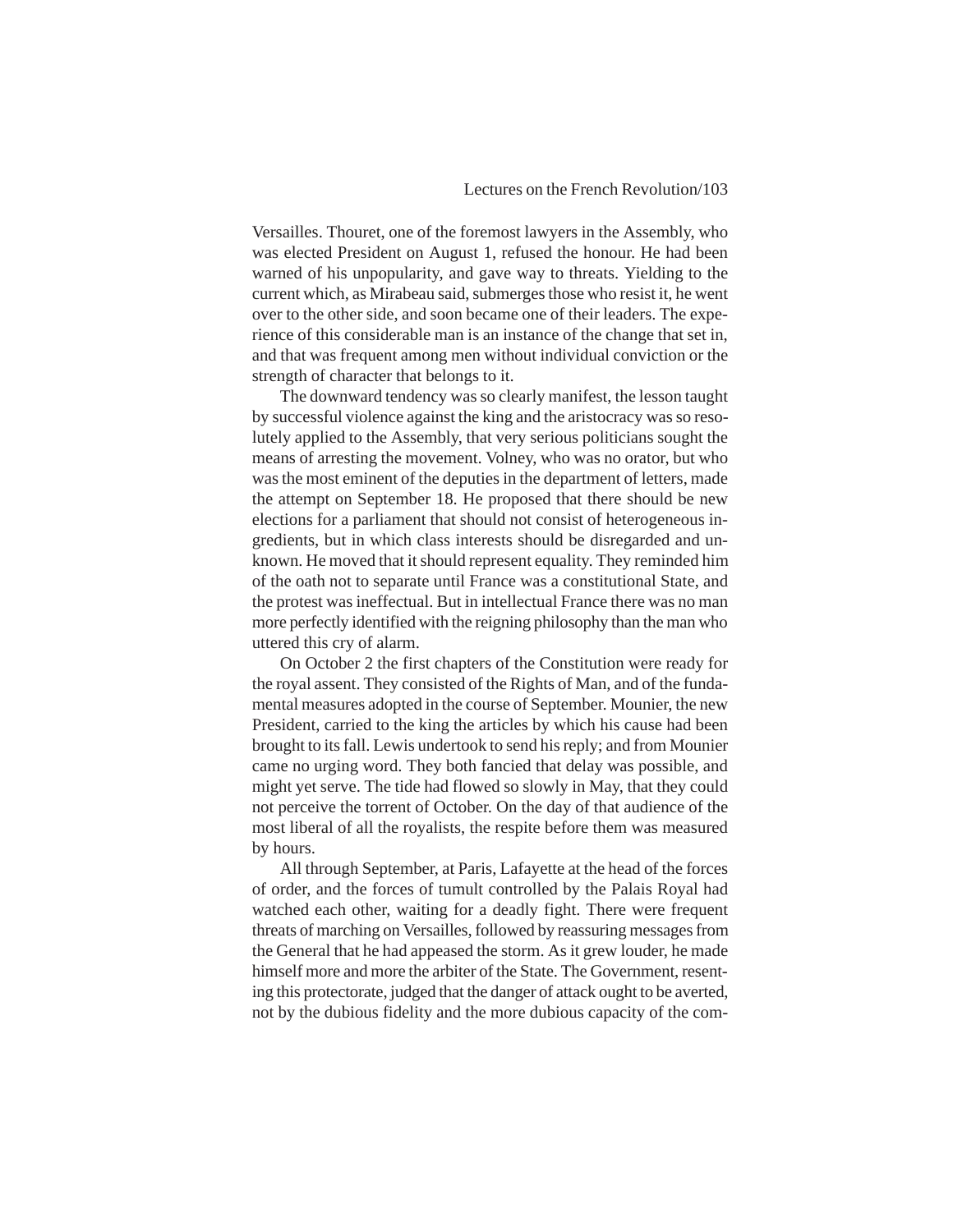mander of the National Guard, but by the direct resources of the Crown. They summoned the Flanders regiment, which was reputed loyal, and on October x it marched in, a thousand strong. The officers, on their arrival, were invited by their comrades at Versailles to a festive supper in the theatre. The men were admitted, and made to drink the health of the king; and in the midst of a scene of passionate enthusiasm the king and queen appeared. The demonstration that ensued meant more than the cold and decent respect with which men regard a functionary holding delegated and not irrevocable powers. It was easy to catch the note of personal devotion and loyalty and the religion of the Cavalier, in the cries of these armed and excited royalists. The managers at Paris had their opportunity, and resolved at once to execute the plot they had long meditated.

Whilst the Executive, which alone upheld the division of powers and the principle of freedom, was daily losing ground at the hands of its enemies, of its friends, and at its own, a gleam of hope visited the forlorn precincts of the Court. Necker had informed the Assembly that he could not obtain a loan, and he asked for a very large increase of direct taxation. He was heard with impatience, and Mirabeau, who spoke for him, made no impression. On September 26 he made another effort, and gained the supreme triumph of his career. In a speech that was evidently unprepared, he drew an appalling picture of the coming bankruptcy; and as he ended with the words "These dangers are before you, and you deliberate!" the Assembly, convulsed with emotion, passed the vote unanimously, and Necker was saved. None knew that there could be such power in man.

In the eighteen months of life that remained to him, Mirabeau underwent many vicissitudes of influence and favour; but he was able, in an emergency, to dominate parties. From that day the Court knew what he was, and what he could do; and they knew how his imperious spirit longed to serve the royal cause, and we shall presently see who it was that attempted to flatter and to win him when it was too late, and who had repelled him when it might yet have been time.

We have reached the point at which the first part of the Revolution terminates, and the captivity of the monarch is about to begin. The events of the next two days, October 5 and 6, form a complete and coherent drama, that will not bear partition, and must occupy the whole of our attention next week.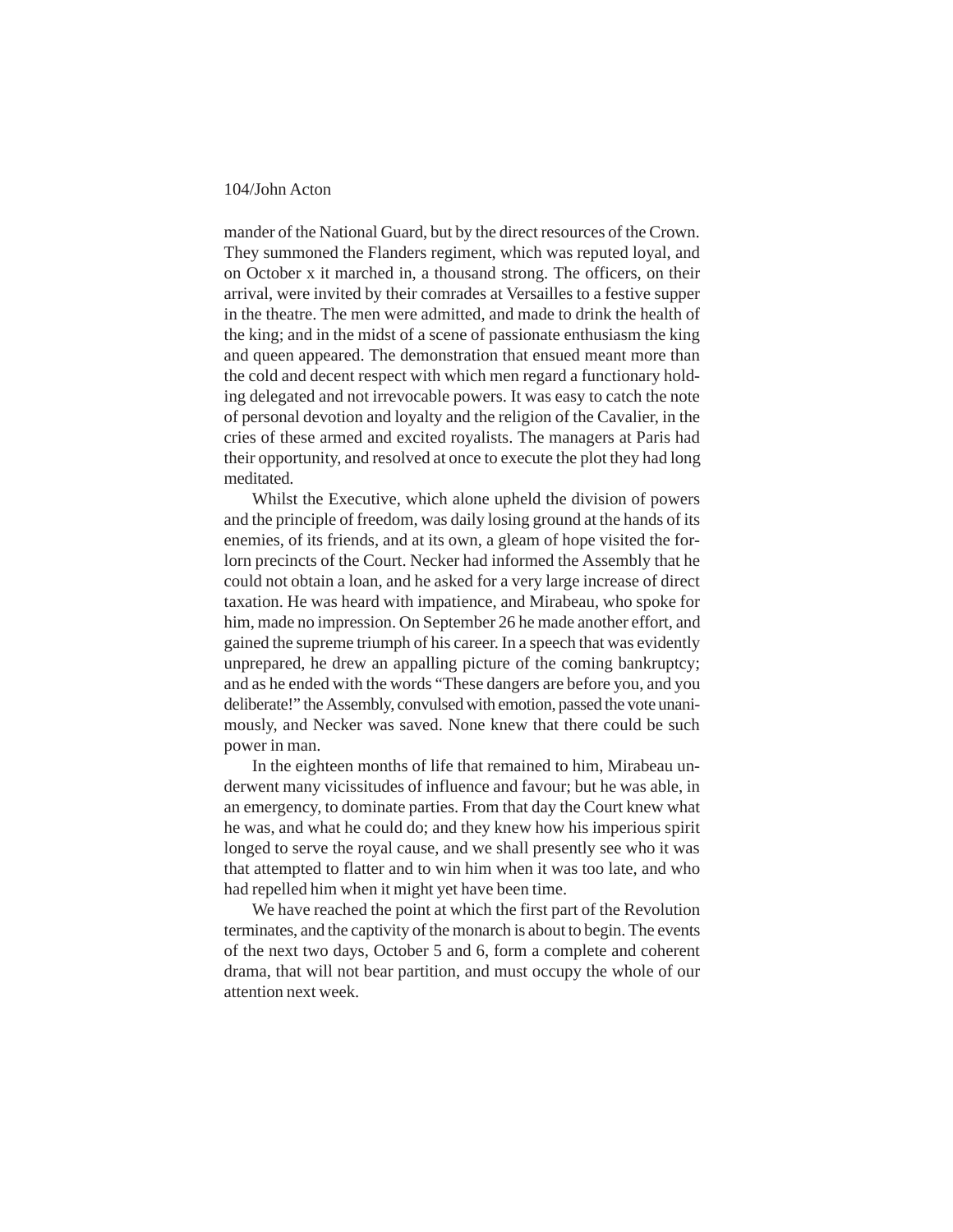# IX: THE MARCH TO VERSAILLES

The French Revolution was approved at first by the common judgment of mankind. Kaunitz, the most experienced statesman in Europe, declared that it would last for long, and perhaps for ever. Speaking less cautiously, Klopstock said: "I see generations crushed in the struggle; I see perhaps centuries of war and desolation; but at last, in the remote horizon, I see the victory of liberty." Even at St. Petersburg the fall of the Bastille was hailed with frantic joy. Burke began by applauding. He would not listen to Tom Paine, who had been the inspirer of a revolution himself; and who assured him that the States-General would lead to another. He said, afterwards, that the Rights of Man had opened his eyes; but at Holland House they believed that the change came a few days earlier, when the Church was attacked. The Americans were not far from the opinion of Burke. By the middle of the summer Jefferson thought that all that was needful had been obtained. Franklin took alarm at the events, of July. Washington and Hamilton became suspicious soon after.

For the September decrees were directed not only against the English model, but still more against the American. The Convention of 1787 had constructed a system of securities that were intended to save the Union from the power of unchecked democracy. The National Assembly resolutely swept every security away. Nothing but the Crown was left that could impede the direct operation of the popular will, or that could make the division of powers a reality. Therefore the Liberal party looked to the king as much as the Conservative, and wished as much as they, and even more than they, to strengthen his hands. Their theory demanded a divided legislature. Having lost that, they fell back on Montesquieu, and accepted the division of legislative, executive, and judicial powers. These theoretic subtleties were unintelligible to the people of France. Men who were as vehement for the king in October as they had been vehement against him in June appeared to them to be traitors. They could not conceive that the authority which had so long oppressed them, and which it had required such an effort to vanquish, ought now to be trusted and increased. They could not convince themselves that their true friends were those who had suddenly gone over to the ancient enemy and oppressor, whose own customary adherents seemed no longer to support him.

Public opinion was brought to bear on the Assembly, to keep up the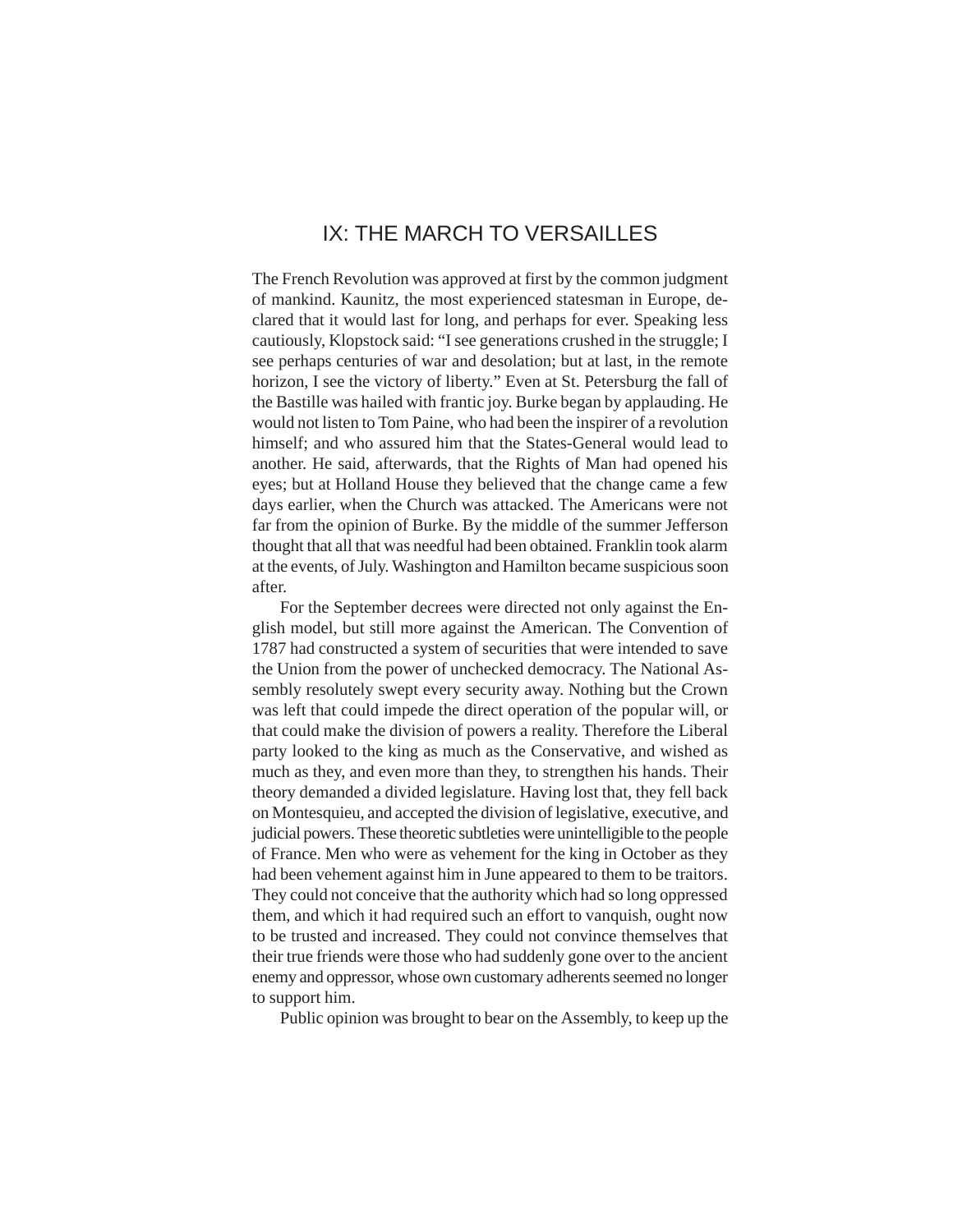repression of monarchy which began on June 23. As the Crown passed under the control of the Assembly, the Assembly became more dependent on the constituencies, especially on that constituency which had the making of French opinion, and in which the democratic spirit was concentrated. After the month of August the dominant fact is the growing pressure of Paris on Versailles. In October Paris laid its hand on its prey. For some weeks the idea of escaping had been entertained. Thirtytwo of the principal royalists in the Assembly were consulted, and advised that the king should leave Versailles and take refuge in the provinces. The late minister, Breteuil, the Austrian ambassador, Mercy, were of the same opinion, and they carried the queen with them. But Necker was on the other side.

Instead of flight they resolved upon defence, and brought up the Flanders regiment, whose Colonel was a deputy of the Left In the morning the Count d'Estaing, who held command at Versailles, learnt with alarm that it had been decided to omit the health of the nation. The Prussian envoy writes that the officers of the Guards, who had not yet adopted the Tricolor, displayed the utmost contempt for it. It required no exaggeration to represent the scene in a light odious to the public. When Madame Campan came home and described with admiration what she had just beheld, Beaumetz, a deputy, and friend of Talleyrand, became very grave, and took his leave, that he might make up his mind whether he should not emigrate at once. Hostile witnesses reported the particulars to the press next day, and it was stated, figuratively or literally, that the Royal Guards had trampled the national colours under foot. Marat came over to inquire, and Camille Desmoulins says that he hurried back to Paris making as much noise as all the trumpets of the Last Day.

The feast had been held on a Thursday. On the Sunday, October 4, Paris was in a ferment. The insult to the nation, the summoning of troops, the projected flight, as was now supposed, to the fortress of Metz, were taken to mean civil war, for the restoration of despotism. At the Palais Royal the agitators talked of going out to Versailles, to punish the insolent guards. On the evening of Sunday, one district of the city, the Cordeliers, who were governed by Danton, were ready to march. The men of other districts were not so ready for action, or so zealous to avenge the new cockade. To carry the entire population more was required than the vague rumour of Metz, or even than the symbolical outrage.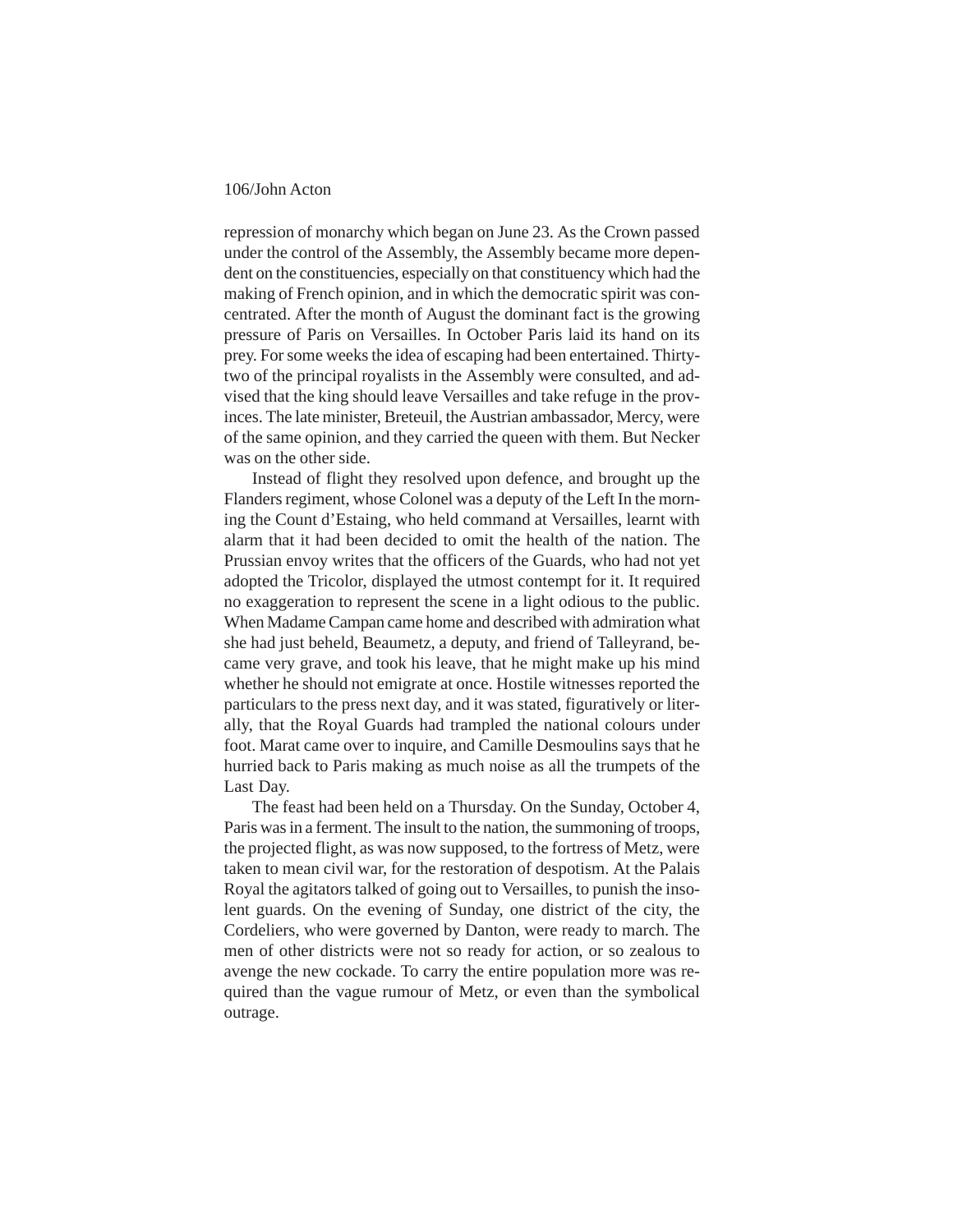# Lectures on the French Revolution/107

There was hunger among the 800,000 inhabitants of Paris, between last year's corn that was exhausted, and the new harvest that was not yet ground. Nobody, says Dumont, could wonder if so much suffering led to tumult The suffering was due to poverty more than to scarcity; but Lafayette asserted that above £2000 a week were paid to bakers, or to millers, to create discontent by shortening supplies. There were people who thought that money spent in this way would rouse indignation against the incompetent and inactive Assembly. Upon sixteen days in the course of September the bakers' shops had to be guarded by troops. The reduced noble families were putting down their establishments; and 200,000 passports were issued to intending émigrés in the two months following the fall of the Bastille.

The primary offender, responsible for subsistence, was the municipality of the capital; and their seat of office was the first object of attack. Early on the Monday morning a multitude of excited women made their way into the Hôtel de Ville. They wanted to destroy the heaps of papers, as all that writing did them no good. They seized a priest, and set about hanging him. They rang the tocsin, bringing all the trained battalions and all the ragged bands of the city to the Place de Grève. They carried away several hundreds of muskets, and some useless cannon; and they fetched torches, that they might burn the building to the ground. It was the headquarters of the elected municipality; but the masses were becoming conscious that they were not the Third Estate, that there was a conflict of interest between property and labour, and they began to vent their yet inarticulate rage upon the middle class above them. It presently appeared that these revolutionary heroines, knitting companions of the future guillotine, were not all infuriated or implacable. Parcels of banknotes that they took away were brought back; the priest was left unhung; the torches that were to have lighted the conflagration were extinguished without difficulty. They were easily persuaded that their proper sphere of action was Versailles, with its Assembly, that was able to do everything, and did nothing for the poor. They played the genuine part of mothers whose children were starving in their squalid homes, and they thereby afforded to motives which they neither shared nor under- stood the aid of a diamond point that nothing could withstand. It was this first detachment of invading women that allowed Stanislas Maillard to lead them away.

Maillard was known to all the town as a conqueror of the Bastille. Later, he acquired a more sinister celebrity. But on that 5th of October,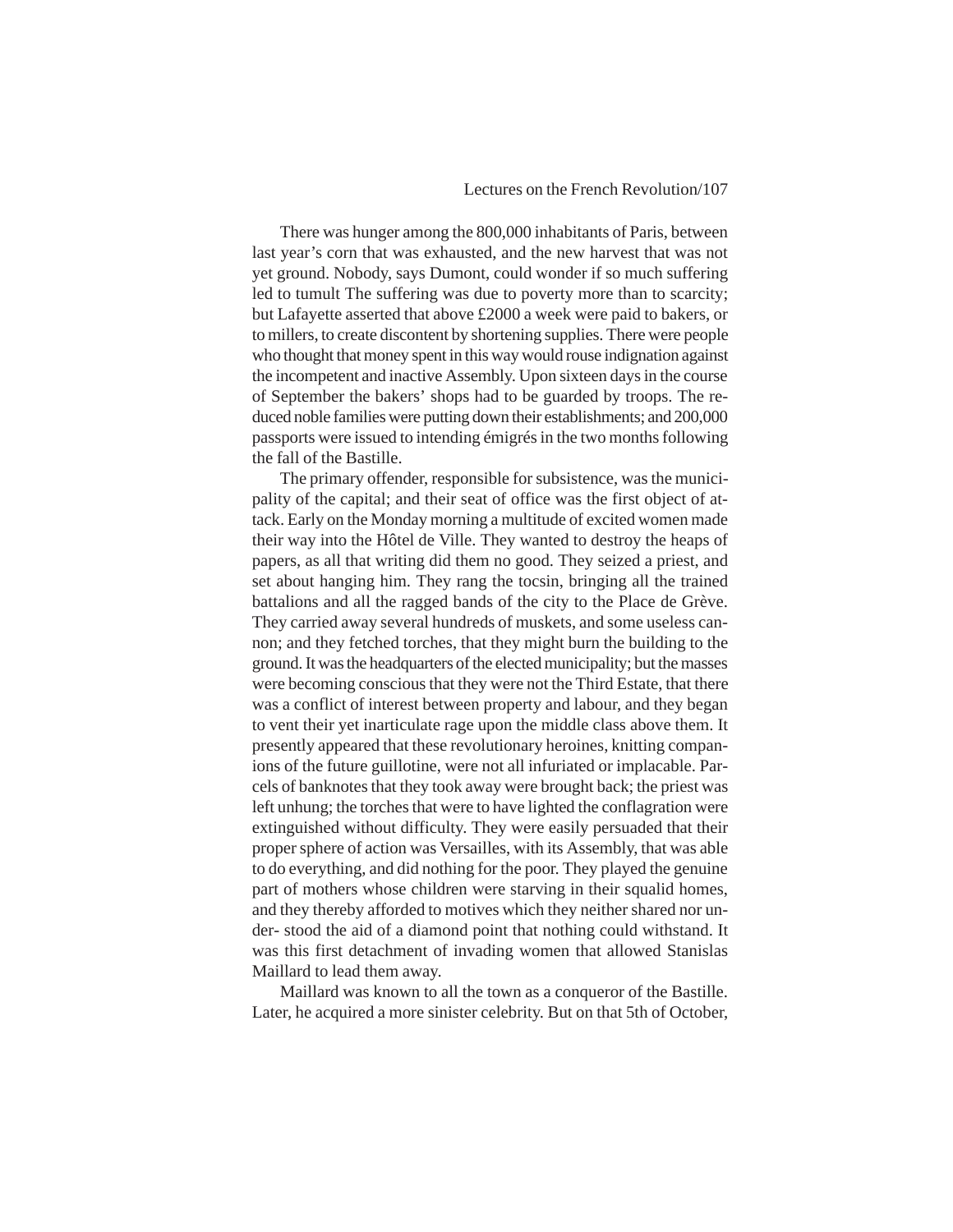as the calculating controller of dishevelled tumult, he left on those who saw him an impression of unusual force. Whilst he mustered his army in the Champs Elysées, and recruiting parties were sent through the streets, an emissary from the Hôtel de Ville hastened to warn the Government at Versailles. He was able to announce that the National Guard were coming.

Lafayette appeared late upon the scene, and did nothing to hinder the expedition of Maillard. He thought the danger contemptible, and believed that there were resources at Versailles enough to stop it, although there were seven or eight thousand women and some hundreds of men among them. Both Necker and Mounier, the President of the Assembly, confirm the fact.

When the news of what they must be prepared for reached ministers, the king was out shooting, some miles away, and nothing could be done without him. The queen was found at the Trianon, which she never saw again. An officer who came on foot from Paris told the king of his danger. He refused his name, but stated that there was no man in the service who had greater reason to complain. A mounted messenger arrived from the Minister of the Interior, and Lewis took horse and galloped to Versailles. The streets were already crowded with disorderly people, and shots were fired as he rode by.

The roads from Paris to Versailles cross the Seine at three points, and the general officers who were in the ministry declared that they might be defended with the troops that were at hand. St. Priest, the Minister of the Interior, advised the king to meet the army of Paris at Sèvres, and order it to retire. If they refused, he thought that they could be beaten.

Necker was against giving battle, and two important colleagues were with him. He was ready to take the king to Paris, seeing the objections, as he always did to every proposal, but hoping that public opinion, stimulated by the presence of the Court, which had not been seen there for generations, would sustain the Crown against the Assembly. He had held that opinion from the first, and he refused to be answerable for civil war. Lewis, unable to decide, went to consult the queen. She would be sent away, with her children, if there was a fight. She declared that she would remain if the king remained, and would not allow him to incur dangers which she did not share. This resolution made it impossible for him to adopt a manly or spirited course. The Council broke up without deciding anything.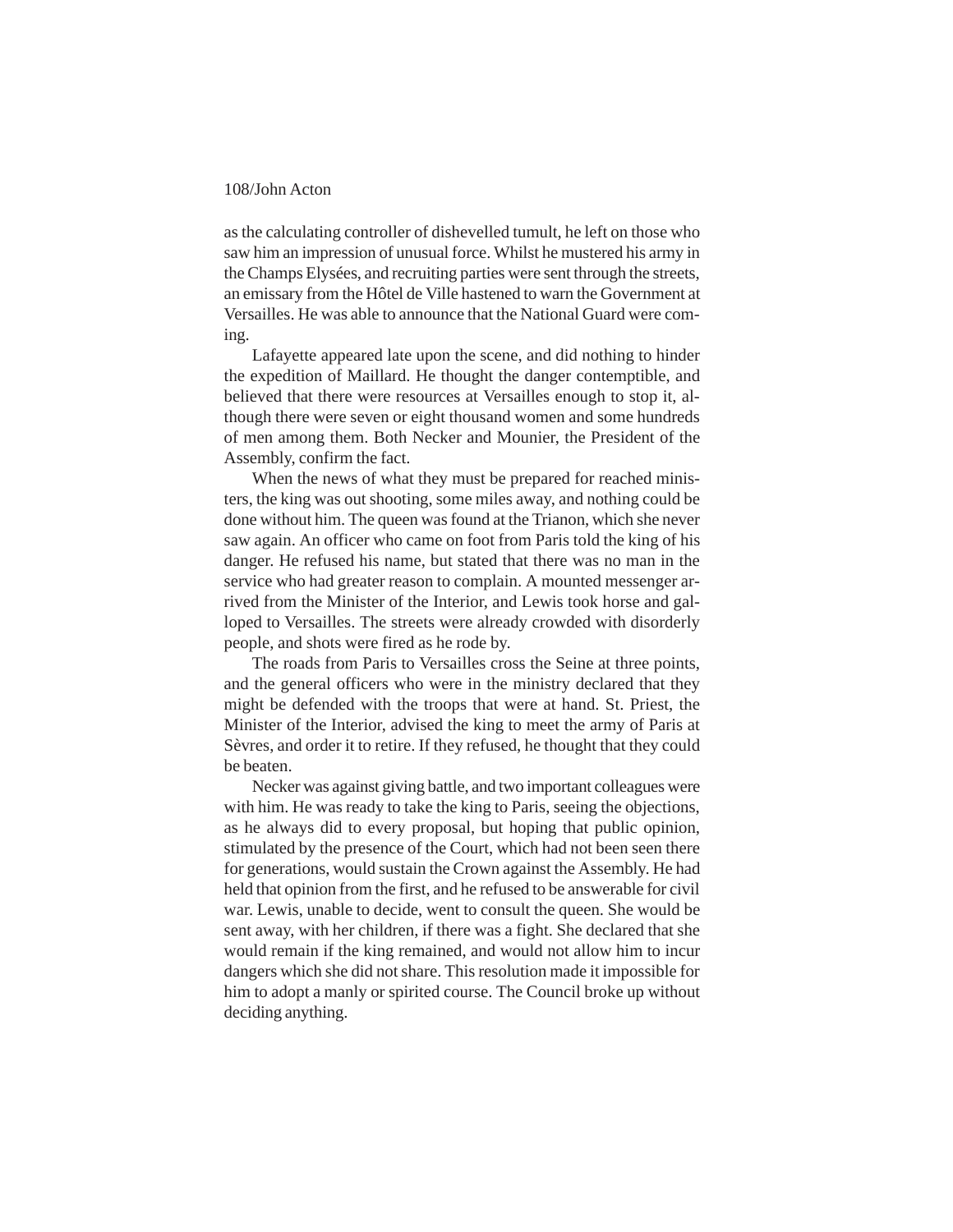#### Lectures on the French Revolution/109

Whilst this was going on, between three and four in the afternoon Maillard reached Versailles with his column of women. Their quality had deteriorated by the recruits made on the way, and there had been a large accession of ferocity. Besides the women who followed Maillard from the Hôtel de Ville, some of whom believed that hunger is caused by bad government, and can be appeased by good, others displayed the aprons in which they meant to carry the queen to Paris, bit by bit. And there was a group, more significant than either, who were well supplied with money, to be distributed among the soldiers of the Flemish regiment, and who effectually performed their office.

Maillard, who had prevented depredation by the way, made straight for the Assembly, and was admitted with a deputation of his followers. They arrived at a moment of excitement. The king had accepted the nineteen paragraphs of the Constitution, with the proviso that he retained the executive power undiminished. He had put off the Rights of Man until it should be seen how they were affected by the portions of the constitution yet to pass. The reply was not countersigned by a minister; and the deputies saw in it an attempt to claim the right of modifying the fundamental laws. They brought up the imprudences of the dinner of welcome, and argued that there must be a plot.

Mirabeau had never stood in a more difficult position. He clung to the monarchy, but not to the king. He was ready to serve the Count of Provence, or even the Duke of Orleans, but not a feeble executive; and he judged that, as things were going, there would soon be no king to serve. Through his friend La Marck he had attempted to terrify the Court, and to induce them to accept his services. La Marck had represented to the queen the immense value of the aid of such a man; and the queen had replied, decisively, that she hoped they would never fall so low as to need help from Mirabeau.

He defended the king's answer on the ground he had held before, that the Declaration ought to follow the Constitution, and ought not to precede it. Speaking of the scene at the officers' dinner, he said that the king was inviolable—the king, and no other person. The allusion was so clear that the royalists were reduced to silence. The Assembly resolved that the king should be requested to give his assent, unconditionally. Before the deputation had left, Maillard entered the Assembly.

Mirabeau had received early notice of the intended attack by a large body of Parisians, and had advised Mounier to adjourn in time. Mounier fancied that Mirabeau was afraid, and said that every man must die at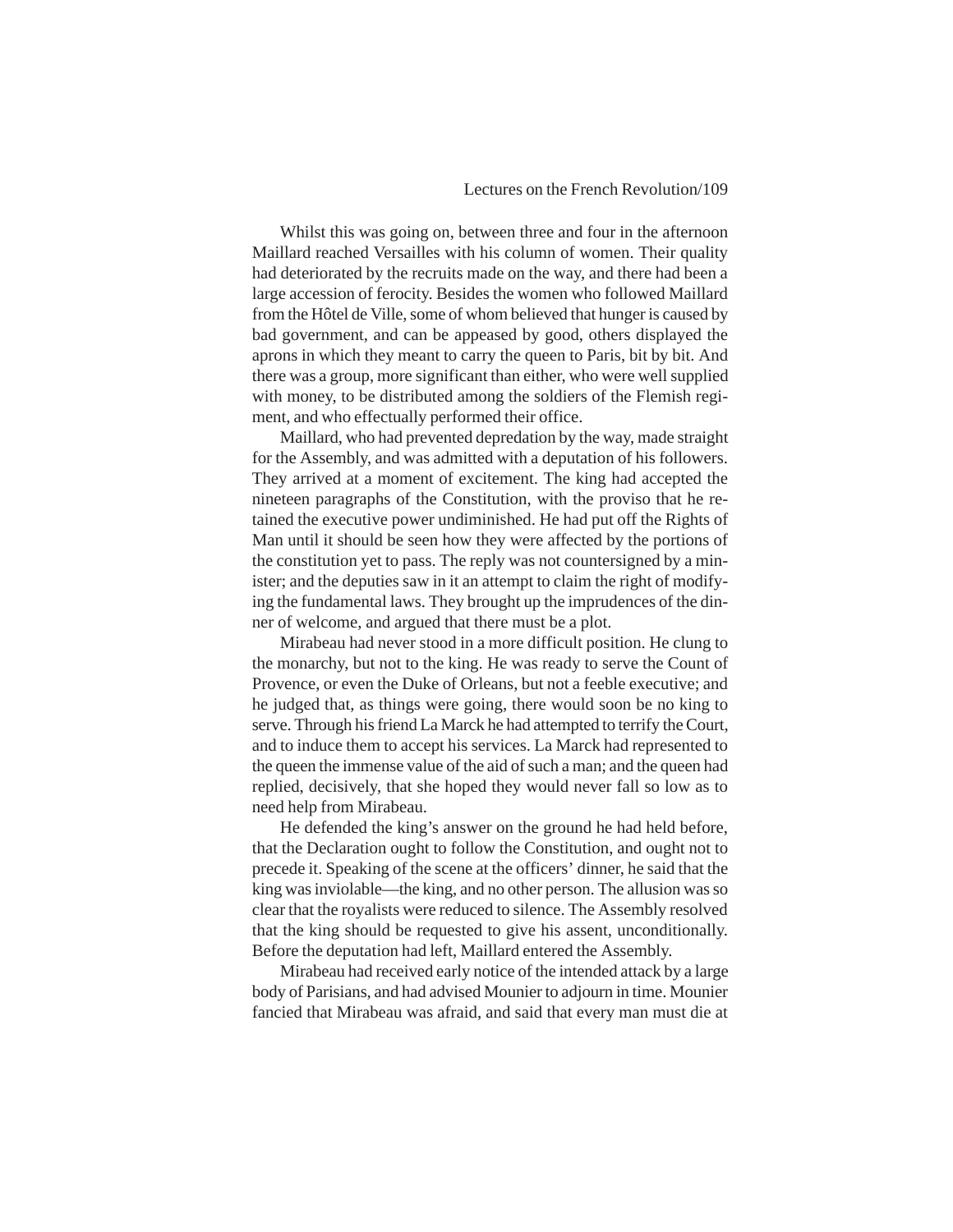his post. When Maillard appeared with a few women, he allowed him to speak. As the orator of the women whom he had brought from the H6tel de Ville, Maillard asked for cheap bread, denounced the artificial famine and the Royal Guards. When rebuked by Mounier for using the term "citizens," he made a very effective point by saying that any man who was not proud to be a citizen ought at once to be expelled. But he admitted that he did not believe all the imputations that were made by his followers; and he obtained a cheer for the Royal Guard by exhibiting a regimental cocked hat with the tricolor cockade.

The Assembly gave way, and sent Mounier at the head of a deputation to invite the king's attention to the demands of his afflicted subjects. Whilst the deputies, with some of the women, stood in the rain, waiting for the gates to be opened, a voice in the crowd exclaimed that there was no want of bread in the days when they had a king, but now that they had twelve hundred they were starving. So that there were some whose animosity was not against the king, but against the elect of the people.

The king at once conceded all that Mounier asked for his strange companions, and they went away contented. Then their friends outside fell upon them, and accused them of having taken bribes; and again it became apparent that two currents had joined, and that some had honestly come for bread, and some had not Those who had obtained the king's order for provisioning Paris, and were satisfied, went back to bring it to the Hôtel de Ville. They were sent home in a royal carriage. Maillard went with them. It was fully understood that with all his violence and crudity he had played a difficult part well.

Mounier remained at the Palace. He was not eager to revisit the scene of his humiliation, where vociferous women had occupied the benches, asking for supper, and bent on kissing the President. He wished the king now to accept the Rights of Man, without waiting for the appointed deputation from the Assembly. Although they were in part his work, he was no longer wedded to them as they stood, and thought, like Mirabeau, that they were an impediment. But a crisis had arrived, and this point might be surrendered, to save the very existence of monarchy. He waited during many eventful hours, and returned after ten at night to find that the bishop of Langres, disgusted with the scene before him, had adjourned the Assembly. Mounier instantly convoked them, by beat of drum. He had other things to speak of besides the Rights of Man; for he knew that an invader more formidable than Maillard with his Amazonian escort was approaching.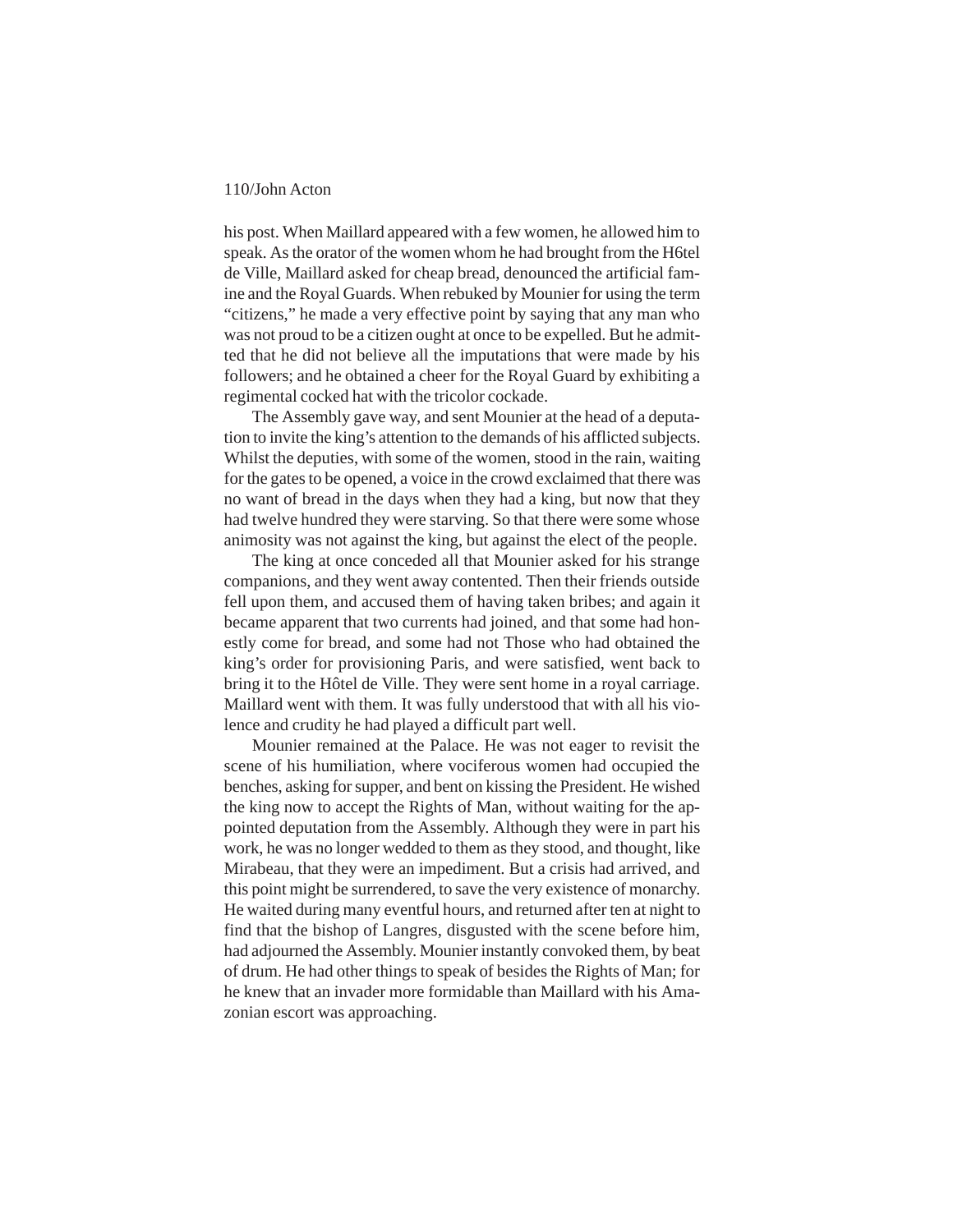#### Lectures on the French Revolution/111

For the later weeks of September Lafayette had cast his influence on the side of those who designed to strengthen the executive. He had restrained his men when they threatened to come to support the National Assembly. To yield to that movement was to acknowledge defeat, and loss of available popularity and power. When he came to the Hôtel de Ville and found that his army was resolved to go, he opposed the project, and for many hours held his ground. The men whom he commanded were not interested on their own account in the daily allowance of food. Their anger was with the Royal Guards, and their purpose was to take their place. Then there would be less danger of resistance to the decrees, or, of flight to the provinces.

Lafayette could not appear before the king at their head without evident hostility and revolt; for their temper was threatening, and he was rapidly losing control. By delay and postponement he gained something. Instead of arriving as an assailant, he came as a deliverer. When he remonstrated, his soldiers said that they meant no injury to the king, but that he must obey or abdicate. They would make their general Regent; but if he refused to put himself at their head, they would take his life. They told him that he had commanded long enough, and now he must follow. He did not yield until the tumult had risen high, and the strain on his authority was breaking.

Early in the afternoon the watchers who followed the march of the women from the rare church towers reported that they had crossed the Seine without opposition. It was known, therefore, that the road was open, that the approach of the army would be under cover of the contingent that had preceded, that there was no danger of collision.

About four o'clock Lafayette sent word to the Hôtel de Ville—for his men would not allow him out of sight—that it was time to give him his orders, as he could not prevent the departure. They were brought to him where he sat in the saddle in the Place de Grève, and he read them with an expression of the utmost alarm. They contained all that ambition could desire, for the four points which he was directed to insist on made him Dictator of France. But it was added that the orders were given because he demanded them. Lafayette never produced that document; and he left it to the commissaries sent with him to urge the one demand in which he was interested, the establishment of the Court at Paris.

He started about five o'clock, with nearly 20,000 men. From the barrier by which he left Paris he sent a note in pencil to reassure the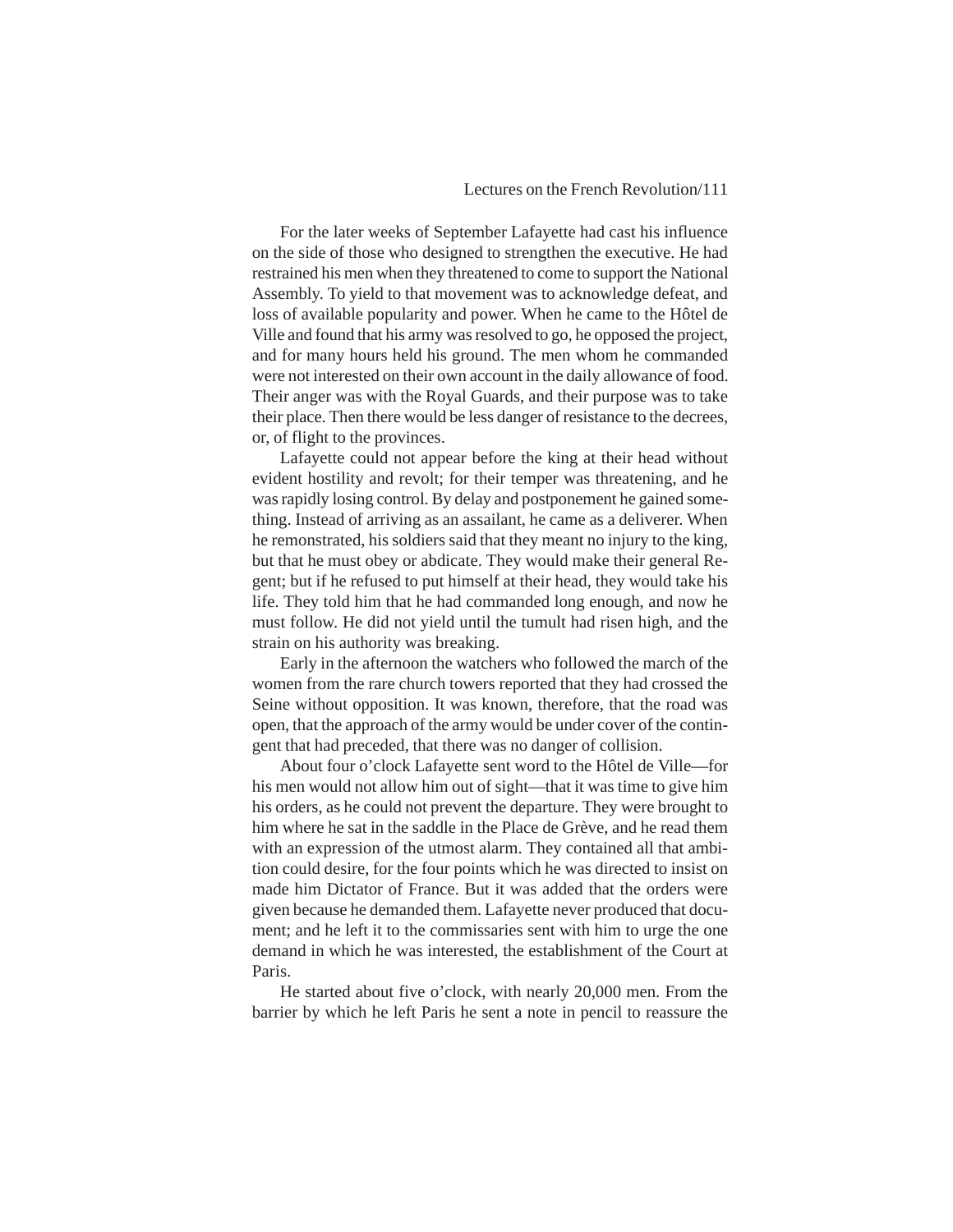Government as to his intentions. It was a march of seven hours. At the passage of the Seine, he sent on an officer with further explanations; and he declared that he was coming under compulsion, and would have gone back if the bridge had been held in force. Before Versailles he halted his men, and made them take the oath of fidelity to the king and the Assembly.

The news of his coming had been received with terror. A man, dressed like a workman, who had been on the march with him, hurried forward to the Palace, and was at once admitted. It was the future Duke de Richelieu, twice, in after years, Prime Minister. What he told of the mood of the men added to the alarm. Another Council was held, at which the majority were in favour of flight. "Sir," said St. Priest, "if you go to Paris, it may cost you your crown." "That advice," said Necker, "may cost you your head." Nobody doubted that flight signified civil war. But St. Priest carried his point, and rode off to prepare Rambouillet for the royal family. As he knew that the decision was the gravest that could be taken, and that Necker's words were probably true, he dropped into a walk, and was overtaken by his wife. From her he learnt that the hazardous decision had been reversed, and that the king would remain at Versailles. His interview with the deputation of women had had a momentary success, and provoked cries of" Vive le Roi!" Thereupon Necker recovered the lost ground, with the aid of Liancourt, who first brought the king to Paris in the summer. The carriages, which were ready, were countermanded. Later on, they were again sent for, but this time they were stopped by the people.

The confusion of counsel was such that one of the ministers afterwards declared that, if the Duke of Orleans had appeared and pressed his demands, he would have obtained everything. It is said that the managers of his party saw this, and showed him his opportunity, during the panic that preceded Lafayette. It is even stated that they brought him to the very door of the council chamber, and that he flinched, with the regency within reach of his hand. When the National Guard arrived, his chances vanished.

Lafayette never was able to prove the Duke's complicity in the crime of that night. When the Duke asked him what evidence he had, he replied that if he had had evidence he would have sent him for trial; but that he had enough reason for suspicion to require that he should leave the country. Thrice the Duke, forcibly encouraged by Mirabeau, refused to go. Thrice the general insisted, and the Duke started for En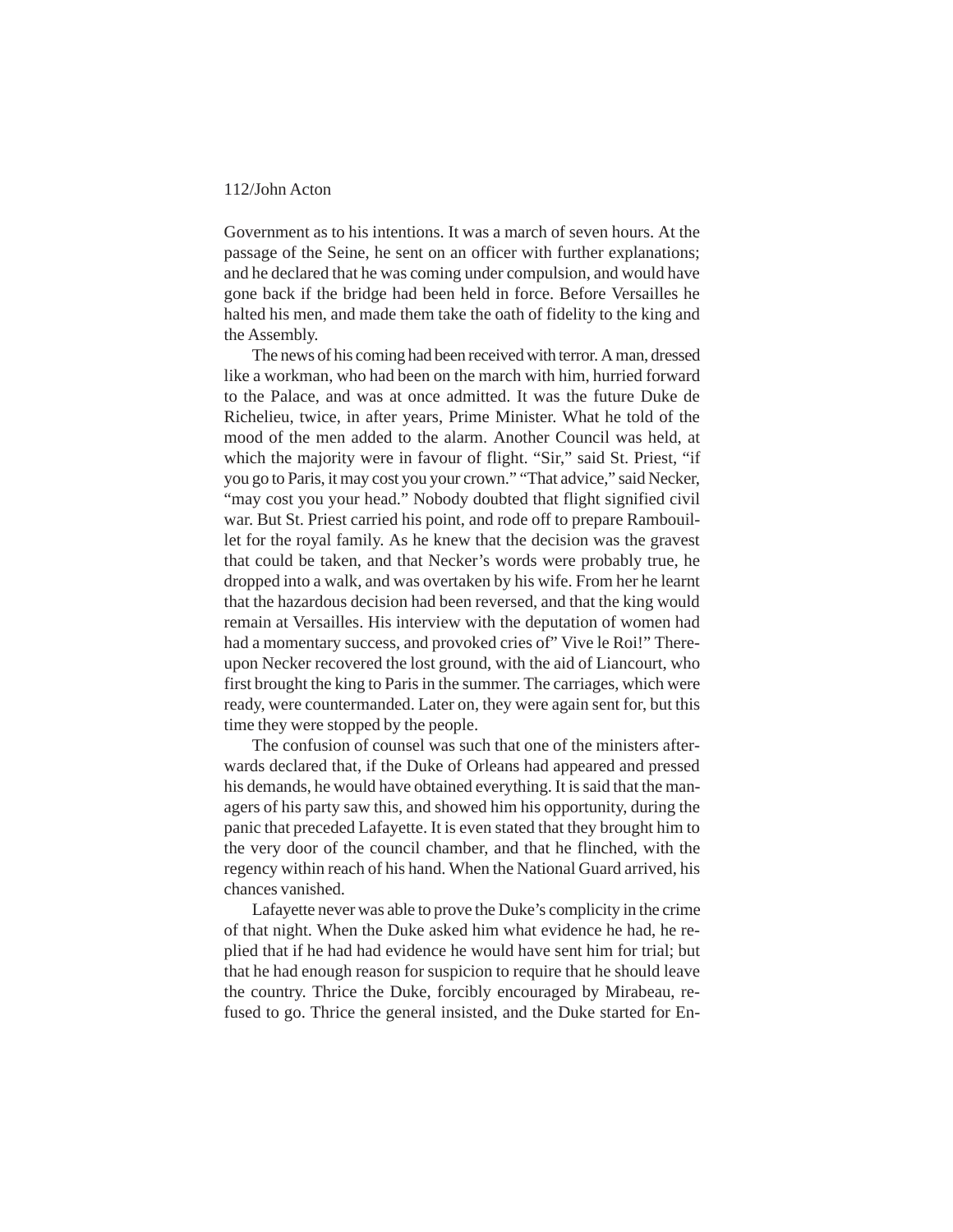gland. Mirabeau exclaimed that he would not have him for a lackey. A long inquiry was held, and ended in nothing. The man who knew those times best, Roederer afterwards assured Napoleon that, if there was an Orleanist conspiracy, Orleans himself was not in it.

The women who invaded Versailles were followed by groups of men of the same description as those who committed the atrocities which followed the fall of the Bastille. As night fell they became formidable, skirmished with the guard, and tried to make their way into the Palace. At first, when his captains asked for orders to disperse the crowd, Lewis, against the advice of his sister, replied that he did not make war on women. But the men were armed, and evidently dangerous. The command, at Versailles, was in the hands of d'Estaing, the admiral of the American war, who at this critical moment showed no capacity. He refused to let his men defend themselves, and ordered them to withdraw. St. Priest grew impatient. Much depended on their having re- pressed the riot without waiting to be rescued by the army of Paris. He summoned the admiral to repel force by force. D'Estaing replied that he waited the king's orders. The king gave none. The minister then said: "When the king gives no orders, a general must judge and act for himself." Again the king was silent. Later, the same day, he adopted the words of St. Priest, and made them his own. He said that the Count d'Estaing ought to have acted on his own responsibility. No orders are needed by a man of spirit, who understands his duty. It was the constant wish of Lewis XVI. to be in the hands of stronger men, who would know how to save him in spite of himself.

Mounier had obtained his unqualified assent to the Rights of Man, and urged him to seize the moment to take refuge in some faithful province. It was the dangerous, but the honourable course, and there was hope that the Assembly, standing by him, would prevent an outbreak of war. He conveyed the royal message to the Assembly, at a night sitting, much hindered by the continued presence of the visitors from Paris. Just then Lafayette arrived, with his overwhelming force. He assured Mounier and his friends that the men he com- manded would now be easy to satisfy. But he said nothing of the real purpose of his presence there. From the Assembly he passed on to the king. Leaving his 20,000 men behind him in the darkness, he appeared at the Palace gate, accompanied only by the commissaries from the Hôtel de Ville.

The Swiss behind the bars warned him to reflect what he was about to do. For he was entering a place crowded with men passionately ex-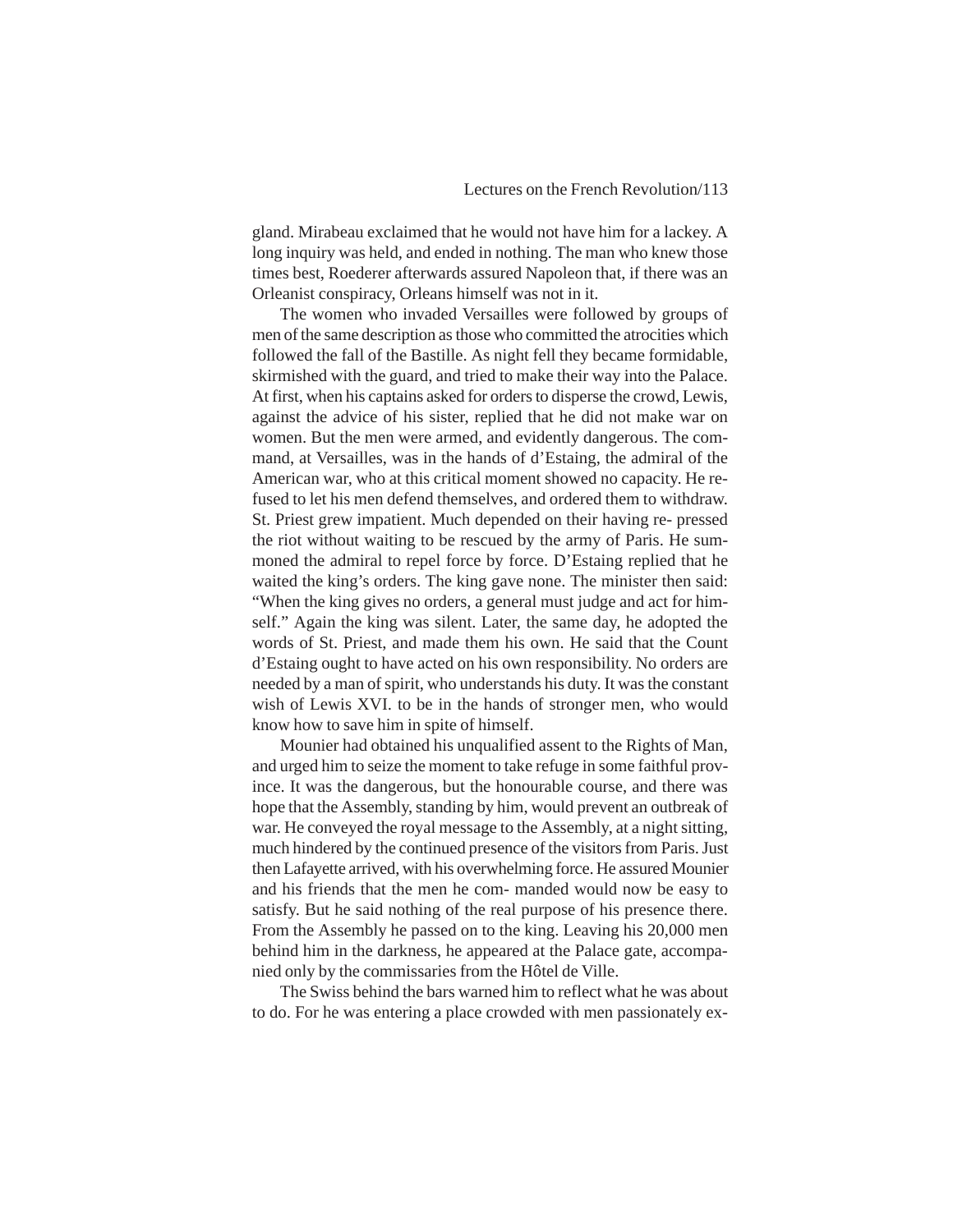cited against the revolutionary general, who, whether he came to save or to destroy, was no longer a subject, but a master. The general told them to let him in. As he passed, a voice called out, "There goes Cromwell." Lafayette stood still and answered, "Cromwell would not have come alone." Madame de Staël watched him as he entered the royal presence. His countenance, she says, was calm. Nobody ever saw it otherwise. Lewis received him with a sensation of relief; for he felt that he was safe. At that moment the sovereign indeed had perished, but the man was safe. The language of Lafayette was respectful and satisfactory. He left to his companions the disagreeable duty of imposing terms, and they exposed to the king the object of this strange interposition of the middle class in arms. He replied that he had already sanctioned the Rights of Man, that the minister would arrange with the municipality for the provisioning of Paris, that he himself would trust his person to the custody of the National Guard. The fourth, and only essential matter, the transfer of the Court to Paris, was left unsettled. That was to be the work reserved for the morrow. Word was sent to the Hôtel de Ville that all was well.

Lafayette, holding the issue in his hands, betrayed no impatience, and abstained from needless urging. His men undertook the outer line of defence, but the Palace itself was left to the Royal Guards. The king did not at once realise the position, and attempted to combine the old order with the new. For the remainder of the night there was a divided command and an uncertain responsibility. Between Lafayette outside and D'Estaing within, there was an unguarded door.

The general believed that he had done enough, and would easily gather the ripe fruit in the morning. Having informed the President of the Assembly, still ostensibly sitting, that order was restored, he went home to bed. He had had a long and trying day. His rest was destined to be short. Before daybreak a small band of ruffians, of the kind which the Revolution furnished as a proper instrument for conspirators, made their way by the garden entrance into the Palace. Those who aimed at the life of the king came upon a guard-room full of sleeping soldiers, and retired. The real object of popular hatred was the queen, and those who came for her were not so easily turned from their design. Two men on guard who fired upon them were dragged into the street and butchered, and their heads were borne as trophies to the Palais Royal. Their comrades fled for safety to the interior of the Palace. But one, who was posted at the door of Marie Antoinette, stood his ground, and his name,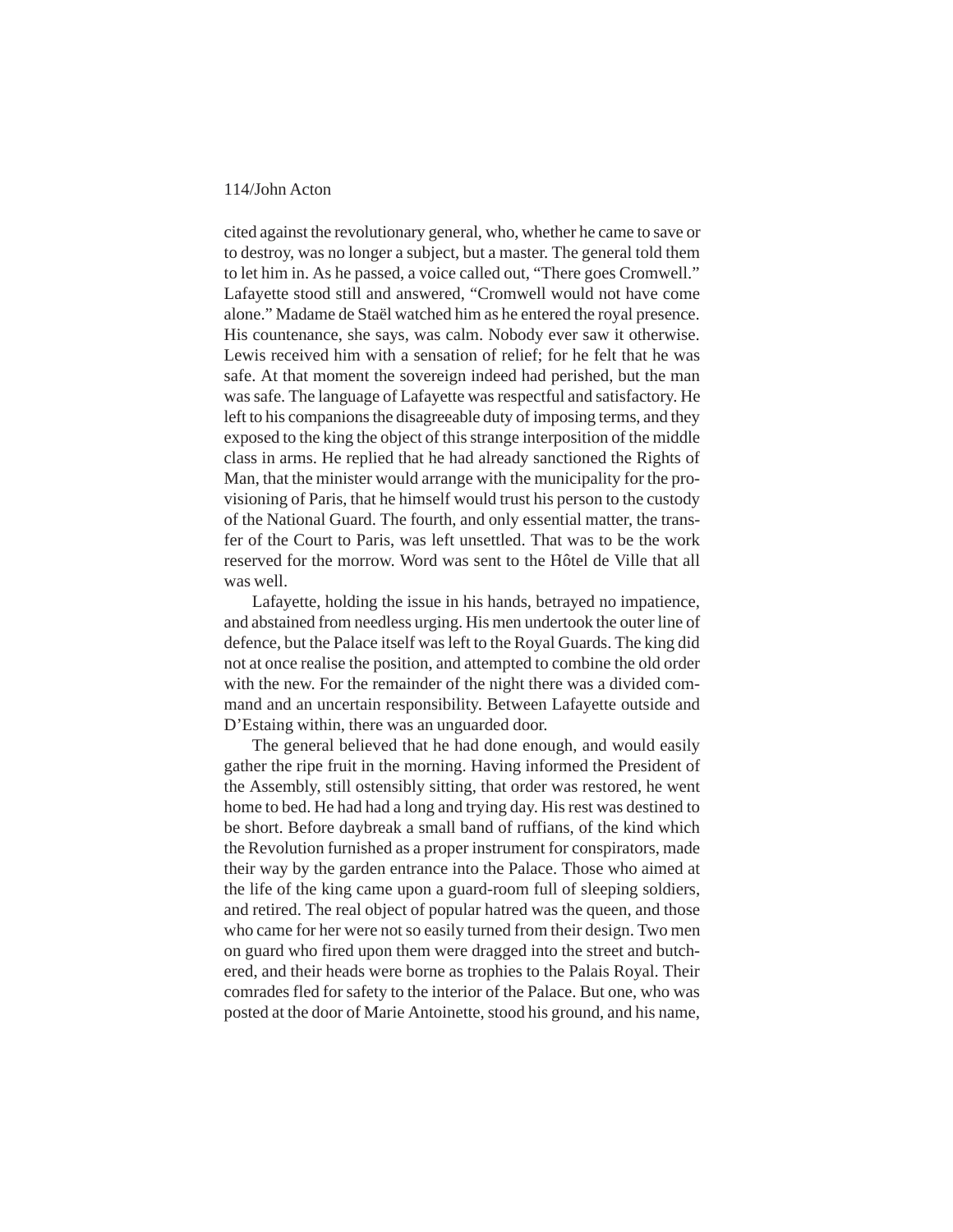Miomandre de Sainte Marie, lives as a household word. One of the queen's ladies, whose sister has left a record of the scene, was awakened by the noise and opened the door. She saw the sentry, his face streaming with blood, holding a crowd at bay. He called to her to save the queen and fell, with the lock of a musket beaten into his brain. She instantly fastened the lock, roused the queen, and hurried her, without stopping to dress, to the king's apartment

The National Guard from Paris, who were outside, had not protected the two first victims; but then they interfered, and the Gardes Françaises, who had been the first mutineers, and had become the solid nucleus of the Parisian army, poured into the Palace. As they had made their expedition of the day before for no other purpose than to drive the royal troops away and to take their place, none could tell what the meeting of the two corps would be, and the king's men barricaded themselves against the new comers. But an officer reminded the Gardes Françaises of the day when the two regiments had withstood the English, side by side, and theirs had been rescued by the Gardes du Corps. So they called out, "Remember Fontenoy"; and the others answered the challenge and unbarred the door.

By the time that Lafayette appeared, roused from untimely slumber, his men were masters of the Palace, and stood between the royal family and the raging mob of baffled murderers. He made the captured guardsmen safe; but although he was in supreme command, he did not restore order outside. The last of the four points he had been instructed to obtain, the removal of the Court to his custody at the Tuileries and his own permanent elevation to a position superior to the throne, was not yet conceded. Until that was settled, the loyalty of his forces was restrained. Nobody was arrested. Men whose hands were red with the blood of Varicourt and Miomandre were allowed to defy justice, and a furious crowd was left for hours without molestation under the windows of the king. The only cry left for them to raise was "Paris," and it was sure in time to do its work. The king could not escape, for Lafayette held every gate. He could not resist, for Lafayette commanded every soldier. The general never pressed the point He was too cautious to attend the council where the matter was considered, as if the freedom of choice was left. This time Necker had his way, and he came forward and announced to the assembled people that the Court was about to move to Paris. Lewis, who had wandered, helpless and silent, between his chair and the balcony, spoke at last, and confirmed it.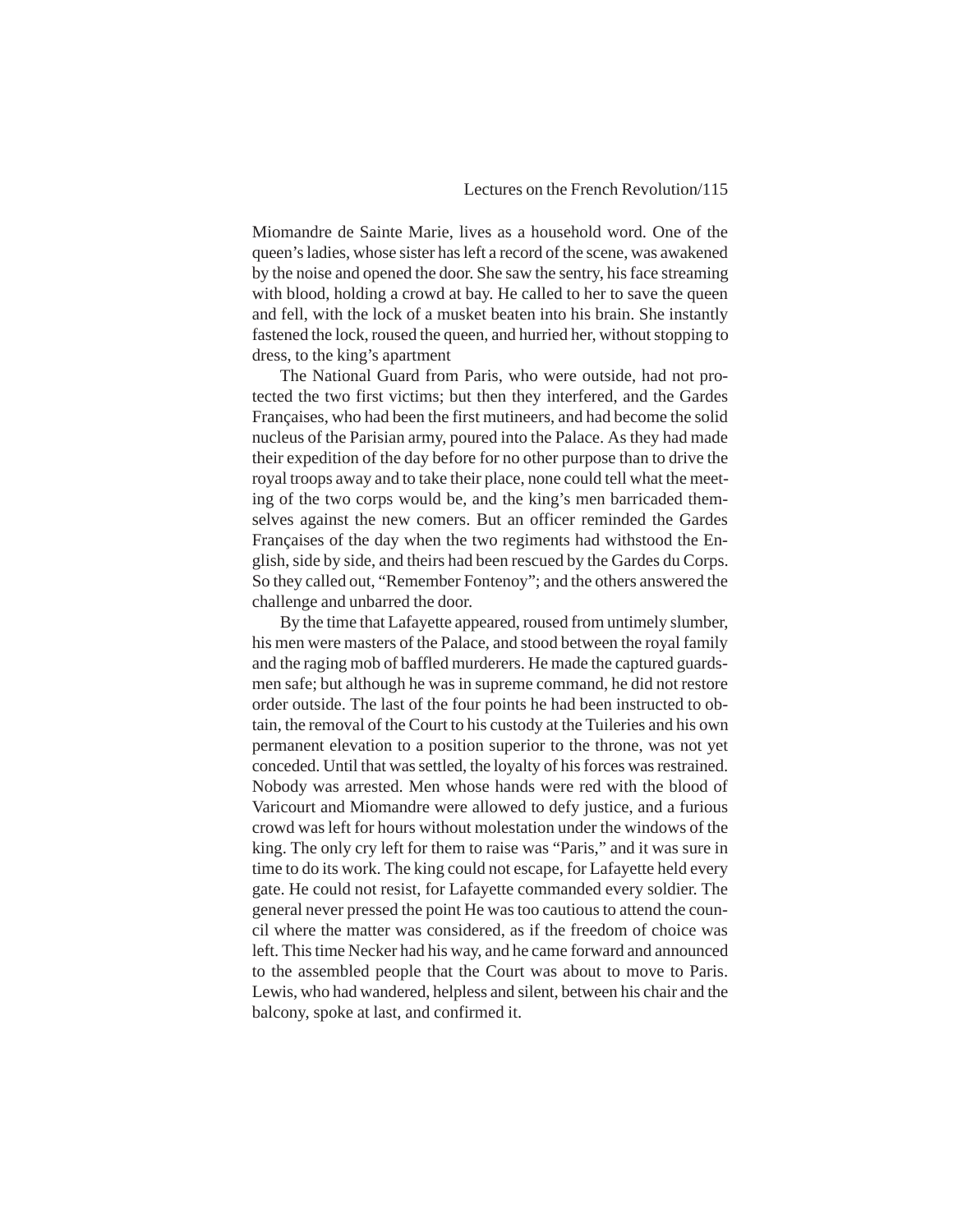In that moment of triumph Lafayette showed himself a man of instinct and of action. The multitude had sufficiently served his purpose; but their own passions were not appeased, and the queen personified to them all the antagonistic and unpopular forces. The submission of the king was a foregone conclusion: not so the reconciliation of the queen. He said to her, "What are your Majesty's intentions?" She answered, "I know my fate. I mean to die at the feet of the king." Then Lafayette led her forward, in the face of the storm, and, as not a word could be heard, he respectfully kissed her hand. The populace saw and cheered. Under his protectorate, peace was made between the Court and the democracy.

In all these transactions, which determined the future of France, the Assembly had no share. They had had no initiative and no counsel. Their President had not known how to prevent the irruption of the women; he had supplied them with bread, and had been unable to turn them out until the National Guard arrived. After two in the morning, when he heard that all was quiet at the Palace, he adjourned the sitting. Next day he proposed that they should attend the king in a body; but Mirabeau would not allow it to be done. One hundred deputies gave a futile escort to the royal family, and the Assembly followed soon after. The power was passing from them to the disciplined people of Paris, and beyond them and their commander to the men who managed the masses. Their reign had lasted from July 16 to October 6.

It took seven hours to bring the royal family from Versailles to Paris, at a foot pace, surrounded by the victorious women, who cried: "We bring the baker, the baker's wife, and the baker's boy." And they were right. Supplies became abundant; and the sudden change encouraged many to believe that the scarcity had not been due to economic causes.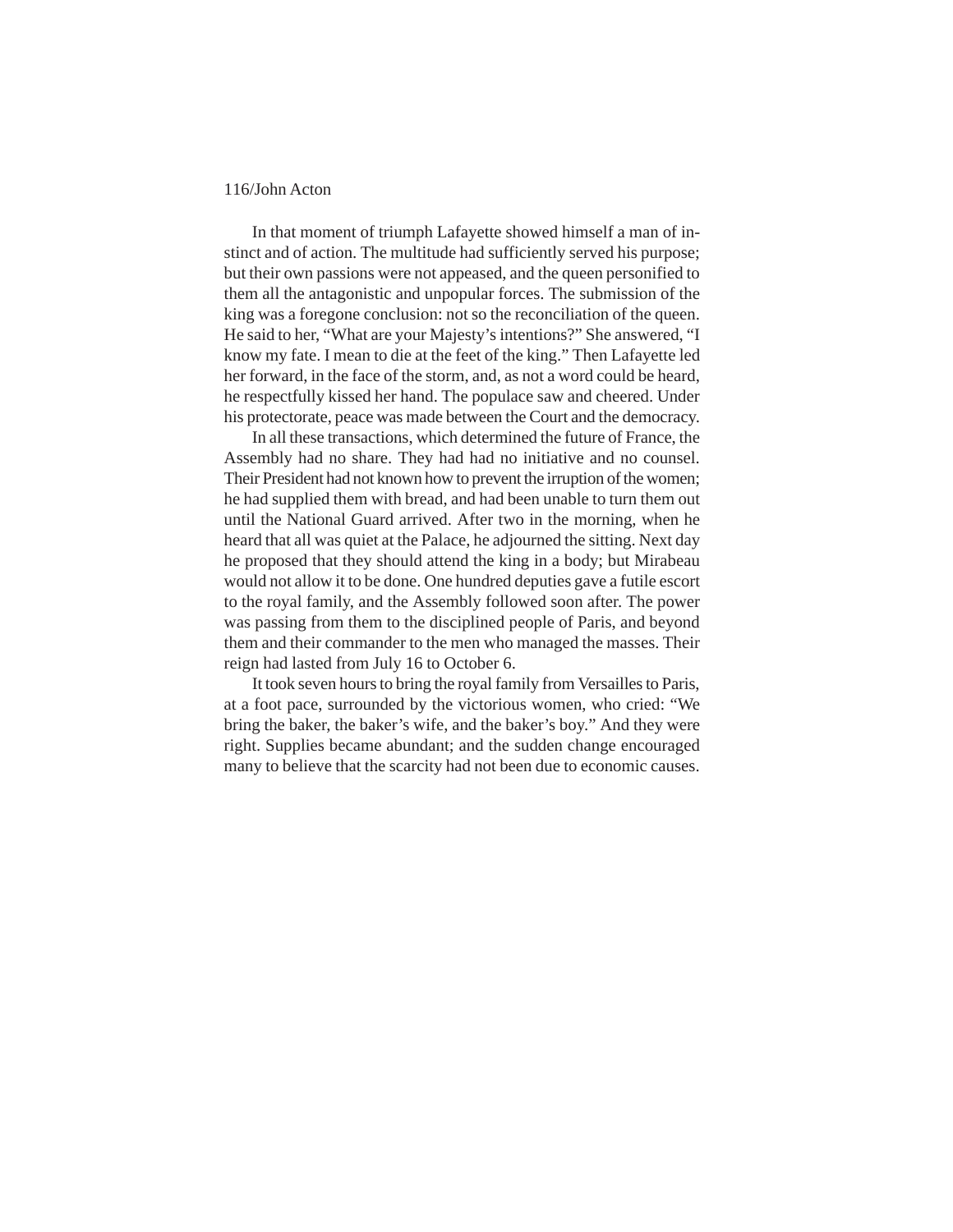# X: MIRABEAU

The transfer of the Government to Paris, which degraded and obscured the king, at once made the queen the foremost person in the State. Those days of October are an epoch in her character as well as in her life, and we must turn our thoughts to her, who had so much influence and so much sorrow, and who beyond all women in European history, excepting one, has charmed and saddened mankind. She had proved inferior to her position during the years of her prosperity, and had disgraced herself even in her mother's eyes, by her share in the dismissal of Turgot. The Court was filled with stories injurious to her good name, and the calumny of the diamond necklace showed so clearly what a Prince of the Church thought her capable of, staking his existence on his belief, that her own sister suspected her, and they remained long estranged. Her frivolity was unchecked by religion; but a year or two before her misfortunes began, she became more serious; and when they were about to end, a priest found his way into the prison, and she was prepared to die. At first, she was dreaded as the most illiberal influence near the throne, and the Parliament of Paris denounced her as the occult promoter of oppression. In the decisive days of June 1789 she induced Lewis to sacrifice to the cause of aristocracy the opportune reforms that might have retrieved his fortunes. The emigration left her to confront alone the vengeance of the people. The terrific experience of October, when she saw death so near, and was made to feel so keenly the hatred she inspired, sobered in a moment the levity of her life, and brought out higher qualities. It was on that day that she began to re- mind those around her whose daughter she was. Ignorant as she was and passionate, she could never become a safe adviser. But she acquired decision, vigour, and self- command, and was able sometimes to strengthen the wavering mind of her husband. Too brave to be easily frightened, she refused at first the proffered aid of Mirabeau; and when, too late, she bent her pride to ask for it, she acted with her eyes open, without confidence or hope. For the surging forces of the day, for the idea that might have saved her, the idea of a government uniting the best properties of a monarchy with the best properties of a republic, she had neither sympathy nor understanding. Yet she was not wedded to the maxims that had made the greatness of her race, and the enmity of the princes and the émigés saved her from the passions of the old régime. Condé spoke of her as a democrat; and she would have been glad to exchange the insti-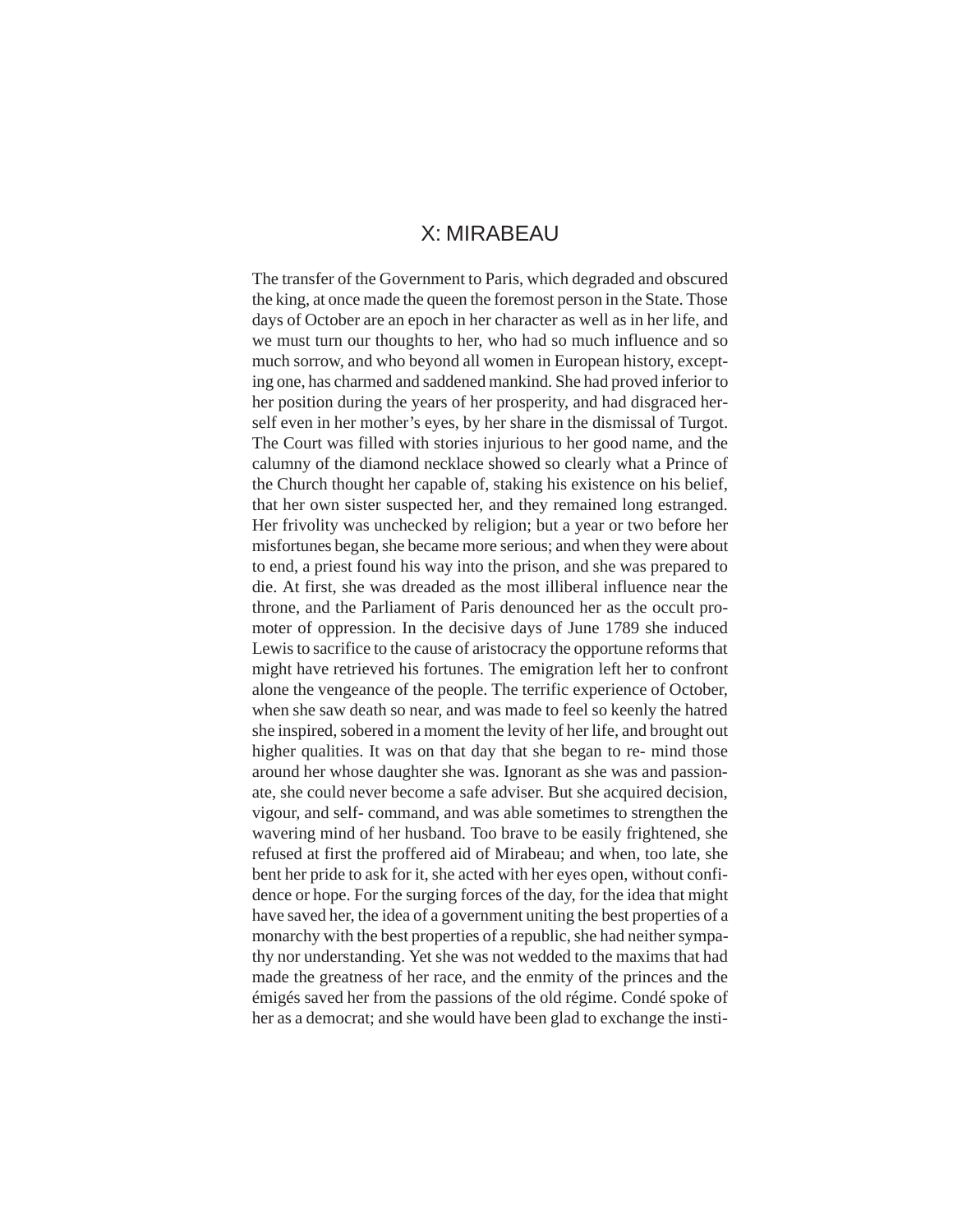tutions of 1791 for something like the British constitution as it existed in those Tory days. She perished through her insincerity more than through the traditional desire for power. When the king was beheaded, the Prince Bishop of Bamberg and Wurzburg, reputed the most sagacious and enlightened among the prelates of the empire, was heard to say, "It ought to have been the queen." We who see farther may allow the retribution that befell her follies and her errors to arrest our judgment

Marie Antoinette's negotiation with Mirabeau, and the memorable endeavour of Mirabeau to restore the constitutional throne, is the central feature in the period now before us.

By the compulsory removal to Paris the democracy became preponderant. They were strengthened by the support of organized anarchy outside, and by the disappearance of their chief opponents within. Mounier was the first to go. The outrage at Versailles had occurred while he presided, and he resigned his seat with indignation. He attempted to rouse his own province against the Assembly, which had betrayed its mandate, and renounced its constituents; but Dauphiné, the home and basis of his influence, rejected him, and he went into exile. His example was followed by Lally Tollendal and a large number of moderate men, who despaired of their country, and who, by declining further responsibility, helped to precipitate the mischief they foresaw.

The constitutional cause, already opposed by Conservatives, was now deserted by the Liberals. Malouet remained at his post. He had been less prominent and less eager than Mounier, and he was not so easily discouraged. The Left were now able to carry out in every department of the State their interpretation of the Rights of Man. They were governed mainly by two ideas. They dis- trusted the king as a malefactor, convicted of the unpardonable sin of absolutism, whom it was impossible to subject to too much limitation and control; and they were persuaded that the securities for individual freedom which are requisite under a personal government are superfluous in a popular community conducting its affairs by discussion and compromise and adjustment, in which the only force is public opinion. The two views tended to the same practical result to strengthen the legislative power, which is the nation, and weaken the executive power, which is the king. To arrest this tendency was the last effort that consumed the life of Mirabeau. The danger that he dreaded was no longer the power of the king, but the weakness of the king.

The old order of things had fallen, and the customary ways and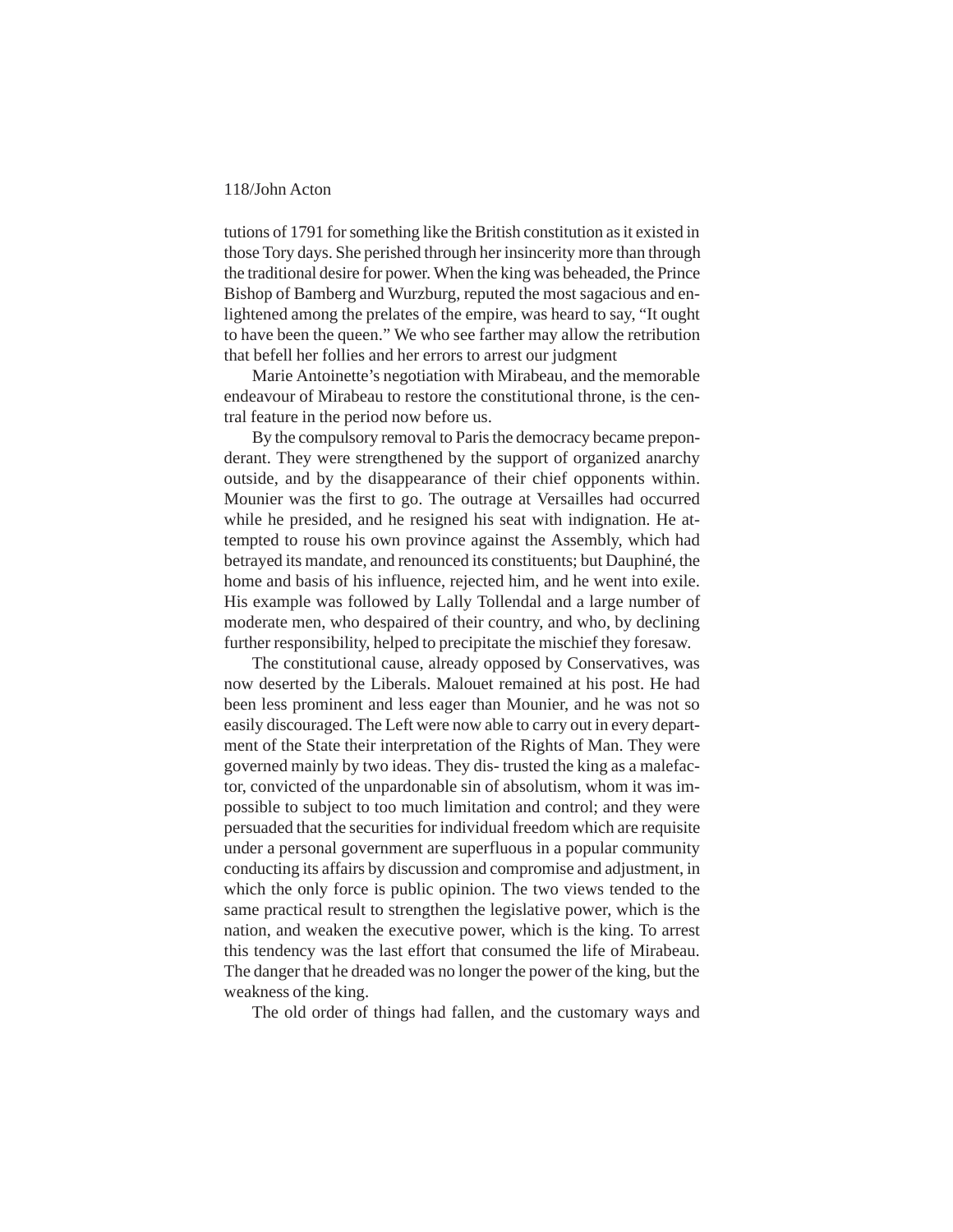forces were abolished. The country was about to be governed by new principles, new forms, and new men. All the assistance that order derives from habit and tradition, from local connection and personal credit, was lost. Society had to pass through a dangerous and chaotic interval, during which the supreme need was a vigorous administration. That is the statesmanlike idea which held possession of Mirabeau, and guided him consistently through the very tortuous and adventurous course of his last days. He had no jealousy of the Executive. Ministers ought to be chosen in the Assembly, ought to lead the Assembly, and to be controlled by it; and then there would be no motive to fear them and to restrict their action. That was an idea not to be learnt from Montesquieu, and generally repudiated by theorists of the separation of powers. It was familiar to Mirabeau from his experience of England, where, in 1784, he had seen the country come to the support of the king against the parliament. Thence he gathered the conception of a patriot king, of a king the true delegate and mandatory of the nation, in fact of an incipient Emperor. If his schemes had come to anything, it is likely that his democratic monarch might have become as dangerous as any arbitrary potentate could be, and that his administration would have proved as great an obstacle to parliamentary government as French administration has always been since Napoleon. But his purpose at the time was sincerely politic and legitimate, and he undertook alone the defence of constitutional principles. During the month of September Mirabeau raised the question of a parliamentary Ministry, both in the press and in the Assembly. He prepared a list of eminent men for the several offices, assigning to himself a seat in the Cabinet without a portfolio. It was a plan to make him and Talleyrand masters of the Government. The Ministers of the day did not trust him, and had no wish to make way for him, and when, on November 6, he proposed that Ministers be heard in the National Assembly, the Archbishop of Bordeaux instigated Montlosier and Lanjuinais to oppose him. Both were men of high character, and both had some attainments; and in their aversion for him, and for his evident self-seeking, they carried a motion for- bidding deputies to take office. By this vote, of November 7, which permanently excluded Mirabeau from the councils of the king, the executive was deprived of authority. It is one of the decisive acts of the Constituent Assembly, for it ruined the constitutional monarchy.

Mirabeau was compelled to rely on a dissolution as the only prospect of better things. He knew that the vote was due as much to his own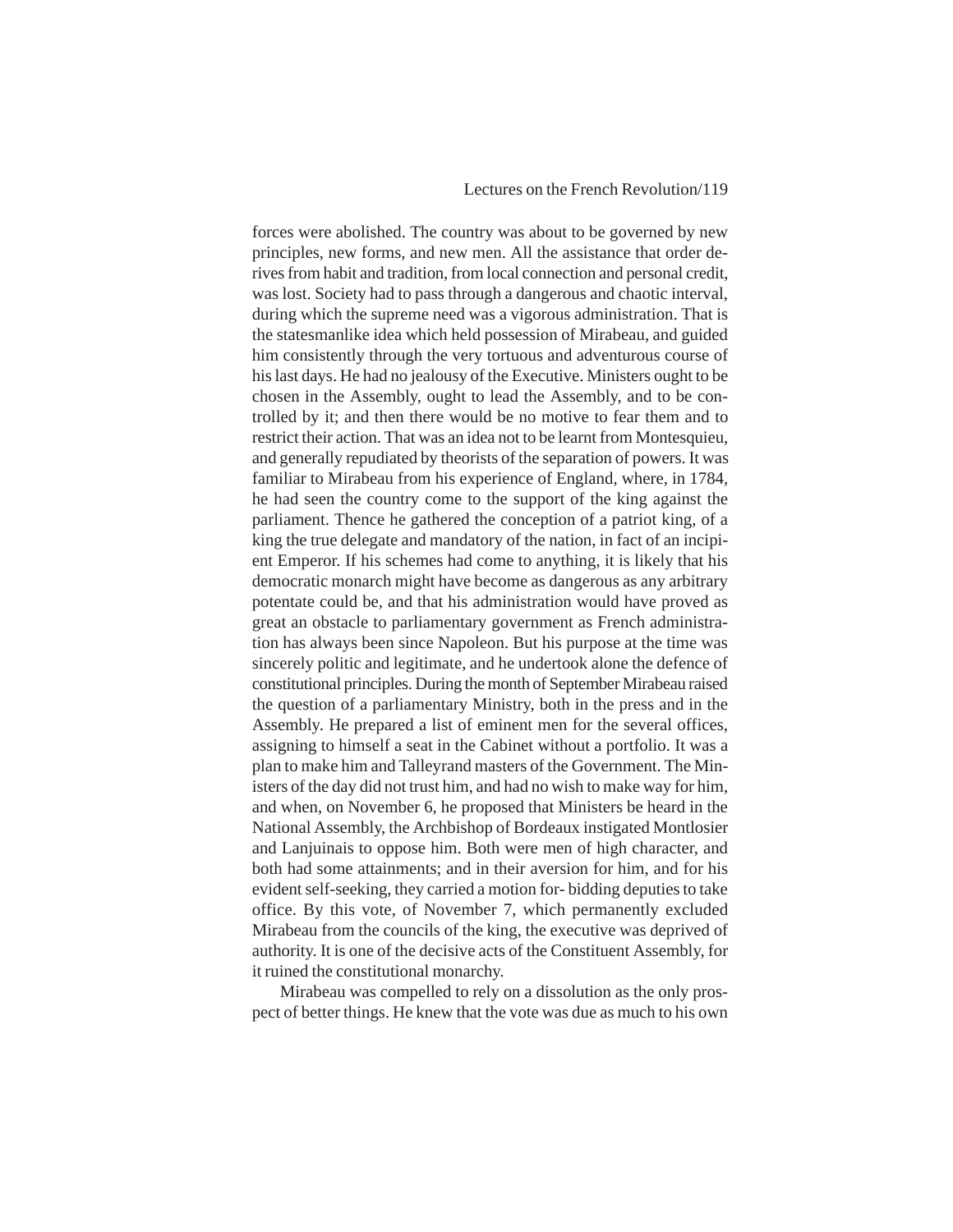bad name as to a deliberate dislike of the English practice. The question for him now was whether he could accomplish through the Court what was impossible through the Assembly. He at once drew up a paper, exhorting the king to place himself at the head of the Revolution, as its moderator and guide. The Count of Provence refused to submit his plans to the king, but recommended him for the part of a secret adviser. Just then an event occurred, which is mysterious to this day, but which had the effect of bringing Mirabeau into closer relations with the king's brother. At Christ- mas, the Marquis de Favras was arrested, and it was discovered that he was a confidential agent of the Prince, who had employed him to raise a loan for a purpose that was never divulged some said, to carry off the king to a frontier fortress, others suspected a scheme of counter-revolution. For the electoral law excluded the ignorant and the indigent from the franchise, limiting the rights of active citizenship to those who paid a very moderate sum in taxes. It was obvious that this exclusion, by confining power to property, created the raw material for Socialism in the future. Some day a dexterous hand might be laid on the excluded multitude congregated at Paris, to overthrow the government of the middle class. The Constituent Assembly was in danger of being overtrumped, and was necessarily suspicious.

By Mirabeau's advice, the Count of Provence at once made a public declaration of sound revolutionary sentiments, and disavowed Favras. His speech, delivered at the Hôtel de Ville, was well received and he rose in popular favour. Meantime, his unhappy confederate was tried for treason against the nation, and found guilty. Favras asked whether, on a full and explicit confession, his life would be spared. He was told that nothing could save him. The judge exhorted him to die in silence, like a brave man. The priest who assisted him afterwards professed that he had saved the life of the Count of Provence. Favras underwent his fate with fortitude, keeping his secret to the end. The evidence which would have compromised the prince was taken away, and no historian has seen it. The fatal documents were restored to him when he became king by the daughter of the man who had concealed them.

For some weeks the Count of Provence was ambitious of power, and allowed Mirabeau to put him forward as a kind of Prime Minister, or for a position analogous to that of the Cardinal-nephew in seventeenth-century Rome. He had ability, caution, and, for the moment, popularity; but he was irresolute, indolent, and vain. If anything could be made of him, it was clear that the active partner would be Mirabeau. He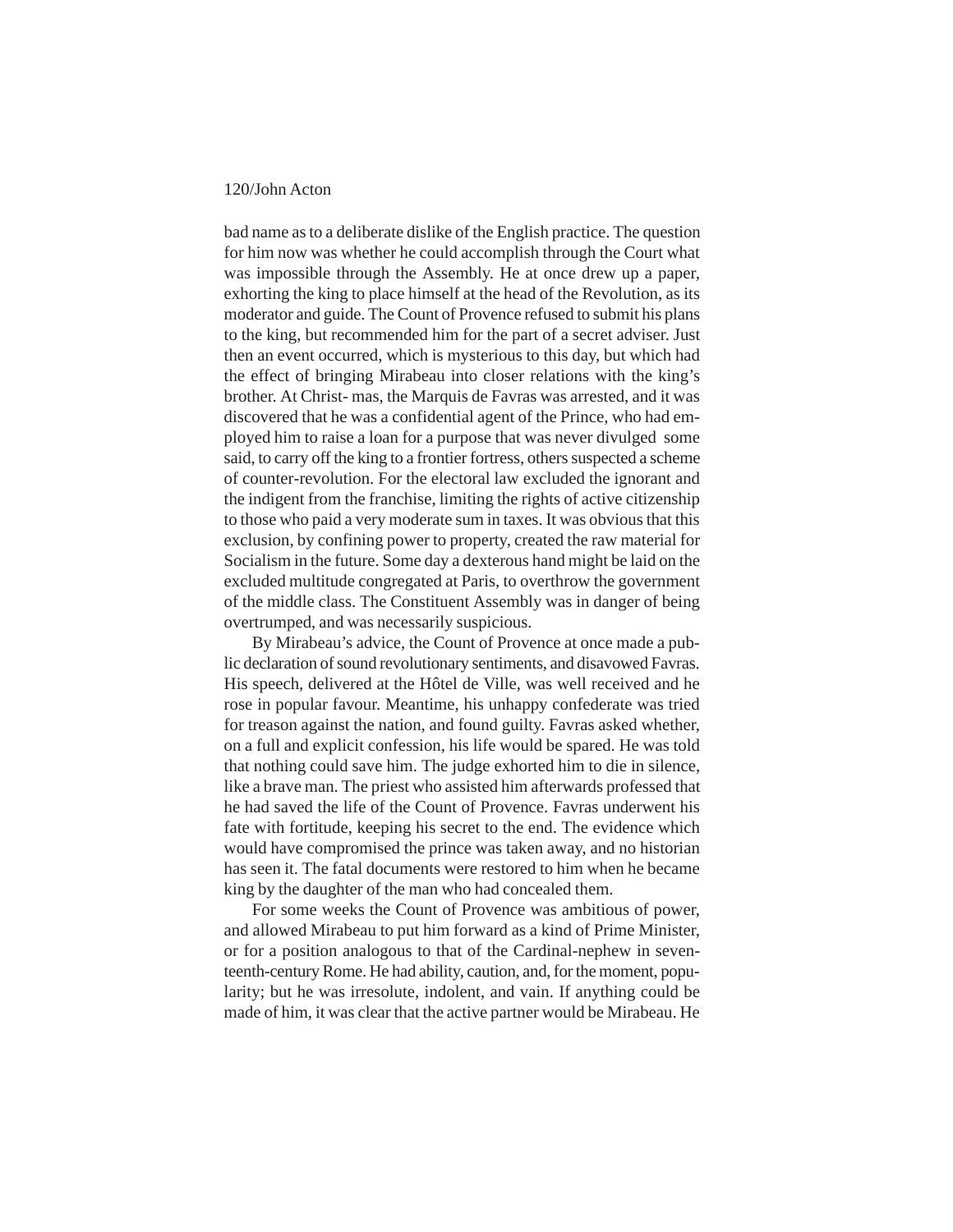was neither loved nor trusted by the king and queen, and with such a confederate at his elbow he might become formidable. Necker devised a plan by which his scheming was easily frustrated. The king appeared before the Assembly, without preliminaries, and delivered an unexpected statement of policy, adopting the entire work of the Revolution, as far as it had gone, and praising in particular the recent division of Provinces into departments.

Every step, until that day, had been taken reluctantly, feebly, under compulsion. Every concession had been a defeat and a surrender. On February 4, under no immediate pressure, Lewis deliberately took the lead of the movement. It was an act, not of weakness, but of policy, not a wound received and acquiesced in, but a stroke delivered. The Assembly responded by at once taking the civic oath to maintain the Constitution. As that instrument did not yet exist, none could say what the demonstration would involve. It was adopted for the sake of committing the remnant of the privileged orders who yielded under protest.

Mirabeau's aristocratic brother threw away his sword, saying that there was nothing else for a gentleman to do, when the king abandoned his sceptre. Mirabeau himself was indignant with what he called a pantomime; for he said that Ministers had no right to screen their own responsibility behind the inviolate throne. He saw that his patron was ingeniously set aside and stranded, and he conceived that his own profound calculations were baffled. Yet the perspicacity that he seldom wanted failed him at that moment. For the reconciliation of the people with the king, the executive triumphing in its popularity, guiding the Revolution to its goal, was the exact reproduction of his proposals, and was borrowed from his manifestoes.

The significance of this was at once felt by the foreign advisers of the queen. Mercy Argenteau, who had been Austrian ambassador throughout the reign, and who was a faithful and intelligent friend, suggested that if they sincerely accepted the policy, they would do well to take the politician with it, that the Count of Provence could be best disabled by depriving him of his prompter, that the magic is not in the wand but in the hand that waves it.

The queen hesitated, for Mirabeau had threatened her in the last days at Versailles, and it was not yet proved that he was not concerned in the attempt to murder her. She declared that nothing would induce her to see him, and she wished for somebody who could undertake to manage him, and who would be responsible for his conduct. Mercy, regard-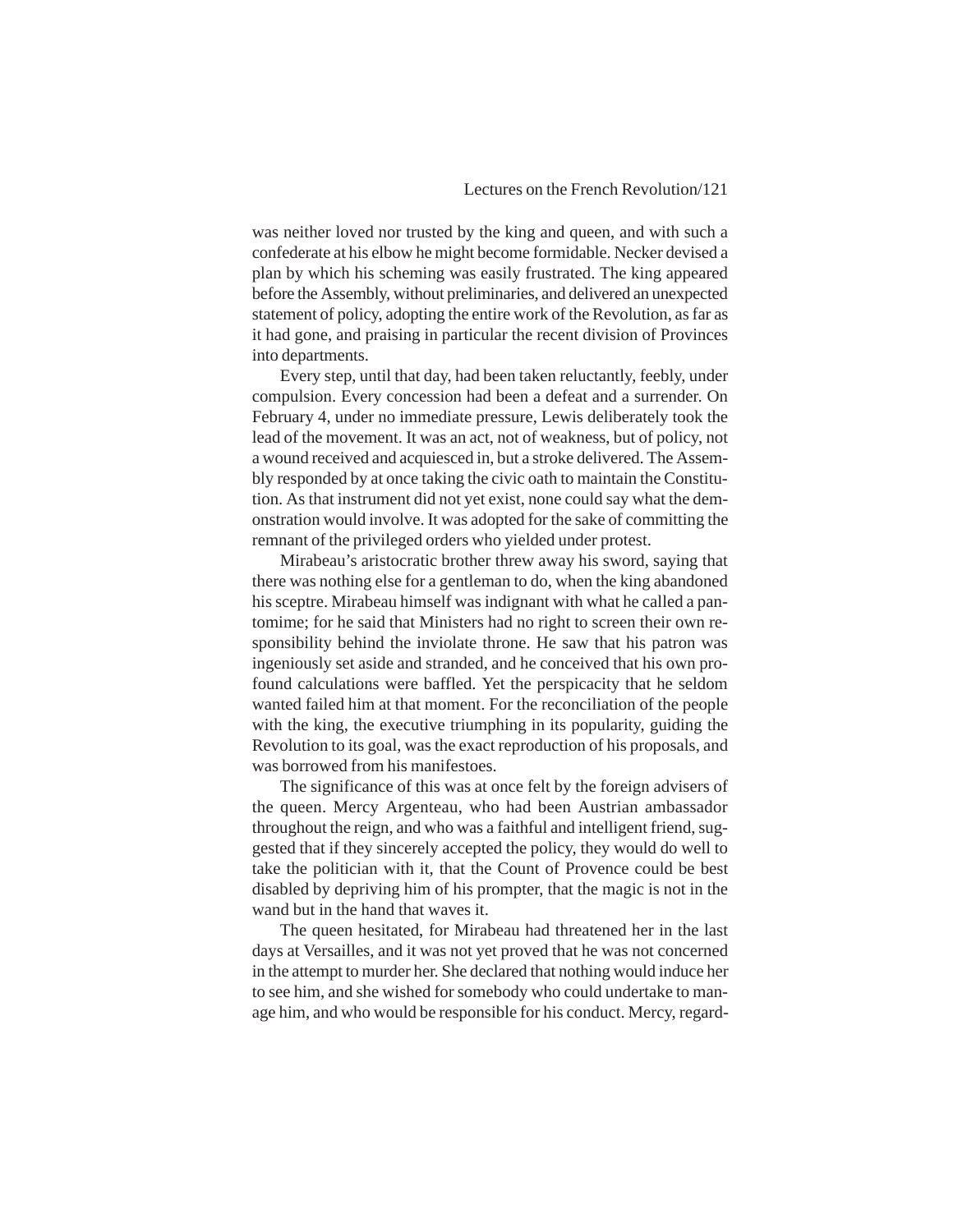less of her scruples, sent for La Marck, who was at his Belgian home, opposing the Emperor, and fostering a Federal republic, and who in consequence was not in favour with Marie Antoinette. La Marck was intimate with Mirabeau, and kept him in pocket money. He undertook the negotiation, with little hope of a profitable result; and at his house Mercy and Mirabeau had a secret meeting. They parted, well pleased with each other. Mirabeau advised that the king should leave Paris, and the advice bore fruit. Mercy did not declare the intentions of the Court, and Mirabeau continued to act in his own way, treating with Lafayette for money or an embassy, and attacking the clergy, with whose cause Lewis was more and more identified. To this interval belongs the famous scene where he exclaimed that from the place where he stood he could see the window from which a king of France fired on his Protestant subjects. Maury, not perceiving the snare, bounded from his seat, and cried out, "Nonsense! it is not visible from here."

When he made that speech it is clear that Mirabeau was not exerting himself to secure confidence at Court; and for some weeks in spring the negotiation hung fire. At length, La Marck convinced the queen that his friend had been falsely accused of the crime of October, and the king proposed that he should be asked to write down his views. He peremptorily rejected La Marck's advice that the Ministers should be admitted to the secret. He avowed to Mercy that he intended soon to change them for men who could co-operate with Mirabeau; but he was resolved not to place himself at once irrevocably in the power of a man in whom he had no confidence, and who was only the subject of an experiment. Consequently, Mirabeau's first object of attack was the Ministry, and the king's forces were divided. The position was a false one from end to end; but this hostility to Necker served to disguise the reality. On the 10th of May, 1790, he drew up a paper which La Marck carried to the queen, and which at once had the effect of making the Court zealous to complete the bargain. La Marck asked Mirabeau what were his conditions. He replied that he would be happy on £1000 a year, if his debts could be paid; but he feared that they were too heavy for him to expect it. On inquiry, it turned out that they were a little over £8000. Lewis XVI offered to clear them off, to give him £3000 a year while the Assembly lasted, and a million francs down whenever it came to an end.

In this way both parties were secure. Mirabeau could not play false, without losing, not only his income, but an eventual sum of £40,000. The king could not cast him off without wasting the considerable sum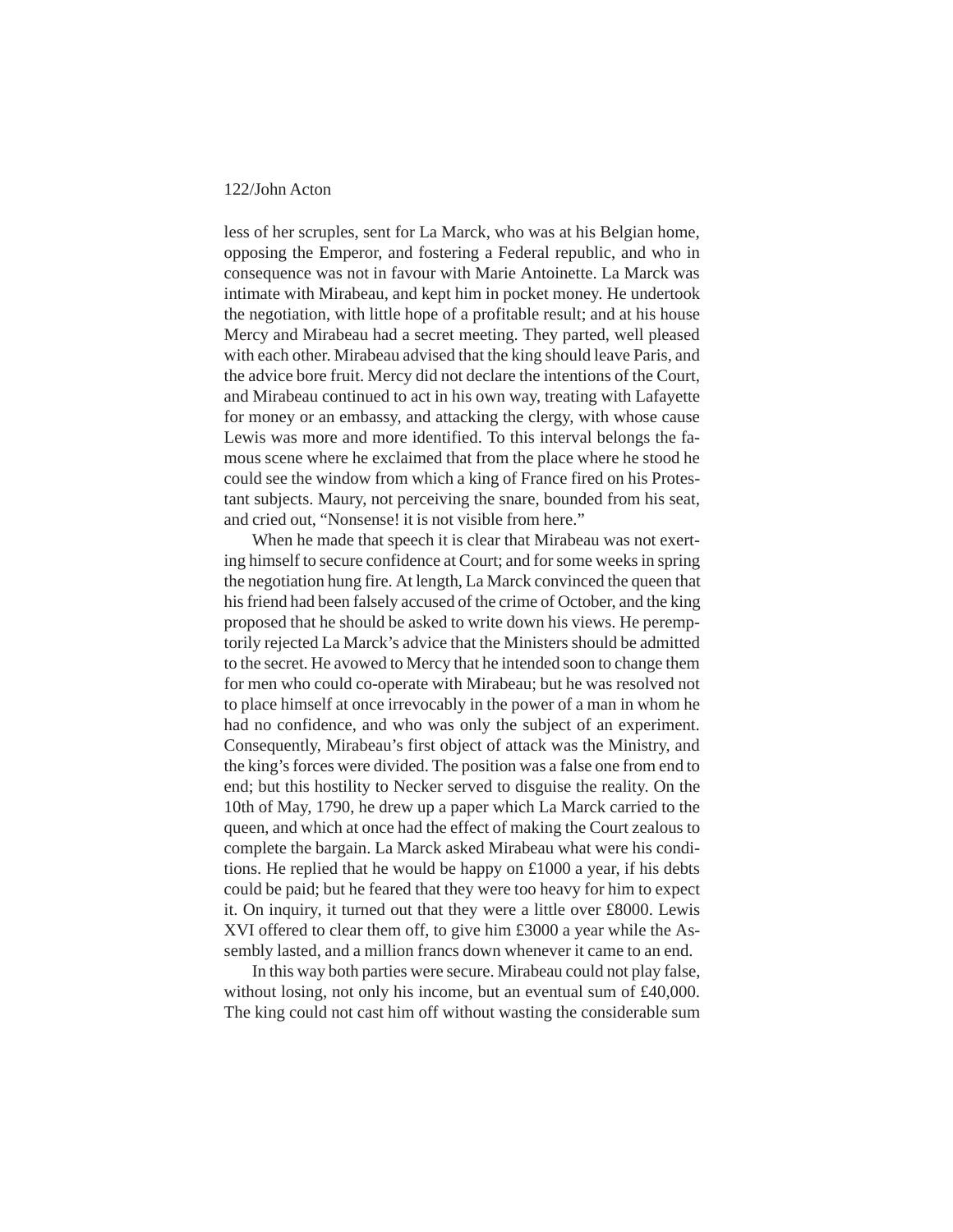paid to his creditors. The Archbishop of Toulouse undertook the delicate task of dealing with them; and meeting his debtor constantly, a strange intimacy arose between the two men.

Mirabeau, wild with the joy of his deliverance, forgot all prudence and precaution. He took a town house and a country house; he bought books and pictures, carriages and horses, and gave dinner-parties at which six servants waited on his guests. After a few months he wanted money, and .more was given without question. The Government proposed at last to buy him an annuity, with one-fourth of the capital which was to fall due at the dissolution; but the intention was not carried out. The entire sum that Mirabeau received, up to his death, from the king amounted to about £12,000. In return, between June 1 and February 16 he wrote fifty-one notes for the Court discussing the events of the day, and exposing by degrees vast schemes of policy. When they came to be known, half a century ago, they added immeasurably to his fame, and there are people who compare his precepts and prescriptions with the last ten years of Mazarin and the beginning of the Consulate, with the first six years of Metternich or the first eight of Bismarck, or, on a different plane, with the early administration of Chatham.

Mirabeau himself was proud of his new position, and relied on this correspondence to redeem his good name. He was paid to be of his own opinion. The king had gone over to him; he had changed nothing in his views to meet the wishes of the king. His purpose throughout had been the consolidation of representative monarchy on the ruins of absolutism. To the king in league with privilege he was implacably opposed. To the king divested of that complicity he was a convinced and ardent friend.

The opportunity of proving his faith was supplied by Captain Cook. In his last voyage the navigator visited the island since named after his lieutenant Vancouver, and sailed into Nootka Sound, to which, in his report, he drew the attention of the Government Three or four years before, the Spaniards had been there, and had taken formal possession; and the Russians, spreading southward along the coast, acknowledged their right, and withdrew. But the place was far north of the regions they actually occupied; and English adventurers, with the sanction of the Government, settled there, and opened a trade in peltry with China. After a year or two, the Spaniards came in force, and carried them off, with their ships and their cargoes; and claiming the entire Pacific seaboard, from Cape Horn to Alaska, they called on the English Ministers to punish their intruding countrymen. They also equipped a fleet of forty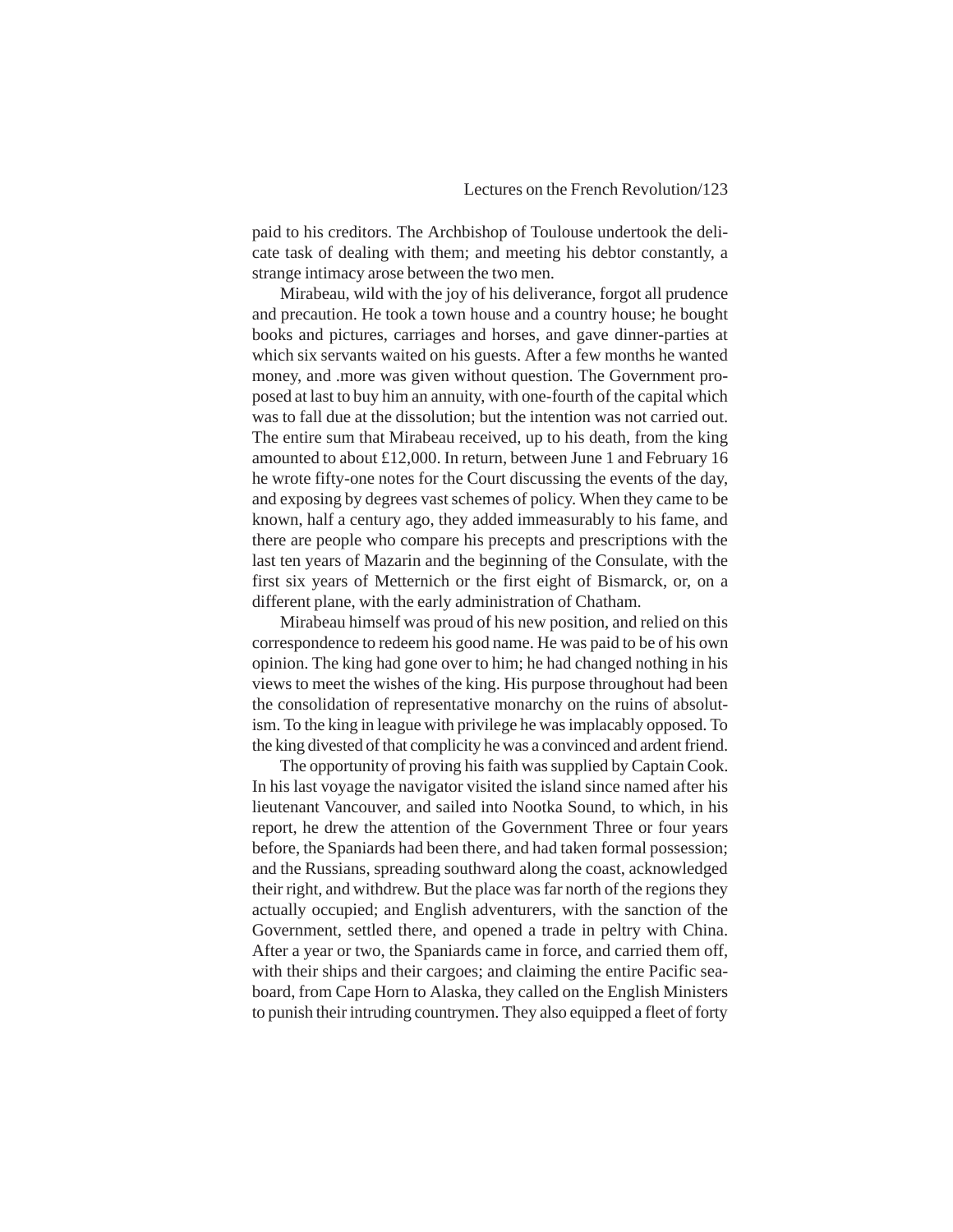sail of the line, assuring the British chargé d'affaire's that it was only to protect themselves against the Revolution. Pitt was not lulled by these assurances, or by the delivery of the confiscated ships. He had authorised the proceedings of the traders with the intention of resisting the Spanish claim beyond the limits of effective occupation. He now demanded reparation, and fitted out a fleet superior to that with which Nelson crushed the combined navies of France and Spain. Under the treaty of 1761 Spain demanded the support of France. If the French armed, as the Spaniards were arming, there was reason to hope that England, in so very dubious a question, would listen to terms; and if France refused to stand by a manifest engagement, Spain would be free to seek new friends. The Emperor sustained the appeal. It would be well for him if England was diverted from the concerns of Eastern Europe, and if France was occupied in the West. The French Ministers admitted their obligation and began to arm.

On May 14, just after the first negotiation between Mirabeau and the Court, the matter came before the Assembly. It was a common belief that war would strengthen the executive. The democratic leaders repudiated the Family Compact, and resented an alliance which was not national but dynastic and of the essence of those things which they were sweeping away. They sent pacific messages to the British embassy, and claimed for the representative assembly the right of pronouncing on peace and war.

Mirabeau, unlike many others, regarded a European war as a danger to the throne. But he was preparing for civil war, and meant to secure the army and navy on the royal side. He demanded for the king the exclusive right of declaring war and making peace. That is the principle under a constitution where the deputies make the Ministecs. In France, Ministers were excluded from parliament and the principle did not apply. Bamave answered Mirabeau, and defeated him. On May 22, in the most powerful constitutional argument he ever delivered, Mirabeau insisted that, if the ultimate decision rested with the Assembly, it could act only on the proposition of the Crown. In legislation, the king had no initiative. Mirabeau established the royal initiative in peace and war. It was the first-fruit of the secret compact. The new ally had proved not only that he was capable and strong, but that he was faithful For by asking more than he could obtain he had incurred, for the moment, a great loss of credit. The excess of his unwonted royalism made him an object of suspicion from that day. To recover the ground, he issued an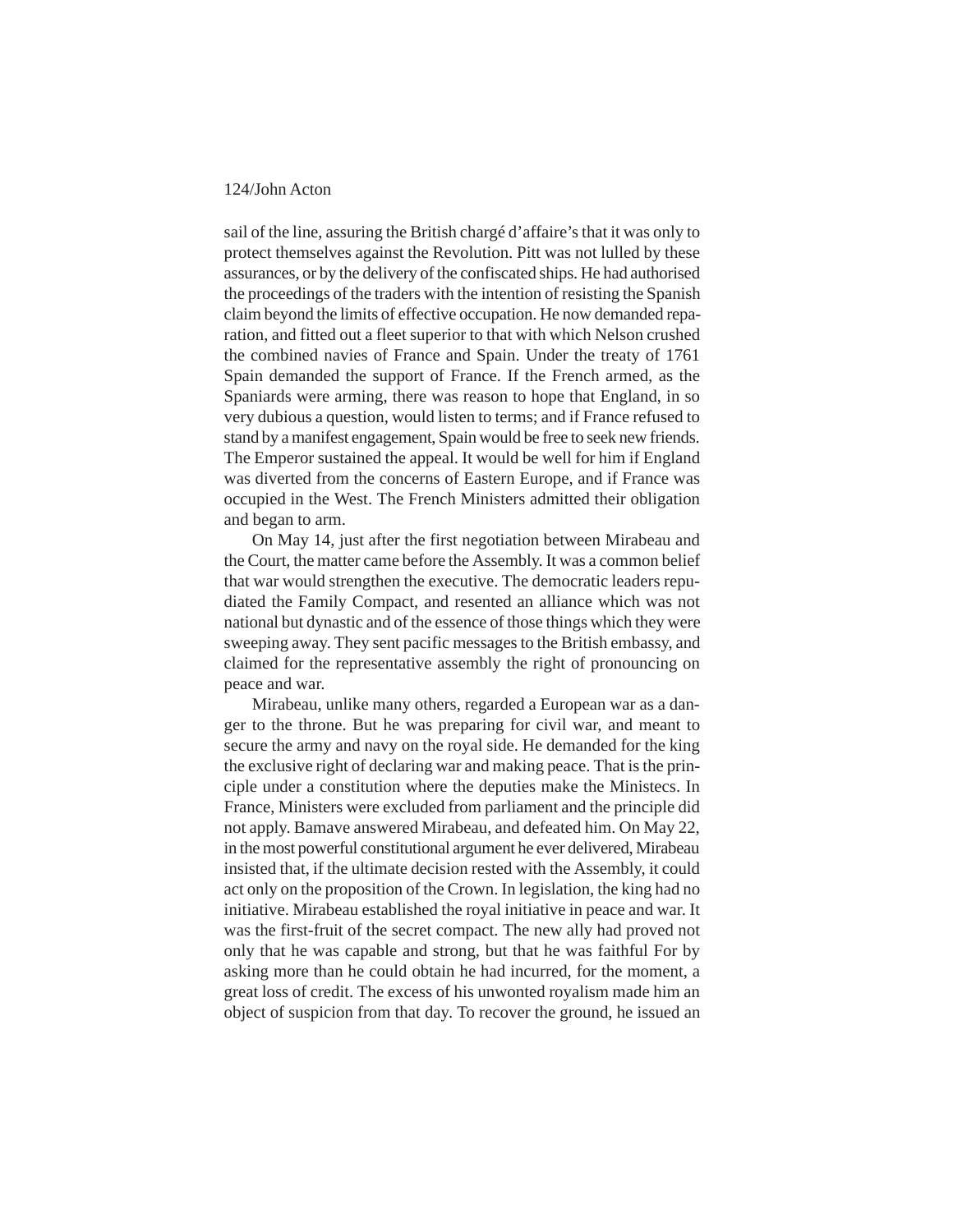amended version of his first speech; but others printed the two texts in parallel columns, and exposed the fraud. He had rendered an important service, and it was done at serious cost to himself. The event cemented the alliance, and secured his position with the king.

The Assembly voted a solemn declaration, that France would never make war for conquest, or against freedom. After that, Spain had little to hope for, and Pitt became defiant. Negotiations lasted till October. The Assembly appointed a Committee on Foreign Affairs, in which Mirabeau predominated, casting all his influence on the side of peace, and earning the gratitude and the gold of England. At last, the mutinous temper of the Brest fleet settled the question.

The great Bourbon alliance was dissolved, and Pitt owed a signal triumph to the revolutionary spirit and the moderating influence of Mirabeau. His defence of the prerogative deserved a reward, and he was received in a secret audience by Marie Antoinette. The interview took place at St. Cloud, July 3. The statesman did not trust his new friends, and he instructed the nephew who drove him, in disguise, to the back door, to fetch the police if he did not reappear in three-quarters of an hour. The conversation was satisfactory, and Mirabeau, as he kissed the queen's hand, declared with chivalrous fervour that the monarchy was saved. He spoke sincerely. The comedian and deceiver was not the wily and unscrupulous intriguer, but the inexperienced daughter of the Empress-queen. She never believed in his truth. When he continued to thunder against the Right, the king and queen shook their heads, and repeated that he was incorrigible. The last decision they came to in his lifetime was to reject his plans in favour of that which brought them to Varennes. But as the year wore on, they could not help seeing that the sophistical free-lance and giver of despised advice was the most prodigious individual force in the world, and that France had never seen his like. Everybody now perceived it, for his talent and resource increased rapidly, -since he was steadied by a definite purpose, and a contract he could never afford to break. The hostile press knew of his visit to St. Cloud three days after it occurred, and pretended to know for how many millions he had sold himself. They were too reckless to obtain belief, but they were very near the truth; and the secret of his correspondence was known or guessed by at least twenty persons.

With this sword hanging over him, with this rope round his neck, in the autumn and winter of 1790, Mirabeau rose to an ascendancy in which he outweighed all parties. He began his notes by an attempt to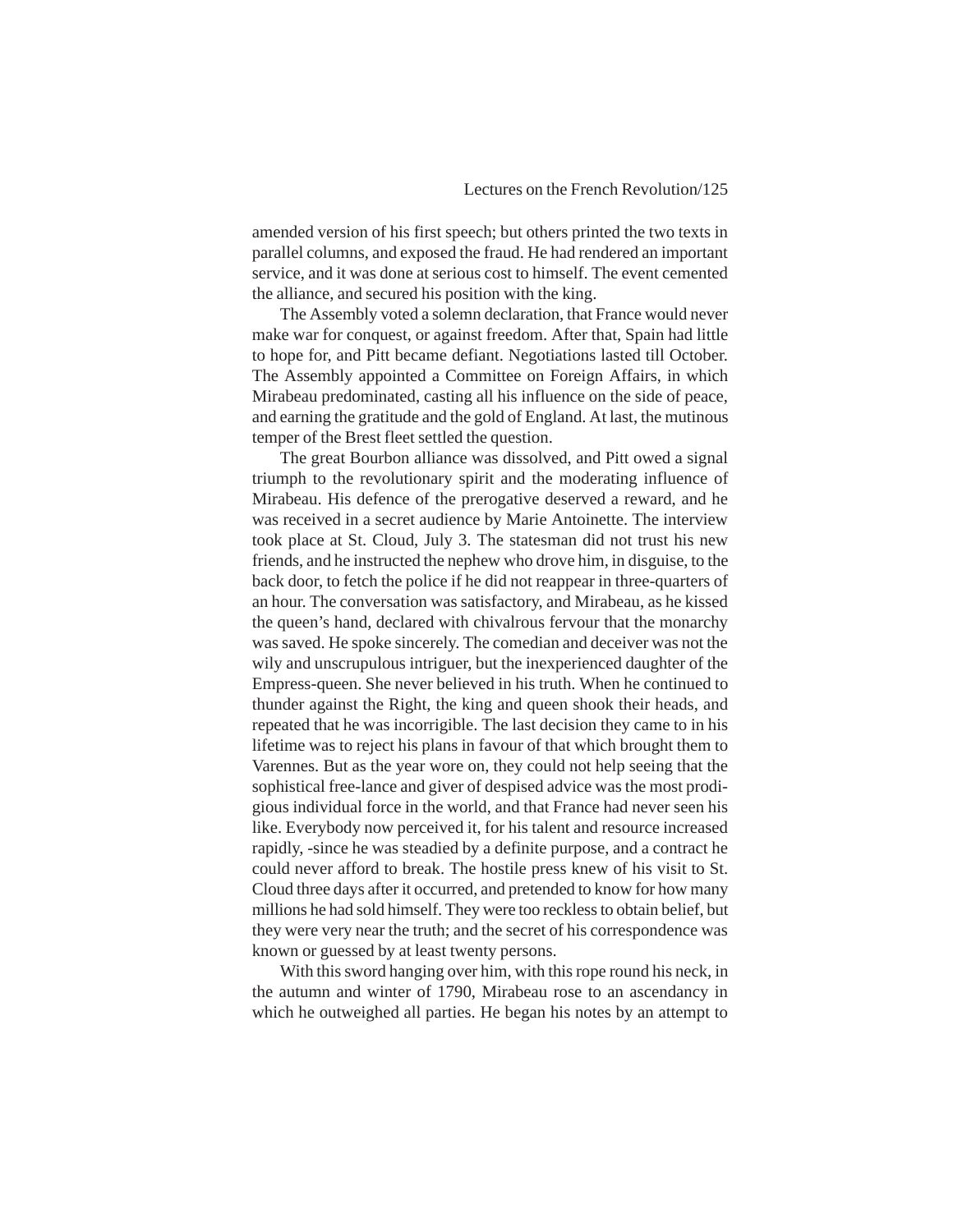undermine the two men who stood in his way. Lafayette was too strong for him. On the first anniversary of the Bastille he received an ovation. Forty thousand National Guards assembled from all parts of France for the feast of Federation. At an altar erected in the Champ de Mars, Talleyrand celebrated his last Mass, and France sanctioned the doings of Paris. The king was present, but all the demonstration was for the hero of two hemispheres, on his white charger. In November a new Ministry took office, composed of his partisans. Mirabeau attempted a coalition, but Lafayette did not feel the need of his friendship. He said, "I have resisted the king of England in his power, the king of France in his authority, the people in its rage; I am not going to yield to Mirabeau."

Necker was less tenacious of office, and rather than consent to an increased issue of assignats, resigned, much to his honour, and retired obscurely. Mirabeau triumphed. He had opposed the assignats at first, although Clavière defended them in his newspaper. He now changed his attitude. He not only affirmed that the Church lands would be adequate security for paper, making it equivalent to gold, but he was willing that the purchase money should be paid in assignats, doing away with bullion altogether. But the cloven hoof appeared when he assured the king that the plan which he defended would fail, and would involve France in ruin. He meant that it would ruin the Assembly, and would enable the king to dissolve. The same Machiavellian purpose guided him in Church questions. He was at heart a Liberal in matters of conscience, and thought toleration too weak a term for the rights inseparable from religion. But he wished the constitutional oath to be im- posed with rigour, and that the priests should be encouraged to refuse it. He declined to give a pledge that the Assembly would not interfere with doctrine, and he prepared to raise the questions of celibacy and of divorce in order to aggravate the irritation. He proposed to restore authority by civil war; and the road to civil war was bankruptcy and persecution. Meantime, the court of inquiry vindicated him from aspersions connected with the attack on Versailles ; as chairman of the Diplomatic Committee, he was the arbiter of foreign policy; Necker and all his colleagues save one had gone down before him; he was elected President of the Jacobins in November, and when he asked for leave of absence, the Assembly, on the motion of Barnave, requested him not to absent himself. Montmorin, the only member of Necker's Ministry who remained at his post, made overtures to him, and they came to an understanding. The most remarkable of all the notes to the king is the one that records their conversation. They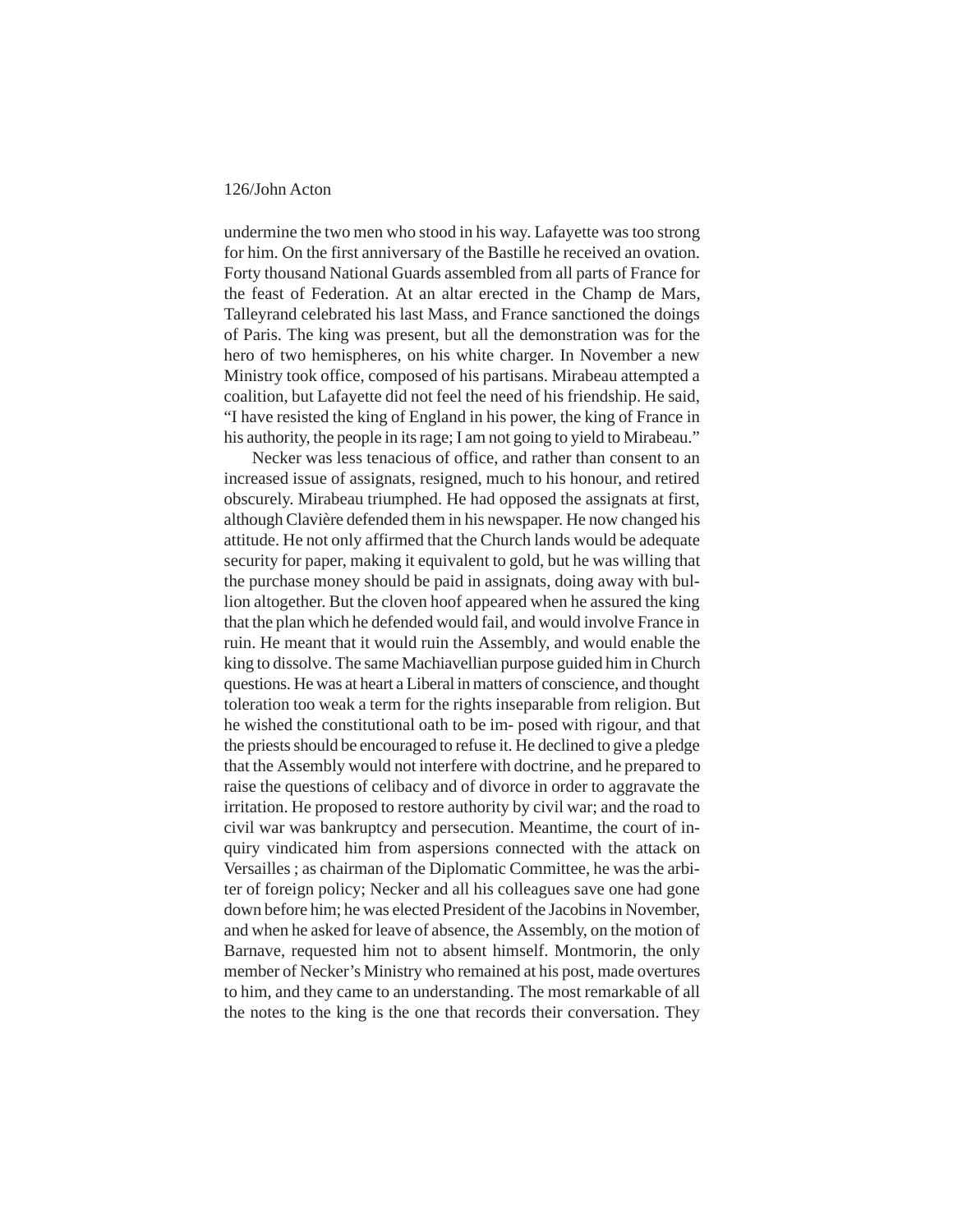agreed on a plan of united action. Mirabeau thereupon drew up the 47th note, which is a treatise of constitutional management and intrigue, and discloses his designs in their last phase but one, at Christmas 1790.

Mirabeau never swerved from the fundamental convictions of 1789, and he would have become a republican if Lewis had gone over to the reactionary émigrés. But he wished him to retire to some provincial town, that he might not be in the power of the Assembly, and might be able to disperse it, backed by the growing anger of the country. Meantime, opinion was to be worked and roused by every device. He set himself strenuously to form a central party out of the various groups of deputies. Montmorin was in friendly touch with some of them, and he had the command of money. Mirabeau laboured to gain over others. Late one night he had a long conference with Malouet, whom he dazzled, and who influenced a certain number of votes.

On the other hand, the action of Montmorin extended to Barnave. It seemed reasonable to suppose that a combination which reached from Barnave on the Left to Malouet on the Right would be strong enough either to retrieve its errors, or to break it up, in conjunction with the Court.

At the end of January, 1791, Mirabeau became President for the first time, and he occupied the chair with unforeseen dignity and distinction. He had attained the summit of his career. Just then, the king's aunts announced their departure for Rome. There was much discontent, because, if they could be detained, it would be more easy to keep the king at Paris. Mirabeau made the Assembly feel that interference with the princesses would be contemptible. Twice they were stopped on their way, and twice released. Everybody saw what this implied, and Paris was agitated. A tumult broke out in the Tuileries garden, which Mirabeau, summoned from table, at once appeased. He was confident in his strength, and when the Assembly discussed measures against emigration, he swore that he would never obey a body guilty of inquisitorial dictation. He quelled the murmurs of the Left by exclaiming, "Silence aux trente voix!" This was the date of his breach with the Democrats. It was February 28, and he was to dine with the Duke d'Aiguillon. When he came, the door was shut in his face. By La Marck's advice, he went that night to the Jacobins, hoping to detach the club from the leaders. But he had shown his hand, and his enemies knew how to employ their opportunity. Duport and Lameth attacked him with extreme violence, aiming at his expulsion. The discussion is not reported. But three of those who were present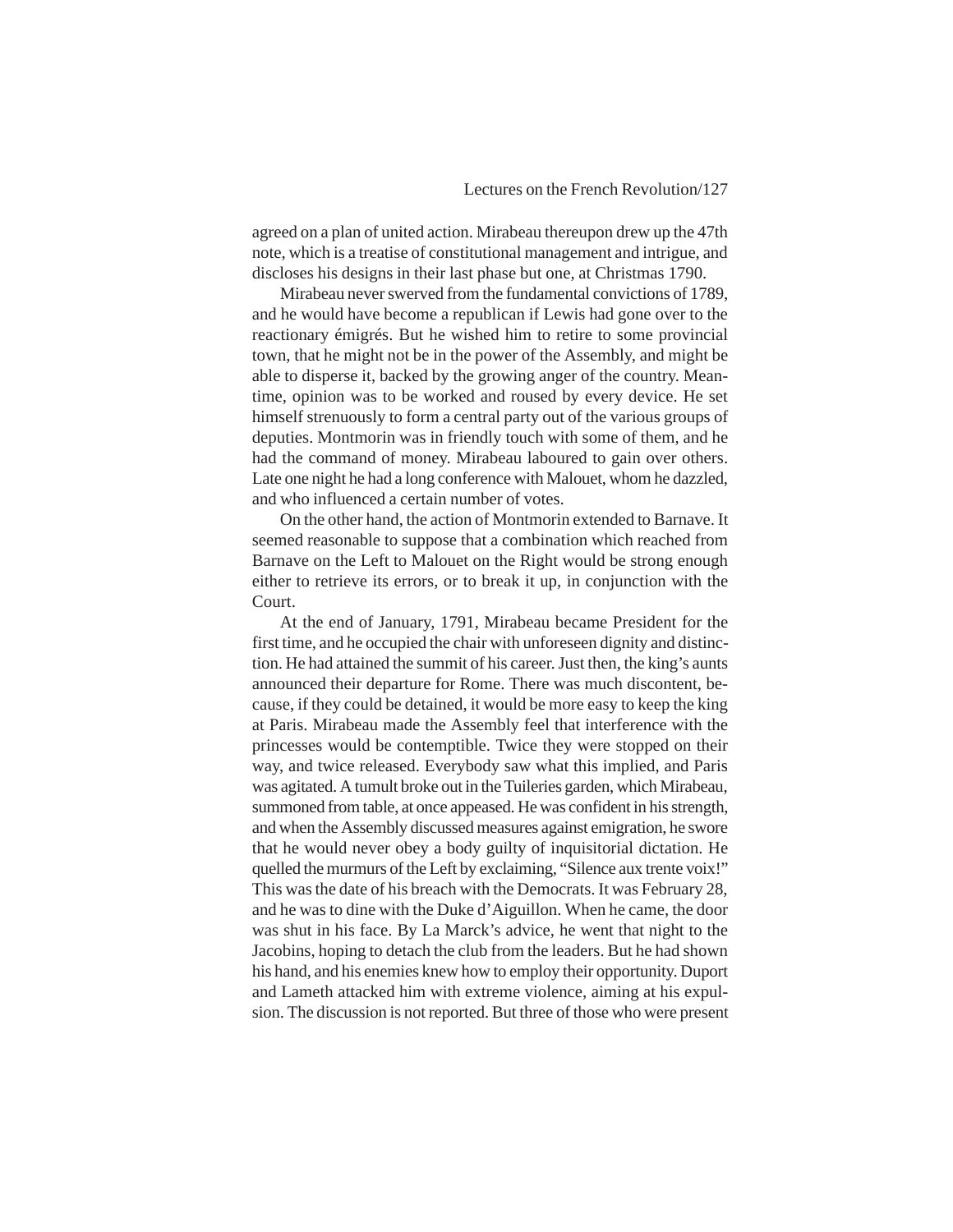agree that Mirabeau seemed to be disconcerted and appalled by the strength of the case against him, and sat with the perspiration streaming down his face. His reply was, as usual, an oratorical success; but he did not carry his audience with him, and he went home disheartened. The Jacobin array stood unbroken.

On March 4, Lord Gower wrote that the governing power was passing to Mirabeau. But on the same day he himself avowed to La Marck that he had miscalculated, and was losing courage. On the 25th there was a debate on the Regency, in which he spoke with caution, and dissembled. That day the ambassador again wrote that Mirabeau had shown that he alone was fit for power. Then the end came. Tissot, meeting him soon after the scene at the Jacobins, thought that he looked like a dying man. He was sinking under excess of work combined with excess of dissipation. When he remonstrated with his brother for getting drunk, the other replied, "Why grudge me the only vice you have not appropriated?" It was remembered afterwards, when suspicion arose, that he had several attacks of illness during that month of March. On the 26th he was brought in to Paris from his villa in an alarming condition. La Marck's interests were concerned in a debate on mineral property which was fixed for the following day. Fortified with a good deal of Tokay, Mirabeau spoke repeatedly. It was the last time. He came back to his friend and said, "Your cause is won, but I am lost." When his danger became known, it seemed that nothing had occurred to diminish public confidence, or tarnish the lustre of his fame. The crowd that gathered in the street made it almost impossible to approach his door. He was gratified to know that Barnave had called, and liked to hear how much feeling was shown by the people of Paris. After a consultation, which was held on April 1, he made up his mind to die, and signed his will. Talleyrand paid him a long visit, and took away a discourse on the law of Inheritance, which he read in the Assembly before the remains of his friend were cold, but which did not deserve the honour, being, like about thirty of his speeches, the work of a stranger. The presence of Talleyrand, with whom he had quarrelled, was welcome to Mirabeau, who, though not a believer, did not wish it to be thought that he had rejected the consolations of religion. The parish priest came, but, being told of the prelate's presence, went away; and a report spread that the dying sinner had received the ministrations of a more spiritual ecclesiastic than the Bishop of Autun.

Mirabeau never knew how little the royal personages whom he served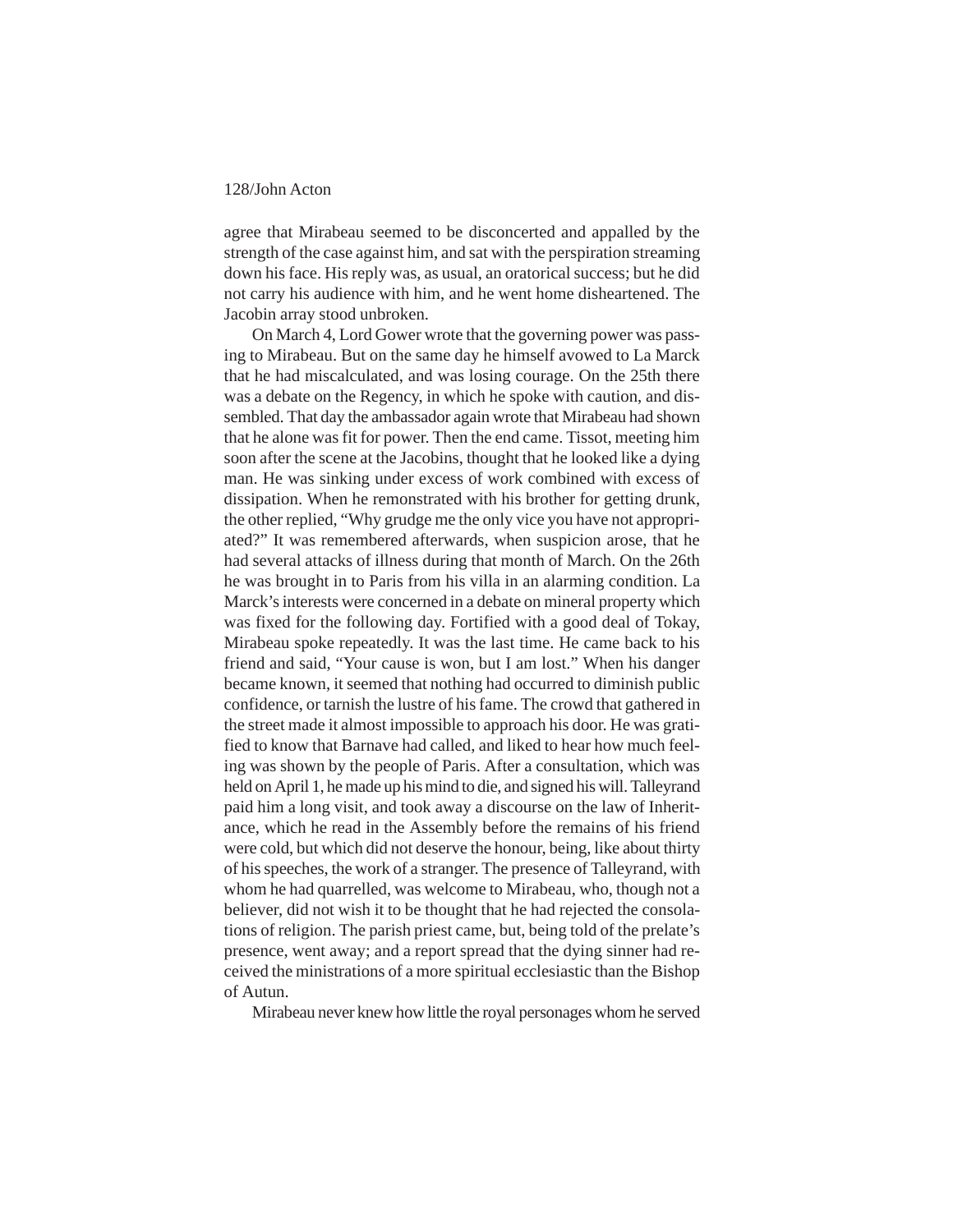esteemed his counsels; and he died believing that he alone could have saved the monarchy, and that it would perish with him. If he had lived, he said that he would have given Pitt trouble, for there was a change in his foreign policy. On January 28 he still spoke of the eternal fraternity of England; but in March he was ready to call out the fleet, in the interest of Russia, and was only prevented by the attack of which he died. Whether he supported England against Spain, or Russia against England, his support was paid for in gold. To his confederates, his illness was a season of terror. If an enemy disguised as a creditor caused seals to be set upon his papers, a discovery must have ensued that would ruin many reputations and imperil many lives. He clung to the secret documents on which he intended that his fame should rest. On the day of his death, when they were deposited with La Marck, the secretary who had transcribed them stabbed himself. On the morning of Saturday, April 2, there was no hope, and Mirabeau asked for opium. He died before the prescription was made up. Several doctors who made the post-mortem examination believed that there were marks of poison; but when they were warned that they would be torn to pieces, and the king also, they held their peace.

Odious as he was, and foredoomed to fail, he was yet the supreme figure of the time. Tocqueville, who wrote the best book, or one of the two best books, on the subject, looking to the permanent result, describes the Revolution as having continued and completed the work of the monarchy by intensifying the unity of power. It is more true to say that the original and essential spirit of the movement was decentralisation—to take away from the executive government, and to give to local authorities. The executive could not govern, because it was obliged to transmit orders to agents not its own, whom it neither appointed nor dismissed nor controlled. The king was deprived of administrative power, as he had been deprived of legislative power. That distrust, reasonable in the old régime, ought to have ceased, when the Ministers appointed by the king were deputies presented by the Assembly. That was the idea by which Mirabeau would have preserved the Revolution from degenerating through excess of decentralisation into tyranny. As a Minister, he might have saved the Constitution. It is not to the discredit of the Assembly that the horror which his life inspired made his genius inefficient, and that their labours failed because they deemed him too bad for power.

If Mirabeau is tried by the test of public morals, the only standard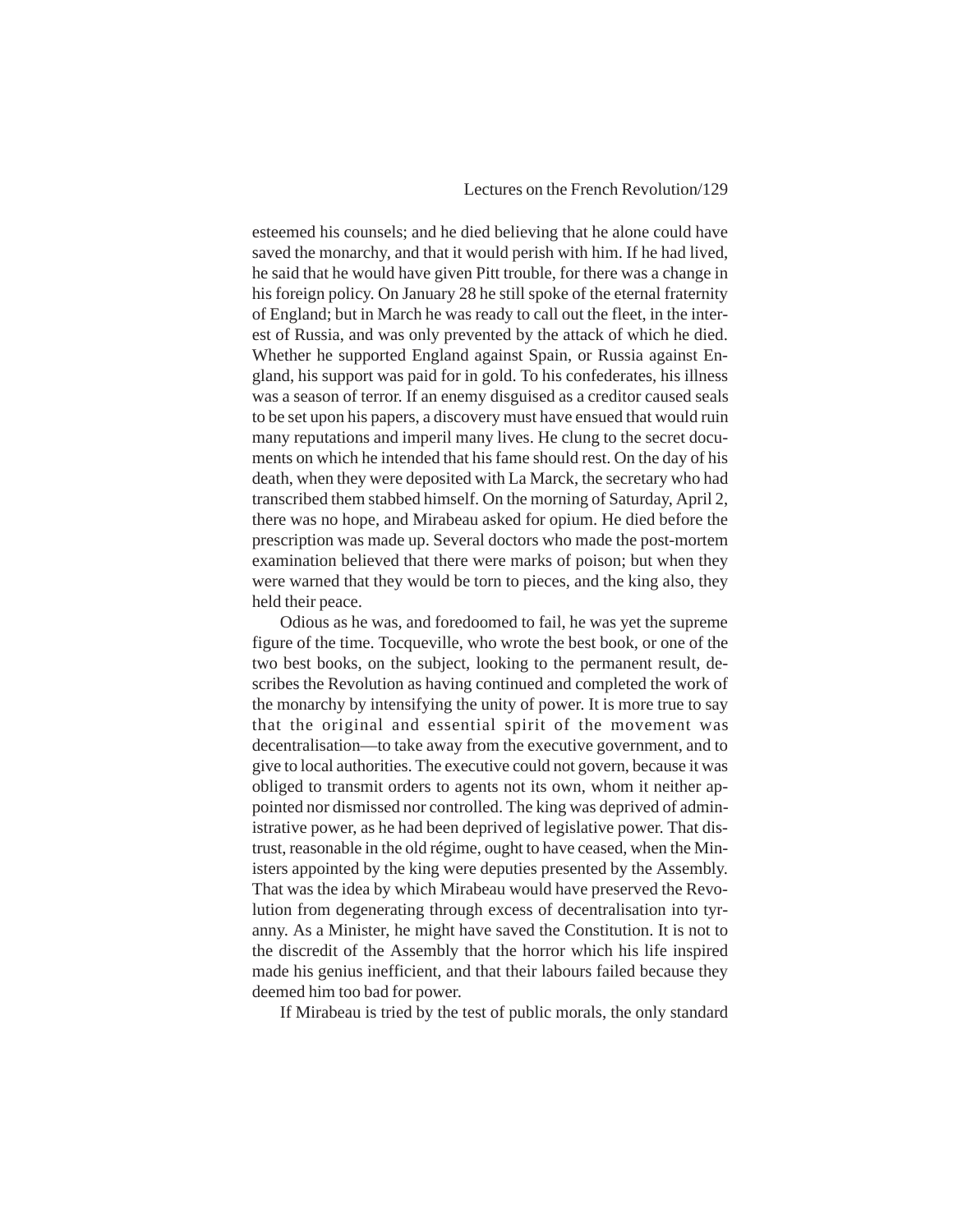of political conduct on which men may be expected to agree, the verdict cannot be doubtful. His ultimate policy was one vast intrigue, and he avowedly strove to do evil that good might come. The thing is hardly less infamous in the founder of the Left Centre than in Maury and his unscrupulous colleagues of the Right. There was at no time a prospect of success, for he never had the king or the queen for one moment with him.

The answer is different if we try him by a purely political test, and ask whether he desired power for the whole or freedom for the parts. Mirabeau was not only a friend of freedom, which is a term to be defined, but a friend of federalism, which both Montesquieu and Rousseau regarded as the condition of freedom. When he spoke confidentially, he said that there was no other way in which a great country like France could be free. If in this he was sincere, and I believe that he was sincere, he deserves the great place he holds in the memory of his countrymen.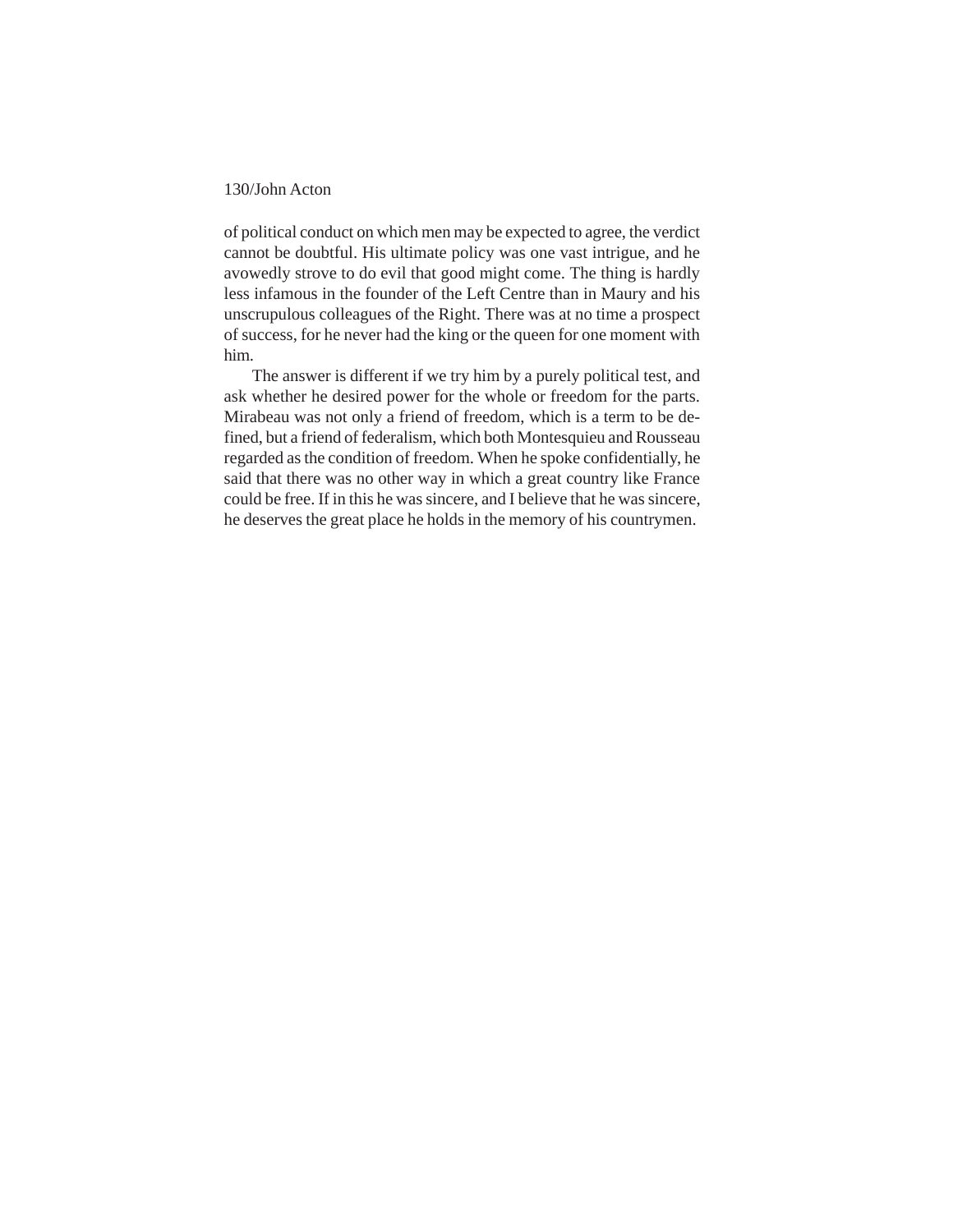# XI: SIEYÈS AND THE CONSTITUTION CIVILE

Before coming to the conflict between Church and State, with which the legislation of 1790 closes, I must speak of a man memorable far beyond Mirabeau in the history of political thought and political action, who is the most perfect representative of the Revolution. I mean the Abbé Sieyès. As a priest without a vocation, he employed himself with secular studies, and mastered and meditated the French and the English writers of the age, politicians, economists, and philosophers. Learning from many, he became the disciple of none, and was thoroughly independent, looking beyond the horizon of his century, and farther than his own favourites, Rousseau, Adam Smith, and Turgot. He understood politics as the science of the State as it ought to be, and he repudiated the product of history, which is things as they are. No American ever grasped more firmly the principle that experience is an incompetent teacher of the governing art. He turned resolutely from the Past, and refused to be bound by the precepts of men who believed in slavery and sorcery, in torture and persecution. He deemed history a misleading and useless study, and knew little of its examples and its warnings. But he was sure that the Future must be different, and might be better. In the same disdainful spirit he rejected Religion as the accumulated legacy of childhood, and believed that it arrested progress by depreciating terrestrial objects. Nevertheless he had the confidence of Lubersac, Bishop of Tréguier, and afterwards of Chartres, who recommended him to the clergy of Montfort as their deputy.

Sieyès preferred to stand for the Third Estate at Paris, where he was elected last of all the candidates. One of his preliminary tracts circulated in 30,000 copies, and had promptly made him famous, for it was as rich in consequences as the ninety-five theses of Wittenberg. His philosophy of history consisted in one idea. Barbarians had come down from Germany on the people of civilised and imperial Gaul, and had subjugated and robbed them: and the descendants of the invading race were now the feudal nobles, who still held power and profit, and continued to oppress the natives. This identification of privileged noble with conquering Frank was of older date; and in this century it has been made the master-key to modern history. When Thierry discovered the secret of our national development in the remarks of Wamba the Witless to Gurth, under the Sherwood oaks, he applied to us a formula familiar to his countrymen; and Guizot always defined French history as a per-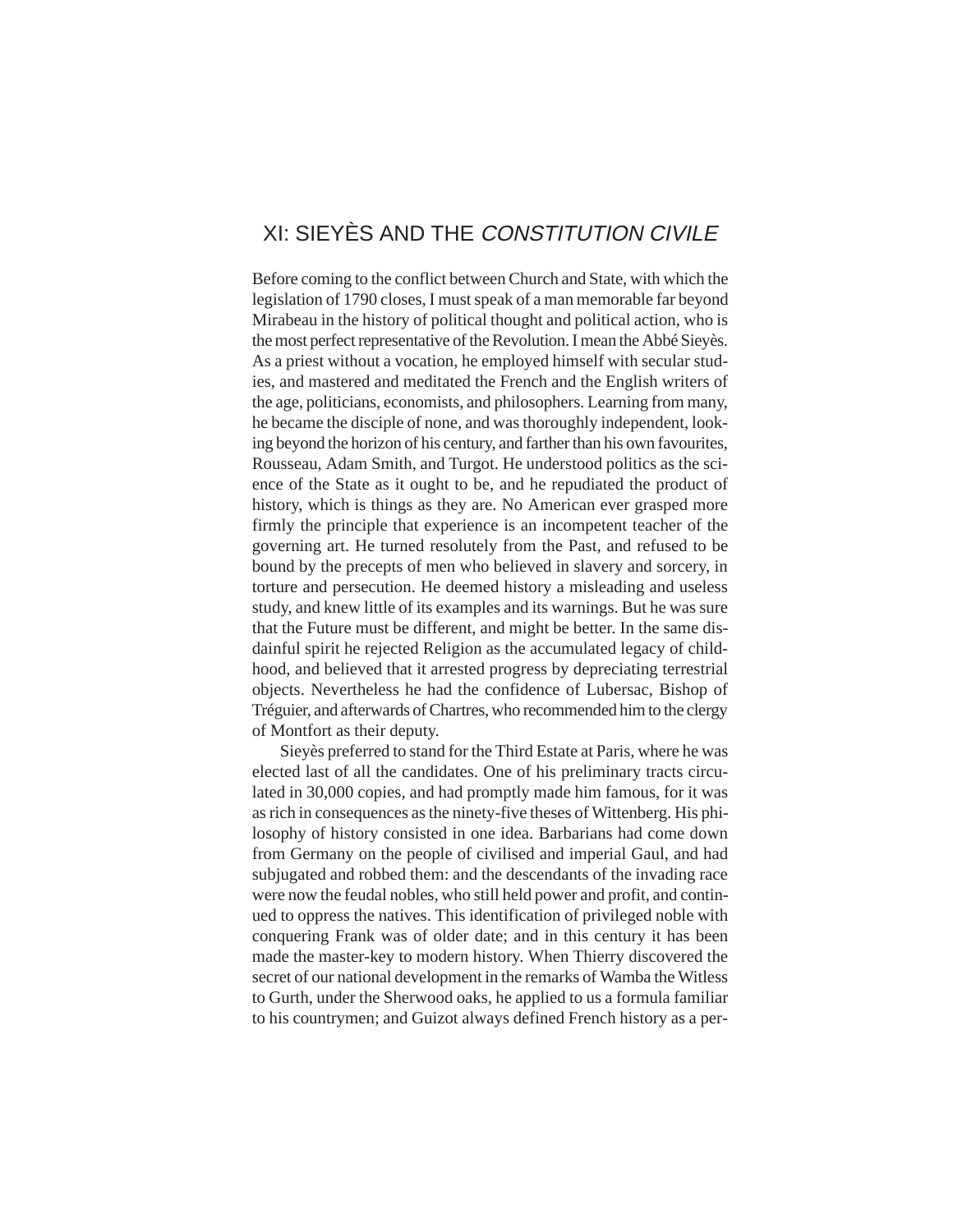petual struggle between hostile nations until the eighteenth century made good the wrong that was done in the fifth.

Right or wrong, the theory of Sieyès was adopted by his most learned successors, and must not be imputed to ignorance. His argument is that the real nation consisted of the mass of men enjoying no privilege, and that they had a claim for compensation and reprisal against those who had been privileged to oppress and to despoil them. The Third Estate was equal to the three Estates together, for the others had no right to be re- presented. As power exercised otherwise than by consent, power that does not emanate from those for whose use it exists, is a usurpation, the two first orders must be regarded as wrongdoers. They ought to be repressed, and the means of doing harm taken from them.

Although Sieyès neither wrote well nor spoke well, yet within a fortnight of his maiden speech he had vanquished the ancient order of things in France. The Court, the Church and the Noblesse had gone down before the imposing coherence of his ideas. He soon lost confidence in the Assembly, as it fell under the control of intruding forces, and he drew back into an attitude of reserve and distrust. Many of his measures were adopted, but he deemed that they were spoilt in the process, and that men who sought popular applause were averse from instruction.

Sieyès was essentially a revolutionist, because he held that political oppression can never be right, and that resistance to oppression can never be wrong. And he was a royalist, not as believing in the proprietary right of dynasties, but because monarchy, justly limited and controlled, is one of many forces that secure the liberty which is given by society and not by nature. He was a Liberal, for he thought liberty the end of government, and defined it as that which makes men most completely masters of their faculties, in the largest sphere of in- dependent action. He was also a democrat, for he would revise the constitution once in a generation; and he described the law as the settled will of those who are governed, which those who govern have no share in making. But he was less a democrat than a Liberal, and he contrived scientific provision against the errors of the sovereign nation. He sacrificed equality by refusing the vote to those who paid no taxes, and he preferred an elaborate system of indirect and filtered election. He broke the direct tide of opinion by successive renewals, avoiding dissolution. According to his doctrine, the genuine national will proceeds from debate, not from election, and is ascertained by a refined intellectual operation, not by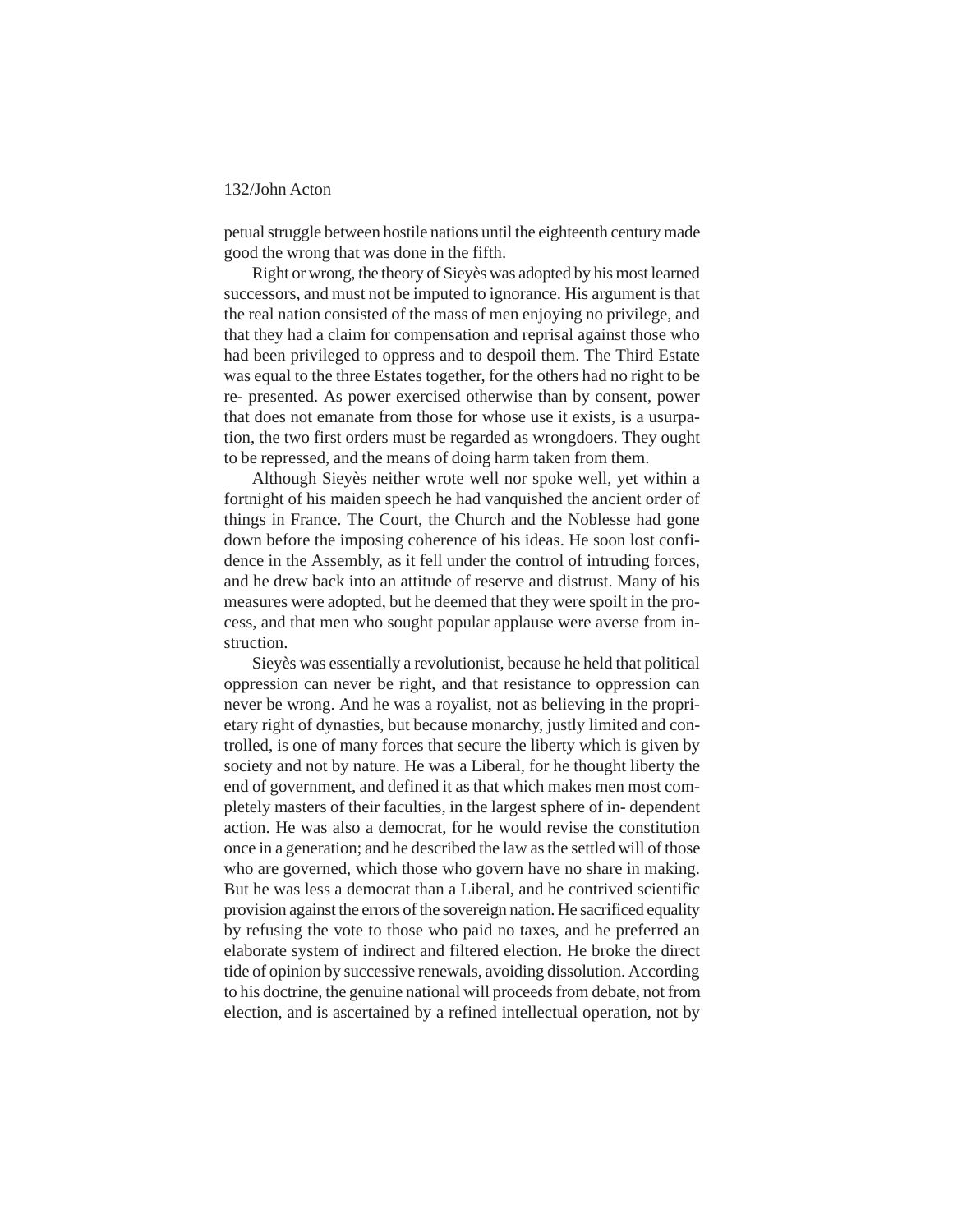coarse and obvious arithmetic. The object is to learn not what the country thinks, but what it would think if it was present at the discussion carried on by men whom it trusted. Therefore there is no im- perative mandate, and the deputy governs the constituent. He mitigated democracy by another remarkable device. The Americans have made the guardians of the law into watchers on the lawgiver, giving to the judiciary power to preserve the Constitution against the legislature. Sieyès invented a special body of men for the purpose, calling them the constitutional jury, and including not judges, for he suspected those who had administered the ancient law of France, but the élite of veteran politicians.

Thus, although all power emanates from the nation alone, and very little can be delegated to an hereditary and irresponsible monarch, he intended to restrict its exercise at every point, and to make sure that it would never be hasty, or violent, and that minorities should be heard. In his sustained power of consistent thinking, Sieyès resembles Bentham and Hegel. His flight is low, and he lacks grace and distinction. He seems to have borrowed his departments from Harrington, the distilled unity of power from Turgot, the rule of the mass of taxpayers over the unproductive class above them, from the notion that labour is the only source of wealth, which was common to Franklin and Adam Smith. But he is profoundly original, and though many modern writers on politics exceed him in genius and eloquence and knowledge, none equal him in invention and resource. When he was out of public life, during the Legislative Assembly, he acted as adviser to the Girondins. There- fore he became odious to Robespierre who, after the fall of Danton, turned against him, and required Barère to see what he could be charged with. For, he said, Sieyès has more to answer for as an enemy to freedom than any who have fallen beneath the law.

The Abbé's nerves never quite recovered from the impressions of that time. When he fell ill, forty years later, and became feverish, he sent down to tell the porter that he was not at home, if Robespierre should call. He offered some ideas for the Constitution of 1795, which found no support. He patiently waited till his time came, and refused a seat on the Directory. In 1799, when things were at the worst, he came back from the embassy at Berlin, took the command, and rendered eminent service. He had no desire for power. "What I want," he said, "is a sword." For a moment he had thought of the Duke of Brunswick and the Archduke Charles; at last he fixed on Joubert, and sent him to fight Suworow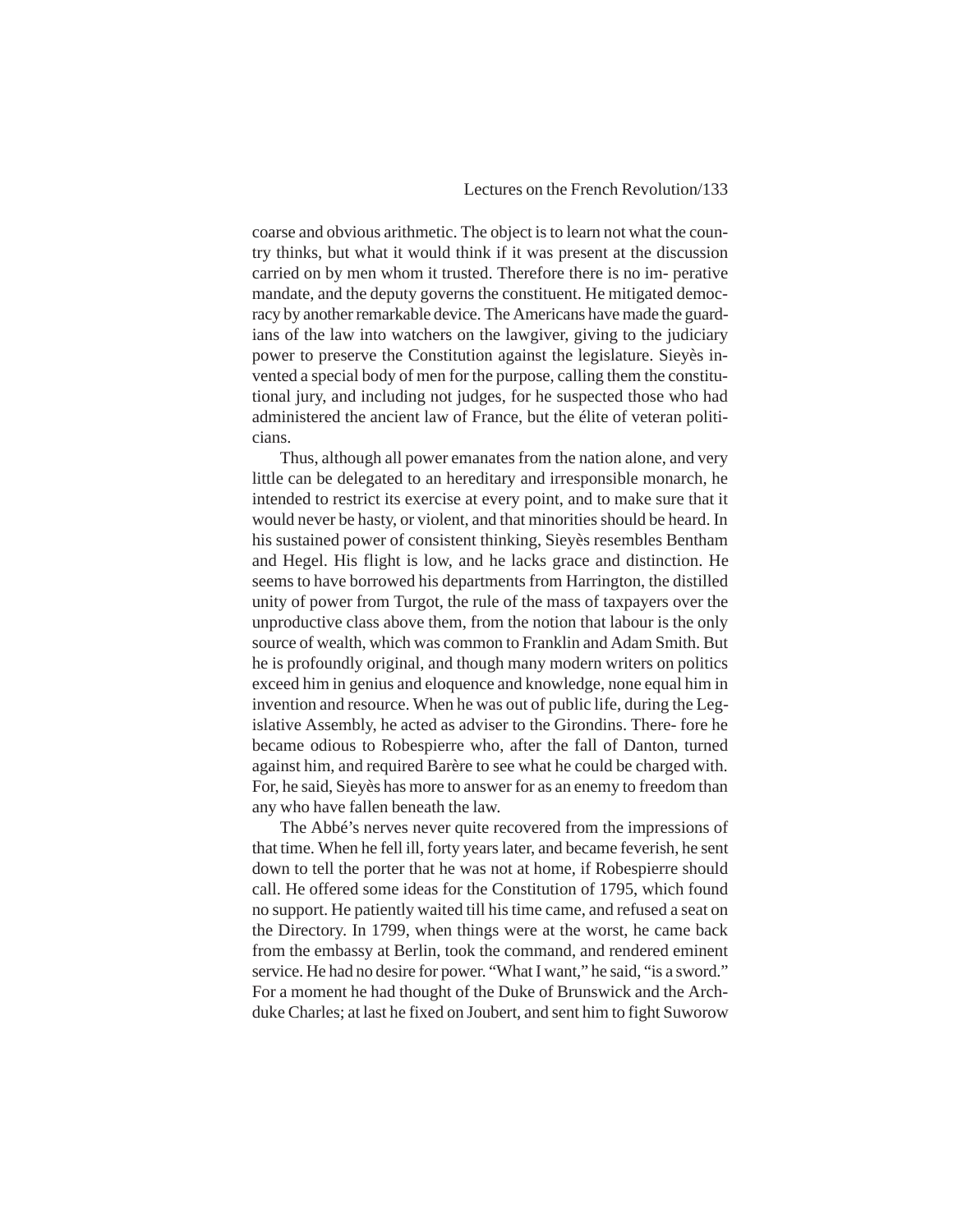in Italy. If he had come home crowned with victory, the remnant of the National Assembly was to have been convoked, to place the daughter of Lewis on her father's throne.

At Novi, in the first action, Joubert fell, and Moreau commanded the retreat. Sieyès now applied to him. Moreau was not yet the victor of Hohenlinden. His ascendancy was doubtful, and he hesitated. They were conferring together when news came that Bonaparte had escaped from Egypt, and would soon be at Paris. Sieyès exclaimed, rather impudently, "Then France is saved!" Moreau retorted, "I am not wanted. That is the man for you." At first Bonaparte was reserved, and took so much time to feel his way that Sieyès, who was the head of the government, called him an insolent fellow who deserved to be shot. Talleyrand brought them together, and they soon came to an understanding. The conspiracy of Brumaire would have failed at the deciding moment but for the Abbé. For Bonaparte, when threatened with outlawry, lost his head, and Sieyès quietly told him to drive out the hostile deputies. Thereupon the soldier, obeying the man of peace, drew his sword and expelled them.

Everybody now turned to the great legislator of 1789 for the Constitution of the hour. With incomparable opportunities for observation, he had maturely revolved schemes for the government of France on the lines of that which was rejected in 1795. He refused to write any- thing; but he consented to dictate, and his words were taken down by Boulay de la Meurthe, and were published long after, in a volume of which there is no copy at Paris or in London.

What I have just said will give you a more favourable view of Sieyès than you may find in books. The Abbe was not a high-minded man, and he has no friends in his own country. Some dislike him because he was a priest, some because he was an unfrocked priest. He is odious to royalists as a revolutionist, and to republicans as a renegade. I have spoken of him as a political thinker, not as a writer, an orator, or an administrator. Mr. Wentworth Dilke and Mr. Buckle<sup>1</sup> have pointed out something more than specks in the character of Burke. Even if much of what they say is true, I should not hesitate to acknowledge him as the first political intellect of his age. Since I first spoke of Sieyès, certain papers have come to light tending to show that he was as wicked as the rest of them. They would not affect my judgment on his merit as a thinker.

In this oracular manner the Constitution of 1799 came into existence, and it was not his fault that it degenerated in the strong hands of Napoleon. He named the three Consuls, refusing to be one himself, and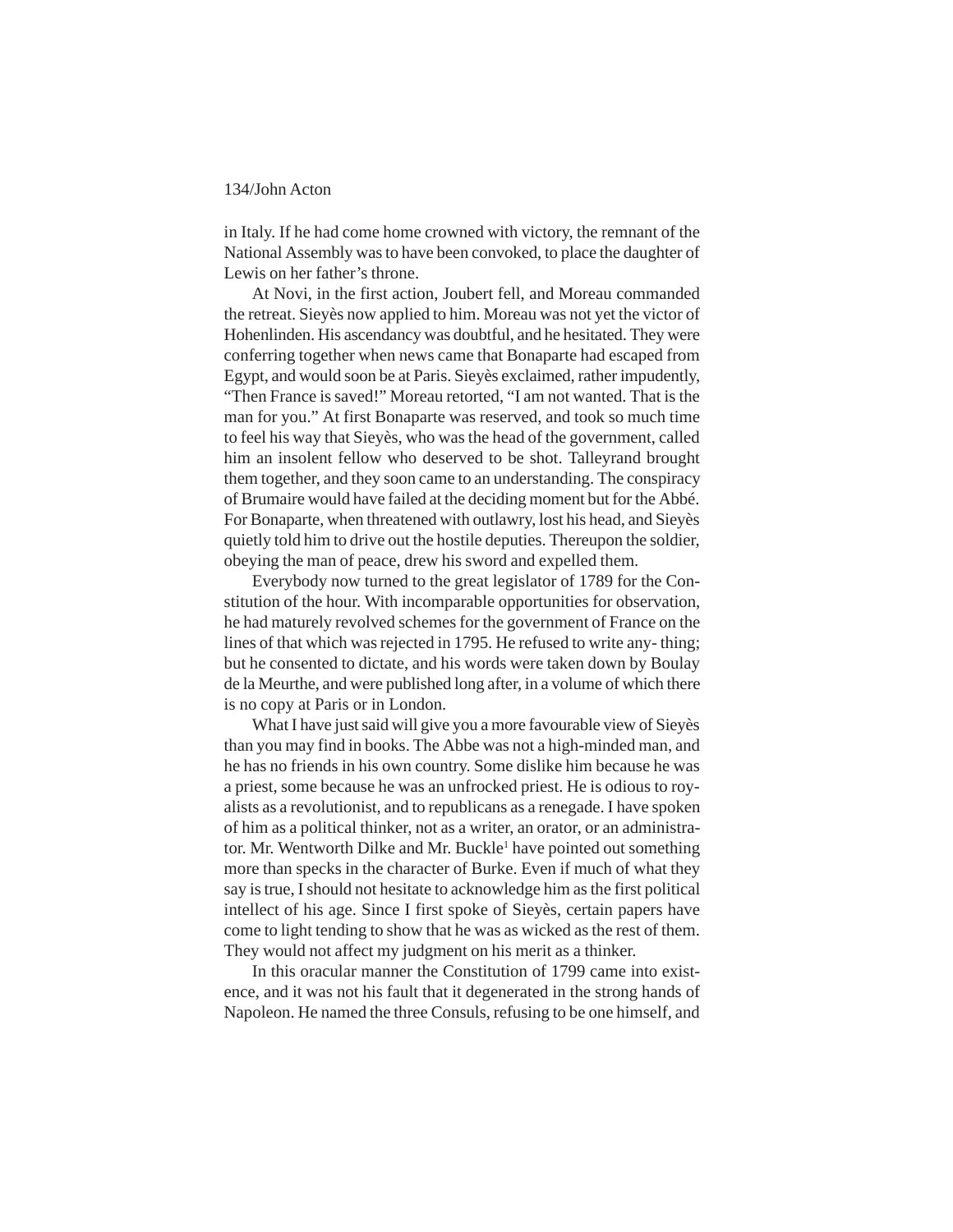he passed into ceremonious obscurity as president of the Senate.

When the Emperor had quarrelled with his ablest advisers he regretted that he had renounced the aid of such an auxiliary. He thought him unfit to govern, for that requires sword and spurs; but he admitted that Sieyès often had new and luminous ideas, and might have been useful to him beyond all the ministers of the Empire. Talleyrand, who disliked Sieyès, and ungenerously reproached him with cupidity, spoke of him to Lord Brougham as the one statesman of the time. The best of the political legacy of the Revolution has been his work. Others pulled down, but he was a builder, and he closed in 1799 the era which he had opened ten years before. In the history of political doctrine, where almost every chapter has yet to be written, none will be more valuable than the one that will show what is permanent and progressive in the ideas that he originated.

It was the function of the constituent Assembly to recast the laws in conformity with the Rights of Man, to abolish every survival of absolutism, every heirloom of inorganic tradition, that was inconsistent with them. In every department of State they were obliged to make ruins, to remove them, and to raise a new structure from the foundation. The transition from the reign of force to the reign of opinion, from custom to principle, led to a new order through confusion, uncertainty, and suspense. The efficacy of the coming system was nowhere felt at first. The soldiers, who were so soon to form the finest army ever known, ran away as soon as they saw a shot fired. The prosperous finances of modern France began with bankruptcy. But in one division of public life the Revolution not only made a bad beginning, but went on, step by step, to a bad end, until, by civil war and anarchy and tyranny, it had ruined its cause. The majority of the clergy were true to the new ideas, and on some decisive occasions, June 19 and August 4, promoted their victory. Many prelates were enlightened reformers, and even Robespierre believed that the inferior clergy were, in the bulk, democratic. Nevertheless the Assembly, by a series of hostile measures, carefully studied, and long pursued, turned them into implacable enemies, and thereby made the Revolution odious to a large part of the French people.

This gradual but determined change of front, improbable at first, and evidently impolitic, is the true cause of the disastrous conflict in which the movement of 1789 came to ruin. Had there been no ecclesiastical establishment to deal with, it may be that the development of Jacobin theory, or the logic of socialism, would have led to the same result. As it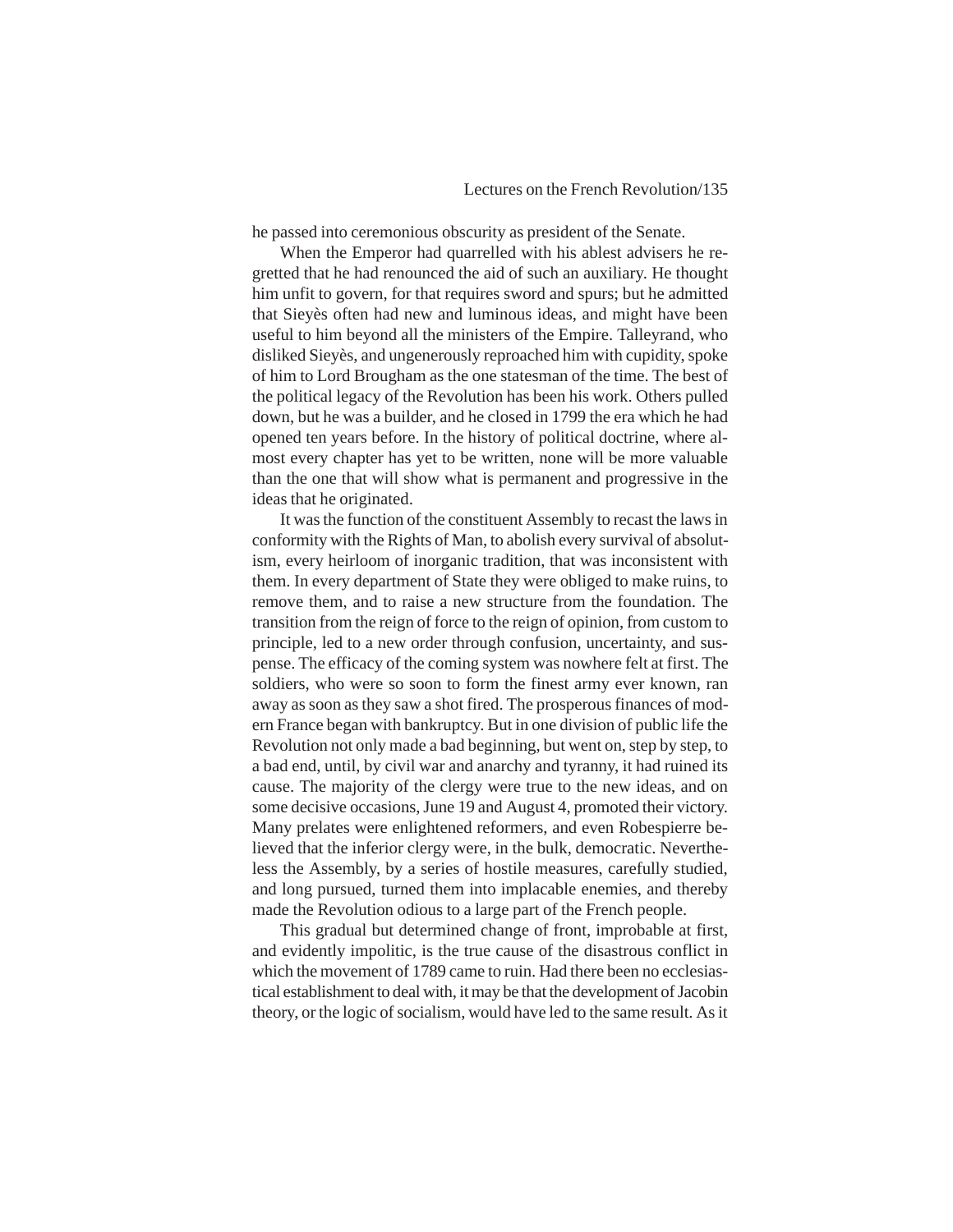was, they were secondary causes of the catastrophe that was to follow. That there was a fund of active animosity for the church, in a generation tutored by Voltaire, Diderot, Helvétius, Holbach, Rousseau and Raynal, none could doubt. But in the men of more immediate influence, such as Turgot, Mirabeau and Sieyès, contempt was more visible than resentment; and it was by slow degrees that the full force of aversion predominated over liberal feeling and tolerant profession. But if the liberal tendency had been stronger, and tolerant convictions more distinct, there were many reasons which made a collision inevitable between the Church and the prevailing ideas. The Gallican Church had been closely associated with the entire order of things which the Assembly, at all costs, was resolved to destroy. For three centuries from the time when they became absolute the French kings had enjoyed all the higher patronage. No such prerogative could be left to the Crown when it became constitutional, and it was apparent that new methods for the appointment of priest and prelate, that a penetrating change in the system of ecclesiastical law, would be devised.

Two things, chiefly, made the memory of monarchy odious: dynastic war and religious persecution. But the wars had ended in the conquest of Alsace, and in the establishment of French kings in Spain and Naples. The odium of persecution remained; and if it was not always assignable to the influence of the clergy, it was largely due to them, and they had attempted to renew it down to the eve of the Revolution. The reduction of the royal power was sure to modify seriously the position of men upon whom the royal power, in its excess, had so much relied, and who had done so much to raise up and to sustain it. People had come to believe that the cause of liberty demanded, not the emancipation, but the repression of the priesthood. These were underlying motives; but the signal was given by financial interests. The clergy, being a privileged order, like the nobles, were involved in the same fate. With the nobles, at the same night sitting of August 4, they surrendered the right of taxing, and of not being taxed.

When the principle of exemption was rejected, the economists computed that the clergy owed 100 millions of arrears. Their tithes were abolished, with a promise of redemption. But this the landowners would not suffer, and they gained largely by the transaction. It followed that the clergy, instead of a powerful and wealthy order, had to become salaried functionaries. Their income was made a charge on the State; and as the surplice fees went with the abolished tithe, the services of the parish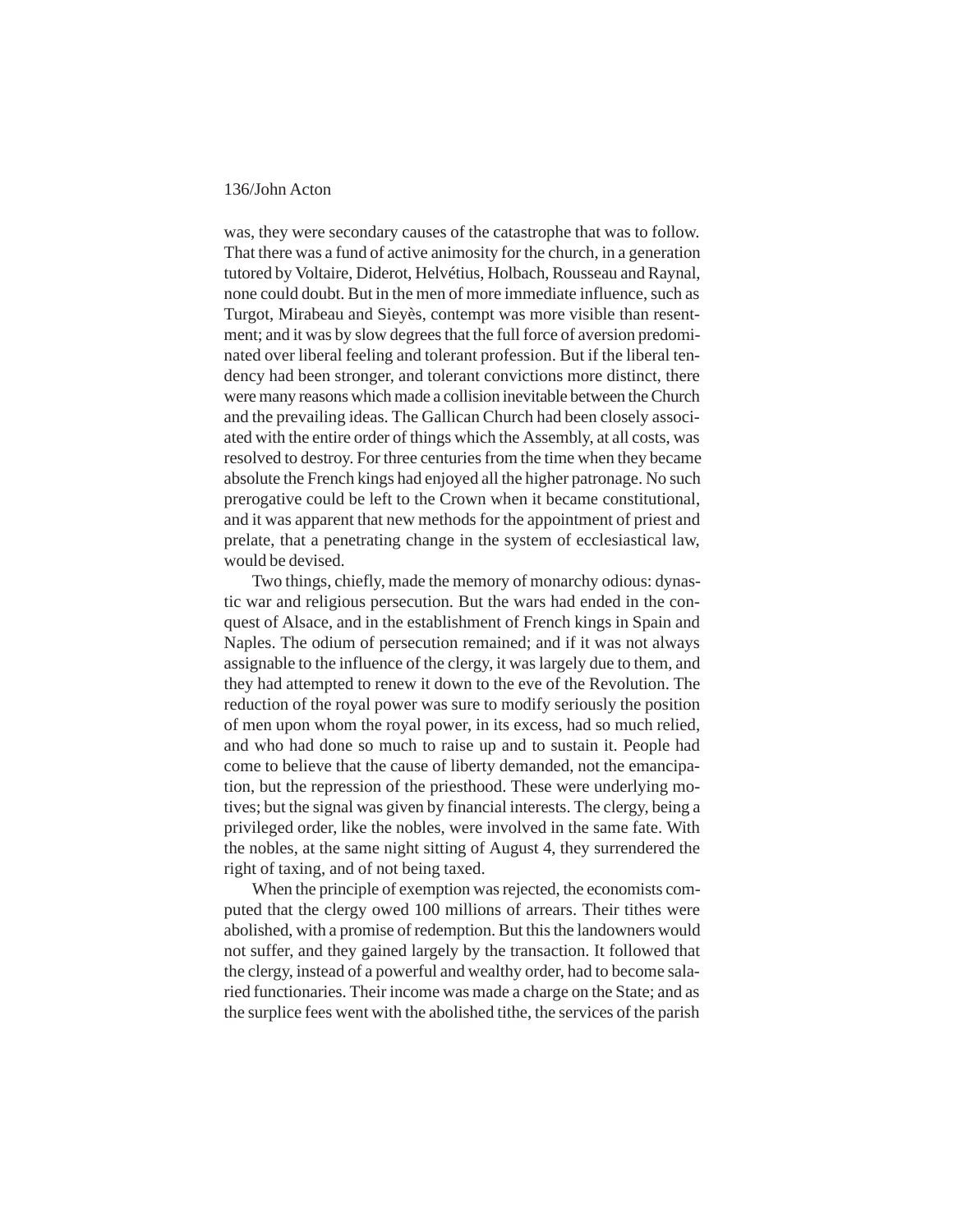priest to his parishioners were gratuitous. It was not intended that the priests should be losers, and the bargain was a bad one for the public. It involved an expenditure of at least two millions a year, at a time when means were wanting to pay the national creditor. The consequences were obvious. The State, having undertaken to remunerate the inferior clergy out of a falling revenue, had a powerful motive to appropriate what remained of the Church property when the tithes were lost. That resource was abundant for the purpose. But it was concentrated in the hands of the higher clergy and of religious orders both under the ban of opinion, as nobles or as corporations. Their wealth would clear off the debts of the clergy, would pay all their salaries and annuities, and would strengthen the public credit After the first spoliation, in the month of August, these consequences became clear to all, and the secularisation of Church property was a foregone conclusion.

On October 10 Talleyrand moved that it be appropriated by the State. He computed that after ample endowment of the clergy, there would be a present and increasing surplus of £2,000,000 a year. It was difficult for the clergy to resist the motion, after the agreement of August, that the State should make provision for them. The Archbishop of Paris had surrendered the tithe to be disposed of by the nation; and he afterwards added the gold and silver vessels and ornaments, to the value of several millions. Béthizy, Bishop of Usez, had declared the Church property a gift of the nation, which the nation alone could recall. Maury, loosely arguing, admitted that property is the product of law; from which it followed that it was subject to modification by law. It was urged in reply that corporate property is created by law, but not private, as the individual has his rights from nature. The clergy complained that the concessions of August were applied to their destruction in November, but they suffered by their change of front. Boisgelin, Archbishop of Aix, proposed a practical and statesmanlike arrangement. As the credit of the Church stood better than the credit of the State, he offered to advance £16,000,000 as a loan to the Government on the security of Church property, which it would thus become impossible for the Assembly to tamper with. The State would be rescued from its present difficulties; the Church would secure the enjoy ment of its wealth for the future.

By restoring the finances, and the authority of government, it was believed that this plan would ensure the success of the Revolution, and would prevent the collapse that was already threatening. Necker, for a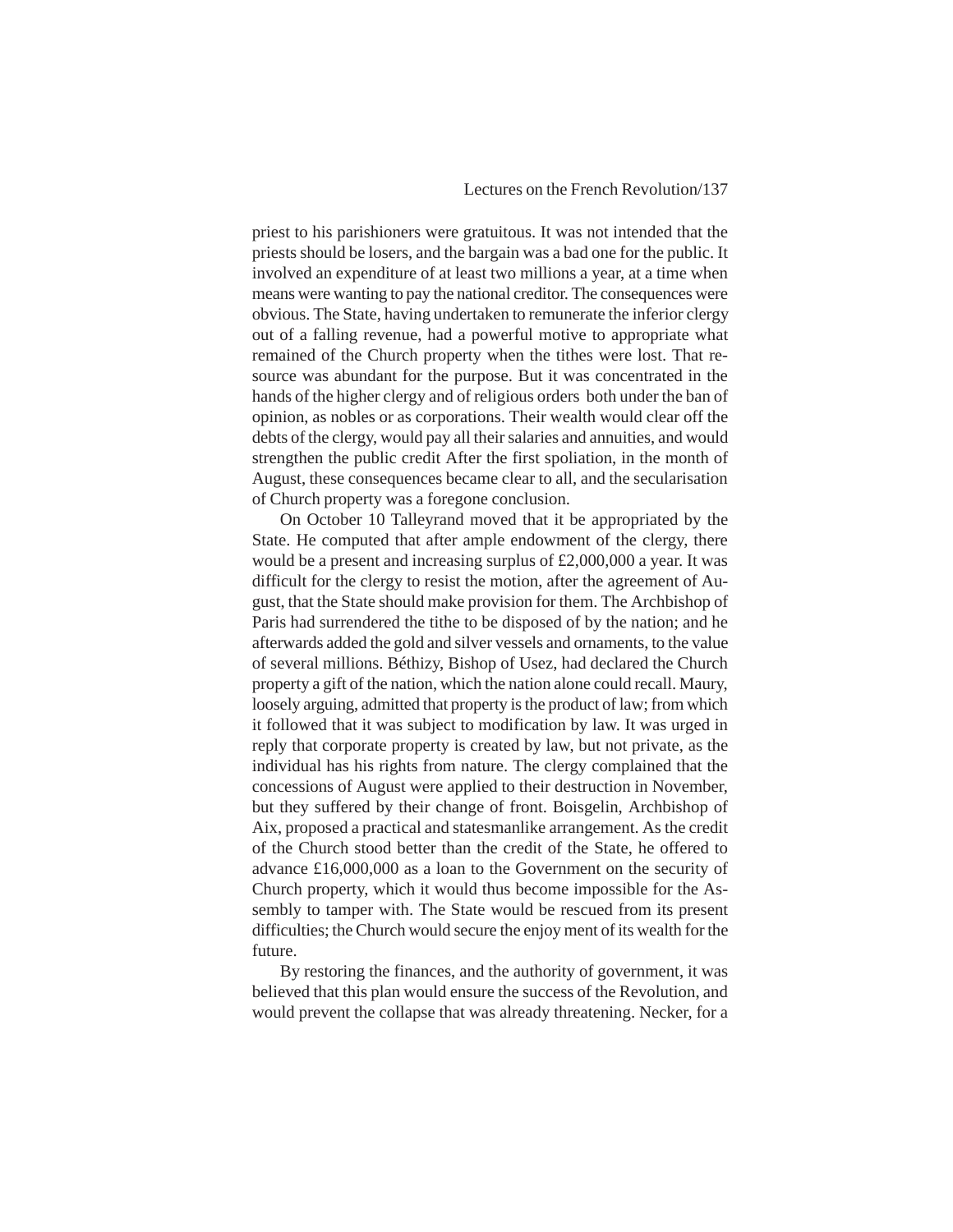moment, was fascinated. But his wife reminded him that this compact would establish Catholicism for ever as the State Church. in France, and he broke off the conference. Talleyrand's motion was altered and reproduced in a mitigated form; and on November 26, 1789, 568 votes to 346 decided that the possessions of the clergy were at the disposal of the nation. On December 1 it was resolved that the sum of 16 millions should be raised by the sale of the new national property, to be the basis for an issue of paper money. That was the beginning of the assignats that rendered signal service at first, and fell rapidly after two years. It was made apparent that more was at work below the surface than the financial purpose. There was the desire to break up a powerful organisation, to disarm the aristocratic episcopate, and to bind the individual priest to the Revolution. Therefore Malouet made no impression when he urged that they were taking on themselves the maintenance not only of the priesthood, but of the poor; and that no surplus would be available as long as there was a Frenchman starving.

In August, 1789, a committee on Church questions had been appointed, and in February, as it did not agree, its numbers were increased, and the minority was swamped. Thereupon they reported against the religious orders. Monasticism for some time had been declining, and the monks fell, in a few years, from 26,000 to 17,000. Nine religious orders disappeared in the course of twelve years. On February 13, 1790, the principle that the civil law supported the rule against the monk was abandoned. Members of monastic orders were to depart freely if they liked, and to remain if they liked. Those who elected to leave were to receive a pension. The position of those who remained was regulated in a series of decrees, adverse to the system, but favourable to the inmate. It was not until after the fall of the throne that all monastic orders were dissolved, and all their buildings were seized.

When the property of the Church became the property of the State, the committee drew up a scheme of distribution. They called it the Civil Constitution of the Clergy, meaning the regulation of relations between Church and State under the new Constitution.

The debate began on May 29, and the final vote was taken on July 12. The first object was to save money. The bishops were rich, they were numerous, and they were not popular. Those among them who had been chosen by the Church itself for its supreme reward, the Cardinal's hat—Rohan, Loménie de Brienne, Bernis, Montmorency and Talleyrand—were men notoriously of evil repute. Here then the Com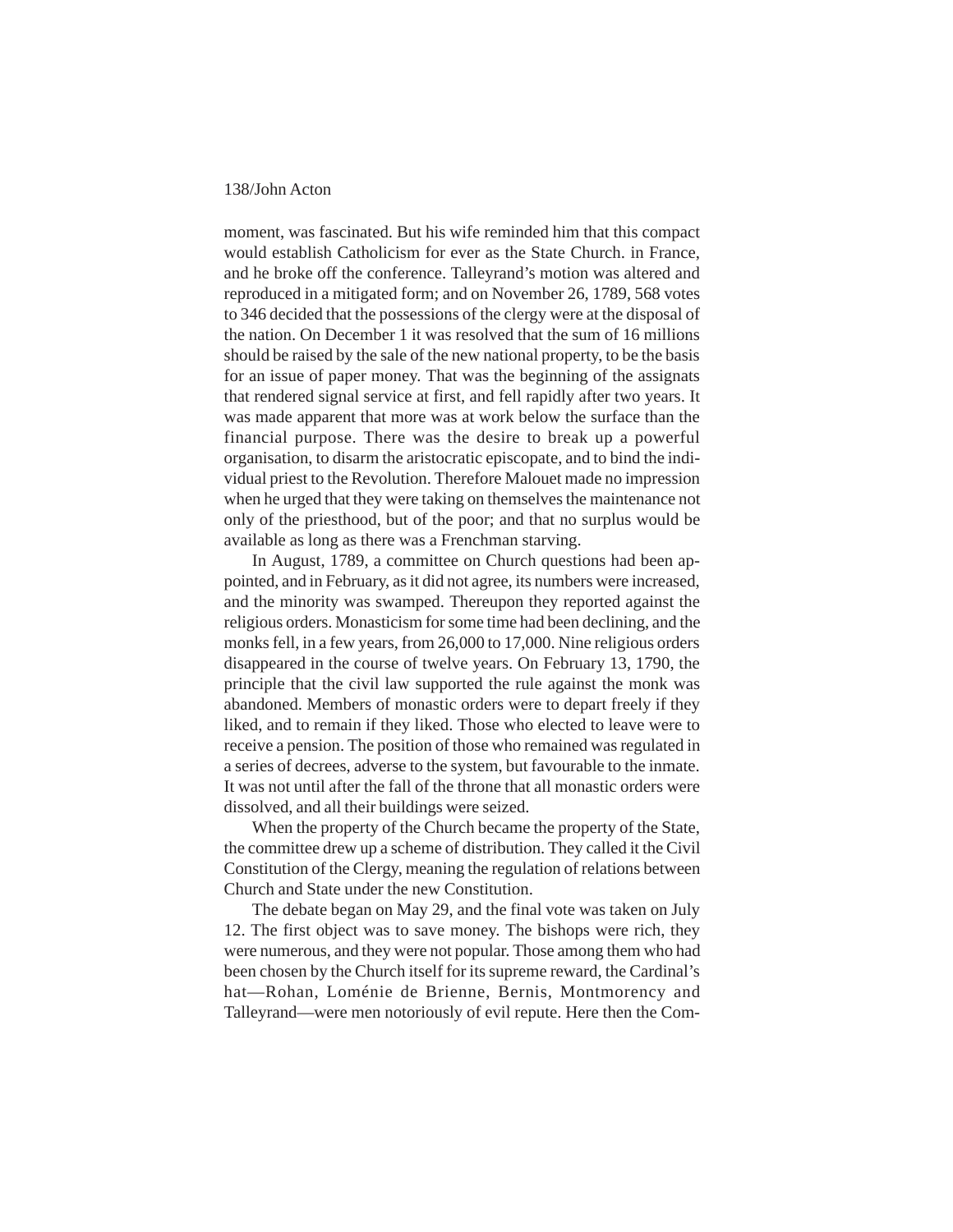mittee proposed to economise, reducing the number by fifty, and their income to a thousand a year. Each of the departments, just created, was to become a diocese. There were no archbishops. This was not economy, but theory. By putting all bishops on the same level, they lowered the papacy. For the Jansenists influenced the Assembly, and the Jansenists had, for a century, borne persecution, and had learnt to look with aversion both on papacy and prelacy, under which they had suffered, and they had grown less averse to presbyterianism. As they took away the patronage from the king, and did not transfer it to the Pope who was a more absolute sovereign than the king, and besides was a foreigner, they met the difficulty by the principle of election, which had been upheld by high authorities, and had played a great part in earlier times. The bishop was to he chosen by the departmental electors, the parish priest by the district electors; and this was to be done in the Church after Mass. It was assumed, but not ordained, that electors of other denominations would thereby be excluded. But at Strasburg a bishop was elected by a Protestant majority. In conformity with the opinion of Bossuet, the right of institution was taken away from Rome.

It was the office of the king to negotiate with the Pope, and he might have saved the Revolution, the limited monarchy, and his own life, if he had negotiated wisely. The new dioceses, the new revenues, were afterwards accepted. The denial of papal institution was in the spirit of Gallicanism; and the principle of election had a great tradition in its favour, and needed safeguards. Several bishops favoured conciliation, and wished the measure to be discussed in a National Council. Others exhorted the Pope to make no concession. Lewis barely requested him to yield something; and when it became clear that Rome wished to gain time, on August 24 he gave his sanction. At the same time he resolved on flight, relying on provincial discontent and clerical agitation to restore his throne.

On November 27 the Assembly determined to enforce acceptance of the Civil Constitution. Every ecclesiastic holding preferment or exercising public functions was required to take an oath of fidelity to the Constitution of France, sanctioned by the king. The terms implicitly included the measure regarding the Church, which was now part of the Constitution, and which a large majority of the bishops had rejected, but Rome had not. Letters had come from Rome which were suppressed; and after the decree of November and its sanction by the king on December 26, the Pope remained officially silent.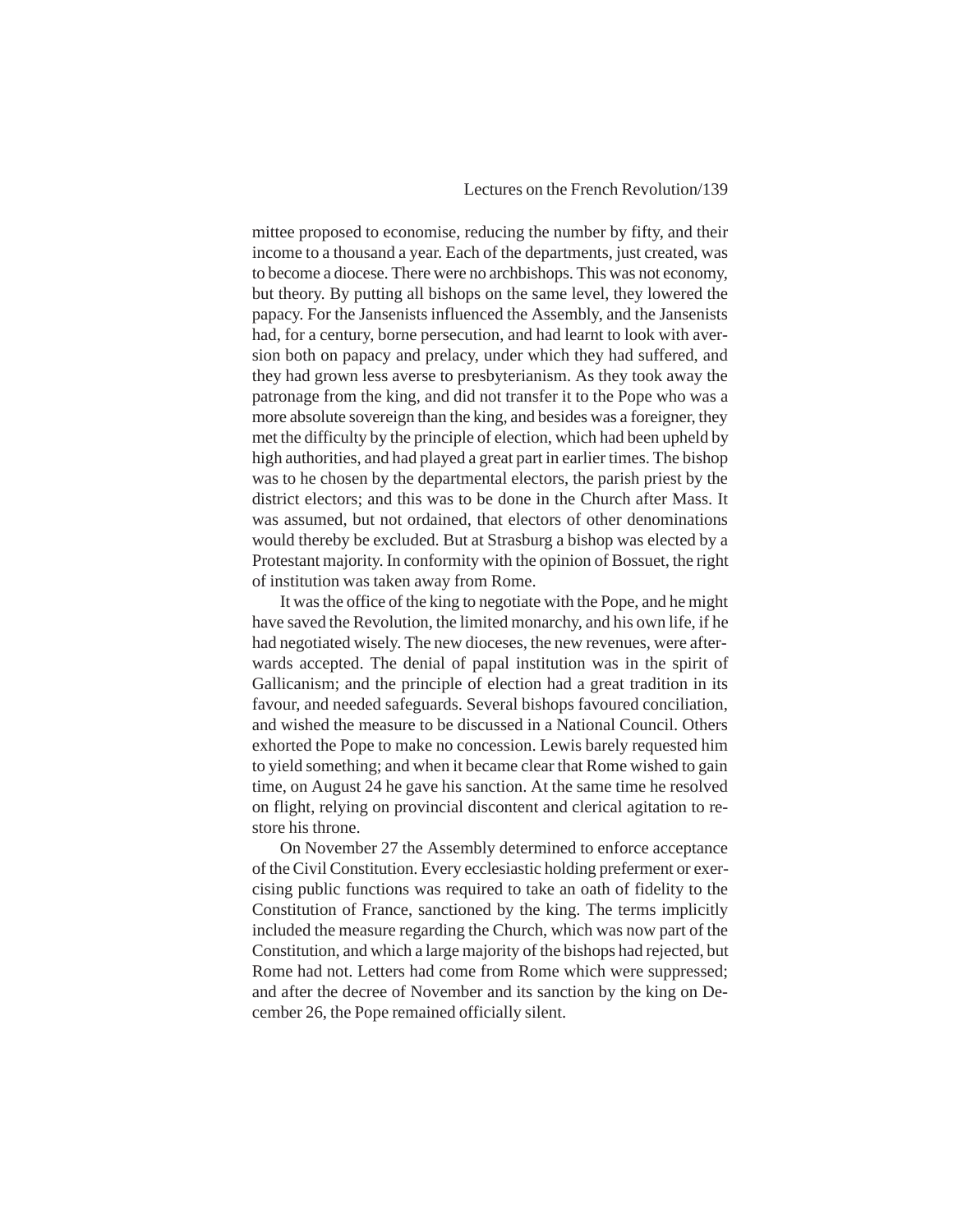On the 4th of January 1791 the ecclesiastical deputies were summoned to take the prescribed oath. No conditions or limitations were allowed, Mirabeau specially urging rigour, in the hope of reaction. When the Assembly refused to make a formal declaration that it meant no interference with the exclusive domain of religion, the great majority of clerical deputies declined the oath. About sixty took it unconditionally, and the proportion out of doors was nearly the same. In forty-five departments we know that there were 13,426 conforming clergy. It would follow that there were about 23,000 in the whole of France, or about one-third of the whole, and not enough for the service of all the churches. The question now was whether the Church of France was to be an episcopal or a presbyterian Church. Four bishops took the prescribed oath; but only one of them continued to act as the bishop of one of the new sees. Talleyrand refused his election at Paris, and laid down his mitre and the ecclesiastical habit. Before retiring, he consecrated two constitutional bishops, and instituted Gobel at Paris. He said, afterwards, that but for him the French constitutional Church would have become presbyterian, and consequently democratic, and hostile to the monarchy.

Nobody could be more violently opposed to royalism than some of the elected prelates, such as Fauchet, Bishop of Calvados, who acted with the Girondins and perished with them, or Grégoire, the Bishop of Blois. Grégoire was the most conspicuous, and is still the best known of the constitutional clergy. He was a man of serious con- victions, and as much sincerity as is compatible with violence. With much general information, he was an inaccurate writer, and in spite of the courage which he manifested throughout the Reign of Terror, an unimpressive speaker. He held fast to the doctrines of an elementary liberalism, and after the fall of the Terrorists he was active in the restoration of religion and the establishment of toleration. He was absent on a mission, and did not vote for the death of the king; but he expressed his approval, and dishonoured his later years by dissembling and denying it. Gobel, the Bishop of Paris, Was far inferior to Grégoire. Hoping to save his life, he renounced his office under the Convention, after having offered his retractation to the Pope for £12,000. For a time it was believed that the clergy of the two churches could co-exist amicably, and a moderate pension was granted to the nonjurors. But there was disorder and bloodshed at Nîmes, and in other parts of France, and it was seen that the Assembly, by its ecclesiastical legislation, had created the motive and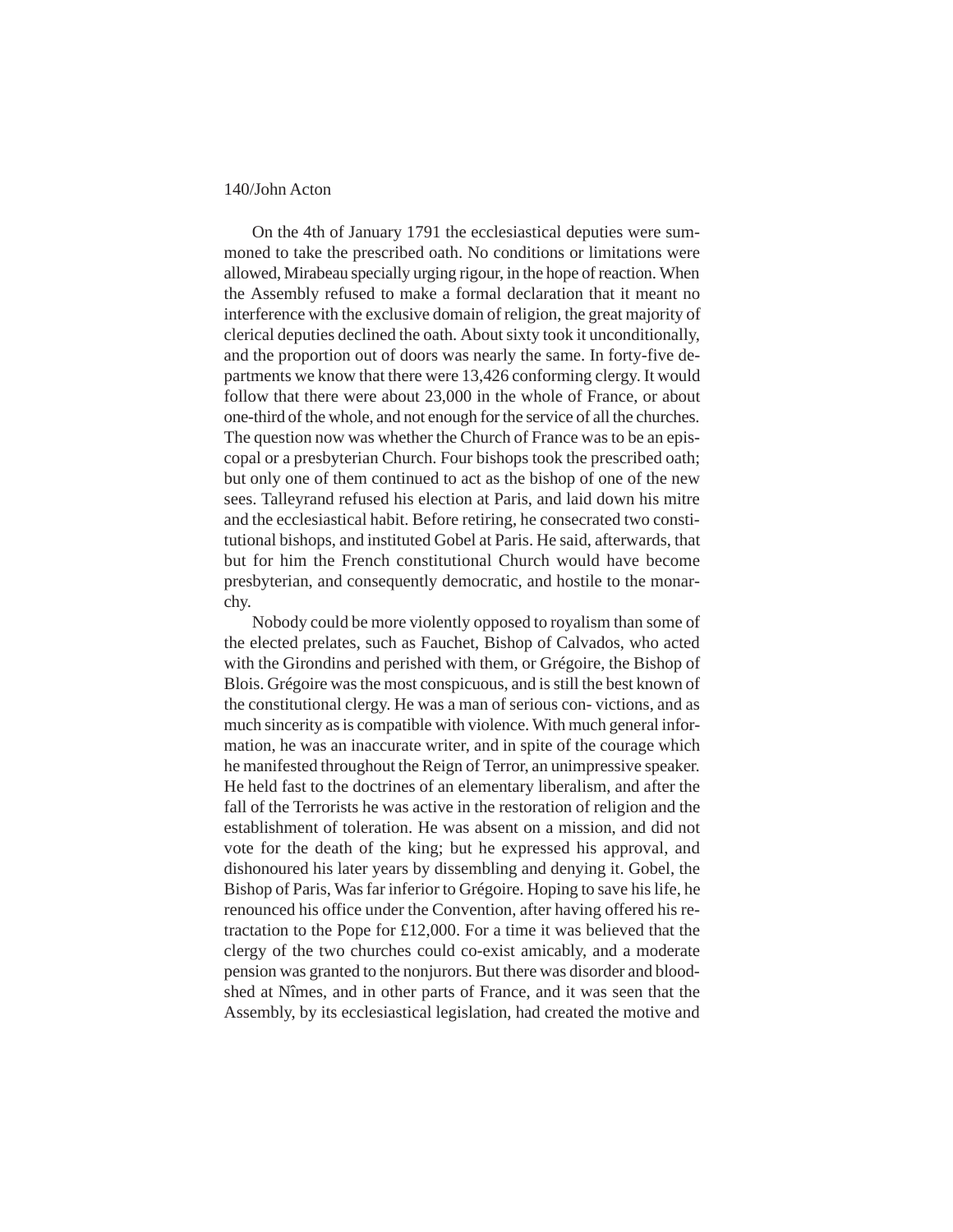the machinery for civil war. The non-juring clergy came to be regarded as traitors and rebels, and the mob would not suffer them to celebrate mass in the only church that remained to them at Paris. Bailly said that when the law has spoken conscience must be silent. But Talleyrand and Sieyès insisted on the principle of toleration, and succeeded in causing the formula to be adopted by the Assembly. It was not observed, and was entirely disregarded by the second legislature.

The Civil Constitution injured the Revolution not only by creating a strong current of hostile feeling in the country, but by driving the king to seek protection from Europe against his people. The scheme of negotiation which led to the general war in 1792, having been delayed by disunion among the powers and the extreme caution of the Emperor Leopold, began in the midst of the religious crisis in the autumn of 1790. The problem for us is to discover why the National Assembly, and the committee that guided it, did not recognise that its laws were making a breach in the established system of the Church, whether Gallican or Roman, that they were in flagrant contradiction with the first principles of the Revolution; and why, in that immense explosion of liberal sentiment, there was no room for religious freedom. They believed that there was nothing in the scheme to which the Pope would not be able to consent, to avoid greater evils, if the diplomacy of the king was conducted wisely. What was conceded by Pius VII to Bonaparte might have been conceded by Pius VI to Lewis XVI. The judgment of Italian divines was in many instances favourable to the decree of the National Assembly, and the College of Cardinals was not unanimous against it. Their opinions found their way to Paris, and were bought up by Roman agents. When the Concordat of 1801 was concluded, Consalvi rejoiced that he had done so well, for he was empowered, if necessary, to make still greater concessions. The revolutionary canonists were persuaded that the Pope, if he rejected the king's overtures, would be acting as the instrument of the aristocratic party, and would be governed by calculated advantage, not by conscience. Chénier's tragedy of Charles IX was being played, and revived the worst scenes of fanatical intolerance. The hatred it roused was not allayed by the language of Pius VI. in the spring of 1791, when, too late to influence events, he condemned the Civil Constitution. For he condemned liberty and toleration; and the revolutionists were able to say that there could be no peace between them, and that Rome was the irreconcilable adversary of the first principles on which they stood. The annexation of the papal dominions in France was proposed, in May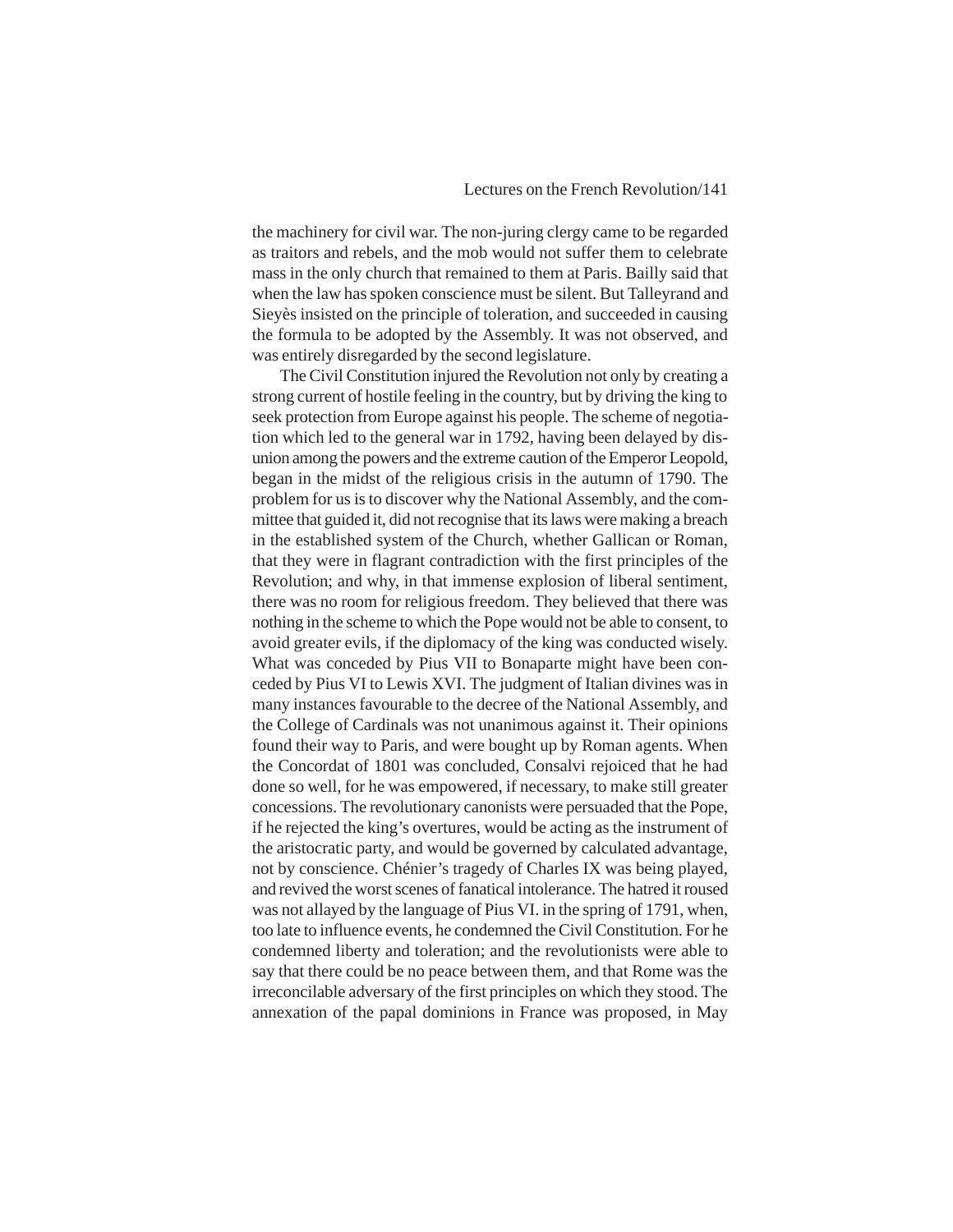1791, when the rejection of the Civil Constitution became known. It was thrown out at first, and adopted September 14. We shall see, later on, that the conflict thus instituted between the Revolution and the Church hastened the fall of the throne, and persecution, and civil war.

I have repeatedly pointed to the jealousy of the executive as a source of fatal mischief. This is the greatest instance of the harm it did. That the patronage could not be left in the hands of the king absolutely, as it was by the Concordat of Leo X, was obvious; but if it had been given to the king acting through responsible ministers, then much of the difficulty and the danger would have been overcome, and the arrangement that grew out of the Concordat of Napoleon would have been anticipated. That idea was consistently rejected, and, stranger still, the idea of disestablishment and separation was almost unperceived. A whole generation later, under the influence of American and Irish examples, a school of Liberals arose among French Catholics who were as distinct from the Gallicans as from the Ultramontanes, and possessed the solution for the perpetual rivalry of Church and State. For us, the great fact is that the Revolution produced nothing of the sort, and went to ruin by its failure in dealing with the problem.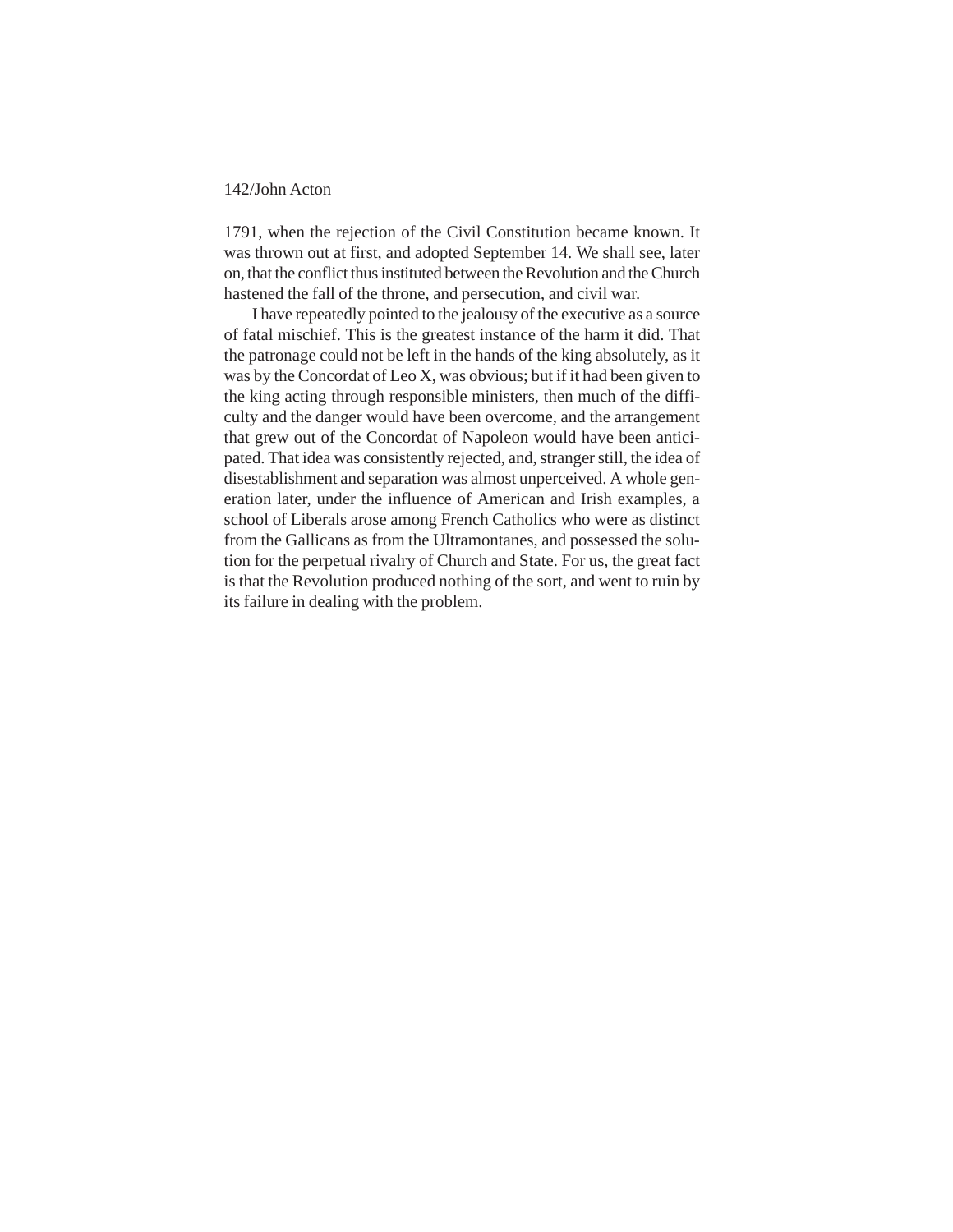# XII: THE FLIGHT TO VARENNES

The direct consequence of the ecclesiastical laws was the flight of the king. From the time of his removal to Paris, in October 1789, men began to study the means by which he might be rescued, and his ministers were ready with the necessary passports. During the summer of 1790, which he spent at St Cloud, various plans were proposed, and constantly rejected. The queen was opposed to them, for she said: "What can the king do, away from Paris, without insight, or spirit, or ascendancy? Say no more about it" But a change came over them on August 24, when the Civil Constitution was sanctioned. As soon as it was voted in July, Mirabeau informed Lewis that he undertook to convey him, publicly, to Rouen, or Beauvais, or Compiègne, where he would be out of reach, and could dissolve the Assembly and proclaim a better system of constitutional laws. Civil war would inevitably follow; but Mirabeau believed that civil war would lead to the restoration of authority, if the king put himself in the hands of the Marquis de Bouillé, the general commanding at Metz. Bouillé had acquired a high reputation by his success against the English in the West Indies, and he increased it at this moment by the energy with which he suppressed a mutiny in the garrison of Nancy. For the service thereby rendered to the State and the cause of order, he received, under pressure from Mirabeau, the thanks of the Assembly. The king begged him to nurse his popularity as he was reserved for greater things. This is the first intimation of the secret; and it is confirmed by the Princess Elizabeth, within a week of the sanction given to the Civil Constitution. But although, in that month of September, Lewis began to meditate departure from Paris, and accepted the general proposed to him, he did not adopt the rest of the scheme which would have made him dependent on Mirabeau. At that moment his strongest motive was the desire to be released from the religious entanglement; and he hoped to restore the Church to its lost position on condition of buying up the assignats with the property of the suppressed orders. It had been computed that the Church would be able to save the public credit by a sacrifice of forty millions, or to ruin the revolutionary investor by refusing it. Therefore the king would not entertain the proposals of Mirabeau, who was not the man to execute a policy favourable to the influence of the priesthood. It was committed to a different politician.

Breteuil, the rival of Necker, was the man preferred to Mirabeau.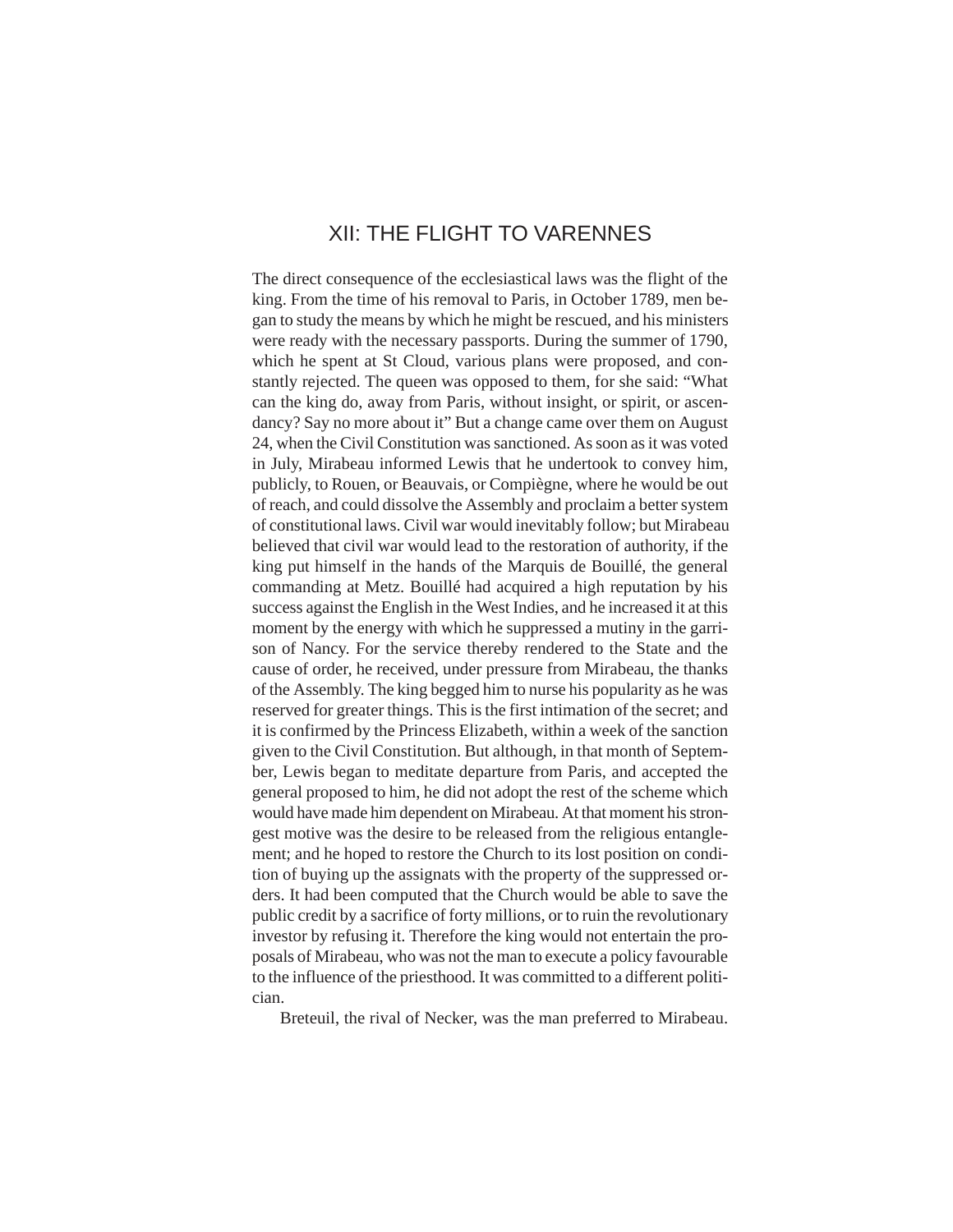He was living at Soleure as the acknow- ledged head of the Royalists who served the king, and who declined to follow the princes and the émigrés and their chief intriguer Calonne. Breteuil was now consulted. He advised the king to depart in secret and to take refuge in a frontier fortress among faithful regiments, within reach of Austrian supports. In this way Breteuil, not Mirabeau, would be master, and the restoration would have been in favour of the old régime, not of the con- stitutional monarchy. On one point only the two advisers agreed: Breteuil, like Mirabeau, recommended Bouillé as the man of action. His reply was brought by the Bishop of Pamiers, an eighteenth-century prelate of the worldly sort, who was afterwards selected to be the minister of finance if Brunswick had conquered. On October 23 the bishop was sent to Metz to initiate Bouillé..

In point both of talent and renown, Bouillé was the first man in the army as the emigration had left it. He served reluctantly under the new order, and thought of making himself a new career in Russia. But he was ambitious, for he had been always successful, and the emissary from the king and from Breteuil opened a tempting future. He proposed three alternatives. The king was to choose between Valenciennes, which would be the safest and swiftest journey; Besançon, within reach. of the friendly Swiss who were under agreement to supply a large force on demand; and Montmédy, a small fortified town close to the frontier, and not far from Luxemburg which was the strongest of the imperial fortresses. All this meant plainly Montmédy. Besançon was so far that there was time to be overtaken, and Valenciennes was not in Bouillé's territory. Nothing could be done before the spring, for the emperor was not yet master of his revolted provinces; and a long correspondence was carried on between the general at Metz, and Count Fersen at Paris, who acted for Lewis XVI and controlled the whole. At Christmas, Bouillé sent his eldest son to Paris to arrange details with him.

During the first months of 1791, which were the last of his life, the ascendancy of Mirabeau rose so rapidly that the king wavered between him and Breteuil. In February, La Marck appeared at Metz, to lay Mirabeau's bolder plan before the soldier on whose sword its execution was to depend. Bouillé at once preferred it to Breteuil's, and was ready to carry it out. But Fersen was so confident in pledging himself to contrive the departure from Paris at night and in secret, he was so resolute and cool, that he dispelled all doubts, and early in March he announced that the king had finally decided for Montmédy. His hesitation was over,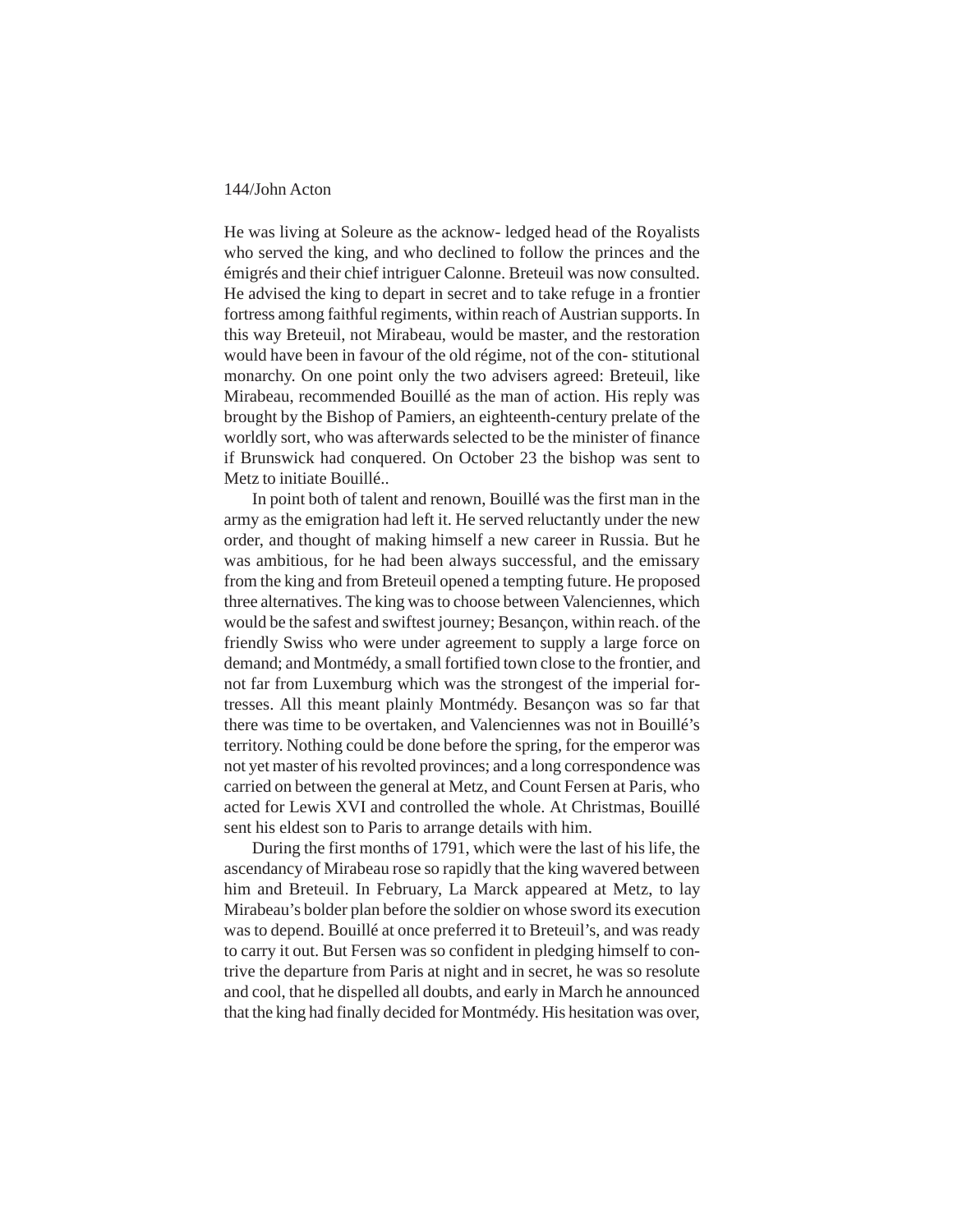and Mirabeau was rejected. Lewis could not have taken his advice without surrendering his own main object, the restoration of the Gallican Church. It was the essence of Mirabeau's policy to sacrifice the priesthood. His last counsels were given on February 23, five weeks before he died. He advised that the king, when driving out, should be forced by the people to go home; or better still, that a mob should be gathered in the court of the Tuileries to prevent him from going out. He hoped that such an outrage would cause the Assembly to secure greater liberty of movement, which would serve his purpose at the proper time.

The opportunity was found on April 18, when it became known that the royal family were moving to St. Cloud. Easter was at hand; and at Easter, the king of France used to receive communion in public. But Lewis could not receive communion. He was responsible for the Civil Constitution which he had sanctioned, and for the schism that was beginning. With that on his conscience he was required to abstain, as people would otherwise infer that neither he nor the priest who absolved him saw anything to regret in the rising storm. There- fore to avoid scandal it was well to be out of the way at the time. The royal family were stopped at their very door, as Mirabeau had desired. For more than an hour they sat in the carriage, hooted and insulted by the mob, Lafayette vainly striving to clear the way. As they returned to the palace, the queen indiscreetly said to those about them: "You must admit now, gentlemen, that we are not free." The case for flight was strengthened by the events of that day, except in the eyes of some who, knowing the suggestion of Mirabeau, suspected a comedy, and wondered how much the king had paid that a howling mob might call him a fat pig to his face.

The emperor could no longer refuse aid to his sister without the reproach of cruelty. He was now requested to move troops near enough to the frontier to justify Bouillé in forming a camp in front of Montmédy, and collecting supplies sufficient for the nucleus of a royal army. He was also asked to advance a sum of money for first expenses. Leopold, who scarcely knew Marie Antoinette, showed extreme reserve. His hands were not free in the East. He sympathised with much of the work of the Revolution; and he was not sorry to see France weakened, even by measures which he disapproved. His language was discouraging throughout He would promise nothing until they succeeded in escaping; and he believed they could not escape. The queen resolved to discover whether the gross indignity to which she had been subjected had made some softening impression on her brother; and the Count de Durfort was sent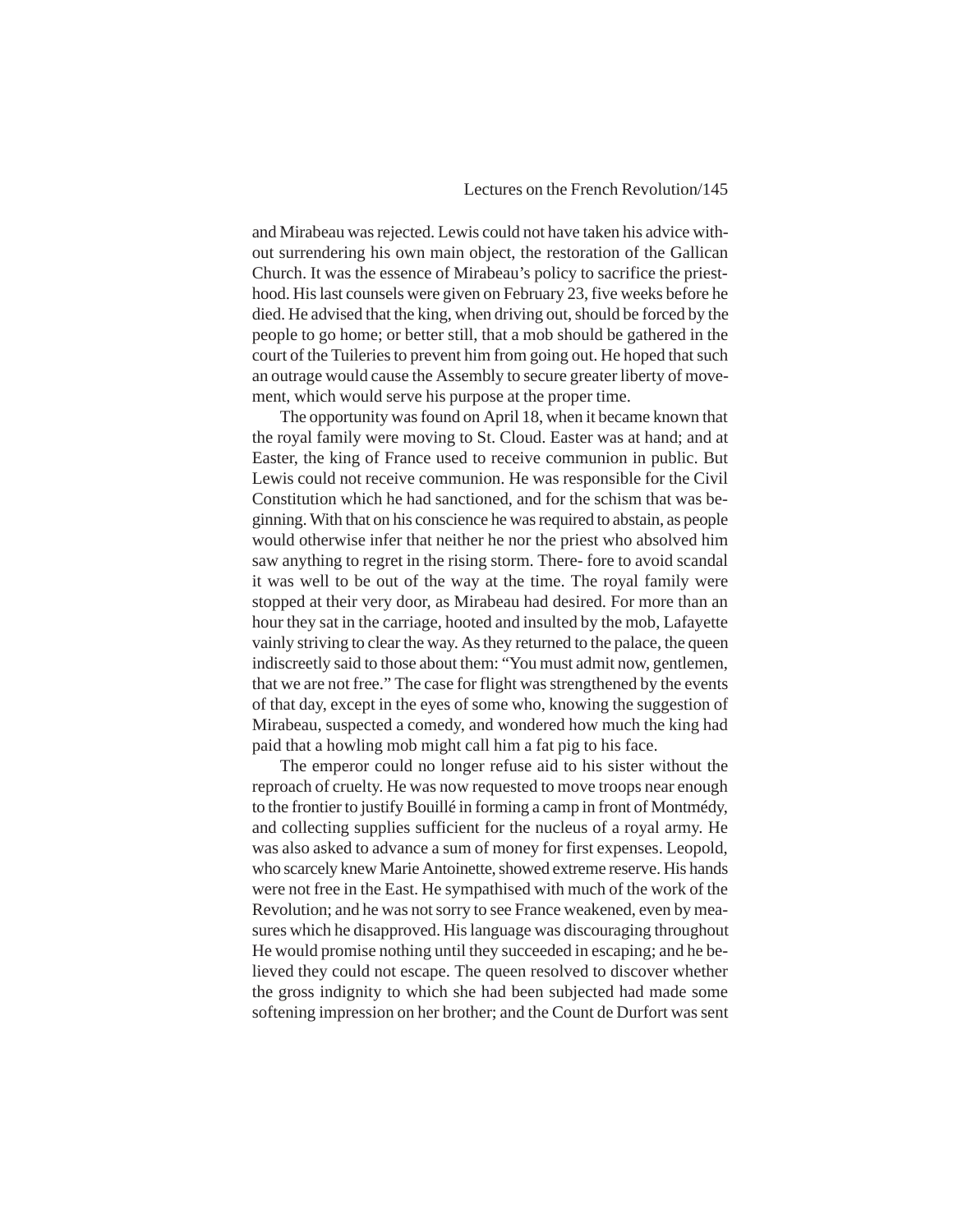to seek him in his Italian dominions, with ample credentials. The agent was not wisely chosen. He found Leopold at Mantua, conferring with the Count d'Artois, and he fell into the hands of Calonne. On his return he produced a paper in twenty-one paragraphs, drawn up by Calonne, with the emperor's replies, showing that Leopold would invade France in the summer, with 100,000 men, that the royal family were to await his coming, and that; in effect, he had accepted the programme of the émigrés.

The queen was persuaded that she would be murdered if she remained at Paris while her .brother's forces entered France. She believed that the émigrés detested her; that they were prepared to sacrifice her husband and herself to their own cause; and that if their policy triumphed, the new masters would be worse than the old. She wrote to Mercy that it would become an intolerable slavery. She resolved to incur the utmost risk—rather than owe her deliverance to d'Artois and his followers. Marie Antoinette was right in her estimate of feeling in the émigré camp. Gustavus III spoke for many when he said, "The king and queen, personally, may be in danger; but that is nothing to a danger that threatens all crowned heads."

After their arrest at Varennes, Fersen was amazed at the indecent joy of the French in Brussels, of whom many avowed their satisfaction that the king and queen were captured. For the plan concerted with Bouillé was to serve monarchy, not aristocracy. In her passionate resistance to the party of d'Artois, Condé, and Calonne, the queen felt herself the champion of popular royalism. In the language of the day, she was for a counter-constitution, they for a counter-revolution. There was a personal question also. The queen relied on Breteuil to save her from Calonne, whom she suspected of having tampered with the king's confessor to learn Court secrets. When she saw the answer from Mantua, she at once knew his hand. If that was her brother's policy, it was time to make a rush for freedom. The Jacobin yoke could be borne, not the yoke of the émigrés. Breteuil warned them to lose no time, if they would escape from thraldom to their friends. When Marie Antoinette resolved that flight with the risk of capture would be better than rescue by such hands, she knew but half the truth. The document brought back from Mantua by Durfort was a forgery. It governed history for 100 years; and the genuine text was not published until 1894. And we know now that Calonne, behind the back of the Count d'Artois, fabricated the reply which lured the king and queen to their fate. On June 9 Mercy wrote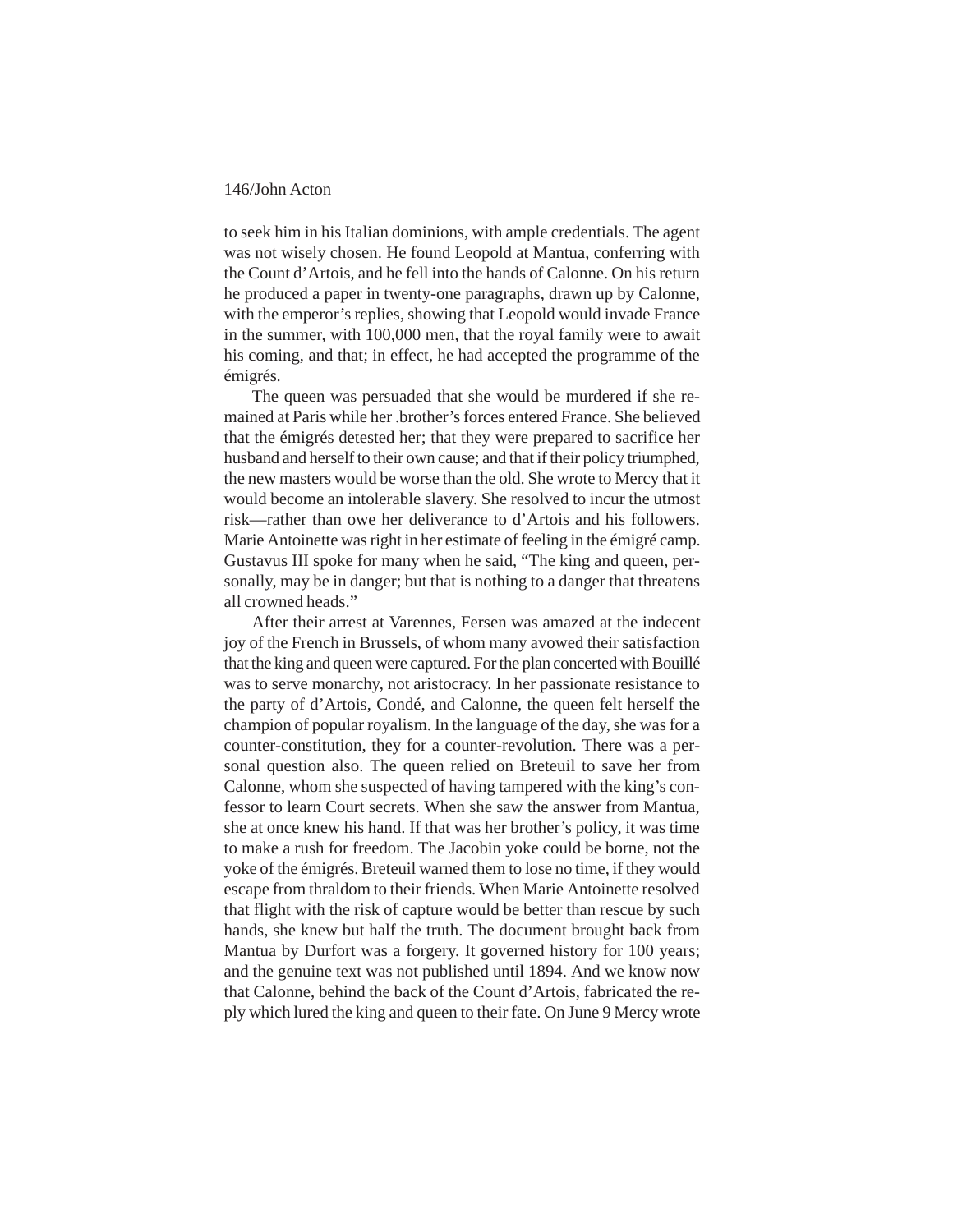that they were deceived. In their terror and uncertainty, they fled. The first motive of Lewis had been the horror of injuring a religion which was his own. When he signed the decree imposing the oath on the clergy, which began the persecution, he said, "At least, it is not for long."

The elections to the next Assembly were appointed for July 5. If the first Assembly was allowed to accomplish its work, all that had been done to discredit one party and to conciliate another, all the fruit of Mirabeau's expensive intrigues, would be lost. The final determination that sent them along the road to Varennes was the treason hatched at Mantua. They ran the gauntlet to the Argonne in the cause of limited monarchy, to evade revolution and reaction. That was the spirit in which Mirabeau urged departure, and in which Bouillé came to the rescue; and it is that which made the queen odious to the expatriated nobles. But it was not the policy of Breteuil. He refused to contemplate anything but the restoration of the unbroken crown. The position was ambiguous. Contrary forces were acting for the moment in combination. Between the reactionary states- man and the constitutional general, there was no security in the character of the king.

The calculation on which the flight to Montmédy was undertaken was not, in itself, unreasonable. There was a strong party in the Assembly with which it was possible to negotiate. In the Rhone district, along the Loire, in parts of western and southern France, hundreds of thousands of the most intrepid men on earth were ready to die for the altar and the throne. But they were not willing to expose themselves for a prince in whose hands the best cause was doomed to fail, and whose last act as king was to betray his faithful defenders. Instigated by Bouillé, the queen asked her brother to lend some regiments to act with the royal forces as auxiliaries in case of resistance. She wished for 30,000 men. That is the significant fact that justifies the postmaster of St. Ménehould and the patriots of Varennes. The expedition to Montmédy was a first step towards civil war and foreign invasion. That is what these men vaguely understood when they stopped the fugitives.

For the management of the journey the best advice was not always taken. Instead of two light carriages, the royal party insisted on travelling in one large one, which Fersen accordingly ordered. The route by Rheims would have been better, because Varennes was off the post road. But Varennes was preferred on the ground that Rheims was the coronation city, and the king might be recognised. The shortest way to Montmédy passed through Belgian territory; but it was thought dangerous to cross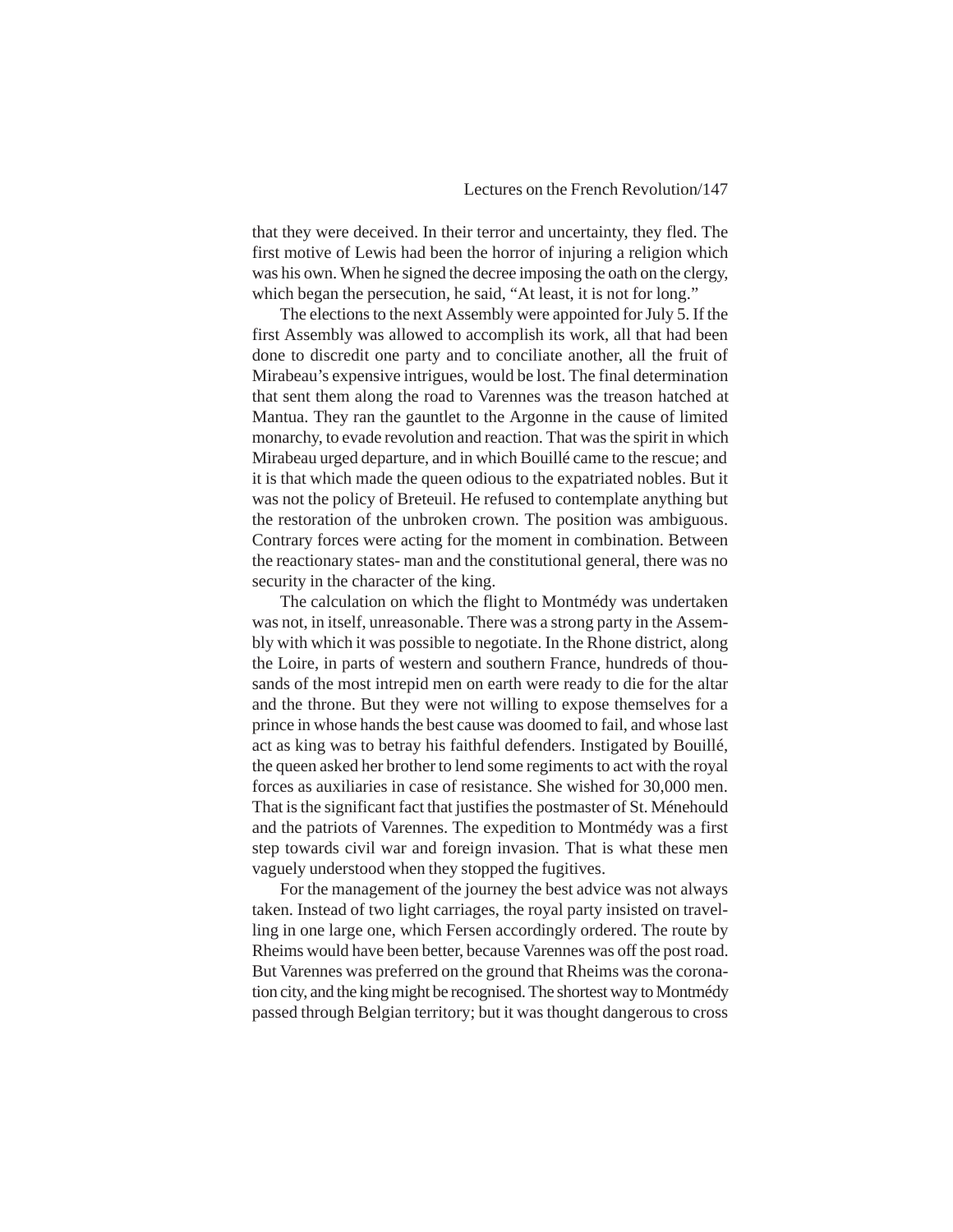the frontier. It was urged that a military display on the road would lead to trouble, but it was decided that it was necessary beyond Châlons. Bouillé's advice was not always sound, but there was one point on which it proved fatal to reject it He wished the travellers to be accompanied by an experienced officer, whom he knew to be masterful, energetic, and quick in an emergency. The king thought of several, but the queen was disinclined to have a stranger in the carriage. But she asked for three able-bodied officers, to be employed as couriers, adding that they need not be unusually intelligent In those words the coming story is told. The three couriers answered too faithfully the specified qualification.

The departure had been fixed for the second week of June. Bouillé still hoped for a movement among the imperialists, and he requested a delay. On the 16th he was informed that the royal family would start at midnight on the 20th. He had sent one of his colonels, the Duke de Choiseul, to Paris for the last instructions. Choiseul's horses were to fetch the king at Varennes, and he was to entertain him in his house at Montmédy. He had the command of the farthest detachment of cavalry on the road from Montmédy to Châlons, and it was his duty to close up behind the royal carriage, to prevent pursuit, and to gather all the detachments on the road, as the king passed along. He would have arrived at the journey's end with at least 400 men. His last orders were to convey the king across the frontier, if Bouillé should fall. The great abbey of Orval was only a few miles away, and it was thought that, at the last moment, it might be found safer than the hostile soil of France.

Choiseul was not equal to the difficult part he had to perform. He set out for his post on the Monday afternoon, carrying with him a marshal's bâton, which had belonged to his uncle, and the queen's hairdresser, Léonard. For Thursday was the solemn festival of Corpus Christi, when a military mass would be celebrated in the camp, and, in the presence of the assembled army, Bouillé was to be made a marshal of France. The queen could not be allowed to appear at such a function without the artist's help, and he was hurried away, much against his will, without a word of explanation. The king's sister learned the same day what was before her. There had been an idea of sending her on with the children, or with the Countess of Provence. The Princess, who was eminently good, and not always gracious, did not enjoy the confidence of the queen. She was one of those who regarded concession as surrender of principle, and in the rift between the Princes and Marie Antoinette she was not on the side of com- promise. Provence came to supper, and the broth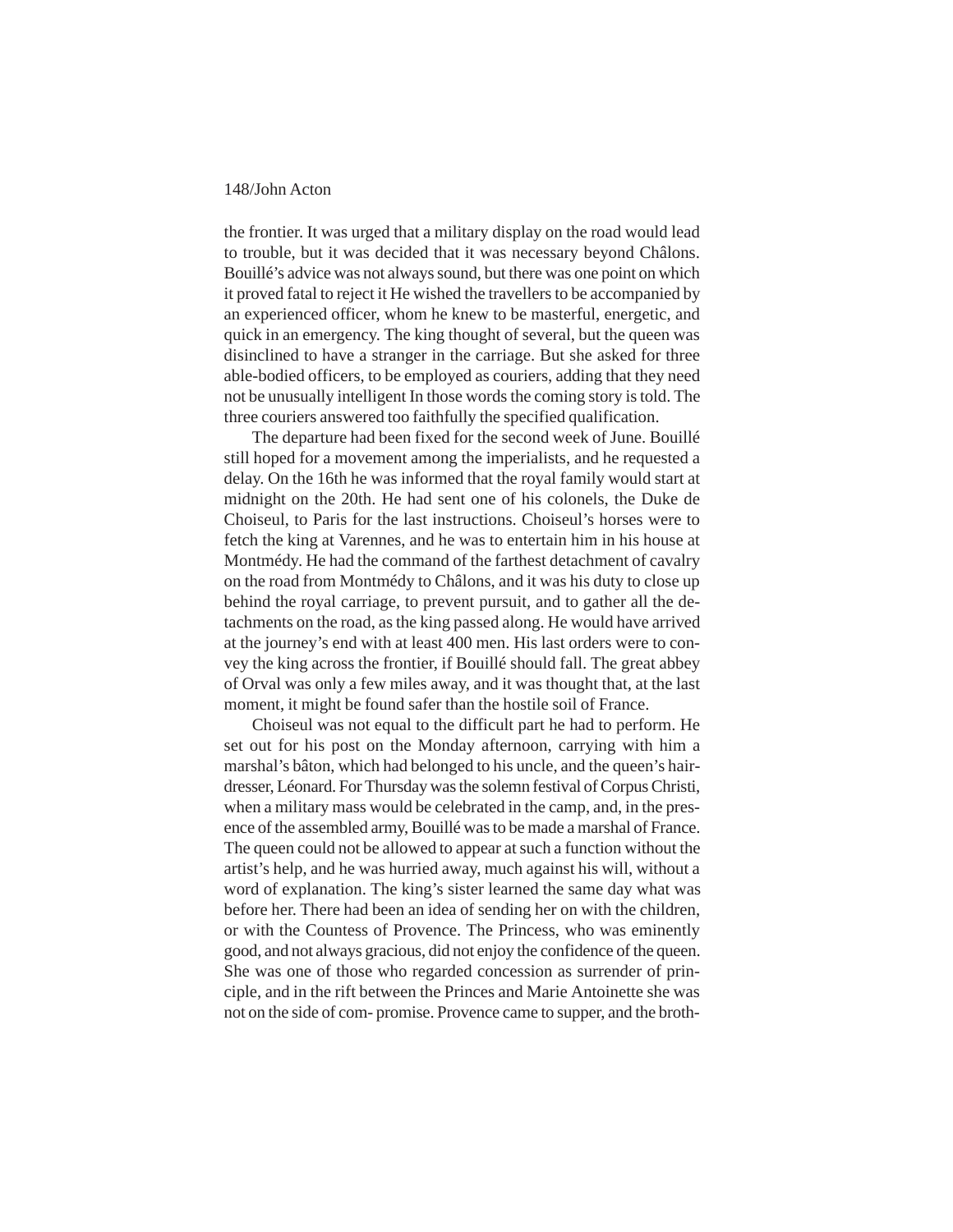ers met for the last time. That night their ways parted, leading the one to the guillotine, and the other to the throne which had been raised by Napoleon above every throne on earth. The Count and Countess of Provence both started at the same time as the rest, and reached Belgium in safety.

Fersen, directing matters with skill and forethought, made one mistake. Two attendants on the royal children were taken, in a hired carriage, to Claye, the second stage on the eastern road; and it was their driver who made known, on his return, which way the fugitives had taken.

When everybody was in bed, and the lights were out, the royal family went out by a door that was not in use, and got into a hackney coach. The last to come was the queen, who had been frightened by meeting Lafayette. Afterwards she asked him whether he had recognised her. He replied that if he had met her not once but thrice, he could never have recognised her, after what she had told him the day before; for she had said that they were not going away. Bailly, who was at home, ill, had taken alarm at the persistent rumours of departure, and urged Lafayette to redouble his precautions. After a last inspection the general assured the mayor that Gouvion was on guard, and not a mouse could escape. The journalists, Marat and Fréron, had also been warned. Fréron went to the Tuileries late at night, and satisfied himself that all was quiet Nobody took notice of a coachman, chatting and taking snuff with a comrade, or guessed that it was the colonel of Royal Swedes, who in that hour built himself an everlasting name. It was twelve when the queen arrived; and the man, who had made her heart beat in happier years, mounted the box and drove away into the darkness. Their secret was known, and their movements had been observed by watchful eyes. The keeper of the wardrobe was intimate with General Gouvion. She had warned him in good time, and had given notice to persons about the queen that she knew what was going on. The alarm was given at two in the morning, but that she might not be compromised it was given by devious ways. A traveller from Marseilles was roused at his lodgings by a friendly voice. He refused to get up, and went to sleep again. Some hours later the visitor returned, and prevailed with the sleeper. He came from the palace, and reported that the king was gone. They took the news to one of the deputies, who hastened to Lafayette, while the man from the palace disappeared. Lafayette, as soon as he was dressed, conferred with the mayor and with the president of the Assembly,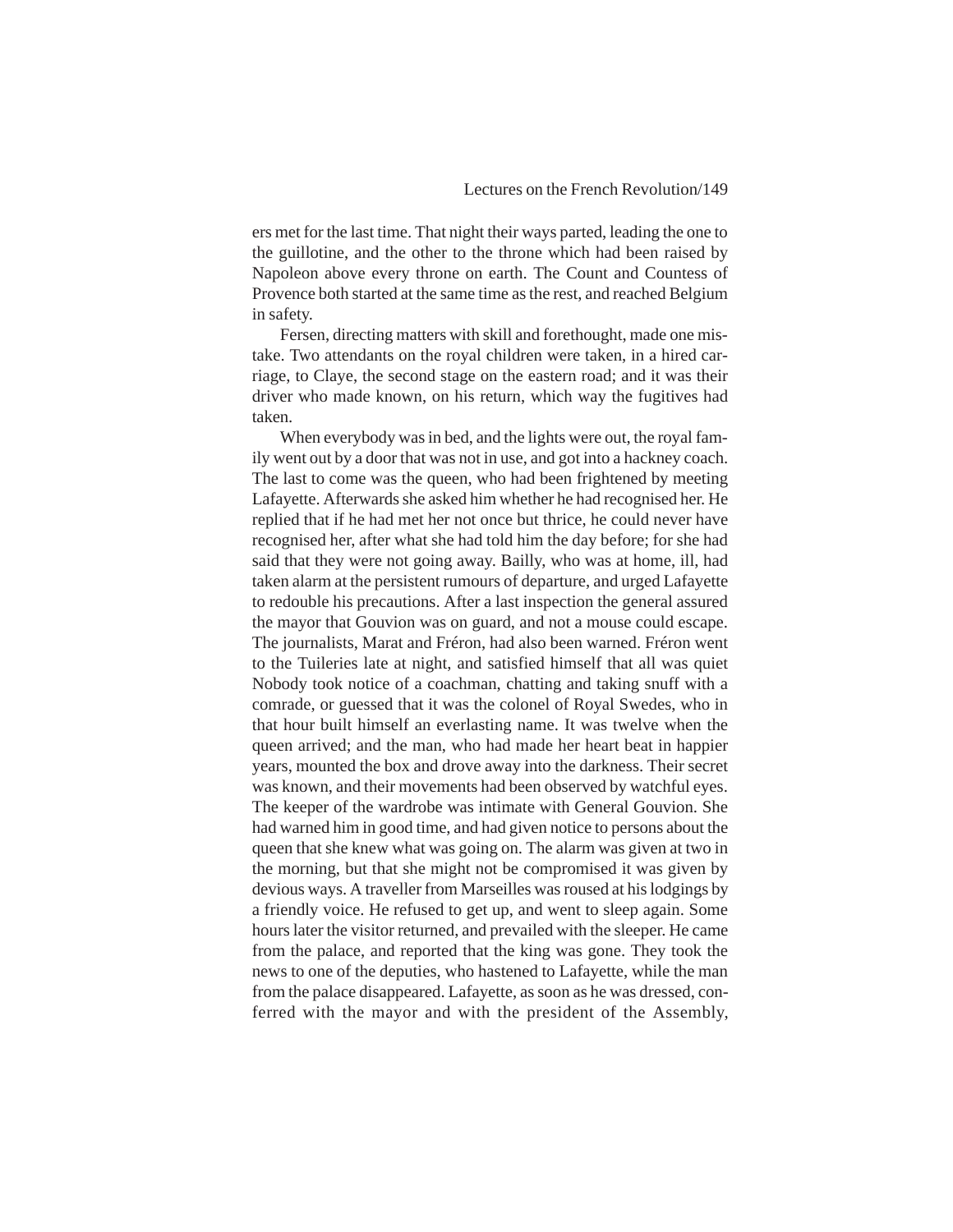Beauharnais, the first husband of the Empress Josephine, and they persuaded him that nothing could avert civil war but the capture of the king. Thereupon Lafayette wrote an order declaring that Lewis had been carried off, and calling on all good citizens to bring him back. He believed that too much time had been lost; but nothing less than this, which was a warrant for arrest, would have appeased the rage of the people at his lack of vigilance. He despatched his officers, chiefly towards Lille. One of them, Romeuf, whom he directed to follow the road to Valenciennes, was stopped by the mob, and brought before the Assembly. There he received a new commission, with authority to make the king a prisoner. As he rode out, after so much delay, he learned that the fugitives had been seen on the road to Meaux, and that they had twelve hours' start.

There is much in these transactions that is strangely suspicious. Lafayette did not make up his mind that there was anything to be done until others pressed him. He sent off all his men by the wrong roads, while Baillon, the emissary of the Commune, struck the track at once. He told Romeuf that it was too late, so that his heavy day's ride was only a formality. Romeuf, who was the son of one of his tenants, got into many difficulties, and did not give his horse the spur until the news was four hours old. At Varennes he avowed that he had never meant to overtake them, and the king's officers believed him. Gouvion, second in command of the guard, knew by which door the royal party meant to leave, and he assured the Assembly that he had kept watch over it, with several officers, all night. Lewis had even authorised Mine. de Tourzel to bring Gouvion with her, if she met him on her way to the carriage. Burke afterwards accused Lafayette of having allowed the departure, that he might profit by the arrest Less impassioned critics have doubted whether the companion of Washington was preparing a regency, or deemed that the surest road to a republic is by a vacant throne.

The coach that was waiting beyond the gates had been ordered for a Russian lady, Madame de Korff, who was Fersen's fervent accomplice. She supplied not only the carriage, but £12,000 in money, and a passport As she required another for her own family, the Russian minister applied to Bailly. The mayor refused, and he was obliged to ask Montmorin, pretending that the pass- port he had just given had been burnt by mistake. The numbers and description tallied, but the destination was Frankfort. As the travellers quitted the Frankfort road at Clermont, the last stage before Varennes, this was a transparent blun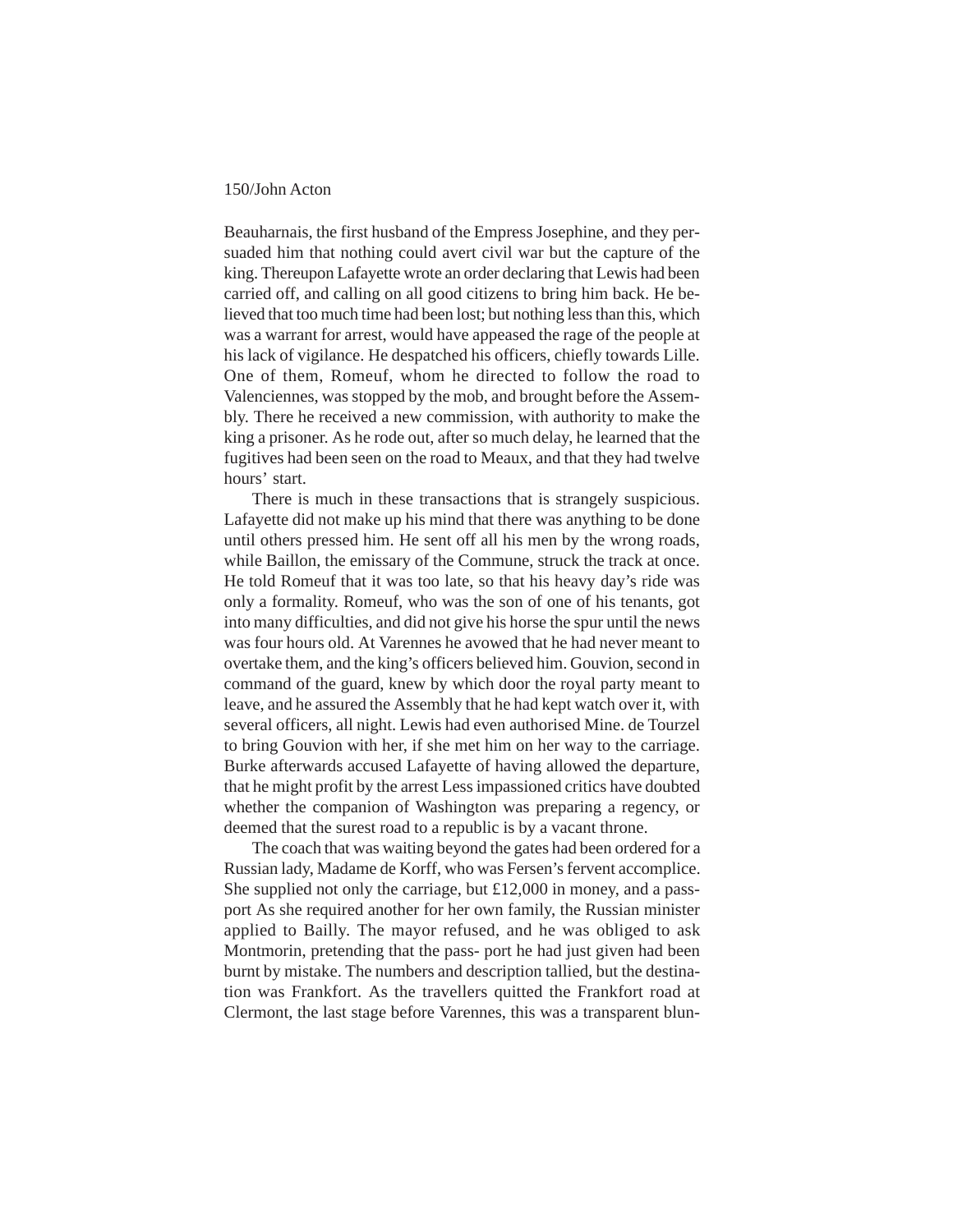der. Half an hour had been lost, but the first stage, Bondy, was reached at half-past one. Here Fersen, who had sat by his coachman, flourishing the whip, got down, and the family he had striven so hard to save passed out of his protection. He wished to take them all the way, and had asked Gustavus for leave to travel in the uniform of the Swedish Guard. But Lewis would not allow him to remain, and underrated the value of such an escort. Fersen took the north road, and reached Belgium without difficulty. In the following winter he was again at the Tuileries. As a political adviser he was unfortunate, for he was one of those concerned in the Brunswick proclamation which cost the king his crown.

The travellers pursued their way without molestation to Châlons, and there, as they were about to meet their faithful soldiery, they fancied that the danger was over. In reality the mischief was already done, and by their own fault their fate was sealed. As they were sure to be pursued, safety depended on celerity. The point of peril was Varennes, for a good horseman at full speed might ride 146 miles in less than thirteen hours, and would arrive there about nine at night, if he started at the first alarm. It was calculated that the royal family, at 7½ miles an hour, would reach Varennes between 8 and 9. The margin was so narrow that there was no time to lose. The king thought it sufficient to reach Bouillé's outposts before he could be overtaken, and they would be met a stage beyond Châlons. To secure the meeting it was necessary to keep time. The hours were exactly deter- mined; and as the agreement was not observed, the troopers were useless. Before Châlons four hours had been lost—not by accident, as the royalist legend tells, for Valory the outrider testifies that it took but a few minutes to repair. Bouillé knew the ignoble cause of his own ruin and of so much sorrow, but never revealed it When he came to England he misled questioners, and he exacted an oath from his son that he would keep the miserable secret for half a century. The younger Bouillé was true to his word. In 1841 he confided to a friend that the story whispered at the time was true, and that the king stopped a couple of hours at Étoges, over an early dinner at the house of Chanilly, an officer of his household, whose name appears in his will. When people saw what came of it, there was a generous conspiracy of concealment, which bewildered posterity, until Bouillé's tale was told.

At Pont de Somme-Vesle, 8 or 9 miles beyond Châlons, Choiseul was in command. His men had been badly received at St Ménehould, and their presence perturbed the country people. Nobody believed the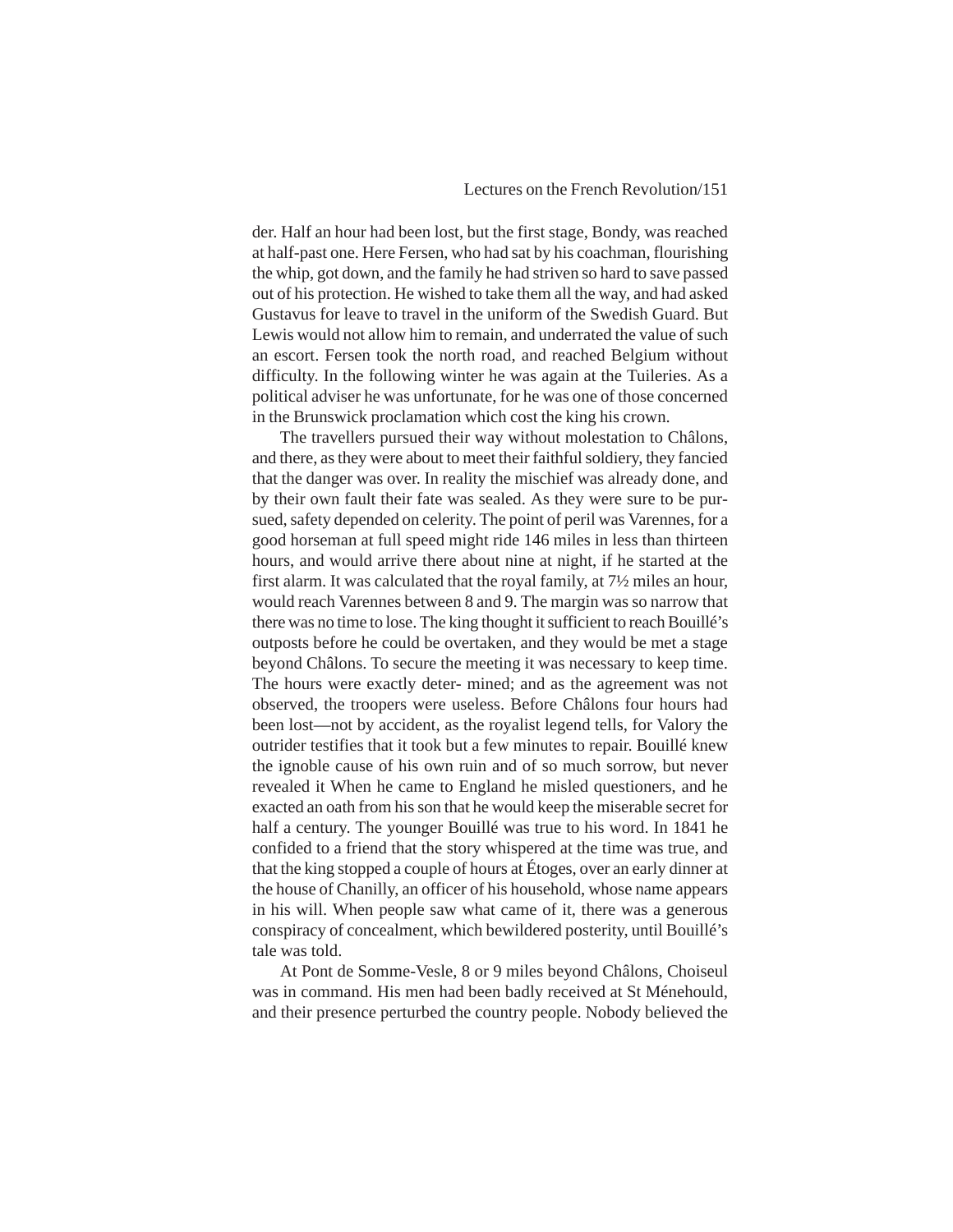pretence that so many horsemen were required to protect the passage of treasure, and they began to suspect that the treasure was the queen herself, flying to Austria. Choiseul took alarm; for if the king arrived in the midst of sedition, the worst might be expected. He had been positively instructed that the king would pass at half-past two. Fersen had said that he might rely on it, and there was to be a courier riding an hour ahead. When three o'clock came, without any sign of king or courier, Choiseul resolved to move away, hoping that his departure would allay the ferment and secure safe passage. He sent Léonard forward, with instructions to the officers in command at St Ménehould, Clermont, and Varennes, that all seemed to be over for the day, and that he was starting to join Bouillé; and after some further watching, he withdrew with all his men. For this Bouillé afterwards demanded that he should be tried by court-martial.

It had been settled that if the king did not appear at Bondy by halfpast two in the morning, the courier who had preceded him was to push on, and warn the officers that there was no more to be done. As no courier made his appearance in the afternoon, it was certain that the fugitives had got out of Paris, where the danger lay. If Choiseul found it necessary to move his men, he was to leave a staff officer, Goguelat, to wait the king's coming, and to be his guide. But Choiseul took Goguelat with him, leaving no guide; and instead of keeping on the high road, to block it at a farther point, he went off into byways, and never reappeared until all was over at Varennes. His error is flagrant, but it was due to the more tragic folly of his master. Not long after he had abandoned his' post the king arrived, and passed unhindered. Again he changed horses without resistance at the next post-town, which was St. Ménehould, and went on to Clermont en Argonne. Some of the bystanders thought they had recognised him under his disguise, and the loudest of them was Drouet, who, as postmaster, had just had a quarrel with one of the officers, and was in the dangerous mood of a man who has his temper to recover. The town council assembled, and on hearing the grounds of his suspicion, commissioned him to follow the travellers and stop their flight They did not doubt that Lewis was about to throw himself into the arms of Austria. It was not his first intention, for he hoped to make a stand at Montmédy; but the prospect of effective action on French soil had diminished.

Bouillé's command was narrowed. He could not trust his men; and Leopold did not stir. The basis of the scheme had crumbled. Whether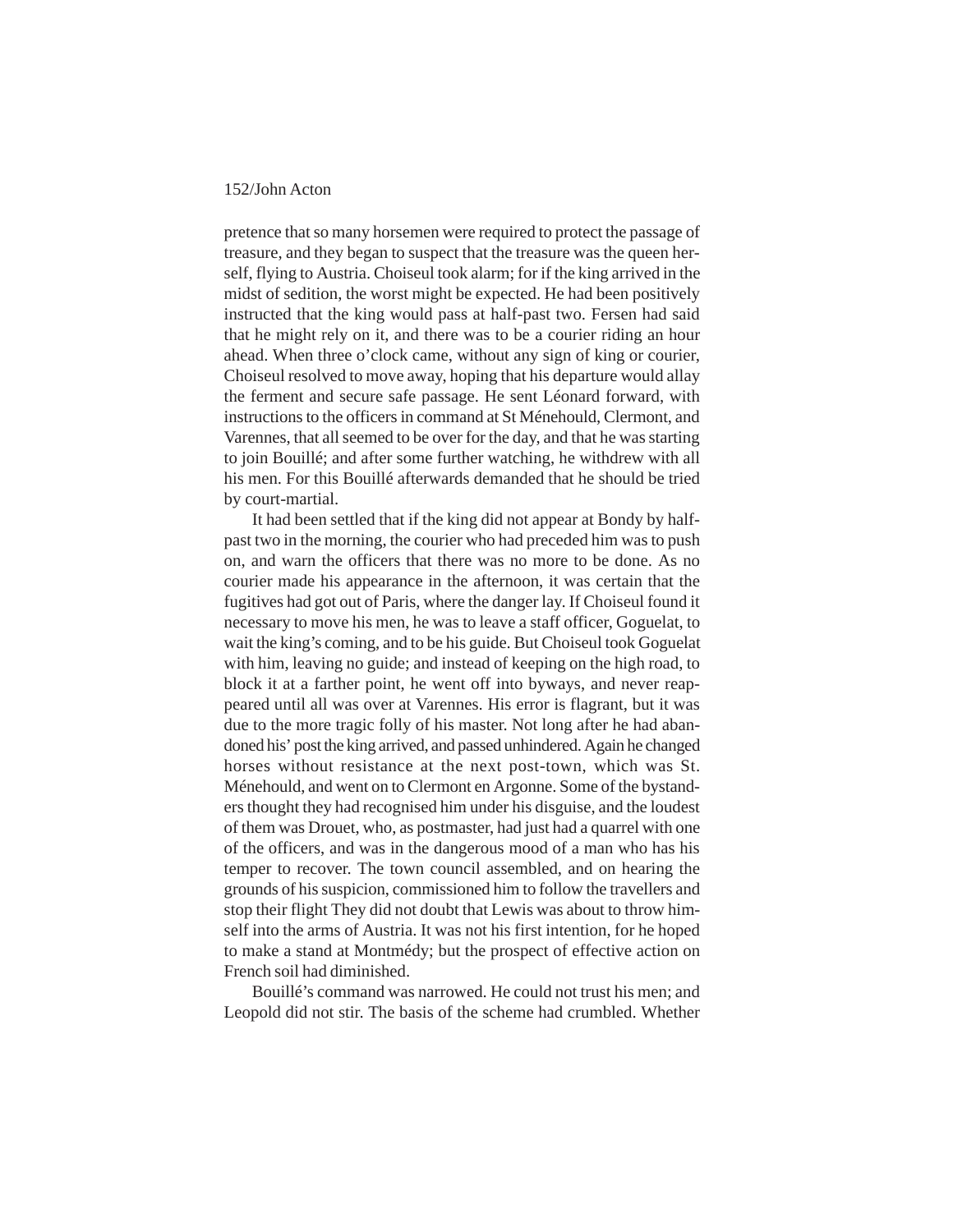within the frontier or beyond it, success implied an Austrian invasion. Bouillé's plan, from its inception, had no other meaning; and it was executed under conditions which placed Lewis more completely in the hands of the calculating emperor. It became more and more apparent that his destination was not the camp of Montmédy, but the abbey of Orval in Luxemburg. The men of St Ménehould who resolved to prevent his escape acted on vague suspicion, but we cannot say that, as Frenchmen, they acted wrongly. They had no certainty, and no authority; but while they deliberated a pursuing horseman rode into the town, bringing what they wanted. An officer of the National Guard, Baillon, had got away from Paris early in the day, with orders from Bailly and Lafayette, and took the right road. He was delayed for two hours by an encounter with M. de Briges, one of the king's men, whom he succeeded in arresting. To save time he sent forward a fresh rider, on a fresh horse, to stop the fugitives; and this messenger from Châlons brought the news to St. Ménehould, not long after the coach had rolled away.

When Drouet started on the ride that made his fortune, he knew that it was the king, and that Paris did not mean him to escape. An hour had been lost, and he met his postboys returning from Clermont. From them he learnt that the courier had given the word Varennes, and not Verdun. By a short cut, through the woods, he arrived just in time. Meantime St Ménehould was seething; the commanding officer was put under arrest, and his troops were prevented from mounting. One man, Lagache, warned by the daughter of his host that the treasure for the army chest had evaporated and the truth was out, sprung on his horse and opened a way through the crowd with a pistol in each hand.

Drouet told the story to the National Assembly more to his own advantage, claiming to have recognised the queen whom he had seen at Paris, and the king by his likeness on an assignat. On a later day he declined all direct responsibility, and said that he followed the coach in consequence of orders forwarded from Châlons, not on his own initiative or conjecture. When he gave the second version he was a prisoner among the Austrians, and the questioner before whom he stood was Fersen. At such a moment even a man of Drouet's fortitude might well have stretched a point in the endeavour to cast off odium. Therefore the account recorded by Fersen has not supplanted the popular tradition. But it is confirmed by Romeuf, who says, distinctly, that the postmaster of St Ménehould was warned by the message sent on by Baillon. Romeuf's testimony, contained in the protocols of the Assembly, where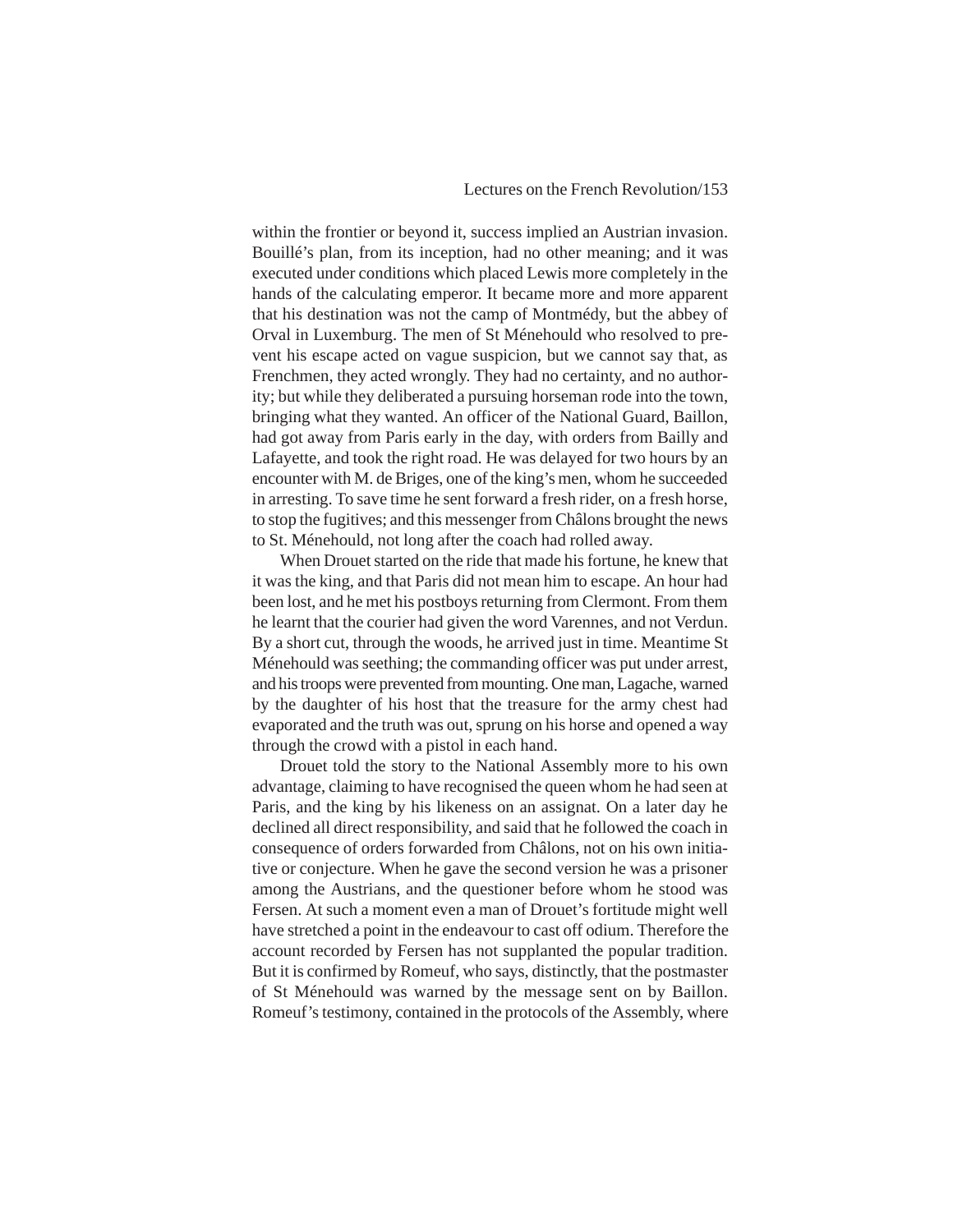I have seen it, was omitted in the Moniteur, in order that nothing might deface the legend of the incautious traveller, the treacherous banknote, and the vigilant provincial patriot, who was the idol of the hour as the man who had preserved his country from invasion and civil war.

Clermont, like the other post towns, was agitated by the presence of cavalry; and after the king had pursued his journey, the authorities despatched a messenger to rouse Varennes. Passing the royal party at full speed, he shouted something which they did not understand, but which made them think that they were detected. He was superseded by the superior energy and capacity of Drouet, and plays no part in the adventure. There was an officer at Clermont who knew his business; but his men deserted him, and he reached Varennes alone. At Varennes the two men in the secret, Bouillé's younger son and Raigecourt, were with the horses, at the farther end of the town, over the bridge, keeping no lookout They relied on Goguelat, on Choiseul, on d'Andouins who commanded at St. Ménehould, on Damas at Clermont, and above all on the promised courier, who was to ride an hour ahead to warn them in time. But they expected no warning that night If there was any watchfulness in them, it was put to sleep by Léonard, who had gone through an hour before with Choiseul's fatal letter. The king was arrested a few hundred yards from their inn, and they were aware of nothing. When they heard, they galloped away on the road to Stenay, where they knew that the general was keeping anxious vigil. Drouet passed the carriage near the entrance of the town, where the couriers were wrangling with the postilions and looking about in the dark for the relays. With the help of half a dozen men who were finishing their wine at the inn, he barricaded the bridge.

There the king's passport betrayed him, for it was made out for Frankfort, and Varennes was not on the road to Frankfort. The party were therefore detained and had to spend the night at the house of Sauce, municipal officer and grocer, while the drums beat; the tocsin rang, the town was roused with the cry of fire, and messengers were sent to bring in national guards from the country round. At first Sauce beguiled the king over a bottle of wine, and then introduced a travelled fellow-townsman who identified him. A scene of emotion followed, and loyal citizens pressed their sovereign in their arms. They talked of escorting him to Montmédy, a hundred strong, and Lewis, ready to believe them, declared he would be content with fifty. As night wore on, a number of officers collected: Choiseul and Goguelat, after their long ride from Pont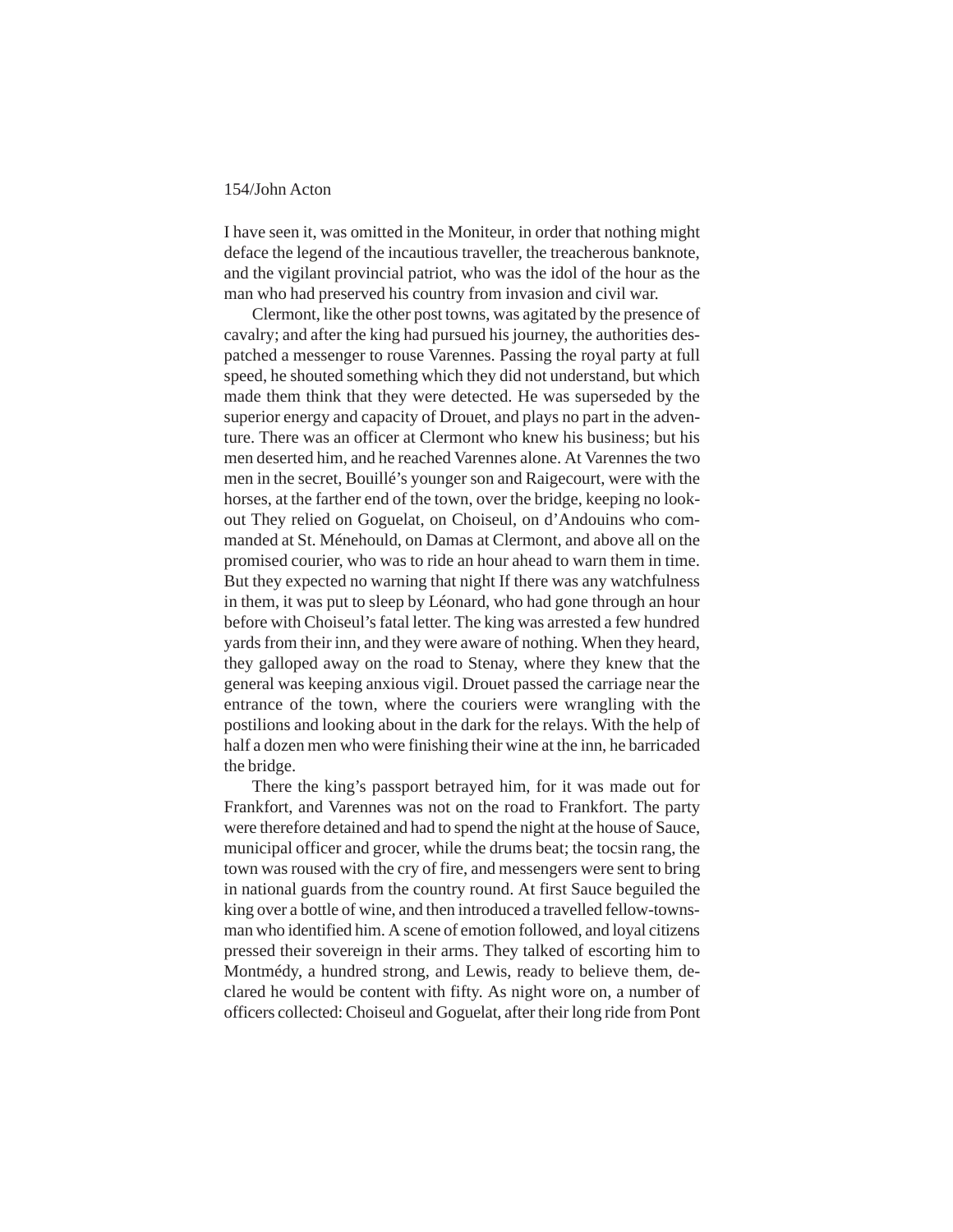de Somme -Vesle; the Count de Damas from Clermont and at last Deslon, a captain of the German horse that Bouillé chiefly trusted. Choiseul's men, and some of those quartered at Varennes, were faithful, and it was thought possible to clear the street Urged by the queen, Damas wished to attempt it, and long after he assured an English friend that he regretted that he did not lead the charge, in defiance of the king's optimism, and of his reluctance to be saved by the sword. He said to Deslon in German, "Mount and attack!" But Deslon saw that it was too late. Goguelat threatened to cut his way out, and was unhorsed by a pistol shot

Drouet was master of the situation. It was he who managed the hesitating soldiers and the hesitating townsmen. At five in the morning Romeuf and Baillon arrived, with Lafayette's order, and the decree of the sovereign Assembly. There was no more illusion then about pursuing the journey, and all the king's hope was that he might gain time for Bouillé to deliver him. Bouillé was at Stenay, twenty miles off. He spent the night watching the road, with his arm through his horse's bridle. Long after every possible allowance for delay, his son came up with the tidings of Varennes. The trumpets roused the Royal Germans, but their colonel was hostile, and precious hours were lost Bouillé gave all his money to his men, told them what manner of expedition they were on, told them that their king was a prisoner, and led them to the rescue. It was past nine when he reached the height that looks down on the valley of the Aire. The horses were tired, the bridge was barricaded, the fords were unknown. All was quiet at Varennes, and the king was already miles away on the road to Clermont. It was the end of a bright dream, and of a career which had been noted for unvarying success.

As the unhappy man, who had so narrowly missed the prize, turned his horse's head in the direction of exile, he said to his son, "Do you still praise my good fortune?" That evening he rode across the frontier with a group of officers, and his men fired on him as he passed. He issued an angry declaration, and composed a defence of his conduct, saying that nobody had remained at his post except himself. But he knew that king and constitution were lost because he was not on the spot, and had posted inexperienced men where his own presence was needed. He could not recover his balance, and became as unwise and violent as the rest The émigrés did not trust him, and assigned him no active part in the invasion of the following year. His fame stood high among the English who had fought him in the West Indies, and Pitt offered him the command in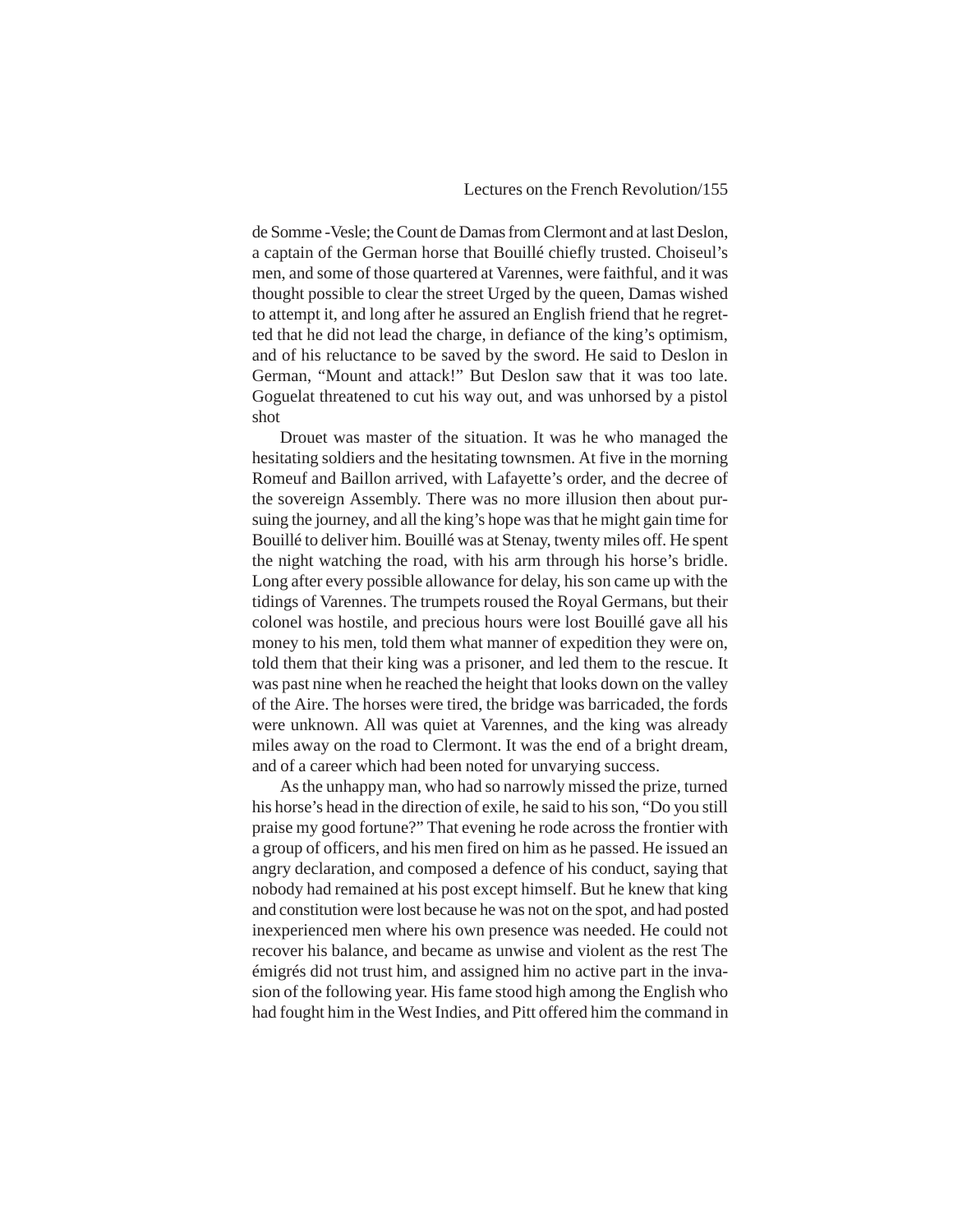San Domingo, which the Duke of Portland obliged him to relinquish.

Lewis XVI was brought back to Paris by an insolent and ferocious crowd, and looked back with gratitude to the equivocal civilities of Sauce. The journey occupied four days, during which the queen's hair turned grey. Three deputies, sent by the Assembly, met the dolorous procession half way, and took charge of the royal family. The king at once assured them that he had intended to remain at Montmédy, and there to revise the Constitution. "With those words," said Barnave, "we shall save the monarchy." Latour Maubourg refused his turn in the royal carriage, on the plea that his legs were too long for comfort, and advised the king to employ the time in domesticating his companions. The advice partly succeeded, for Barnave was made a friend. Nothing could be made of Pétion, who states in his narrative that the princess fell in love with him. General Dumas assumed command, and, by posting cavalry on one of the bridges, managed to bring the horses to a trot, and left the crowd behind.

When they came to the forest of Bondy, the Hounslow Heath of France, a band of ruffians from the capital made a determined attack, and were with difficulty beaten off. At last, Lefebvre, the future Marshal Duke of Dantzick, met them with a company of grenadiers. As there was danger in the narrow streets of Paris, Lafayette took them round through the Champs Elysées. Word had been passed that not a sign of hatred or of honour should be given, and a horseman rode in front, commanding silence. The order was sullenly obeyed. The day before this funereal scene the Prussian envoy wrote home that the king might be spared, from motives of policy, but that nothing could save the queen. They had reached the terrace of the Tuileries when there was a rush and a struggle, in which Dumas lost his hat and his belt and his scabbard, and nearly had his clothes torn from his back. A group of deputies came to his assistance, and no blood was shed. A carriage came after, with Drouet conspicuous on high and triumphant. He received a grant of £1200, and was elected to the Convention in the following year. Taken prisoner by the Prussians, he impressed Goethe by his coolness in adversity. The Austrians took him at the siege of Maubeuge, and he was exchanged for the king's daughter. In the communistic conspiracy of Babeuf he nearly lost his life, and for a time he lived in a cavern, underground. Napoleon gave him the Legion of Honour, made him subprefect of St. Ménehould, and was his guest when he visited Valmy. In the Hundred Days Drouet was again a deputy, and then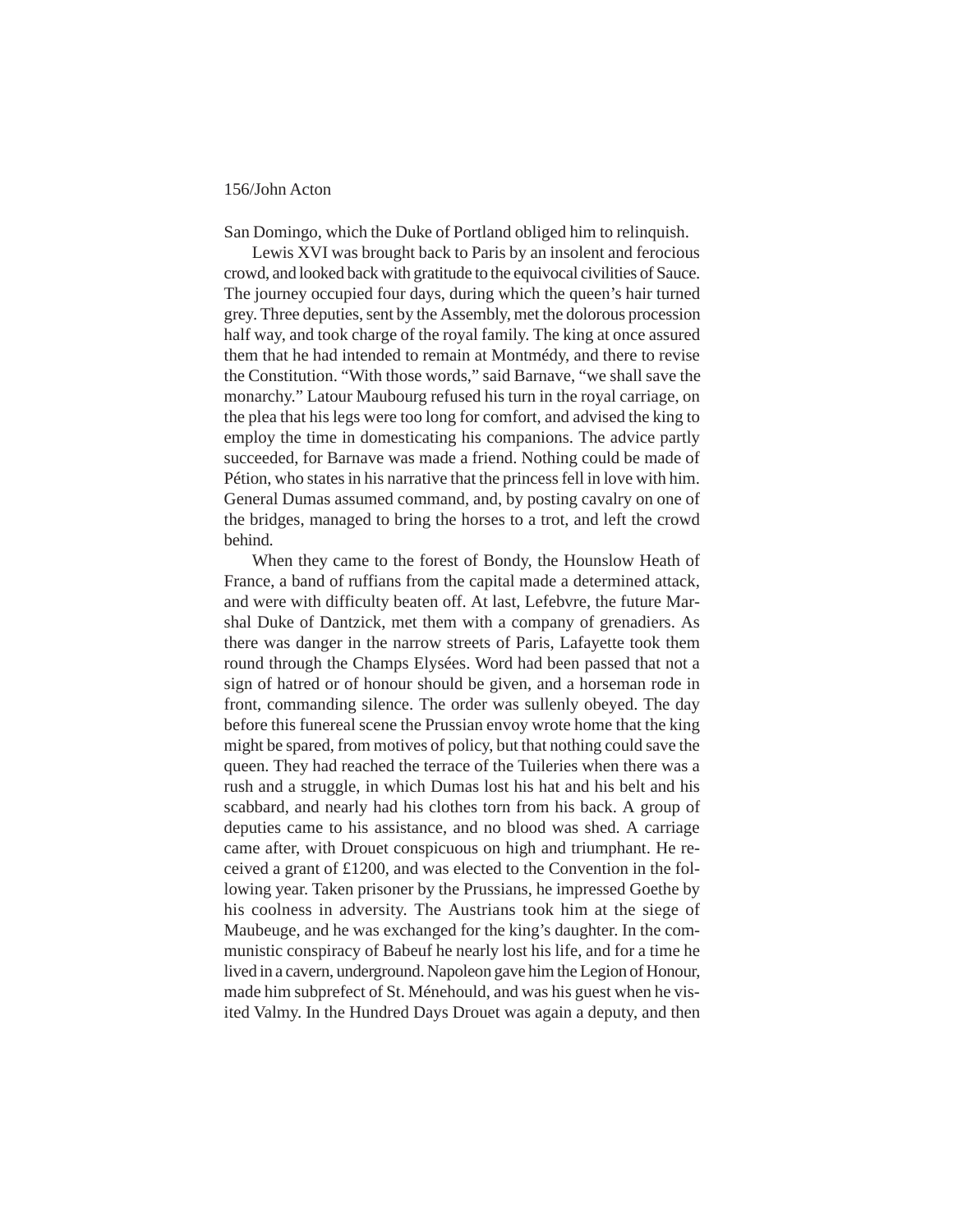Lectures on the French Revolution/157

vanished from sight and changed his name. When he died, in 1824, his neighbours learned with surprise that they had lived with the sinister contriver of the tremendous tragedy.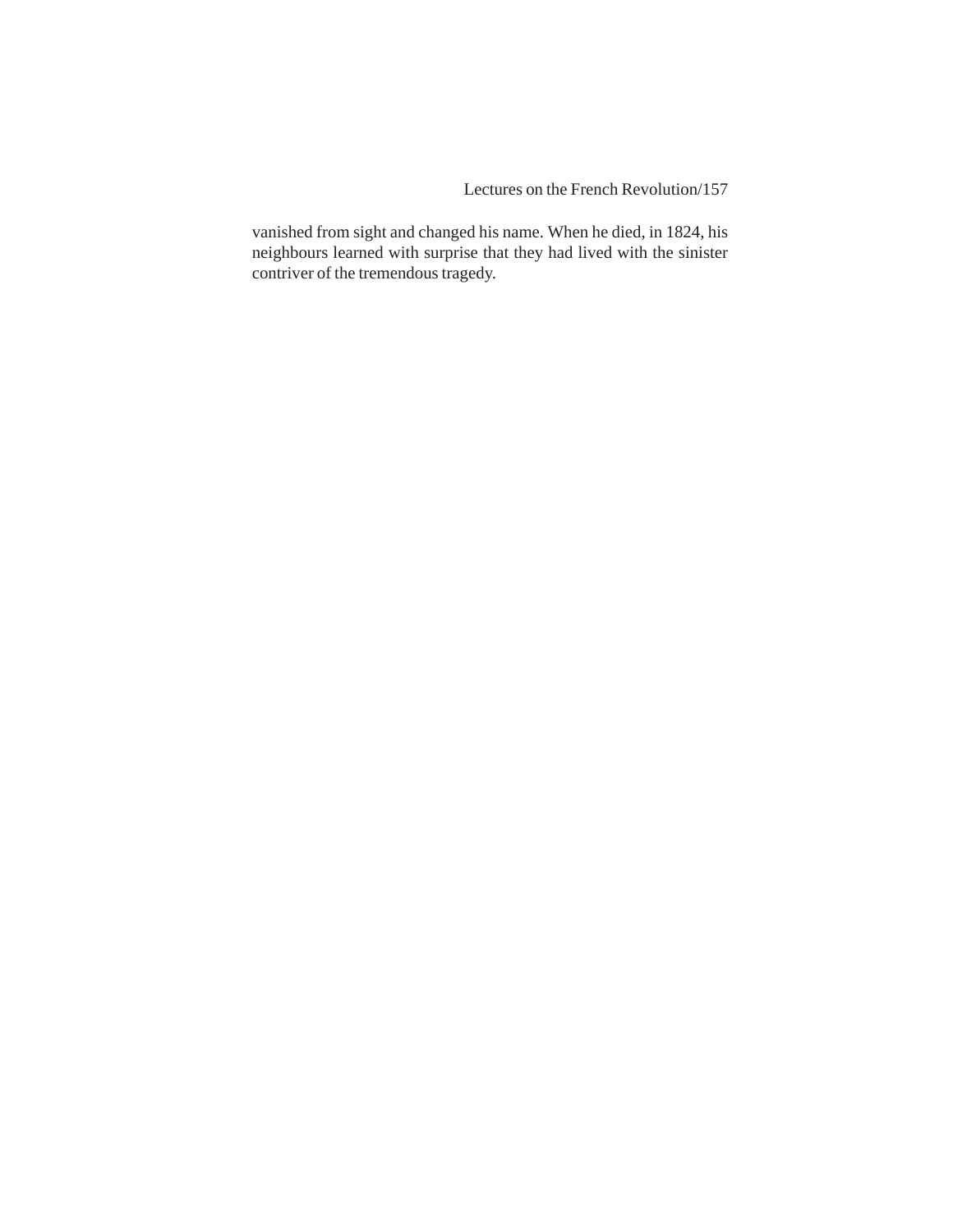# XIII: THE FEUILLANTS AND THE WAR

Tuesday, June 21, the day on which the departure of the king became known, was the greatest day in the history of the Assembly. The deputies were so quick to meet the dangers of the situation, they were so calm, their measures were so comprehensive, that they at once restored public confidence. By the middle of the day the tumult in the streets was appeased, and the ambassadors were astonished at the tranquillity of Paris. They wrote home that all parties put aside their quarrels, and combined in a sincere endeavour to save the State. That was the appearance of things on the surface and for the moment. But the Right took no share in acts which they deemed a usurpation of powers calculated to supersede monarchy, and to make the crisis serve as the transition to a Republic. To the number of almost 300 they signed a protest, declaring that they would take no further part in the deliberations. Their leader, Cazalès, went away to Coblenz, and was coldly received as a man who had yielded too much to parliamentary opinions, whose services had been unavailing, and who repented too late.

The king's flight, while it broke up the Conservative party, called the Republican party into existence. For Lewis had left behind him a manifesto, meditated during many months, urging the defects of the Constitution, and denouncing all that had been effected since he had suffered violence at Versailles. Many others besides Lewis were aware of the defects, and desired their amendment. But the renunciation of so much that he had sanctioned, so much that he had solemnly and repeatedly approved, exposed him to the reproach of duplicity and falsehood. He not only underwent the ignominy of capture and exposure; he was regarded henceforth as a detected perjurer. If the king could never be trusted again, the prospects of monarchy were hopeless. The Orleans party offered no substitute, for their candidate was discredited. Men began to say that it was better that what was inevitable should be recognised at once than that it should be established later on by violence, after a struggle in which more than monarchy would be imperilled, and which would bring to the front the most inhuman of the populace. To us, who know what the next year was to bring, the force and genuineness of the argument is apparent; but it failed to impress the National Assembly. Scarcely thirty members shared those opinions, and neither Barère nor Robespierre was among them. The strong- hold of the new movement was the Club of the Cordeliers. The great body of the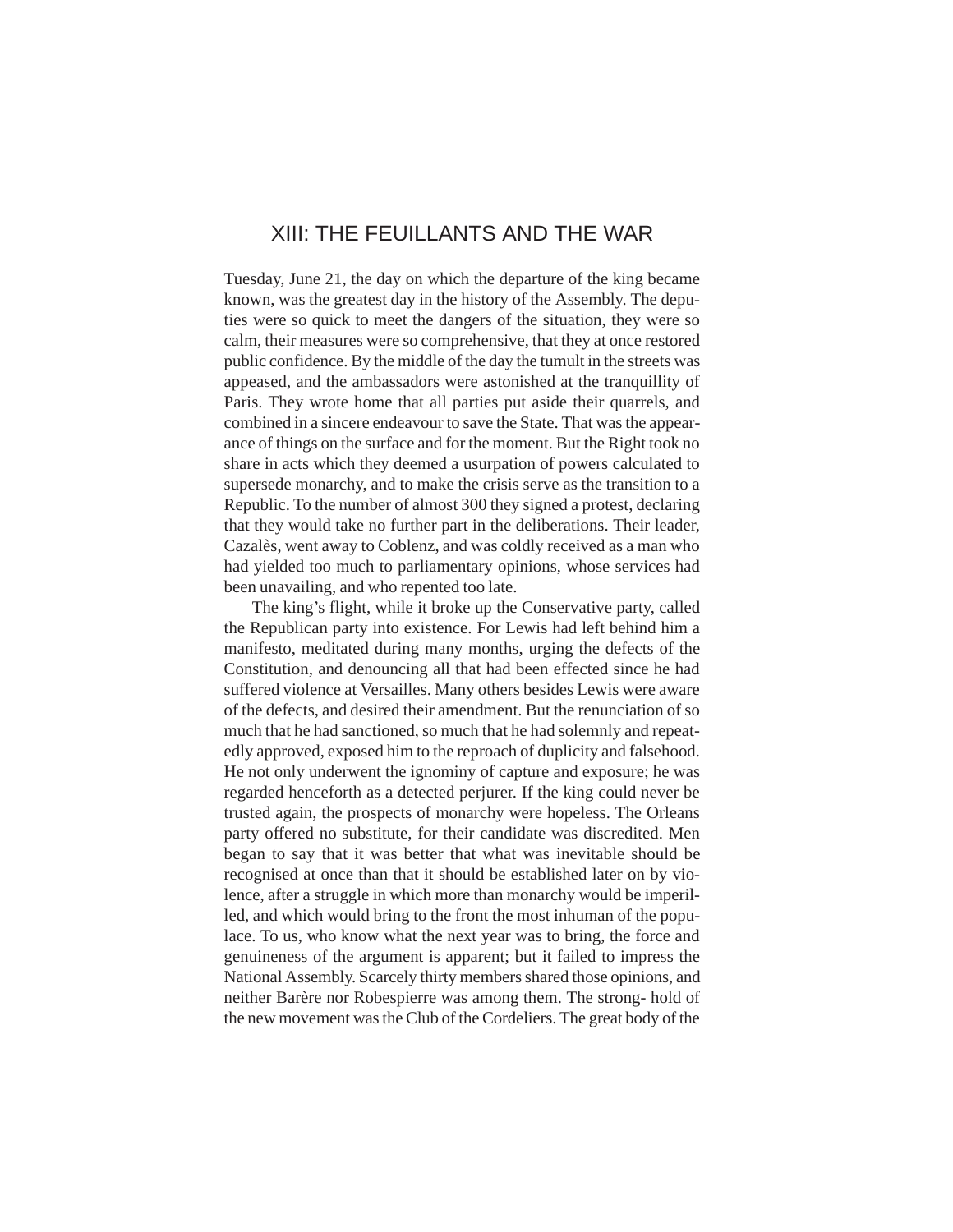constitutional party remained true to the cause, and drew closer together. Lameth and Lafayette appeared at the Jacobins arm in arm; and when the general was attacked for negligence in guarding the Tuileries, Barnave effectually defended him. This was the origin of the Feuillants, the last organisation for the maintenance of monarchy. They were resolved to save the Constitution by amending it in the direction of a strengthened executive, and for their purpose it was necessary to restore the king. If his flight had succeeded, it was proposed to open negotiations with him, for he would have it in his power to plunge France into foreign and domestic war. He was more formidable on the frontier than in the capital. Malouet, the most sensible and the most respected of the royalists, was to have been sent to treat, in the name of the Assembly, that, by moderating counsels, bloodshed might be averted, and the essentials of the Revolution assured. But, on the second evening, a tired horseman drew rein at the entrance, and the joyous uproar outside informed the deputies before he could dismount that he came with news of the king. He was the Varennes doctor, and he had been sent at daybreak to learn what the town was to do with its prisoners.

The king, ceasing to be a danger, became an embarrassment. He could not at once be replaced on the throne. Without prejudging the future, it was resolved that he be detained at the Tuileries until the Constitution, completed and revised, was submitted to him for his free assent. Thus, for ten weeks, he was suspended. The Assembly governed and legislated, without reference to his sanction; and the interregnum was so prolonged that the monarchy could never recover. When, in September, Lewis resumed his royal function, he was no longer an integral element in the State, but an innovation and an experiment. On the day when, standing uncovered before the legislators, he promised fidelity to their Constitution, it seemed natural to them, in the presence of tarnished and diminished majesty, to sit down and put their hats on. The triumvirs, who had foiled Mirabeau, began immediately after his death to sustain the royal cause in secret. Montmorin called on Lameth before he was up, and began the negotiation. Barnave frequented the house of Montmorin, but took care always to come accompanied, in order to prevent a bribe. His two days' journey in the royal company confirmed him in his design. Having reduced the prerogative when it was excessive, they revived it when it had become too weak, and the king could no longer inspire alarm. They undertook to devise props for the damaged throne. "If not Lewis XVI," said Lafayette, "then Lewis XVII" "If not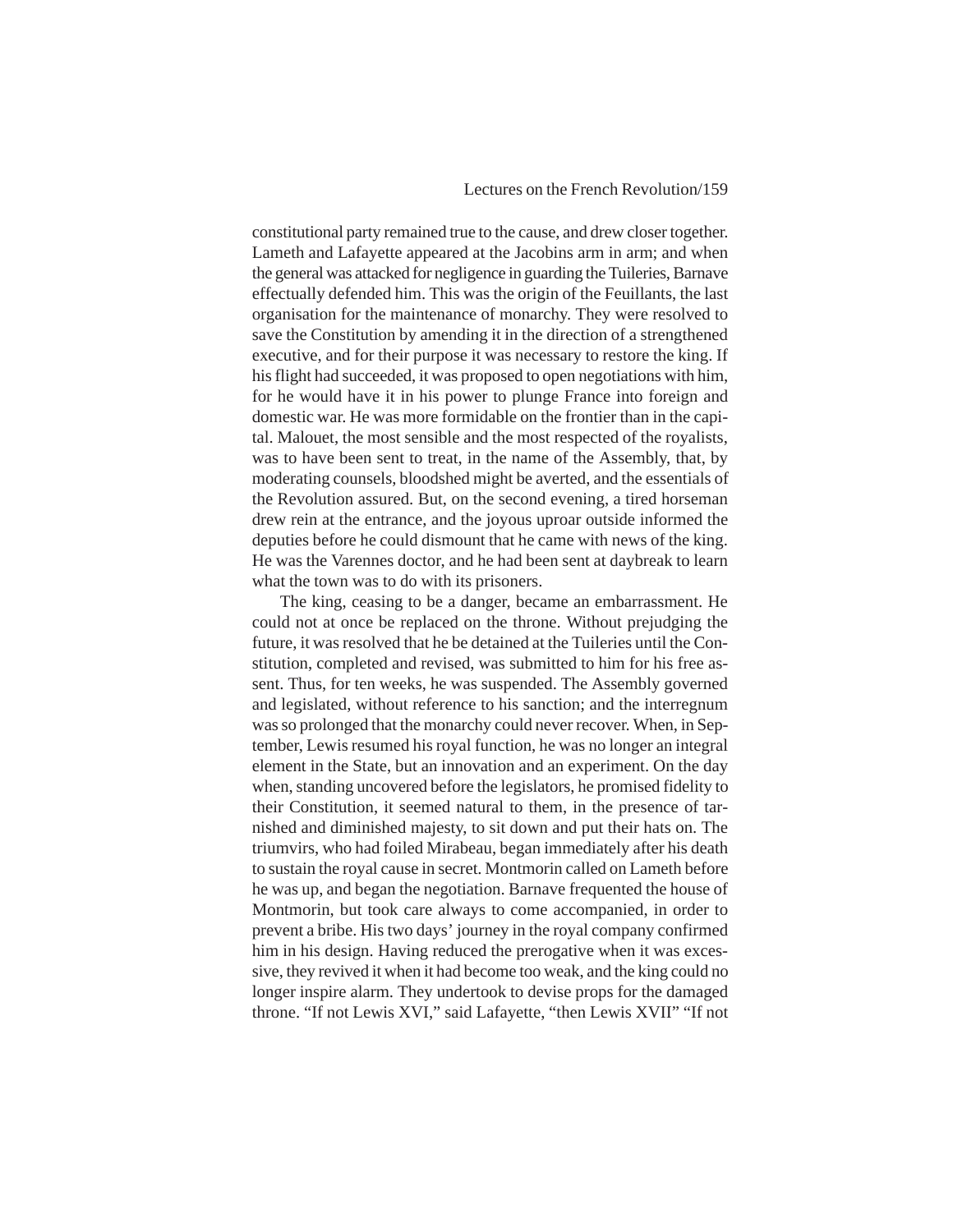this king," said Sieyès, "find us another." This was the predominant feeling.

When an attack was made on the king at the Jacobins, all the deputies present, excepting six, seceded in a body, and founded a new club at the Feuillants. On July 15, in a speech which was considered the finest heard in France since Mirabeau, Barnave carried an overwhelming vote in favour of monarchy. He said that the revolutionary movement could go no farther without carrying away property. He dreaded the government of the poor over the rich; for Barnave's political philosophy consisted in middle-class sovereignty government by that kind of property which depends on constant labour, integrity, foresight, and self-denial, excluding poverty and opulence. Defeated at the Jacobins and in the Assembly, the republicans prepared a demonstration on the Champ de Mars, where a petition was signed for the dethronement of the king. The Assembly, fearing a renewal of the scenes at Versailles, commissioned Bailly and Lafayette to disperse the meeting. On July 17 a collision ensued, shots were fired, and several petitioners were killed. The J acobins, for the moment, were crushed. Robespierre, Marat, even Danton, effaced themselves, and expected that the Feuillants would follow up their victory. It seemed impossible that men who had the resolution to shoot down their masters, the people of Paris, and were able to give the law, should be so weak in spirit, or so short of sight, as to throw away their advantage, and resume a contest on equal terms with conquered and injured adversaries.

The Feuillants were thenceforward predominant, and held their ground until the Girondins overthrew them on March 18. It was the rule at their club to admit none but active citizens, paying taxes and possessing the franchise. The masses were thus given over to the Jacobins. By their energy at the Champ de Mars, July 17, Lafayette and his new friends had aroused the resentment of a vindictive party; and when they took no advantage of the terror they inspired, the terror departed, and the resentment remained. It was agreed that Malouet should move amendments to the Constitution. The Feuillants were to oppose, and then to play into his hands. But Malouet was deserted by his friends, the agreement was not carried out, and the revision failed in the Assembly. The Committees proposed that the famous decree of November 7, by which no deputy could accept office, should be revoked. The exclusion was maintained, but ministers were allowed to appear and answer for their departments. No other important amendment was carried, and no seri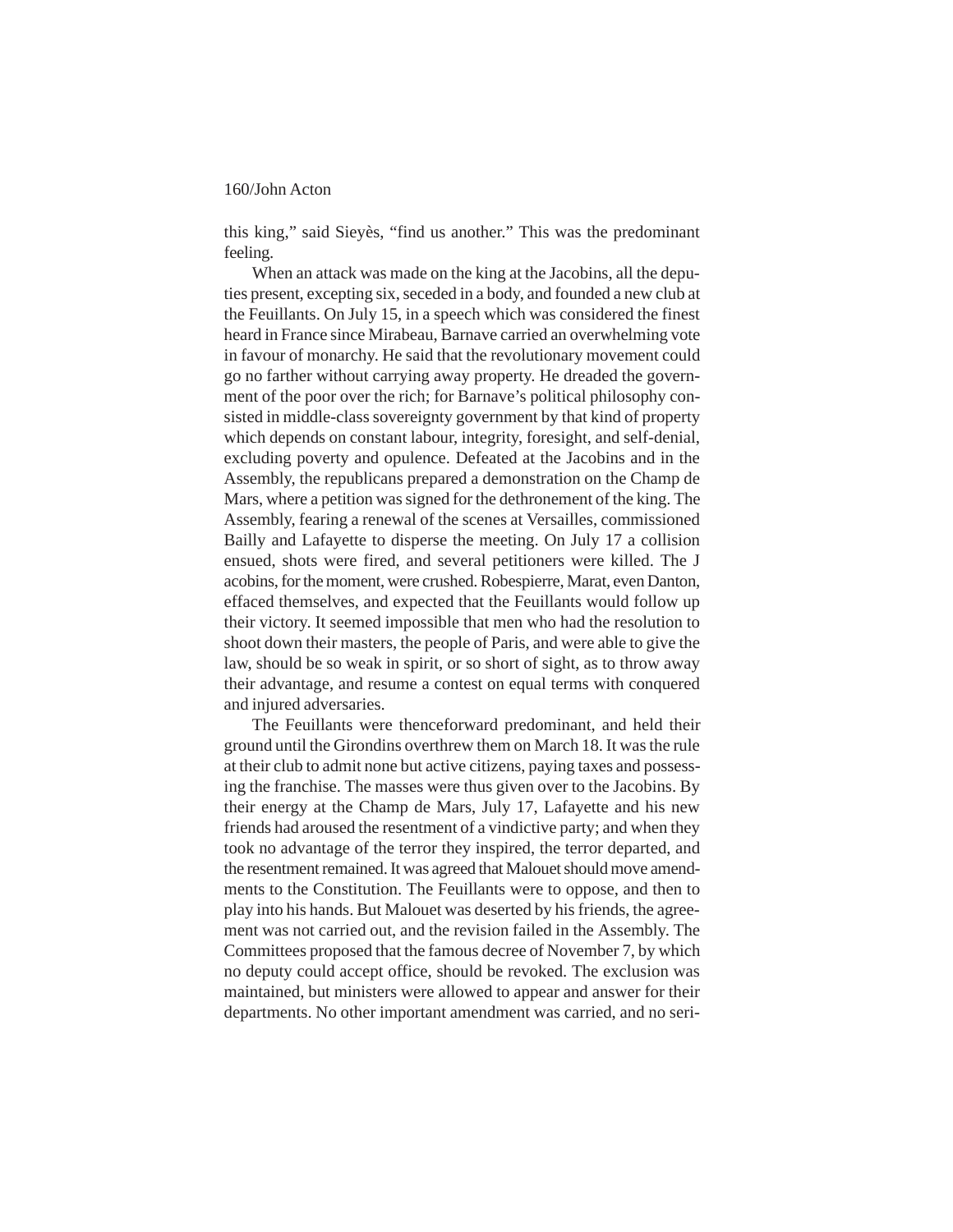ous attempt was made to adjust and harmonise the clauses voted during two hurried years. Various reforms were vainly brought forward; and they indicate, as well as the sudden understanding between Malouet and Barnave, that the deputies had little faith in the work they had accomplished. They were tired of it. They were no longer on the crest of the wave, and their power had passed to the clubs and to the press. They were about to disappear. By an unholy alliance between Robespierre and Cazalès the members of the National Assembly were ineligible to the Legislature that was to follow. None of those who drew up the Constitution were to have a share in applying it. The actual rulers of France were condemned to political extinction. Therefore the power which the Feuillants acquired by their very dexterous management of the situation produced by the king's flight could not last; their radical opponents had time on their side, and they had logic.

Lewis, after his degradation, was an impossible king. And the republicans had a future majority in reserve, whenever the excluded class was restored to the right of voting which it had enjoyed in 1789 before equality was a fundamental law, and which the Rights of Man enabled them to claim. And now the incident of Varennes supplied the enemies of the throne with a new argument. The wretched incompetence of Lewis had become evident to all, and to the queen herself. She did not hesitate to take his place, and when people spoke of the Court, it was the queen they meant. The flight, and the policy that led to it, and that was renewed by the failure, was the policy of relying on foreign aid, especially that of the emperor. The queen was the connecting link, and the chief negotiator. And the object she pursued was to constrain the French people, by means of the emperor's influence on the Powers, either by the humiliating parade of power at a congress, or by invasion. That is what she was believed to be contriving, and the sense of national independence was added to the motive of political liberty to make the Court unpopular. People denounced the Austrian cabal, and the queen as its centre. It was believed that she wished to govern not only through the royal authority restored, but through the royal authority restored by foreign oppressors. The Revolution was confronted with Europe. It had begun its work by insurrection, and it had to complete its work by war. The beginning of European complications was the flight to Varennes.

Early in September the Constitution was presented to Lewis XVI. The gates were thrown open. The guards who were his gaolers were withdrawn. He was ostensibly a free man. If he decided to accept, his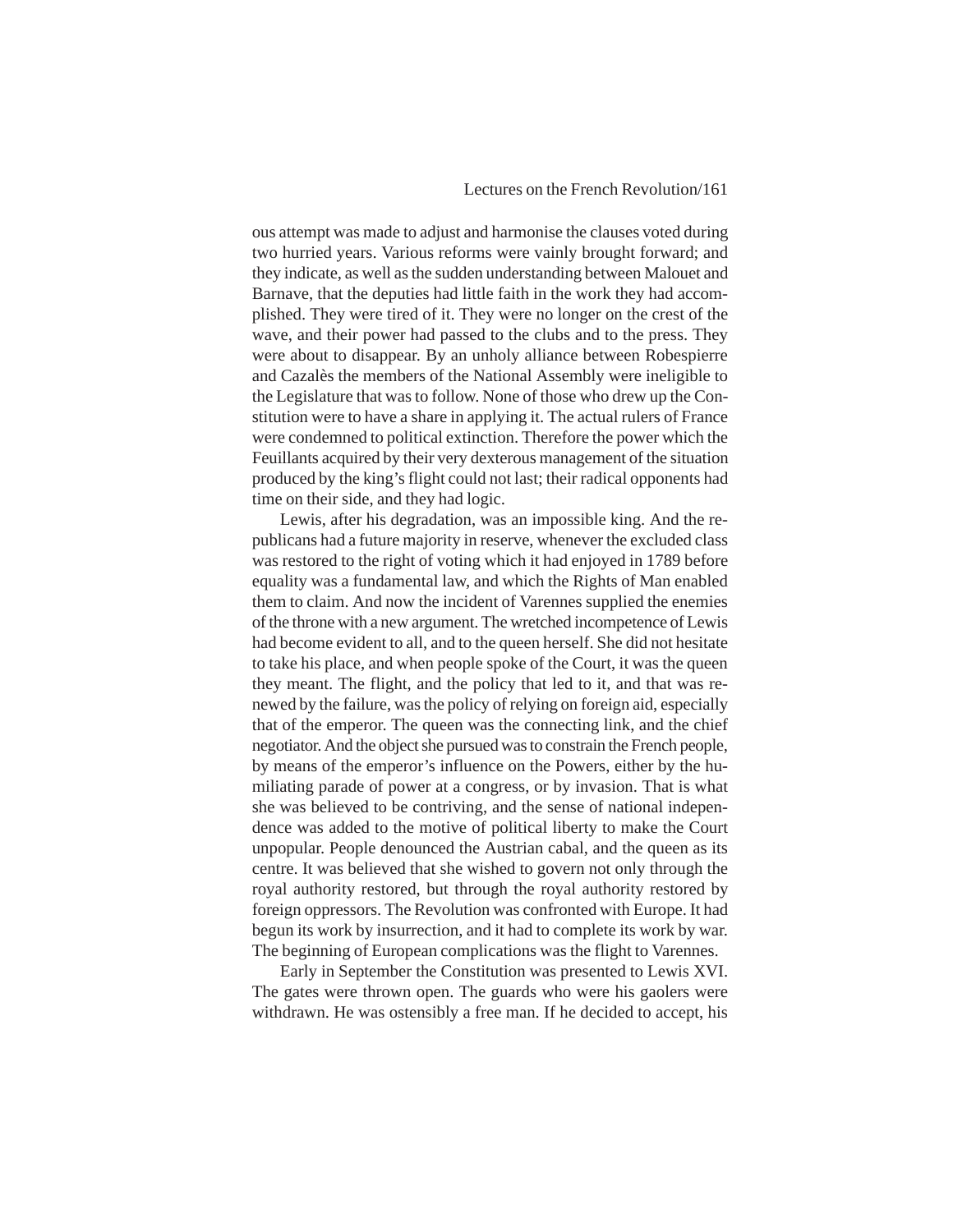acceptance would be voluntary. The Emperor, Kaunitz, Malesherbes, advised him to accept Malouet preferred, as usual, a judicious middle course. Burke was for refusal. He said that assent meant destruction, and he thought afterwards that he was right, for the king assented and was destroyed. Burke was not listened to. He had become the adviser of Coblenz, and great as his claims were upon the gratitude of both king and queen, he was counted in the ranks of their enemies. Mercy, who transmitted his letter, still extant in the archives of France, begged that it might not influence the decision. After ten days of leisurely reflection, but without real hesitation, for everything had been arranged with Lameth and Barnave, the leaders of the majority, Lewis gave his sanction to the Constitution of 1791, which was to last until 1792, and the National Assembly was dissolved. Political delinquents, including the accomplices of Varennes, received an amnesty.

By right of the immense change they made in the world, by their energy and sincerity, their fidelity to reason and their resistance to custom, their superiority to the sordid craving for increase of national power, their idealism and their ambition to declare the eternal law, the States-General of 1789 are the most memorable of all political assemblies. They cleared away the history of France, and with 2500 decrees they laid down the plan of a new world for men who were reared in the old. Their institutions perished, but their influence has endured; and the problem of their history is to explain why so genuine a striving for the highest of earthly goods so deplorably failed. The errors that ruined their enterprise may be reduced to one. Having put the nation in the place of the Crown, they invested it with the same unlicensed power, raising no security and no remedy against oppression from below, assuming, or believing, that a government truly representing the people could do no wrong. They acted as if authority, duly constituted, requires no check, and as if no barriers are needed against the nation. The notion common among them, that liberty consists in a good civil code, a notion shared by so famous a Liberal as Madame de Staël, explains the facility with which so many revolutionists went over to the Empire. But the dreadful convulsion that ensued had a cause for which they were not responsible. In the violent contradiction between the new order of things in France and the in- organic world around it, conflict was irrepressible. Between French principles and European practice there could be neither conciliation nor confidence. Each was a constant menace to the other, and the explosion of enmity could only be restrained by unusual wisdom and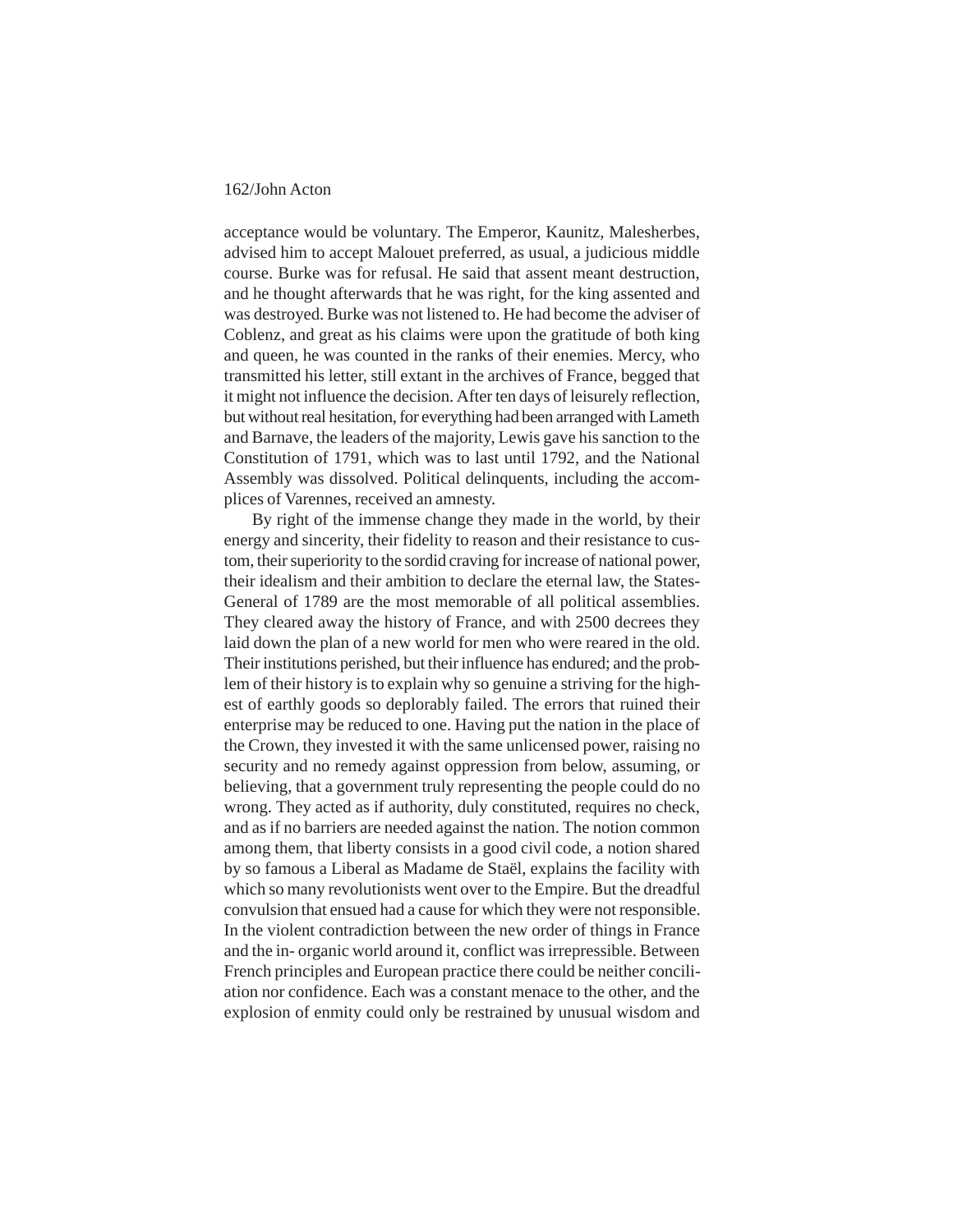policy.

The dissolution of the Whig party in England indicates what might be expected in the continental monarchies where there were no Whigs. We shall presently see that it was upon this rock, in the nature of things, that the Revolution went to pieces. The wisest of the statesmen who saw the evil days, Royer Collard, affirmed long after that all parties in the Revolution were honest, except the Royalists. He meant that the Right alone did wrong with premeditation and design. In the surprising revulsion that followed the return from Varennes, and developed the Feuillants, it was in the power of the Conservatives to give life to constitutional monarchy. That was the moment of their defection. They would have given much to save an absolute king: they deliberately abandoned the constitutional king to his fate.

The 150 men who had been the first choice of France now pass out of our sight. The 720 deputies of the Legislative Assembly were new and generally obscure names. Nobles, clergy, conservatives did not reappear, and their place was taken by the Feuillants, who, in the former Assembly, would have belonged to the Left. The centre of gravity shifted far in the revolutionary direction. The Constitution was made. The discussion of principles was over, and the dispute was not for doctrines but for power. The speakers have not the same originality or force; they are not inventors in political science; they are not the pioneers of mankind. In literary faculty, if not in political, they surpass their predecessors, and are remembered for their eloquence if not for statecraft.

Reinhard, a German traveller who fell in with a group of the new deputies on their way to Paris, fell under their charm, and resolved to cast his lot with a country about to be governed by such men. Whilst he rose to be an ambassador and minister of foreign affairs, his friends were cut off in their prime, for they were the deputies who came from Bordeaux, and gave the name of their depart- ment to the party of the Gironde. By their parliamentary talents they quickly obtained the lead of the new Assembly; and as they had few ideas and no tactics, they allowed Sieyès to direct their course.

Robespierre, through the Jacobin Club, which now recovered much of the ground it had lost in July, became the manager of the Extreme Left, which gradually separated from Brissot and the Girondins. The ministry was in the hands of the Feuillants, who were guided by Lameth, while Barnave was the secret adviser of the queen. She followed his counsels with aversion and distrust, looking upon him as an enemy, and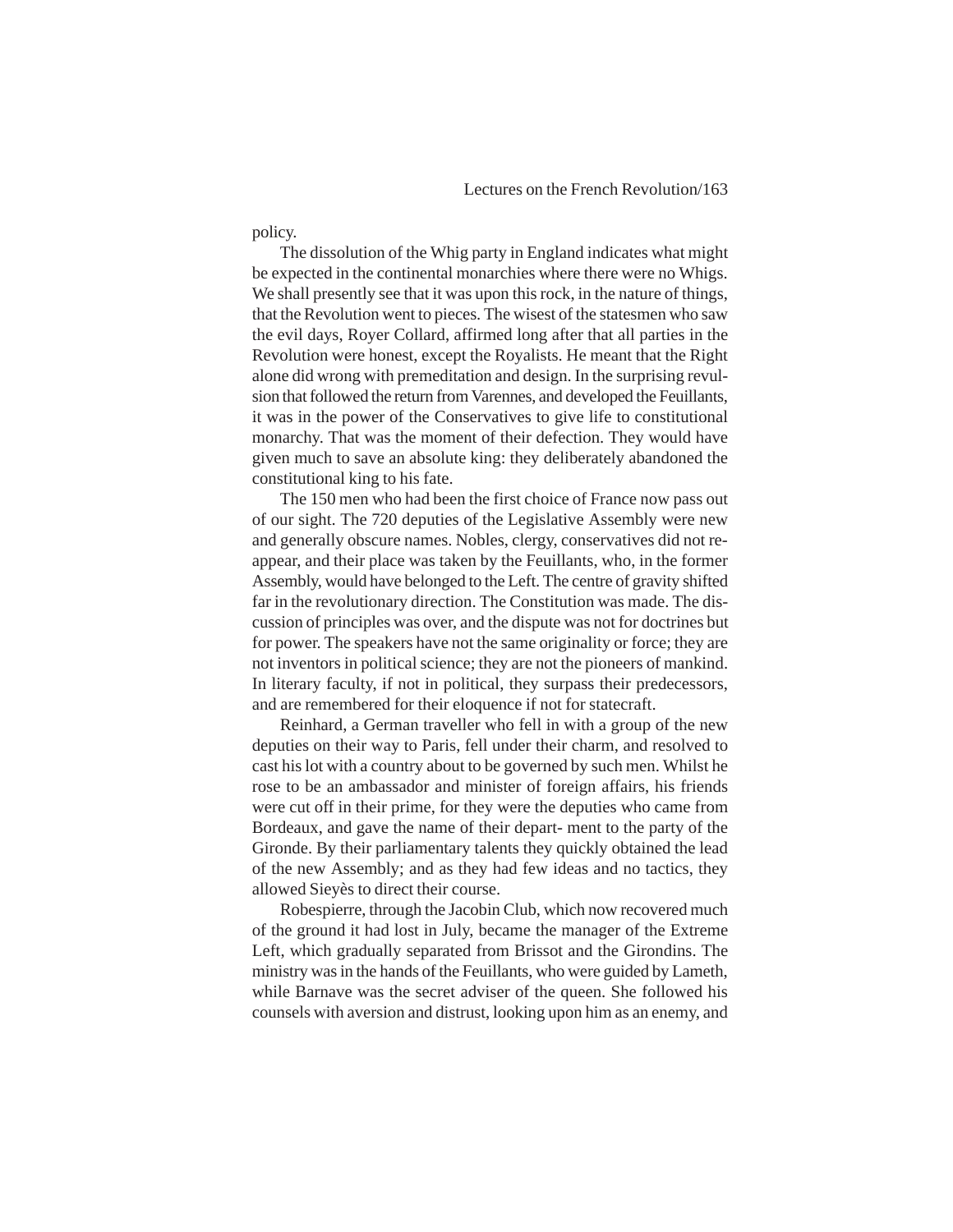longing to throw off the mask, and show him how he had been deceived. As she could not understand how the same men who had depressed monarchy desired to sustain it, she played a double and ignoble part. The tactics of the Feuillant advisers brought a revival of popular feeling in favour of the Court, which seemed inconceivable at the epoch of the arrest. King and queen were applauded in the streets, and at the theatre the cry "Long live the king!" silenced the cry "Long live the nation!" This was in October 1791, before the Legislative Assembly had divided into parties, or found a policy.

When the Assembly summoned the émigrés to return by the month of January, the king fully agreed with the policy though not with the penalty. But when a Com- mission reported on the temper of the clergy, and described the mischief that was brewing in the provinces between the priests of the two sections, and severe measures of repression were decreed against nonjurors, he interposed a veto. The First Assembly had disendowed the clergy, leaving them a pension. The Second, regarding them as agitators, resolved to proceed against them as against the émigrés. Lewis, in resisting persecution, was supported by the Feuillants. But the Assembly was not Feuillant, and the veto began its estrangement from the king. A new minister was imposed on him. The Count Narbonne de Lara was the most brilliant figure in the noblesse of France, and he lived to captivate and dazzle Napoleon. Talleyrand, who thought the situation under the Constitution desperate, put forward his friend; and Madame de Staël, the queen of constitutional society, obtained for him the ministry of war. The appointment of Narbonne was a blow struck at the Feuillants, who still desired to reform the institutions, and who were resolute in favour of peace. At the same time, Lafayette laid down his command of the National Guard, and stood as a candidate to succeed Bailly in the office of mayor. But Lafayette had ordered the capture of the royal family, and could not be forgiven. The queen obtained the election of Pétion instead of Lafayette; and behind Pétion was Danton. What the Feuillants lost was added to the Girondins, not yet distinct from the Jacobins; and as the Feuillants were for two chambers, for peace, and for an executive independent of the single Assembly and vetoing its decrees, the policy of its opponents was to bring the king into subjection to the Legislature, to put down the discontented clergy, and to make the emigration a cause for war.

The new minister, Narbonne, was accepted as a war minister, while his Feuillant colleague at the Foreign Office, Delessart, was obstinately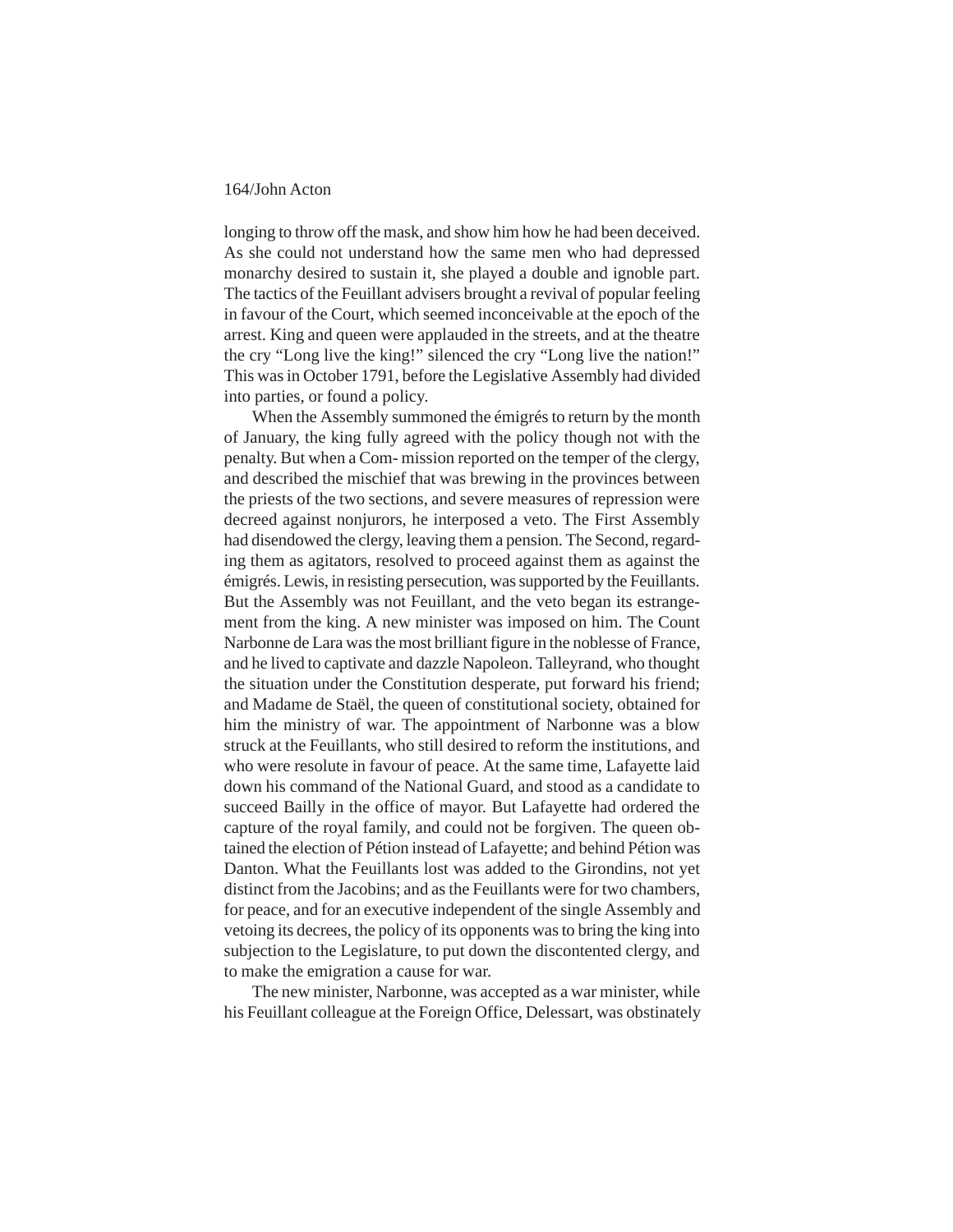pacific. On December 1 Lewis came down to the Legislature, and announced that he would insist that the émigrés should receive no encouragement beyond the frontier. It was the first act of hostility and defiance, and it showed that the king was parting with his Feuillant friends. But Delessart spoilt the effect by keeping back the note to the emperor for ten days, and communicating it then with precautions.

Leopold II was one of the shrewdest and most cautious of men. He knew how to wait, and how to give way. He had no wish that his brotherin-law should again be powerful, and he was not sorry that France should be disabled by civil dissension. But he could not abandon his sister without dishonour; and he was afraid of the contagion of French principles in Belgium, which he had reconciled and pacified with difficulty. Moreover, a common action in French affairs, action which might eventually be warlike, was a means of closing the long enmity with Prussia, and obtaining a substitute for the family alliance with France, which had become futile. Therefore he was prepared, if they had escaped, to risk war for their restoration, and induced the Prussian agent to sign an undertaking which went beyond his instructions.

When the disastrous news reached him from Varennes, Leopold appealed to the Powers, drew up an alliance with Prussia, and joined in the declaration of Pilnitz, by which France was threatened with the combined action of all Europe unless the king was restored to a position worthy of kings. The threat implied no danger, because it was made conditional on the unanimity of the Powers. There was one Power that was sure not to consent. England was waiting an opportunity to profit by French troubles. It had already been seriously proposed by Bouillé, with the approval of Lewis, to purchase aid from George III. by the surrender of all the colonies of France. Therefore Leopold thought that he risked nothing by a demonstration which the émigrés made the most of to alarm and irritate the French people. But when the king freely accepted the Constitution, the manifesto of Pilnitz fell to the ground. If he was content with his position, it could not be the duty of the Powers to waste blood and treasure in attempting to alter it. The best thing was that things should settle down in France. Then there would be no excitement spreading to Belgium, and no reason why other princes should be less easily satisfied than Lewis himself. "The king," said Kaunitz, "the king, good man, has helped us out of our difficulty himself." Still more, when he obtained a revival of popularity which seemed a marvel after the events of June, when he freely vetoed acts which he disapproved,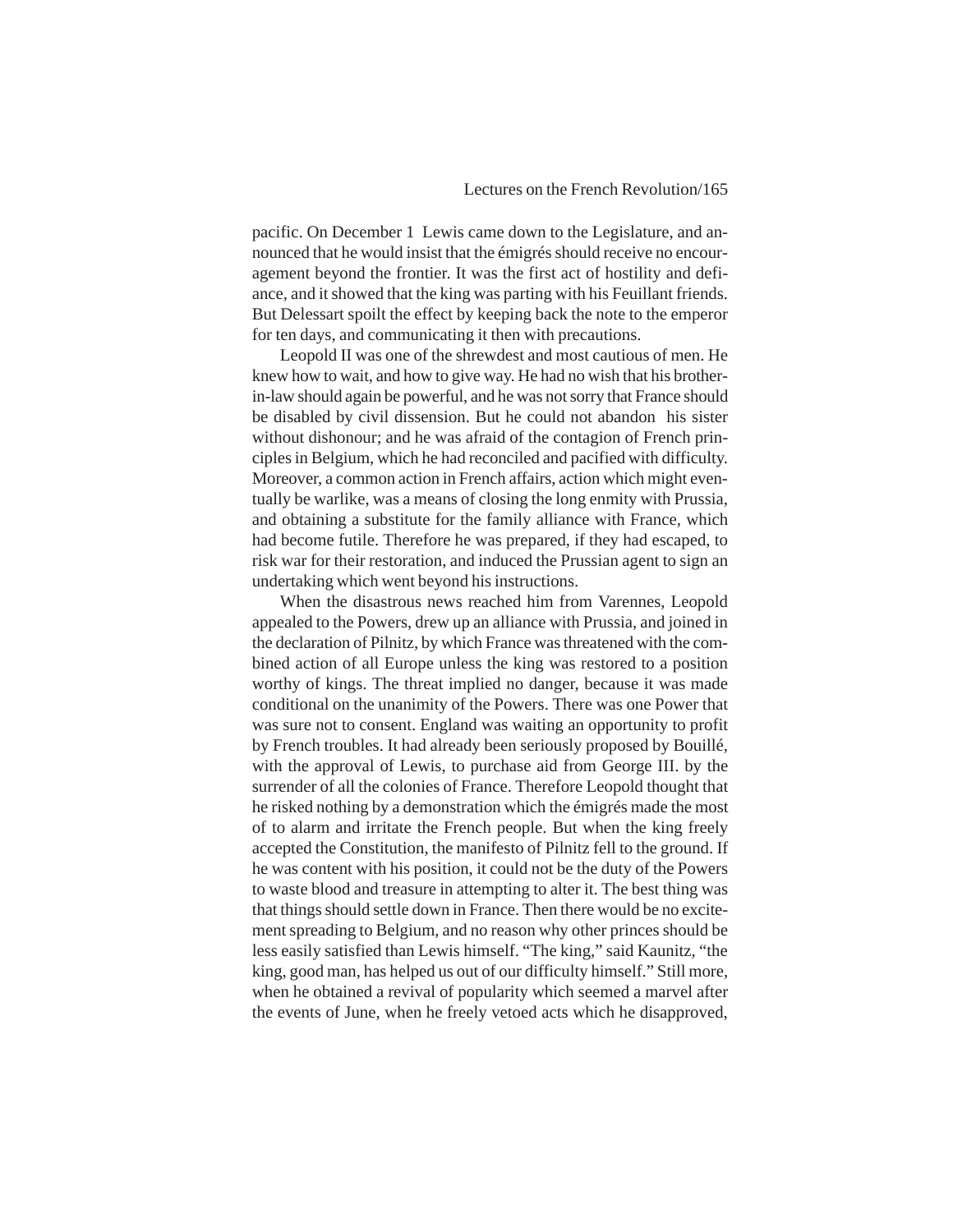and appeared to be acting in full agreement with a powerful and still dominant party, the imperial government hoped that the crisis was over. And this was the state of things in October and November.

The émigrés, conscious of their repulse at Pilnitz, made it their business to undeceive the emperor, and to bring him back to the scheme of intervention. The Spanish Bourbons were with them, and had recalled their ambassador, and fitted out a fleet in the Mediterranean. Gustavus of Sweden was eager to invade France with a Swedish army to be conveyed in Russian ships, and paid for in Mexican piastres, and with Bouillé by his side. Catherine II gave every encouragement to the German Powers to embroil themselves with France, and to leave her to deal uncontrolled with Poland and Turkey. The first to emigrate had been the Comte d'Artois and his friends, who had conspired against Necker and the new Constitution. They fled, because their lives were in danger. Others followed, after the rising of the peasants and the spoliation of August. As things grew more acute, and the settlement of feudal claims was carried out with unsparing hostility, the movement spread to the inferior noblesse. After the breach with the clergy and the secularisation of Church property, the prelates went into exile, and were followed by their friends. In the winter of 1790-1791 they began to organise themselves on the Rhine, and to negotiate with some of the smaller Powers, especially Sardinia, for an invasion. The later arrivals were not welcomed, for they were men who had accepted constitutional government. The purpose of the true émigrés was the restoration of the old order, of the ancient principles and institutions, not without reform, but without subversion. That was the bond between them, and the basis on which they sought the aid of absolute princes. They denied that the king himself, writhing in the grip of democracy, had the right to alter the fundamental laws. Some of the best and ablest and most honourable men had joined their ranks, and they were instructed and inflamed by the greatest writer in the world, who had been the best of Liberals and the purest of revolutionary statesmen, Edmund Burke. It was not as a reactionist, but as a Whig who had drunk success to Washington, who had dressed in blue and buff, who had rejoiced over the British surrender at Saratoga, who had drawn up the address to the Colonists, which is the best State paper in the language, that he told them that it was lawful to invade their own country, and to shed the blood of their countrymen.

The émigrés of every grade of opinion were united in dislike of the queen and in depreciation of the king, and they wished to supersede him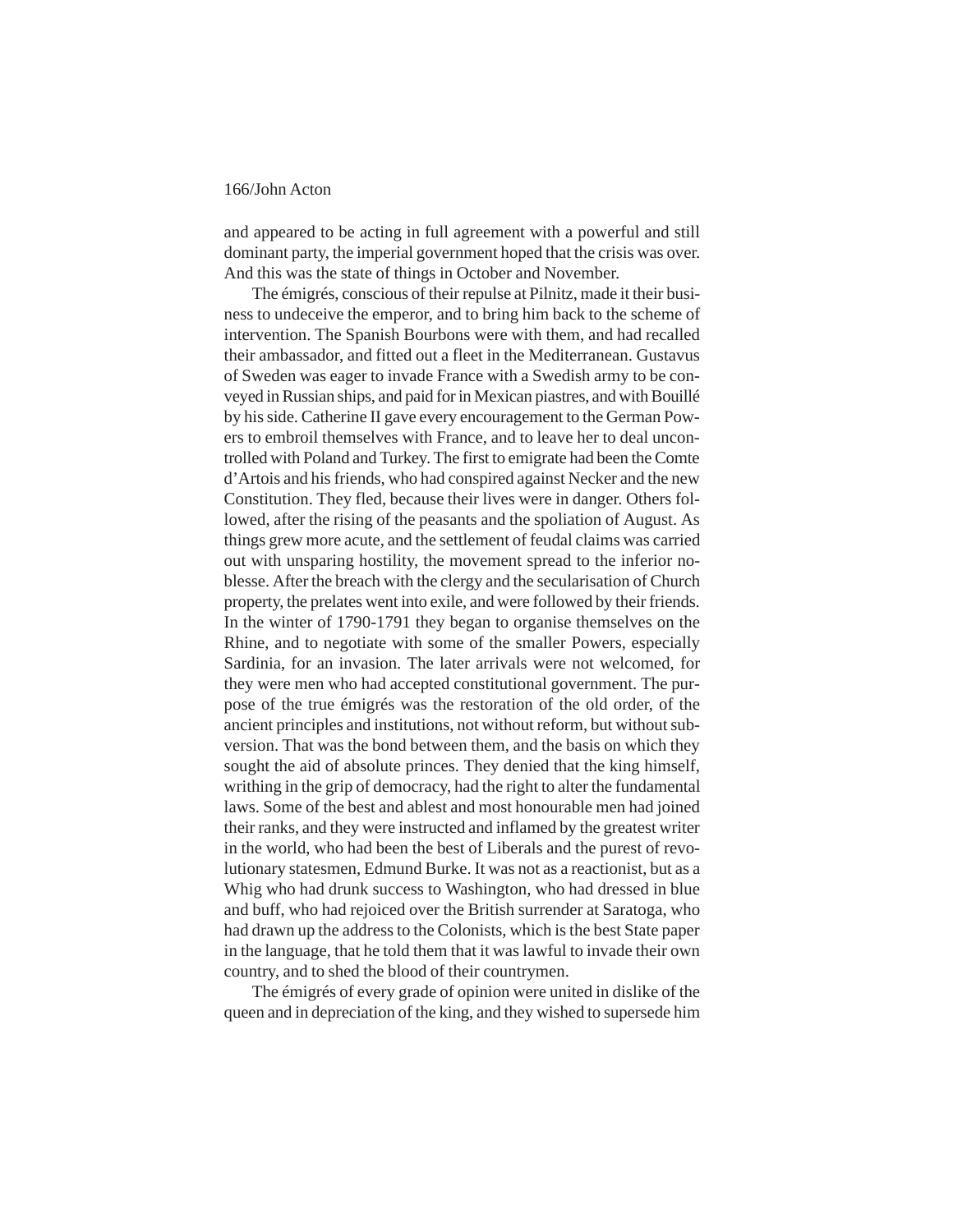by declaring his brother Regent. They hoped to save them both; but they thought more of principles than of persons, and were not to be diverted from their projects by consideration of what might happen at Paris. When the emperor spoke of the danger his sister and her husband were running, Castelnau replied, "What does it matter, provided the royal authority is preserved in the person of d'Artois?" They not only refused obedience to Lewis, but they assiduously compromised him, and proclaimed that he meant the contrary of what he said, making a reconciliation between him and his people impossible. Even his brothers defied him when in this extremity, he entreated them to return. It was the émigré policy to magnify the significance of what was done at Pilnitz; and as they have convinced posterity that it was the announcement of an intended attack, it was easy to convince their contemporaries at home. The language of menace was there, and France believed itself in danger. How little the Princes concerned meant to give effect to it remained a secret.

The French democracy might have found its advantage in the disappearance of so many nobles; but as they were working, with apparent effect, to embroil the country with its neighbours, attempts were made to compel their return, first by a threefold taxation, then by confiscation, and at last, November 9, by threatening with death those who did not return. The non-juring clergy were associated with the émigrés in the public mind as enemies and conspirators who were the more dangerous because they remained at home. The First Assembly had provoked the hostility on the frontier; the Second provoked hostilities at home. The First had left nonjuring priests with a pension, and the use of parish churches where successors had not been appointed. The Legislative Assembly decreed, November 29, that in all cases where it seemed good to the authorities, they might be deprived of their pensions and sent away. The great insurrection of the West was caused by this policy. It was religious rather than political, and was appeased by the return of the priests.

The head of the war party in the Assembly was Brissot, who was reputed to know foreign countries, and who promised certain success, as no really formidable Power was ready to take the field. Meantime he endeavoured to isolate Austria, and Ségur was sent to Berlin, Talleyrand to London, to surround France with her natural allies. Brissot's text was the weakness and division of other countries; the first man who divined the prodigious resources and invincible energy of France was the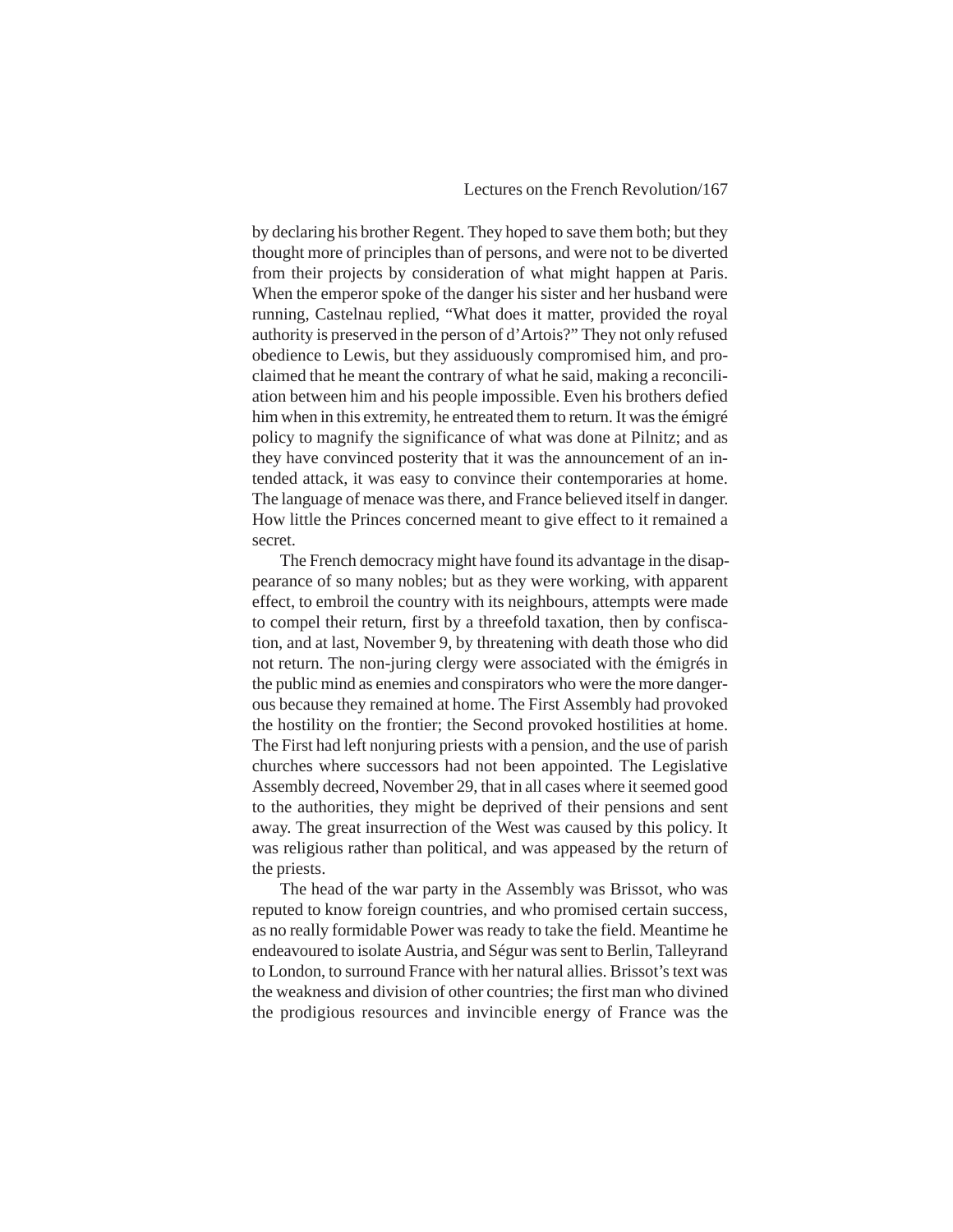declamatory Provençal Isnard. He spoke on November 29, and this was his prophetic argument: the French people exhibited the highest qualities in war when they were treated as slaves by despotic masters; there was no fear that they had degenerated in becoming free men; only let them fight for principle, not for State policy, and the force that was in them would transform the world. Hérault de Séchelles divulged the political motive of the war party. He said a foreign conflict would be desirable for internal reasons. It would lead to measures of precaution stronger than peace time would admit, and changes otherwise impossible would then be justified by the plea of public safety. It is the first shadow cast by the coming reign of terror. But neither Girondin violence nor intrigue was the cause that plunged France into the war that was to be the most dreadful of all wars. The true cause was the determination of Marie Antoinette not to submit to the new Constitution. At first she wished that France should be intimidated by a congress of the united Powers. She warned her friends abroad not to be taken in by the mockery of her understanding with the Feuillant statesmen; and when Leopold treated the accepted Constitution seriously, as a release from his engagements, she accused him of betraying her. On September 8, just before accepting, Lewis, in confidence, wrote that he meant to tolerate no authority in France besides his own, and that he desired to recover it by foreign aid.

The idea of an armed Congress persisted until the end of November. But during the week from the 3rd to the 10th of December the king and queen wrote to the Powers, desiring them not to regard their official acts, beseeching them to resist the demands they made in public and to make war, and assuring them that France would be easily subdued and cowed. They hoped, by this treason, to recover their undivided power. All these letters were inspired, were almost dictated, by Fersen.

As Leopold began to see more clearly what it was his sister meant, he modified his pacific policy. On the 25th of October he speaks of increasing the royal authority by a counter-revolution in France. On the 17th of November he invites Prussia to help him with 20,000 men. On the 10th of December he denounces the annexation by France of the German domains in Alsace. In conformity with this gradual change, Kaunitz became more rigid, and he made known that any assault on the Elector of Treves, for the protection he gave to the warlike émigrés, would be resisted by the imperial forces. Each step was as short as possible. The transition from peace to war, from pointless remonstrance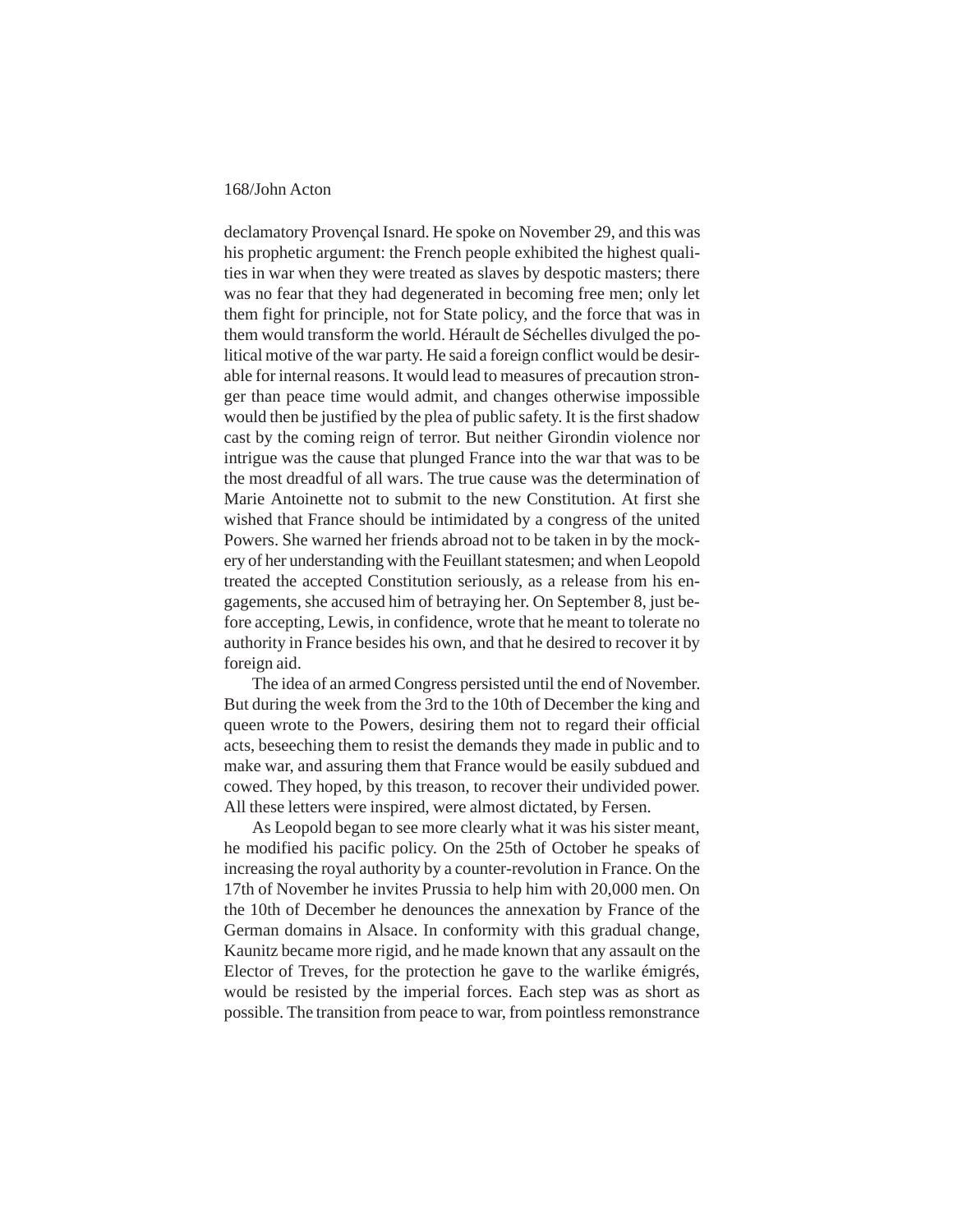to vigorous defiance, was slow and gradual. It began late in October, when the real meaning of the acceptance of the Constitution became known, but down to the month of January the change was not decisive, and the tone was still ambiguous. On the 3rd of January a letter from the queen at length carried the emperor over. On the way this appeal had converted Mercy, and Mercy, on January 7, wrote a letter which compelled Kaunitz to give way. Kaunitz had grown grey in the idea of the French alliance and of rivalry with Prussia. He laughed at Mr. Burke and the theory of contagion. He desired to perpetuate a state of things which paralyzed France, by the rivalry between the king and the democracy. To restore the king's power at home was, to increase it abroad. Kaunitz was willing that it should be kept in check by the legislature; but a moment came when he perceived that the progress of the opposition, of the Jacobins as men indiscriminately called them, more properly of the Girondins, had transferred the centre of gravity. What had been cast down in the Monarch rose again in the Second Assembly, and the power of the nation, the nation united with its representatives, began to appear.

Kaunitz, though he had no eye for such things, took alarm at last, and resolved that the way to depress France was to assist the king of France. On January 5, after the queen's letter of December 16 had been received, he declared that Austria would support the elector of Treves, and would repel force by force, if he was attacked for the harbouring of émigrés. At the same moment Leopold resolved on an offensive alliance with Prussia. He explained his change of policy by the letters which showed him the true mind of the queen. On January 16 Kaunitz still believed that the other Powers would refuse to co-operate. But Prussia was willing to accept the new alliance, if Austria abandoned the new Polish Constitution of May 3. Leopold paid the stipulated price. On February 7 he gave up the Poles, that he might be strong against France. Already, January 25, Kaunitz had taken the deciding step, passing over from the defensive to attack He speaks no more of the king's liberty of action. He demands restitution of the papal territory at Avignon, annexed in consequence of the Pope's action against the ecclesiastical laws. He requires that the German princes shall have their Alsatian domains given back to them, and that there shall be no trespass on the imperial dominions. And in general terms he requires the restoration of monarchy. Again he wrote, in the same warlike and defiant spirit, on February 17, when the Prussian signature had been received, and when he ex-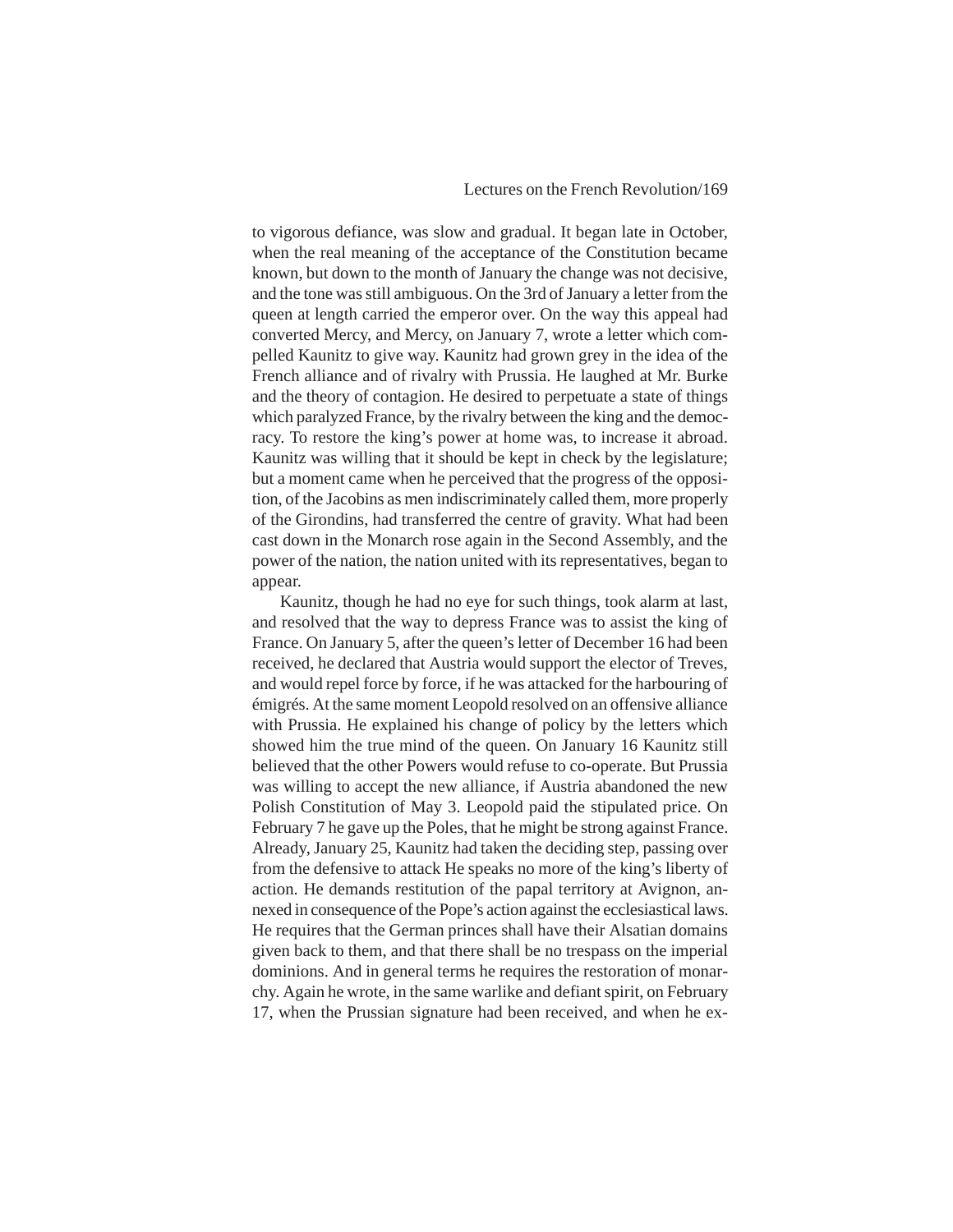pected English aid for the preservation of Belgium. Meantime Simolin, the Russian minister who had been helpful in procuring the fatal passport, arrived at Vienna with a last appeal from the queen. At that time she did not feel that their lives were in jeopardy, but their power. To the faithful Fersen she wrote that she hoped the enemy would strike home, so that the French, in their terror, might pray the king to intercede.

Kaunitz, having despatched his ultimatum on the inter- national grounds of quarrel, declined to interfere in internal affairs. But Simolin saw Leopold on the 25th, and then the emperor admitted what his chancellor denied, that the cause was the common cause of all crowned heads. With those significant words he quits the stage. Five days later he was dead.

Each step forward taken by Austria aggravated the warlike feeling in the French legislature. But Delessart, through whom the government communicated with foreign powers, mitigated everything, and avoided provocation. Even the note of the 17th, which was delivered at Paris on the 27th, produced no immediate commotion. But Narbonne thought the time had come to carry into effect his policy of war, for the majority was now with him. He threatened to resign unless Bertrand retired, who was the king's nominee among the six ministers; and he only withdrew his threat at the instance of Lafayette and the other generals who were to be in command. Lewis, indignant at this intrigue, dismissed not Bertrand, but Narbonne. The Girondins, in reply, impeached Delessart, who was sent to prison, March 10, and perished there in September. The Feuillant minister resigned. Robespierre, who divined the calculations of the Court, and feared that war might strengthen the arm that bore the banner, resisted the warlike temper, and carried the Jacobins with him. On this issue Girondins and Jacobins separated into distinct parties. The Girondins inclined to an inevitable Republic, because they distrusted the king; but they accepted the Constitution, and did not reject a king at low pressure, such as had been invented by the Whigs. They were persuaded that, in case of war, Lewis would intrigue with the enemy, would be detected, and would be at their mercy. "It is well that we should be betrayed," said Brissot, "because then we shall destroy the traitors." And Vergniaud, whose dignity and elevation of language have made him a classic, pointed to the Tuileries and said, "Terror has too often issued from that palace in the name of a despot. Let it enter, to-day, in the name of the law." They suspected, and suspected truly, that the menacing note from Vienna was inspired at Paris. They formed a new min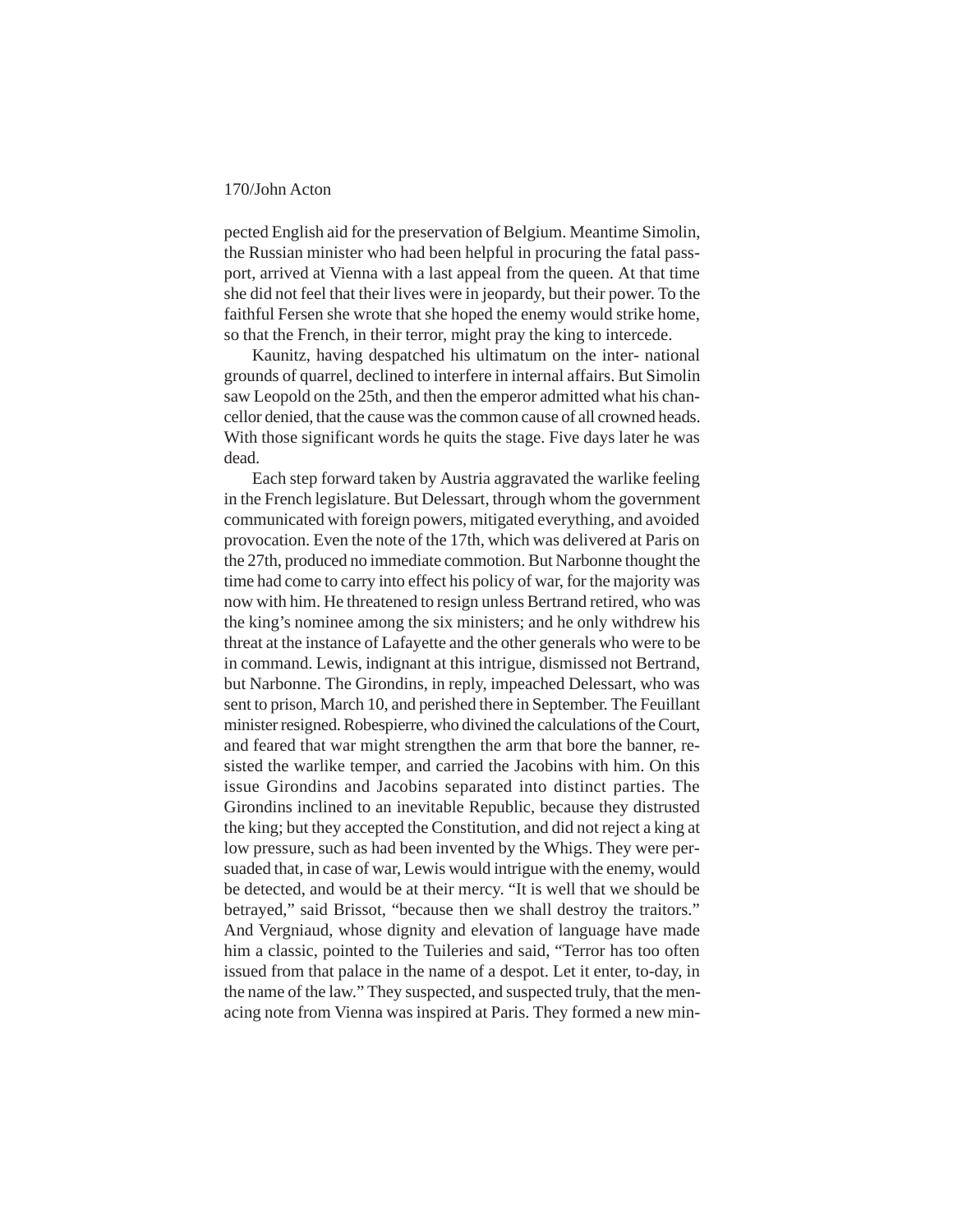Lectures on the French Revolution/171

istry, with Dumouriez at the Foreign Office. Dumouriez gave Austria a fixed term to renounce its policy of coercing France by a concert of Powers; and as Kaunitz stood his ground, and upheld his former statements of policy, on April 20 Lewis declared war against his wife's nephew, Francis, king of Hungary. Marie Antoinette triumphed, through her influence on her own family. Formally it was not a war for her deliverance, but a war declared by France, which might be turned to her advantage. To be of use to her, it must be unsuccessful; and in order to ensure defeat, she betrayed to the Court of Vienna the plan of operations adopted in Council the day before.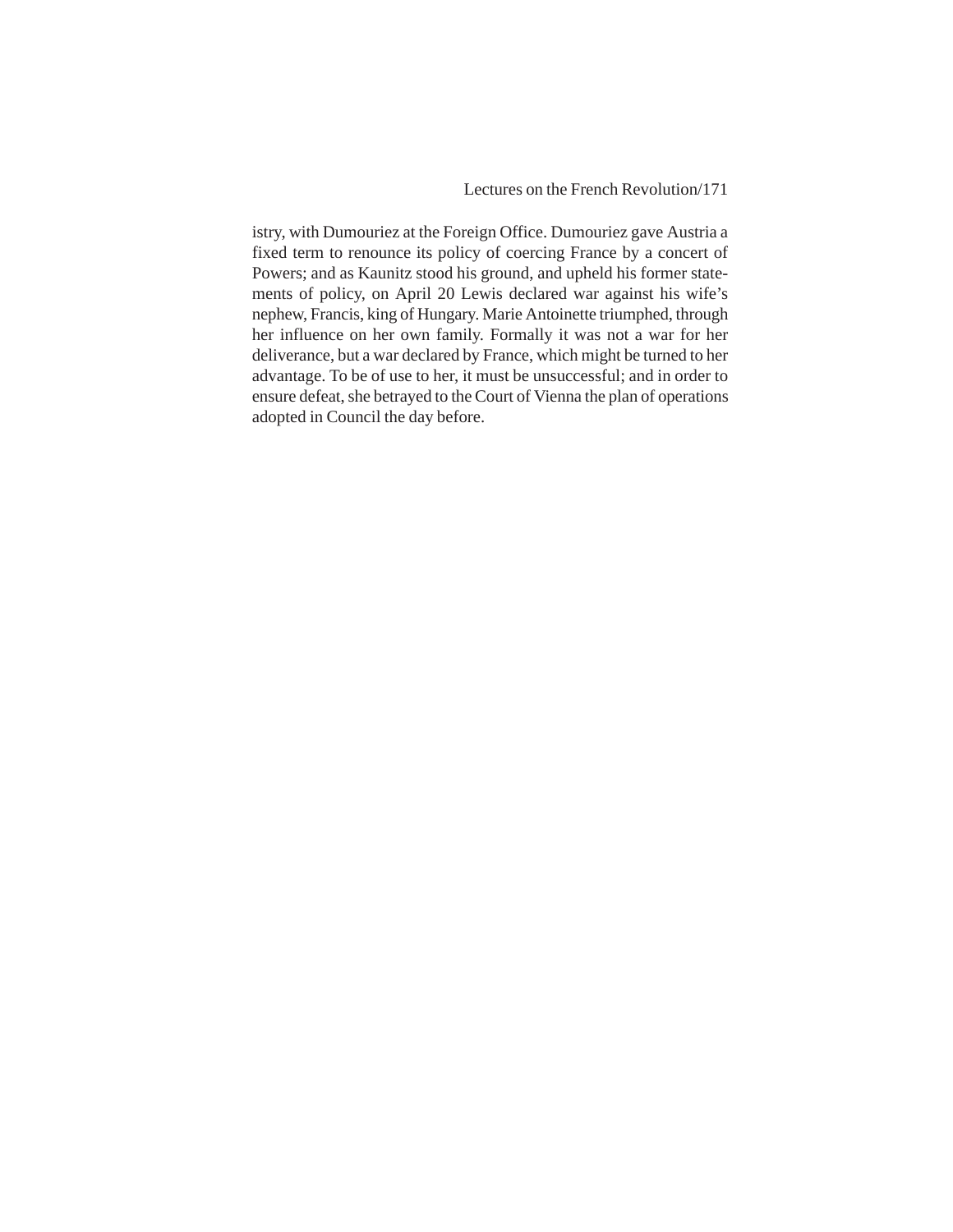# XIV: DUMOURIEZ

As the war was more often a cause of political events than a consequence, it will be convenient to follow up the progress of military affairs to the fall of Dumouriez, postponing the catastrophe of monarchy to next week.

On the 17th of February 1792 Pitt informed the House of Commons that the situation of Europe had never afforded such assurance of continued peace. He did not yet recognise the peril that lay in the new French Constitution. Under that Constitution, no government could be deemed legitimate unless it aimed at liberty, and derived its powers from the national will. All else is usurpation; and against usurped authority, insurrection is a duty. The Rights of Man were meant for general application, and were no more specifically French than the multiplication table. They were not founded on national character and history, but on Reason, which is the same for all men. The Revolution was essentially universal and aggressive; and although these consequences of its original principle were assiduously repressed by the First Assembly, they were proclaimed by the Second, and roused the threatened Powers to intervene. Apart from this inflaming cause the motives of the international conflict were indecisive. The emperor urged the affair of Avignon, the injury to German potentates who had possessions in Alsace, the complicity of France in the Belgian troubles, and the need of European concert while the French denied the foundations of European polity.

Dumouriez offered to withdraw the French troops from the frontier, if Austria would send no more reinforcements but at that moment the queen sent word of an intended attack on Liége. The offer seemed perfidious, and envenomed the quarrel. Marie Antoinette despatched Goguelat, the man who was not at his post on the flight to Varennes, to implore intervention. She also gave Mercy her notions as to an Austrian manifesto; and in this letter, dated April 30, there is no sign of alarm, and no suggestion yet that France might be cowed by the use of exorbitant menaces. Dumouriez, who desired war with Austria, endeavoured to detach Prussia from the alliance. He invited the king to arbitrate in the Alsatian dispute, and promised deference to his award. He proposed that the prerogative should be enlarged, the princes indemnified, the émigrés permitted to return. Frederic William was unmoved by these advances. He relied on the annexation of Alsace and Lorraine to compensate both allies, and he expected to succeed, because his army was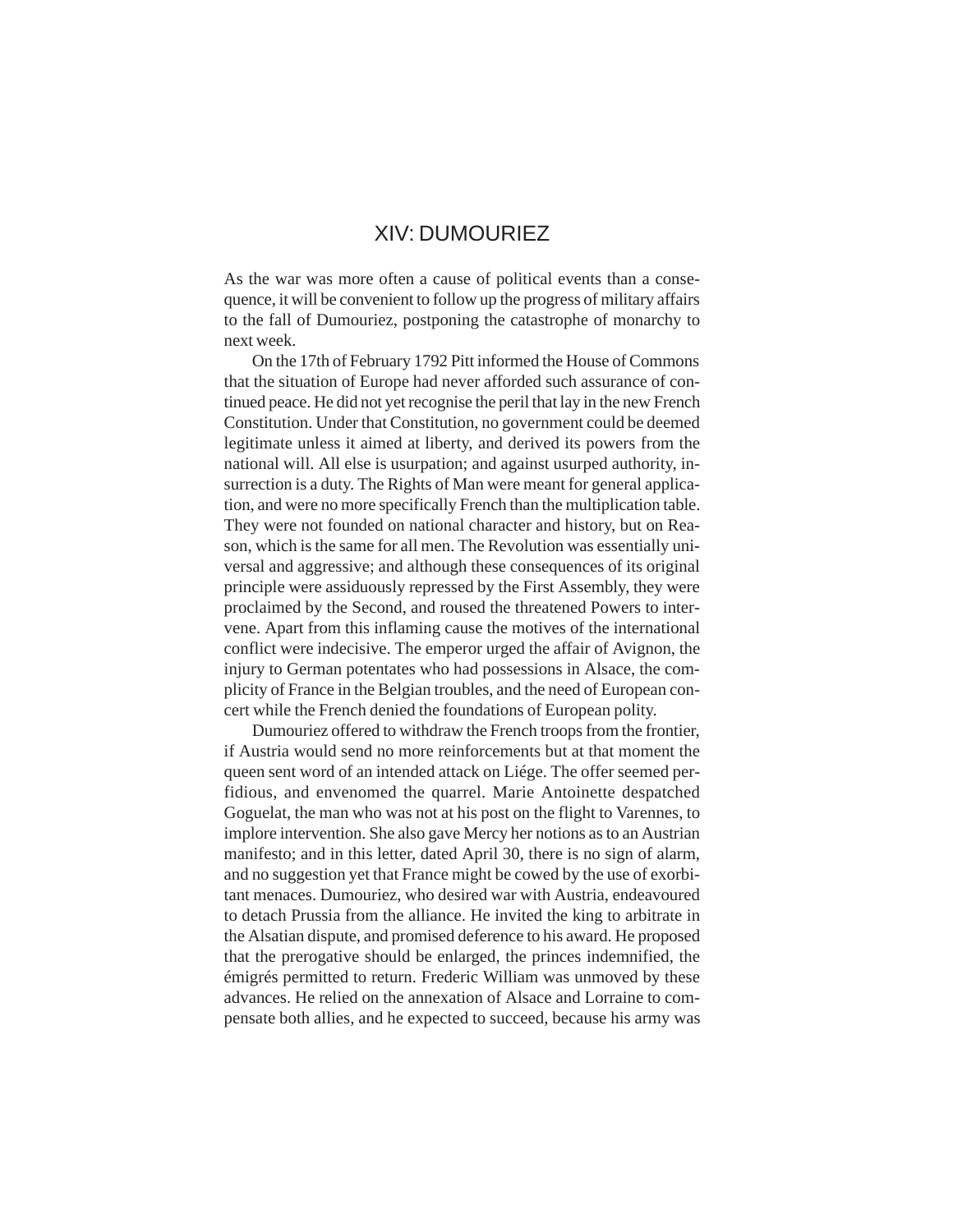the most illustrious of all armies in Europe. He wished to restore the émigrés who would support him against Austria, and the émigrés looked to him to set up the order of society that had fallen. "Better to lose a province," they said, "than to live under a constitution."

The allied army was commanded by the Duke of Brunswick, the most admired and popular prince of his time. His own celebrity disabled him. Many years ago Marshal Macmahon said to an officer, since in high command at Berlin, that an army is best when it is composed of soldiers who have never smelt gunpowder, of experienced non-commissioned officers, and of generals with their reputation to make. Brunswick had made his reputation under the great king, and he feared to compromise it. Want of enterprise made him unfit for his position, although nobody doubted his capacity. In France, they thought of him for the command of their armies, and even for a still higher post. In spite of the disasters I am about to describe, the Prussians believed in him, and he was again their leader when they met Napoleon. The army which he led across the Rhine fell short of the stipulated number by 35,000 men. Francis, the new emperor, did not fulfil his engagements, and entered on the expedition with divided counsels.

Kaunitz, who was eighty-two years of age, and knew the affairs of Europe better than any other man, condemned the policy of his new master. He represented that they did not know what they were going to fight for; that Lewis had never explained what changes in the Constitution would satisfy him; that nothing could be expected from disaffection, and nothing could be done for a system which was extinct On August 2 he resigned office, and made way for men who speculated on the dismemberment of France, and expected to see a shrunken monarchy in the north and a confederate republic in the south.

The entire force brought together for the invasion amounted to about 80,000 men, of which half were Prussians. When they were assembled on the Rhine, it became necessary to explain to the French people why they were coming, and what they meant to do. Headquarters were at Frankfort, when a confidential emissary from Lewis XVI, Mallet du Pan, appeared on the scene. Mallet du Pan was neither a brilliant writer like Burke and De Maistre and Gentz, nor an original and constructive thinker like Sieyès; but he was the most sagacious of all the politicians who watched the course of the Revolution. As a Genevese republican he approached the study of French affairs with no prejudice towards monarchy, aristocracy, or Catholicism. A Liberal at first, like Mounier and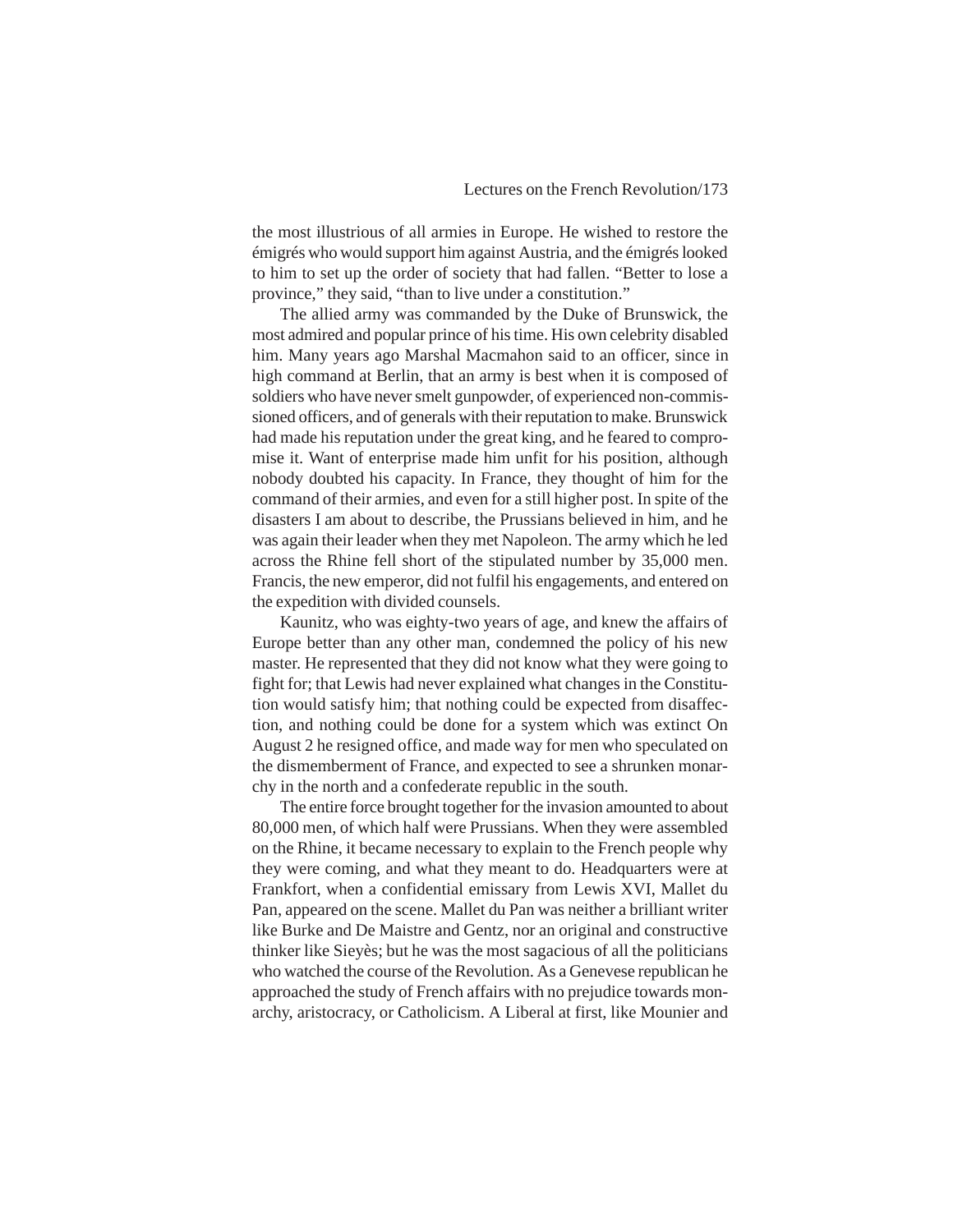Malouet, he became as hostile as they; and his testimony, which had been enlightened and wise, became morose and monotonous when his cause was lost, until the Austrian statesmen with whom he corresponded grew tired of his narrowing ideas. He settled in England, and there he died. As he was not a man likely to propose a foolish thing, he was heard with attention. He proposed that the allies should declare that they were warring on Jacobinism, not on liberty, and would make no terms until the king regained his rightful power. If he was injured, they would inflict a terrible vengeance.

Whilst Mallet's text was being manipulated by European diplomacy at Frankfort, Marie Antoinette, acting through Fersen, disturbed their counsels. The queen understood how to control her pen, and to repress the language of emotion. But after June 20 she could not doubt that another and a more violent outrage was preparing, and that the republicans aimed at the death of the king. The terms in which she uttered her belief outweighed the advice of the sober Genevese. "Save us," she wrote, "if it is yet time. But there is not a moment to lose." And she required a declaration of intention so terrific that it would crush the audacity of Paris. Montmorin and Mercy were convinced that she was right. Malouet alone among royalist politicians expected that the measure she proposed would do more harm than good. Fersen, to whom her supplications were addressed, employed an émigré named Limon to draw up a manifesto equal to the occasion, and Limon, bearing credentials from Mercy, submitted his composition to the allied sovereigns. He announced that the Republicans would be exterminated, and Paris destroyed. Already Burke had written: "If ever a foreign prince enters into France, he must enter it as into a country of assassins. The mode of civilised war will not be practised; nor are the French, who act on the present system, entitled to expect it." Mallet du Pan himself had declared that there ought to be no pernicious mercy, and that humanity would be a crime. In reality, the difference between his tone and the fanatic who superseded him was not a wide one.

The manifesto, which proceeded from the queen, which had the sanction of Fersen, of Mercy, of Bouillé, was accepted at once by the emperor. The Prussians introduced some alterations, and Brunswick signed it on July 25. His mind misgave him at the time, and he regretted afterwards that he had not died before he set his hand to it. Mercy, when it was too late, wished to put another declaration in its place. The Prussian ministers would not suffer the text to be published at Berlin. They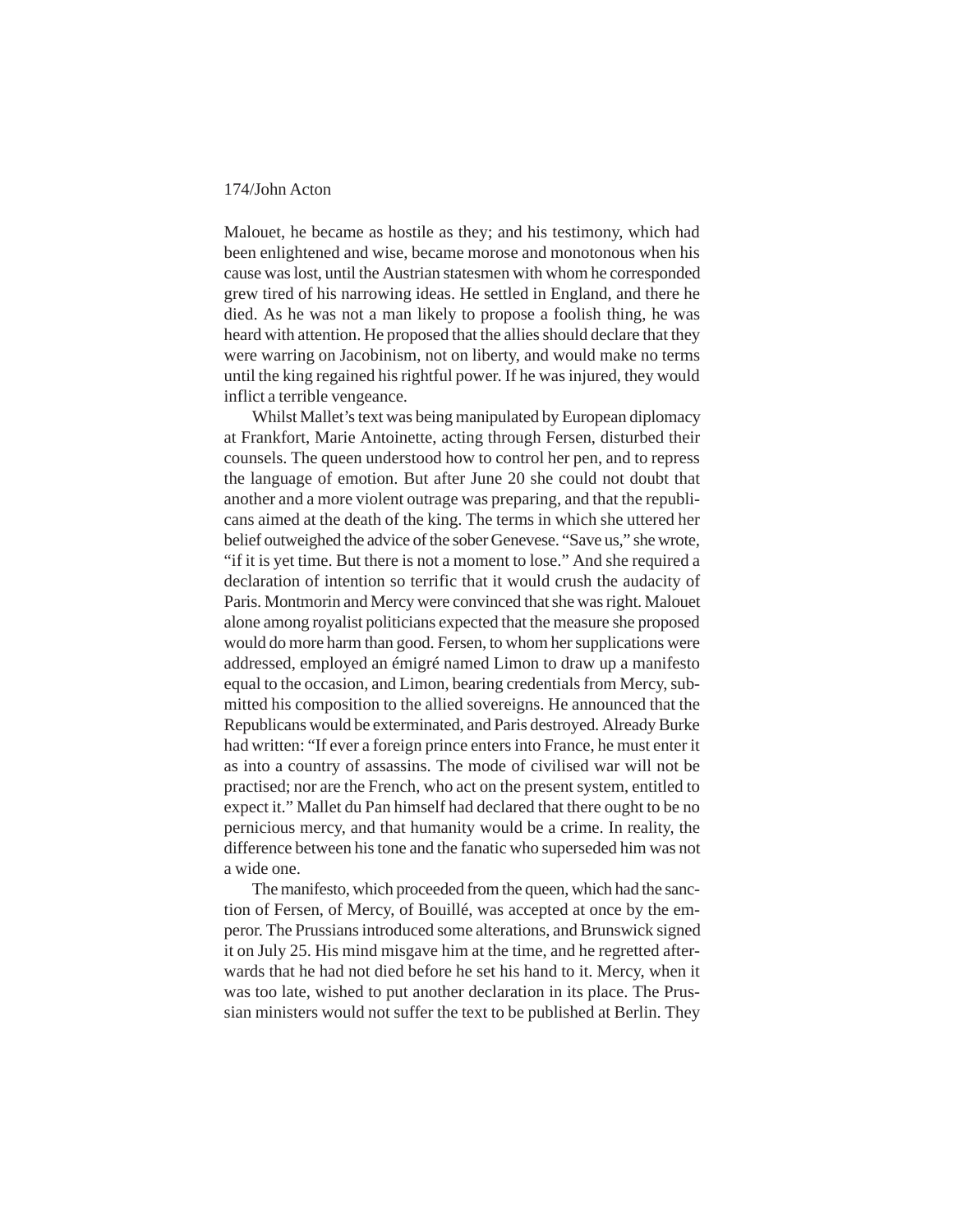allowed the author to fall into poverty and obscurity. He had acted in the spirit of the émigrés.

On July 27 the Princes issued a declaration of their own, to the effect that not Paris only should suffer the extremity of martial law, but every town to which the king might be taken if he was removed from the capital. Breteuil, although he complained that the invaders exhibited an intolerable clemency, disapproved the second proclamation. But Limon demanded the destruction of Varennes, and the émigrés expected that seventies should be inflicted on the population as they went along. The idea of employing menaces so awful as to inspire terror at a distance of 300 miles was fatal to those who suggested it; but the danger was immediate, and the consequences of inaction were certain, for the destined assailants of the Tuileries were on the march from Toulon and Brest. It was not so certain that the king would be unable to defend himself. The manifesto was a desperate resource in a losing cause, and it is not clear that wiser and more moderate words would have done better. The text was not published at Paris until August 3. The allies were too far away for their threats to be treated seriously, and they are not answerable for consequences which were already prepared and expected. But their manifesto strengthened the hands of Danton, assured the triumph of the violent sections, and suggested the use to which terror may be put in revolutions. It contributed to the fall of the monarchy, and still more to the slaughter of the royalists three weeks later. The weapon forged by men unable to employ it was adopted by their enemies, and served the cause it was intended to destroy.

The Declaration united the French people against its authors. The Republicans whom it threatened and denounced became the appointed leaders of the national defence, and the cause of the Republic became identified with the safety of the nation. In order to withstand the invasion, and to preserve Paris from the fate of Jerusalem, the army gave itself to the dominant faction. The royalist element vanished from its ranks. Lafayette made one last attempt to uphold the Constitution, but his men repulsed him. He went over to imperial territory, and was detained in prison as the guilty author of the Revolution. Dumouriez succeeded to his command, and adhered to the new government. Out of 9000 officers in the king's service, 6000 had resigned, and, for the most part, had emigrated. Their places were filled by new men. In 1791, 100,000 volunteers had been enrolled, and enjoyed the privilege of electing their own officers. This became the popular force, and recruits pre-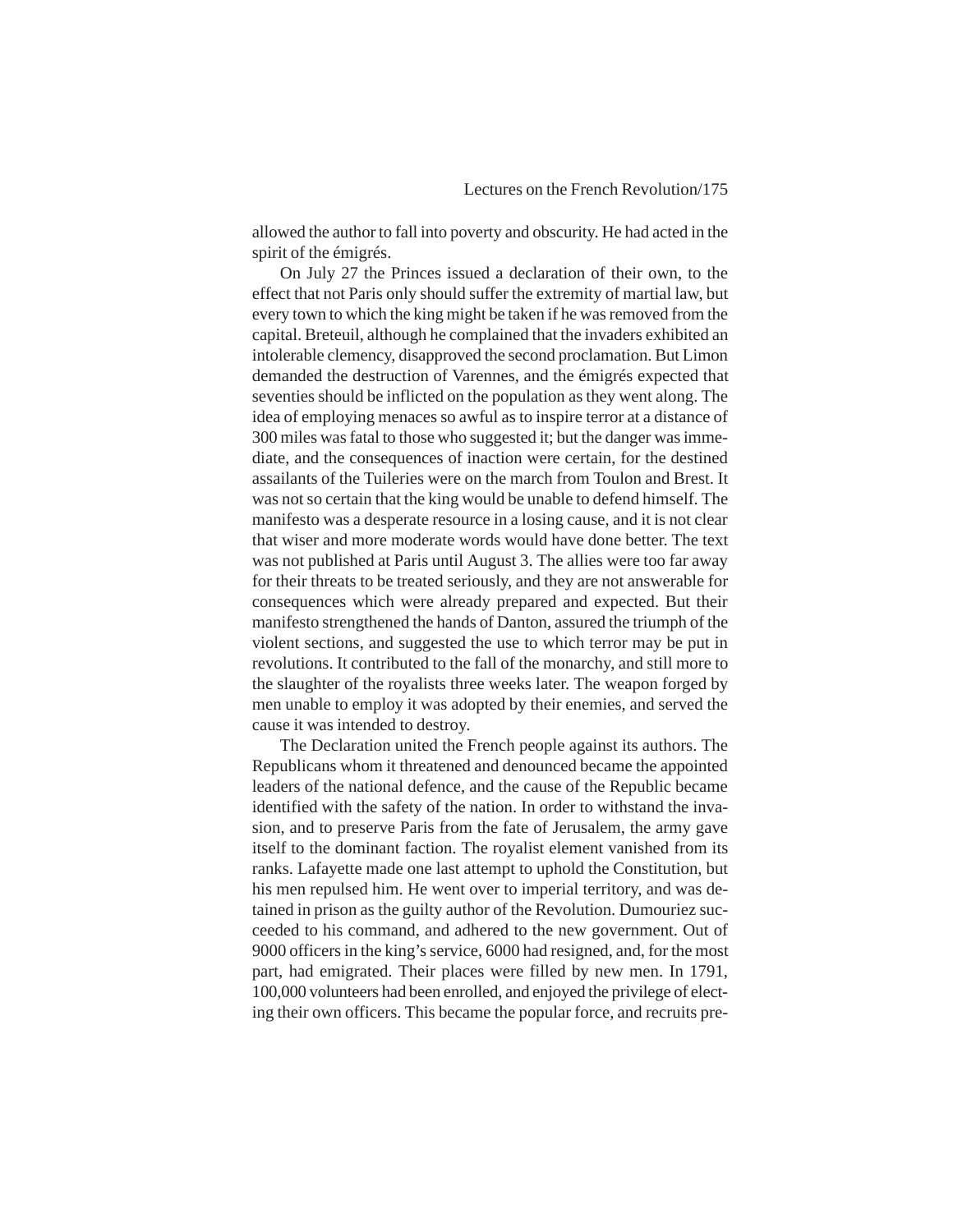ferred it to the line, where discipline was sterner and elected commanders were unknown. The men who now rose from the ranks proved better professional soldiers than the fine gentlemen whom they replaced. Talent could not fail to make its way. Those volunteer officers of 1791 and 1792 included most of the men whom the long war raised to eminence. Seventeen of the twenty-six marshals of Napoleon were among them.

On the 19th of August, four months after war had been declared, the allies entered France by the line of the Moselle. There was one French army to their left at Metz, and another to their right along Vauban's chain of fortresses, with an undefended interval between. To widen the gap they laid siege to Longwy, the nearest fortified place, and took it, after a feeble resistance, on August 24. When the news spread there was a moment of alarm, and the Council of Defence proposed to retire from the capital. Danton declared that he would burn Paris to the ground rather than abandon it to the enemy. Lavergne, who made so poor a defence at Longwy, was afterwards condemned to death. He was disheartened by disaster, but his wife cried out that she would perish with him, and the judges granted her prayer. She strove to give him comfort and courage along the way, and they were guillotined together.

From Longwy the Prussians advanced upon Verdun, which surrendered September 2, after one day's bombardment, and there was not a rampart between them and the capital. A few miles beyond Verdun the roads to the west traversed the Argonne, a low wooded range of hills pierced in five places by narrow defiles, easy to defend. Then came the open country of Champagne, and the valley of the Maine, leading, without a natural or artificial obstacle, to Paris.

On the 7th of September Pitt wrote that he expected Brunswick soon to reach his goal. There was no enemy in his front, while on his flank Dumouriez clung to his frontier strongholds, persuaded that he would arrest the invasion if he threatened the Austrians at Brussels, where they were weakened by recent insurrection and civil war. The French government rejected his audacious project, and ordered him to move on Châlons, and cover the heart of France. At Sedan, Dumouriez could hear heavy firing at a distance, and knew that Verdun was attacked, and could not hold out. He quickly changed his plan, postponing Belgium, but not for long, and fell back on the passes of the forest that he was about to make so famous. "They are the Thermopylae of France," he said, "but I mean to do better than Leonidas."

Brunswick, delaying his cumbrous march for ten days, while Breteuil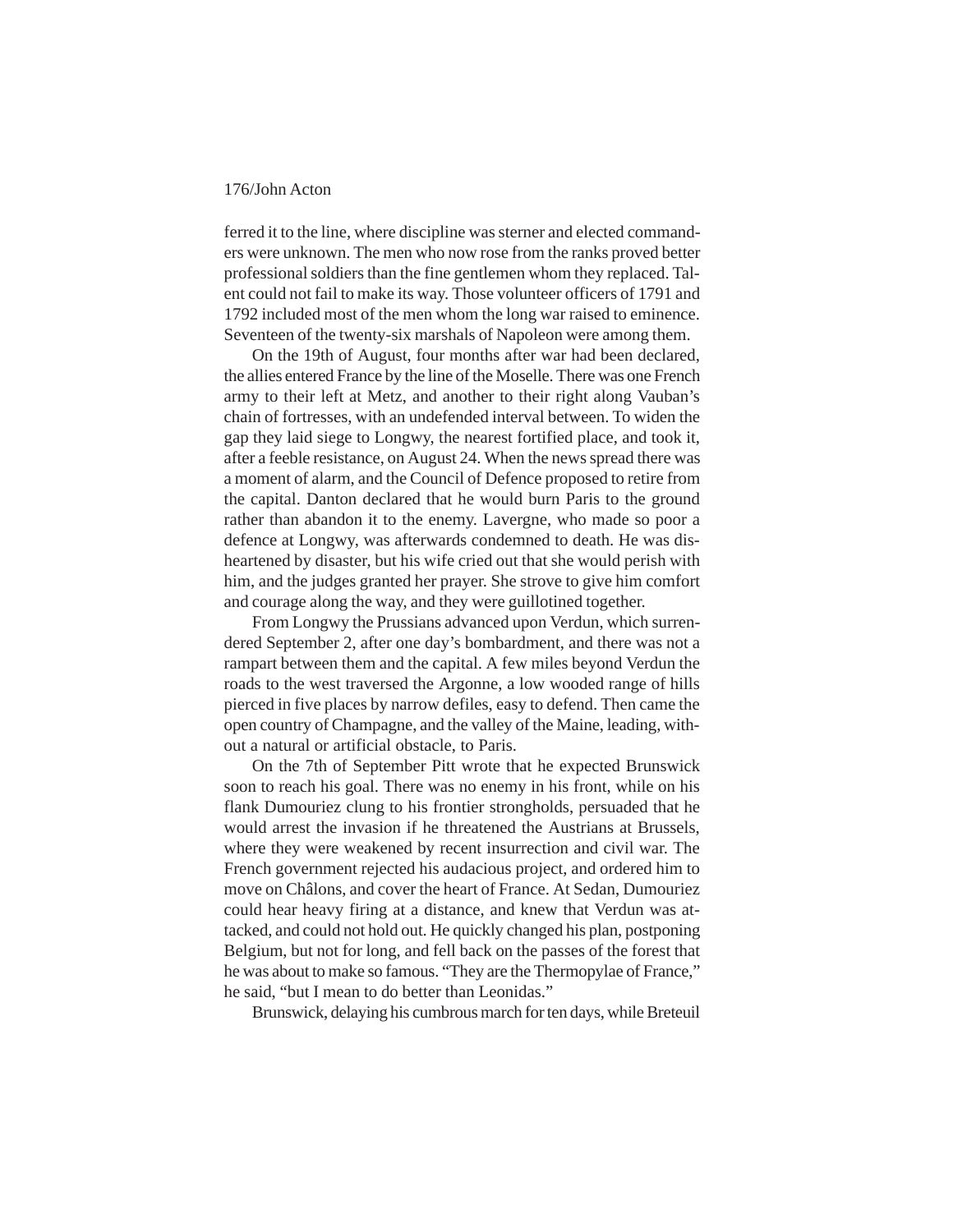organised a new administration at Verdun, gave time for the French to strengthen their position. Before moving forward, he pointed out on the map the place where he intended to halt on the 16th, and men heard for the first time the historic name, Valmy. On the 14th Clerfayt, with the Austrians, forced one of the passes, and turned the French left. At nightfall, Dumouriez evacuated his Thermopylae more expeditiously than became a rival Leonidas, and established himself across the great road to Châlons, opposite the southern defile of the Argonne, which extends between Clermont and St. Ménehould, where Drouet rode in pursuit of the king. His infantry encountered Prussian troopers and ran away. Ten thousand men, he wrote, were put to flight by fifteen hundred hussars.

Napoleon said, at St. Helena, that he believed himself to be bolder than any general that ever lived, but he would never have dared to hold the position that Dumouriez took up. He was outnumbered, three to one. He had been outmanceuvred, and driven from his fastness by the most enterprising of the allied generals; and his recruits refused to face the enemy. He never for a moment lost confidence in himself, for the time wasted at Verdun had given him the measure of his opponents. He summoned Kellermann, with the army of Metz, and Beurnonville, with 10,000 men, from Lille, and they arrived, just in time, on the 19th. Beurnonville, when his telescope showed him a regular army in order of battle, took alarm and fell back, thinking it must be Brunswick. It proved to be Dumouriez; and on the morning of September 20 he was at the head of 53,000 men, with the allies gathering in his front. The Prussians had come through the woods by the pass he had abandoned, and as they turned to face him, they stood with their backs to the great Catalaunian plain, which was traversed by the high road to Paris. They had been for a month in France, and had met with no resistance. Lafayette had deserted. The military breakdown was so apparent that the colonel of infantry, as he marched out of Longwy, threw himself into the river, and the governor of Verdun blew out his brains.

Clerfayt's success on the 14th and the rout of the following day raised the hopes of the Germans, and they wrote on the 19th that they were turning the enemy, and were sure of destroying him, if he was rash enough to wait their attack. From his prison at Luxemburg Lafayette urged them onward, and hinted that Dumouriez might be induced to unite with them for the rescue of the king.

Therefore, on the morning of September 20, when the mist rose over the French army drawn up on the low hills before them, there was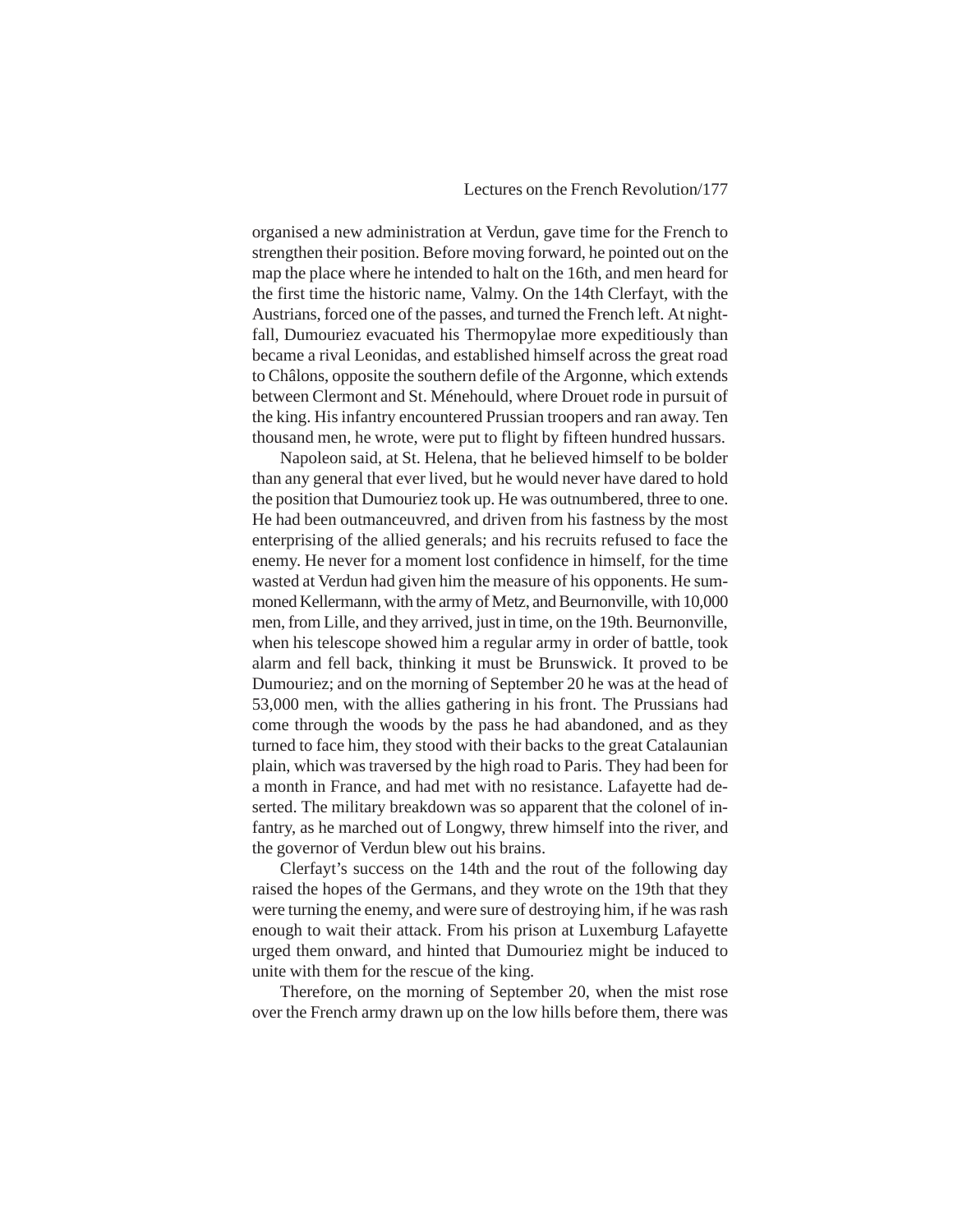joy in the Prussian camp, and the battalions that had been trained at Potsdam, under the eye of the great king, to the admiration of Europe, received for the first time the republican fire. They were 34,000. Kellermann opposed them with 36,000 men, and 40 guns against 58. It soon appeared that things were not going as the invaders had expected. The French soldiers were not frightened by the cannonade. Beurnonville rode up to one of his regiments and told them to lie down, to make way for shot. They refused to obey whilst he exposed himself on horseback. After time had been allowed for artillery to produce its effect on republican nerve,the Prussian infantry made ready to attack. Gouvion St Cyr, the only general of his time whom Napoleon acknowledged as his equal, believed that the French would not have stood at close quarters. But the word to advance was never given.

The secret of war, said Wellington, is to find out what is going on on the other side of the hill. When Brunswick rode over the field some days later, a staff officer asked him why he had not moved forward, He answered, "Because I did not know what was behind the hill." There was Dumouriez's reserve of 16,000 men. He had sent to the front as many as were needed to fill Kellermann's line, and left to his colleague the part for which he was fitted. For his conduct that day Kellermann was named a marshal of the Empire and duke of Valmy; but the whole world was aware that the event was due to the brain of the man in the background. When the French had lost 300 men without wavering, the Prussians ceased firing, and broke off the engagement. Their loss was only 184. Yet this third-rate and mediocre action is counted, with Waterloo and Gettysburg, among the decisive battles of history; and Goethe was not the only man there who knew that the scene before him was the beginning of a new epoch for mankind. With 36,000 men and 40 guns the French had arrested the advance of Europe, not by skilful tactics or the touch of steel, but by the moral effect of their solidity when they met the best of existing armies. The nation discovered that the Continent was at its mercy, and the war begun for the salvation of monarchy became a war for the expansion of the Republic. It was founded at Paris, and consolidated at Valmy. Yet no military event was less decisive. The French stood their ground because nobody attacked them, and they were not attacked because they stood their ground. The Prussians suffered a strategic, though not a tactical defeat. By retiring to their encampment they renounced the purposes for which they went to war, the province they occupied, and the prestige of Frederic. They no longer possessed the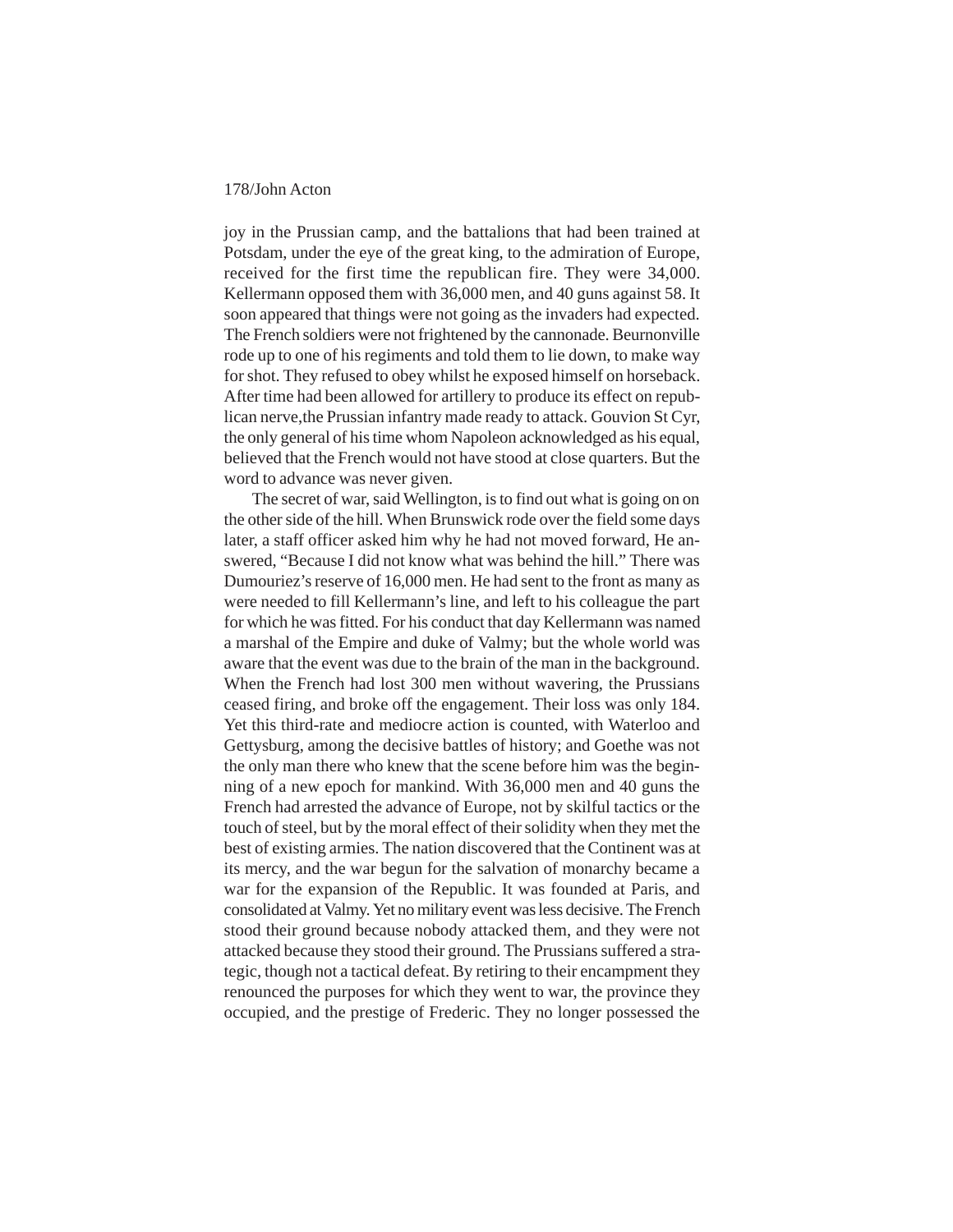advantage of numbers, and without superior numbers there could be no dash for Paris.

The object of the invasion was unattainable by force, but something might be got by negotiation, if it was undertaken before force had definitely failed. They were losing heavily, by disease and want, while French recruits were pouring in. Therefore Dumouriez wished for time. The king's secretary had been captured, and he sent him with overtures, representing that the intended advance upon Paris was hopeless, and that Prussia had more interests in common with France than with Austria. Frederic William at once surrendered the original demands. He made no stipulations now regarding the future government of France or the treatment of the émigrés. He only demanded that Lewis should be restored, in such manner as might seem good to France, and that the propaganda of revolution should be put an end to. That propaganda was one of the weapons by which the French checked and embarrassed the champions of European absolutism, and it was obvious that it would receive encouragement from their success at Valmy. And it was a point of honour to speak for the imprisoned monarch. But it had become a vain thing. Dumouriez produced a newspaper with the decree of the new Assembly abolishing monarchy. It was hard to say what the allies were now doing on French soil. "Only do something for the king," said Brunswick, "and we will go." The Austrians would be satisfied if he was only a stadtholder. Kellermann promised that peace might be obtained if he was sent back to the Tuileries. It was all too late. The Prince, in whose behalf the allies invaded France, was now a hostage in the power of their enemies; all that they could obtain was a pledge not to carry the revolution into foreign countries. Their position grew more dangerous every day, and Dumouriez grew stronger.

At the end of September Frederic William abandoned Lewis to his fate. He had contributed to his dethronement by entering France, and he contributed to his execution by leaving it. He did not feel that he had deserved so prodigious a humiliation. If the Austrians had joined as they promised with 100,000 men, the march upon the capital would have been conceivable with energetic commanders. And the king could justly say that he had favoured spirited schemes, and had been baffled by the faltering commander-in-chief. He attempted, by throwing out hints of neutrality, to escape without further loss. Dumouriez calculated that every attack would weld the allies more closely together, and refrained from molesting them. Early in October they evacuated the conquered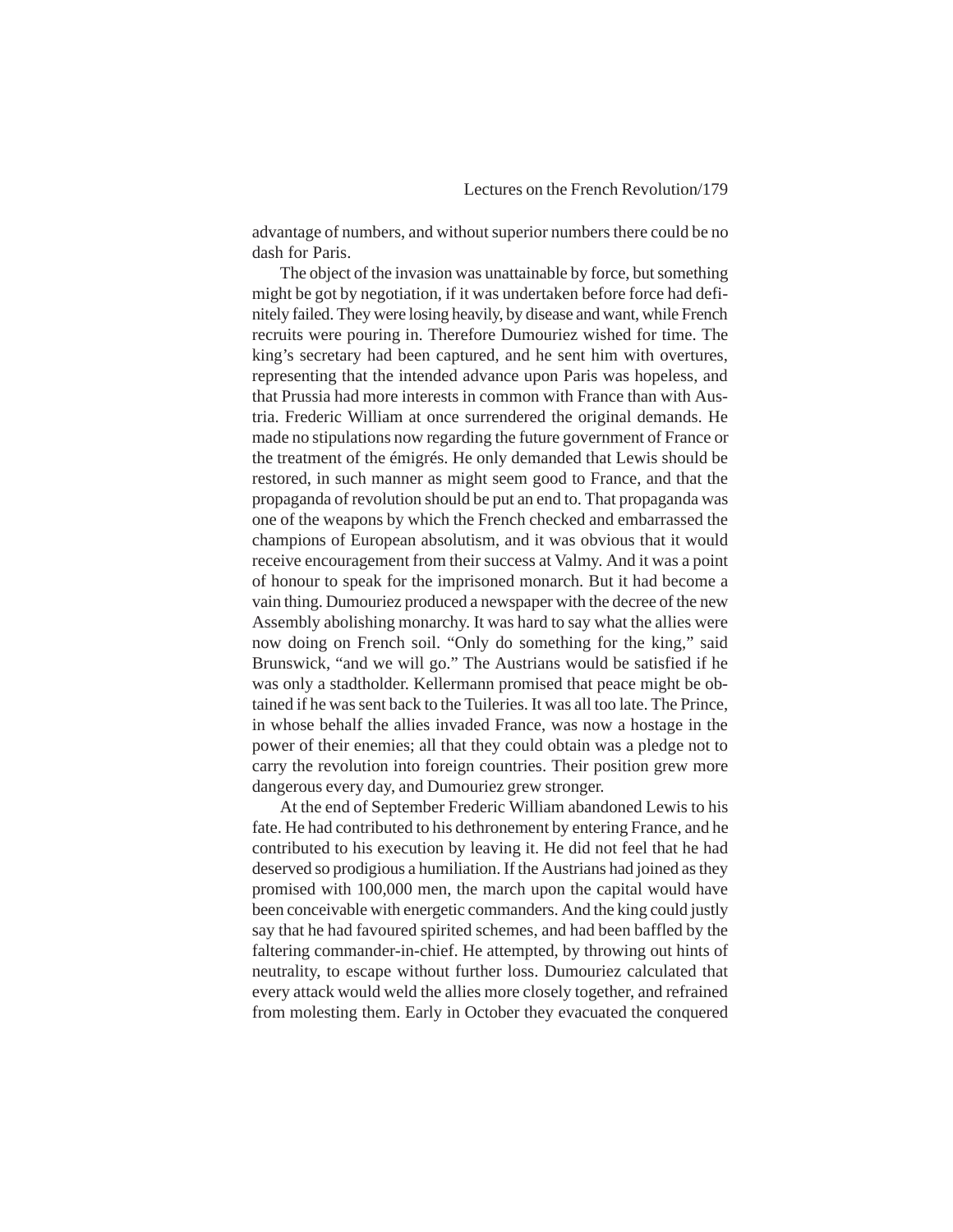province, and retreated to the Rhine, pursued by a few random shots, while Dumouriez hastened to Paris, to be hailed as the saviour of his country.

The invasion of 1792 roused a crouching lion; and the French, after their easy and victorious defence, went over to the attack. Whilst the invaders were standing still, too weak to advance and too proud to withdraw, the conquest of Europe began. The king of Sardinia, as the fatherin-law of the Comte d'Artois, had thrown himself into the counter-revolutionary policy, and the scheme for attacking Lyons. Of all European monarchs, since the murder of Gustavus, he was the most hostile. An army under Montesquieu occupied Savoy and Nice without resistance, and the people readily adopted the new system. A week later Custine seized the left bank of the Rhine, where diminutive secular and ecclesiastical territories, without cohesion, were an easy prey. The Declaration of Rights, said Gouverneur Morris, proved quite as effectual as the trumpets of Joshua. Mentz fell, October 21, and Custine occupied Frankfort and replenished his military chest. This excursion into the middle of the Empire was not authorised by State policy. The idea was already taking shape that the safety of France required the defensible and historic, or, as they unscientifically called it, the natural frontier of the Rhine, and that the grand conflict with Austria should be transferred to Italy. Germany was a nation of armed men, and was best let alone. In Italy, the Austrians would have only their own resources for war. Their most vulnerable point was the outlying principality of Belgium, so distant from Vienna and so near to Paris.

Dumouriez was now at liberty to deliver the stroke by which he had hoped to stop the invasion, as Scipio drove Hannibal from Italy by landing in Africa. By carrying the war in that direction he would occupy the Imperialists, and would not excite the resentment of Prussia. The country had not long been pacified, and it presented the unusual feature that Conservatives and Liberals alike were patriotic and rebellious. As a place where disaffection would assist war, it was there that the process of European revolution would properly begin. On October 19 Dumouriez assumed the command of 70,000 men, in the region he had held before his flank march to the Argonne. One of his lieutenants was the Peruvian adventurer Miranda, whose mission it was to apply the movement in Europe to the rescue of Spanish America. The other was known as Prince Egalité, senior, whose wonderful future was already foreseen both by Dumouriez and Danton.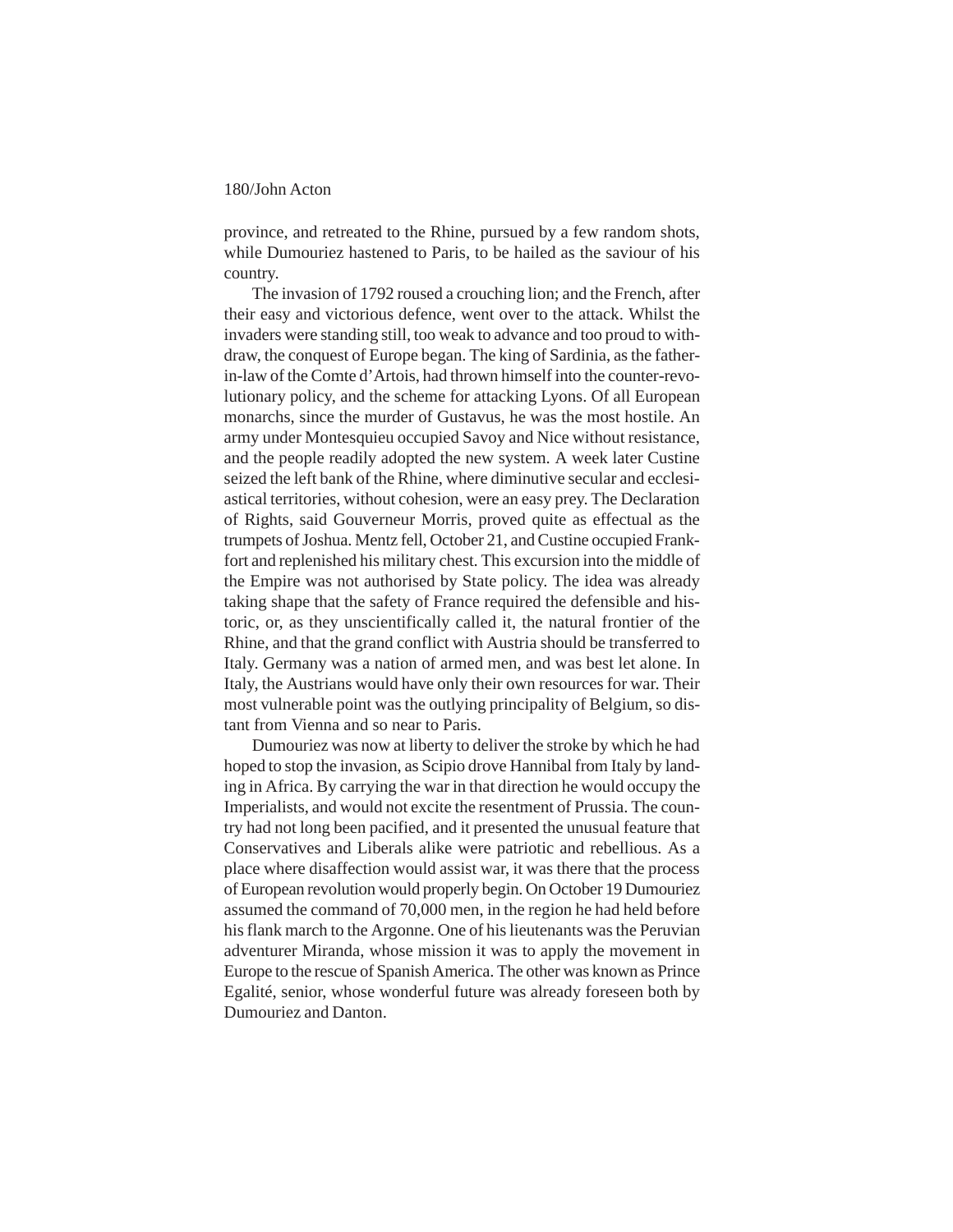#### Lectures on the French Revolution/181

During the operations in Champagne the Austrians had begun the siege of Lille, and at the turning of the tide they withdrew across the frontier, and took up a strong position at Jemmapes, in front of Mons, with 13,000 men. Clerfayt, again, was at their head; and when, on November 6, he saw the French army approaching, nearly 40,000 strong, like Nelson in the hour of death he appeared in all his stars and gold lace, that his men, seeing him, might take heart. He was defeated, and the next evening, at the theatre of Mons, Dumouriez was acclaimed by the Flemish patriots. A week later he was at Brussels, and before the end of the month he was master of Belgium. Holland was undefended, and he proposed to conquer it; but Antwerp was already in the power of the French, and his government feared that England would come to the defence of the Dutch. They directed him to march upon Cologne and complete the conquest of the Rhine.

By a decree of November 19 the Convention proffered sympathy and succour to every people that struck a blow for freedom; but the cloven hoof of annexation soon appeared, and it was avowed that the war would be carried on, that the financial needs of France might be supplied, at the expense of the populations which the French arms delivered. These things offended the political, if not the moral sense of Dumouriez. He became alienated from the Convention; and as England went to war on the death of the king, there was no consideration of policy protecting Holland. The invasion was undertaken, and immediately failed. The Austrians, under the duke of Coburg, who on that day founded the great fortunes of his house, came back in force, and gave battle at Neerwinden, close to the fields of Landen and of Ramillies. Here, March 18, Clerfayt crushed Dumouriez's left wing, and recovered the Belgic provinces as suddenly as he had lost them four months earlier.

Dumouriez had already resolved to treat with the Imperialists for common action against the Regicides. Five days after his defeat he informed Coburg that, with his support, he would lead his army against Paris, disperse the Convention, and establish a constitutional monarchy without the émigrés. He promised that the better part of his force would follow him. The volunteers were Jacobinical; but the regulars were jealous of the volunteers, and would obey their general. As he felt his way, hostile officers watched him, and reported what was going on in the camp of the new Wallenstein. Twice the Jacobins attempted to avert the peril. They invited Dumouriez to Paris, that he might place himself at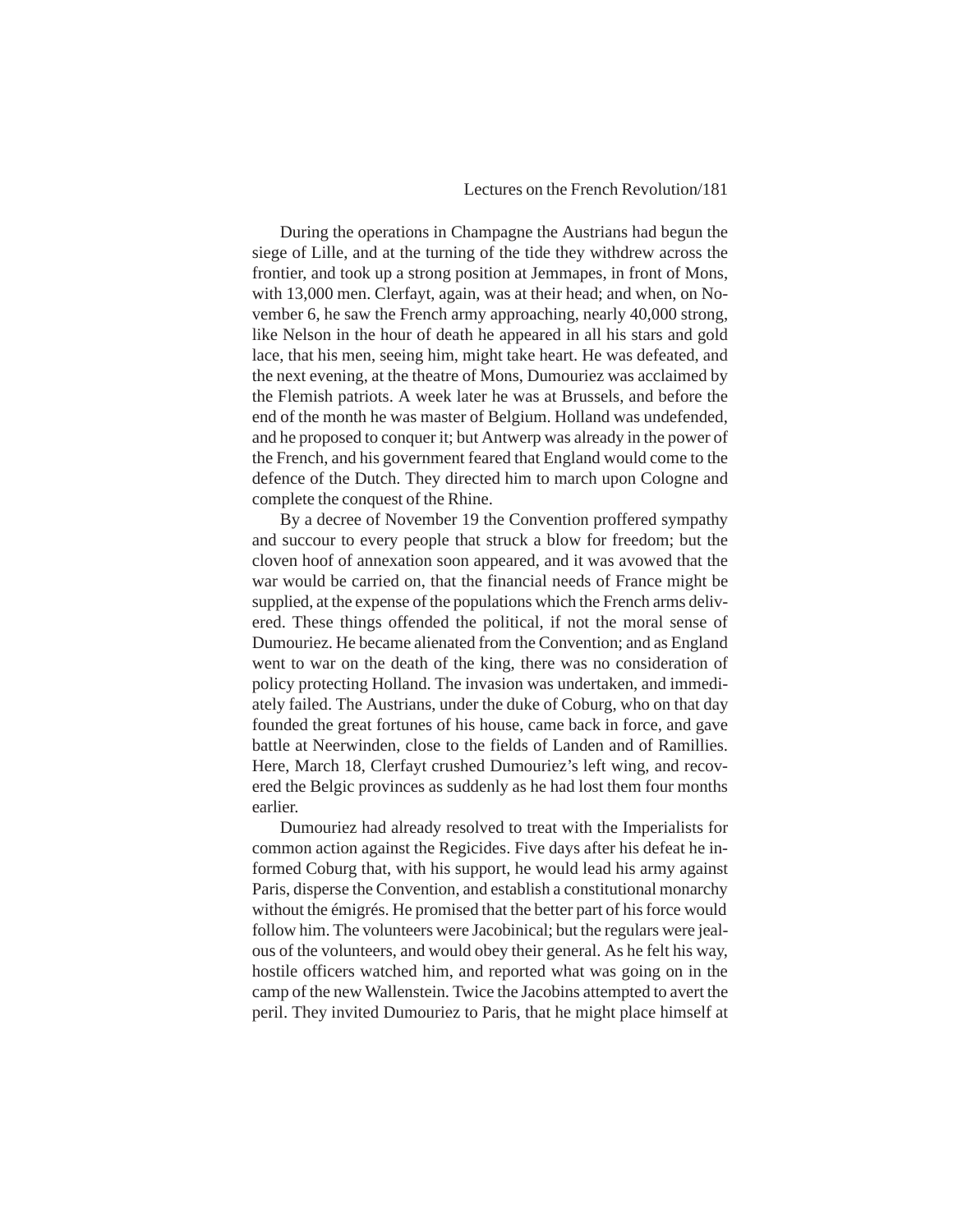their head and overpower the Girondin majority, and they employed men to assassinate him. At last they sent the minister of war, accompanied by four deputies, to arrest him. There was to have been a fifth, but he did not arrive in time, and his absence saved France. For Dumouriez seized the envoys of the Convention, and handed them over to Coburg, to be hostages for the life of the queen. The deputy who failed to appear was Carnot. After that, Dumouriez was deserted by his men, and fled to the Austrian camp. He survived for thirty years. He became one of the shrewdest observers of Napoleon's career, and was the confidential correspondent of Wellington on the art they understood so well. The future "king of the French," who went over with him, remained true to his chief during the strange vicissitudes of their lives; and at the Restoration he asked that he should be made a marshal. "How could you think," was the proud comment of Dumouriez, "that they have forgotten the Argonne?"

On the 20th of June in the following year Louis Philippe drove into town from Twickenham to learn the news from the Low Countries. His sons still know the spot where he found his old commander gesticulating on the pavement at Hammersmith, and learned from him how the great war, which began with their victory at Valmy, had ended under Napoleon at Waterloo.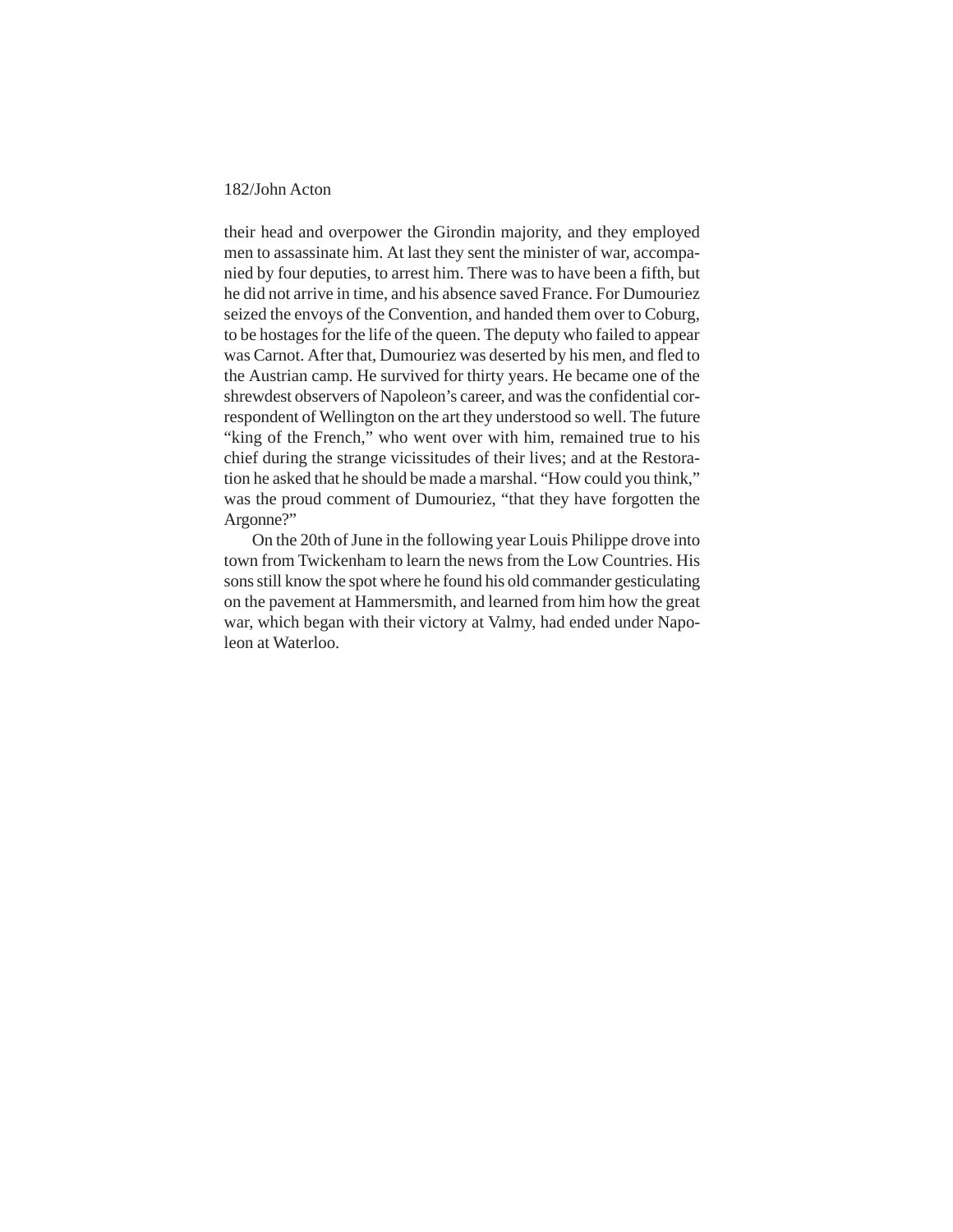## XV: THE CATASTROPHE OF MONARCHY

The calculations of the Girondins were justified by the event Four months after the declaration of war the throne had fallen, and the king was in prison. Next to Dumouriez the principal members of the new ministry were the Genevese Clavière, one of Mirabeau's advisers, and the promoter of the assignats, Servan, a meritorious officer, better known to us as a meritorious military historian; and Roland, whose wife shared, on a lower scale, the social influence and intellectual celebrity of Madame de Staël.

Dumouriez, the Minister of Foreign Affairs, is one of the great figures of the Revolution. He was excessively clever rather than great, agreeable, and abounding in resource, not only cool in danger, as a commander should be, but steadfast and cheerful when hope seemed lost, and ready to meet the veterans of Frederic with undisciplined volunteers, and officers who were the remnant of the royal army. Without principle or conviction or even scruple, he had none of the inhumanity of dogmatic revolutionists. To the king, whom he despised, he said, "I shall often displease you, but I shall never deceive you." He was not an accomplice of the conspiracy to compromise him and to ruin him by war, and would have saved him if the merit and the reward had been his own. He did not begin well, in the arts either of war or peace. He employed all his diplomacy, all his secret service money, in the endeavour to make Prussia neutral. Nothing availed against the indignation of the Prussians at French policy, and their contempt for French arms. The officers received orders to make ready for a march to Paris, and were privately told that it would be a mere parade. The first encounter with Austrians on Belgian soil confirmed this persuasion, for the French turned and fled, and murdered one of their generals.

Dumouriez's credit was shaken, and the Girondin leaders, who could not rely on him to make the coming campaign turn towards the execution of their schemes, revived the question of the clergy. On May 27 Vergniaud carried a decree placing non-jurors at the mercy of local authorities, and threatening them with arbitrary expulsion as public enemies in time of national peril. If the king sanctioned, he would be isolated and humiliated. If the king vetoed, they would have the means of raising Paris against him, without waiting for the vicissitudes of war or the co-operation of Dumouriez. Madame Roland wrote a letter to the king, and her husband signed it, on June 10, representing that it was for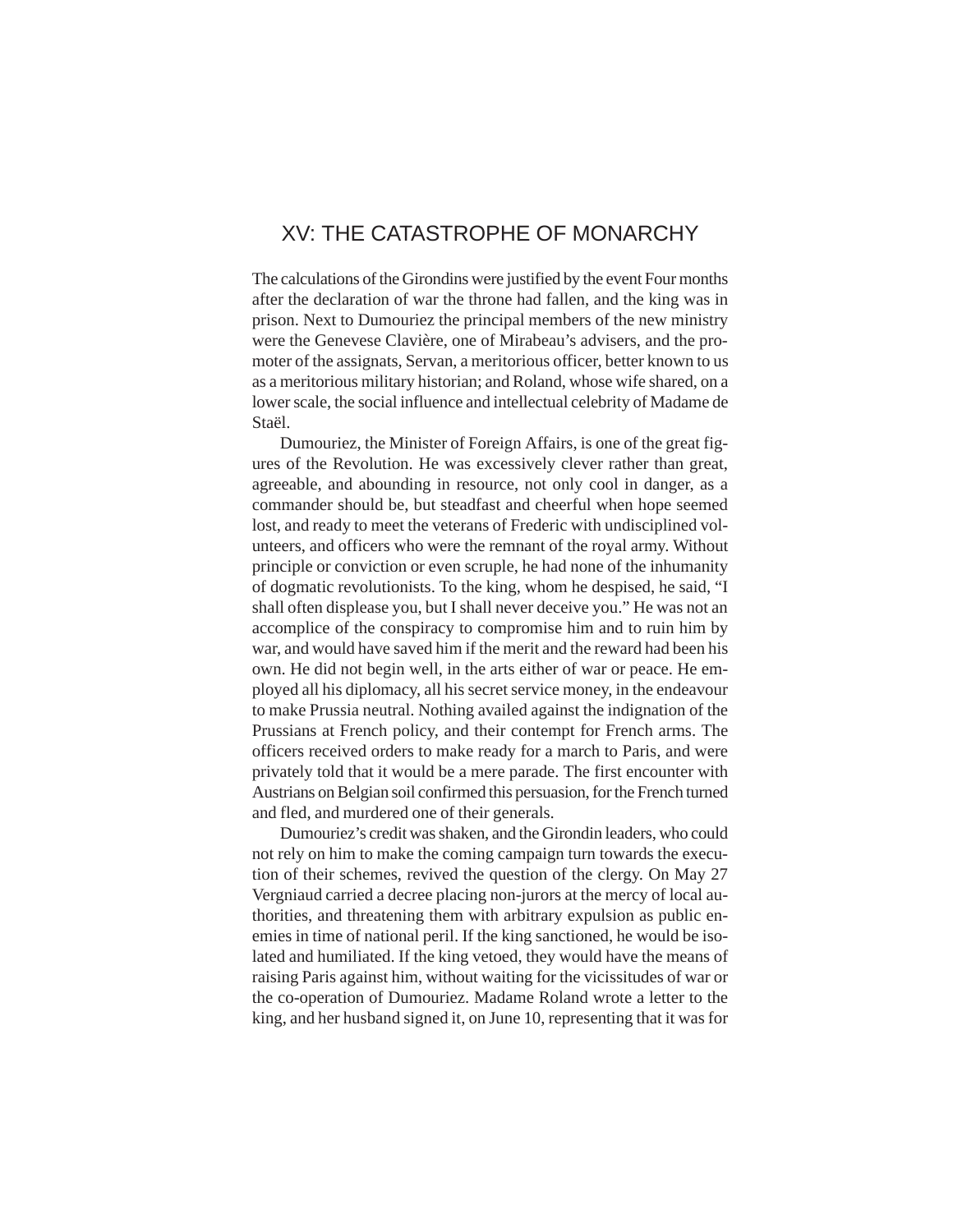the safety of the priests themselves that they should be sent out of the way of danger. Roland, proud of the composition, sent it to the papers. The Girondin ministry was at once dismissed. Dumouriez remained, attempted to form an administration without the Girondin colleagues, but could not overcome the king's resistance to the act of banishment. On June 15 he resigned office, and took a command on the frontier. The majority in the Assembly was still faithful to the Constitution of 1791, and opposed to further change; but the rejection of their decree against the royalist clergy alienated them at the critical moment. Lewis had lost ground with his friends; he had angered the Girondins; and he had lost the services of the last man who was strong enough to save him.

On June 1 a high official in the administration of the department was at Maubeuge, on a visit to Lafayette. His name was Roederer, and we shall meet him again. He rose high under Napoleon, and is one of those to whom we owe our knowledge of the Emperor's character, as well as of the events I am about to relate. His inter- view with the general was interrupted by a message from Paris. Lafayette was called away; and Roederer, from the next room, heard the joyful exclamations of the officers. The news was the fall of the Girondin ministry; and Lafayette, to strengthen the king's hands, wrote to the Assembly remonstrating against the illiberal and unconstitutional tendencies of the hour. His letter was read on the 18th. A new ministry had been forming, consisting of Feuillants and men friendly to Lafayette, one of whom, Terrier de Montciel, enjoyed the confidence of the king. On the opposition side were the Girondins angry and alarmed at their fall from power, the more uncompromising Jacobins, Pétion at the head of the Commune, and behind Pétion, the real master of Paris, Danton, surrounded by a group of his partisans, Panis and Sergent in the police, Desmoulins and Fréron in the press, leaders of the populace, such as Santerre and Legendre, and above them all, the Alsatian soldier, Westermann.

With Danton and his following we reach the lowest stage of what can still be called the conflict of opinion, and come to bare cupidity and vengeance, to brutal instinct and hideous passion. All these elements were very near the surface in former phases of the Revolution. At this point they are about to prevail, and the man of action puts himself forward in the place of contending theorists. Robespierre and Brissot were politicians who did not shrink from crime, but it was in the service of some form of the democratic system. Even Marat, the most ghastly of them all, who demanded not only slaughter but torture, and whose fe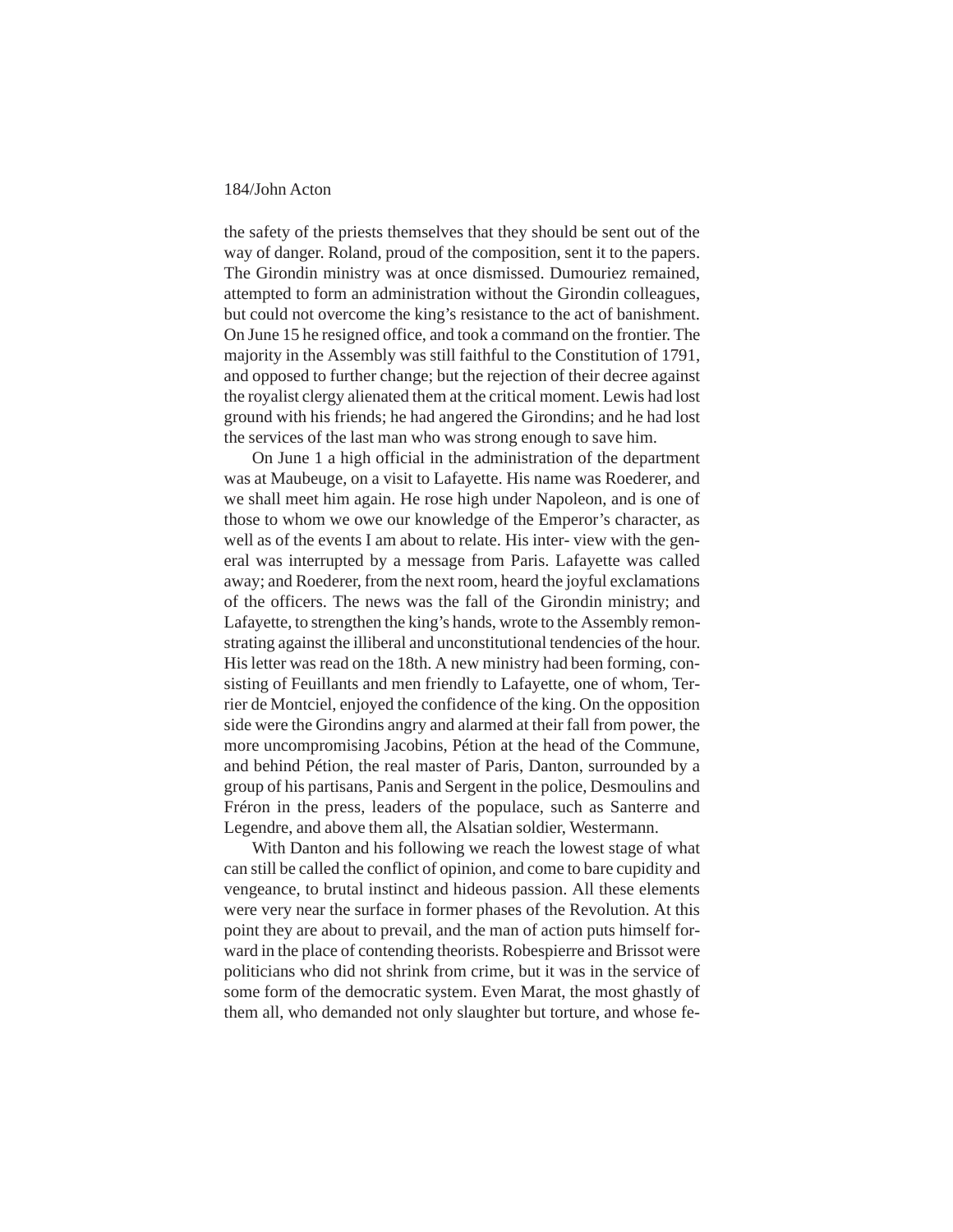rocity was revolting and grotesque, even Marat was obedient to a logic of his own. He adopted simply the state of nature and the primitive contract, in which thousands of his contemporaries believed. The poor had agreed to renounce the rights of savage life and the prerogative of force, in return for the benefits of civilisation; but finding the compact broken on the other side, finding that the upper classes governed in their own interest, and left them to misery and ignorance, they resumed the conditions of barbaric existence before society, and were free to take what they required, and to inflict what punishment they chose upon men who had made a profit of their sufferings. Danton was only a strong man, who wished for a strong government in the interest of the people, and in his own. In point of doctrine, he cared for little but the relief of the poor by taxing the rich. He had no sympathy with the party that was gathering in the background, whose aim it was not only to reduce inequalities, but to institute actual equality and the social level. There was room beyond for more extreme developments of the logic of democracy; but the greatest change in the modern world was wrought by Danton, for it was he who overthrew the Monarchy and made the Republic.

When Lewis dismissed his ministers, Danton ex- claimed that the time had come to strike terror, and on June 20 he fulfilled his threat. It was the anniversary of the Tennis Court. A monster demonstration was organised, to plant a tree of liberty or to present a petition in reality to overawe the Assembly and the king. There was an expectation that the king would perish in the tumult, but nothing definite was settled, and no assassin was designated. It was enough that he should give way, abandon his priests, and receive his ministers from the populace. That was all the Girondins required, and they would assent to no more. The king would have to choose between them and their temporary confederates, the Cordeliers. If he gave way, he would be spared; if he resisted, he would be slain. It was not to be apprehended that he would resist and would yet come out alive. The king understood the alternative before him, made his choice, and prepared to die. After putting his house in order, he wrote, on the 19th, that he had done with this world.

Lewis XVI had not ability to devise a policy or vigour to pursue it, but he had the power of grasping a principle. He felt at last that the ground beneath his feet was firm. He would drift no longer, sought no counsel, and admitted no disturbing inquiries. If he fell, he would fall in the cause of religion and for the rights of conscience. The proper name for the rights of conscience is liberty, and therefore he was true to him-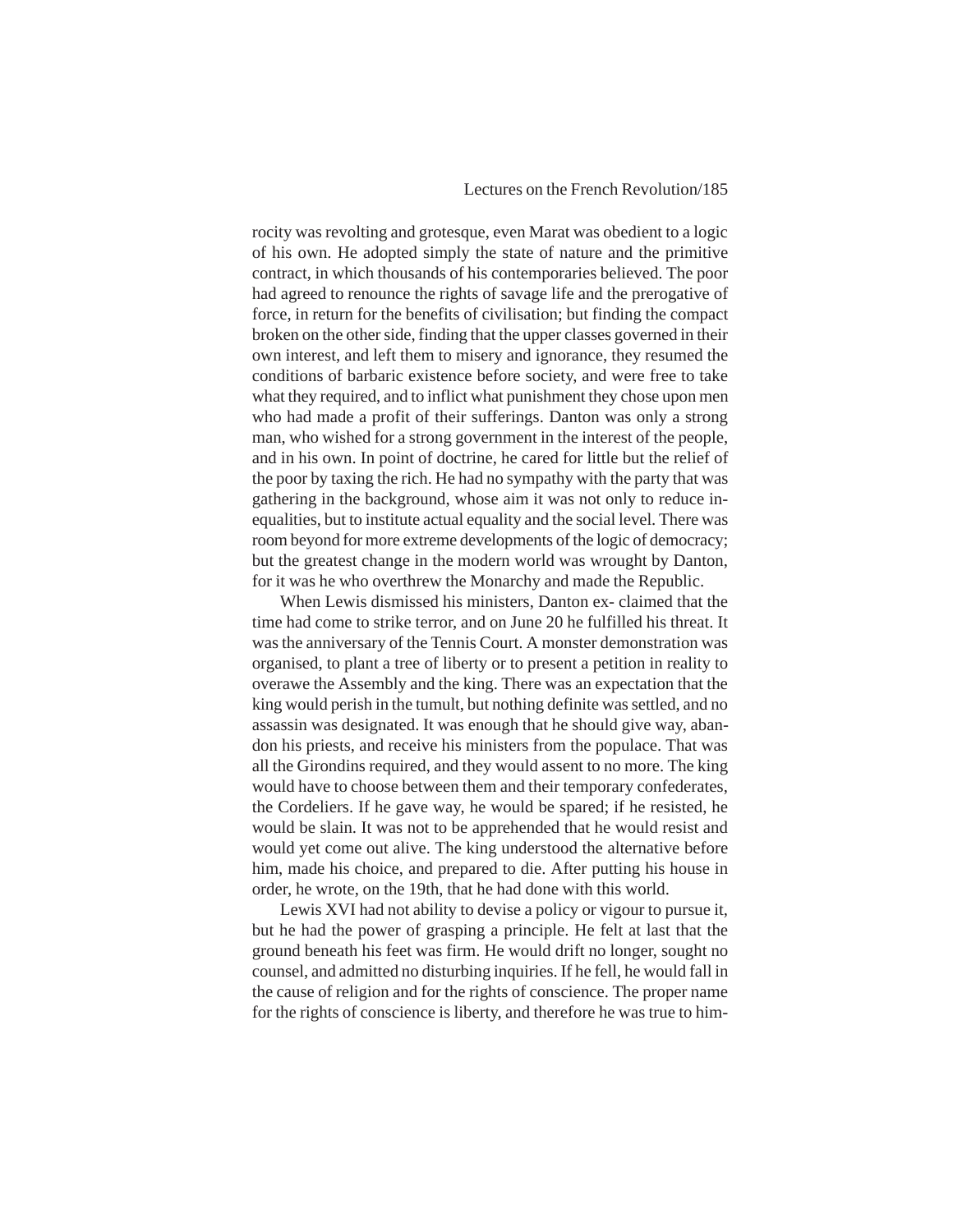self; and was about to end as he had begun, in the character of a liberal and reforming king. When the morning came, there was a moment of hesitation. The pacific rioters asked what would happen if the guards fired upon them. Santerre, who was at their head, replied, "March on, and don't be afraid; Pétion will be there." They presented their petition, defiled before the Assembly, and made their way to the palace. It was not to be thought of that, after they had been admitted by the representatives of the nation, an inferior power should deny them access. One barrier after another yielded, and they poured into the room where the king awaited them, in the recess of a window, with four or five guards in front of him. They shielded him well, for although there were men in the crowd who struck at him with sword and pike, he was untouched. Their cry was that he should restore Roland and revoke his veto, for this was the point in common between the Girondins and their violent associates. Legendre read an insulting address, in which he called the king a traitor. The scene lasted more than two hours. Vergniaud and Isnard appeared after some time, and their presence was a protection. At last Pétion came in, borne aloft on the shoulders of grenadiers. He assured the mob that the king would execute the will of the people, when the country had shown that it agreed with the capital; he told them that they had done their duty, and then, with lenient arts, turned them out.

That trying humiliation marks the loftiest moment in the reign of Lewis XVI. He had stood there, with the red cap of liberty on his powdered head, not only fearless, but cheerful and serene. He had been in the power of his enemies and had patiently defied them. He made no surrender and no concession while his life was threatened. The Girondins were not recalled, and the movement failed. For the moment the effect was injurious to the revolutionary party, and useful to the king. It was clear that menace and outrage would not move him, and that more was wanted than the half-hearted measures of the Gironde.

The outrage of June 20 was a contumelious reply to Lafayette's letter of the 16th, and the time had come for more than the writing of letters. His letter had been well received, and the Assembly had ordered it to be printed. The Girondins, by pretending that it could not be authentic, had prevented a vote on the question of sending it to the departments. He could count on the Feuillant majority, on the ministry composed of his partisans, on his popularity with the National Guard. As he was at the head of an army, his advice to the king to adopt a policy of resistance implied that he would support him in it. He now wrote once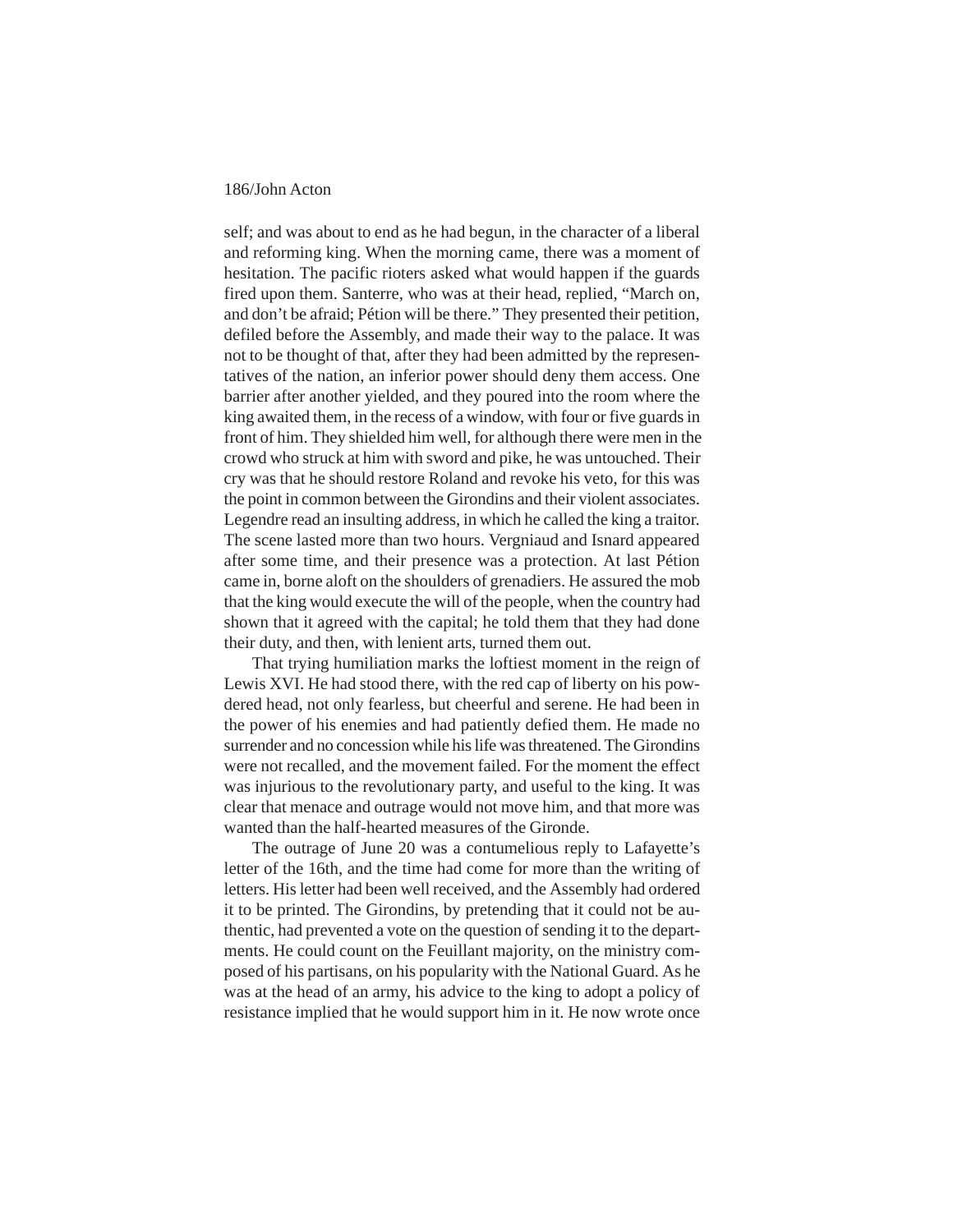more, that he could never maintain his ground against the Prussians unless there was a change in the state of things in the capital. On the morning of June 28, immediately after his letter, he appeared in the Assembly, and denounced the sowers of disorder who were disorganising the State. Having obtained a vote of approval, by 339 to 234, he appealed to the National Guard to stand by him against his Jacobins. He summoned a meeting of his friends, but the influence of the Court caused it to fail, and he was compelled to return to his camp, having accomplished nothing. He imagined one chance more. He now put forward his colleague, General Luckner, who was incompetent but, not being a politician, was not distrusted, and they were jointly to rescue the king, and bring him to a city of refuge.

The revolutionists could now lay their plans without fear of the army. They summoned fédérés from the departments for the anniversary of July 14, and it was arranged that sturdy men should be sent from Brest and Marseilles to be at their orders when they struck the final blow. Paris could not be relied on. The failure there had been complete. On June 21, and on the 25th, the Cordeliers attempted to renew, with better effect, the attack which had been baffled by a divided purpose on the 20th. But their men would not move. The minister, Montciel, gave orders that the departments should not send fédérés to Paris, and he succeeded in stopping all but a couple of thousand. Nothing could be done until the contingents from the seaports arrived. The crisis was postponed, and some weeks of July were spent in parliamentary warfare. Here the Girondins had the lead; but the Feuillants were the majority in the Assembly, while the Jacobins were supreme in Paris. The Girondins were driven into a policy both tortuous and weak. The Republic would give power to one of their enemies as the Monarchy gave it to the other. All they could do was to increase hostile pressure on the king, in the hope of bringing him to terms with them. They oscillated between open attack and secret negotiation and offers of defence.

Lewis was inclined to accept a scheme for his deliverance which was arranged by his ministers in conjunction with the generals. He was to have been taken to Compiégne, within reach of the army. But the army meant Lafayette, and Lafayette would only consent to restore the king as the hereditary chief of a commonwealth, who should reign, but should not govern. The queen refused to reign under such conditions, or to be saved by such hands. The security for her was in power, not in limitations to power. The sacred thing was the ancient Crown, not the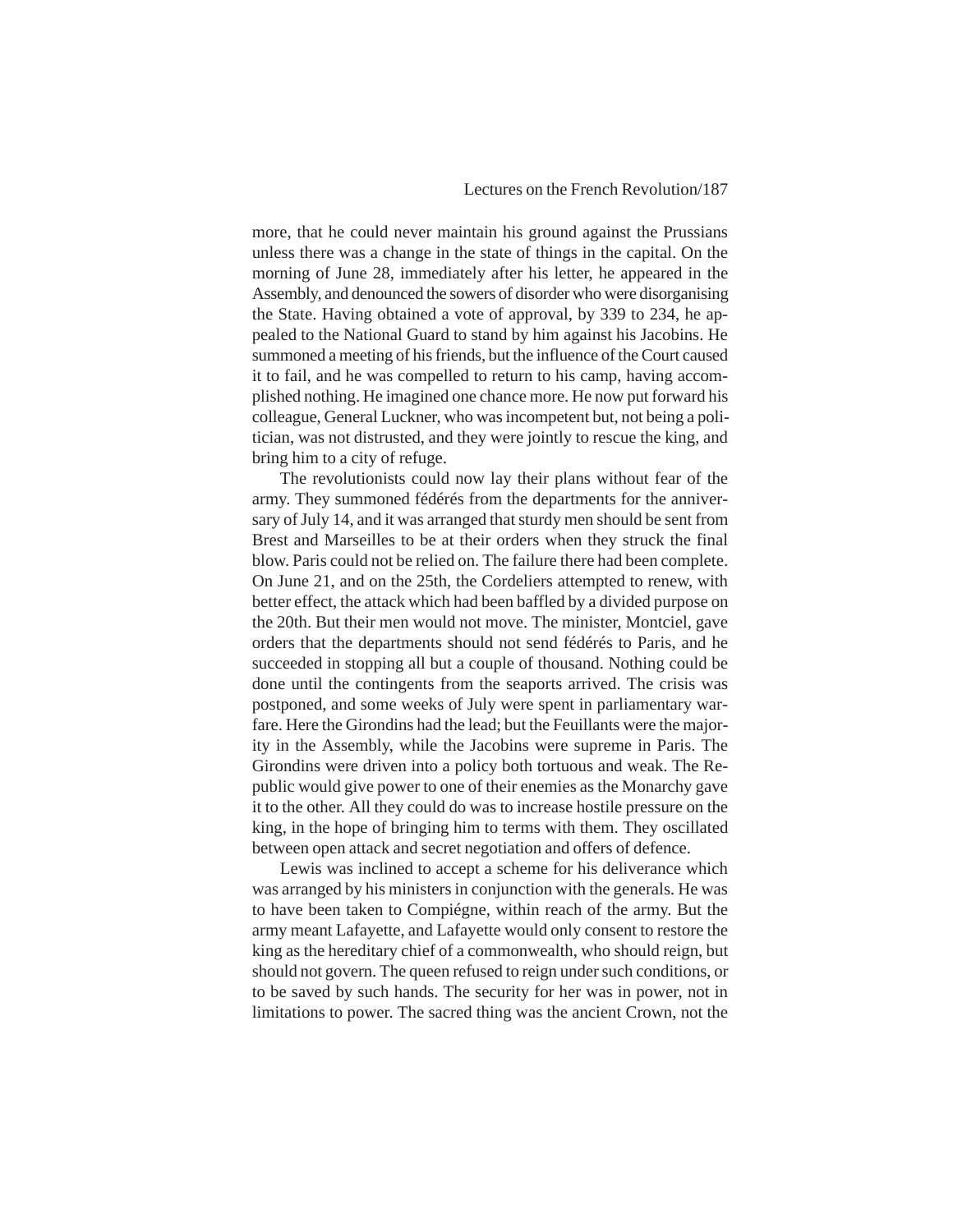new Constitution. Lally Tollendal came over from England, conferred with Malouet and Clermont Tonnerre, and exhorted her to consent Morris, whose ready pen had put the American Constitution into final shape five years before, aided them in drawing up an amended scheme of government to be proclaimed when they should be free. But the strong will and stronger passion of the queen prevailed. When all was accurately combined, and the Swiss troops were on the march to the rendezvous, the king revoked his orders, and on July 10 the Feuillant ministry resigned, and the Girondins saw power once more within their grasp. They had vehemently denounced the king as the cause of all the troubles of the State, and on July 6 the assault had been interrupted for a moment by a scene of emotion, when the bishop of Lyons obtained a manifestation of unanimous feeling in the presence of the enemy.

On July 11 the Assembly passed a vote declaring the country in danger, and on the 22nd it was proclaimed, to the sound of cannon. It was a call to arms, and placed dictatorial power in the hands of government Different plans were proposed to keep that power distinct from the executive, and the idea which afterwards developed into the Committee of Public Safety now began to be familiar. On July 14 the anniversary of the Bastille and of the Federation of 1790 was celebrated on the Champ de Mars; the king went up to the altar, where he swore fidelity to the Constitution, with a heavy heart; and the people saw him in public for the last time until they saw him on the scaffold. It was near the end of July when the Girondins saw that the king would not take them back, and that the risk of a Jacobin insurrection, as much against them as against the throne, was fast approaching. Their last card was a regency, to be directed by them in the name of the Dauphin. Vergniaud suggested that the king should summon four conspicuous members of the Constituent Assembly to his Council, without office, to make up for the obscurity of his new ministers. At that moment Brunswick's declaration became known, some of the forty-eight sections in which the people of Paris deliberated demanded the dethronement of the king, and the Marseillais, arriving on the 30th, five or six hundred strong, made it possible to accomplish it.

These events, coinciding almost to a day, conveyed power from the Assembly to the municipality, and from the Girondins to the Jacobins, who had the municipality in their hands, and held the machinery that worked the sections. In a letter written to be laid before the king, Vergniaud affirmed that it was impossible to dissociate him from the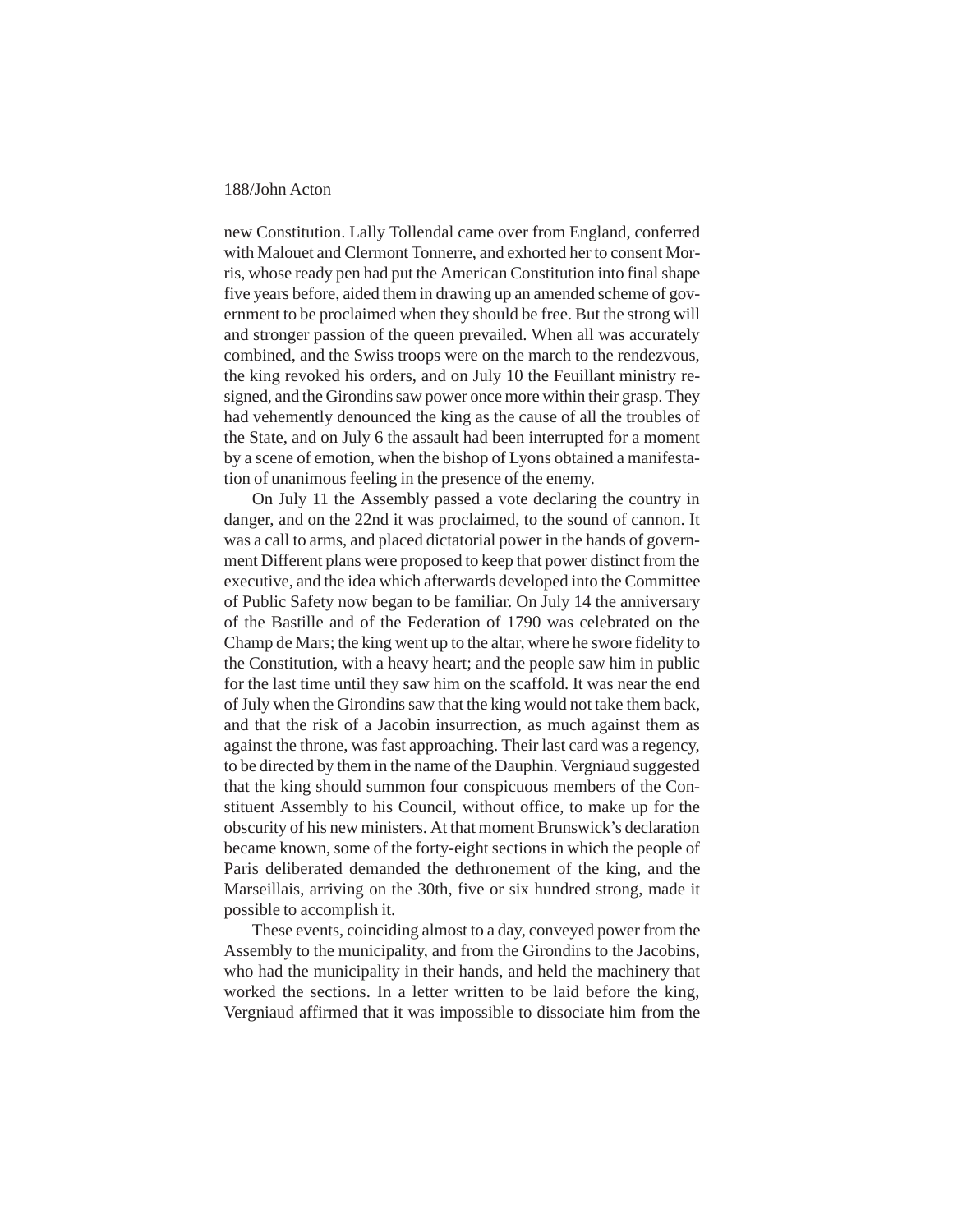allies who were in arms for his sake, and whose success would be so favourable to his authority. That was the argument to which no royalist could reply. The country was in danger, and the cause of the danger was the king. The Constitution had broken down on June 20. The king could not devote himself to the maintenance of a system which exposed him to such treatment, and enabled his adversaries to dispose of all forces in a way that left him at the mercy of the most insolent and the most infamous of the rabble. He had not the instincts of a despot, and would easily have been made content with reasonable amendments. But the limit of the changes he sought was unknown, unsettled, unexplained, and he was identified simply with the reversal of the Constitution he was bound by oath to carry out

The queen, a more important person than her husband, was more openly committed to reaction. The failure of the great experiment drove her back to absolutism. As she repudiated the émigrés in 1791, so she now repudiated the constitutionalists, and chose rather to perish than to owe her salvation to their detested aid. She looked for deliverance only to the foreigners slowly converging on the Moselle. Her agents had excluded a saving allusion to constitutional liberty in the manifesto of the Powers; and she had dictated the threats of vengeance on the inhabitants of Paris.

The king himself had called in the invaders. His envoy, concealed in the uniform of a Prussian major, rode by the side of Brunswick. His brothers were entering France with the heavy baggage of the enemies, and Breteuil, the agent whom he trusted more than his brothers, was preparing to govern, and did in September govern, the provinces they occupied, under the shelter of their bayonets. For him the blow was about to fall not for his safety, but for his plenary authority. The purpose of the allied sovereigns, and of the émigrés who prompted them, stood confessed. They were fighting for unconditional restoration, and both as invaders and as absolutists the king was their accomplice. The country could not make war with confidence, if the military power was in the hands of traitors. The king could protect them from the horrors with which they were threatened on his account, not as the head of the executive, but as a hostage. He was a danger in his palace; he would be a security in prison. All this was obvious at the time, and the effect it had was to disable and disarm the friends of the constitutional king, so that no resistance was offered when the attack came, although it was the act of a very small part of the population. The Girondins no longer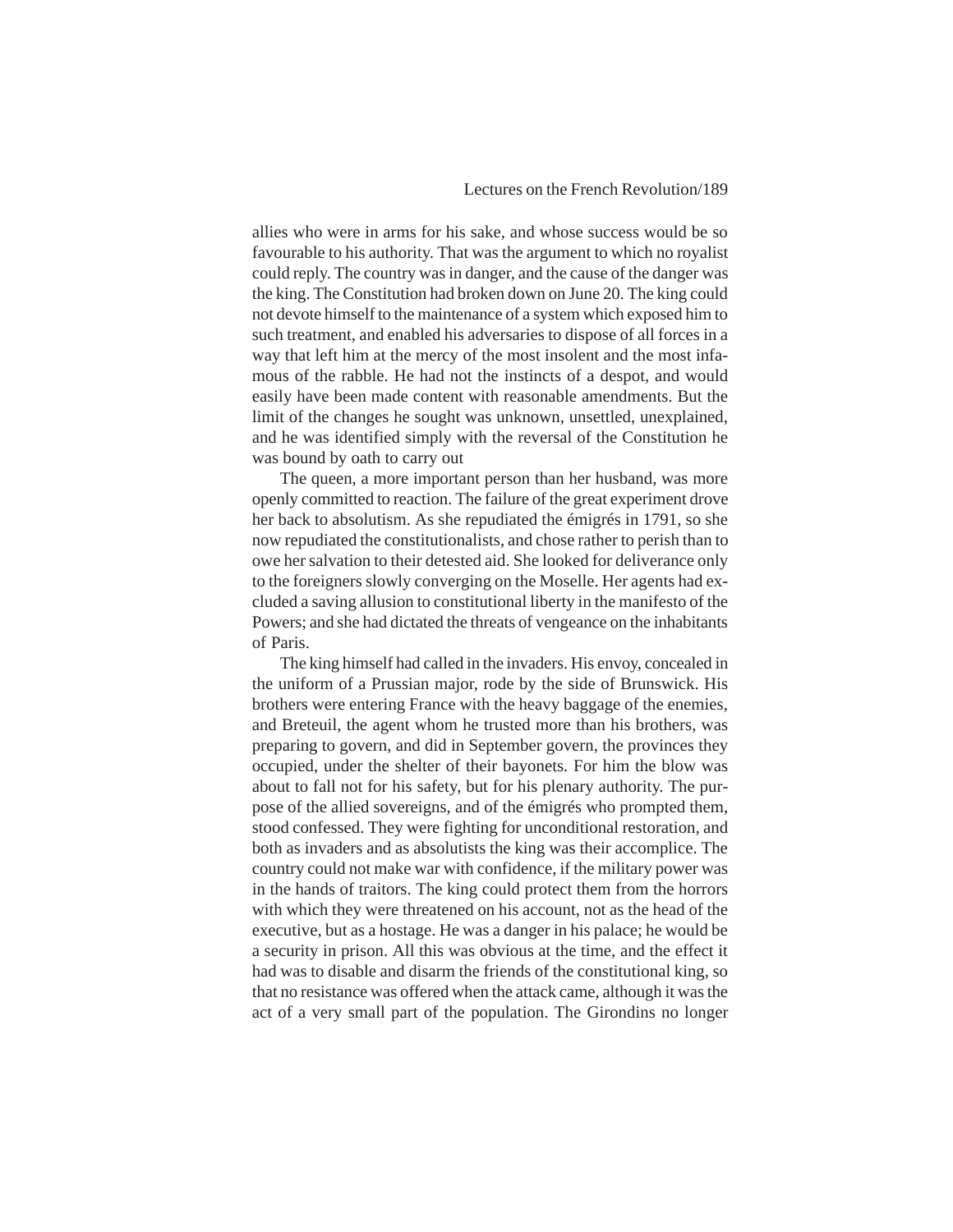displayed a distinct policy, and scarcely differed from their former associates, of June, except by their wish to suspend the king, and not to dethrone him. The final question, as to monarchy, regency, or republic, was to be left to the Convention that was to follow. Pétion was persuaded that he would soon be the Regent of France. He received a large sum of money from the Court; and it was in reliance on him, and on some less conspicuous men, that the king and queen remained obstinately in Paris. At the last moment Liancourt offered them a haven in Normandy; but Liancourt was a Liberal of the Constituante, and therefore unforgiven. Marie Antoinette preferred to trust to Pétion and Santerre.

Early in August the most revolutionary section of Paris decided that the king should be deposed. The Assembly rescinded the vote. Then the people of that section and some others made known that they would execute their own decree, unless the Assembly itself made it unnecessary and accomplished legally what would otherwise be done by the act of the sovereign people, superseding all powers and standing above law. Time was to be allowed until August 9. If the king was still on the throne upon the evening of that day, the people of Paris would sound the tocsin against him.

On August 8 the Assembly came to a vote on the conduct of Lafayette, in abandoning his army in time of war to threaten his enemies at home. He was justified by 406 votes to 224. It was the last appearance of the Liberal party. Four hundred deputies, a majority of the entire body, kept out of the way in the moment of danger, and allowed the Girondin and republican remnant to proceed without them. The absolution of Lafayette proclaimed the resolve not to dethrone the king. The Gironde had no constitutional remedy for its anxieties. The next step would be taken by the democracy of Paris, and their victory would be a grave danger to the Gironde and a triumph for the extreme revolutionary faction. Up to this time they had struggled for mastery; they would now have to struggle for existence. They accepted what was inevitable. After the flight of the Feuillants, the Gironde, now supreme in the legislature, capitulated to the revolution which they dreaded, and appeared without initiative or policy.

On August 9 the Jacobin leaders settled their plan of action. Their partisans in each section were to elect three commissaries to act with the Commune for the public good, and to strengthen, and, if necessary, eventually to supersede, the existing municipality. About one-half of Paris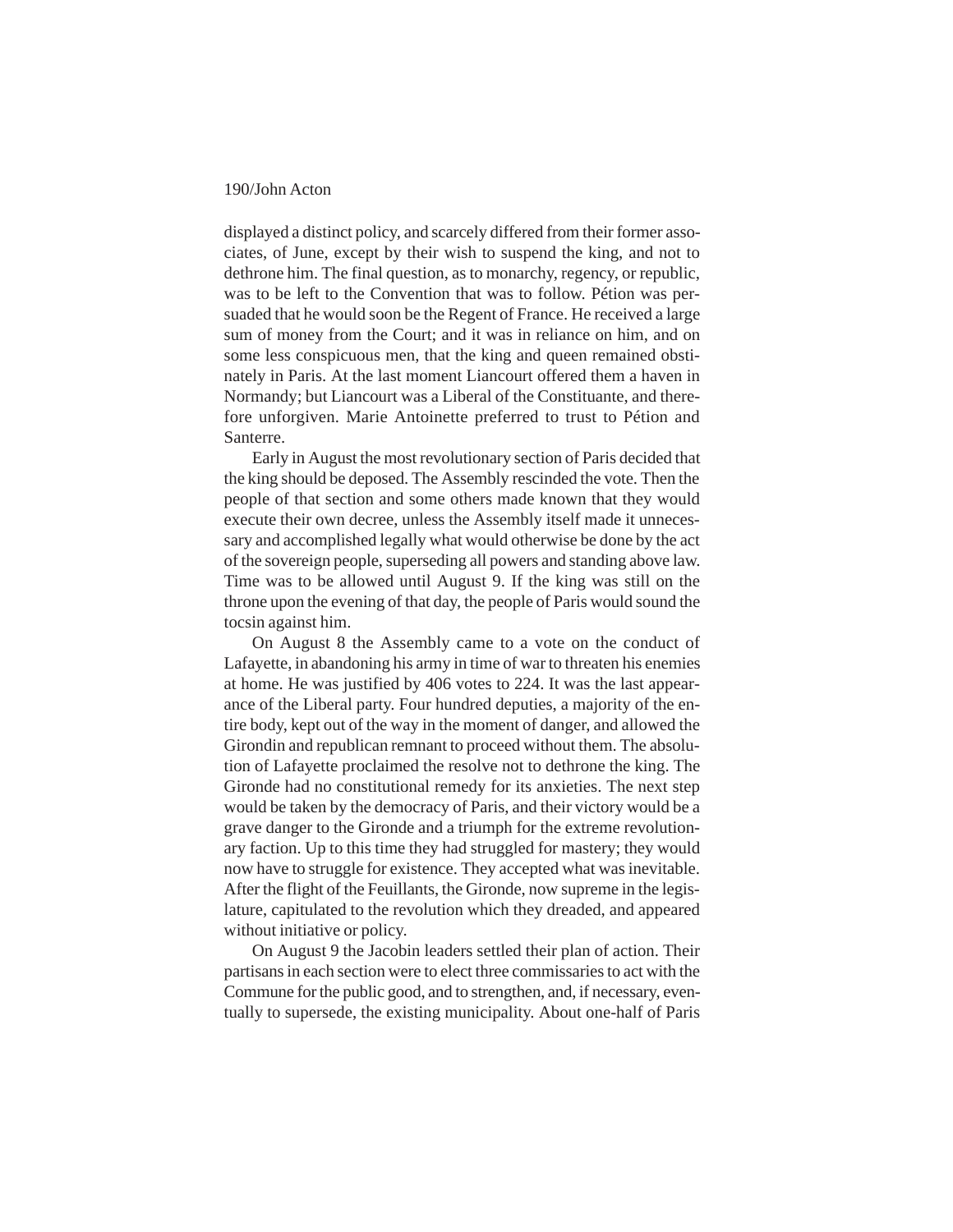sent them, and they assembled in the course of the night at the Hôtel de Ville, apart from the legal body. In the political science of the day, the constituency suspended the constituted authorities and resumed all delegated powers. The revolutionary town-councillors, who now came to the front, are the authors of the atrocities that afflicted France during the next two years. They were creatures of Danton. And as we now enter the company of malefactors and the Chamber of Horrors, we must bear this in mind, that our own laws punish the slightest step towards absolute government with the same supreme penalty as murder; so that morally the difference between the two extremes is not serious. The agents are ferocious ruffians, and the leaders are no better; but they are at the same time influenced by republican convictions, as respectable as those of the émigrés. The function of this supplementary Commune was not to lead the insurrection or direct the attack, but to disable the defence; for the commander of the National Guard received his orders from the Hôtel de Ville, and he was a loyal soldier.

The forces of the Revolution were not overwhelming. The men from Marseilles and Brest were intent on fighting, and so were some from the departments. But when the tocsin rang from the churches soon after midnight, the Paris combatants assembled slowly, and the event might be doubtful. Ammunition was supplied to the insurgent forces from the Hôtel de Ville, but not to the National Guard. It is extremely dangerous, said Pétion, to oppose one public force to another. At the Tuileries there were less than a thousand Swiss mercenaries, who were sure to do their duty; one or two hundred gentlemen, come to defend the king; and several thousand National Guards of uncertain fidelity and valour. Pétion showed himself at the palace, and at the Assembly, and then was seen no more. By a happy inspiration he induced Santerre to place him under arrest, with a guard of four hundred men to protect him from the dangers of responsibility. He himself tells the story, and is mean enough to boast of his ingenuity. But if the mayor was a traitor and a coward, the commanding general, Mandat, knew his duty, and was resolved to do it. He prepared for the defence of the palace, and there was great probability that his men would fight. If they did, they were strong enough to repulse attack. Therefore, early in the morning of August 10, Mandat was summoned by his lawful superiors to the Hôtel de Ville. He appeared before them, made his report, and was then taken to the revolutionary committee sitting separately. He declared that he had orders to repel force by force, and that it would be done. They required. him to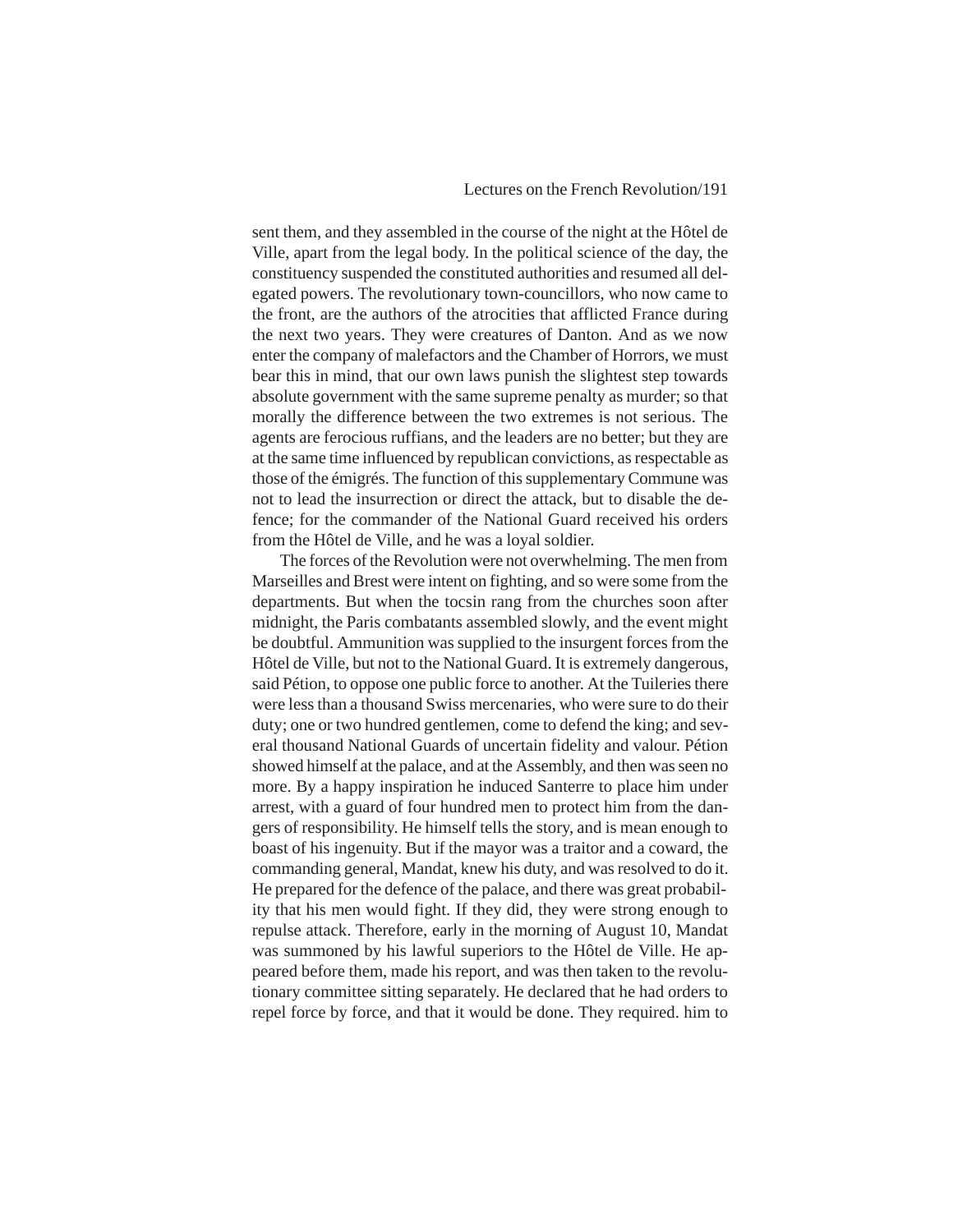sign an order removing half of the National Guard from the place they were to defend. Mandat refused to save his life by an act of treachery, and by Danton's order he was shot dead. He was in flagrant insurrection against the people themselves and abetting constituted authorities in resist- ance to their master. By this first act of bloodshed the defence of the palace was deprived of half its forces. The National Guards were without a commander, and, left to themselves, it was uncertain how many would fire on the people of Paris.

Having disposed of the general commanding, the new Commune appointed Santerre to succeed him, and then took the place of the former Commune. There was no obstacle now to the concentration and advance of the insurgents, and they appeared in the space between the Louvre and the Tuileries, which was crowded with private houses. It was between seven and eight in the morning. All night long the royal family expected to be attacked, and the king did nothing. Some thousands of Swiss were within reach, at Courbevoie, and were not brought up in time. At last, surrounded by his family, the king made a forlorn attempt to rouse his guards to combat. It was an occasion memorable for all time, for it was the last stand of the monarchy of Clovis. His wife, his children, his sister were there, their lives depending on the spirit which, by a word, by a glance, he might infuse into the brave men before him. The king had nothing to say, and the soldiers laughed in his face. When the queen came back, tears of rage were bursting from her eyes. 'He has been deplorable," she said, "and all is lost" Others soon came to the same conclusion. Roederer went amongst the men, and found them unwilling to fight in such a cause. He was invested with authority as a high official; and although the ministers were present, it was he who gave the law. The disappearance of Mandat and the hesitation of the artillery convinced him that there was no hope for the defenders.

There was a looker-on who lived to erect a throne in the place of the one that fell that day, and to be the next sovereign who reigned at the Tuileries. In 1813 Napoleon told Roederer that he had watched the scene from a window on the Carrousel, and assured him that he had made a fatal mistake. Many of the National Guard were staunch, and the royal forces were superior to those with which he himself conquered in Vendémiaire. He thought that the defence ought to have been victorious. I do not suppose he seriously resented the blunder to which he owed so much. Roederer was a clever man, and there is some reason to doubt whether he was single-minded in desiring to prevent the uncertain con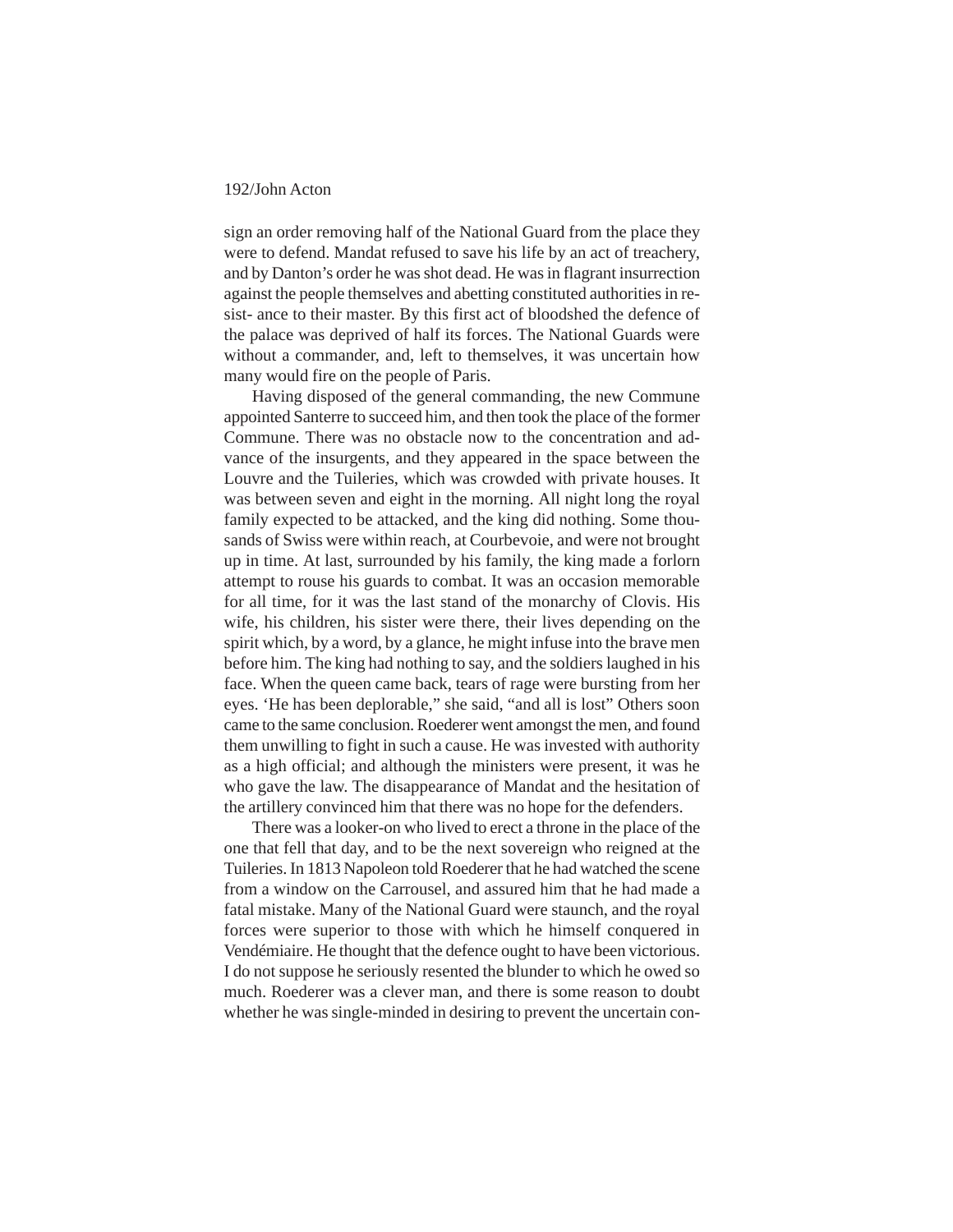flict. The queen was eager to fight, and spoke brave words to every one. Afterwards, when she heard the cannonade from her refuge in the reporter's box, she said to d'Hervilly: "Well, do you think now that we were wrong to remain in Paris?" He answered, "God grant, madam, that you may not repent of it!" Roederer had detected what was passing in her mind. Defeat would be terrible, for nothing could save the royal family. But victory would also be a perilous thing for the revolution, for it would restore the monarchy in its power, and the old nobles collected in the palace would gain too much by it They were indeed but a residue: 7000 had been expected to appear at the supreme moment; there were scarcely 120. Charette, the future hero of Vendée, was among them, unconscious yet of his extraordinary gifts for war.

Roederer, vigorously backed by his colleagues of the department, informed the king of what he had seen and heard, assured him that the Tuileries could not be defended with the forces present, and that there was no safety except in the Assembly, the only authority that was regarded. It was but two days since the deputies, by an immense majority, had approved the act of Lafayette. He thought they might be trusted to protect the king. As there was nothing left to fight for, he affirmed that those who remained behind would be in no danger. He would not allow the garrison to retire, and he left the Swiss, without orders, to their fate. Marie Antoinette resisted vehemently, and Lewis was not easy to convince. At last he said that there was nothing to be done, and gave orders to set out. But the queen in a fury turned upon him, and exclaimed: "Now I know you for what you are!" Lewis told his valet to wait his return; but as they crossed the garden, where the men were sweeping the gravel, he remarked: "The leaves are falling early this year." Roederer heard, and understood.

A newspaper had said that the throne would not last to the fall of the leaf; and it was by those trivial but significant words that the fallen monarch acknowledged the pathetic solemnity of the moment, and indicated that the footsteps which took him away from his palace would never be retraced. A deputation met him at the door of the Assembly, and he entered, saying that he came there to avert a great crime. The Feuillants were absent. The Girondins predominated, and the president, Vergniaud, received him with stately sentences. From his retreat in the reporter's box he placidly watched the proceedings. Verguiaud also moved that he be suspended, as he had been before, and that a Convention should be convoked, to pronounce on the future government of France.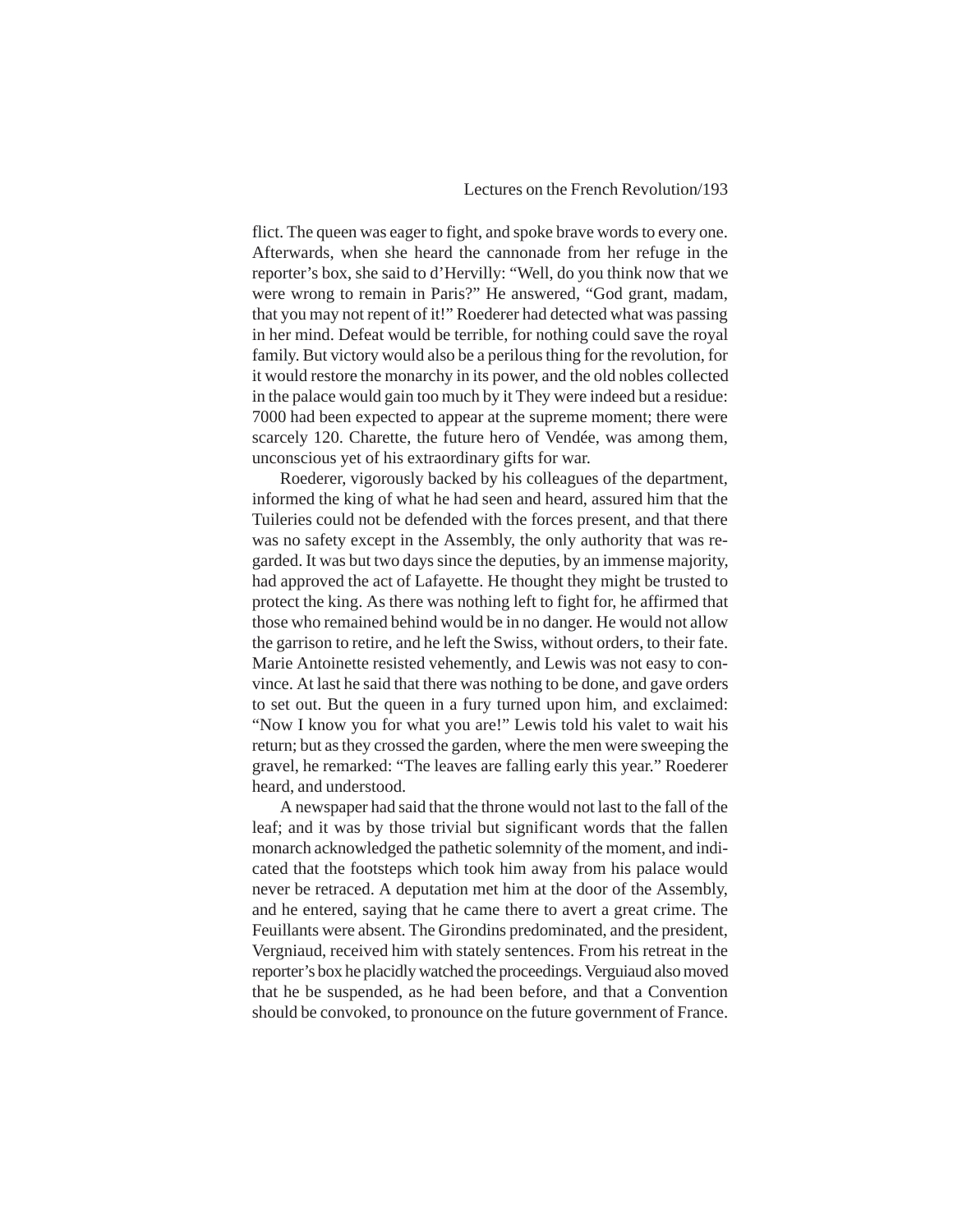It was decided that the elections should be held without a property qualification. Roland and the other Girondin ministers returned to their former posts, and Danton was appointed Minister of Justice by 222 votes. For Danton was the victor. While Pétion kept out of the way, it was he who issued commands from the Hôtel de Ville, and when Santerre faltered, it was Danton's friend Westermann who brought up his men to the tryst at the Carrousel. After the king was gone they made their way into the Tuileries, holding parley with the defenders. If there had been anybody left to give orders, bloodshed might have been averted. But the tension was extreme; the Swiss refused to surrender their arms; a shot was fired, and then they lost patience and fell upon the intruders. In ten minutes they cleared the palace and the courtyard. But the king heard the fusillade, and sent orders to cease firing. The bearer of the order was d'Hervilly; but he had the heart of a soldier; and finding the position by no means desperate, he did not at once produce it. When he did, it was too late. The insurgents had penetrated by the long gallery of the Louvre, near the river, and then there was no escape for the Swiss. They were killed in the palace, and in the gardens, and their graves are under the tall chestnuts. Of the women, some were taken to prison, and some to their homes. The conquerors slaked their thirst in the king's wine, and then flooded the cellars, lest some fugitive aristocrat should be lurking underground. Their victims were between 700 and 800 men, and about 140 of the assailants had fallen.

The royalists did not at first perceive that the monarchy was at an end. They imagined that the king was again in the same condition as after Varennes, only occupying the Luxembourg instead of the Tuileries, and that he would be again restored, as the year before. The majority of the Legislature was loyal, and it was hoped that France would resent the action of the capital. But Paris, represented by the intruding municipality, held its prey. The allowance promised by the Assembly was suppressed, and the Temple was substituted for the Luxembourg which was deemed unsafe because of the subterranean galleries. A sum of £20,000 was voted for expenses, until the Convention in September disposed of the king.

With no severer effort than the signing of an order, Lewis might have called up other regiments of Swiss, who would have made the stronghold of monarchy impregnable. And it would have been in his power, before sunset that day, to march out of Paris at the head of a victorious army, and at once to proclaim reforms which enlightened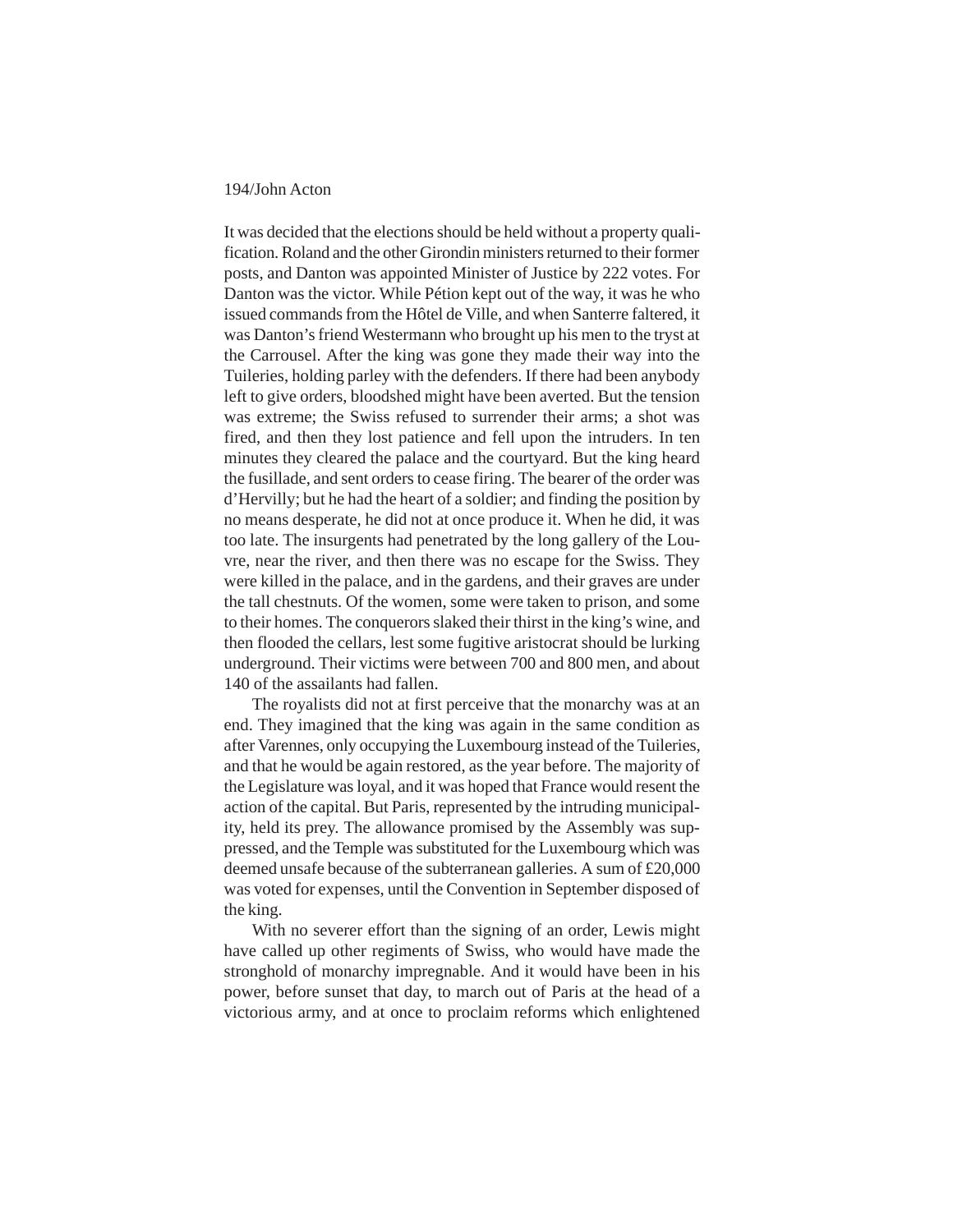Lectures on the French Revolution/195

statesmen had drawn up. His queen was active and resolute; but she had learnt, in adversity, to think more of the claims of authority and the historic right of kings. She shared Burke's passionate hatred for men whose royalism was conditional. At every step downward they were the authors of their own disaster. The French Republic was not a spontaneous evolution of social elements. The issue between constitutional monarchy, the richest and most flexible of political forms, and the Republic one and indivisible (that is, not federal), which is the most rigorous and sterile, was decided by the crimes of men, and by errors more inevitably fatal than crime. There is another world for the expiation of guilt; but the wages of folly are payable here below.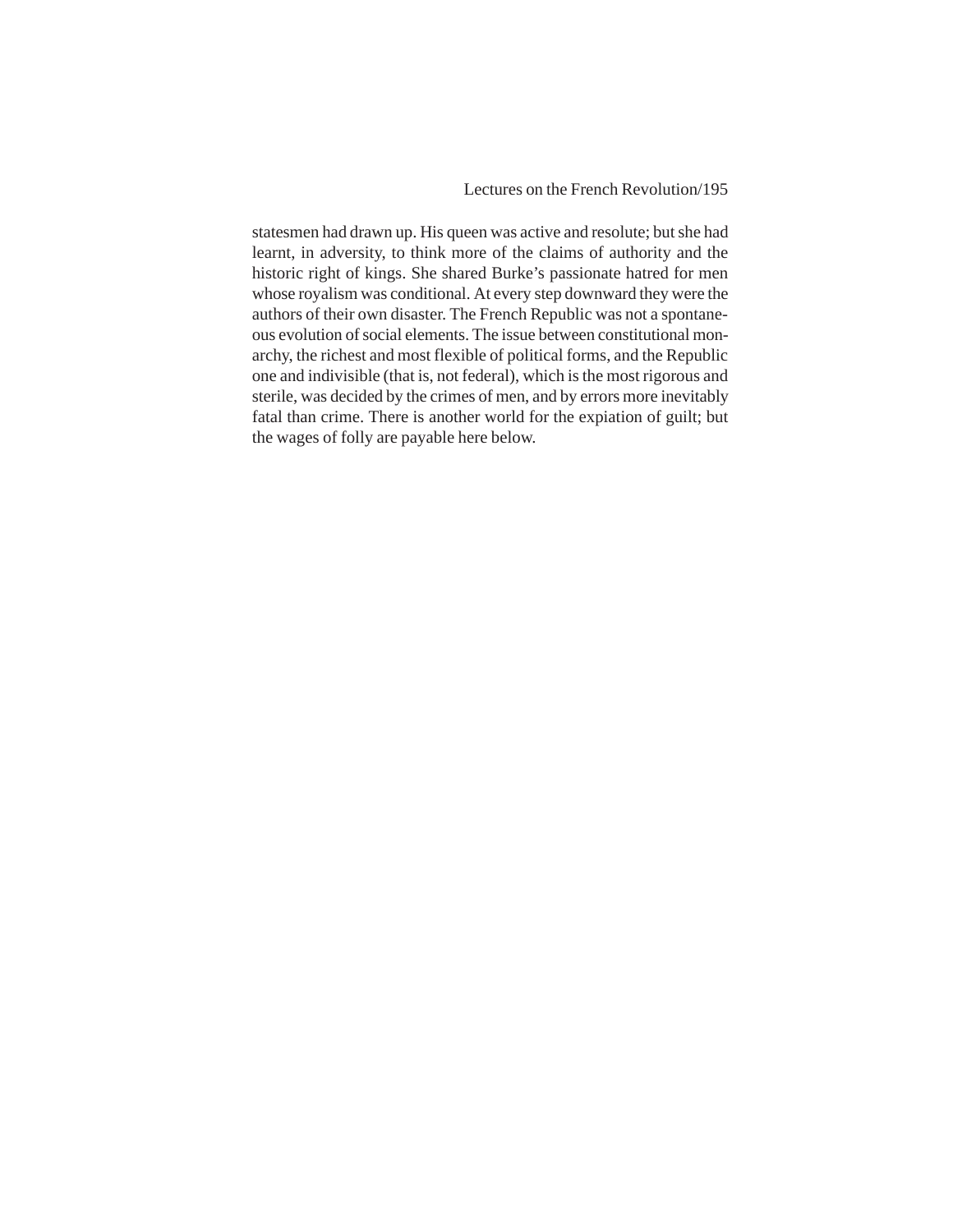## XVI: THE EXECUTION OF THE KING

The constitutional experiment, first tried on the Continent under Lewis XVI, failed mainly through distrust of the executive and a mechanical misconstruction of the division of power. Government had been incapable, the finances were disordered, the army was disorganised; the monarchy had brought on an invasion which it was now the mission of the Republic to repel. The instinct of freedom made way for the instinct of force, the Liberal movement was definitely reversed, and the change which followed the shock of the First European Coalition was more significant, the angle more acute, than the mere transition from royal to republican forms. Unity of power was the evident need of the moment, and as it could not be bestowed upon a king who was in league with the enemy, it had to be sought in a democracy which should have concentration and vigour for its dominant note. Therefore supremacy was assured to that political party which was most alert in laying its grasp on all the resources of the State, and most resolute in crushing resistance. More than public interests were at stake. Great armies were approaching, guided by vindictive émigrés, and they had announced the horrors they were prepared to inflict on the population of Paris.

Beyond the rest of France the Parisians were interested in the creation of a power equal to the danger, and were ready to be saved even by a dictatorship. The need was supplied by the members of the new municipality who expelled the old on the night of August 9. They were instituted by Danton. They appointed Marat their organ of publicity. Robespierre was elected a member of the body on August 11. It was the stronghold of the Revolution. Strictly, they were an illegal assembly, and their authority was usurped ; but they were masters of Paris, and had dethroned the king. The Legislative, having accepted their action, was forced to obey their commandments, and to rescind its decrees at their pleasure. By convokirig the constituencies to elect a Convention, it had annulled itself. It was no more than a dying assembly whose days were exactly numbered, and whose credit and influence were at an end.

Between a king who was deposed and an assembly that abdicated, the Commune alone exhibited the energy and force that were to save the country. Being illegitimate, they could quell opposition only by violence; and they made it clear what violence they meant to use when they gave an office to Marat. This man had been a writer on science, and Goethe celebrates his sagacity and gift of observation in a passage which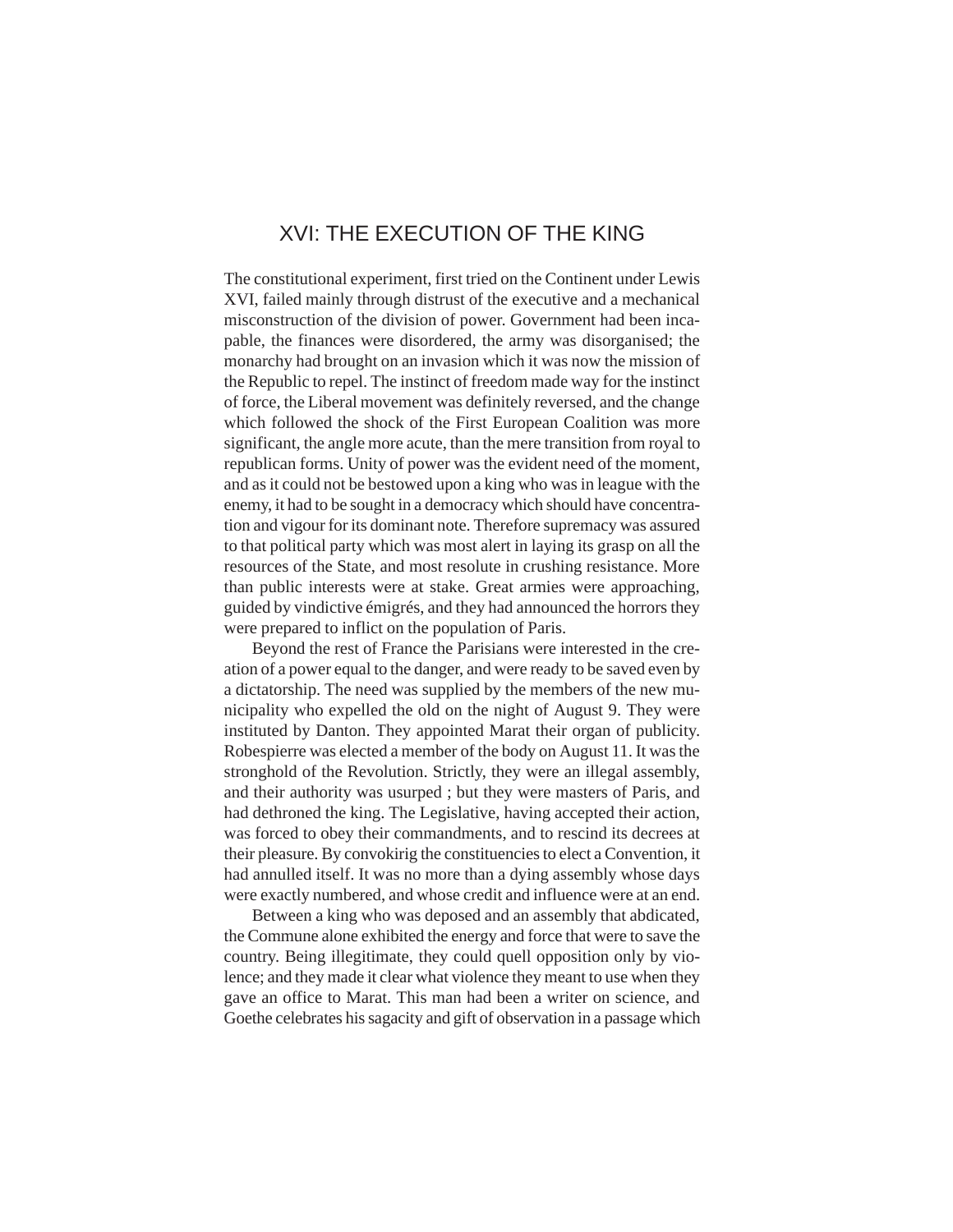#### Lectures on the French Revolution/197

is remarkable for the absence of any allusion to his public career. But he considered that the rich have no right to enjoyments of which the masses are deprived, and that the guilt of selfishness and oppression could only be expiated by death. A year before he had proposed that obnoxious deputies should be killed by torture, and their quarters nailed to the walls as a hint to their successors. He now desired to reconcile mercy with safety, and declared himself satisfied if the Assembly was decimated. For royalists, and men who had belonged to privileged orders, he had no such clemency. If, he said, the able-bodied men become soldiers and are sent to guard the frontier, who is to protect us from traitors at home? Either thousands of fighting men must be kept away from the army in the field, or the internal enemy must be put out of the way. On August 19 Marat began to employ this argument, and a company of recruits protested against being sent to the front whilst their families were at the mercy of the royalists. The cry became popular that France would be condemned to fight her enemies with one arm, if she had to guard the traitors with the other. And this was the plea provided to excuse the crimes that were about to follow. It was the plea, but not the motive. If the intended destruction of royalists could be represented as an act of war, as a necessity of national defence, moderate men would be unable to prevent it without incurring reproach as unpatriotic citizens.

When the Jacobins prepared the massacre in the prisons, their purpose was to fill France with terror and to secure their majority in the Convention. That is the controlling idea that governed the events of the next few weeks. After the decree which assigned the Luxemburg palace as a residence to the king, the Commune claimed him; and he was delivered up to them, and confined in the Temple, the ancient fortress in which the Valois kept their treasure. They proceeded to suppress the newspapers that were against them, disfranchised the voters who had signed opposing or reactionary petitions, and closed the barriers. They threw their enemies into prison, erected a new tribunal for the punishment of crimes against the Revolution, and supplied it with a new and most efficient instrument which executed its victims painlessly, expeditiously, and on terms conforming to the precept of equality. From the moment of his appearance at the Hôtel de Ville, the day after the fight was over, Robespierre became the ruling spirit and the organiser, and it was felt at once that, behind the declamations and imprecations of Marat, there was a singularly methodical, consistent, patient, and systematic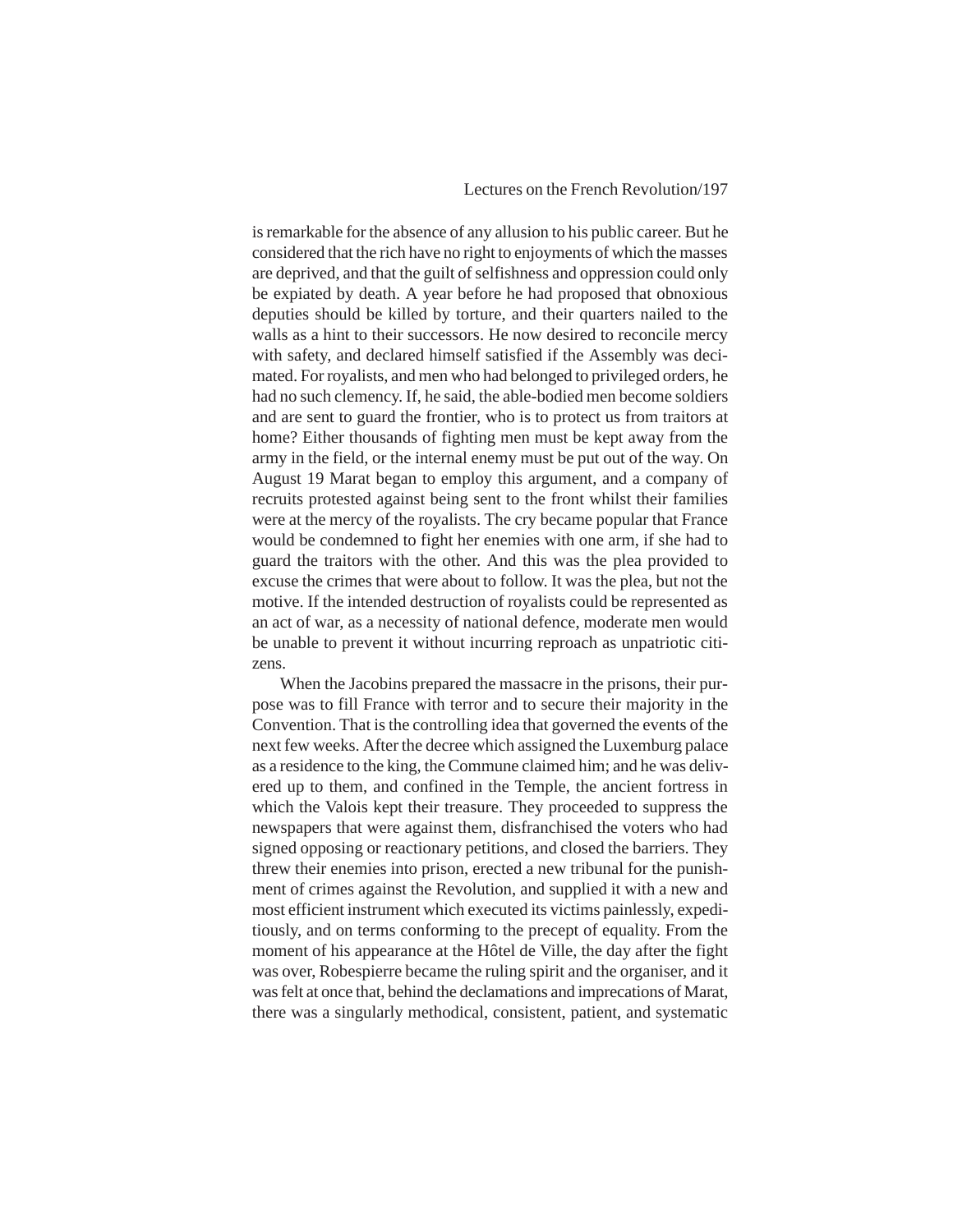mind at work, directing the action of the Commune.

The fall of Longwy was known at Paris on August 26. On that day the Minister of Justice, Danton, revised the list of prisoners; domiciliary visits were carried out, all over the city, to search for arms, and for suspected persons. Nearly 3000 were arrested by the 28th, and a thing still more ominous was that many prisoners were released. Nobody doubted, nobody seriously denied, the significance of these measures. The legislature, seeing that this was not the mere frenzy of passion, but a deliberate and settled plan, dissolved the Commune, August 30, and ordered that it should be renewed by a fresh election. They also restored the governing body of the department, as a check on the municipality. They had the law and constitution on their side, and their act was an act of sovereignty. It was the critical and deciding moment in the struggle between the Girondins and the Hôtel de Ville. On the following day, August 31, the Assembly revoked the decree. Tallien read an address, drawn up by Robespierre, declaring that the Commune, just instituted by the people of Paris, with a fresh and definite mandate, could not submit to an assembly which had lost its powers, which had allowed the initiative to pass away from it. The Assembly was entirely helpless, and was too much com- promised by its complicity since the 10th of August to resist its master. Robespierre, at the Commune, threatened the Girondins with imprisonment, and, to complete their discomfiture, Brissot's papers were examined, and Roland, Minister of the Interior, was subjected to the same indignity.

In the last days of August, whilst every house was being searched for fugitives, the primary elections were held. The Jacobins were much opposed to the principle of indirect election, but they did not succeed in abolishing it. They instituted universal suffrage for the first stage, and they gave to the primary assemblies a veto on the choice of the second. For the rest, they relied on intimidation. The 800 electors met at the bishop's palace on September 2. But here there was no stranger's gallery, and it was requisite that the nominees of the people should act in the presence of the public that nominated them to do its work. Robespierre proposed that the electoral body should hold its sittings at the Jacobin Club, in the full enjoyment of publicity. On the following day they met at the same place, and proceeded to the Jacobins; Their way led them over the bridge, where a spectacle awaited them which was carefully calculated to assist their deliberations. They found themselves in the presence of a great number of dead men, deposited from the neighbouring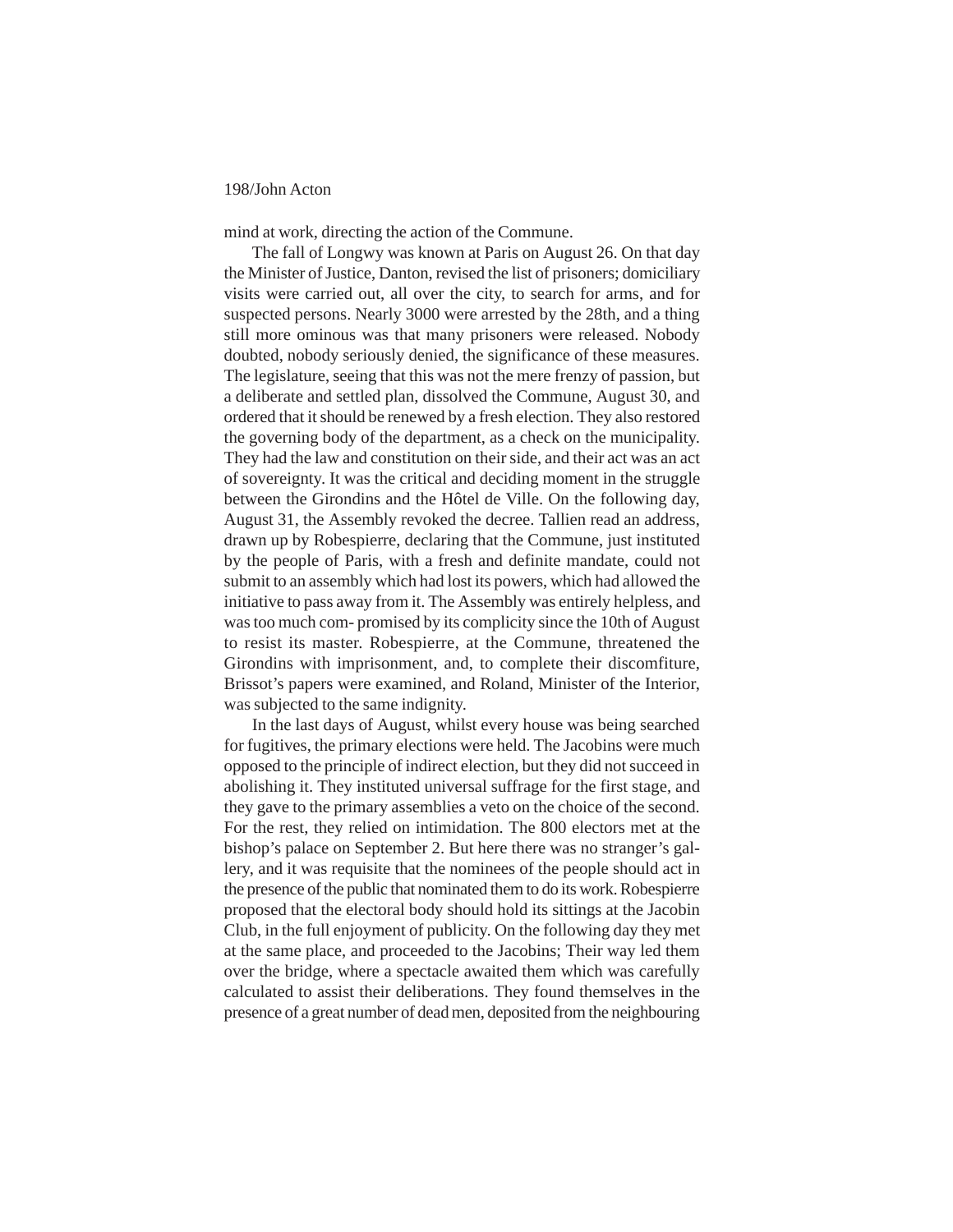prison.

For this is what had happened. On the 2nd of September Verdun had fallen. This was not yet known at Paris; but it was reported that the Prussians had appeared before the fortress, and that it could not hold out. Verdun was the last barrier on the road to Paris, and the first scene of the war in Belgium made it doubtful whether the new levies would stand their ground against battalions that had been drilled by Frederic. Alarm guns were fired, the tocsin sounded, the black flag proclaimed that the country was in danger, and the men of Paris were summoned by beat of drum to be enrolled for the army of national defence.

Danton, who knew English, and read English books, seems to have remembered a passage in Spenser, when he declared that France must be saved at Paris, and told his terrified hearers to be bold, to be bold, and again to be bold. Then he went off to see to the enrolments, and left the agents of the Commune to accomplish the work appointed for the day. Twenty-four prisoners at the Maine were removed to the Abbaye, which was the old Benedictine monastery of St. Germain, in hackney coaches; twenty-two of them were priests. Lewis XVI. had fallen because he refused to proscribe the refractory clergy who were accused of spreading discontent Beyond all men they were identified with the lost cause, and it had been decided that they should be banished. They were imprisoned in large numbers, as a first step towards their expulsion. That group, escorted by Marseillais from the Maine to the Abbaye, were the first victims. The people, who did not love them, let them pass through the streets without injury; but when they reached their destination, the escorting Marseillais began to plunge their swords into the carriages, and all but three were killed. Two made their way into a room where a commission was sitting, and, by taking seats among the rest, escaped. Sicard, the teacher of the deaf and dumb, was recognised and saved: and it is through him that we know the deeds that were done that day. They were directed by Maillard who proceeded from the abbey to the Carmelites, a prison filled with ecclesiastics, where he sent for the Register, and had them murdered orderly and without tumult There was a large garden, and sixteen of the prisoners climbed over the wall and got away; fourteen were acquitted; 120 were put to death, and their bones are collected in the chapel, and show the sabre cuts by which they died.

During the absence of Maillard, which lasted three hours, certain unauthorised and self-constituted assassins appeared at the Abbaye and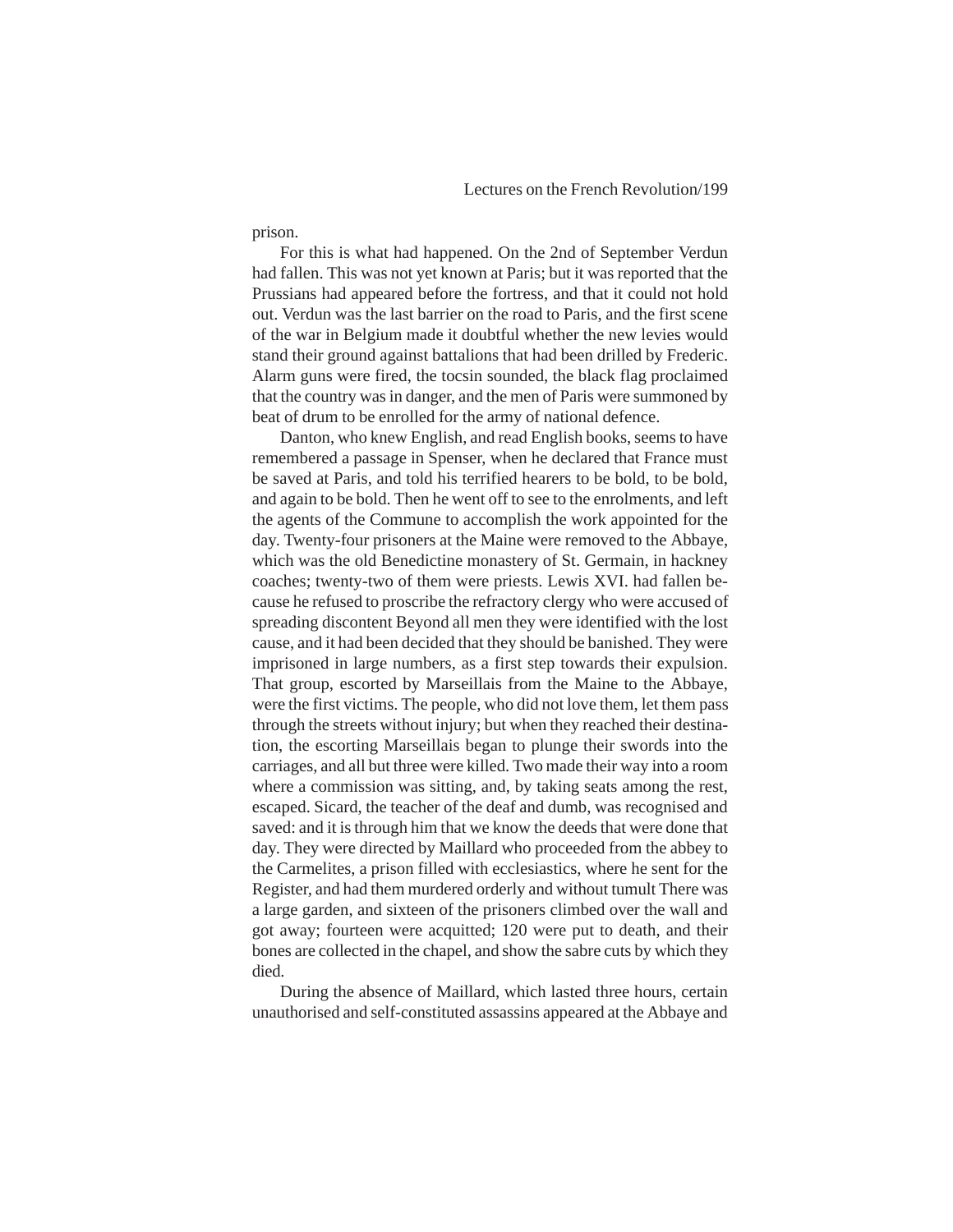proposed to go on with the work of extermination which he had left unfinished. The gaolers were obliged to deliver up a few prisoners, to save time. When Maillard returned, he established a sort of tribunal for the trial of prisoners, while the murderers, in all something under 200, waited outside and slaughtered those that were given up to them. In the case of the clergy, and of the Swiss survivors of the 4th of August, little formality was observed. At the Abbaye, and at La Force, there were many political prisoners, and of these a certain number were elaborately absolved. Several prisons were left unvisited ; but at Bicêtre and the Saltpêtrière, where only the most ignoble culprits were confined, frightful massacres took place.

As this was utterly pointless and unmeaning, it has given currency to the theory that all the horrors of that September were the irrational and spontaneous act of some hundreds of gaolbirds, whose eyes were stained with the vision of blood, and who ran riot in their impunity. So that criminal Paris, not revolutionary Paris, was to blame. In reality, the massacres were organised by the Commune, paid for by the Commune, and directed by its emissaries. We know how much the various agents received, and what was the cost of the whole, from the 2nd of September to the 5th. At first, all was deliberate and methodical, and the women were spared. Several were released at the last moment; some were dismissed by the tribunal before which they appeared. The exception is the Princess de Lamballe, who was the friend of the queen. But as Madame de Tourzel was spared, the cause of her death remains unexplained. Her life had not been entirely free from reproach; and it has been supposed that she was in possession of secrets injurious to the duke of Orleans.

But the problem is not to know why murderers were guilty of murder, but how they allowed many of their captives to be saved. One man made friends with a Marseillais by talking in his native patois. When asked what he was, he replied, "A hearty royalist!" Thereupon Maillard raised his hat and said, "We are here to judge actions, not opinions," and the man was received with acclamation outside by the thirsty executioners. Bertrand, brother of the royalist minister, had the same reception. Two men interrupted their work to see him home. They waited outside whilst he saw his family, and then went away, thanking him for the sight of so much happiness, and refusing a reward. Another prisoner was taken to his house in a cab, with half a dozen dripping patriots crowded on the roof, and hanging on behind. They would accept nothing but a glass of spirits. Few men were in greater danger than Weber,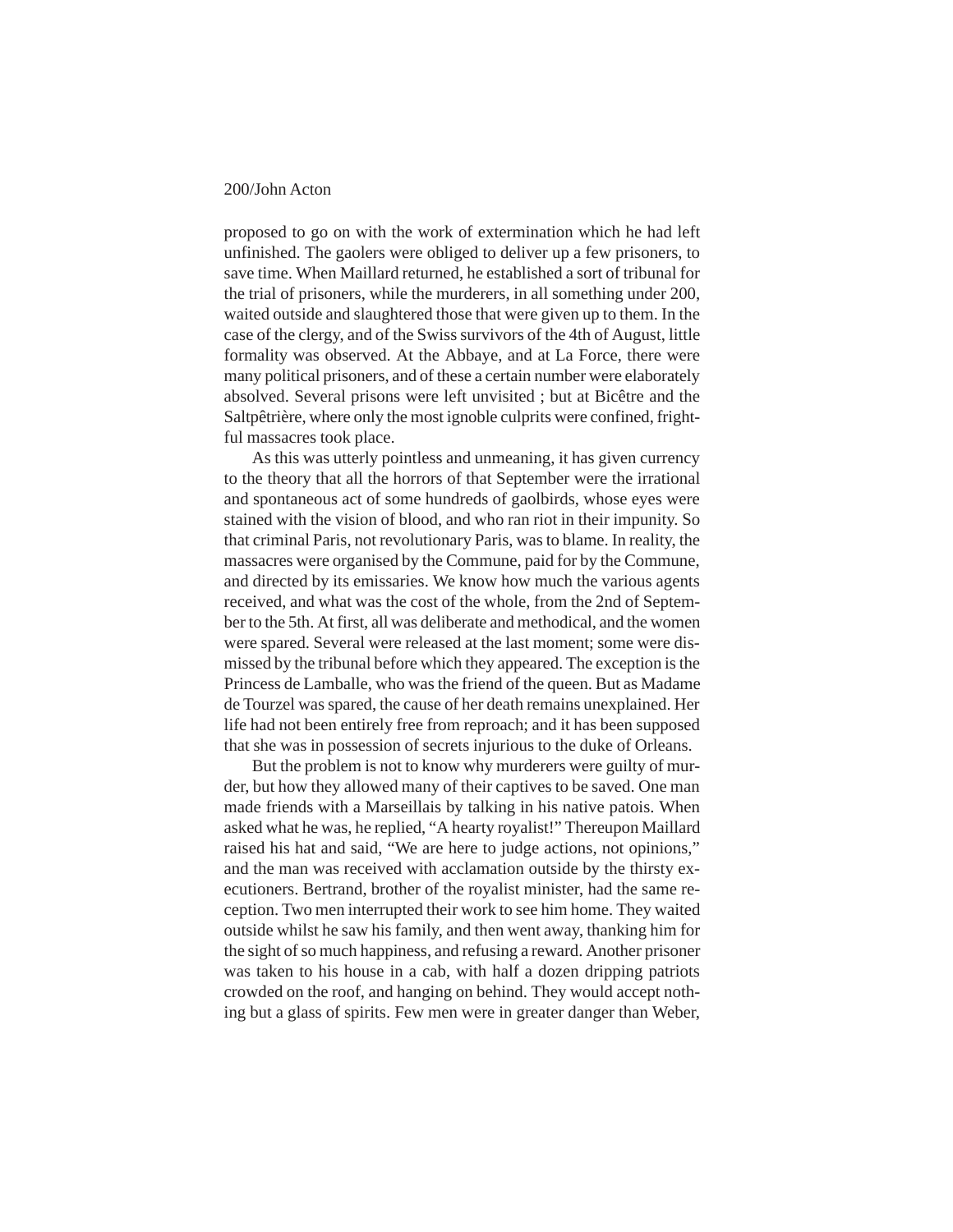the foster-brother of the queen. He had been on guard at the Tuileries, and was by her side on the funereal march across the gardens from palace to prison. As he well knew what she was leaving, and to what she was going, he was so overcome that Princess Elizabeth whispered to him to control his feelings and be a man. Yet he was one of those who lived to tell the tale of his appearance before the dread tribunal of Maillard. When he was acquitted, the expectant cutthroats were wild with enthusiasm. They cheered him; they gave him the fraternal accolade; they uncovered as he passed along the line; and a voice cried, "Take care where he walks! Don't you see he has got white stockings on?"

One acquittal is remembered beyond all the rest In every school and in every nursery of France the story continues to be told how Sombreuil, the governor of the Invalides, was acquitted by the judges, but would have been butchered by the mob outside if his daughter had not drunk to the nation in a glass filled with the warm blood of the last victim. They were taken home in triumph. Sombreuil perished in the Reign of Terror. His daughter married, and died at Avignon in 1823, at the height of the royalist reaction. The fame of that heroic moment in her life filled the land, and her heart was brought to Paris, to be laid in the consecrated ground where she had worshipped as a child, and it rests under the same gilded canopy that covers the remains of Napoleon. Many people believe that this is one of the legends of royalism which should be strung with the mock pearls of history. No contemporary mentions it, and it does not appear before 1801. Mlle. de Sombreuil obtained a pension from the Convention, but this was not included in the statement of her claims. An Englishman, who witnessed the release of Sombreuil, only relates that father and daughter were carried away swooning from the strain of emotion. I would not dwell on so well-worn an anecdote if I believed that it was false. The difficulty of disbelief is that the son of the heroine wrote a letter affirming it, in which he states that his mother was never afterwards able to touch a glass of red wine. The point to bear in mind is that these atrocious criminals rejoiced as much in a man to save as in a man to kill. They were servants of a cause, acting under authority.

Robespierre, among the chiefs, seems to have aimed mainly at the destruction of the priests. Others proposed that the prisoners should be confined underground, and that water should be let in until they were drowned. Marat advised that the prisons should be bumt, with their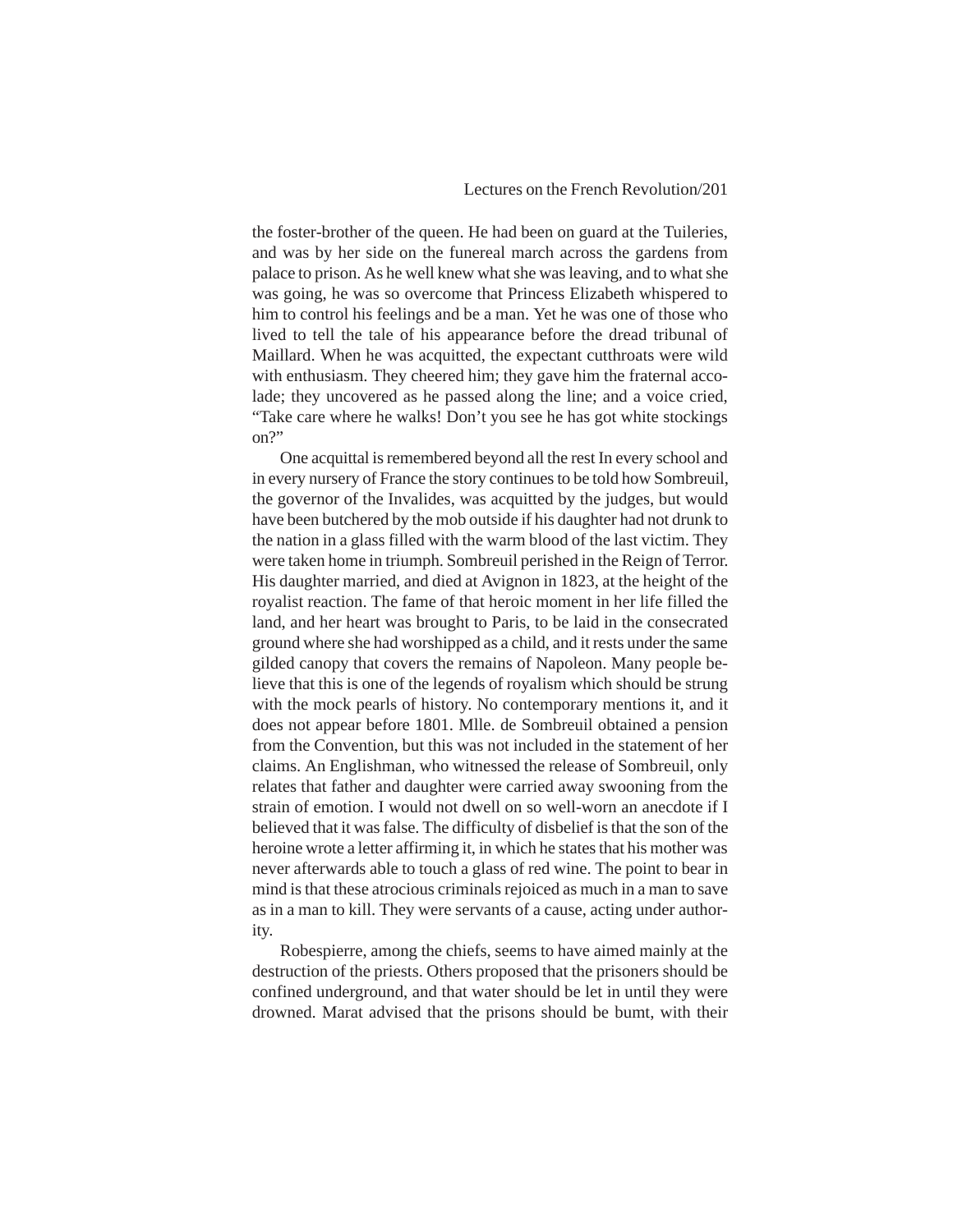inmates. "The 2nd of September," said Collot d'Herbois, " is the first article of the creed of Liberty. Without it there would be no National Convention." "France," said Danton, in a memorable conversation, "is not republican. We can only establish a Republic by the intimidation of its enemies." They had crushed the Legislature, they had given warning to the Germans that they would not save the king by advancing on the capital when it was in the hands of men capable of such deeds, and they had secured a Jacobin triumph at the Paris election. Marat prepared an address exhorting the departments to imitate their example, and it was sent out under cover from the Ministry of Justice. Danton himself sent out the same orders. Only one copy seems to have been preserved, and it might have been difficult to determine the responsibility of Danton, if he had not avowed to Louis Philippe that he was the author of the massacres of September.

The example of Paris was not widely followed, but the State prisoners at Orleans were brought to Versailles, and there put to death. The whole number killed was between thirteen and fourteen hundred. We have touched low-water mark in the Revolution, and there is nothing worse than this to come. We are in the company of men fit for Tyburn. I need spend no words in impressing on you the fact that these republicans began at once with atrocities as great as those of which the absolute monarchy was justly accused, and for which it justly perished. What we have to fix in our thoughts is this, that the great crimes of the Revolution, and crimes as great as those in the history of other countries, are still defended and justified in almost every group of politicians and historians, so that, in principle, the present is not altogether better than the past.

The massacre was successful at Paris, but not in the rest of France. Under its influence none but Jacobins were elected in the capital. President and vice-president of the Electoral Assembly were Robespierre and Collot d'Herbois, with Marat for secretary. Robespierre was the first deputy returned, Danton was second, Collot third, Manuel fourth, Billaud-Varennes fifth, Camille Desmoulins sixth, and Marat seventh, with a majority over Priestley, who was chosen in two departments, but refused the seat The twentieth and last of the deputies for Paris was the duke of Orleans.

While the people of Paris sanctioned and approved the murders, it was not the same in the country. In many places the proceedings began with mass, and concluded with a Te Deum. Seventeen bishops were sent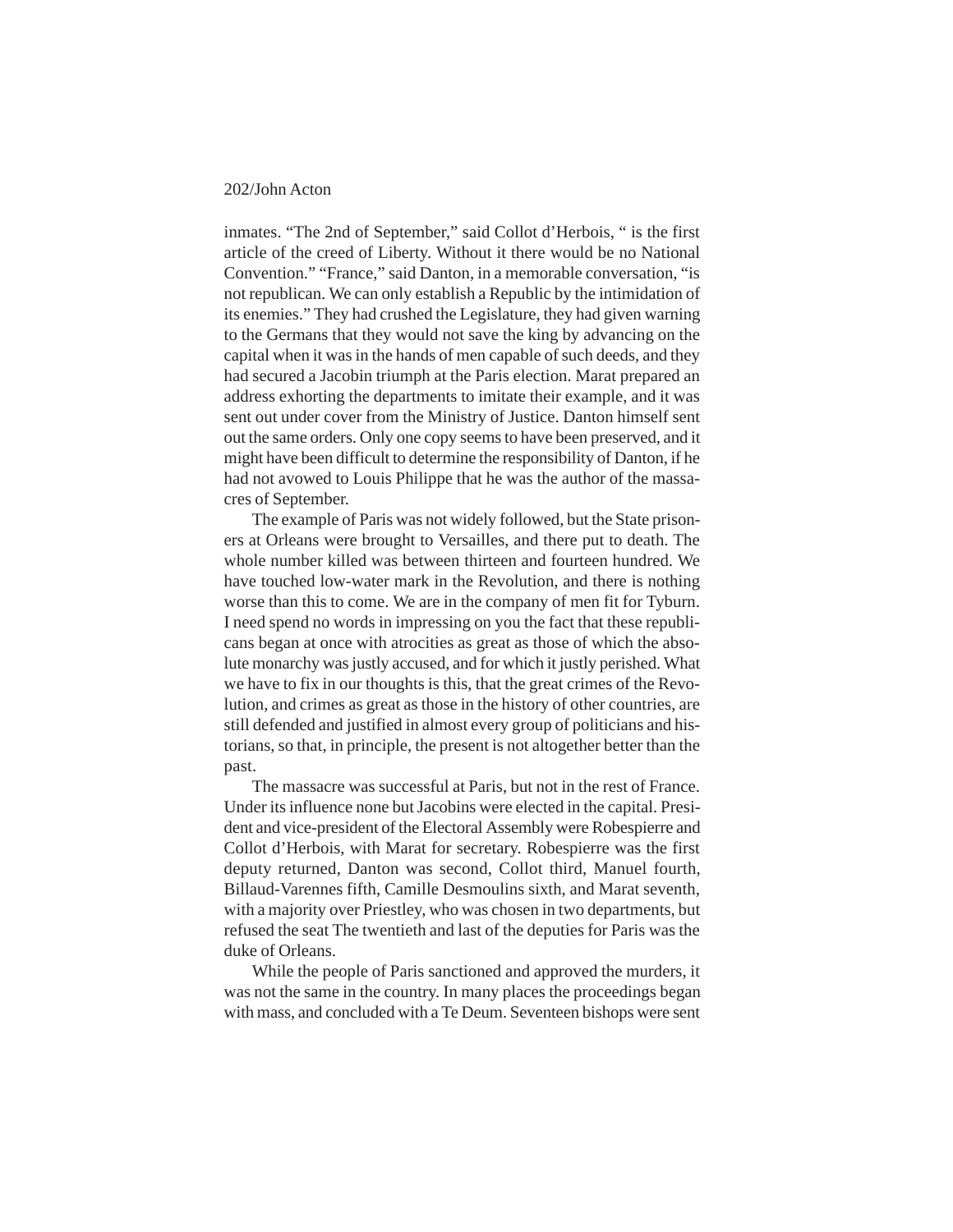to the Convention, and thirty-one priests. Tom Paine, though he could not speak French, was elected in four places. Two-thirds were new members, who had not sat in the previous assemblies. Four-fifths of the primary electors abstained.

The Convention began its sittings, September 20, in the Riding School, where the Legislative had met; in the month of May 1793 it adjourned to the Tuileries. There were about fifty or sixty Jacobins. The majority, without being Girondins, were prepared generally to follow, if the Girondins led. Pétion was at once elected president, and all the six secretaries were on the same side. The victory of the Gironde was complete. It had the game in its hands. The party had little cohesion and, in spite of the whispered counsels of Sieyès, no sort of tactics. Excepting Buzot, and perhaps Vergniaud, they scarcely deserve the interest they have excited in later literature, for they had no principles. Embarrassed by the helpless condition of the Législative, they made no resistance to the massacres. When Roland, Condorcet, Gorsas, spoke of them in public, they described them as a dreadful necessity, an act of rude but inevitable justice. Roland, Minister of the Interior, had some of the promoters to dine with him while the bloodshed was going on, and he proposed to draw a decent veil over what had passed. Such men were unfit to compete with Robespierre in ruth- less villainy, but they were equally unfit to denounce and to expose him. That was the policy which they attempted, and by which they perished.

The movement towards a permanent Republic was not pronounced, beyond the barrier of Paris. The constituencies made no demand for it, except the Jura. Two others declared against monarchy. Thirty-four departments gave no instructions; thirty-six gave general or unlimited powers. Three, including Paris, required that constitutional decrees should be submitted to popular ratification. The first act of the Convention was to adopt that new principle. By a unanimous vote, on the motion of Danton, they decided that the Constitution must be accepted by the nation in its primary assemblies. But some weeks later, October 16, when Manuel proposed to consult the people on the question of a Republic, the Convention refused. The abolition of monarchy was carried, September 21, without any discussion ; for the history of kings, said Bishop Grégoire, is the martyrology of nations. On the 22nd the Republic was proclaimed, under the first impression of the news from Valmy, brought by the future king of the French. The repulse of the invasion provoked by the late government coincided with the establishment of the new.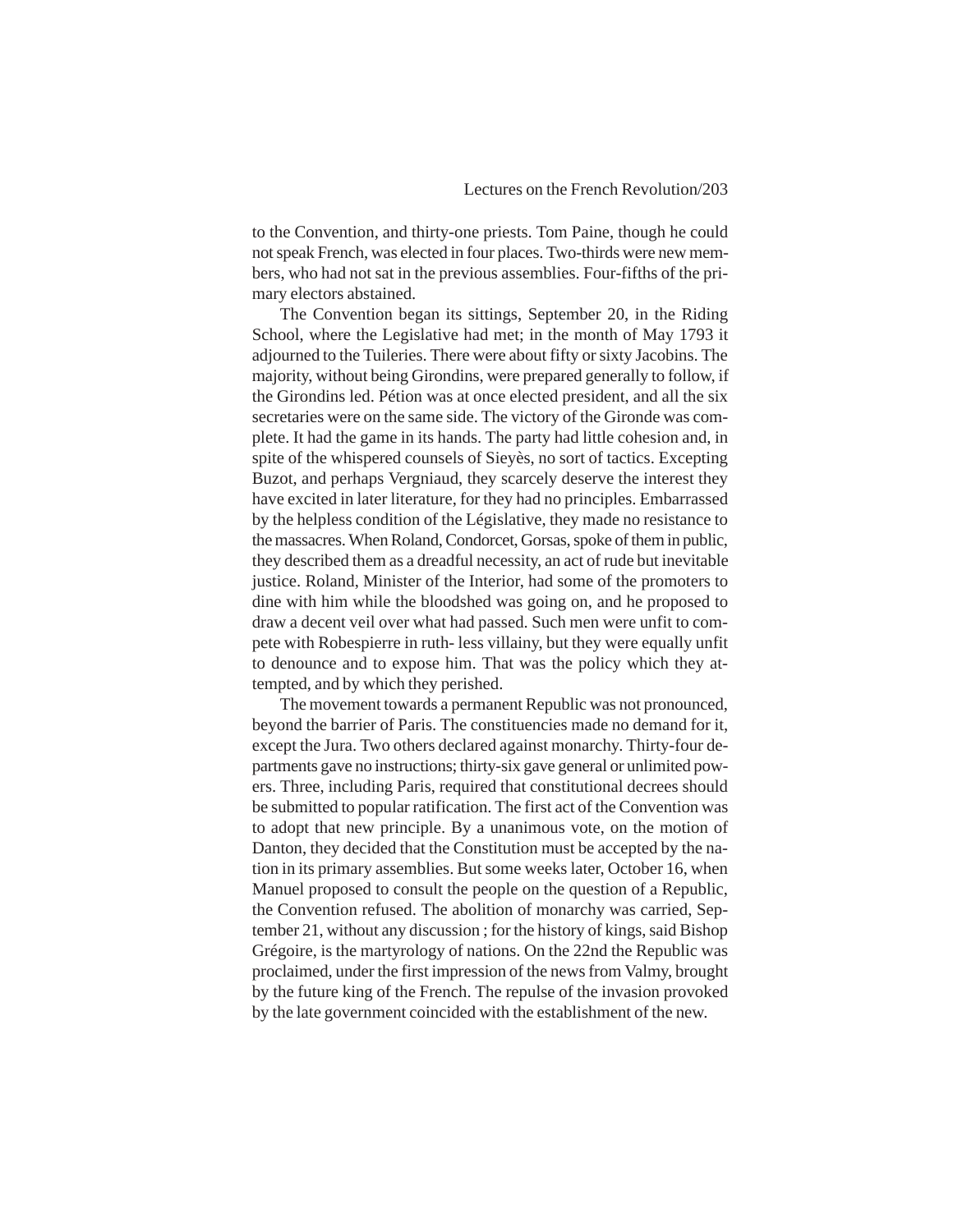The Girondins, who were in possession, began with a series of personal attacks on the opposite leaders. They said, what everybody knew, that Marat was an infamous scoundrel, that Danton had not made his accounts clear when he retired from office on entering the Convention, that Robespierre was a common assassin. Some suspicion remained hanging about Danton, but the assailants used their materials with so little skill that they were worsted in the encounter with Robespierre. The Jacobins expelled them from their Club, and Louvet's motion against Robes- pierre was rejected on November 5. Thus they were weakened already when, on the following day, the question of the trial of the king came on. It was not only the first important stage in the strife of the parties, but it was the decisive one. The question whether Lewis should live or die was no other than the question whether Jacobin or Girondin should survive and govern.

A mighty change occurred in the position of France and in the spirit of the nation, between the events we have just contemplated and the tragedy to which we are coming. In September the German armies were in France, and at first met with no resistance. The peril was evidently extreme, and the only security was the life of the king. Since then the Prussians and Austrians had been ignominiously expelled; Belgium had been conquered; Savoy had been overrun; the Alps and the Rhine as far as Mentz were the frontiers of the Republic. From the German Ocean to the Mediterranean not an army or a fortress had been able to resist the revolutionary arms. The reasonable alarm of September had made way for an exorbitant confidence. There was no fear of all the soldiery of Europe. The French were ready to fight the world, and they calculated that they ran no graver risk than the loss of the sugar islands. It suited their new temper to slay their king, as it had been their policy to preserve him as a hostage. On the 19th of November they offered aid and friendship to every people that determined to be free. This decree, really the beginning of the great war, was caused by remonstrances from Mentz where the French party feared to be abandoned. But it was aimed against England, striking at the weakest point, and reducing its warlike power by encouraging Irish disaffection.

On the 12th of August Rebecqui had proposed that the king should be tried by the Convention that was to meet, and that there should be an appeal to the people. On October 1 the question was brought before the Convention, and a Commission of twenty-four was appointed to examine the evidence. They reported on the 6th of November; and from that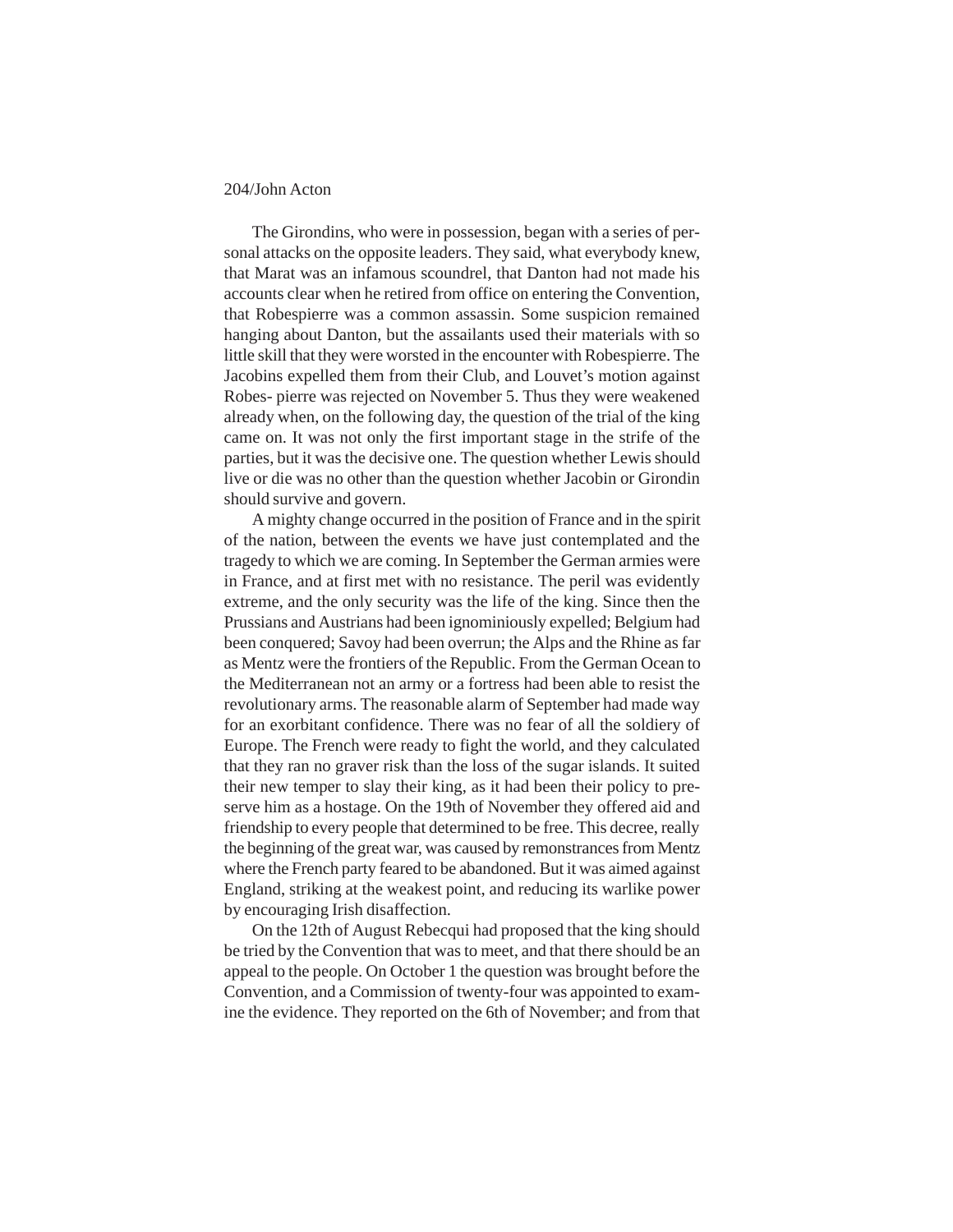moment the matter did not rest. On the following day, Mailhe, in the name of the jurists, reported that there was no legal obstacle, from the inviolability acknowledged by the Constitution. Mousson replied that since Lewis was deposed, he had no further responsibility. A very young member sprang suddenly into notoriety, on the 13th, by arguing that there was no question of justice and its forms: a king deserved death not for what he did, but for what he was. The speaker's name was St. Just. On November 20, before the debate had gone either way, Roland appeared, with news of an important discovery. The king had an iron safe in his palace, which the locksmith had betrayed. Roland had found that it contained 625 documents. A committee of twelve was directed to examine them, and they found the proofs of a great scheme of corruption, and of the venality of Mirabeau. On December 3 it was resolved that the king should be tried by the Convention; the order of proceedings was determined on the 6th, and on the 10th the indictment was brought in. On the next day Lewis appeared before his judges, and was interrogated by the President. He said, in his replies, that he knew nothing of an iron safe, and had never given money to Mirabeau, or to any deputy. When he got back to prison the unhappy man exclaimed, "They asked questions for which I was so little prepared that I denied my own hand." Ten days were allowed to prepare the defence. He was assisted by Malesherbes, by the famous jurist Tronchet, and by Desèze, a younger man, who made the speech. It was unconvincing, for the advocates perceived, no better than their client, where the force and danger of the accusation lay.

Everybody believed that Lewis had brought the invader into the country, but it was not proved in evidence. If the proofs since published had been known at the time, the defence must have been confined to the plea that the king was inviolable; and the answer would have been that he is covered by the responsibility of ministers, but responsible for what he does behind their back. At the last moment several Girondins proposed that sentence should be pronounced by the nation, in primary assemblies an idea put forward by Faure on November 29. This was contrary to the spirit of representative democracy, which consults the electors as to men, and not as to measures properly the result of debate. It was consistent with the direct action of Democracy, which was the theory of Jacobinism. But the Jacobins would not have it. By compelling the vote on the capital question, they would ruin their adversaries. If the Girondins voted for death, they would follow the train of the party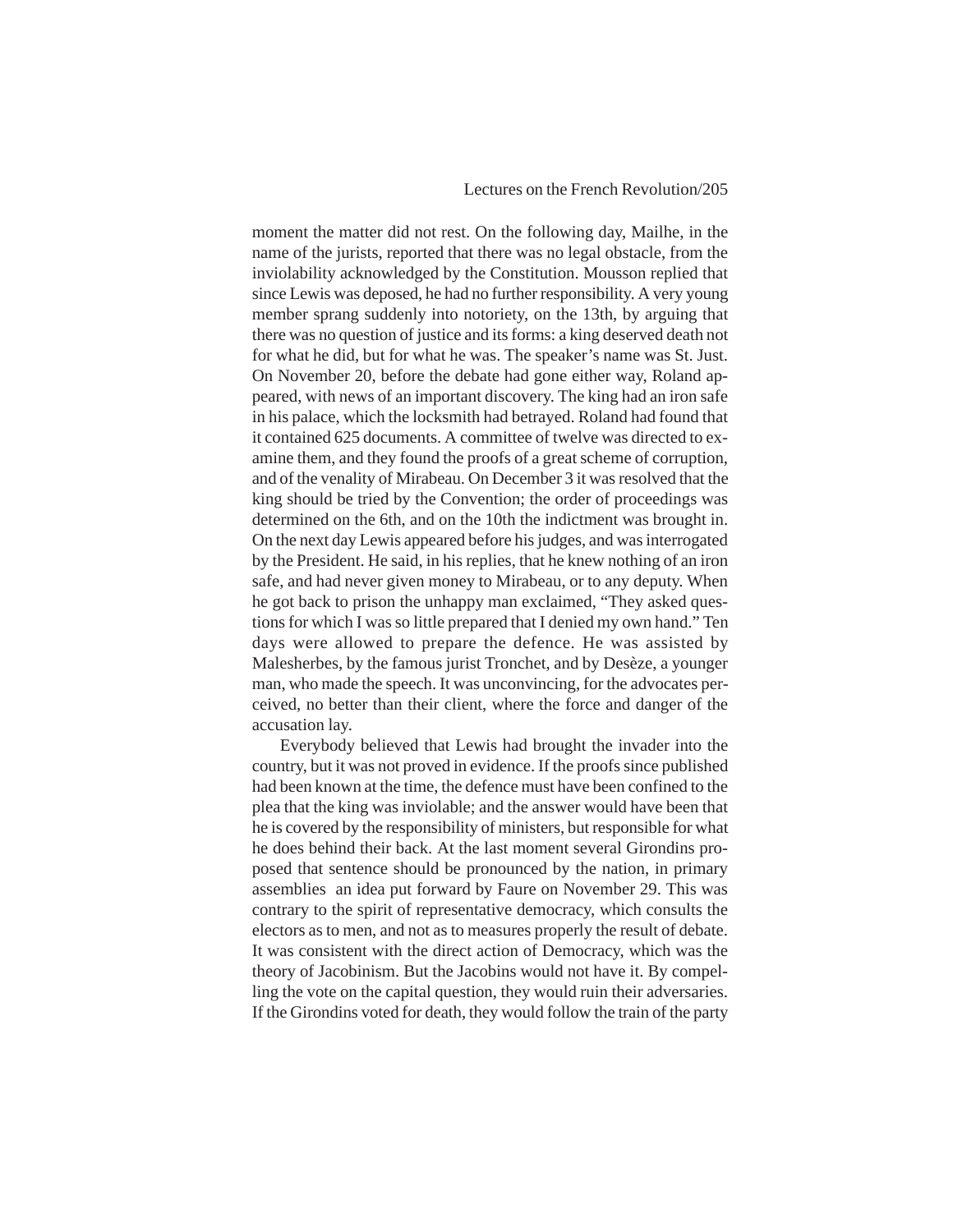that resolutely insisted on it. If they voted against, they could be accused of royalism. When the question "Guilty or not guilty?" was put, there was no hesitation; 683 voted guilty, one man, Lanjuinais, answering that he was a legislator, not a judge. The motion, to leave the penalty to the people, which was made in the interest of the Girondins, not of the king, failed by 423 to 281, and ruined the party that contrived it. The voting on the penalty began on the evening of January 17, and as each man gave his voice from the tribune, it lasted far into the following day. Vergniaud declared the result; he said that there was a majority of five for death. Both parties were dissatisfied, and suspected fraud. A scrutiny was held, and it then appeared that those who had voted simply for the capital penalty were 361, and that those who had voted otherwise were 360. Majority, 1. But when the final vote was taken on the question of delay, there was a majority of 70 for immediate execution.

That the decision was the result of fear has been stated, even by Brissot and Carnot. The duke of Orleans had written to the President that he could not vote at the trial of his kinsman. The letter was returned to him. He promised his son that he would not vote for death, and when they met again exclaimed, "I am not worthy to be your father!" At dinner, on the fatal day, Vergniaud declared that he would defend the king's life, even if he stood alone. A few hours later he voted for death. Yet Vergniaud was soon to prove that he was not a man whom intimidation influenced. The truth is, that nobody had a doubt as to guilt. Punishment was a question rather of policy than of justice.

The army was inclined to the side of mercy. Custine had offered, November 23, to save Lewis, if Prussia would acknowledge the Republic. The offer was made in vain. Dumouriez came to Paris in January, and found that there was nothing to be done. He said afterwards, "It is true he was a perfidious scoundrel, but it was folly to cut his head off" The Spanish Bourbons made every effort to save the head of the house. They offered neutrality and mediation, and they empowered their agent to spend hundreds of thousands of pounds in opportune bribery. They promised, if Lewis was delivered up to them, that they would prevent him from ever interfering in French affairs, and would give hostages for his good behaviour. They entreated George III to act with them in a cause which was that of monarchy and of humanity. Lansdowne, Sheridan, and Fox urged the government to interpose. Grenville made known that peace would be preserved if France gave up her conquests, but he said not a word for the king. Information was brought to Pitt,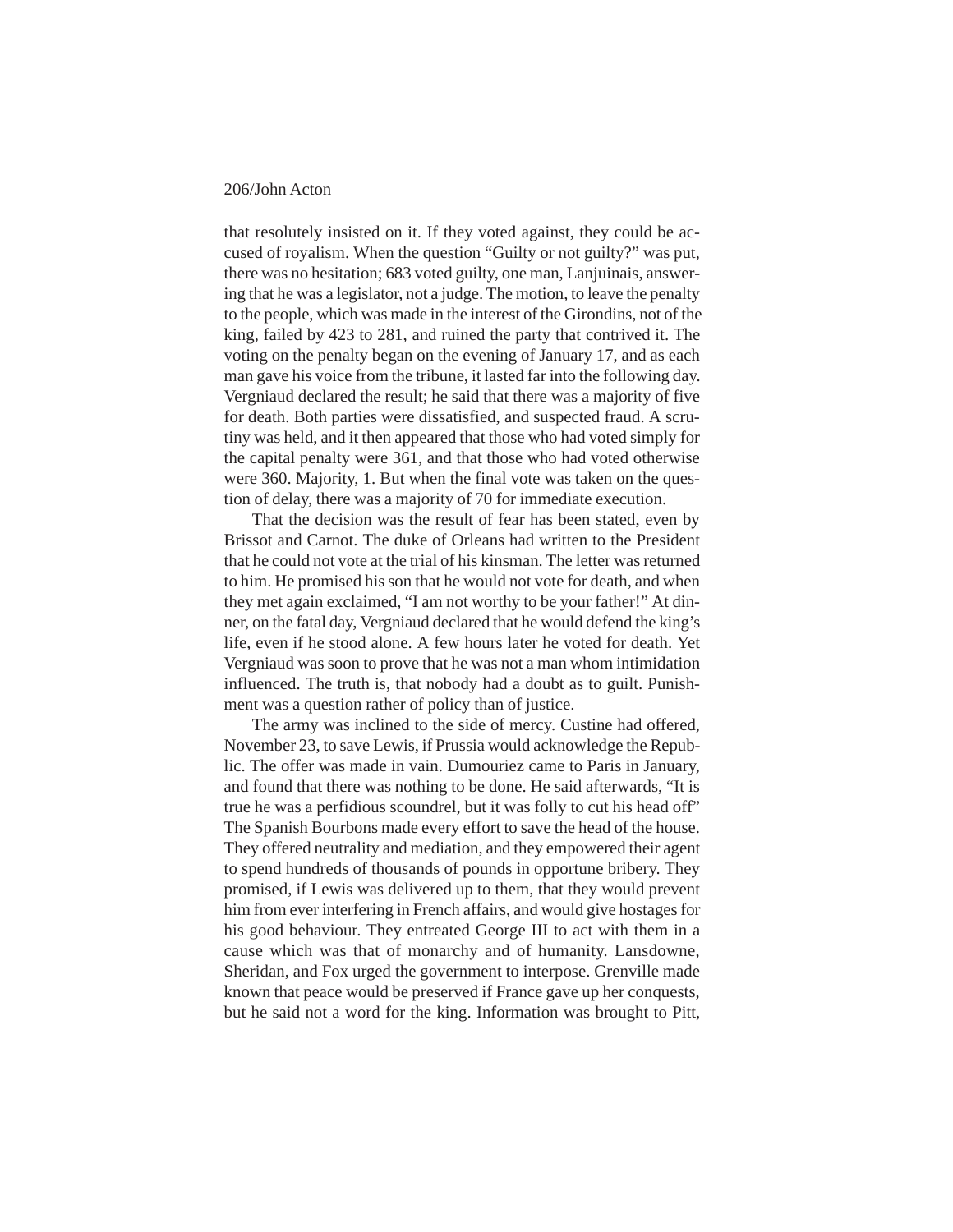from a source that could be trusted, that Danton would save him for £40,000. When he made up his mind to give the money, Danton replied that it was too late. Pitt explained to the French diplomatist Maret, afterwards Prime Minister, his motive for hesitation. The execution of the king of France would raise such a storm in England that the Whigs would be submerged.

Lewis was resigned to his fate, but he expected that he would be spared, and he spoke of retiring to the Sierra Morena, or of seeking a retreat for his old age among the faithful republicans of Switzerland. When his advocates came to tell him that there was no hope, he refused to believe them. "You are mistaken," he said; "they would never dare." He quickly recovered his composure, and declined to ask permission to see his family. " I can wait," he said; "in a few days they will not refuse me." A priest who applied for leave to attend him was sent to prison. As a foreigner was less likely to be molested, the king asked for the abbé Edgeworth, of Firmount, who had passed his life in France, but might be considered an Irishman. Garat, the Minister of the Interior, went to fetch him. On their way he said, "He was weak when in power; but you will see how great he is, now that he is in chains."

On the following day Lewis was taken through a vast parade of military and cannon to the scaffold in the Place de la Concorde, a little nearer to the Champs Elysées than the place where the obelisk of Luxor stands. He was nearly an hour on the way. The Spanish envoy had not made terms with the agents who were attracted by the report of his unlimited credit, and he spent his doubloons in a frantic attempt at rescue as the prisoner passed, at a foot pace, along the Boulevard. An equivocal adventurer, the Baron de Batz, who helped to organise the rising of Vendémiaire, which only failed because it encountered Bonaparte, had undertaken to break the line, with four or five hundred men. They were to make a rush from a side street. But every street was patrolled and every point was guarded as the coach went by carrying the prisoner. De Batz was true to the rendezvous, and stood up, waving a sword and crying, "Follow me and save the king!" It was without effect; he vanished in the crowd; one companion was taken and guillotined, but the police were able to report that no incident had occurred on the way.

Not the royalists but the king served the royal cause on that 21st of January. Unequal to his duties on the throne, he found, in prison and on the scaffold, a part worthy of the better qualities of his race, justifying the words of Louis Blanc, "None but the dead come back." To absolve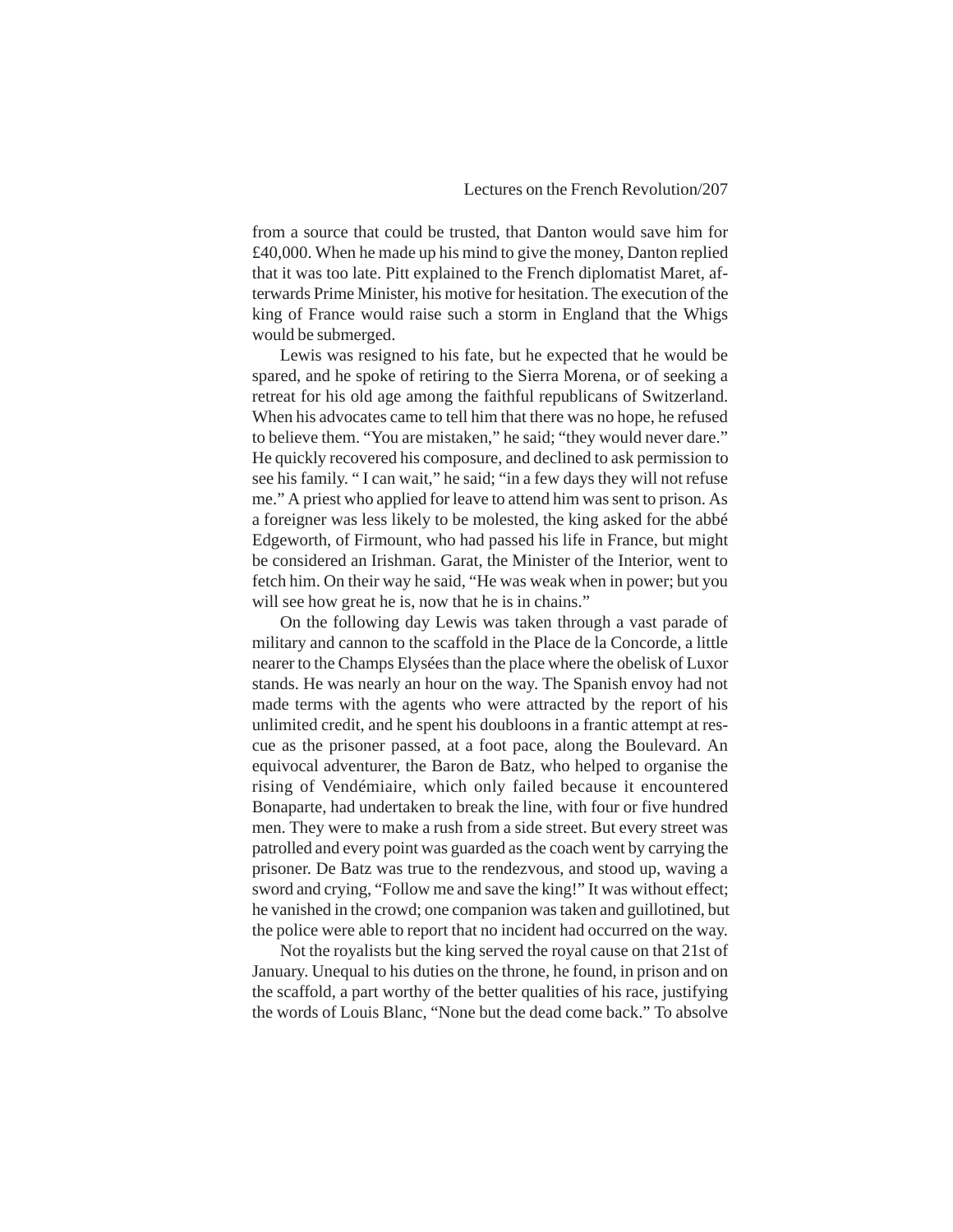him is impossible, for we know, better than his persecutors, how he intrigued to recover uncontrolled authority by bringing havoc and devastation upon the people over whom he reigned. The crowning tragedy is not that which Paris witnessed, when Santerre raised his sword, commanding the drums to beat, which had been silenced by the first word of the dying speech; it is that Lewis XVI met his, fate with inward complacency, unconscious of guilt, blind to the opportunities he had wasted and the misery he had caused, and died a penitent Christian but an unrepentant king.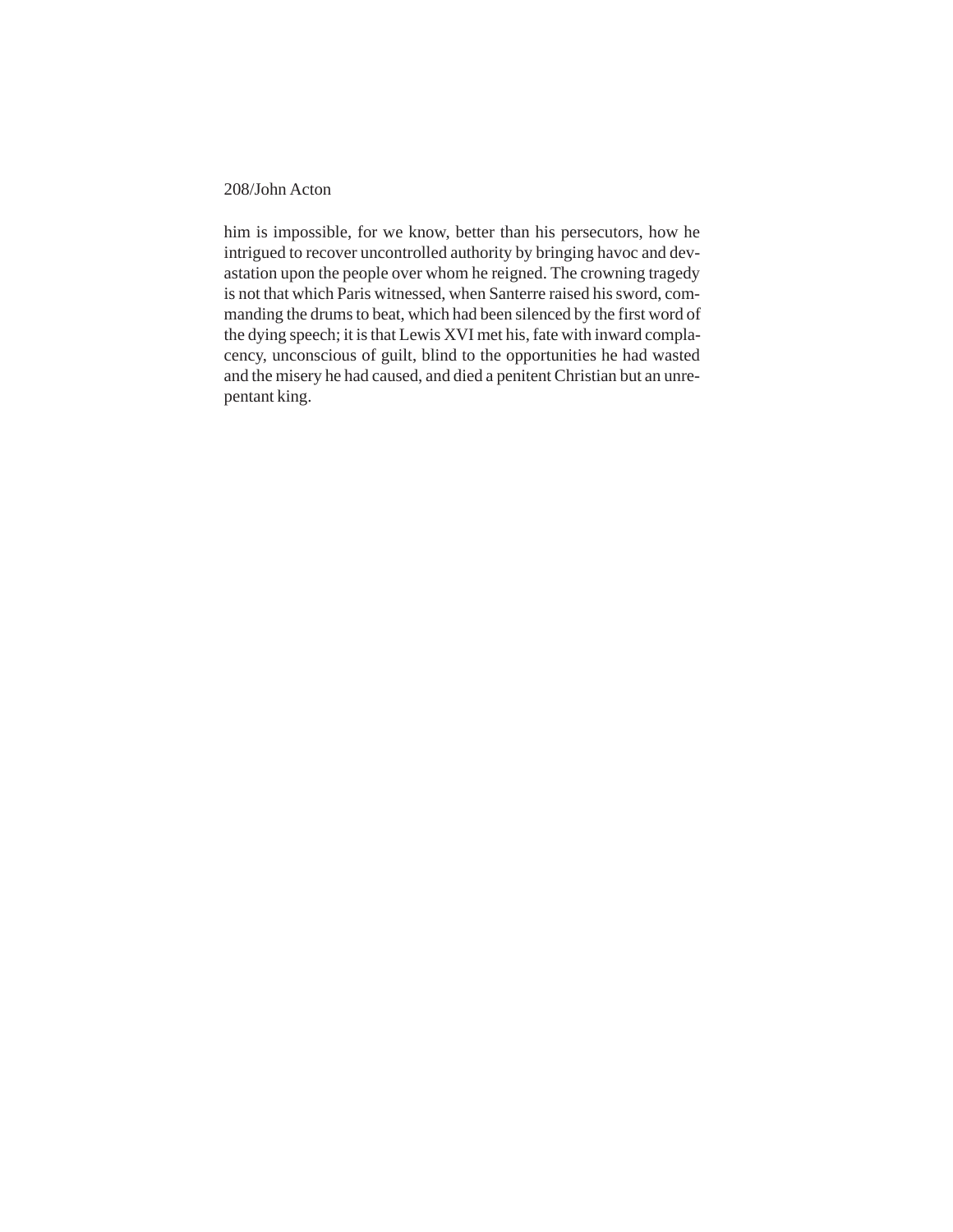# XVII: THE FALL OF THE GIRONDE

The Constitution of 1791 had failed because it carried the division of powers and the reaction against monarchical centralisation so far as to paralyse the executive. Until the day when a new system should be organised, a series of revolutionary measures were adopted, and by these the Convention governed to the end. Immediately after the death of Lewis XVI they began to send out representatives with arbitrary powers to the departments. The revolutionary tribunal was appointed in March to judge political cases without appeal; and the Secret Committee of Public Safety in April, on the defeat and defection of Dumouriez. All this time, the Girondins had the majority. The issue of the king's trial had been disastrous to them, because it proved their weakness, not in numbers, but in character and counsel. Roland at once resigned, confessing the defeat. But they stood four months before their fall. During that memorable struggle, the question was whether France should be ruled by violence and blood, or by men who knew the passion for freedom. The Girondins at once raised the real issue by demanding inquiry into the massacres of September. It was a valid but a perilous weapon. There could be no doubt as to what those who had committed a thousand murders to obtain power would be capable of doing in their own defence.

The Girondins calculated badly. By leaving crime unpunished they could have divided their adversaries. Almost to the last moment Danton wished to avoid the conflict. Again and again they rejected his offers. Open war, said Vergniaud, is better than a hollow truce. Their rejection of the hand that bore the crimson stain is the cause of their ruin, but also of their renown. They were always impolitic, disunited, and undecided; but they rose, at times, to the level of honest men. Their second line of attack was not better chosen. Party politics were new, and the science of understanding the other side was not developed; and the Girondins were persuaded that the Montagnards were at heart royalists, aiming at the erection of an Orleanist throne. Marat received money from the Palais Royal; and Sieyès to the last regarded him as a masked agent of monarchy. Danton himself assured the young Duc de Chartres that the Republic would not last, and advised him to hold himself in readiness to reap, some day, what the Jacobins were sowing.

The aim of the Jacobins was a dictatorship, which was quite a new substitute for monarchy, and the Orleans spectre was no more than an illusion on which the Gironde spent much of its strength. In retaliation,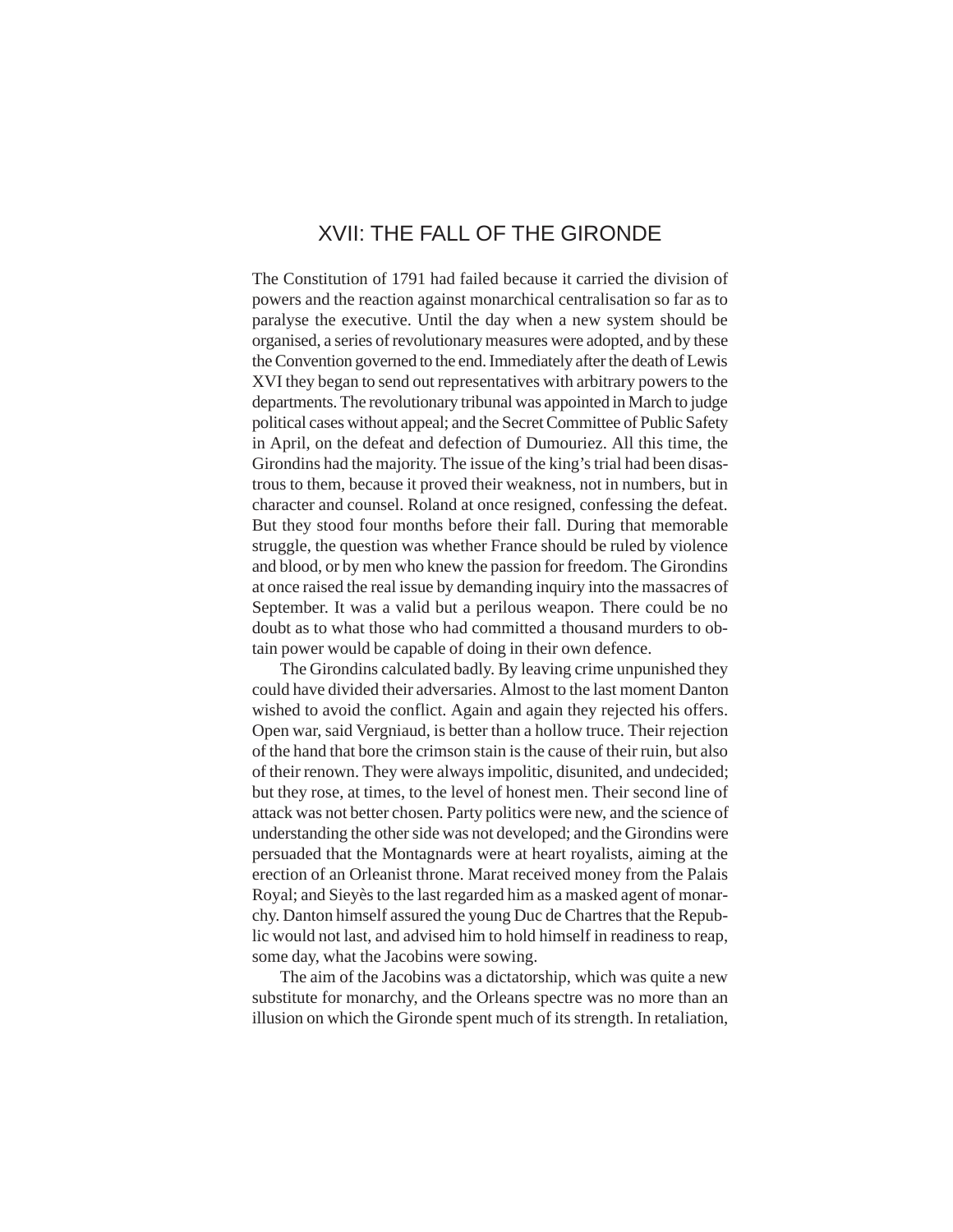they were accused of Federalism, and this also was a false suspicion. Federal ideas, the characteristic of America, had the sanction of the greatest names in the political literature of France Montesquieu and Rousseau, Necker and Mirabeau. The only evident Federalist in the Con- vention is Barère. A scheme of federation was discussed at the Jacobins on September 10, and did not come to a vote. But the idea was never adopted by the Girondin party, or by any one of its members, with the exception of Buzot. They favoured things just as bad in Jacobin eyes. They inclined to decentralisation, to local liberties, to restraint on the overwhelming activity of Paris, to government by representatives of the sovereign people, not by the sovereign itself. All this was absolutely opposed to the concentration of all powers, which was the prevailing purpose since the alarm of invasion and treason, and was easily confounded with the theory of provincial rights and divided authority, which was dreaded as the superlative danger of the time. That which, under the title of Federalism, was laid to their charge, must be counted to their credit; for it meant that, in a limited sense, they were constitutional, and that there were degrees of power and oppression, which even a Girondin would resist

The Jacobins had this superiority over their fluctuating opponents, that they fell back on a system which was simple, which was intelligible, and which the most famous book of the previous generation had made known to everybody. For them there was no uncertainty, no groping, and no compromise. They intended that the mass of the people should at all times assert and enforce their will, over-riding all temporary powers and superseding all appointed agents. As they had to fight the world with a divided population, they required that all power should be concentrated in the hands of those who acted in conformity with the popular will, and that those who resisted at home, should be treated as enemies. They must put down opposition as ruthlessly as they repelled invasion. The better Jacobin would not have denied liberty, but he would have defined it differently. For him it consisted not in the limitation, but the composition of the governing power. He would not weaken the state by making its action uncertain, slow, capricious, dependent on alternate majorities and rival forces; but he would find security in power exercised only by the whole body of the nation, united in the enjoyment of the gifts the Revolution had bestowed on the peasant. That was the most numerous class, the class whose interests were the same, which was identified with the movement against privilege, which would inevitably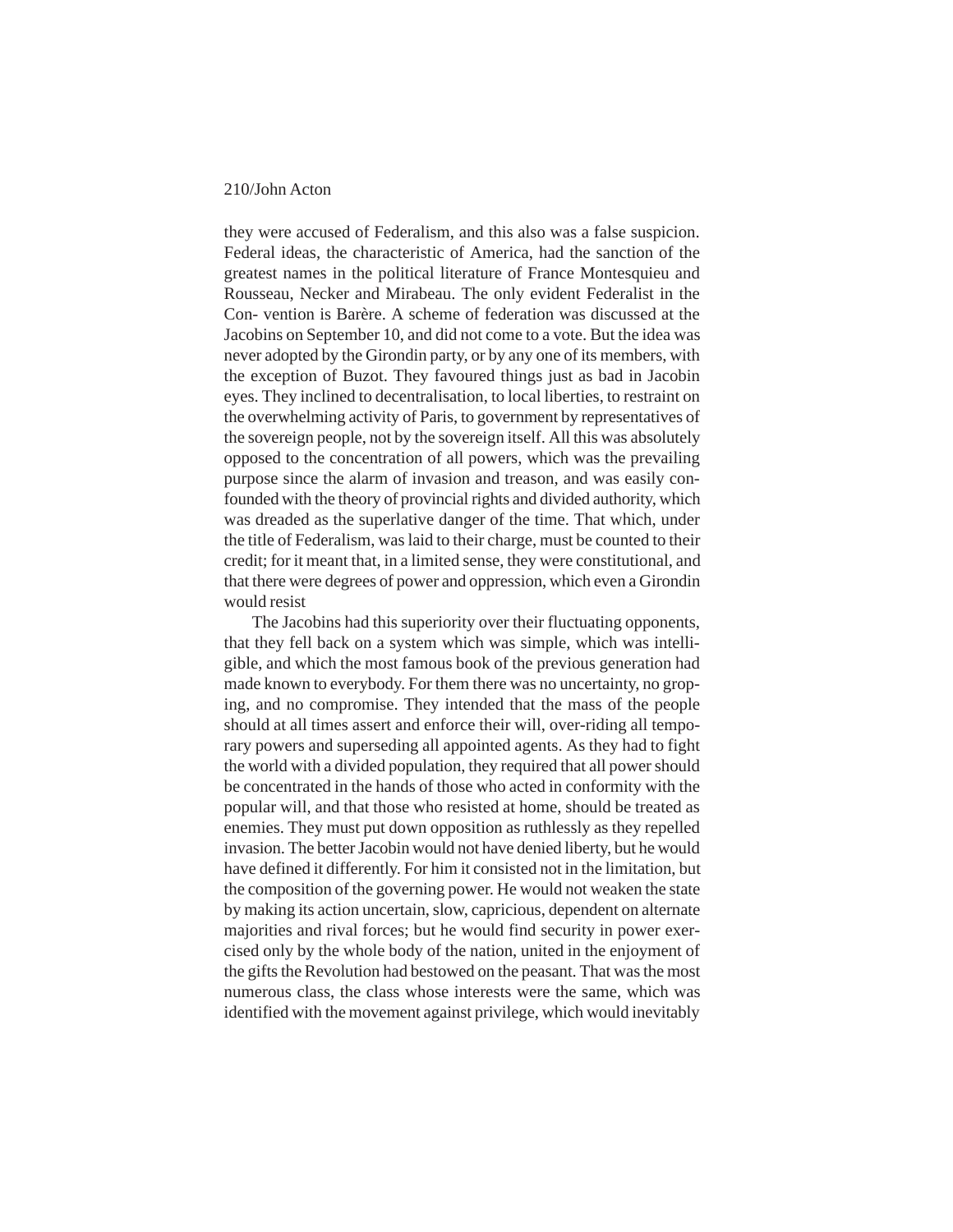be true to the new institutions. They were a minority in the Convention, but a minority representing the unity and security of the Republic, and supported by the majority outside. They drew to themselves not the best or the most brilliant men, but those who devoted themselves to the use of power, not to the manipulation of ideas. Many good ad- ministrators belonged to the party, among whom Carnot is only the most celebrated. Napoleon, who understood talent and said that no men were so vigorous and efficient as those who had gone through the Revolution, gave office to 127 regicides, most of whom were Montagnards.

The Girondins, vacillating and divided, would never have made the Republic triumph over the whole of Europe and the half of France. They were immediately confronted by a general war and a formidable insurrection. They were not afraid of war. The great military powers were Austria and Prussia, and they had been driven to the Rhine by armies of thirty or forty thousand men. After that, the armies of Spain and England did not seem formidable. This calculation proved to be correct. The audacity of the French appeared in their declaration of war against the three chief maritime powers at once England, Spain, and Holland. It was not until 1797, not for four years, that the superiority of the British fleet was established. They had long hoped that war with England could be avoided, and carried on negotiations through a succession of secret agents. There was a notion that the English government was revolutionary in character as it was in origin, that the execution of the king was done in pursuance of English examples, that a Protestant country must admire men who followed new ideas. Brissot, like Napoleon in 1815, built his hopes on the opposition. Mr. Fox could not condemn the institution of a Republic; and a party that had applauded American victories over their own countrymen might be expected to feel some sympathy with a country which was partly imitating England and partly America.

War with continental absolutism was the proper price of revolution; but the changes since 1 789 were changes in the direction of a Whig alliance. When the Convention were informed that George III. would not have a regicide minister in the country, they did not debate the matter, but passed it over to a committee. They acted not only from a sense of national dignity, but in the belief that the event was not very terrible. The Girondins thought that the war would not be popular in England, that the Whigs, the revolutionary societies, and the Irish, would bring it to an early termination. Marat, who knew this country affirmed that it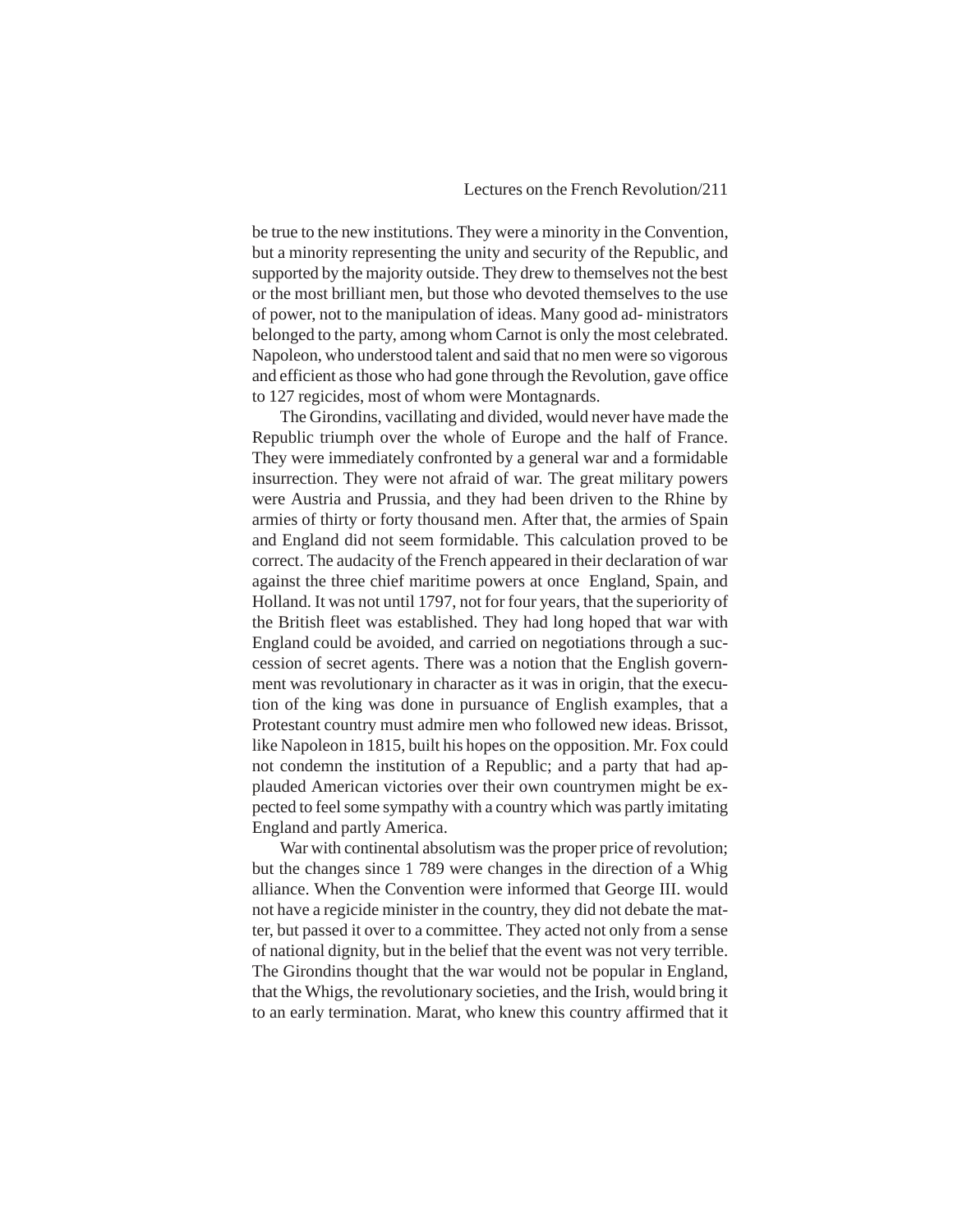was an illusion. But there was no opposition to the successive declarations of war with England Holland, and the Spanish and Neapolitan Bourbons which took place in February and March. Eight hundred million of asszgnats were voted at once, to be secured on the confiscated property of the émigrés. France, at that moment, had only 150,000 soldiers in the field. On February 24, a decree called out 300,000 men, and obliged each department to raise its due proportion. The French army that was to accomplish such marvels in the next twenty years, begins on that day. But the first consequence was an extraordinary diminution in the military power of the State. The Revolution had done much for the country people, and had imposed no burdens upon them. The compulsory levy was the first. In most places, with sufficient pressure, the required men were supplied. Some districts offered more than their proper number.

On March 10, the Conscription was opened in the remote parishes of Poitou. The country had been agitated for some time. The peasants, for there were no large towns in that region, had resented the overthrow of the nobility, of the clergy, and of the throne. The expulsion of their priests caused constant discontent. And now the demand that they should go out, under officers whom they distrusted, and die for a government which persecuted them, caused an outbreak. They refused to draw their numbers, and on the following day they gathered in large crowds and fell upon the two sorts of men they detested the government officials, and the newly established clergy. Before the middle of March about three hundred priests and republican officials were murdered, and the war of La Vendée began. And it was there, and not in Paris, that liberty made its last stand in revolutionary France.

But we must see first what passed in the Convention under the shadow of the impending struggle. A committee had been appointed, October 1, to draw up a constitution for the Republic. Danton was upon it, but he was much away, with the army in Belgium. Tom Paine brought illumination from America, and Barère, generally without ideas of his own, made others' plausible. The majority were Girondins, and with them Sieyès was closely associated. On February 15, Condorcet produced the report. It was the main attempt of the Girondins to consolidate their power, and for three months it occupied the leisure of the Convention. The length of the debate proved the weak- ness of the party. Robespierre and his friends opposed the work of their enemies, and talked it out. They devoted their arguments to the preamble, the new formula of the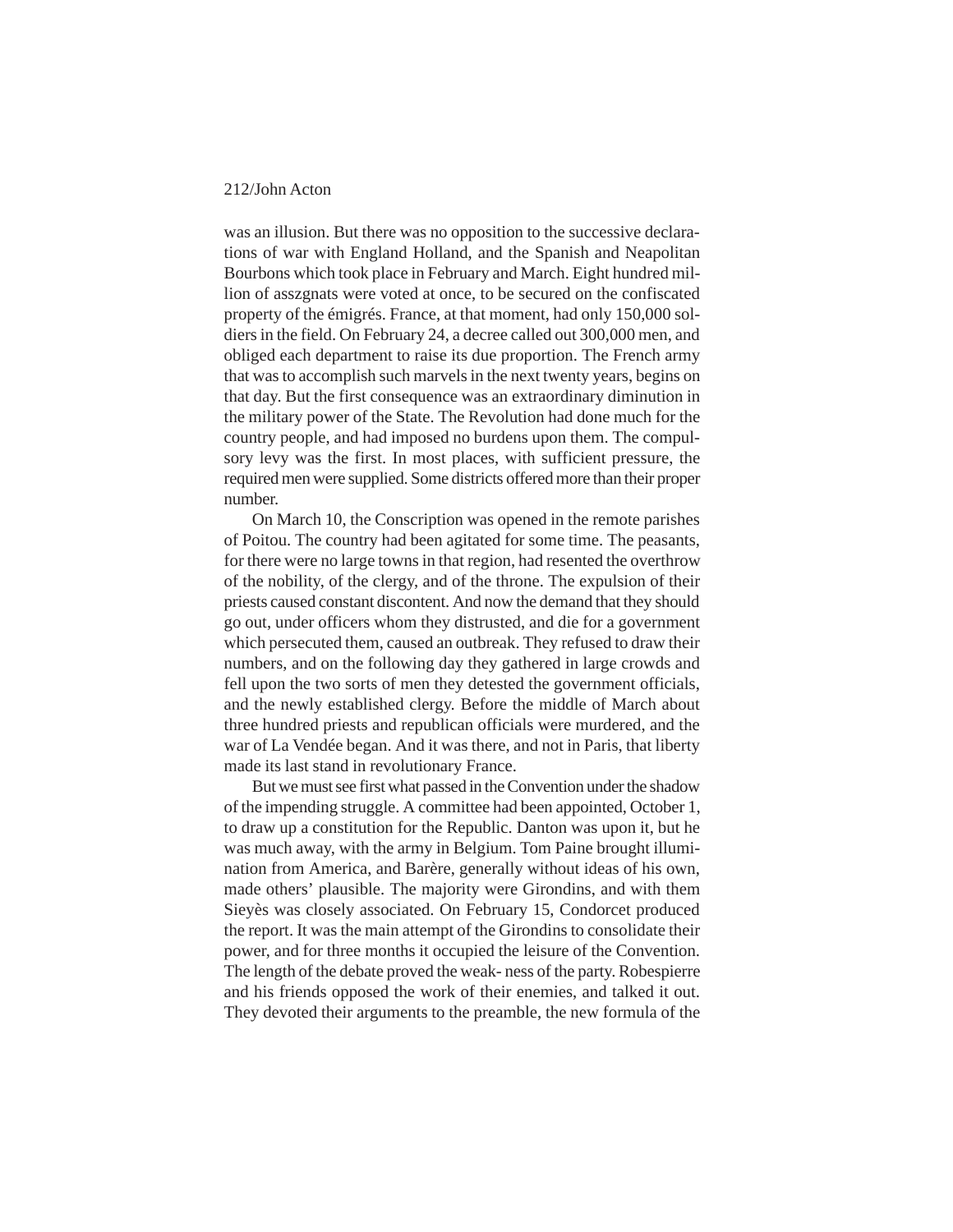#### Lectures on the French Revolution/213

Rights of Man, and succeeded so well that no part of the Constitution ever came to a vote. The most interesting portion of the debate turned upon the principle of religious liberty, which the draft affirmed, and which was opposed by Vergniaud. Whilst this ineffectual discussion proceeded, the fight was waged decisively else- where, and the Jacobins delivered a counterstroke of superior force.

Dumouriez's reverses had begun, and there was new urgency in the demand for concentration. Danton came to an understanding with Robespierre, and they decided on establishing the revolutionary tribunal. It was to consist of judges appointed by the Convention to try prisoners whom the Convention sent before it, and to judge without appeal. Danton said that it was a necessary measure, in order to avert popular violence and vengeance. He recommended it in the name of humanity. When the Convention heard Danton speak of humanity there was a shudder, and in the midst of a dead silence Lanjuinais uttered the word "September." Danton replied that there would have been no massacres if the new tribunal had been instituted at the time. The Convention resolved that there should be trial by jury, and that no deputies should be tried without their permission. The object of Robespierre was not obtained. He had meant that the revolutionary tribunal should judge without a jury, and should have jurisdiction over the deputies. The Girondins were still too strong for him. Danton next addressed himself to them. They agreed that there should be a strong committee to supervise and control the government. On March 25 they carried a list of twenty-five, composed largely of their own friends, and, by thus subjecting the Assembly at large to a committee, they once more recovered supreme power. Immediately after, the defection of Dumouriezwas reported at Paris, and the Convention rightly believed that they had narrowly escaped a great danger. For Dumouriez had intended to unite all the forces he could collect in the Dutch and Belgian Netherlands, and to march into France at their head, to establish a government of his own. He had been in close communication with Danton, and the opportunity of attacking Danton was too good to be lost. On April 1 Lasource accused him of complicity in the treason. The truce between them was at an end, and the consequences were soon apparent. The committee of twenty-five was too bulky, and was made up from different parties. A proposal was made to reduce the number, and on April 6 a new committee of nine, the real Committee of Public Safety, was elected, and no Girondins were included in it. On the same day the first execution took place of a prisoner sentenced by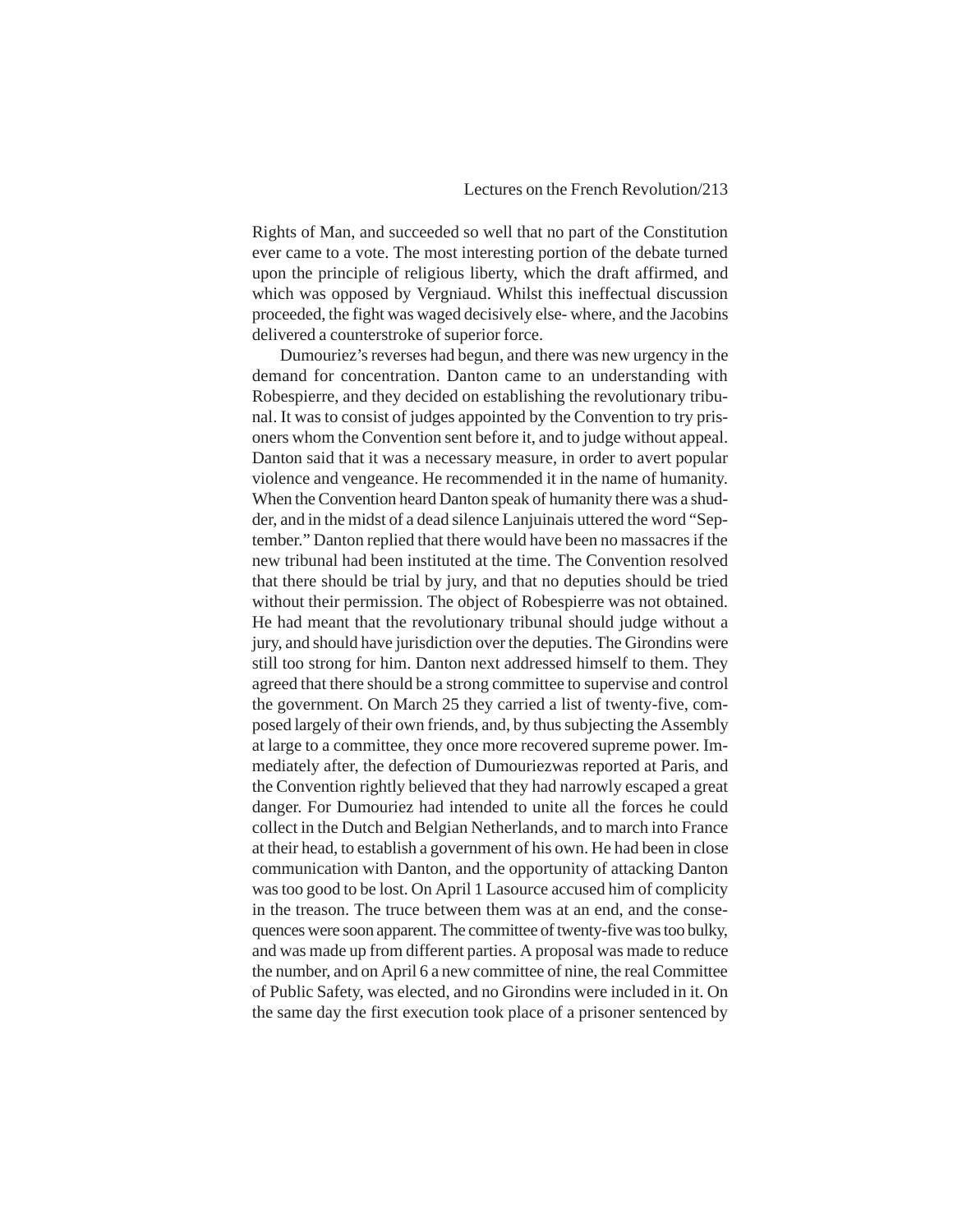the new tribunal. The two chief instruments of the revolutionary government were brought into action at the same time. But they did not enable the Jacobins to reach their enemies in the Assembly, for the deputies were inviolable. Everybody else was at the mercy of the public accuser.

The Girondins, having failed in their attack on Danton, now turned against Marat, and by 220 to 132 votes sent him before the revolutionary tribunal to be tried for sedition. On the 24th he was acquitted. Meantime his friends petitioned against the Girondins, and demanded that twenty-two of them should be expelled. The petition was rejected, after a debate in which Vergniaud refused to have the fate of his party decided by primary assemblies, on the ground that it would lead to civil war. Vendée was in flames, and the danger of explosion was felt in many parts of France.

Down to the month of May, the Girondins had failed in their attacks on individual deputies, but their position in the Assembly was unshaken. By their divisions, and by means of occasional majorities, especially by the uncertain and intermittent help of Danton, Robespierre had carried important measures—the Revolutionary Tribuna the Committee of Public Safety, the employment of commissaries from the Convention to enforce the levies in each department. By a series of acceptable decrees in favour of the indigent, he had established himself and his friends as the authors of a new order of society, against the representatives of the middle class. The people of Paris responded by creating an insurrectionary committee to accomplish, by lawful pressure or otherwise, the purpose of the deputation which had demanded the exclusion of the twenty-two. On May 21 a commission of twelve was appointed to vindicate the supremacy of the Convention against the municipality. The Girondins obtained the majority. Their candidates received from 104 to 325 votes. No Jacobin had more than 98. It was their last parliamentary victory. There was no legal way of destroying them. The work had to be left to agitators like Marat, and the committee of insurrection. When this came to be understood, the end was very near. The committee of twelve, the organ of the Convention and of the moderate part of it, arrested several of the most violent agitators. On May 26, Robespierre summoned the people of Paris against the traitorous deputies. Next day they appeared, made their way into the Convention, and stated their demands. The men were released, and the commission of twelve was dissolved. But on the 28th the Assembly, ashamed of having yielded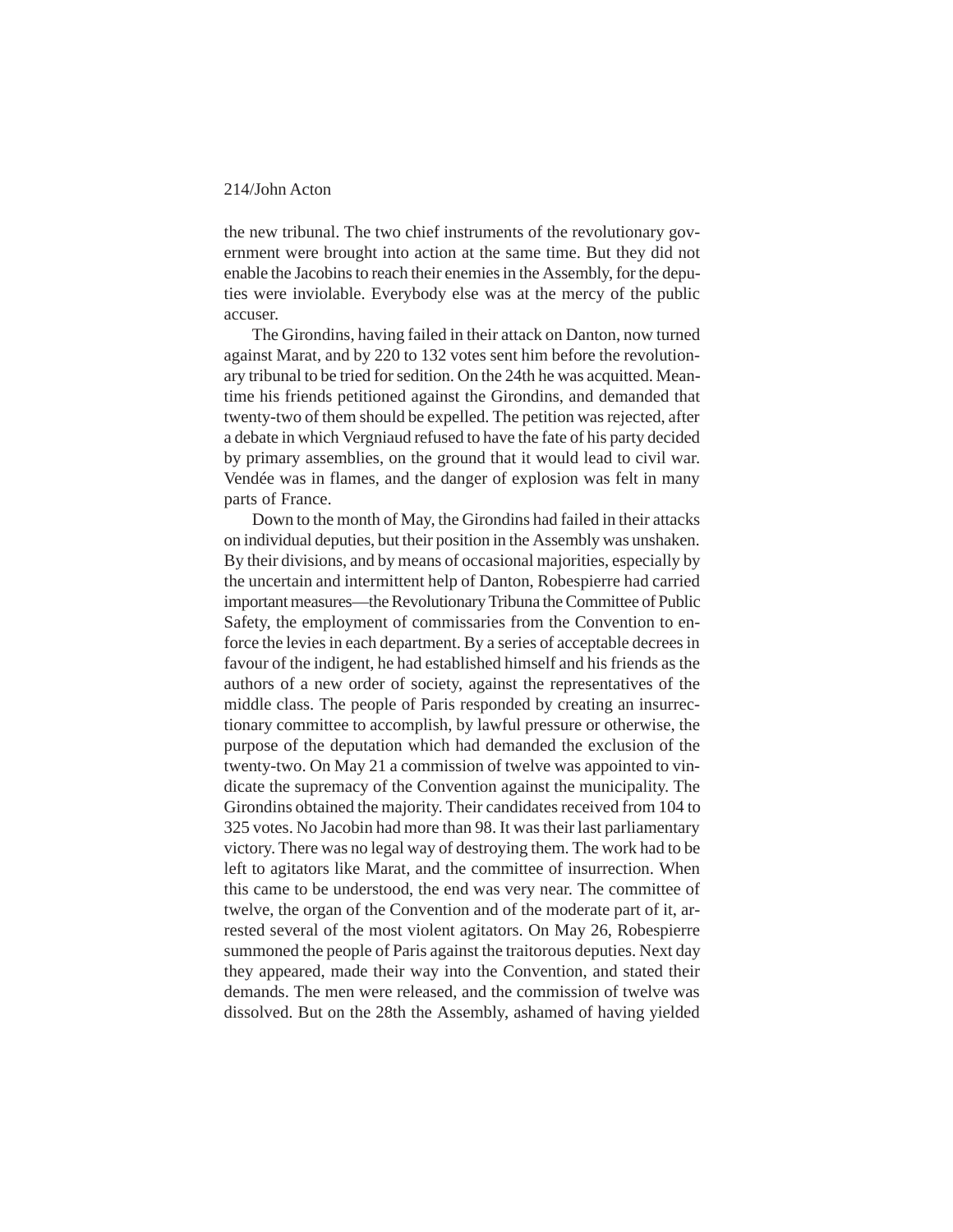tamely to a demonstration which was not overwhelming, renewed the commission, by 279 votes to 239.

A more decisive action was now resolved upon, and the Jacobins prepared what they called a moral insurrection. They desired to avoid bloodshed, for the tenure by which the Revolutionary Tribunal existed was that it prevented the shedding of blood otherwise than by legal forms. The Girondins, after expulsion, could be left to the enjoyment of all the securities of a trial by jury. Meanwhile, the Girondin scheme of Constitution was dropped, an five new members were appointed to draw up a new one and on May 30, for the first time, a president was take from the deputies of the Mountain. On May 31 the insurrectionary masses invaded the Assembly. There was no actual violence, and no resistance. The Giroudins did nothing to defend their cause, and their commission of twelve was again dissolved. The deputies remained uninjured; but Roland fled, and his wife was sent to prison. Two days later, June 2, the victory of moral force was completed. The Tuileries were surrounded with cannon, the deputies were not permitted to go out, and some of the Girondins agreed to resign their seats in order to prevent an outbreak. It was called a voluntary ostracism.

In the extreme weakness of the party Lanjuinais alone spoke and acted with courage and decision. Legendre went up to the Tribune while he was speaking, and threatened to kill him. As Legendre was a butcher, Lanjuinais replied, "First decree that I am a bullock." When Chabot, who had been a Capuchin, reviled the fallen statesmen, Lanjuinais exclaimed, "The ancients crowned their victims with flowers, and the priest did not insult them." This brave man lived through it all, lived to witness the destruction of his enemies, to be the elect of many departments, and to preside over the Chamber that decreed the downfall of Napoleon. At the last moment, an obscure supporter of the Girondins saw Danton, and called on him to interfere to save the Convention from violence. Danton answered that he could do nothing, for they had no confidence in him. It is a redeeming testimony. On the evening of June 2 the more conspicuous Girondins, without being sent to prison, were placed under arrest. In the capital, the victory of the Jacobins was complete. They had conquered by the aid of the insurrectionary committee, to which no man was admitted who did not swear approval of the September murders.

Rout and extermination ensued upon the fall of the Gironde. They had been scrupulous not to defend them- selves by force, and preferred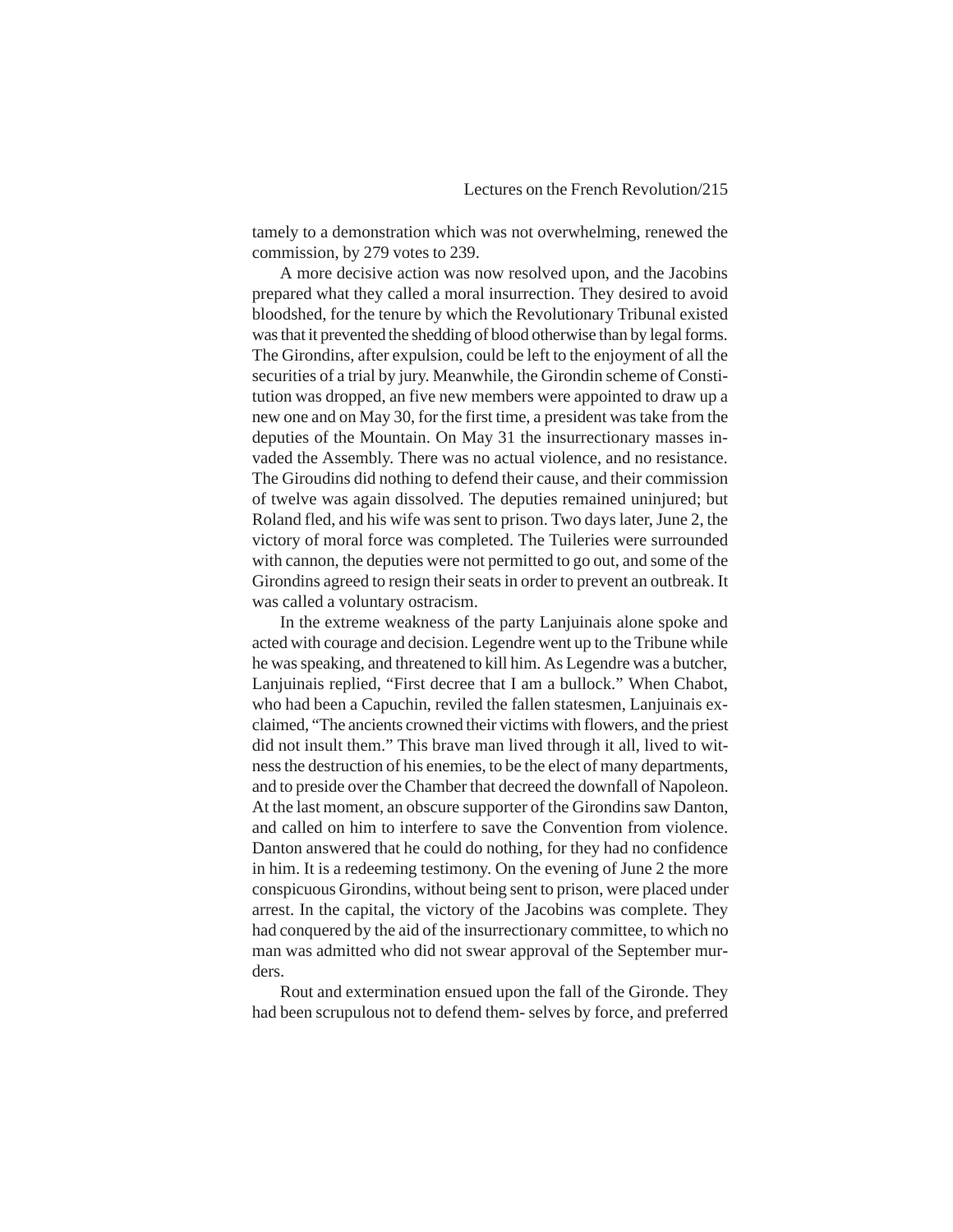the Republic to their party. While some remained as hostages in the power of the foe, others went away to see what France would think of the mutilation of its parliament. Their strength was in the departments, and in several departments the people were arming. In the west there was no hope for them, for they had made the laws against which La Vendée rebelled. They turned to the north. In Normandy the royalists were forming an army, under the famous intriguer, Puisaye. Between such a man and Buzot no understanding could subsist. There was no time for them to quarrel, for the movement broke down at once. The people of Normandy were quite indifferent. But there was one among them who had spirit, and energy, and courage, and passion enough to change the face of France. This extraordinary person was the daughter of M. d'Armont, and she passed into the immortality of history as Charlotte Corday. She was twenty-four. Her father was a royalist, but she had read Raynal, and had the classical enthusiasm which was bred by Plutarch in those as well as in other days. She had refused the health of Lewis XVI, because, she said, he was a good man, but a bad king. She preferred to live with a kinswoman, away from her own family, and her mind was made up never to marry. Her bringing up had been profoundly religious, but that influence seems to have been weakened in her new home. There is no trace of it during the five days on which a fierce light beats. In her room they found her Bible lying open at the story of Judith. From the 31st of May she had learnt to regard Marat as the author of the proscription of the Girondins, some of whom had appeared at Caen in a patriotic halo. When the troops were paraded, on July 7, those who volunteered for the march against Paris were so few that the hope of deeds to be done by armed men utterly vanished. It occurred to Charlotte that there may be something stronger than the hands and the hearts of armed men. The Girondins were in the power of assassins, of men against whom there was no protection in France but the dagger. To take a life was the one way of saving many lives. Not a doubt ever touched her that it is right to kill a murderer, an actual and intending murderer, on condition of accepting the penalty. She told no one of the resolution in her mind, and said nothing that was pathetic, and nothing that was boastful. She only replied to Pétion's clumsy pleasantries: "Citizen, you speak like that because you do not understand me. One day, you will know." Under a harmless pretext she went to Paris, and saw one of the Girondin deputies. In return for some civility, she advised him to leave at once for Caen. His friends were arrested, and his papers were already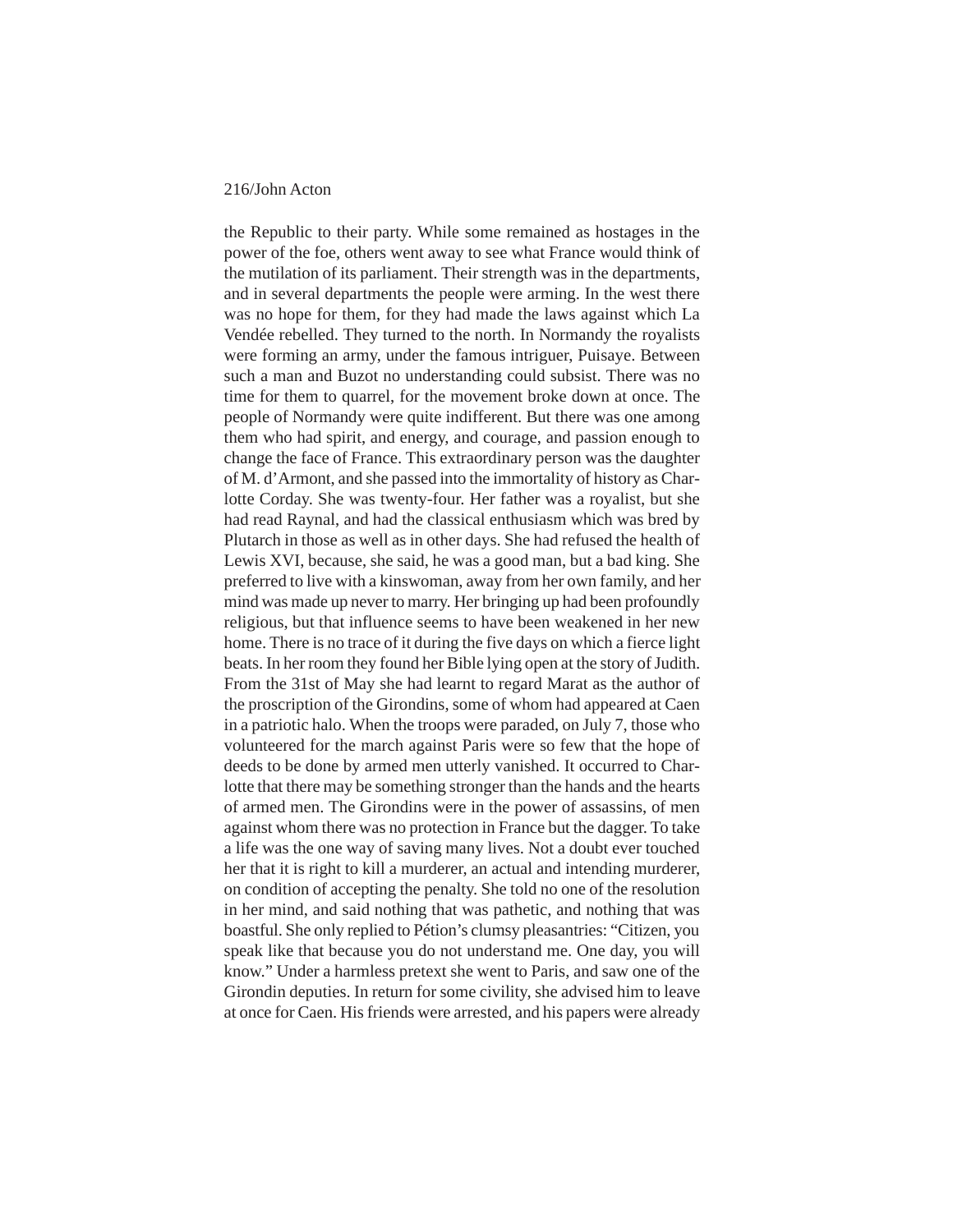seized, but he told her that he could not desert the post of duty. Once more, she cried, "Believe me, fly before to-morrow night!" He did not understand, and he was one of the famous company that mounted the scaffold with Vergniaud. Next morning, Saturday July 13, Charlotte purchased her dagger, and called on Marat. Although he was in the bath where he spent most of his time, she made her way in, and explained her importunity by telling him about the conspirators she had seen in Normandy. Marat took down their names, and assured her that in a few days he would have them guillotined. At that signal she drove her knife into his heart. When the idiotic accuser-general intimated that so sure a thrust could only have been acquired by practice, she exclaimed, "The monster! He takes me for a murderess." All that she felt was that she had taken one life to preserve thousands. She was knocked down and carried through a furious crowd to prison. At first she was astonished to be still alive. She had expected to be torn in pieces, and had hoped that the respectable inhabitants, when they saw her head displayed on a pike, would remember it was for them that her young life was given. Of all murderers, and of all victims, Charlotte Corday was the most composed. When the executioner came for the toilette, she borrowed his shears to cut off a lock of her hair. As the cart moved slowly through the raging streets, he said to her, "You must find the way long." "No," she answered, "I am not afraid of being late." They say that Vergniaud pronounced this epitaph: "She has killed us, but she has taught us all how to die."

After the failure in Normandy, of which this is the surviving episode, Buzot and his companions escaped by sea to the Gironde. Having been outlawed, on July 28, they were liable to suffer death without a trial, and had to hide in out-houses and caverns. Nearly all were taken. Barbaroux, who had brought the Marseillais, shot himself at the moment of capture, but had life enough to be carried to the scaffold. Buzot and Pétion outlived their downfall for a year. Towards the end of the Reign of Terror, snarling dogs attracted notice to a remote spot in the south-west. There the two Girondins were found, and recognised, though their faces had been eaten away. Before he went out to die, Buzot placed in safety the letters of Madame Roland. Seventy years later they came to light at a sale, and the suspected secret of her life told in her Memoirs, but suppressed by the early editors, was revealed to the world. She had been executed on November 10, 1793' four days after the Duke of Orleans, and the cheerful dignity of her last moments has reconciled many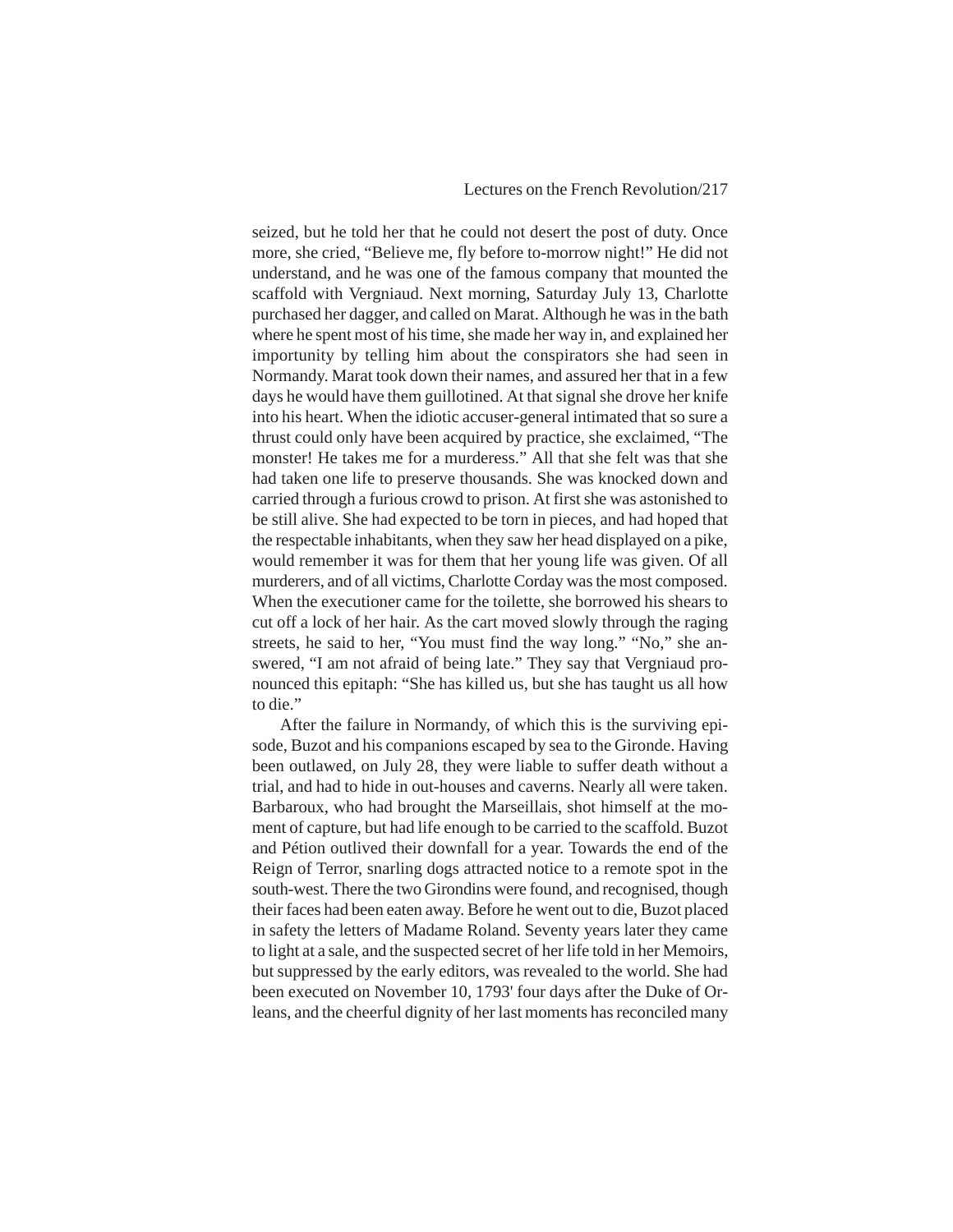who were disgusted with her declamatory emphasis, her passion, and her inhumanity. Her husband was safe in his place of concealment near Rouen; but when he heard, he ran himself through with a sword-cane. The main group had died a few days earlier. Of 180 Girondin deputies, 140 were imprisoned or dispersed, and 24 of these managed to escape; 73 were arrested at Paris, October 3, but were not brought to trial; 21, among whom were many celebrities, went before the revolutionary tribunal, October 24, and a week later they were put to death. Their trial was irregular, even if their fate was not undeserved. With Vergniaud, Brissot, and their companions the practice began of sending numbers to the guillotine at once. There were 98 in the five months that followed.

During the agony of his party, Condorcet found shelter in a lodginghouse at Paris. There, under the Reign of Terror, he wrote the little book on Human Progress, which contains his legacy to mankind. He derived the leading idea from his friend Turgot, and transmitted it to Comte. There may be, perhaps, a score or two dozen decisive and characteristic views that govern the world, and that every man should master in order to understand his age, and this is one of them. When the book was finished, the author's part was played, and he had nothing more to live for. As his retreat was known to one, at least, of the Montagnards, he feared to compromise those who had taken him in at the risk of their life. Condorcet assumed a disguise, and crept out of the house with a Horace in one pocket and a dose of poison in the other. When it was dark, he came to a friend's door in the country. What passed there has never been known, but the fugitive philosopher did not remain. A few miles outside Paris he was arrested on suspicion and lodged in the gaol. In the morning they found him lying dead. Cabanis, who afterwards supplied Napoleon in like manner, had given him the means of escape.

This was the miserable end of the Girondin party. They were easily beaten and mercilessly destroyed, and no man stirred to save them. At their fall liberty perished; but it had become a feeble remnant in their hands, and a spark almost extinguished. Although they were not only weak but bad, no nation ever suffered a greater mis- fortune than that which befell France in their defeat and destruction. They had been the last obstacle to the Reign of Terror, and to the despotism which then by successive steps centred in Robespierre.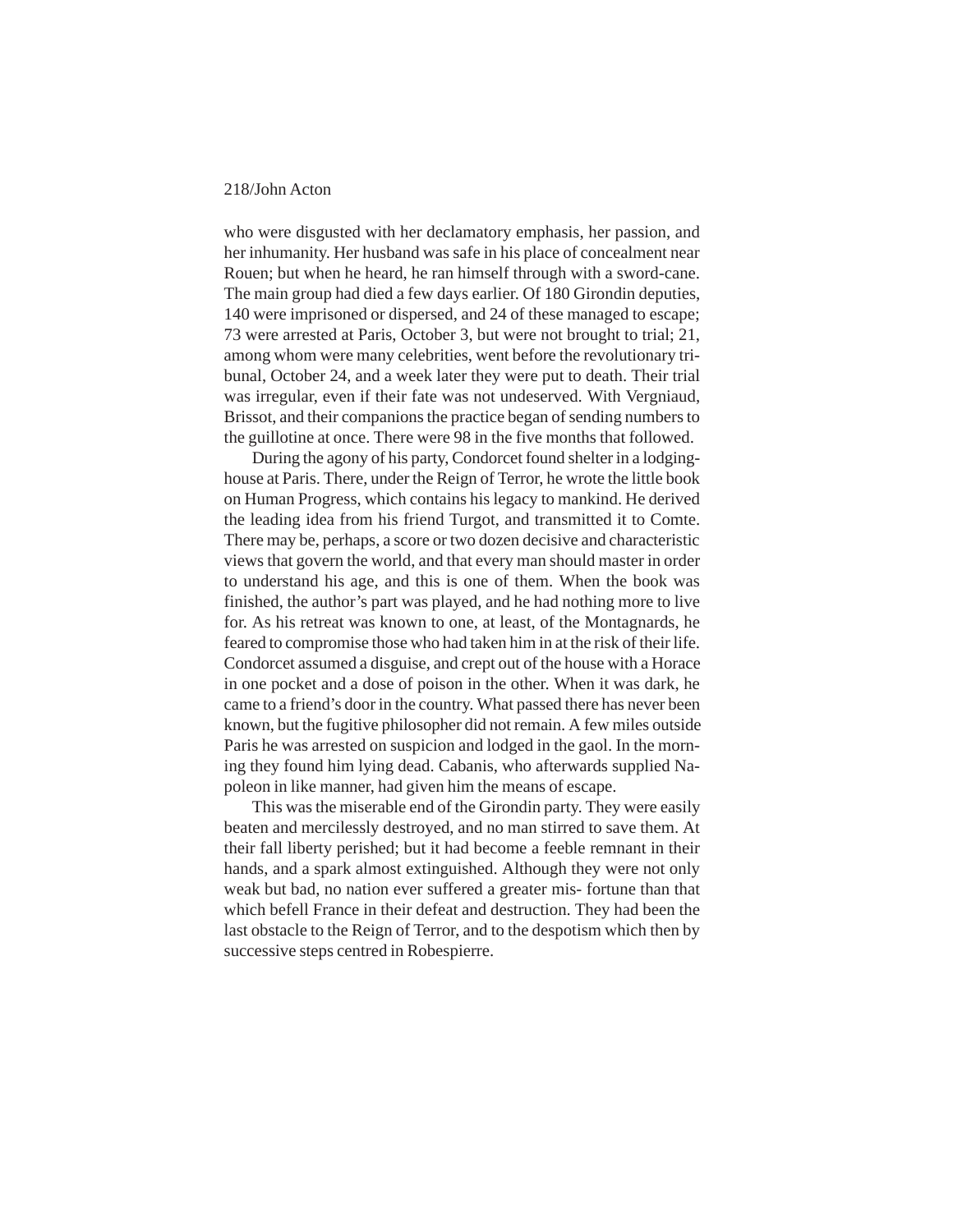## XVIII: THE REIGN OF TERROR

The liberal and constitutional wave with which the Revolution began ended with the Girondins; and the cause of freedom against authority, of right against force was lost. At the moment of their fall, Europe was in arms against France by land and sea; the royalists were victorious in the west; the insurrection of the south was spreading, and Précy held Lyons with 40,000 men. The majority, who were masters in the Convention, had before them the one main purpose of increasing and concentrating power, that the country might be saved from dangers which, during those months of summer, threatened to destroy it. That one supreme and urgent purpose governed resolutions and inspired measures for the rest of the year, and resulted in the method of government which we call the Reign of Terror. The first act of the triumphant Mountain was to make a Constitution. They had criticized and opposed the Girondin draft, in April and May, and only the new declaration of the Rights of Man had been allowed to pass. All this was now re-opened. The Committee of Public Safety, strengthened by the accession of five Jacobins, undertook to prepare a scheme adapted to the present conditions, and embodying the principles which had prevailed. Taking Condorcet's project as their basis, and modifying it in the direction which the Jacobin orators had pointed to in debate, they achieved their task in a few days, and they laid their proposals before the Convention on June 10. The reporter was Hérault de Séchelles; but the most constant speaker in the ensuing debate was Robespierre. After a rapid discussion, but with some serious amendments, the Republican Constitution of 1793 was adopted, on June 24. Of all the fruits of the Revolution this is the most characteristic, and it is superior to its reputation.

The Girondins, by their penman Condorcet, had omitted the name of God, and had assured liberty of conscience only as liberty of opinion. They elected the executive and the legislative alike by direct vote of the entire people, and gave the appointment of functionaries to those whom they were to govern. Primary assemblies were to choose the Council of Ministers, and were to have the right of initiating laws. The plan restricted the power of the State in the interest of decentralisation. The Committee, while retaining much of the scheme, guarded against the excess of centrifugal forces. They elected the legislature by direct universal suffrage, disfranchised domestic servants, and made the ballot optional, and therefore illusory. They resolved that the supreme execu-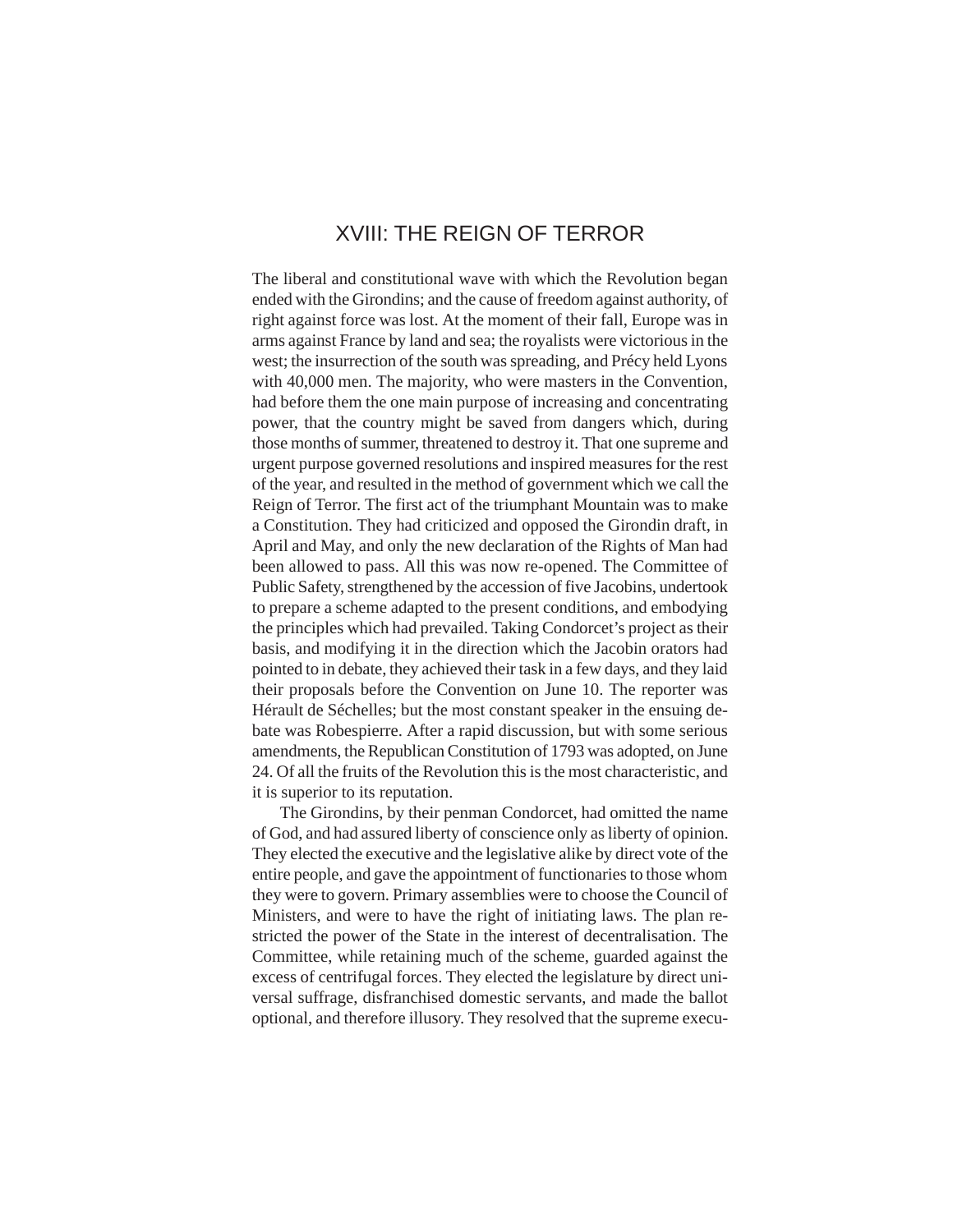tive council of twenty-four should be nominated by the legislature from a list of candidates, one chosen by indirect voting in each department, and should appoint and control all ministers and executive officers; the legislature to issue decrees with force of law in all necessary matters; but to make actual laws only under popular sanction, given or implied. In this way they combined direct democracy with representative democracy. They restricted the suffrage, abolished the popular initiative, limited the popular sanction, withdrew the executive patronage from the constituency, and destroyed secret voting. Having thus provided for the composition of power, they proceeded in the interest of personal liberty. The Press was to be free, there was to be entire religious toleration, and the right of association. Education was to become universal, and there was to be a poor law; in case of oppression, insurrection was declared a duty as well as a right, and usurpation was punishable with death. All laws were temporary, and subject to constant revision. Robespierre, who had betrayed socialist inclinations in April, revoked his earlier language, and now insisted on the security of property, proportionate and not progressive taxation, and the refusal of exemptions to the poor. In April, an unknown deputy from the Colonies had demanded that the Divinity be recognised in the preamble, and in June, after the elimination of the Girondins, the idea was adopted. At the same time, inverting the order of things, equality was made the first of the Rights of Man, and Happiness, instead of Liberty, was declared the supreme end of civil society. In point of spiritual quality, nothing was gained by the invocation of the Supreme Being.

Hérault proposed that a Grand Jury should be elected by the entire nation to hear complaints against the government or its agents, and to decide which cases should be sent for trial. The plan belonged to Sieyès, and was supported by Robespierre. When it was rejected, he suggested that each deputy should be judged by his constituency, and if censured, should be ineligible elsewhere. This was contrary to the principle that a deputy belongs to the whole nation, and ought to be elected by the nation, but for the practical difficulty which compels the division into separate constituencies. The end was, that the deputies remained inviolable, and subject to no check, although the oldest member, a man so old that he might very well have remembered Lewis XIV, spoke earnestly in favour of the Grand Jury.

The Constitution wisely rescinded the standing offer of support to insurgent nations, and renounced all purpose of intervention or aggres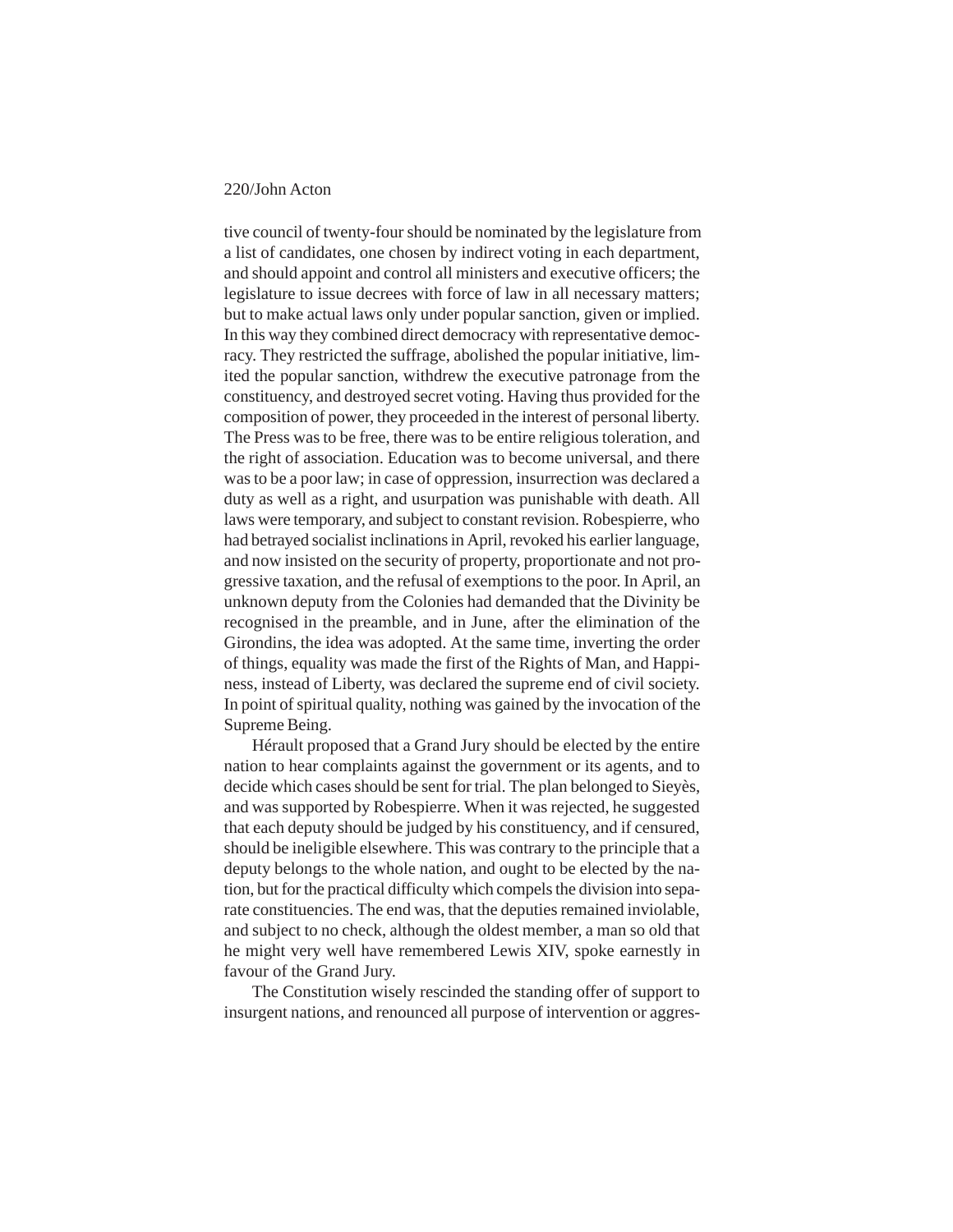sion. When the passage was read declaring that there could be no peace with an invader, a voice cried, "Have you made a contract with victory?" "No," replied Bazire ; "we have made a contract with death." A criticism immediately appeared, which was anonymous, but in which the hand of Condorcet was easily recognised. He complained that judges were preferred to juries, that functionaries were not appointed by universal suffrage, that there was no fixed term of revision, that the popular sanction of laws was reduced to a mere form. Condorcet believed that nearly all inequality of fortune, such as causes suffering, is the effect of imperfect laws, and that the end of the social art is to reduce it. There were others who objected that the Constitution did not benefit the poor. In regard to property, as in other things, it was marked by a pronounced Conservatism. It was adopted by a national vote of 1,801,918 to 11,610 and, with solemn rites, was inaugurated on August 10. No term was fixed for it to come into operation. The friends of Danton spoke of an early dissolution, but the Convention refused to be dissolved, and the Constitution was never executed. Although other acts of the legislature at that time are still good law, French jurists do not appeal to the great constitutional law of June 24 and August 10, 1793. In the course of the autumn, October 10 and December 4, it was formally suspended, and was never afterwards restored. France was governed, not by this instrument, but by a series of defining enactments, which created extraordinary powers, and suppressed opposition.

After the integrity of the Assembly, the next thing to perish was the liberty of the Press. The journalists could not claim the sanctity which had been violated in the representatives, and gave way. Marat remained, and exercised an influence in Paris which his activity on June 2 increased. He had his own following, in the masses, and his own basis of power, and he was not a follower of either Danton or Robespierre. By his share in the fall of the Girondins he became their equal. When he died, the vacant place, in the Press and in the street, was at once occupied by a lesser rival, Hébert. In a little time, Hébert acquired enormous power. Marat's newspaper had seldom paid its way; but Hébert used to print 600,000 copies of the *Père Duchesne*. Through his ally Chaumette, he controlled the municipality of Paris, and all that depended from it. Through Bouchotte and Vincent, he managed the War Office, with its vast patronage and command of money, and distributed his journal in every camp. To a man of order and precision like Robespierre, the personage was odious, for he was anarchical and corrupt, and was the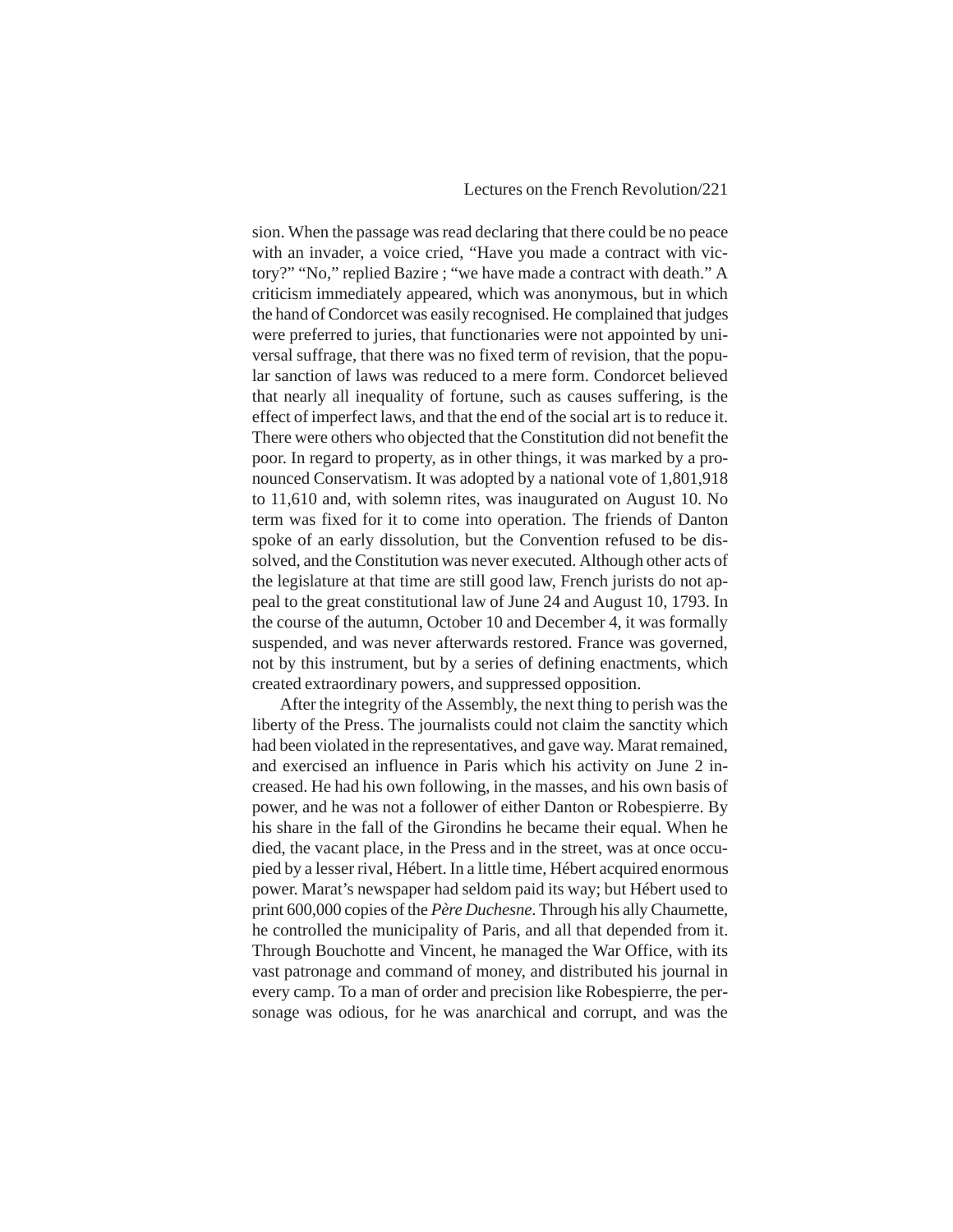urgent patron of incapable generals; but Robespierre could not do without his support in the Press, and was obliged to conciliate him. Between Hébert and Danton there was open war, and Danton had not the best of it. He had been weakened by the overthrow of the Girondins whom he wished to save, and was forced to abandon. In the Convention, he was still the strongest figure, and at times could carry all before him. But when he lost his seat on the governing Committee, and was without official information, he was no match at last for Robespierre. All through the summer he was evidently waning, whilst the Confederates, Chaumette, Hébert, and Vincent, became almost invincible.

On the 10th of July the Committee of Public Safety, after acting as a Committee of Legislation, was recomposed as an executive body. There had been fourteen members, there were now nine. Barère had the highest vote, 192; St. Just had only 126; and Danton was not elected. The influence of Robespierre was supreme; he himself became a member, on a vacancy, July 27. The fortunes of France were then at their lowest. The Vendeans were unconquered, Lyons was not taken, and the Austrians and English had broken through the line of fortresses, and were making slowly for Paris. A few months saw all this changed, and those are the earlier months of the predominance of Robespierre, with his three powerful instruments, the Committee of Public Safety, the Revolutionary Tribunal, and the Jacobin Club, which made him master of the Convention. On July 27, the day before he was elected to the Committee, an important change occurred. For the first time, an order was sent from the Tuileries to the army on the frontier, in a quarter of an hour. This was the beginning of the semaphore telegraph, and science was laying hold of the Revolution. On August 1, the metrical system was introduced, and the republican calendar followed; but we shall speak of it in another connection.

In the middle of August, Prieur, an engineer officer, was elected to the Committee, to conduct the business of war; but Prieur protested that he was the wrong man, and advised them to take Carnot. Therefore, August 5, very much against the wish of Robespierre, the organiser of victory joined the government. The Hébertists had proposed that the entire population should be forced into the army, more particularly the richer class. Danton modified the proposal into something reasonable, and on August 23, Carnot drew up the decree which was called the *levée en masse*. It turned France into a nominal nation of soldiers. Practically, it called out the first class, from eighteen to twenty-five, and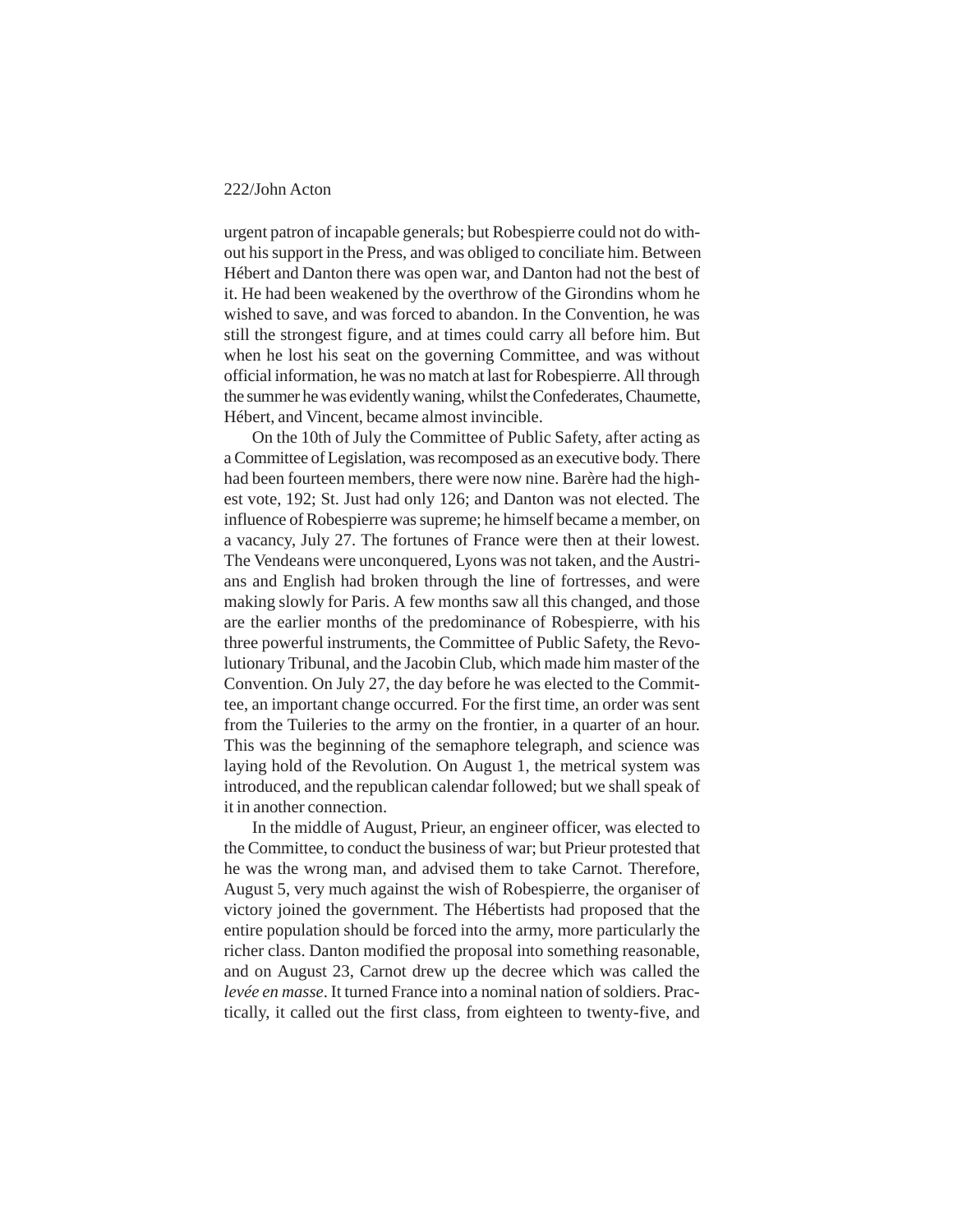ordered the men of the second class, from twenty-five to thirty, to be ready. It is to Danton and Carnot that France owed the army which was to overrun the Continent; and by the end of the year the best soldiers in the world, Hoche, Moreau, Masséna, Bonaparte, were being raised to command.

On August g, an event occurred in the civil order which influenced the future of mankind as widely as the creation of the French army. While the Committee of Public Safety was busy with the Constitution, the Committee of Legislation was employed in drawing up a Code of Civil Law, which was the basis of the Code Napoleon. Cambacérès, who, with the same colleagues, afterwards completed the work, presented it in its first form on that day. Lastly, August 24, Cambon, the financial adviser of the Republic, achieved the conversion and unification of the Public Debt.

These were the great measures, undertaken and accomplished by the men who accepted the leadership of Robespierre, in the first weeks of his government We come to those by which he consolidated his power.

At the beginning of September, the Committee was increased by the admission of Billaud-Varennes, and of Collot d'Herbois, of whom one afterwards overthrew Danton, and the other, Robespierre. The appointment of Collot was a concession to Hébert. The same party were persuaded that the hands of government were weak, and ought to be strengthened against its enemies. Danton himself said that every day one aristocrat, one villain, ought to pay for his crimes with his head. Two measures were at once devised which were well calculated to achieve that object September 5, the Revolutionary Tribunal was remodelled, and instead of one Revolutionary Tribunal, there were four. And on September 17 the Law of Suspects was passed, enabling local authorities to arrest whom they pleased, and to detain him in prison even when acquitted. In Paris, where there had been 1877 prisoners on September 13, there were 2975 on October 20. On September 25, the mismanagement of the Vendean War, where even the Mentz garrison had been defeated, led to a sharp debate in the Convention. It was carried away by the attack of the Dantonists; but Robespierre snatched a victory, and obtained a unanimous vote of confidence. From that date to the 26th of July 1794, we count the days of his established reign, and the Convention makes way for the Committee of Public Safety, which becomes a Provisional government.

The party of violence insisted on the death of those whom they re-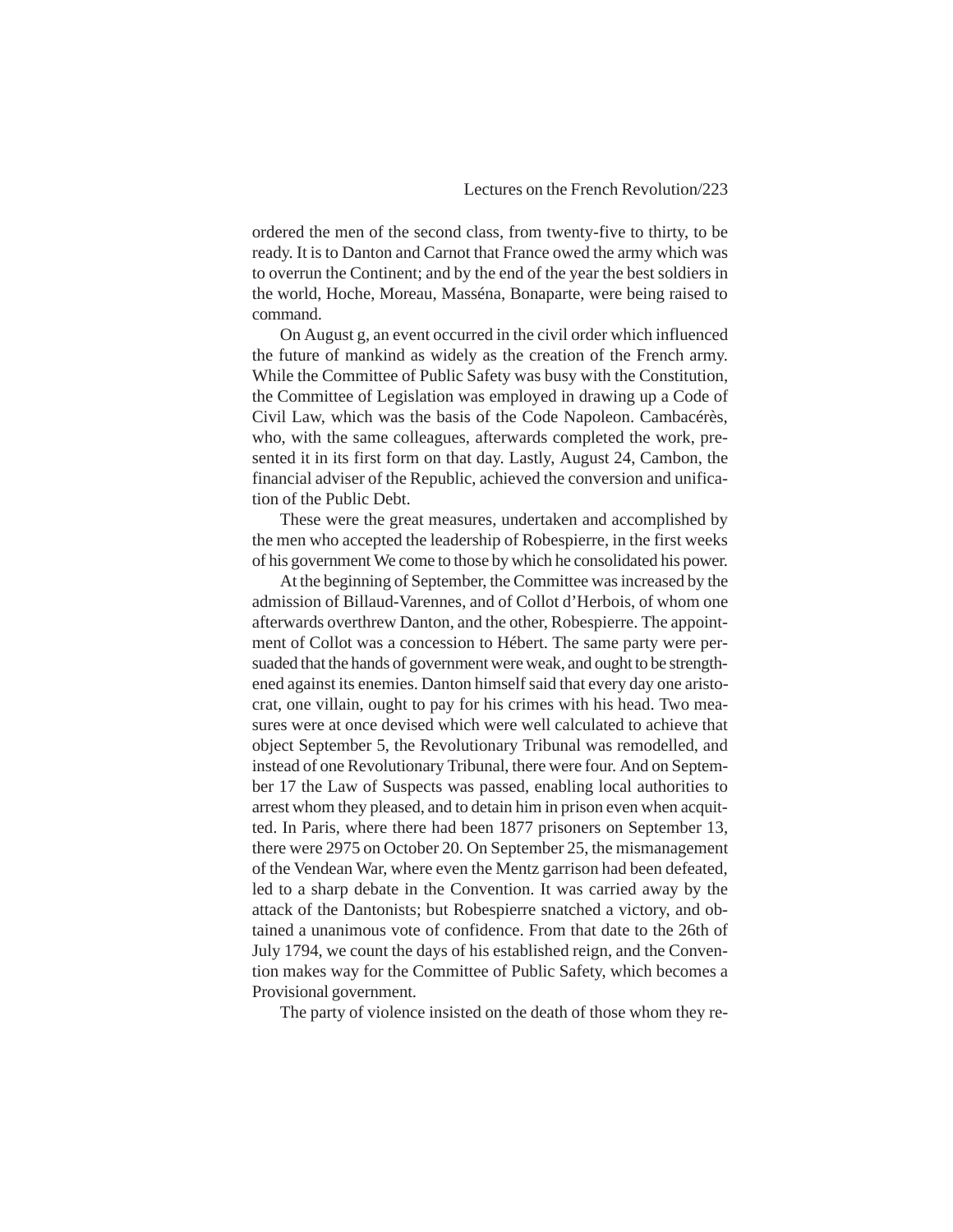garded as hostages, the Girondins, for the rising in the south, the queen for the rising in the west. An attempt to save the life of Marie Antoinette had been made by the government, with the sanction of Danton. Maret was sent to negotiate the neutrality of minor Italian States by offering to release her. Austria, not wishing the Italians to be neutral, seized Maret and his companion Sémonville, in the passes of the Grisons, and sent them to a dungeon at Mantua. The queen was sent to the Conciergerie, which was the last stage before the Tribunal; and as her nephew, the emperor, did not relent, in October she was put on her trial, and executed. The death of the queen is revolting, because it was a move in a game, a concession by which Robespierre paid his debts to men at that time more violent than himself, and averted their attack. We have already seen that the advice she gave in decisive moments was disastrous, that she had no belief in the rights of nations, that she plotted war and destruction against her own people. There was cause enough for hatred. But if we ask ourselves who there is that comes forth unscathed from the trials that befell kings and queens in those or even in other times, and remember how often she pleaded and served the national cause against royalist and émigré, even against the great Irishman<sup>2</sup> whose portrait of her at Versailles, translated by Dutens, was shown to her by the Duchess of Fitzjames, we must admit that she deserved a better fate than most of those with whom we can compare her.

That month of October, 1793, with its new and un- precedented development of butchery, was a season of triumph to the party of Hébert. The policy of wholesale arrest, rapid judgment, and speedy execution was avowedly theirs; and to them Robespierre seemed a lethargic, undecided person who only moved under pressure. He was at last moving as they wished; but the merit was theirs, and theirs the reward. One of them, Vincent, was of so bloodthirsty a disposition that he found comfort in gnawing the heart of a calf as if it was that of a royalist. But the party was not made up of ferocious men only. They had two enemies, the aristocrat and the priest; and they had two passions, the abolition of an upper class and the abolition of religion. Others had attacked the clergy, and others again had attacked religion. The originality of these men is that they sought a substitute for it, and wished to give men something to believe in that was not God. They were more eager to impose the new belief than to destroy the old. Indeed, they were persuaded that the old was hurrying towards extinction, and was inwardly rejected by those who professed it. While Hébert was an anarchist, Chaumette was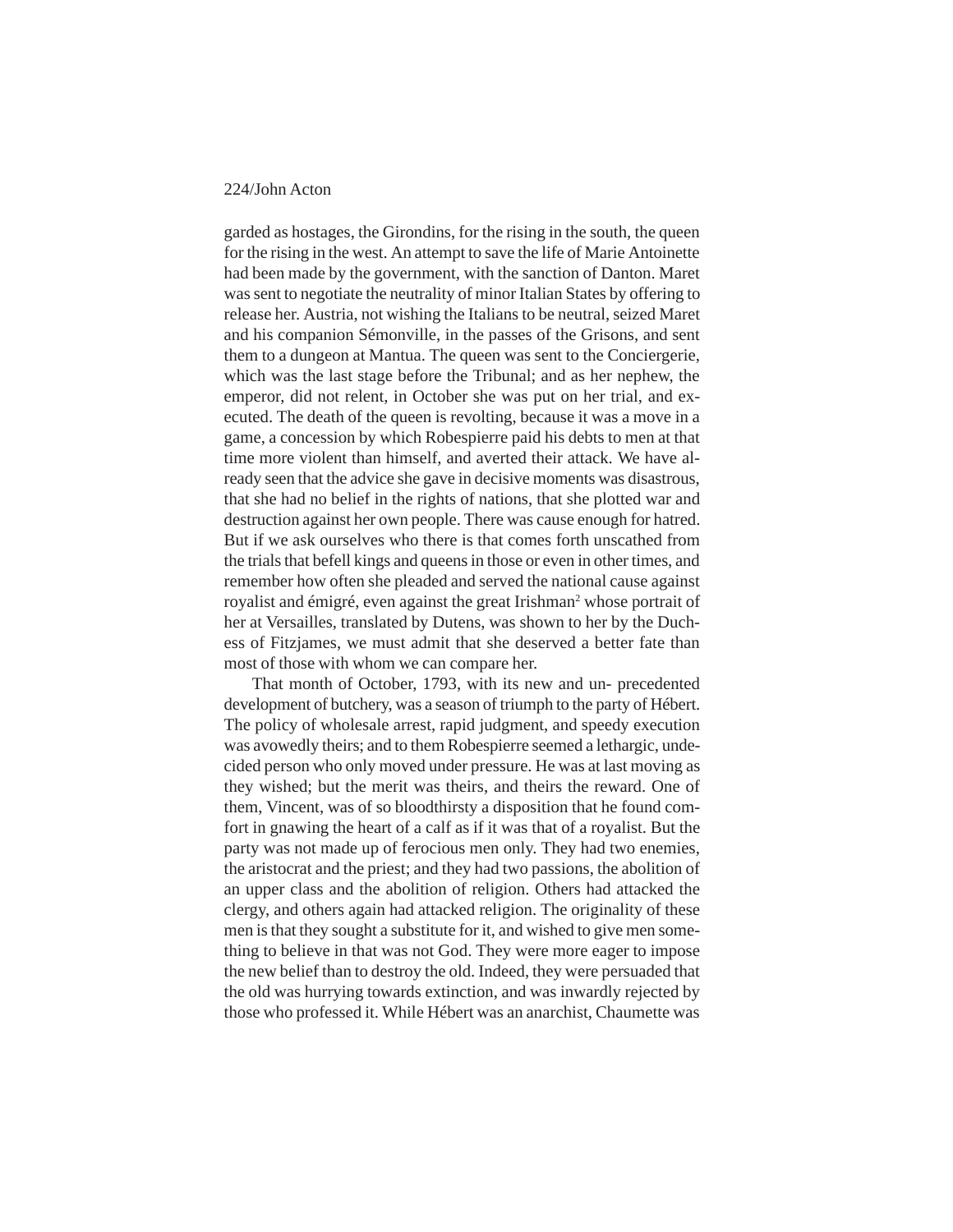the glowing patriarch of irreligious belief. He regarded the Revolution as essentially hostile to Christian faith, and conceived that its inmost principle was that which he now propounded. The clergy had been popular, for a day, in 1789; but the National Assembly refused to declare that the country was Catholic. In June 1792 the Jacobin Club rejected a proposal to abolish the State-Church, and to erect Franklin and Rousseau in the niches occupied by Saints, and in December a member speaking against divine worship met with no support. On May 30, 1793, during the crisis of the Gironde, the procession of Corpus Christi moved unmolested through the streets of Paris; and on August 25, Robespierre presiding, the Convention expressly repudiated a petition to suppress preaching in the name of Almighty God.

On September 20, Romme brought the new calendar before the Assembly, at a moment when, he said, equality reigned in heaven as well as on earth. It was adopted on November 24, with the sonorous nomenclature devised by Fabre d'Eglantine. It signified the substitution of Science for Christianity. Winemonth and fruitmonth were not more unchristian than Julius and Augustus, or than Venus and Saturn; but the practical result was the abolition of Sundays and festivals, and the supremacy of reason over history, of the astronomer over the priest The calendar was so completely a weapon of offence, that nobody cared about the absurdity of names which were inapplicable to other latitudes, and unintelligible at Isle de France or Pondicherry. While the Convention wavered, moving sometimes in one direction and then retracing its steps, the Commune advanced resolutely, for Chaumette was encouraged by the advantage acquired by his friends in September and October. He thought the time now come to close the churches, and to institute new forms of secularised worship. Supported by a German more enthusiastic than himself, Anacharsis Cloots, he persuaded the bishop of Paris that his Church was doomed like that of the Nonjurors, that the faithful had no faith in it, that the country had given it up. Chaumette was able to add that the Commune wanted to get rid of him. Gobel yielded. On November 7, he appeared, with some of his clergy, at the bar of the Convention, and resigned to the people what he had received from the people. Other priests and bishops followed, and it appeared that some were men who had gone about with masks on their faces, and were glad to renounce beliefs which they did not share. Sieyès declared what every- body knew, that he neither believed the doctrines nor practised the rites of his Church; and he surrendered a considerable income. Some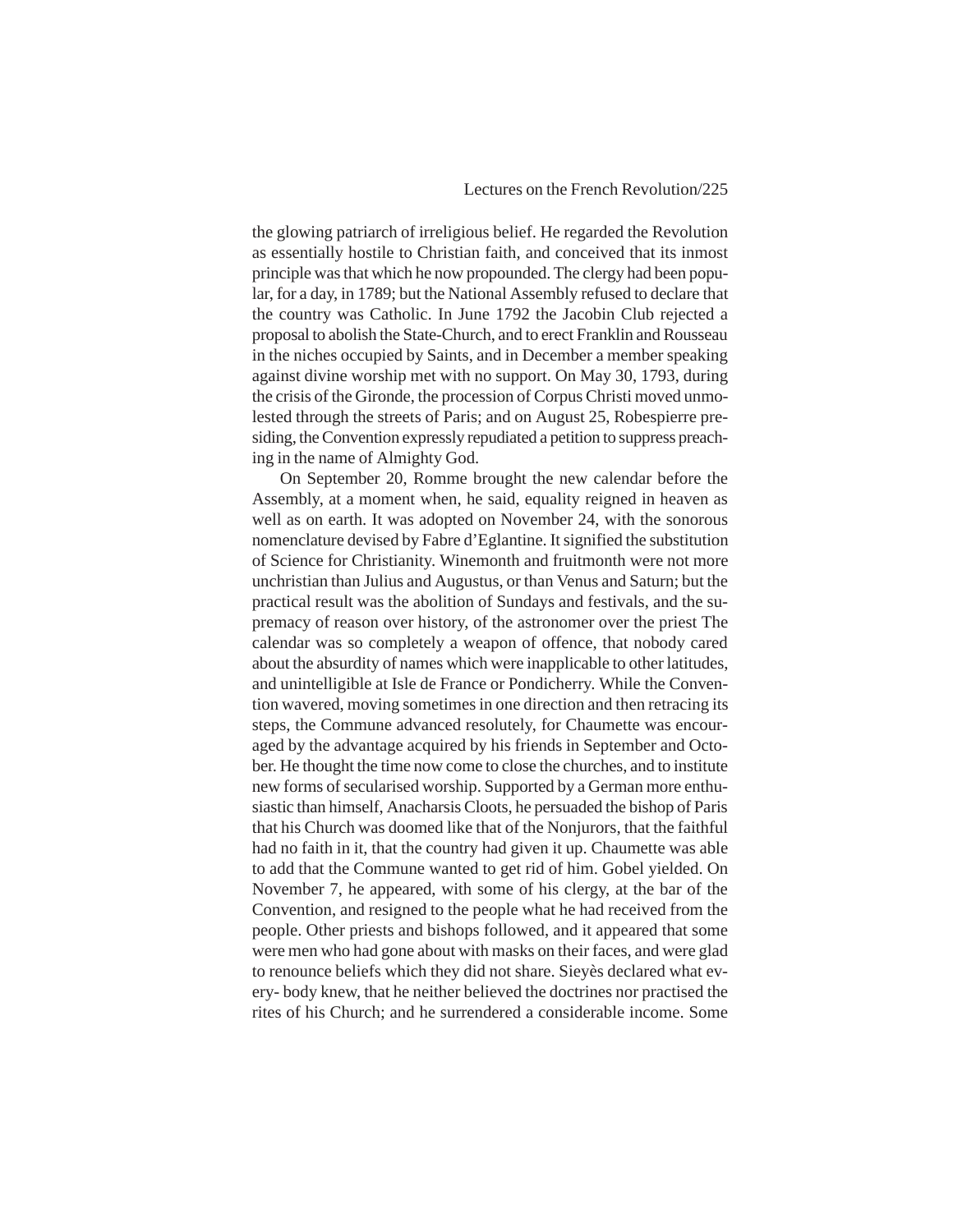have doubted whether Gobel was equally disinterested. They say that he offered his submission to the Pope in return for a modest sum, and it is affirmed that he received compensation through Cloots and Chaumette, to whom his solemn surrender was worth a good deal. The force of his example lost some- what, when the bishop of Blois, Grégoire, as violent an enemy of kings as could be found anywhere, stood in the tribune, and refused to abandon his ecclesiastical post He remained in the Convention to the end, clad in the coloured robes of a French prelate.

Three days after the ceremony of renunciation, Chaumette opened the Cathedral of Notre Dame to the religion of Reason. The Convention stood aloof, in cold disdain. But an actress, who played the leading part, and was variously described as the Goddess of Reason or the Goddess of Liberty, and who possibly did not know herself which she was, came down from her throne in the church, proceeded to the Assembly, and was admitted to a seat beside the President, who gave her what was known as a friendly accolade amid loud applause. After that invasion, the hesitating deputies yielded, and about half of them attended the goddess back to her place under the Gothic towers. Chaumette decidedly triumphed. He had already forbidden religious service outside the buildings. He had now turned out the clergy whom the State had appointed, and had filled their place with a Parisian actress. He had overcome the evident reluctance of the Assembly, and made the deputies partake in his ceremonial. He proceeded, November 23, to close the churches, and the Commune resolved that whoever opened a church should incur the penalties of a suspect It was the zenith of Hébertism.

Two men unexpectedly united against Chaumette and appeared as champions of Christendom. They were Danton and Robespierre. Robespierre had been quite willing that there should be men more extreme than he, whose aid he could cheaply purchase with a few cartloads of victims. But he did not intend to suppress religion in favour of a worship in which there was no God. It was opposed to his policy, and it was against his conviction; for, like his master, Rousseau, he was a theistic believer, and even intolerant in his belief. This was not a link between him and Danton who had no such spiritualist convictions, and who, so far as he was a man of theory, belonged to a different school of eighteenth-century thought. But Danton had been throughout assailed by the Hébertist party, and was disgusted with their violence. The death of the Girondins appalled him, for he could see no good reason which would exempt him from their fate. He had no hope for the future of the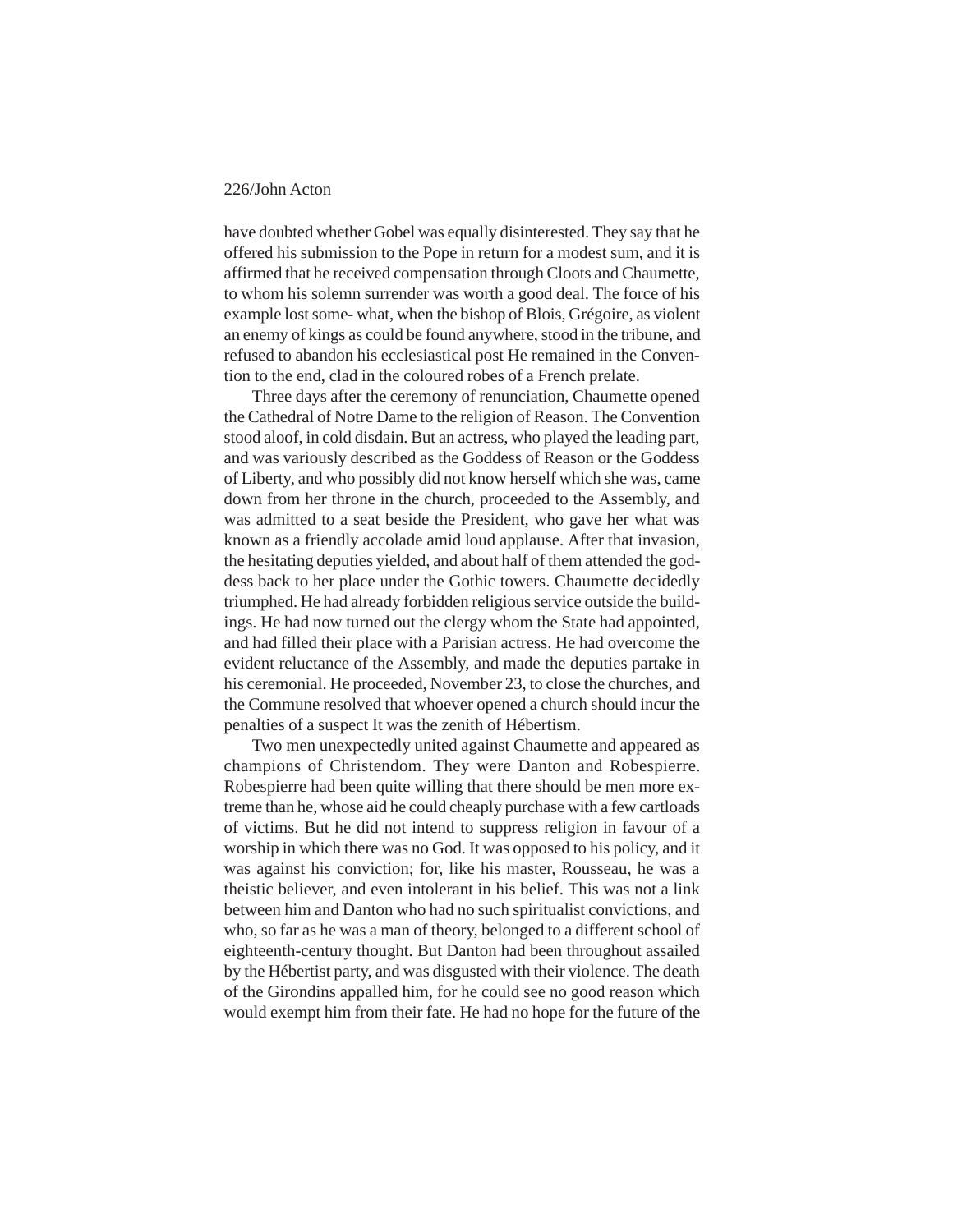Republic, no enthusiasm, and no belief. From that time in October, his thoughts were turned towards moderation. He identified Hébert, not Robespierre, with the unceasing bloodshed, and he was willing to act with the latter, his real rival, against the raging exterminators. From the end of September he was absent in his own house at Arcis. At his return he and Robespierre denounced the irreligious masquerades, and spoke for the clergy, who had as good a right to toleration as their opponents.

When Robespierre declared that the Convention never intended to proscribe the Catholic worship, he was sincere, and was taking the first step that led to the feast of the Supreme Being. Danton acted from policy only, in opposition to men who were his own enemies. Chaumette and Hébert succumbed. The Commune proclaimed that the churches were not to be closed; and early in December the worship of Reason, having lasted twenty-six days, came to an end. The wound was keenly felt Fire and poison, said Chaumette, were the weapons with which the priests attack the nation. For such traitors, there must be no mercy. It is a question of life and death. Let us throw up between us the barrier of eternity. The Mass was no longer said in public. It continued in private chapels throughout the winter until the end of February. In April, one head of accusation against Chaumette was his interference with midnight service at Christmas.

Robespierre had repressed Hébertism with the aid of Danton. The visible sign of their understanding was the appearance in December of the Vieux Cordelier. In this famous journal Camille Desmoulins pleaded the cause of mercy with a fervour which, at first, resembled sincerity, and pilloried Hébert as a creature that got drunk on the drippings of the guillotine. Robespierre saw the earlier numbers in proof; but by Christmas he had enough of the bargain. The Convention, having shown some inclination towards clemency on December 20, withdrew from it on the 26th, and Desmoulins, in the last of his six numbers, loudly retracted his former argument The alliance was dissolved. It had served the purpose of Robespierre, by defeating Hébert, and discrediting Danton. In January, the Vieux Cordelier ceased to appear.

Robespierre now stood between the two hostile parties Danton, Desmoulins, and their friends, on the side of a regular government; Hébert, Chaumette, and Collot, returned from a terrible proconsulate, wishing to govern by seventies. The energy of Collot gave new life to his party, whilst Danton displayed no resource. Just then, Robespierre was taken ill, and from February 19 to March 13 he was confined to his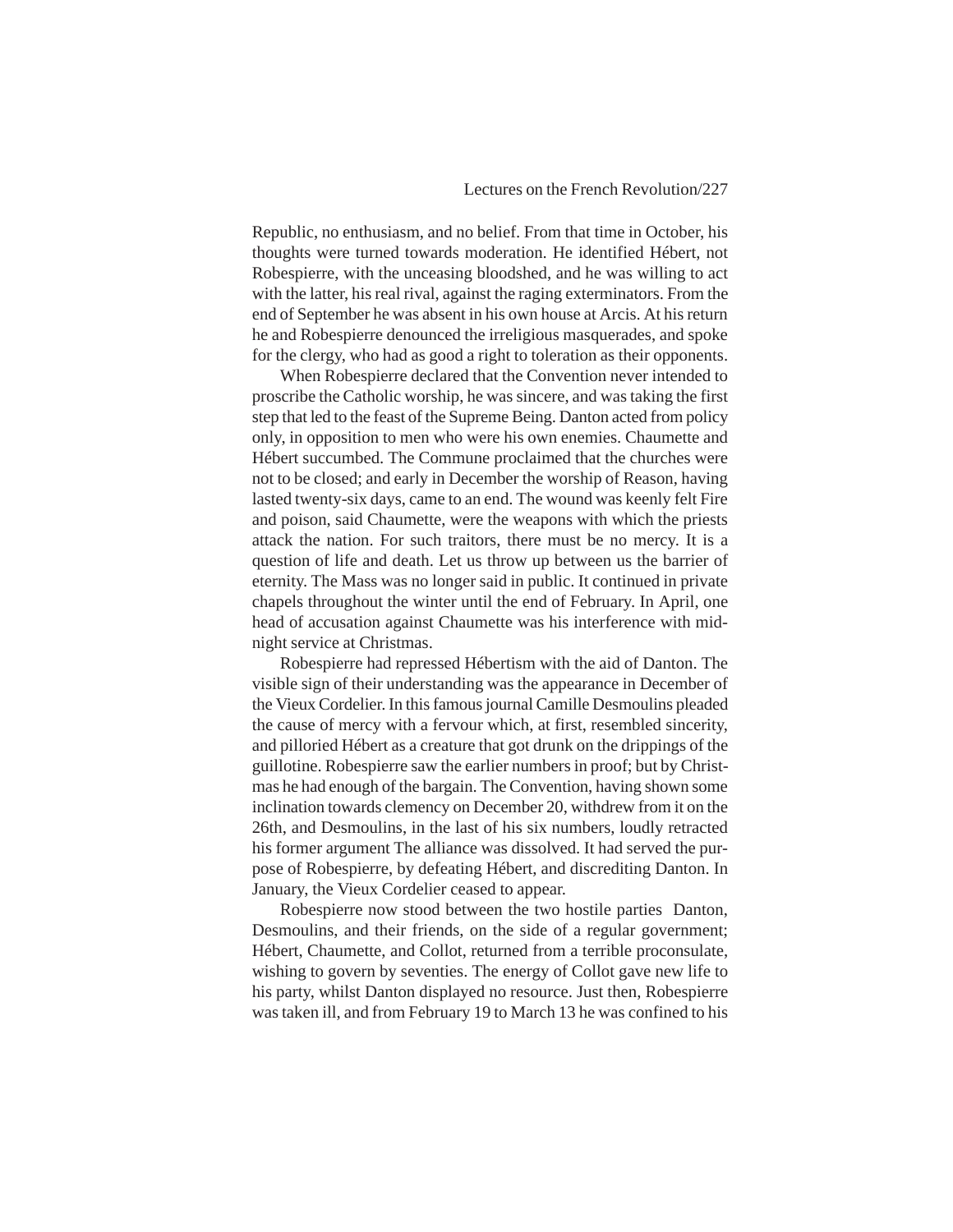room. Robespierre was a calculator and a tactician, methodical in his ways, definite and measured in his ends. He was less remark- able for determination and courage; and thus two men of uncommon energy now took the lead. They were Billaud-Varennes and St Just. When St. Just was with the army, his companion Baudot relates that they astonished the soldiers by their intrepidity under fire. He adds that they had no merit, for they knew that they bore charmed lives, and that cannon balls could not touch them. That was the ardent and fanatical spirit that St. Just brought back with him. During his leader's illness he acquired the initiative, and proclaimed the doctrine that all factions constitute a division of power, that they weaken the state, and are therefore treasonable combinations.

On March 4, Hébert called the people to arms against the government of Moderates. The attempt failed, and Robespierre, by a large expenditure of money, had Paris on his side. At one moment he even thought of making terms with this dangerous rival; and there is a story that he lost heart, and meditated flight to America. In this particular crisis money played a part, and Hébert was financed by foreign bankers, to finish the tyranny of Robespierre. On March 13 he was arrested, Chaumette on the 18th; and on the 17th, Hérault de Séchelles, Danton's friend, on coming to the Committee of Public Safety, was told by Robespierre to retire, as they were deliberating on his arrest. On the 19th the Dantonists caused the arrest of Héron, the police agent of Robespierre, who instantly had him released. March 24, Hébert was sent to the scaffold. On the way he lamented to Ronsin that the Republic was about to perish. "The Republic," said the other, "is immortal." Hitherto the guillotine had been used to destroy the vanquished parties, and persons notoriously hostile. It was an easy inference, that it might serve against personal rivals, who were the best of Republicans and Jacobins. The victims in the month of March were 127.

Danton did nothing to arrest the slaughter. His inaction ruined him, and deprived him of that portion of sympathy which is due to a man who suffers for his good intentions. Billaud and St Just demanded that he should be arrested, and carried it, at a night sitting of the Committee. Only one refused to sign. Danton had been repeatedly and amply warned. Thibaudeau, Rousselin, had told him what was impending. Panis, at the last moment, came to him at the opera, and offered him a place of refuge. Westermann proposed to him to rouse the armed people. Tallien entreated him to take measures of defence; and Tallien was president of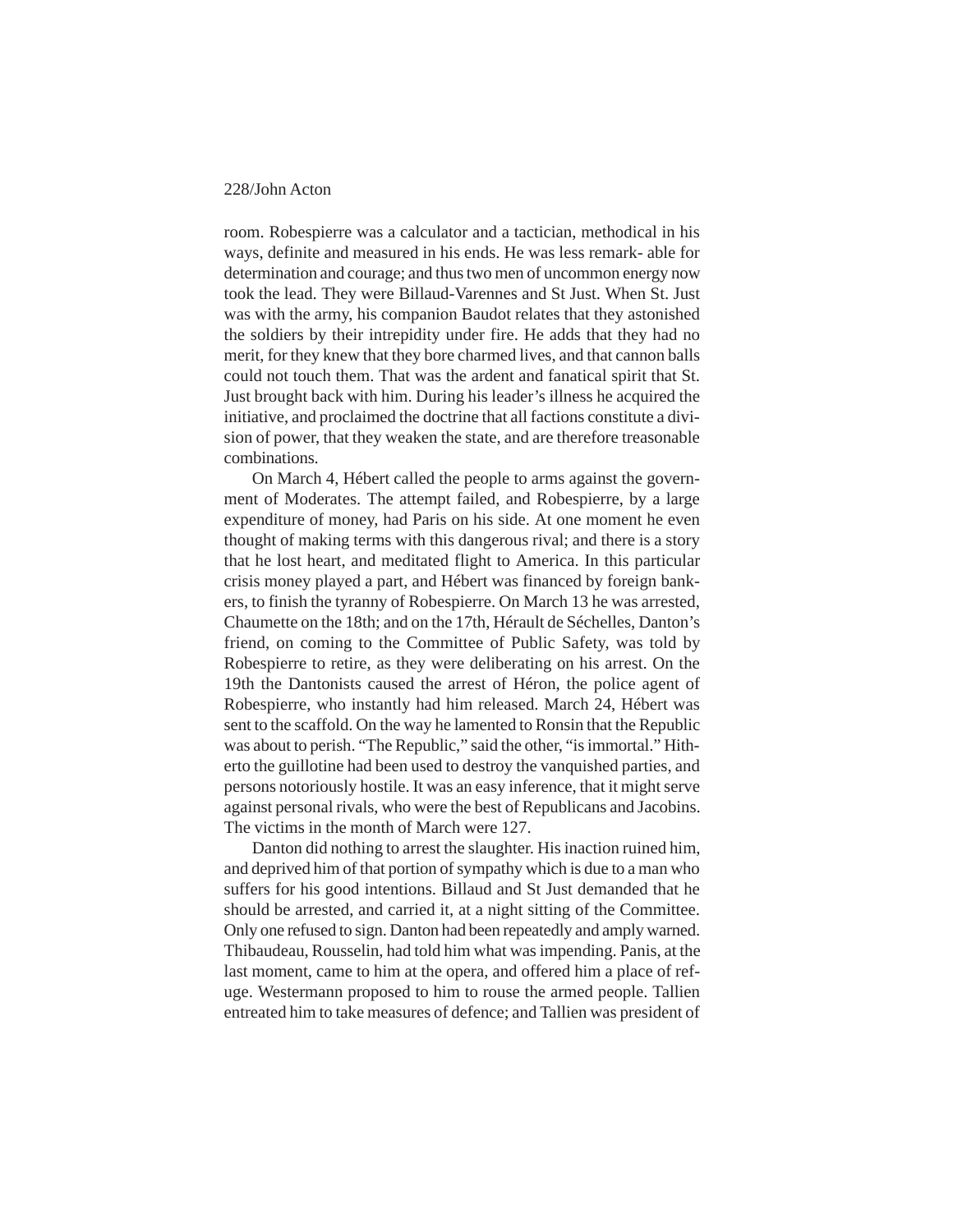the Convention. A warning reached him from the very grave of Marat. Albertine came to him and told him that her brother had always spoken with scorn of Robespierre as a man of words. She exclaimed, "Go to the tribune while Tallien

presides, carry the Assembly, and crush the Committees. There is no other road to safety for a man like you!" "What?" he replied; "I am to kill Robespierre and Billaud?" "If you do not, they will kill you." He said to one of his advisers, "The tribunal would absolve me." To another, "Better to be guillotined than to guillotine." And to a third, "They will never dare!" In a last interview, Robespierre accused him of having encouraged the opposition of Desmoulins, and of having regretted the Girondins. "Yes," said Danton, "it is time to stop the shedding of blood." "Then," returned the other, "you are a conspirator, and you own it" Danton, knowing that he was lost, burst into tears. All Europe would cast him out; and, as he had said, he was not a man who could carry his country in the soles of his shoes. One formidable imputation was to call him a bondsman of Mr. Pitt; for Pitt had said that if there were negotiations, the best man to treat with would be Danton. He was arrested, with Camille Desmoulins and other friends, on the night of March 31. Legendre moved next day that he be heard before the Convention, and if they had heard him, he would still have been master there. Robespierre felt all the peril of the moment, and the Right supported him in denying the privilege. Danton defended himself with such force that the judges lost their heads, and the tones of the remembered voice were heard outside, and agitated the crowd. The Committee of Public Safety refused the witnesses called for the defence, and cut short the proceedings. The law was broken that Danton and his associates might be condemned.

There was not in France a more thorough patriot than Danton; and all men could see that he had been put to death out of personal spite, and jealousy, and fear. There was no way, thenceforth, for the victor to maintain his power, but the quickening of the guillotine. Reserving compassion for less ignoble culprits, we must acknowledge that the defence of Danton is in the four months of increasing terror that succeeded the 5th of April 1794, when Robespierre took his stand at the corner of the Tuileries to watch the last moments of his partner in crime.

The sudden decline of Danton, and his ruin by the hands of men evidently inferior to him in capacity and vigour, is so strange an event that it has been explained by a story which is worth telling, though it is not authenticated enough to influence the narrative. In June 1793, just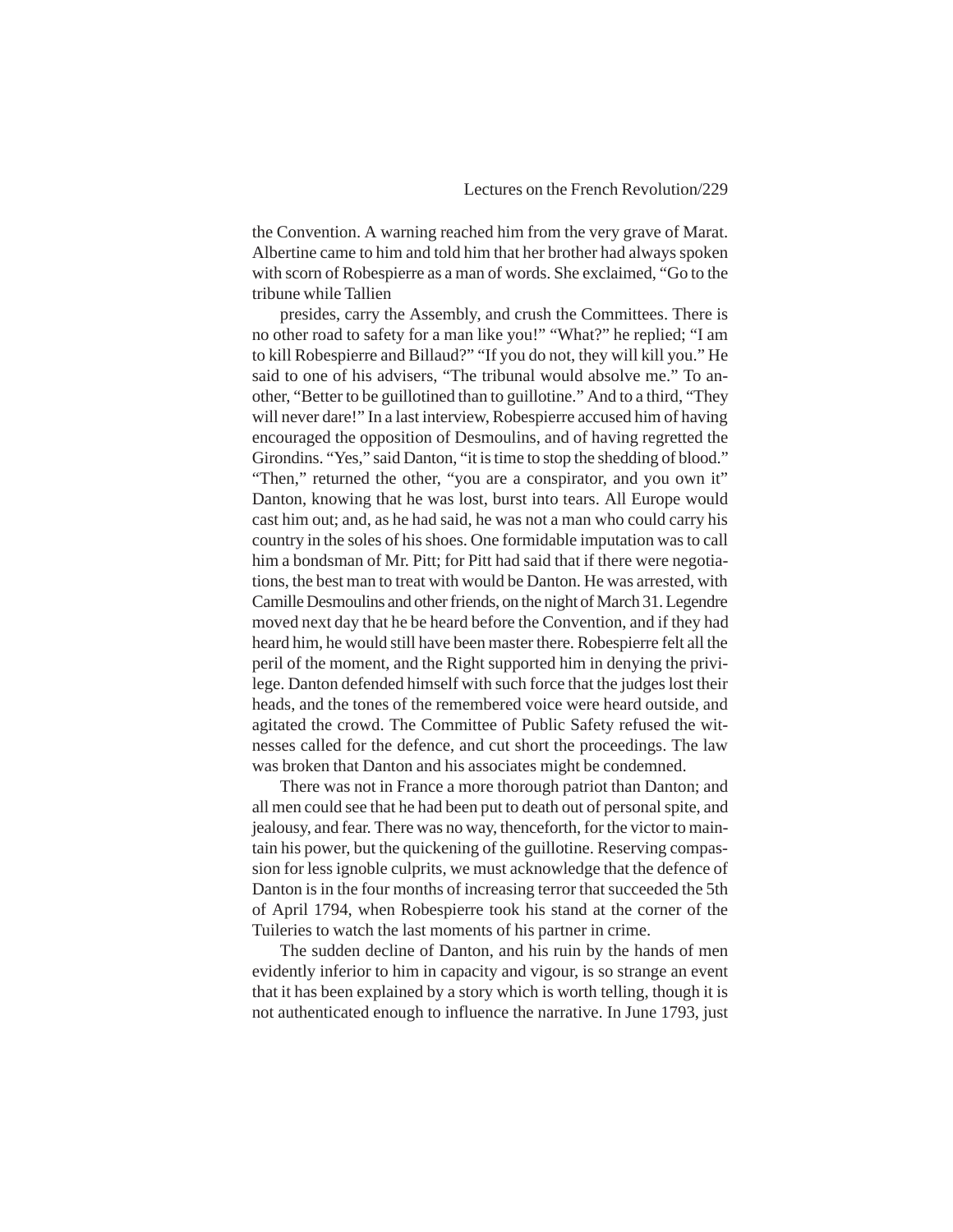after the fall of the Girondins, Danton was married. His bride insisted that their union should be blessed by a priest who had not taken the oaths. Danton agreed, found the priest, and went to confession. He became unfitted for his part in the Revolution, dropped out of the Committees, and retired, discouraged and disgusted, into the country. When he came back, after the execution of the queen, of Madame Roland, and the Girondins, he took the side of the proscribed clergy, and encouraged the movement in favour of clemency. In this way he lost his popularity and influence, and refused to adopt the means of recovering power. He neglected even to take measures for his personal safety, like a man who was sick of his life. At that time, seven of the priests of Paris, whose names are given, took it by turns to follow the carts from the prison to the guillotine, disguised as one of the howling mob, for the comfort and consolation of the dying. And the abbé de Keravenant, who had married Danton, thus followed him to the scaffold, was recognised by him, and absolved him at the last moment.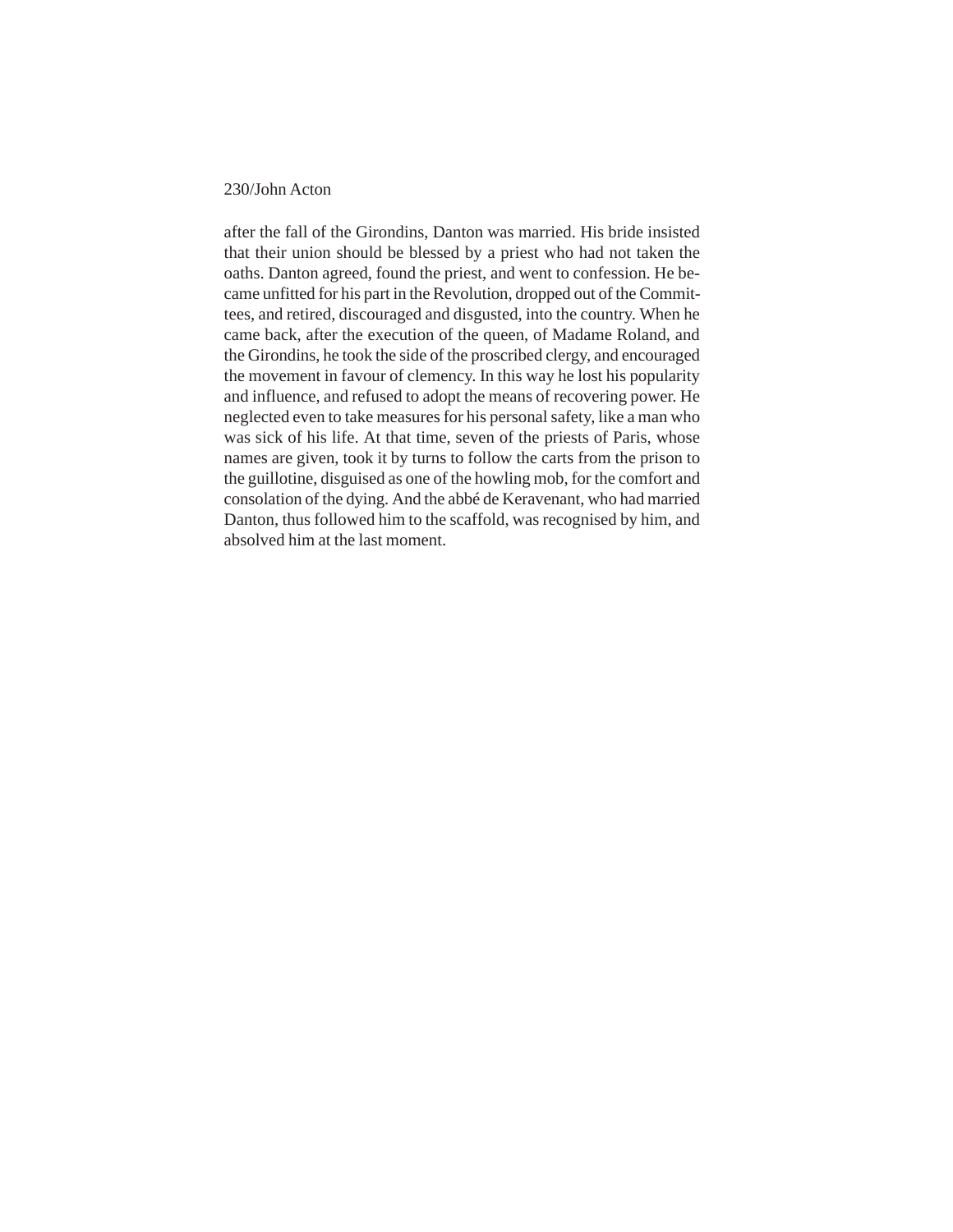### XIX: ROBESPIERRE

We reach the end of the Reign of Terror, on the 9th of Thermidor, the most auspicious date in modem history. In April Robespierre was absolute. He had sent Hébert to death because he promoted disorder, Chaumette because he suppressed religion, Danton because he had sought to restrain bloodshed. His policy was to keep order and authority by regulated terror, and to relax persecution. The governing power was concentrated in the Committee of Public Safety by abolishing the office of minister, instead of which there were twelve Boards of Administration reporting to the Committee. That there might be no rival power, the municipality was remodelled and placed in the hands of men attached to Robespierre. The dualism remained between representation in the Assembly and the more direct action of the sovereign people in the Town Hall. When the tocsin rings, said a member of the Commune, the Convention ceases to exist. In other words, when the principal chooses to interfere, he supersedes his agent The two notions of government are contradictory, and the bodies that incorporated them were naturally hostile. But their antagonism was suspended while Robespierre stood between.

The reformed Commune at once closed all clubs that were not Jacobin. All parties had been crushed: Royalists, Feuillants, Girondins, Cordeliers. What remained of them in the scattered prisons of France was now to be forwarded to Paris, and there gradually disposed of.

But though there no longer existed an opposing party, there was still a class of men that had not been reduced or reconciled. This consisted chiefly of deputies who had been sent out to suppress the rising of the provinces in 1793. These Commissaries of the Convention had enjoyed the exercise of enormous authority; they had the uncontrolled power of life and death, and they had gathered spoil without scruple, from the living and the dead. On that account they were objects of suspicion to the austere personage at the head of the State; and they were known to be the most unscrupulous and the most determined of men.

Robespierre, who was nervously apprehensive, saw very early where the danger lay, and he knew which of these enemies there was most cause to dread. He never made up his mind how to meet the peril; he threatened before he struck; and the others combined and overthrew him. He had helped to unite them by introducing a conflict of ideas at a time when, apparently, and on the surface, there was none. Everybody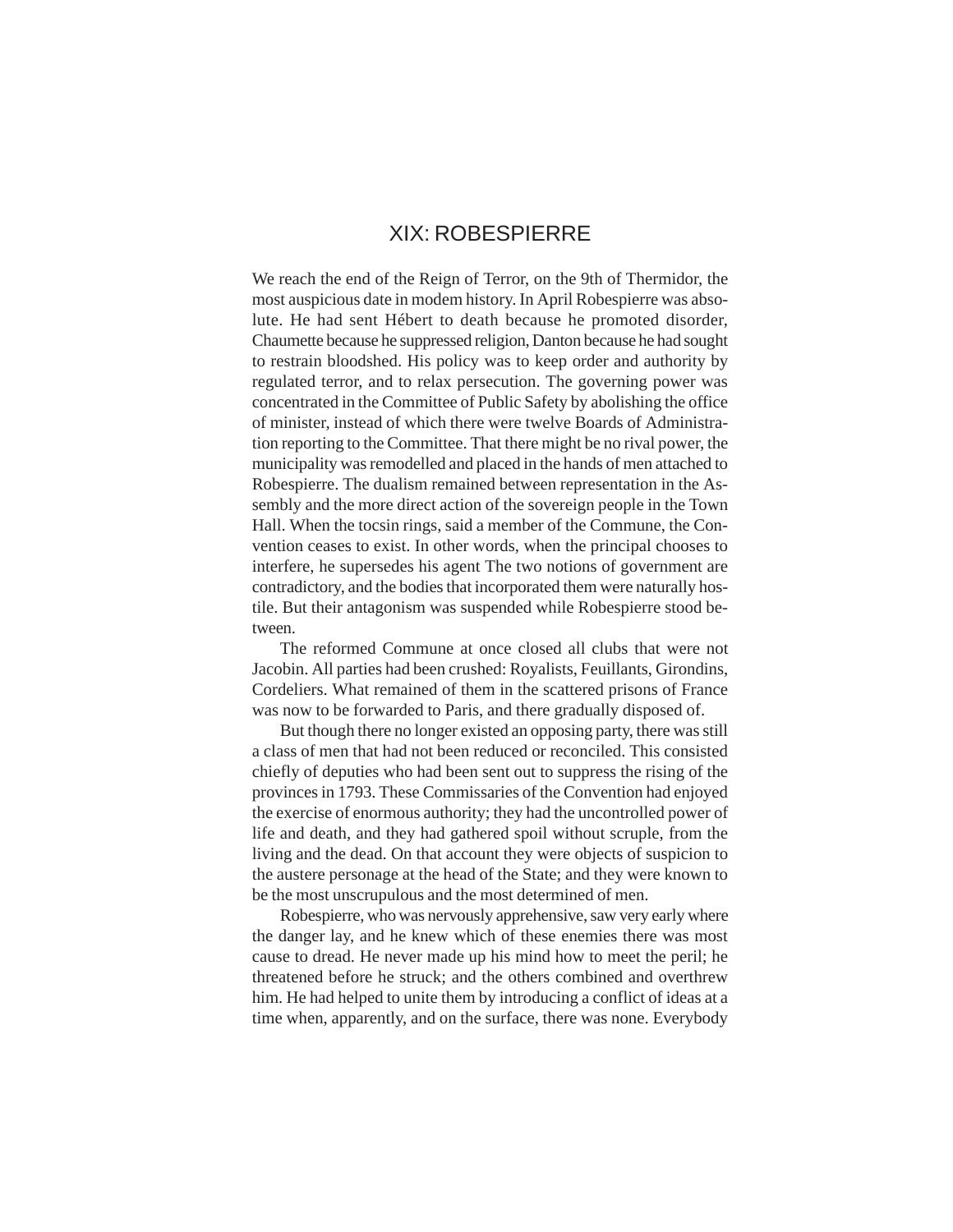was a Republican and a Jacobin, but Robespierre now insisted on the belief in God. He perished by the monstrous imposture of associating divine sanction with the crimes of his sanguinary reign. The scheme was not suggested by expediency, for he had been always true to the idea. In early life he had met Rousseau at Ermenonville, and he had adopted the indeterminate religion of the "vicaire Savoyard." In March 1792 he proposed a resolution, that the belief in Providence and a future life is a necessary condition of Jacobinism. In November, he argued that the decline of religious conviction left only a residue of ideas favourable to liberty and public virtue, and that the essential principles of politics might be found in the sublime teaching of Christ. He objected to disendowment, because it is necessary to keep up reverence for an authority superior to man. Therefore, on December 5, he induced the Club to break in pieces the bust of Helvétius.

Although Rousseau, the great master, had been a Genevese Calvinist, nobody thought of preserving Christianity in a Protestant form. The Huguenot ministers themselves did nothing for it, and Robespierre had a peculiar dislike of them. Immediately after the execution of Danton and before the trial of Chaumette, the restoration of religion was foreshadowed by Couthon. A week later it was resolved that the remains of Rousseau, the father of the new church, should be transferred to the Pantheon.

On May 7, Robespierre brought forward his famous motion that the Convention acknowledge the existence of a Supreme Being. His argument, stripped of parliamentary trappings, was this. The secret of the life of a Republic is public and private virtue, that is, integrity, the consciousness of duty, the spirit of self-sacrifice, sub- mission to the discipline of authority. These are the natural conditions of pure democracy; but in an advanced stage of civilisation they are difficult to maintain without the restraint of belief in God, in eternal life, in government by Providence. Society will be divided by passion and interest, unless it is reconciled and controlled by that which is the universal foundation of religions. By this appeal to a higher power Robespierre hoped to strengthen the State at home and abroad. In the latter purpose he succeeded ; and the solemn renunciation of atheism impressed the world. It was very distinctly a step in the Conservative direction, for it promised religious liberty. There was to be no favour to churches, but also no persecution. Practically, the advantage was for the Christian part of the population, and irreligion, though not proscribed, was discouraged. The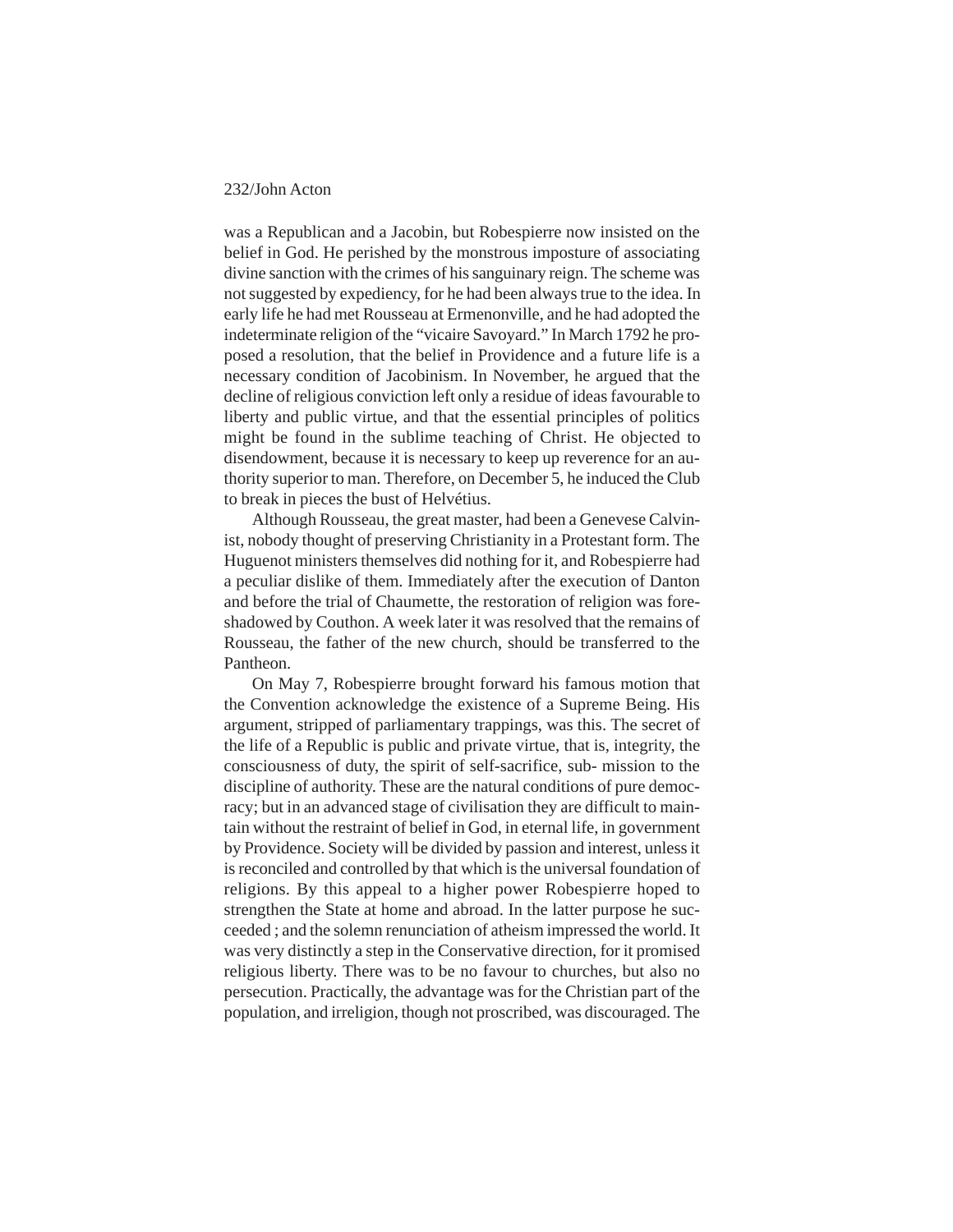Revolution appeared to be turning backwards, and to seek its friends among those who had acquired their habits of life and thought under the fallen order. The change was undoubted; and it was a change imposed by the will of one man, un- supported by any current of opinion.

A month later, June 8, the Feast of the Supreme Being was held with all the solemnity of which Paris was capable. Robespierre walked in procession from the Tuileries to the Champ de Mars, at the head of the Convention. As the others fell back, he marched alone with his hair powdered, a large nosegay in his hands, wearing the sky-blue coat and nankeens by which he is remembered, for they reappeared in the crisis of Thermidor. He had attained the loftiest summit of prosperity and greatness that was ever given to man. Not a monarch in Europe could compare with him in power. All that had stood in his way during the last five years had been swept to destruction; all that survived of the Revolution followed obedient at his heels. At the last election of a President in the Convention there had been 117 votes; but 485 had voted for Robespierre, that he might parade at their head that day. It was there, in that supreme and intoxicating moment, that a gulf opened before him, and he became aware of the extremity of his peril. For he could hear the hostile deputies in the front rank behind him, muttering curses and sneering at the enthusiasm with which he was received. Those fierce proconsuls who, at Lyons, Nevers, Nantes, Toulon, had crushed all that they were now forced to venerate by their master, vowed vengeance for their humiliation. They said that this was to be a starting-point for divine right, and the excuse for a new persecution. They felt that they were forging a weapon against themselves, and committing an act of suicide. The decree of the month before would have involved no such dire consequences; but the elaborate and aggressive ceremonial was felt as a declaration of war.

Experienced observers at once predicted that Robespierre would not last long. He lost no time in devising a precaution equal to the danger. He prepared what is known as the law of the 22nd of Prairial, which was presented by Couthon, and carried without a division on June 10, two days after the procession. It is the most tyrannical of all the acts of the Revolution, and is not surpassed by anything in the records of absolute monarchy. For the decree of Prairial suppressed the formalities of law in political trials. It was said by Couthon, that delays may be useful where only private interests are at stake, but there must be none where the interest of the entire public is to be vindicated. The public enemy has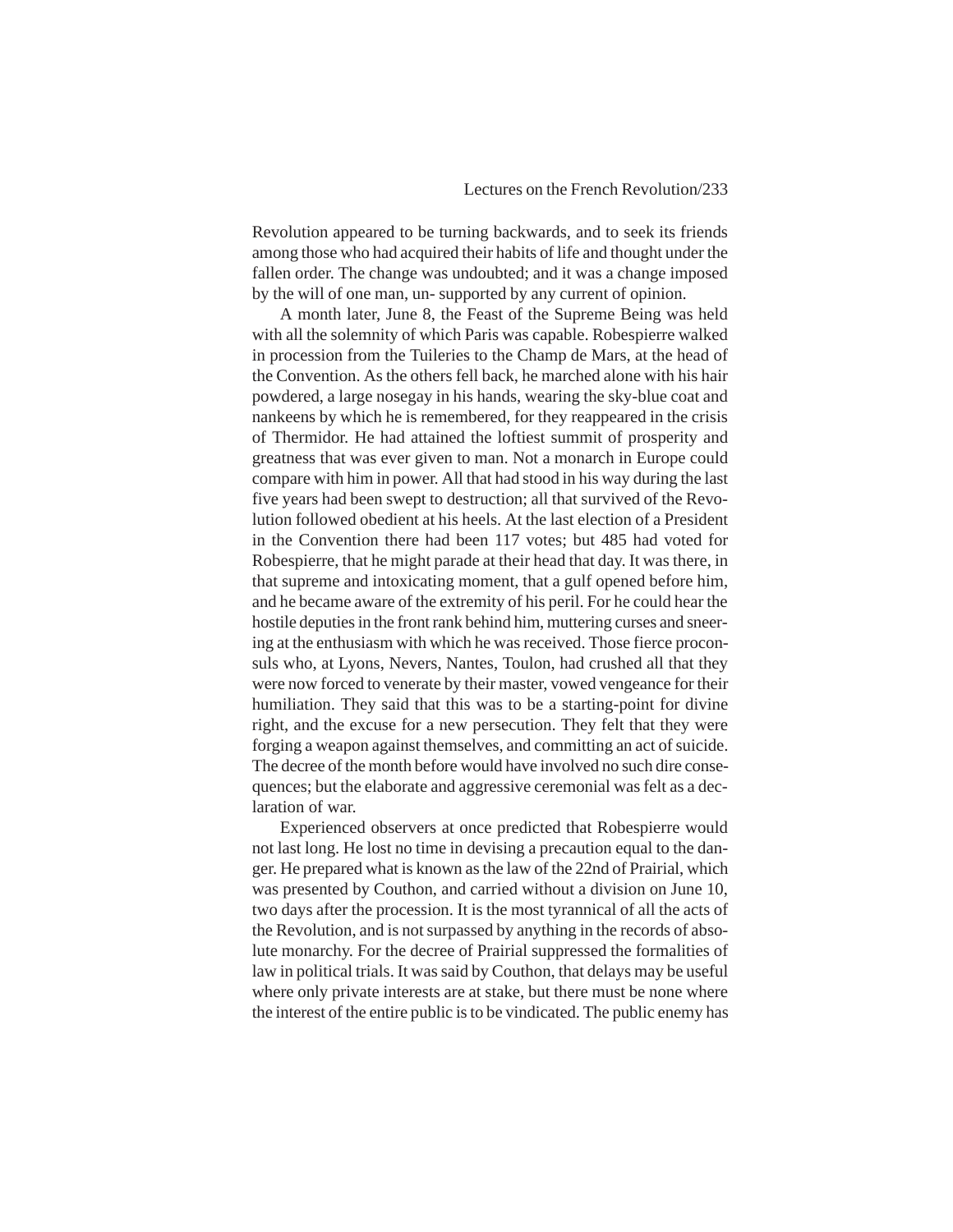only to be identified. The State despatches him to save itself. Therefore the Committee was empowered to send whom it chose before the tribunal, and if the jury was satisfied, no time was to be lost with witnesses, written depositions, or arguments. Nobody whom Robespierre selected for execution would be allowed to delay judgment by defence; and that there might be no exception or immunity from arbitrary arrest and immediate sentence, all previous decrees in matter of procedure were revoked. That article contained the whole point, for it deprived the Convention of jurisdiction for the protection of its own members. Robespierre had only to send a deputy's name to the public accuser, and he would be in his grave next day. The point had been so well concealed that nobody perceived it. Afterwards, the deputies, warned by the great jurist Merlin, saw what they had done, and on June 11, they stipulated that no member should be arrested without leave of the Convention. Couthon and Robespierre were not present. On the 12th, by threatening that the Committees would resign, they caused the decree of the previous day to be rescinded, but they assured the Assembly that it was superfluous, and their design had been misunderstood. They maintained their text, and gained their object; but the success was on the other side. The scheme had been exposed, and the Convention had resisted, for the first time. The opposing deputies had received warning, and showed that they understood. From that moment they were on the watch, and their enemy shrank from employing against them a clause the validity of which he had denied. He gave them time to combine. Over the rest of the nation he exerted his new power without control. The victims increased rapidly in number. Down to the middle of June, in fourteen months, the executions had been about 1200. In seven weeks, after the law of Prairial, they were 1376; that is, an average of 32 in a week rose to an average of 196. But the guillotine was removed to a distant part of the city, where a deep trench was dug to carry away such quantities of blood.

During this time the Tribunal was not acting against men actually in public life, and we are not compelled to study its judgments, as if they were making history. Whilst inoffensive people were suffering obscurely, the enemies of the tyrant were plotting to save themselves from the dreadful fate they saw so near them. Nothing bound them together but fear and a common hatred for the obtrusive dogmatist at the head of affairs; and it was not evident to each that they were acting in the same cause. But there was a man among them, still somewhat in the background, but gifted with an incredible dexterity, who hurled Napoleon from power in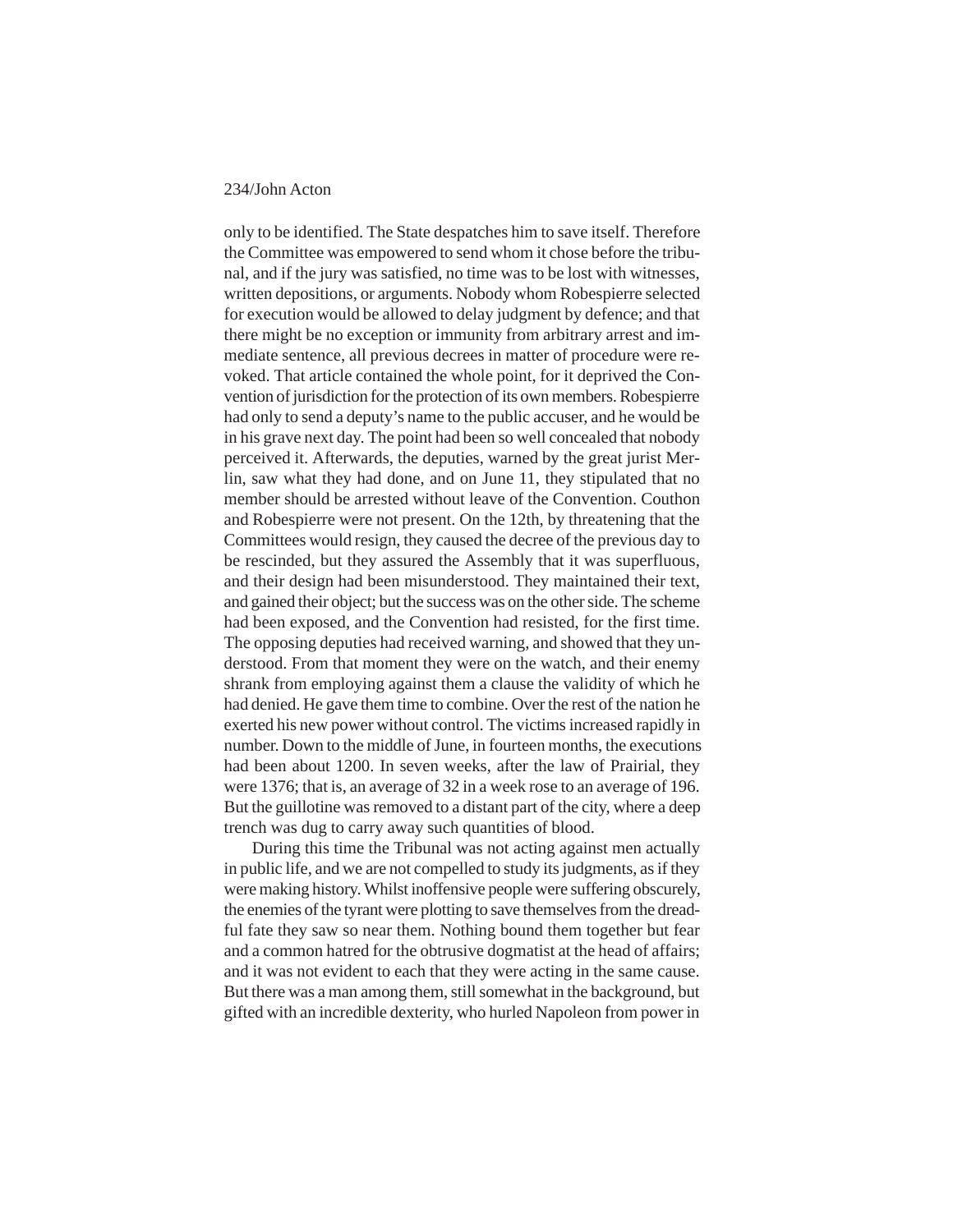1815 and Robespierre in 1794.

Fouché, formerly an Oratorian, had been one of the most unscrupulous deputies on missions, and had given the example of seizing the treasure of churches. For he said there were no laws, and they had gone back to the state of nature. After the execution of Hébert he was recalled from Lyons; and Robespierre, whose sister he had asked in marriage, defended him at the Jacobins on April 10. Being an unfrocked ecclesiastic, he was elected president of the Club on June 6, as a protest against the clerical tendencies of Robespierre. On the 11th, immediately after the procession, and the law of Prairial, Fouché attacked him in a speech in which he said that it is to do homage to the Supreme Being to plunge a sword into the heart of a man who oppresses liberty. This was the first opening of hostilities, and it seems to have been premature. Fouché was not sup- ported by the club at the time, and some weeks later, when Robespierre called him the head of the conspiracy against him, he was expelled. He was a doomed man, carrying his life in his hand, and he adopted more subtle means of combat. July 19, five days after his expulsion, Collot was elected President of the Convention. He and Fouché were united in sacred bands of friendship, for they had put 1682 persons to death at Lyons. About the same day others joined the plotters, and on July 20, Barère, the orator of the Committee, who watched the turning of the tide, made an ambiguous declaration portending a breach. No plan of operations had been agreed upon, and there was yet time for Robespierre, now fully awake to the approaching danger, to strike an irresistible blow.

During the last few weeks the position of the country had undergone a change. On the 1st of June, Villaret Joyeuse had given battle to the English off Ushant. It was the beginning of that long series of fights at sea, in which the French were so often successful in single combat, and so often defeated in general actions. They lost the day, but not the object for which they fought, as the supplies of American grain were brought safely into port. That substantial success and the opportune legend of the Vengeur saved the government from reproach. At the end of the month St. Just brought news of the French victory over the Austrians at Fleurus, the scene of so many battles. It was due to Jourdan and his officers, and would have been lost if they had obeyed St. Just; but he arrived in time to tell his own story. Many years were to pass before an enemy's guns were again heard on the Belgian frontier. St. Just entreated his colleague to seize the opportunity, and to destroy his enemies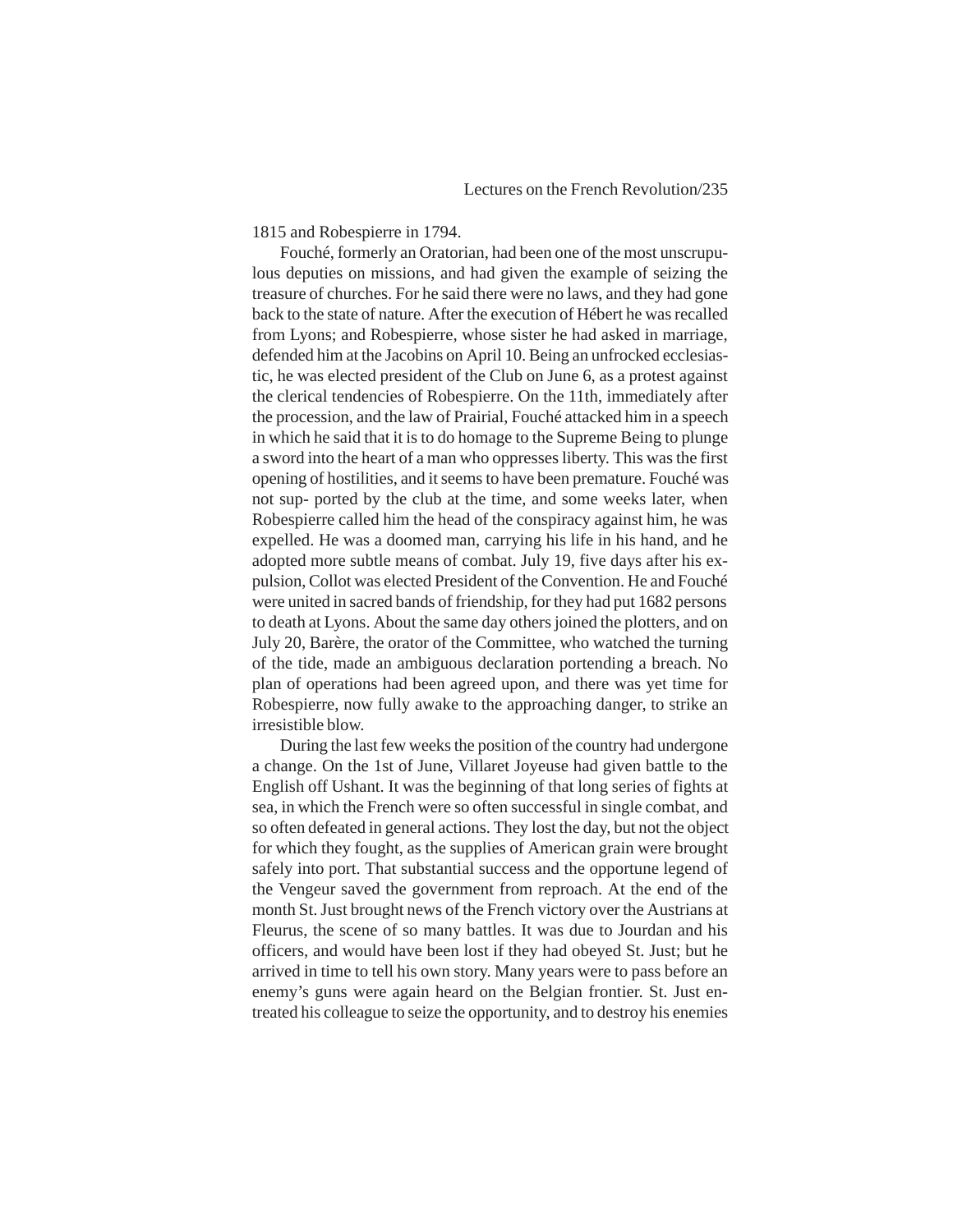while the people were rejoicing over victory. It appeared, afterwards, that the battle of Fleurus, the greatest which the French had won since the reign of Lewis XIV, rendered no service to the government under whom it was fought. The soil of France was safe for twenty years, and with the terror of invasion, the need for terror at home passed away. It had been borne while the danger lasted; and with the danger, it came to an end.

The Committee of Public Safety resented the law of Prairial; and when asked to authorise the proscription of deputies refused. Robespierre did nothing to conciliate the members, and had not the majority. And he threatened and insulted Carnot. As the powers were then constituted he was helpless against his adversaries. The Commune and the Jacobins were true to him; but the Convention was on its guard, and the two Committees were divided. Lists of proscription had been discovered, and those who knew that their names were upon them made no surrender.

Two days after the speech which showed that Barère was wavering, when Collot had been chosen President, and Fouché was at work underground, a joint sitting of both Committees was called at night. St. Just proposed that there should be a dictator. Robespierre was ready to accept, but there were only five votes in favour three out of eleven on one Committee, two out of twelve on the other. The Jacobins sent a deputation to require that the Convention should strengthen the executive; it was dismissed with words by Barère. One resource remained. It might still be possible, disregarding the false move of Prairial, to obtain the authority of the Convention for the arrest, that is, for the trial and execution of some of its members. They had delivered up Danton and Desmoulins, Hérault and Chaumette. They would perhaps abandon Cambon or Fouché, Bourdon or Tallien, four months later.

The Committees had refused Robespierre, and were in open revolt against his will. His opponents there would oppose him in the Assembly. But the mass of the deputies, belonging not to the Mountain but to the Plain, were always on his side. They had no immediate cause for fear, and they had something to hope for. Seventy of their number had been under arrest ever since October, as being implicated in the fall of the Girondins. Robespierre had constantly refused to let them be sent to trial, and they owed him their lives. They were still in prison, still in his power. To save them, their friends in the Assembly were bound to refuse nothing that he asked for. They would not scruple to deliver over to him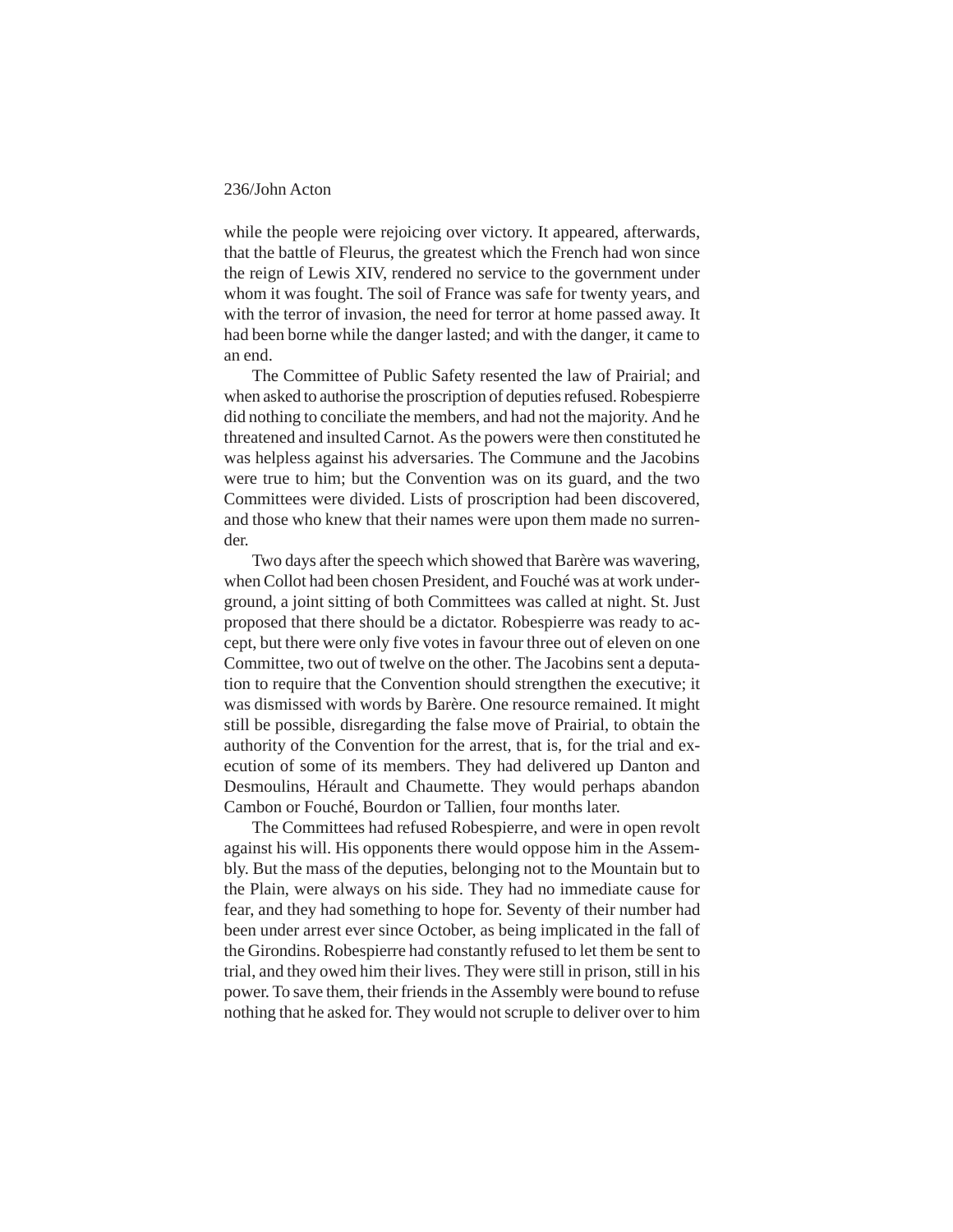a few more ruffians as they had delivered over the others in the spring. That was the basis of his calculation. The Mountain would be divided; the honest men of the Plain would give him the majority, and would purge the earth of another batch of miscreants. On his last night at home he said to the friends with whom he lived, "We have nothing to fear, the Plain is with us."

Whilst Robespierre, repulsed by the committees which had so long obeyed him, sat down to compose the speech on which his victory and his existence depended, his enemies were maturing their plans. Fouché informed his sister at Nantes of what was in preparation. On the 21st of July he is expecting that they will triumph immediately. On the 23rd he writes: "Only a few days more, and honest men will have their turn. Perhaps this very day the traitors will be unmasked." It is unlike so sagacious a man to have written these outspoken letters, for they were intercepted and sent to Paris for the information of Robespierre. But it shows how accurately Fouché timed his calculation, that when they arrived Robespierre was dead.

The importance of the neutral men of the Plain was as obvious to one side as to the other, and the Con- federates attempted to negotiate with them. Their overtures were rejected; and when they were renewed, they were rejected a second time. The Plain were disabled by consideration for their friends, hostages in the grasp of Robespierre, and by the prospect of advantage for religion from his recent policy. They loaded him with adulation, and said that when he marched in the procession, with his blue coat and nosegay, he reminded them of Orpheus. They even thought it desirable that he should live to clear off a few more of the most detestable men in France, the very men who were making advances to them. They believed that time was on their side. Tallien, Collot, Fouché were baffled, and the rigid obstinacy of the Plain produced a moment of extreme and certain danger.

Whilst they hesitated, Tallien received a note in a remembered handwriting. That bit of paper saved unnumbered lives, and changed the fortune of France, for it contained these words: "Coward! I am to be tried to-morrow." At Bordeaux, Tallien had found a lady in prison, whose name was Madame de Fontenay, and who was the daughter of the Madrid banker Cabarrus. She was twenty-one, and people who saw her for the first time could not repress an exclamation of surprise at her extraordinary beauty. After her release, she divorced her husband, and married Tallien. In later years she became the Princesse de Chimay; but, for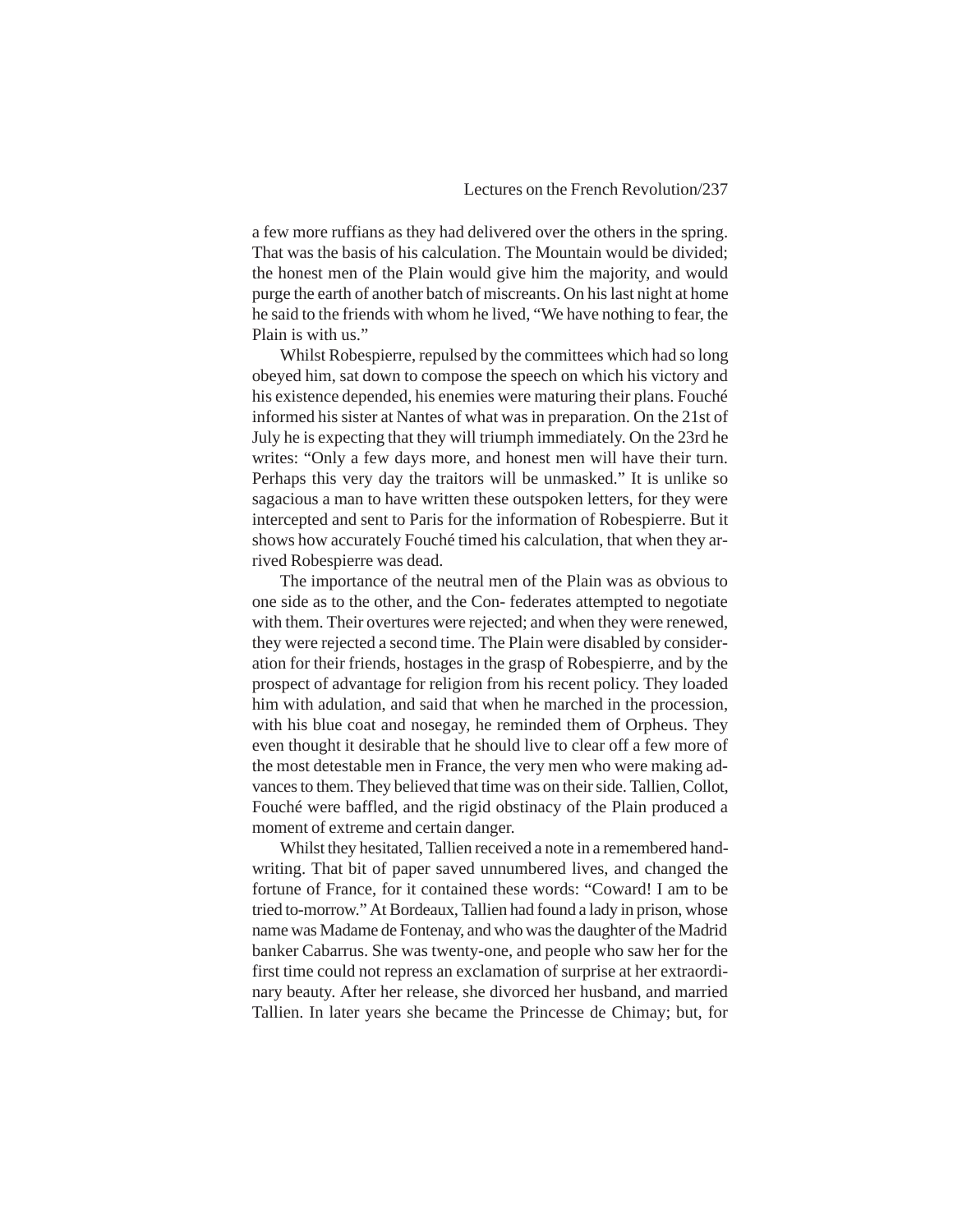writing that note, she received the profane but unforgotten name of Notre Dame de Thermidor.

On the night of July 26, Tallien and his friends had a third Conference with Boissy d'Anglas and Durand de Maillane, and at last they gave way. But they made their terms. They gave their votes against Robespierre on condition that the Reign of Terror ended with him. There was no condition which the others would not have accepted in their extremity, and it is by that compact that the government of France, when it came into the hands of these men of blood, ceased to be sanguinary. It was high time, for, in the morning, Robespierre had delivered the accusing speech which he had been long preparing, and of which Daunou told Michelet that it was the only very fine speech he ever made. He spoke of heaven, and of immortality, and of public virtue; he spoke of himself; he denounced his enemies, naming scarcely any but Cambon and Fouché. He did not conclude with any indictment, or with any demand that the Assembly would give up its guilty members. His aim was to conciliate the Plain, and to obtain votes from the Mountain, by causing alarm but not despair. The next stroke was reserved for the morrow, when the Convention, by voting the distribution of his oration, should have committed itself too far to recede. The Convention at once voted that 250,000 copies of the speech should be printed, and that it should be sent to every parish in France. That was the form in which acceptance, entire and unreserved acceptance, was expressed. Robespierre thus obtained all that he demanded for the day. The Assembly would be unable to refuse the sacrifice of its black sheep, when he reappeared with their names.

Then it was seen that, in naming Cambon, the orator had made a mistake. For Cambon, having had the self-command to wait until the Convention had passed its approving vote, rose to reply. He repelled the attack which Robespierre had made upon him, and turned the entire current of opinion by saying, "What paralyses the Republic is the man who has just spoken."

There is no record of a finer act of fortitude in all parliamentary history. The example proved contagious. The Assembly recalled its vote, and referred the speech to the Committee. Robespierre sank upon his seat and murmured, "I am a lost man." He saw that the Plain could no longer be trusted. His attack was foiled. If the Convention refused the first step, they would not take the second, which he was to ask for next day. He went to the Jacobin Club, and repeated his speech to a crowded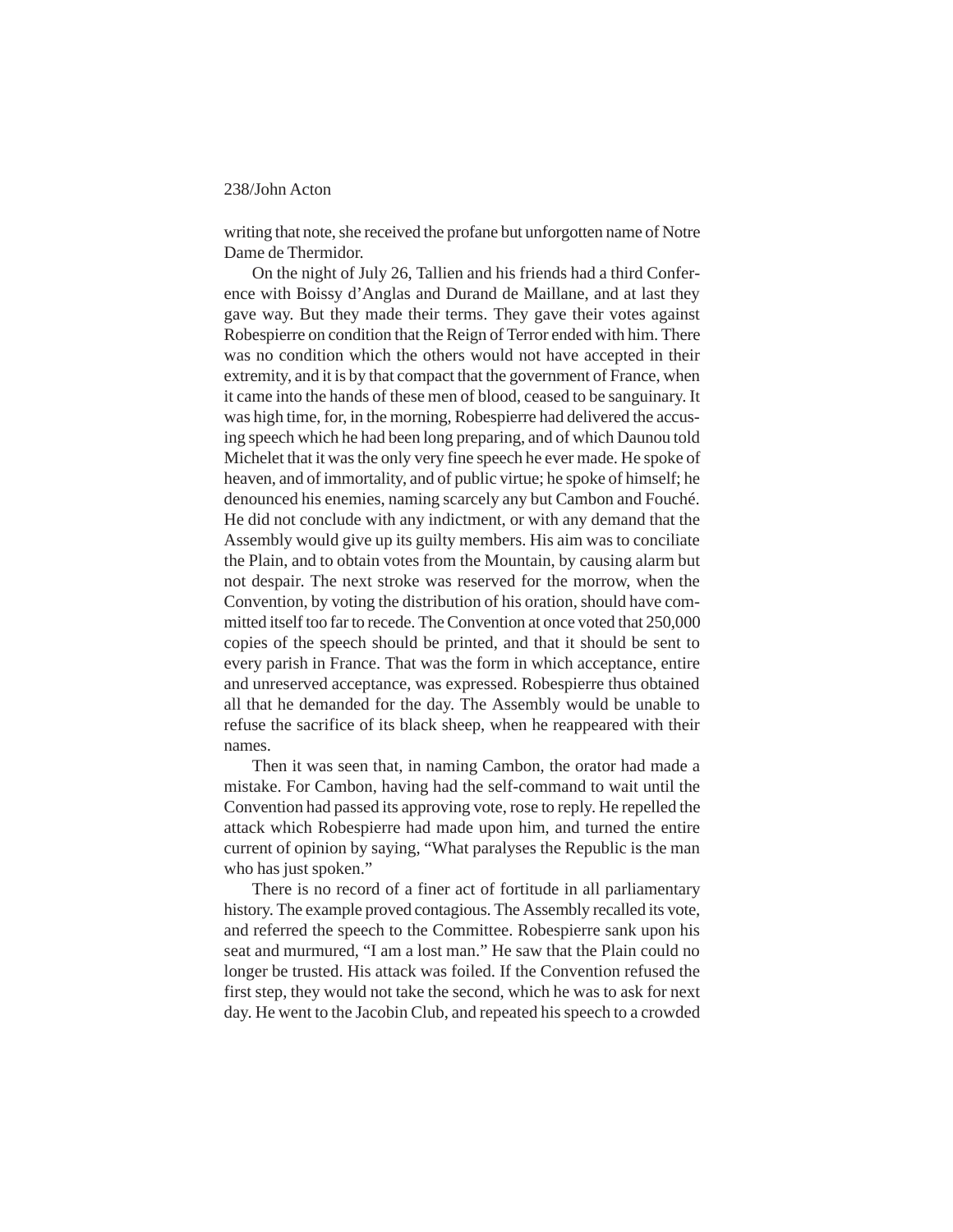meeting. He told them that it was his dying testament. The combination of evil men was too strong for him. He had thrown away his buckler, and was ready for the hemlock. Collot sat on the step below the president's chair, close to him. He said, "Why did you desert the Committee? Why did you make your views known in public without informing us?" Robespierre bit his nails in silence. For he had not consulted the Committee because it had refused the extension of powers, and his action that day had been to appeal to the Convention against them. The Club, divided at first, went over to him, gave him an ovation, and expelled Collot and Billaud-Varennes with violence and contumely. Robespierre, encouraged by his success, exhorted the Jacobins to purify the Convention by expelling bad men, as they had expelled the Girondins. It was his first appeal to the popular forces. Coffinhal, who was a man of energy, implored him to strike at once. He went home to bed, after midnight, taking no further measures of precaution, and persuaded that he would recover the majority at the next sitting.

Collot and Billaud, both members of the supreme governing body, went to their place of meeting, after the stormy scene at the Club, and found St. Just writing intently. They fell upon him, and demanded to know whether he was preparing accusations against them. He answered that that was exactly the thing he was doing. When he had promised to submit his report to the Committee of Public Safety before he went to the Assembly, they let him go. In the morning, he sent word that he was too much hurt by their treatment of him to keep his promise. Barère meanwhile undertook to have a report ready against St. Just.

Before the Assembly began business on the morning of Sunday the 9th of Thermidor, Tallien was in the lobby cementing the alliance which secured the majority; and Bourdon came up and shook hands with Durand, saying, "Oh! the good men of the Right." When the sitting opened, St. Just at once mounted the tribune and began to read. Tallien, seeing him from outside, exclaimed, " Now is the moment, come and see. It is Robespierre's last day!" The report of St. Just was an attack on the committee. Tallien broke in, declaring that the absent men must be informed and summoned, before he could proceed. St. Just was not a ready speaker, and when he was defied and interrupted, he became silent. Robespierre endeavoured to bring him aid and encouragement; but Tallien would not be stopped. Billaud followed in the name of the government; Barère and Vadier continued, while Robespierre and St. Just insisted vainly on being heard. The interrupters were turbulent, aggres-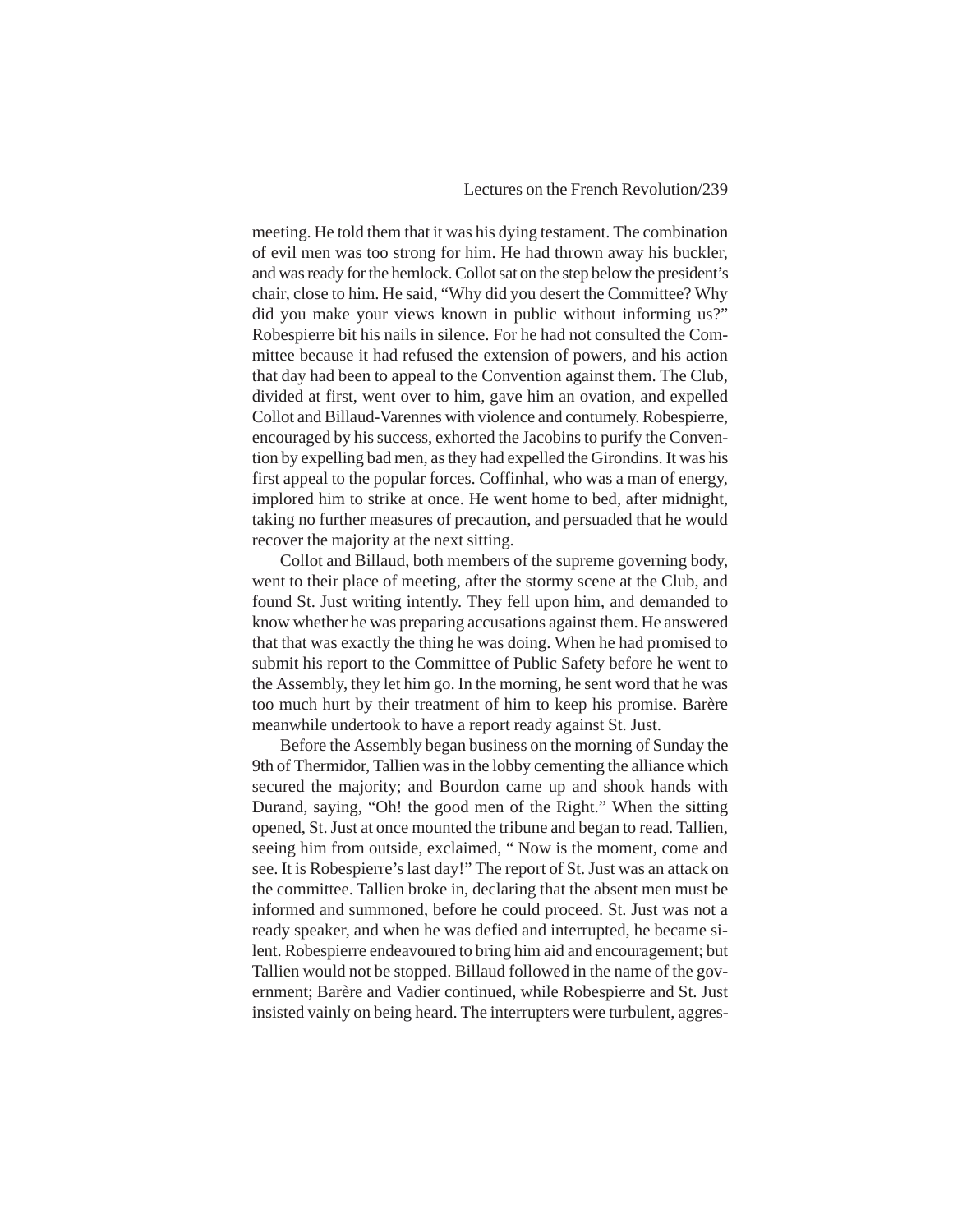sive, out of order, being desperate men fighting for life. Collot d'Herbois, the President, did not rebuke them, and having surrendered his place to a colleague whom he could trust, descended to take part in the fray. If the Convention was suffered once more to hear the dreaded voice of Robespierre, nobody could be sure that he would not recover his ascendency. These tactics succeeded. Both parties to the overnight convention were true to it, and Robespierre was not allowed to make his speech. The galleries had been filled from five in the morning. Barère moved to divide the command of Hanriot, the general of the Commune, on whose sword the triumvirs relied; and the Convention outlawed him and his second in command as the excitement increased. This was early in the afternoon; and it was on learning this that the Commune called out its forces, and Paris began to rise.

All this time Robespierre had not been personally attacked. Decrees were only demanded, and passed, against his inferior agents. The struggle had lasted for hours; he thought that his adversaries faltered, and made a violent effort to reach the tribune. It had become known in the Assembly that his friends were arming, and they began to cry, "Down with the tyrant!" The President rang his bell and refused to let him speak. At last his voice failed him. A Montagnard exclaimed, "He is choking with the blood of Danton." Robespierre replied, "What! It is Danton you would avenge?" And he said it in a way that signified "Then why did you not defend him?" When he understood what the Mountain meant, and that a motive long repressed had recovered force, he appealed to the Plain, to the honest men who had been so long silent, and so long submissive. They had voted both ways the day before, but he knew nothing of the memorable compact that was to arrest the guillotine. But the Plain, who were not prepared with articulate arguments for their change of front, were content with the unanswerable cry, "Down with the tyrant!" That was evidently decisive; and when that declaration had been evoked by his direct appeal the end came speedily. An unknown deputy moved that Robespierre be arrested, nobody spoke against it; and his brother and several friends were taken into custodywith him. None made anyresistance or protest. The conflict, they knew, would be outside. The Commune of Paris, the Jacobin Club, the revolutionary tribunal were of their party; and how many of the armed multitude, nobody could tell. All was not lost until that was known. At five o'clock the Convention, weary with a heavy day's work, adjourned for dinner.

The Commune had its opportunity, and began to gain ground. Their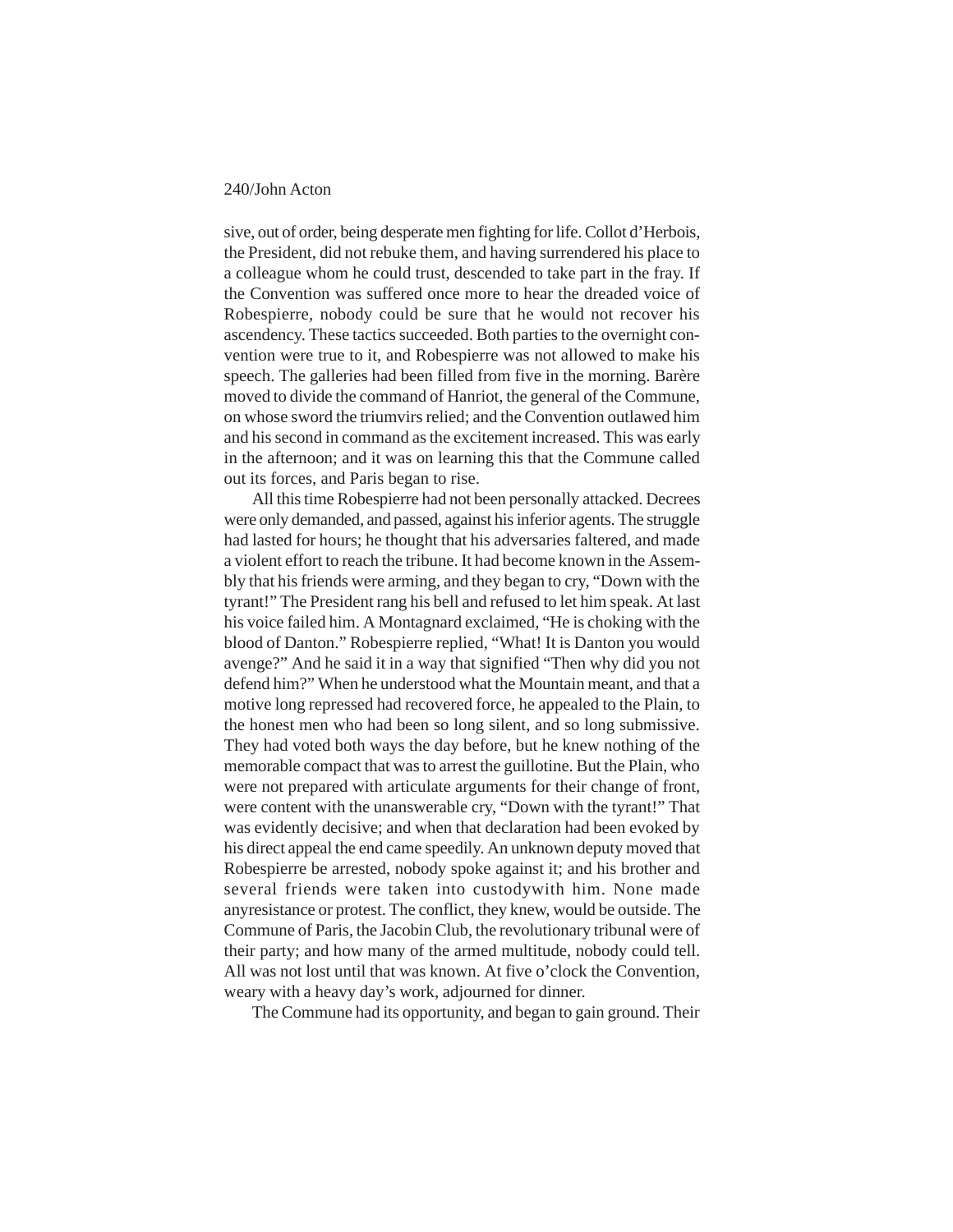troops collected slowly, and Hanriot was arrested. He was released, and brought back in triumph to the Hôtel de Ville, where the arrested deputies soon assembled. They had been sent to different prisons, but all the gaolers but one refused to admit them. Robespierre insisted on being imprisoned, but the turnkey at the Luxembourg was unmoved, and turned him out. He dreaded to be forced into a position of illegality and revolt, because it would enable his enemies to outlaw him. Once outlawed, there was nothing left but an insurrection, of which the issue was uncertain. There was less risk in going before the revolutionary tribunal, where every official was his creature and nominee, and had no hope of mercy from his adversaries, when he ceased to protect. The gaoler who shut the prison door in his face sealed his fate; and it is supposed, but I do not know, that he had his instructions from Voulland, on the other side, in order that the prisoner might be driven into contumacy, against his will. Expelled from gaol, Robespierre still refused to be free, and went to the police office, where he was technically under arrest.

St. Just, who had seen war, and had made men wonder at his coolness under heavy fire, did not calculate with so much nicety, and repaired, with the younger Robespierre, to the municipality, where a force of some thousands of men were assembled. They sent to summon their leader, but the leader declined to come. He felt safer under arrest; but he advised his friends at the Commune to ring the tocsin, close the barriers, stop the Press, seize the post, and arrest the deputies. The position of the man of peace encouraging his comrades to break the law, and explaining how to do it, was too absurd to be borne. Coffinhal, who was a much bigger man, came and carried him away by friendly compulsion.

About ten o'clock the arrested deputies were united. Couthon, who was a cripple, had gone home. The others sent for him, and Robespierre signed a letter by which he was informed that the insurrection was in full activity. This message, and the advice which he forwarded from his shelter with the police prove that he had made up his mind to fight, and did not die a martyr to legality. But if Robespierre was ready, at the last extremity, to fight, he did not know how to do it. The favourable moment was allowed to slip by; not a gun was fired, and the Convention, after several hours of inaction and danger, began to recover power. By Voulland's advice the prisoners out of prison were outlawed, and Barras was put at the head of the faithful forces. Twelve deputies were appointed to proclaim the decrees all over Paris. Mounted on police chargers, conspicuous in their tricolor scarves, and lighted by torches, they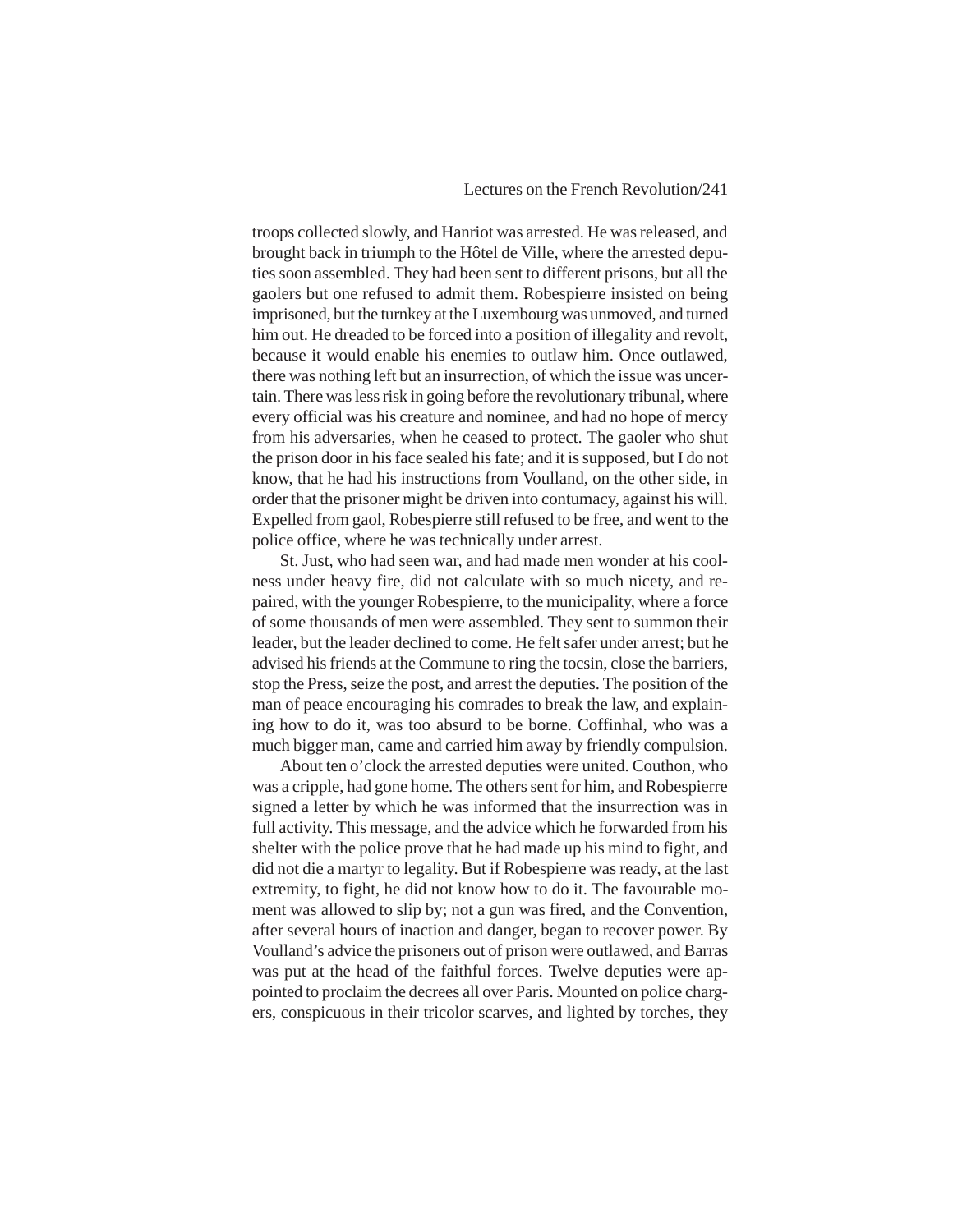made known in every street that Robespierre was now an outlaw under sentence of death. This was at last effective, and Barras was able to report that the people were coming over to the legal authority. An ingenious story was spread about that Robespierre had a seal with the lilies of France. The western and wealthier half of Paris was for the Convention, but parts of the poorer quarters, north and east, went with the Commune. They made no fight. Legendre proceeded to the Jacobin Club, locked the door, and put the key in his pocket, while the members quietly dispersed. About one in the morning, Bourdon, at the head of the men from the district which had been the stronghold of Chaumette made his way along the river to the Place de Grève. The insurgents drawn up before the Hôtel de Ville made no resistance, and the leaders who were gathered within knew that all was over.

The collapse was instantaneous. A little earlier, a messenger sent out by Gaudin, afterwards Duke of Gaeta and Napoleon's trusted finance minister, reported that he had found Robespierre triumphing and receiving congra- tulations. Even in those last moments he shrank from action. A warlike proclamation was drawn up, signed by his friends, and laid before him. He refused to sign unless it was in the name of the French people. "Then," said Couthon, "there is nothing to be done but to die." Robespierre, doubtful and hesitating, wrote the first two letters of his name. The rest is a splash of blood. When Bourdon, with a pistol in each hand, and the blade of his sword between his teeth, mounted the stairs of the Hôtel de Ville at the head of his troops, Lebas drew two pistols, handed one to Robespierre, and killed himself with the other. What followed is one of the most disputed facts of history. I believe that Robespierre shot himself in the head, only shattering the jaw. Many excellent critics think that the wound was inflicted by a gendarme who followed Bourdon. His brother took off his shoes and tried to escape by the cornice outside, but fell on to the pavement. Hanriot, the general, hid himself in a sewer, from which he was dragged next morning in a filthy condition. The energetic Coffinhal alone got away, and remained some time in concealment. The rest were captured without trouble.

Robespierre was carried to the Tuileries and laid on a table where, for some hours, people came and stared at him. Surgeons attended to his wound, and he bore his sufferings with tranquillity. From the moment when the shot was fired he never spoke; but at the Conciergerie he asked, by signs, for writing materials. They were denied him, and he went to death taking his secret with him out of the world. For there has always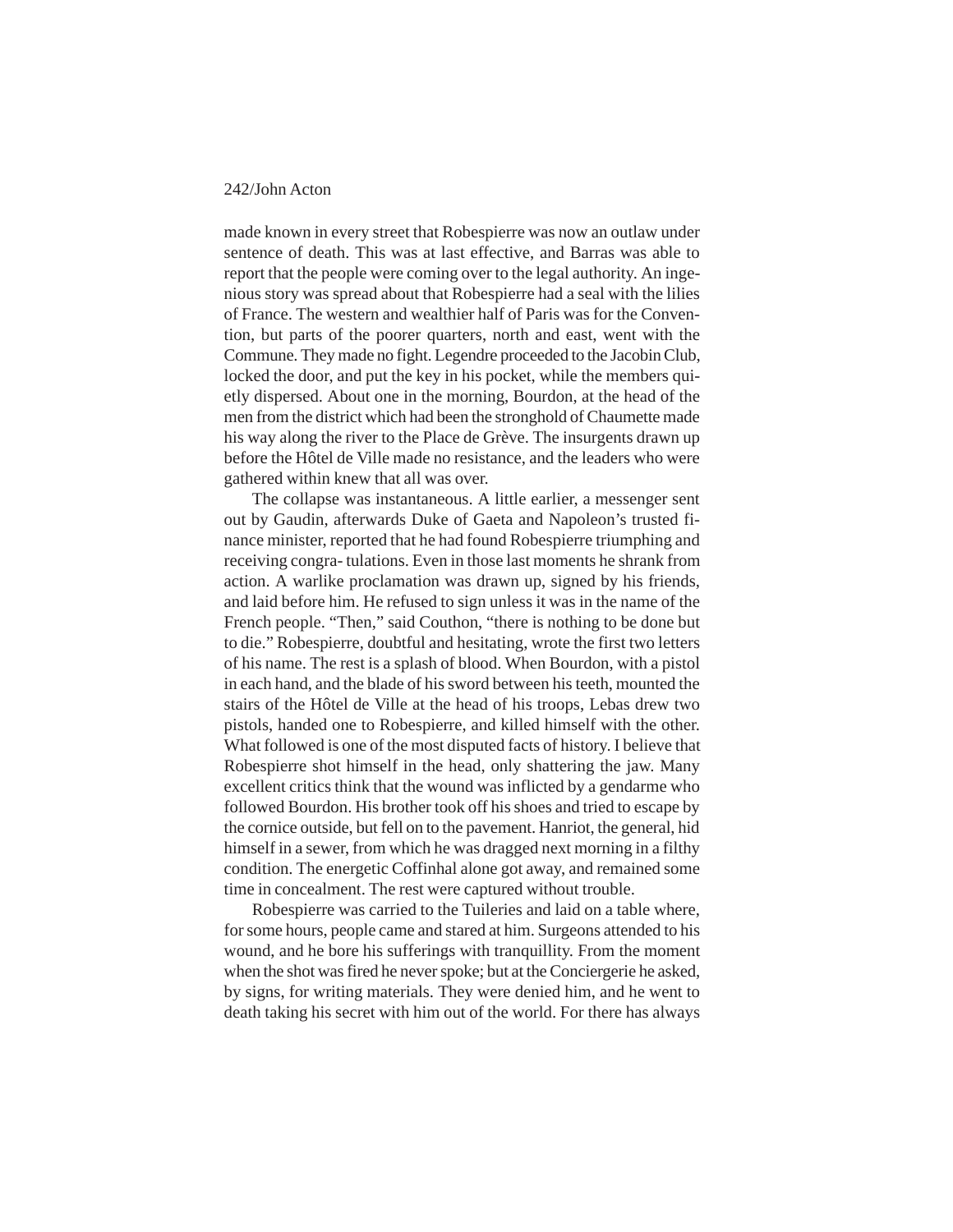been a mysterious suspicion that the tale has been but half told, and that there is something deeper than the base and hollow criminal on the surface. Napoleon liked him, and believed that he meant well. Cambacérès, the arch-chancellor of the Empire, who governed France when the Emperor took the field, said to him one day, "It is a cause that was decided but was never argued."

Some of those who felled the tyrant, such as Cambon and Barère, long after repented of their part in his fall. In the north of Europe, especially in Denmark, he had warm admirers. European society believed that he had affinity with it. It took him to be a man of authority, integrity, and order, an enemy of corruption and of war, who fell because he attempted to bar the progress of unbelief, which was the strongest current of the age. His private life was inoffensive and decent. He had been the equal of emperors and kings; an army of 700,000 men obeyed his word; he controlled millions of secret service money, and could have obtained what he liked for pardons, and he lived on a deputy's allowance of eighteen francs a day, leaving a fortune of less than twenty guineas in depreciated assignats. Admiring enemies assert that by legal confiscation, the division of properties, and the progressive taxation of wealth, he would have raised the revenue to twenty-two millions sterling, none of which would have been taken from the great body of small cultivators who would thus have been for ever bound to the Revolution. There is no doubt that he held fast to the doctrine of equality, which means government by the poor and payment by the rich. Also, he desired power, if it was only for self-preservation; and he held it by bloodshed, as Lewis XIV had done, and Peter the Great, and Frederic. Indifference to the destruction of human life, even the delight at the sight of blood, was common all round him, and had appeared before the Revolution began. The transformation of society as he imagined, if it cost a few thousand heads in a twelvemonth, was less deadly than a single day of Napoleon fighting for no worthier motive than ambition. His private note-book has been printed, but it does not show what he thought of the future. That is the problem which the guillotine left unsolved on the evening of June 28, 1794. Only this is certain, that he remains the most hateful character in the forefront of history since Machiavelli reduced to a code the wickedness of public men.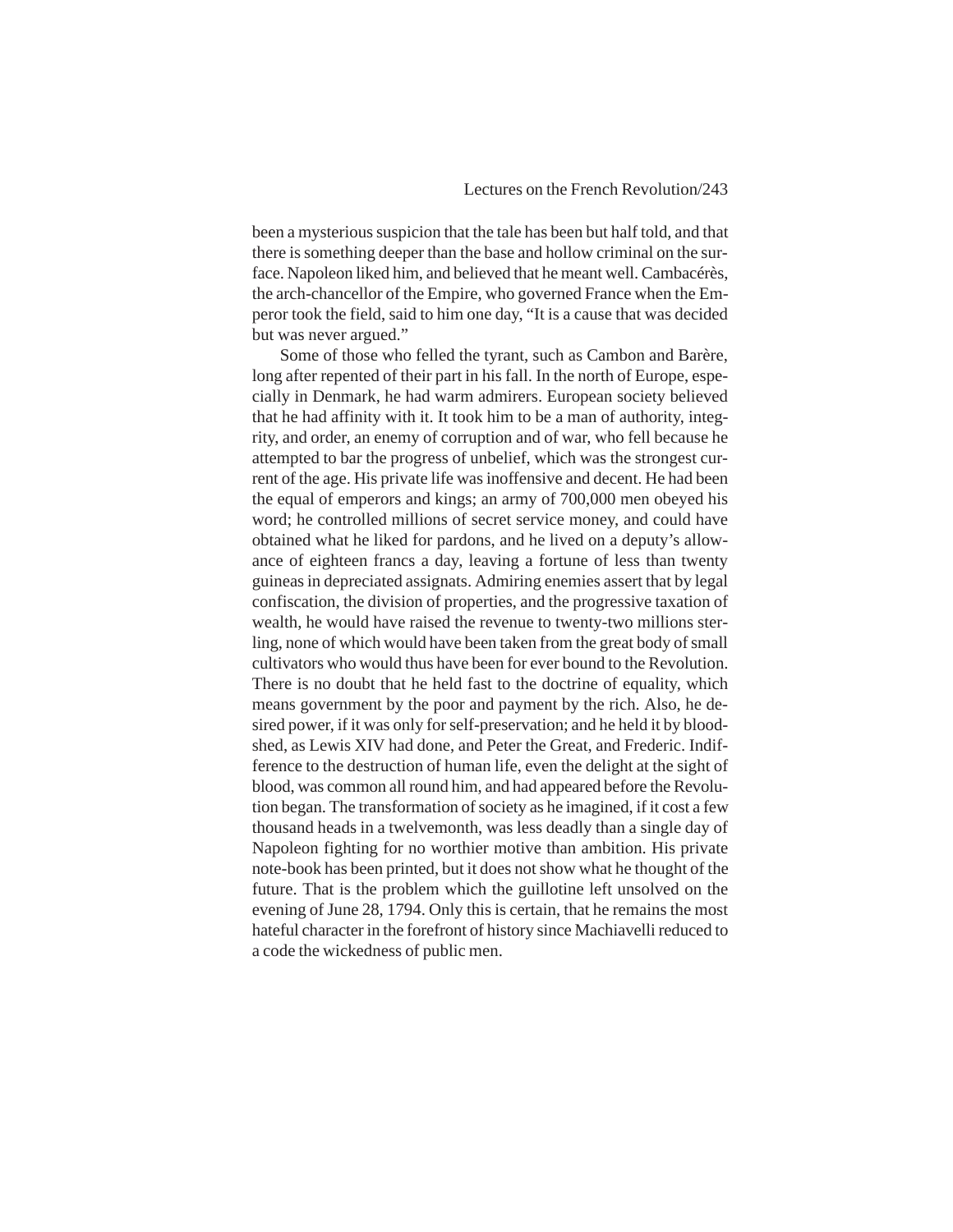# XX: LA VENDÉE

The remorseless tyranny which came to an end in Thermidor was not the product of home causes. It was prepared by the defeat and defection of Dumouriez; it was developed by the loss of the frontier fortresses in the following July; and it fell when the tide of battle rolled away after the victory of Fleurus. We have, therefore, to consider the series of warlike transactions that reacted so terribly on the government of France. At first, and especially in the summer of 1793, the real danger was not foreign, but civil war. During four years the Revolution always had force on its side. The only active opposition had come from emigrant nobles who were a minority, acting for a class. Not a battalion had joined Brunswick when he occupied a French province; and the mass of the country people had been raised, under the new order, to a better condition than they had ever known. For the hard kernel of the revolutionary scheme, taken from agrarian Rome, was that those who till the land shall own the land; that they should enjoy the certainty of gathering the fruits of their toil for themselves; that every family should possess as much as it could cultivate. But the shock which now made the Republic tremble was an insurrection of peasants, men of the favoured class; and the democracy which was strong enough to meet the monarchies of Europe, saw its armies put to flight by a rabble of field labourers and woodmen, led by obscure commanders, of whom many had never served in war.

One of Washington's officers was a Frenchman who came out before Lafayette, and was known as Colonel Armand. His real name was the Marquis de La Rouerie. His stormy life had been rich in adventure and tribulation. He had appeared on the boards of the opera; he had gone about in company with a monkey; he had fought a duel, and believing that he had killed his man had swallowed poison; he had been an inmate of the monastery of La Trappe, after a temporary disappointment in love; and he had been sent to the Bastille with other discontented Bretons. On his voyage out his ship blew up in sight of land, and he swam ashore. But this man who came out of the sea was found to be full of audacity and resource. He rose to be a brigadier in the Continental army; and when he came home, he became the organiser of the royalist insurrection in the west Authorised by the Princes, whom he visited at Coblenz, he prepared a secret association in Brittany, which was to cooperate with others in the central provinces.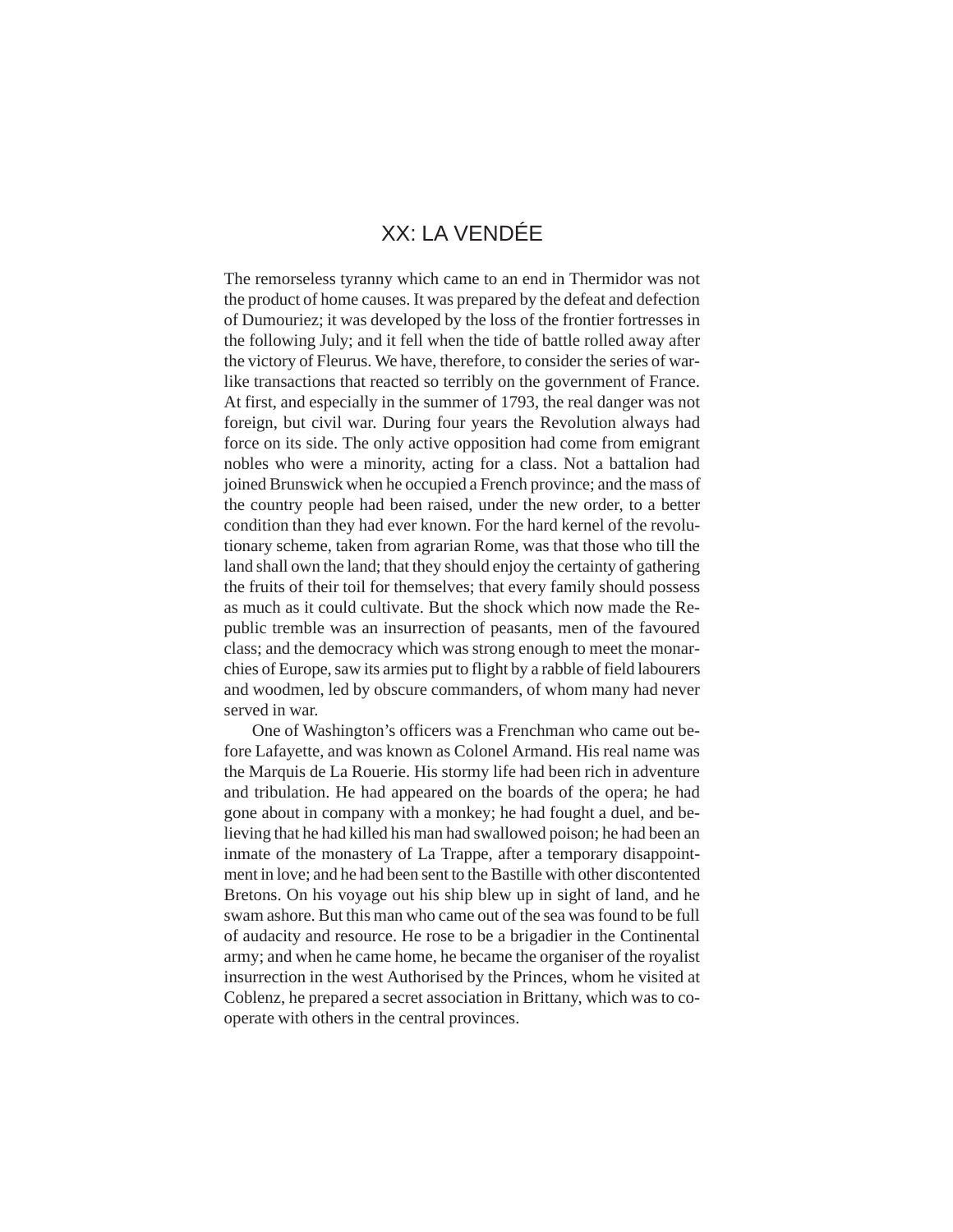#### Lectures on the French Revolution/245

While La Rouerie was adjusting his instruments and bringing the complicated agency to perfection, the invaders came and went, and the signal for action, when they were masters of Châlons, was never given. When volunteers were called out to resist them, men with black cockades went about interrupting the enrolment, and declaring that no man should take arms, except to deliver the king. Their mysterious leader, Cottereau, the first to bear the historic name of Jean Chouan, was La Rouerie's right hand. When the prospect of combination with the Powers was dissolved by Dumouriez, the character of the conspiracy changed, and men began to think that they could fight the Convention singlehanded, while its armies were busy on the Rhine and Meuse. Brittany had 200 miles of coast, and as the Channel Islands were in sight, aid could come from British cruisers.

La Rouerie, who was a prodigy of inventiveness, and drew his lines with so firm a hand that the Chouannerie, which broke out after his death, lasted ten years and only went to pieces against Napoleon, organised a rising, almost from Seine to Loire, for the spring of 1793. Indeed it is not enough to say that they went down before the genius of Napoleon. The "Petite Chouannerie," as the rising of 1815 was called, contributed heavily to his downfall; for he was compelled to send 20,000 men against it, whose presence might have turned the fortune of the day at Waterloo.

But in January 1793 La Rouerie fell ill, the news of the king's death made him delirious, and on the 30th he died. That the explosion might yet take place at the appointed hour, they concealed his death, and buried him in a wood, at midnight, filling the grave with quicklime. The secret was betrayed, the remains were discovered, the accomplices fled, and those who were taken died faithful to their trust.

The Breton rising had failed for the time, and royalists north of the Loire had not recovered from the blow when La Vendée rose. The corpse in the thicket was found February 26; the papers were seized March 3; and it was March 12, at the moment when Brittany was paralysed, that the conscription gave the signal of civil war. The two things are quite separate. In one place there was a plot which came to nothing at the time; in the other, there was an outbreak which had not been prepared. La Vendée was not set in motion by the wires laid north of the Loire. It broke out spontaneously, under sudden provocation. But the Breton plot had ramified in that direction also, and there was much expectant watching for the hour of combined action. Smugglers, and poachers, and beg-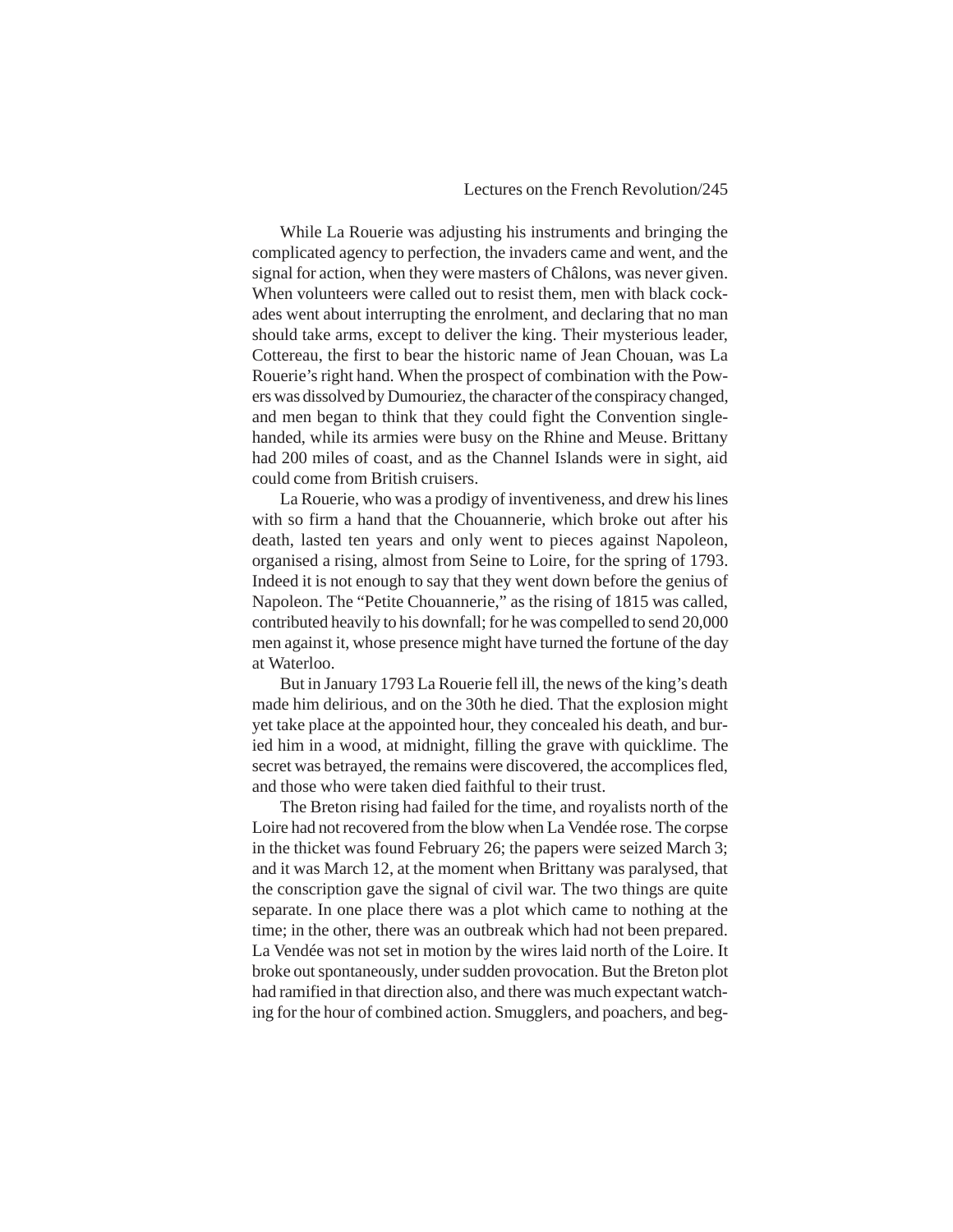gar men had carried the whispered parole, armed with a passport in these terms " Trust the bearer, and give him aid, for the sake of Armand"; and certain remote and unknown country gentlemen were affiliated, whose names soon after filled the world with their renown. D'Elbée, the future commander-in-chief, was one of them; and he always regarded the tumultuous outbreak of March, the result of no ripened design, as a fatal error. That is the reason why the gentry hung back at first, and were driven forward by the peasants. It seemed madness to fight the Convention without previous organisation for purposes of war, and without the support of the far larger population of Brittany, which had the command of the coast, and was in touch with the great maritime Power. Politics and religion had roused much discontent; but the first real act of rebellion was prompted by the new principle of compulsory service, proclaimed on February 23.

The region which was to be the scene of so much glory and so much sorrow lies chiefly between the left bank of the Loire and the sea, about 100 miles across, from Saumur to the Atlantic, and 50 or 60 from Nantes towards Poitiers. Into the country farther south, the Vendeans, who were weak in cavalry and had no trained gunners, never penetrated. The main struggle raged in a broken, wooded, and almost inaccessible district called the Bocage, where there were few towns and no good roads. That was the stronghold of the grand army, which included all that was best in Vendean virtue. Along the coast there was a region of fens, peopled by a coarser class of men, who had little intercourse with their inland comrades, and seldom acted with them. Their leader, Charette, the most active and daring of partisans, fought more for the rapture of fighting than for the sake of a cause. He kept open communication by sea, negotiated with England, and assured the Bourbons that, if one of them appeared, he would place him at the head of 200,000 men. He regarded the other commanders as subservient to the clergy, and saw as little of them as he could.

The inhabitants of La Vendée, about 800,000, were well-to-do, and had suffered less from degenerate feudalism than the east of France. They lived on better terms with the landlords, and had less cause to welcome the Revolution. Therefore, too, they clung to the non-juring clergy. At heart, they were royalist, aristocratic and clerical, uniting anti-revolutionary motives that acted separately elsewhere. That is the cause of their rising; but the secret of their power is in the military talent, a thing more rare than courage, that was found among them. The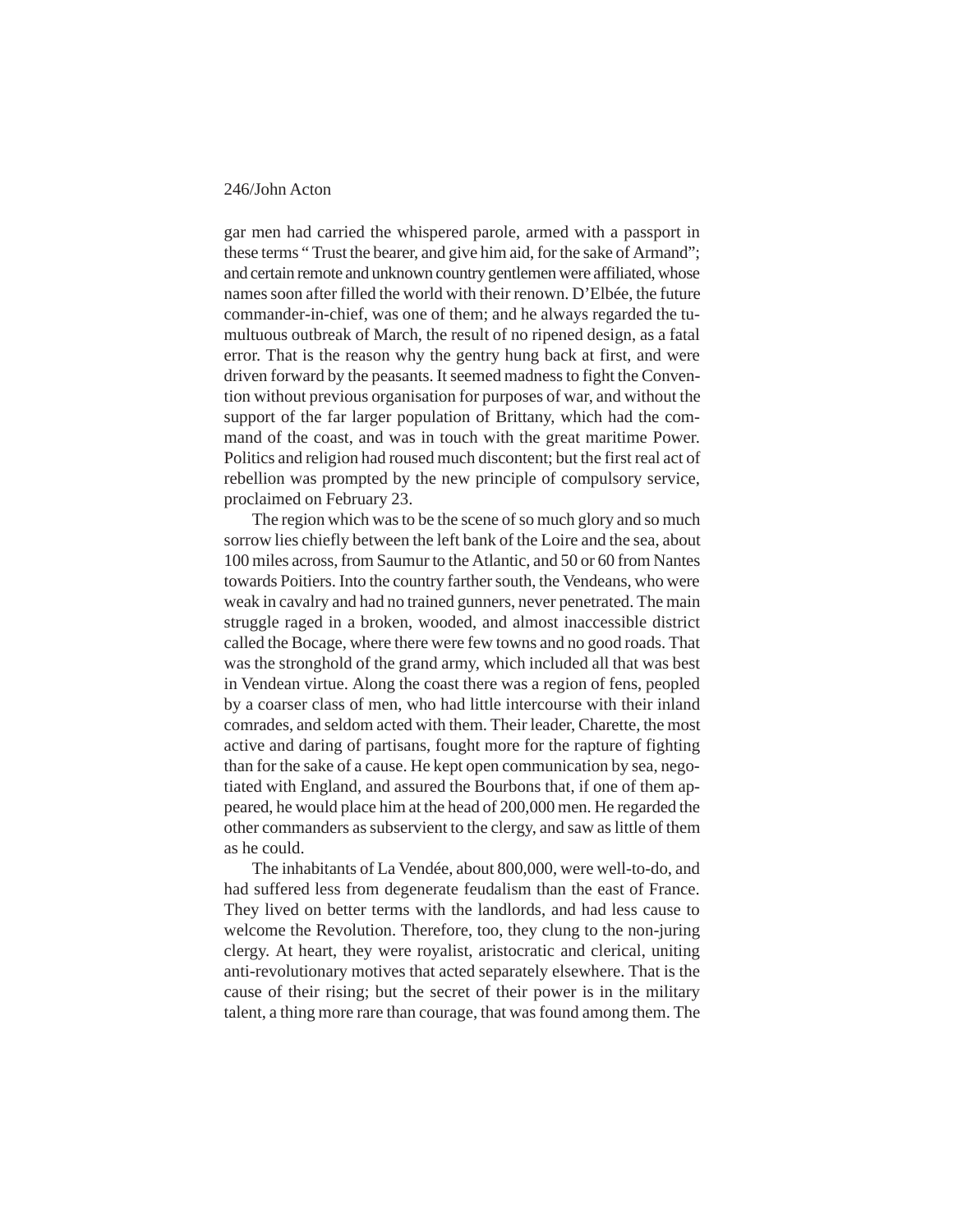disturbances that broke out in several places on the day of enrolment, were conducted by men of the people. Cathelineau, one of the earliest, was a carrier, sacristan in his village, who had never seen a shot fired when he went out with a few hundred neighbours and took Cholet By his side there was a gamekeeper, who had been a soldier, and came from the eastern frontier. As his name was Christopher, the Germans corrupted it into Stoffel, and he made it famous in the form of Stoffiet. While the conflict was carried on by small bands there was no better man to lead them. He and Charette held out longest, and had not been conquered when the clergy, for whom they fought, betrayed them.

The popular and democratic interval was short. After the first few days the nobles were at the head of affairs. They deemed the cause desperate. Not one of them had promoted the rising, scarcely one refused to join in it. The one we know best is Lescure, because his wife's memoirs have been universally read. Lescure formed the bond between gentry and clergy, for the cause was religious as much as political. He would have been the third generalissimo, but he was disabled by a wound, and put forward his cousin, Henri de la Rochejaquelein, in preference to Stoffiet. We shall presently see that a grave suspicion darkens his fame. Like Lescure, d'Elbée was a man of policy and management; but he was no enthusiast. He desired a reasonable restoration, not a reaction; and he said just before his death that when the pacification came it would be well to keep fanatics in order.

Far above all these men in capacity for war, and on a level with the best in character, was the Marquis de Bonchamps. He understood the art of manoeuvring large masses of men; and as his followers would have to meet large masses, when the strife became deadly, he sought to train them for it. He made them into that which they did not want to be, and for which they were ill-fitted. It is due to his immediate command that the war could be carried on upon a large scale; and that men who had begun with a rush and a night attack, dispersing when the foe stood his ground, afterwards defeated the veterans of the Rhine under the best generals of republican France. Bonchamps always urged the need of sending a force to rouse Brittany; but the day when the army crossed the Loire was the day of his death.

La Vendée was far from the route of invading armies, and the district threatened by the Germans. There were no fears for hearth and home, no terrors in a European war for those who kept out of it. If they must fight, they chose to fight in a cause which they loved. They hated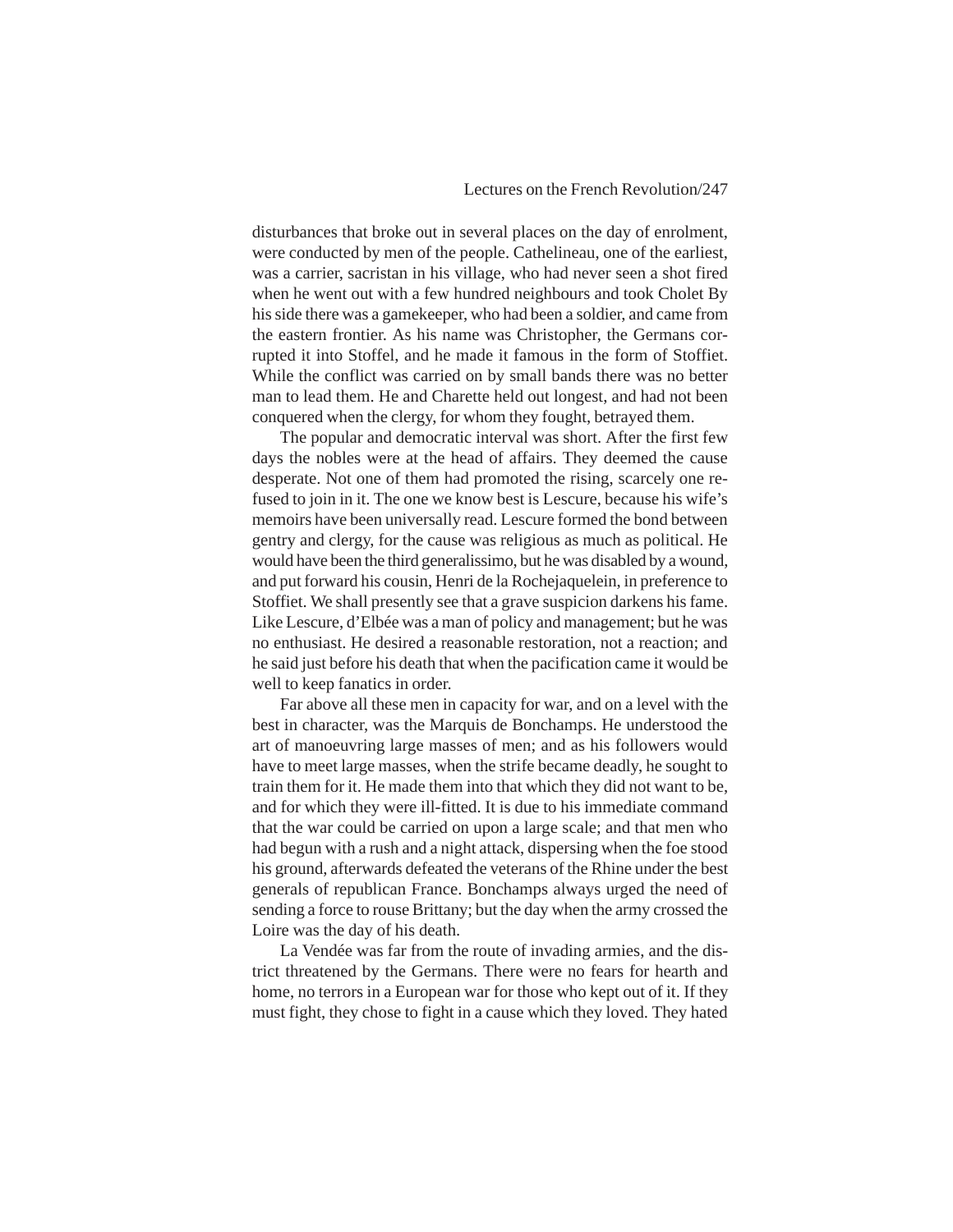the Revolution, not enough to take arms against it, but enough to refuse to defend it. They were compelled to choose. Either they must resist oppression, or they must serve it, and must die for a Government which was at war with their friends, with the European Conservatives, who gave aid to the fugitive nobles, and protection to the persecuted priests. Their resistance was not a matter of policy. There was no principle in it that could be long maintained. The conscription only forced a decision. There were underlying causes for aversion and vengeance, although the actual outbreak was unpremeditated. The angry peasants stood alone for a moment; then was seen the stronger argument, the greater force behind. Clergy and gentry put forward the claim of conscience, and then the men who had been in the royalist plot with La Rouerie, began to weave a new web. That plot had been authorised by the princes, on the émigré lines, and aimed at the restoration of the old order. That was not, originally, the spirit of La Vendée. It was never identified with absolute monarchy. At first, the army was known as the Christian army. Then, it became the Catholic and royal army. The altar was nearer to their hearts than the throne. As a sign of it, the clergy occupied the higher place in the councils. Some of the leaders had been Liberals of '89. Others surrendered royalism and accepted the Republic as soon as religious liberty was assured. Therefore, throughout the conflict, and in spite of some intolerant dements, and of some outbursts of reckless fury, La Vendée had the better cause. One Vendean, surrounded and summoned to give up his arms, cried "First give me back my God."

Bernier, the most conspicuous of the ecclesiastical leaders, was an intriguer; but he was no fanatical adherent of obsolete institutions. The restoration of religion was, to him, the just and sufficient object of the insurrection. A time came when he was very careful to dissociate La Vendée from Brittany, as the champions, respectively, of a religious and a dynastic cause. He saw his opportunity under the Consulate, came out of his hiding-place, and promoted a settlement. He became the agent and auxiliary of Bonaparte, in establishing the Concordat, which is as far removed from intolerance as from legitimacy. As bishop of Orleans he again appeared in the Loire country, not far from the scene of his exploits; but he was odious to many of the old associates, who felt that he had employed their royalism for other ends, without being a royalist.

The country gentlemen of La Vendée had either not emigrated, or had returned to their homes, after seeing what the emigration came to. As far as their own interests were concerned, they accepted the situa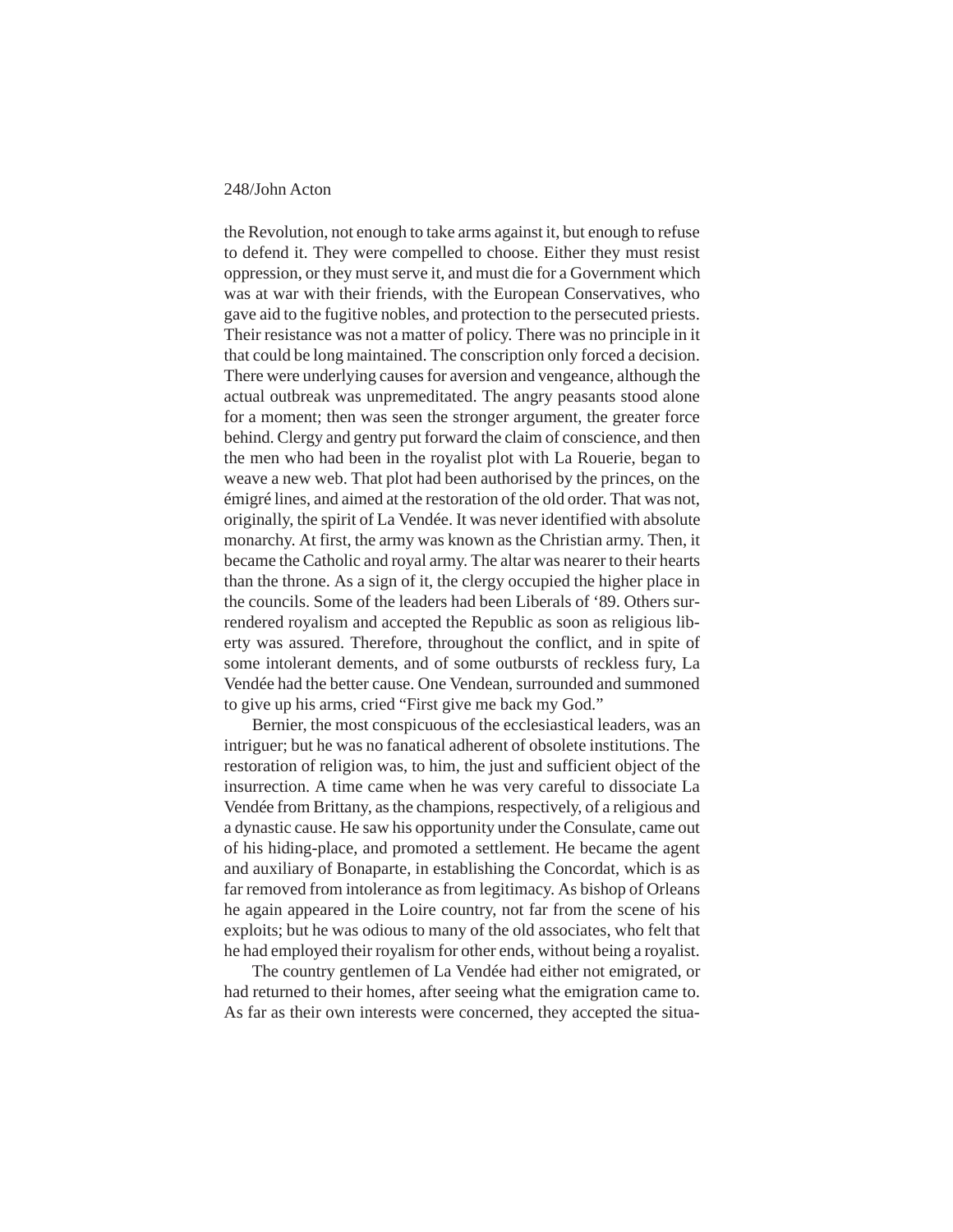tion. With all the combative spirit which made their brief career so brilliant, few of them displayed violent or extreme opinions. La Vendée was made illustrious mainly by men who dreaded neither the essentials of the Revolution nor its abiding consequences, but who strove to rescue their country from the hands of persecutors and assassins. The rank and file were neither so far-sighted nor so moderate. At times they exhibited much the same ferocity as the fighting men of Paris, and in spite of their devotion, they had the cruel and vindictive disposition which in France has been often associated with religion. It was seen from the outset among the wild followers of Charette; and even the enthusiasts of Anjou and of Upper Poitou degenerated and became bloodthirsty. They all hated the towns, where there were municipal authorities who arrested priests, and levied requisitions and men.

The insurrection began by a series of isolated attacks on all the small towns, which were seats of government; and in two months of the spring of 1793 the republicans had been swept away, and the whole country of La Vendée belonged to the Vendeans. They were without order or discipline or training of any sort, and were averse to the sight of officers overtopping them on horseback. Without artillery of their own, they captured 500 cannon. By the end of April they were estimated at near 100,000, a proportion of fighting men to population that has only been equalled in the War of Secession. When the signal was given, the tocsin rang in 600 parishes. In spite of momentary reverses, they carried everything before them, until, on the 9th of June, they took Saumur, a fortress which gave them the command of the Loire. There they stood on the farthest limit of their native province, with 40,000 soldiers, and a large park of artillery. To advance beyond that point, they would require an organisation stronger than the bonds of neighbourhood and the accidental influence of local men. They established a governing body, largely composed of clergy; and they elected a commander-in-chief. The choice fell on Cathelineau, because he was a simple peasant, and was trusted by the priests who were still dominant. As they were all equal there arose a demand for a bishop who should hold sway over them. Nonjuring bishops were scarce in France; but Lescure contrived to supply the need of the moment. Here, in the midst of so much that was tragic, and of so much that was of good report, we come to the bewildering and grotesque adventure of the bishop of Agra.

At Dol, near St. Malo, there was a young priest who took the oath to the Constitution, but afterwards dropped the cassock, appeared at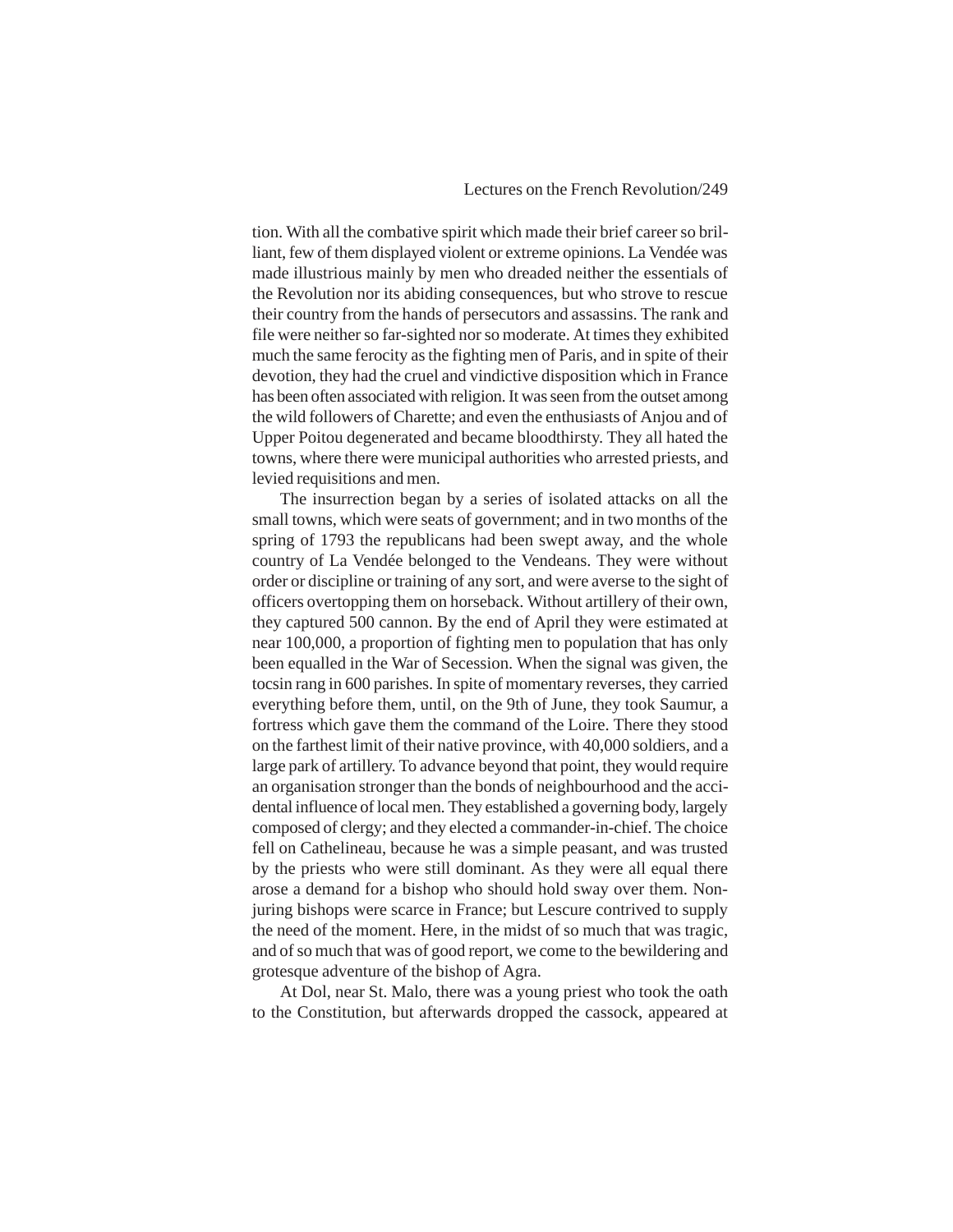Poitiers as a man of pleasure, and was engaged to be married. He volunteered in the republican cavalry, and took the field against the royalists, mounted and equipped by admiring friends. On May 5, he was taken prisoner, and as his card of admission to the Jacobins was found upon him, he thought himself in danger. He informed his captors that he was on their side; that he was a priest in orders, whom it would be sacrilege to injure; at last, that he was not only a priest, but a bishop, whom, in the general dispersion, the Pope had chosen as his vicar apostolic to the suffering Church of France. His name was Guyot, and he called himself Folleville. Such a captive was worth more than a regiment of horse. Lescure carried the republican trooper to his country house for a few days; and on May 16 Guyot reappeared in the robes proper to a bishop, with the mitre, ring, and crozier that belonged to his exalted dignity.

It was a great day in camp under the white flag; and the enemy, watching through his telescope, beheld with amazement the kneeling ranks of Vendean infantry, and a gigantic prelate who strode through them and distributed blessings. He addressed them when they went into action, promising victory to those who fought, and heaven to those who fell, in so good a cause; and he went under fire with a crucifix in his hand, and ministered to the wounded. They put him at the head of the council, and required every priest to obey him, under pain of arrest. Bernier, who had been at school with Guyot, was not deceived. He denounced him at Rome, through Maury, who was living there in the enjoyment of well-earned honours. The fraud was at once exposed. Pius VI. declared that the bishop of Agra did not exist; and that he knew nothing of the man so called, except that he was an impostor and a rogue.

From the moment when Bernier wrote, Guyot was in his power; but it was October before he translated the papal Latin to the generals. They resolved to take no notice, but the detected pretender ceased to say Mass. La Rochejaquelein intended to put him on board ship and get rid of him at the first seaport. They never reached the sea. To the last, at Granville, Guyot was seen in the midst of danger, and his girdle was among the spoils of the field. Though the officers watched him, the men never found him out. He served them faithfully during his six months of precarious importance, and he perished with them. He might have obtained hope of life by betraying the mendacity of his accomplices, and the imbecility of his dupes. He preferred to die without exposing them.

In June, when the victorious Vendeans occupied Saumur, it was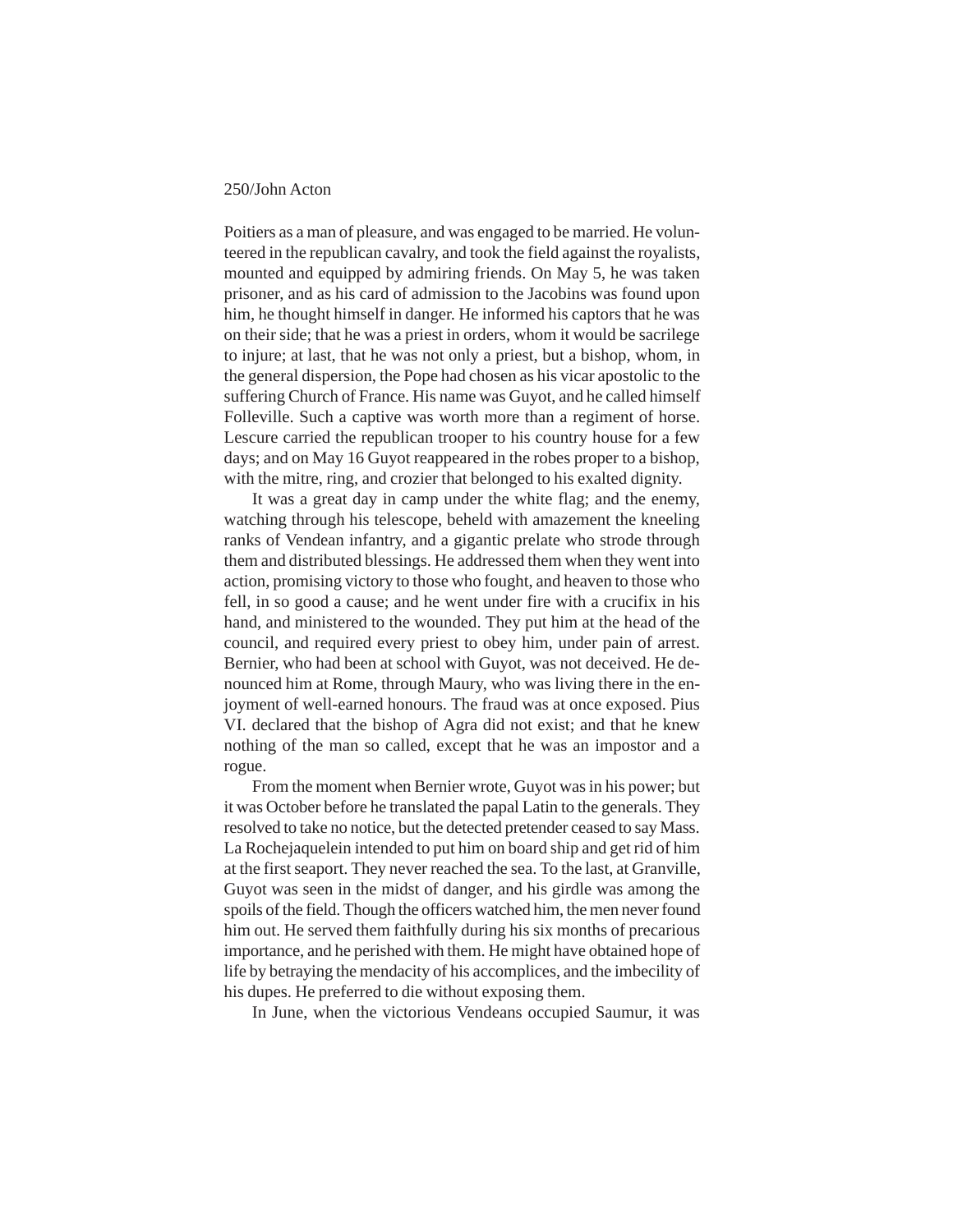time that they should have a policy and a plan. They had four alternatives. They might besiege Nantes and open communications with English cruisers. They might join with the royalists of the centre. They might raise an insurrection in Brittany, or they might strike for Paris. The great road to the capital opened before them; there were the prisoners in the Temple to rescue, and the monarch to restore. Dim reports of their exploits reached the queen, and roused hopes of deliverance. In a smuggled note, the Princess Elizabeth inquired whether the men of the west had reached Orleans; in another, she asked, not unreasonably, what had become of the British fleet It is said that Stofflet gave that heroic counsel. Napoleon believed that if they had followed it, nothing could have prevented the white flag from waving on the towers of Notre Dame. But there was no military organisation; the troops received no pay, and went home when they pleased. The generals were hopelessly divided, and Charette would not leave his own territory. Bonchamps, who always led his men, and was hit in every action, was away, disabled by a wound. His advice was known. He thought that their only hope was to send a small corps to rouse the Bretons. With the united forces of Brittany and Vendée they would then march for Paris. They adopted a compromise, and decided to besiege Nantes, an open town, the headquarters of commerce with the West Indies, and of the African slave trade. If Nantes fell it would be likely to rouse Brittany; and it was an expedition in which Charette would take a part. This was the disastrous advice of Cathelineau. They went down from Saumur to Nantes, by the right bank of the Loire, and on the night of June 28, their fire-signals summoned Charette for the morrow. Charette did not fail. But he was beyond the river, unable to make his way across, and he resented the arrangement which was to give the pillage of the wealthy city to the pious soldiers of Anjou and Poitou, whilst he looked on from a distance.

During the long deliberations at Saumur, and the slow march down the river, Nantes had thrown up earth- works, and had fortified the hearts of its inhabitants. The attack failed. Cathelineau penetrated to the market place, and they still show the window from which a cobbler shot down the hero of Anjou. The Vendeans retreated to their stronghold, and their cause was without a future. D'Elbée was chosen to succeed, on the death of Cathelineau. He admitted the superior claims of Bonchamps, but he disliked his policy of carrying the war to the north. The others preferred d'Elbée because they had less to fear from his ascendancy and strength of will. They were not only divided by jealousy, but by enmity.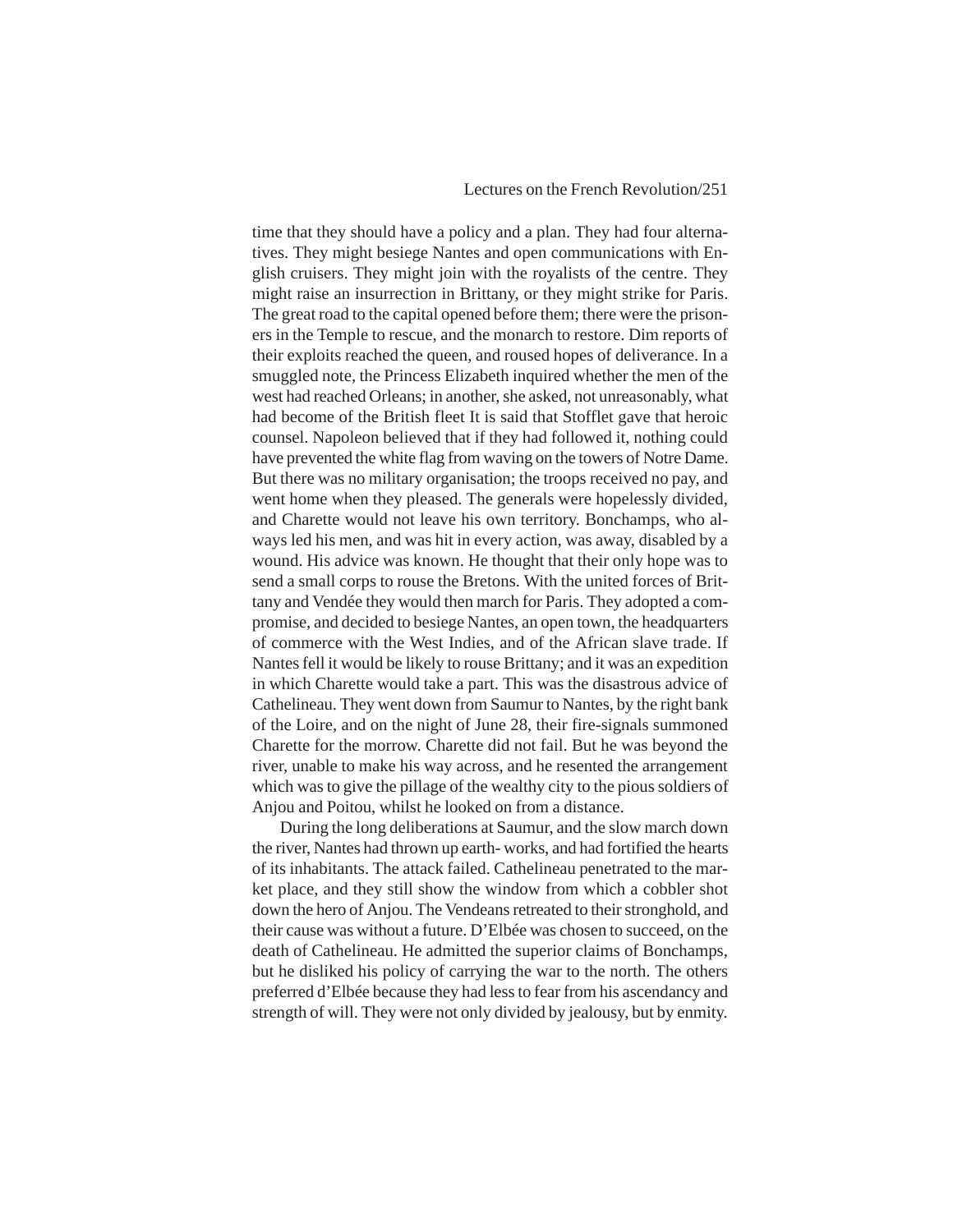Charette kept away from the decisive field, and rejoiced when the grand army passed the Loire, and left their whole country to him. Charette and Stoffiet caused Marigny, the commander of the artillery, to be executed. Lescure once exclaimed that, if he had not been helpless from a wound, he would have cut down the Prince de Talmond. Stoffiet sent a challenge to Bonchamps; and both Stofflet and Charette were ultimately betrayed by their comrades. Success depended on the fidelity of d'Elbée, Bonchamps, and Lescure to each other, through all divergences of character and policy. For two months they continued to hold the Republic at bay. They never reached Poitiers, and they were heavily defeated at Luçon; but they made themselves a frontier line of towns, to the southwest, by taking Thouars, Parthenay, Fontenay, and Niort. There was a road from north to south by Beaupréau, Châtillon, and Bressuire; and another from east to west, through Doué, Vihiers, Coron, Mortagne. All these are names of famous battles. At Cholet, which is in the middle of La Vendée, where the two roads cross, the first success and the final rout took place.

The advantage which the Vendeans possessed was that there was no good army to oppose them, and there were no good officers. It was the early policy of Robespierre to repress military talent, which may be dangerous in a republic, and to employ noisy patriots. He was not duped by them; but he trusted them as safe men; and if they did their work coarsely and cruelly, imitating the practice that succeeded so well at Paris, it was no harm. That was a surer way of destroying royalists en masse than the manoeuvres of a tactician, who was very likely to be humane, and almost sure to be ambitious and suspicious of civilians. Therefore a succes- sion of incompetent men were sent out, and the star of d'Elbée ascended higher and higher. There had been time for communication with Pitt, who was believed to be intriguing everywhere, and the dread of an English landing in the west became strong in the Committees of government at Paris.

At the end of July, a serious disaster befell the French armies. Mentz surrendered to the Prussians, and Valenciennes immediately after to the Austrians. Their garrisons, unable to serve against the enemy abroad, were available against the enemy at home. The soldiers from Mayence were sent to Nantes. They were 8000, and they brought Kléber with them. It was the doom of La Vendée. By the middle of September the best soldiers and the best generals the French government possessed met the veterans of Bonchamps and d'Elbée. In a week, from the 18th to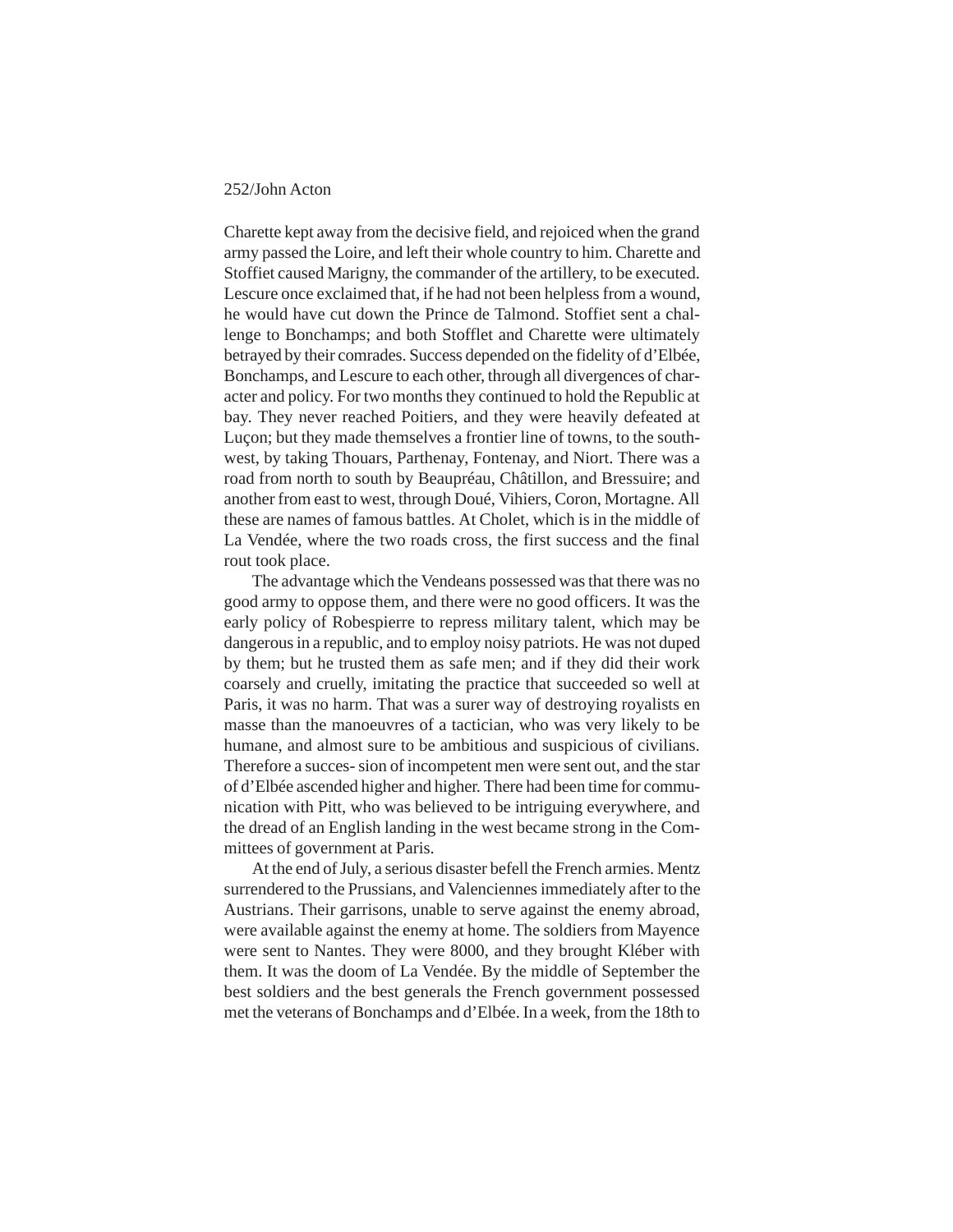the 23rd, they fought five battles, of which the most celebrated is named after the village of Torfou. And with this astonishing result, that the royalists were victorious in every one of them, and captured more than 100 cannon. On one of these fields, Kléber and Marceau saw each other for the first time. But it seemed that Bonchamps was able to defeat even Kléber and Marceau, as he had defeated Westermann and Rossiguol. Then a strange thing happened. Some men, in disguise, were brought into the Vendean lines. They proved to be from the Mayence garrison; and they said that they would prefer serving under the royalist generals who had beaten them, rather than under their own unsuccessful chiefs. They undertook, for a large sum of money, to return with their comrades. Bonchamps and Charette took the proposals seriously, and wished to accept them. But the money could only be procured by melting down the Church plate, and the clergy made objection. Some have thought that this was a fatal miscalculation. The other causes of their ruin are obvious and are decisive. They ought to have been supported by the Bretons, and the Bretons were not ready. They ought to have been united, and they were bitterly divided and insub- ordinate. They ought to have created an impregnable fastness on the high ground above the Loire; but they had no defensive tactics, and when they occupied a town, would not wait for the attack, but retired, to have the unqualified delight of expelling the enemy. Above all, they ought to have been backed by England. D'Elbée's first letter was intercepted, and four months passed before the English government stirred. The émigrés and their princes, had no love for these peasants and stay-at-home gentry and clergy, who took so long to declare themselves, and whose primary or ultimate motive was not royalism. Puisaye showed Napier a letter in which Lewis XVIII directed that he should be put secretly to death.

England ought to have been active on the coast very early, during the light winds of summer. But the English wanted a safe landing-place, and there was none to give them. With more enterprise, while Charette held the island of Noirmoutier, Pitt might have become the arbiter of France. When he gave definite promises and advice, it was October, and the day of hope had passed.

In the middle of October Kléber, largely reinforced, advanced with 25,000 men, and Bonchamps made up his mind that the time had come to retreat into Brittany. He posted a detachment to secure the passage of the Loire at St. Laurent, and fell back with his whole force to Cholet, whilst he sent warning to Charette of the decisive hour. There, on Octo-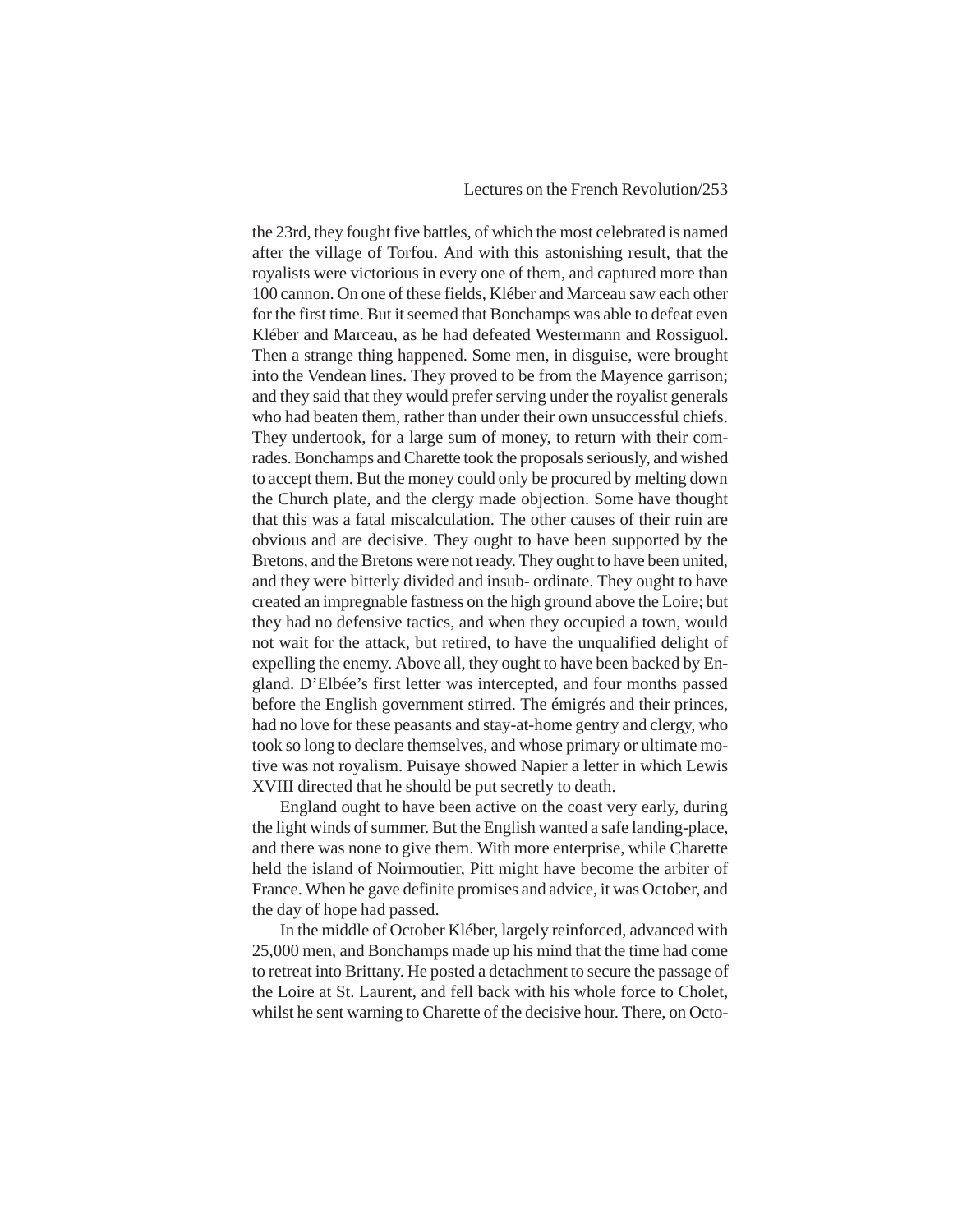ber 16, he fought his last fight. D'Elbée was shot through the body. He was carried in safety to Noirmoutier, and still lingered when the Republicans recovered the island in January. His last conversation with his conqueror, before he suffered death, is of the highest value for this history. Lescure had already received a bullet through the head, and at Cholet, Bonchamps was wounded mortally. But there had been a moment in the day during which fortune wavered, and the lost cause owed its ruin to the absence of Charette. Stoffiet and La Rochejaquelein led the retreat from Cholet to the Loire. It was a day's march, and there was no pursuit. Bonchamps was still living when they came to the river, and still able to give one last order. Four thousand five hundred prisoners had been brought from Cholet; they were shut up in the church at St. Laurent, and the officers agreed that they must be put to death. At first, the Convention had not allowed the men whom the royalists released to serve again. But these amenities of civilised war had long been abolished; and the prisoners were sure to be employed against the captors who spared them. Bonchamps gave these men their lives, and on the same day he died. When, at the same moment, d'Elbée, Lescure and Bonchamps had disappeared, La Rochejaquelein assumed the command. Kléber, whom he repulsed at Laval, described him as a very able officer; but he led the army into the country beyond the Loire without a definite purpose. The Prince de Talmond, who was a La Tremoille, promised that when they came near the domains of his family, the expected Bretons would come in. More important was the appearance of two peasants carrying a stick. For the peasants were émigrés disguised, and their stick contained letters from Whitehall, in which Pitt undertook to help them if they succeeded in occupying a seaport; and he recommended Granville, which stands on a promontory not far from French Saint Michael's Mount The messengers declined to confirm the encouragement they brought; but La Rochejaquelein, heavily hampered with thousands of women and children who had lost their homes, made his way across to the sea, and attacked the fortifications of the place. He assaulted in vain; and although Jersey listened to the cannonade, no ships came. The last hope had now gone; and the remnant of the great army, cursing the English, turned back towards their own country. Some thousands of Bretons had joined, and Stoffiet still drove the republicans before him. With La Rochejaquelein and Sapinaud he crossed the Loire in a small boat. The army found the river impassable, and wandered helplessly without officers until, at Savenay, December 26, it was over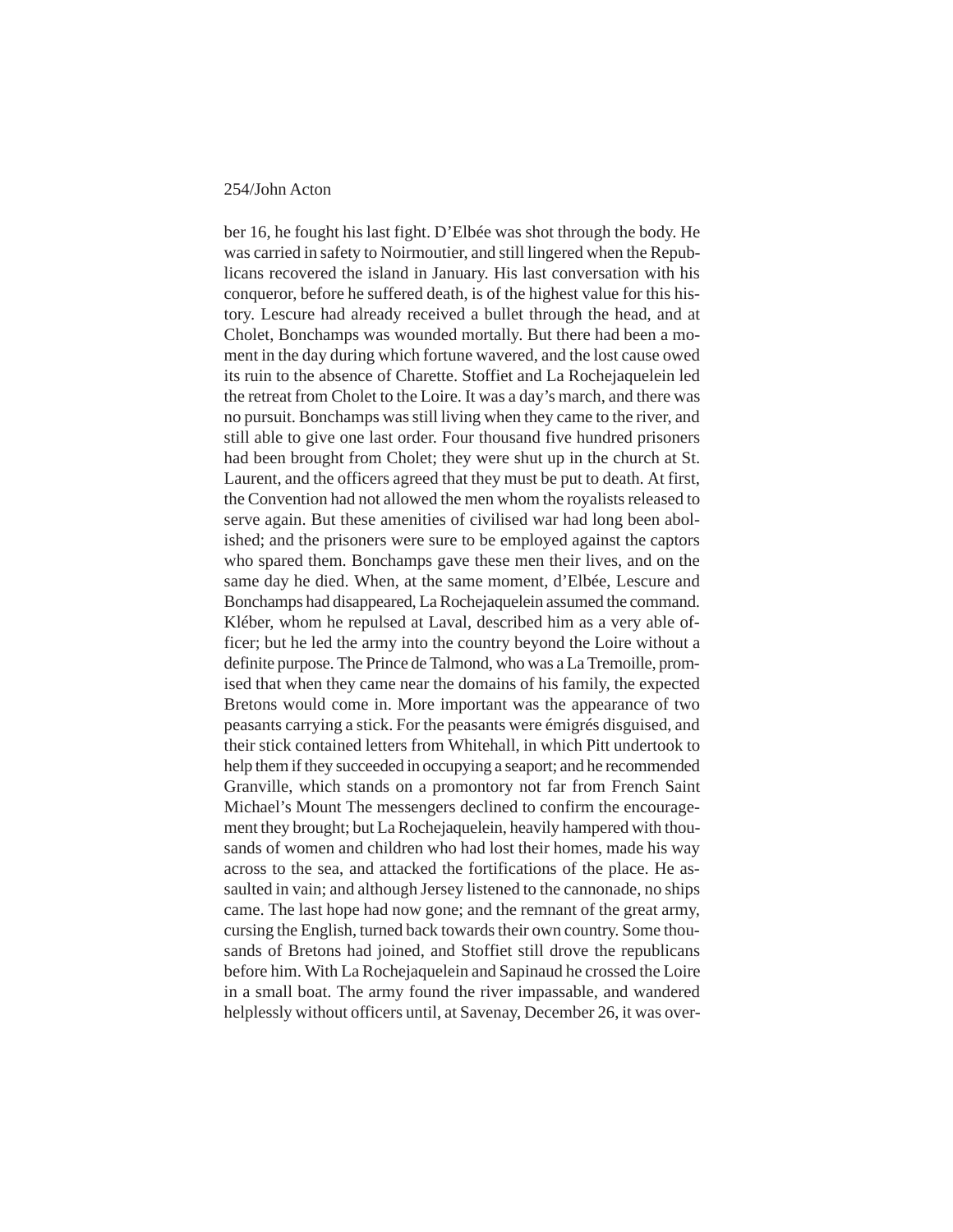taken by the enemy, and ceased to exist. Lescure had followed the column in his carriage, until he heard of the execution of the queen. With his last breath, he said: "I fought to save her: I would live to avenge her. There must be no quarter now.

In this implacable spirit Carrier was acting at Nantes. But I care not to tell the vengeance of the victorious republicans upon the brave men who had made them tremble. The same atrocities were being committed in the south. Lyons had overthrown the Jacobins, had put the worst of them to death, and had stood a siege under the republican flag. Girondins and royalists, who were enemies at Nantes, fought here side by side; and the place was so well armed that it held out to October 9. On the 29th of August, the royalists of Toulon called in a joint British and Spanish garrison, and gave up the fleet and the arsenal to Lord Hood. The republicans laid siege to the town in October. The harbour of Toulon is deep and spacious; but there was, and still is, a fort which commands the entrance. Whoever held l'Aiguillette was master of every ship in the docks and of every gun in the arsenal. On December 18, at midnight, during a violent storm, the French attacked and carried the fort. Toulon was no longer tenable. Hastily, but imperfectly, the English destroyed the French ships they could not at once take away, leaving the materials for the Egyptian expedition, and as fast as possible evacuated the harbour, under the fire of the captured fort. The fortunes of Bonaparte began with that exploit, and the first event of his career was the spectacle of a British fleet flying before him by the glare of an immense conflagration. The year 1793 thus ended triumphantly, and the Convention was master of all France, except the marshes down by the ocean, where Charette defied every foe, and succeeded in imposing his own terms on the Republic. But the danger had come that disturbed the slumber of Robespierre, and the man was found who was to make the Revolution a stepping-stone to the power of the sword.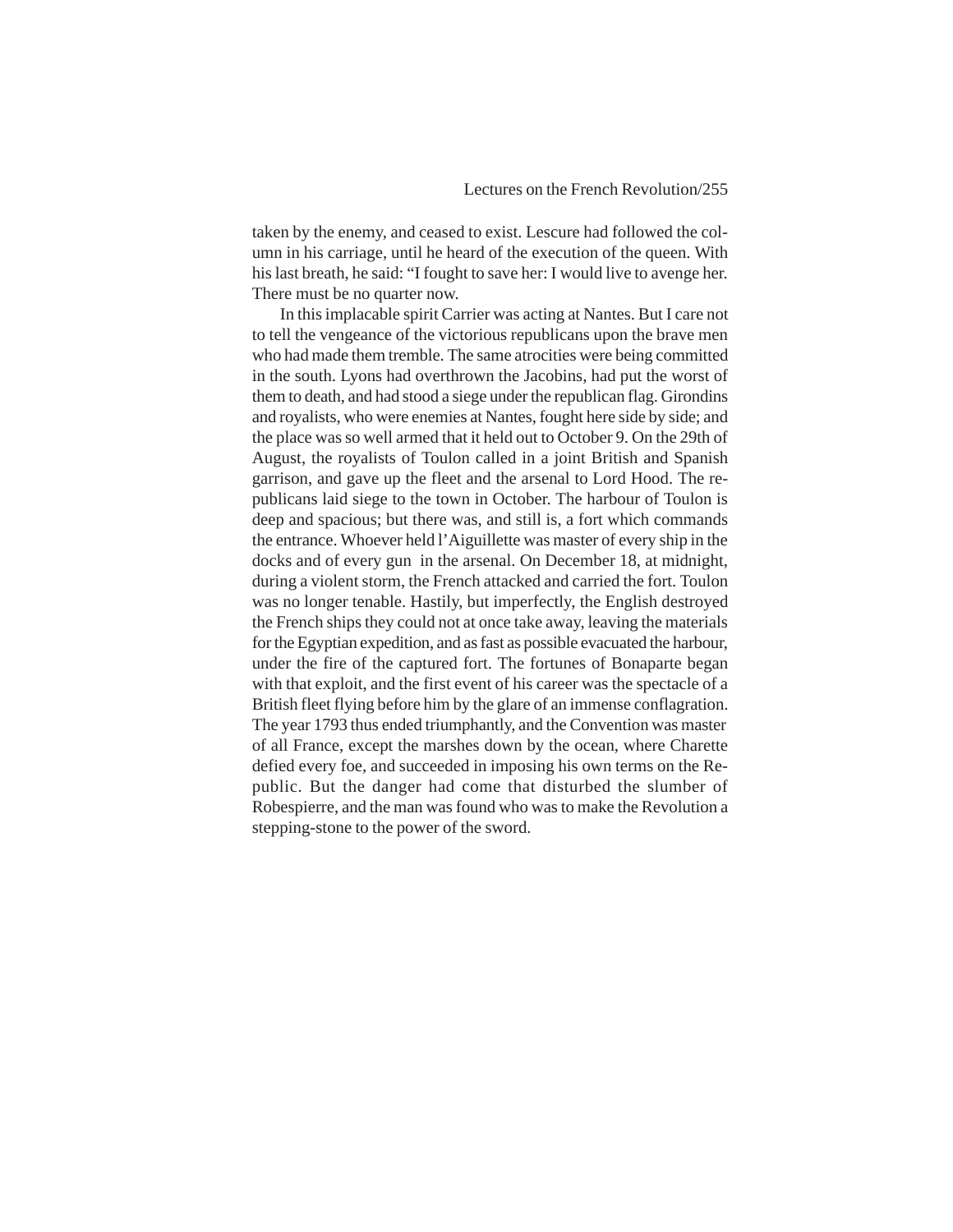# XXI: THE EUROPEAN WAR

The French Revolution was an attempt to establish in the public law of Europe maxims which had triumphed by the aid of France in America. By the principles of the Declaration of Independence a government which obstructs liberty forfeits the claim to obedience, and the men who devote their families to ruin and themselves to death in order to destroy it do no more than their duty. The American Revolution was not provoked by tyranny or intolerable wrong, for the Colonies were better off than the nations of Europe. They rose in arms against a constructive danger, an evil that might have been borne but for its possible effects. The precept which condemned George III was fatal to Lewis XVI, and the case for the French Revolution was stronger than the case for the American Revolution. But it involved international consequences. It condemned the governments of other countries. If the revolutionary government was legitimate, the conservative governments were not. They necessarily threatened each other. By the law of its existence, France encouraged insurrection against its neighbours, and the existing balance of power would have to be redressed in obedience to a higher law.

The successful convulsion in France led to a convulsion in Europe; and the Convention which, in the first illusions of victory, promised brotherhood to populations striking for freedom, was impolitic, but was not illogical. In truth the Jacobins only transplanted for the use of oppressed Europeans a precedent created by the Monarchy in favour of Americans who were not oppressed. Nobody imagined that the new system of international relations could be carried into effect without resistance or sacrifice, but the enthusiasts of liberty, true or false, might well account it worth all that it must cost, even if the price was to be twenty years of war. This new dogma is the real cause of the breach with England, which did such harm to France. Intelligent Jacobins, like Danton and Carnot, saw the danger of abandoning policy for the sake of principle. They strove to interpret the menacing declaration, until it became innocuous, and they put forward the natural frontier in its stead. But it was the very essence of the revolutionary spirit, and could not be denied.

England had remained aloof from Pilnitz and the expedition under Brunswick, but began to be unfriendly after the 10th of August. Lord Gower did not at once cease to be ambassador, and drew his salary to the end of the year. But as he was accredited to the king, he was recalled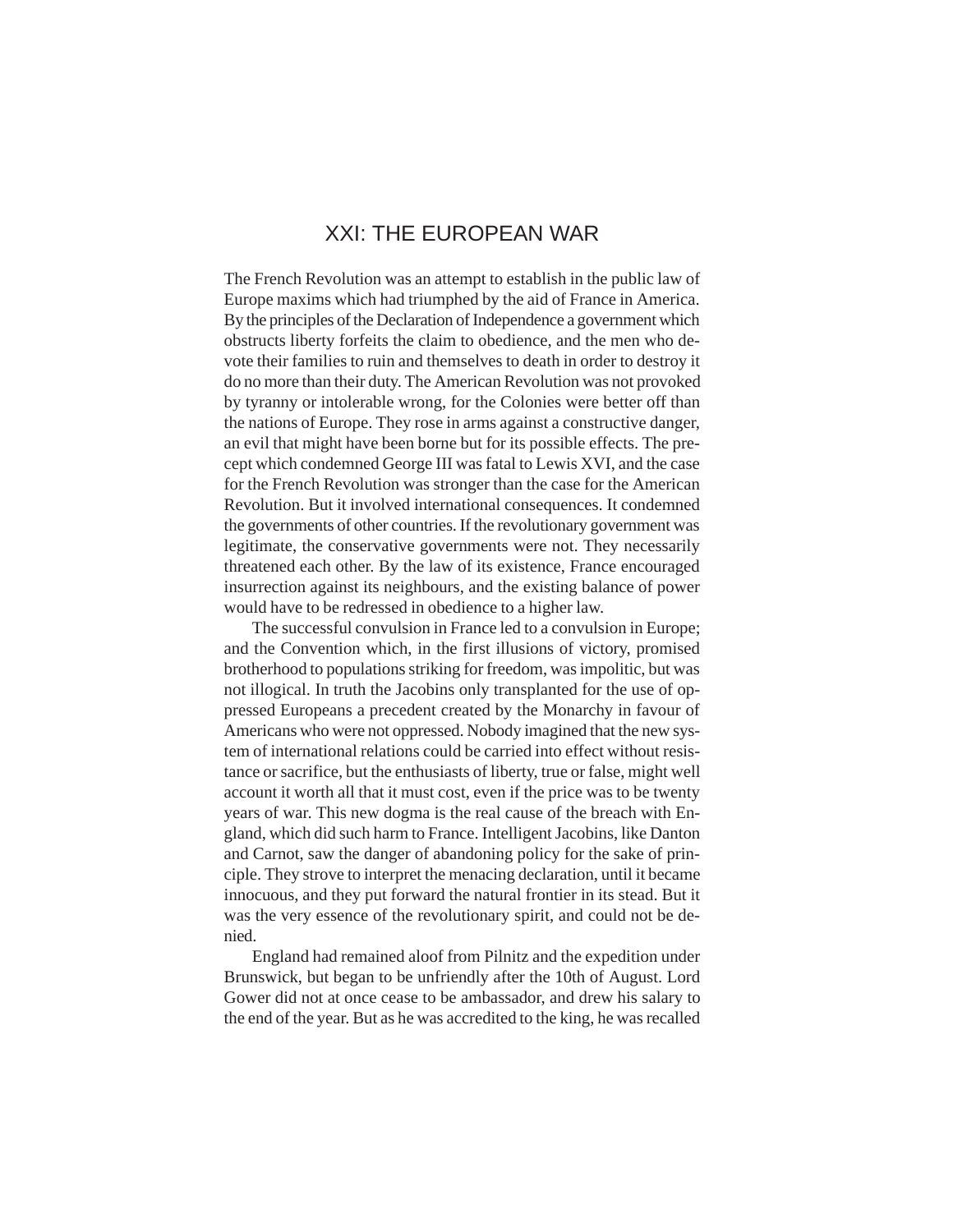when the king went to prison, and no solicitude was shown to make the step less offensive. Chauvelin was not acknowledged. He was not admitted to present his new credentials, and his requests for audience were received with coldness. Pitt and Grenville were not conciliatory. They were so dignified that they were haughty, and when they were haughty they were insolent. The conquest of Belgium, the opening of the Scheldt for navigation, and the trial of the king, roused a bitter feeling in England, and ministers, in the course of December, felt that they would be safe if they went along with it. The opening of the Scheldt was not resisted by the Dutch, and gave England no valid plea But France was threatening Holland, and if out of English hatred to the Republic, to republican principles of foreign policy, to the annexation of the Netherlands, war was really inevitable, it was important to get possession at once of the Dutch resources by sea and land.

The idea of conciliating England by renouncing con- quest, and the idea of defying England by the immediate invasion of the United Provinces, balanced each other for a time. By renunciation, the moderate or Girondin party would have triumphed. The Jacobins, who drew all the consequences of theories, and who were eager to restore the finances with the spoils of the opulent Dutchmen, carried their purpose when they voted the death of the king. That event added what was wanting to make the excitement and exasperation of England boil over. Down to the month of January the government continued ready to treat on condition that France restored her conquests, and several emissaries had been received. The most trustworthy of these was Maret, afterwards Duke of Bassano. On the 28<sup>th</sup> of January Talleyrand, who was living in retirement at Leatherhead, informed ministers that' Maret was again on the way to herald the approach of Dumouriez himself, whose presence in London, on a friendly mission, would have been tantamount to the abandonment of the Dutch project. But Maret came too late, and Dumouriez on his journey to the coast was overtaken by instructions that Amsterdam, not London, was his destination.

The news from Paris reached London on the evening of the 23<sup>rd</sup>, and the audience at the theatre insisted that the performance should be stopped. There was to be a drawing-room next day. The drawing-room was countermanded. A Council was summoned, and there a momentous decision was registered. Grenville had refused to recognise the official character of the French envoy, Chauvelin. He had informed him that he was subject to the Alien Act. On the 24<sup>th</sup> he sent him his passports, with orders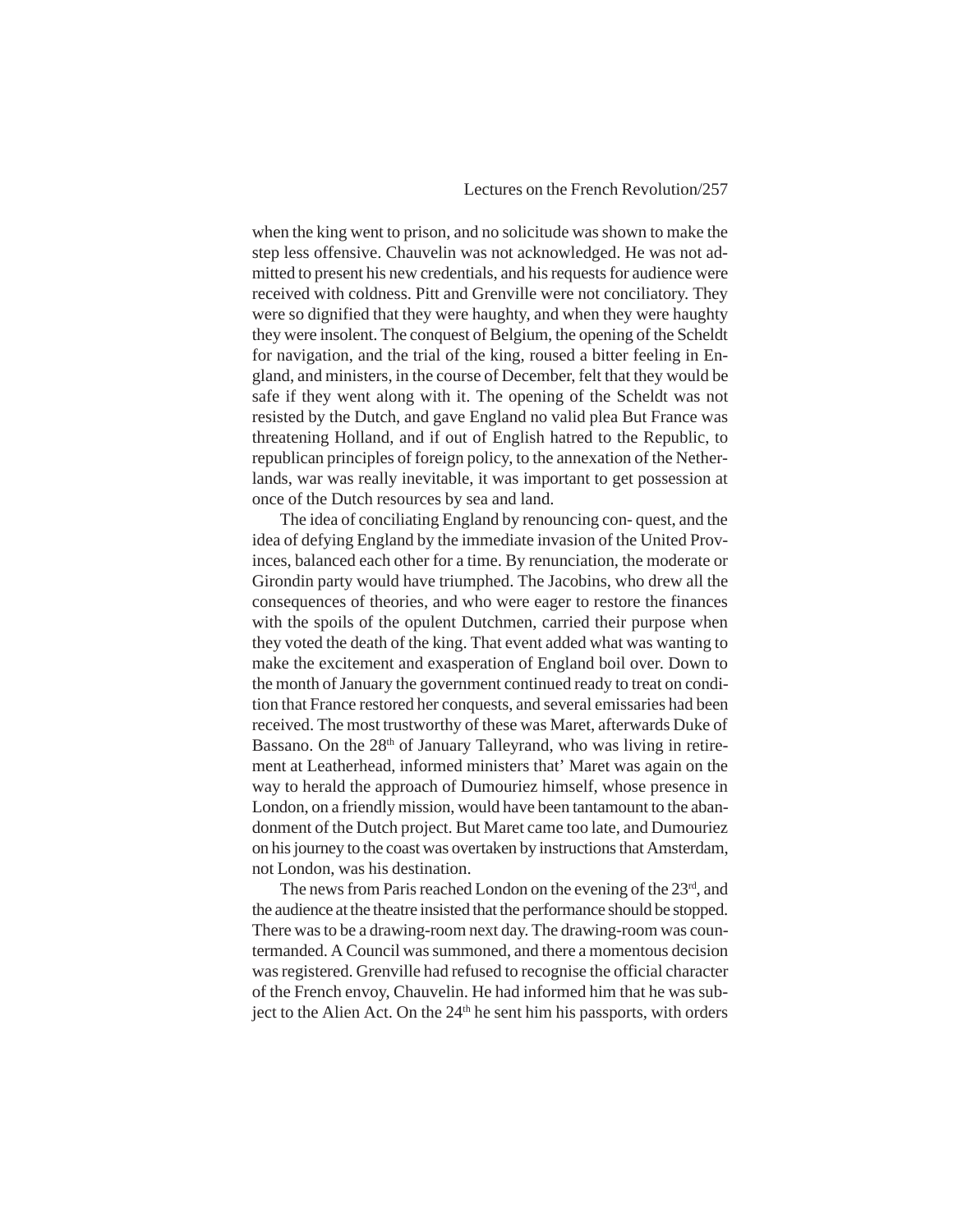to leave the country. Upon that Dumouriez was recalled. On the 29th Chauvelin arrived at Paris, and told his story. And it was then, February 1, that the Convention declared war against England. With less violent counsels in London, and with patience to listen to Dumouriez, the outbreak of the war might have been postponed. But nothing that England was able to offer could have made up to France for the sacrifice of the fleet and the treasure of Holland.

Our ministers may have been wanting in many qualities of negotiators, and the dismissal of Chauvelin laid on them a responsibility that was easy to avoid. They could not for long have averted hostilities. It is possible that Fox might have succeeded, for Fox was able to understand the world of new ideas which underlay the policy of France; but the country was in no temper to follow the Whigs. They accused Pitt unjustly when they said that he went to war from the motive of ambition. He was guiltless of that capital charge. But he did less than he might have done to prevent it, perceiving too clearly the benefit that would accrue. And he is open to the grave reproach that he went over to the absolute Powers and associated England with them at the moment of the Second Partition, and applied to France the principles on which they acted against Poland. When the Prince of Coburg held his first conference with his allies in Belgium, he declared that Austria renounced all ideas of conquest. The English at once protested. They made known that they desired to annex as much territory as possible, in order to make the enemy less formidable. Our envoy was Lord Auckland, a man of moderate opinions, who had always advised his government to come to terms with the Republic. He exhorted Coburg not to rest until he had secured a satisfactory line of frontier, as England was going to appropriate Dunkirk and the Colonies, and meant to keep them. George III, on April 27, uttered the same sentiments. France, he said, must be greatly circumscribed before we can talk of any means of treating with that dangerous and faithless nation. In February Grenville definitely proposed dismemberment, offering the frontier fortresses and the whole of Alsace and Lorraine to Austria. It was the English who impressed on the operations, that were to follow, the character of a selfish and sordid rapacity.

The island kingdom alone had nothing to fear, for she had the rest of the maritime Powers on her side, and the preponderance of the naval forces was decisive. The French began the war with 76 line-of-battle ships. England had 115, with 8718 guns to 6002. In weight of metal the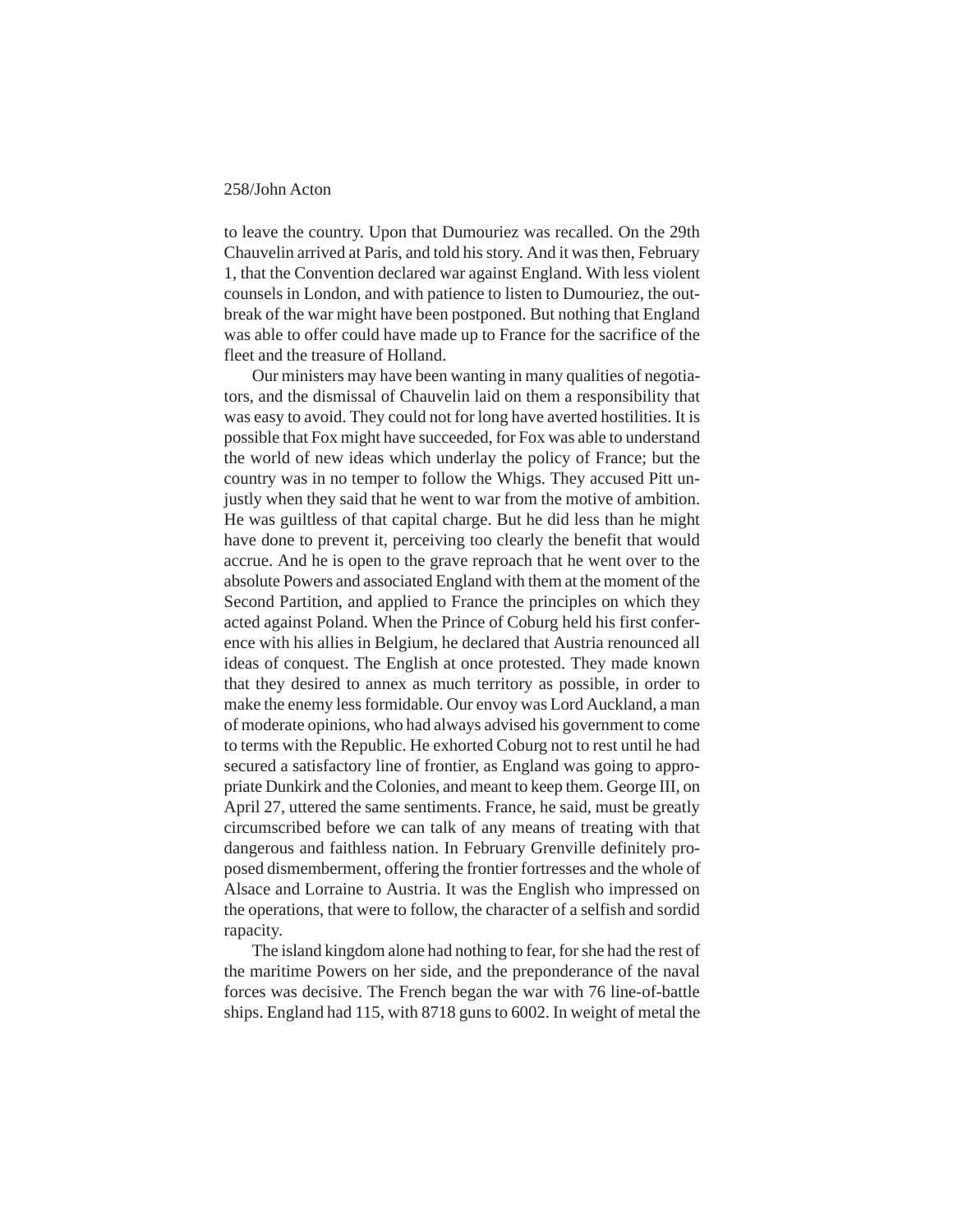difference was not so great, for the English guns threw 89,000 lbs. and the French 74,000. But England had the Spanish fleet, of 56 ships-ofthe-line, and the Dutch with 49 the Spaniards well built, but badly manned; the Dutch constructed for shallow waters, but with superior crews. To these must be added Portugal, which followed England, and Naples, whose king was a Bourbon, brother to the king of Spain. Therefore, in weight of metal, which is the first thing, next to brains, we were at least 2 to 1; and in the number of ships 3 to 1, or about 230 to 76. That is the reason why the insular statesmen went to war, if not with greater enterprise and energy, yet with more determination and spirit, than their exposed and vulnerable allies upon the Continent The difference between them is that between men who are out of reach and are 2 to 1, and men whose territories are accessible to an enemy greatly superior to themselves in numbers. Therefore it was Pitt who from his post of vantage pushed the others forward, and, when they vacillated, encouraged them with money and the promise of spoil. The alliance with the maritime states was important for his policy, but it accomplished nothing in the actual struggle. The Dutch and the Spaniards were never brought into line; and the English, though they owed their safety at first to their system of alliances, owed their victories to themselves. And those victories became more numerous and splendid when, after two years of inefficacious friendship with us, the Spaniard and the Dutchman joined our enemies. England was drawn into the war, which it maintained with unflagging resolution, by the prospect of sordid gain. It brought increase of rents to the class that governed, and advantage to the trader from the conquest of dependencies and dominions over the sea.

The year 1793 brought us no profit from the sea. We occupied Toulon on the invitation of the inhabitants, and there we had in our possession half of the naval resources of France. But before the end of the year we were driven away. The French dominions in India fell at once into our hands, and in March and April 1794 we captured the Windward Islands in the West Indies, Martinique, Santa Lucia, and at last Guadeloupe. But a Jacobin lawyer came over from France and reconquered Guadeloupe, and the French held it with invincible tenacity till 1810. They lost Hayti, but it never became English, and drifted into the power of the negroes, who there rose to the highest point they have attained in history. In the summer of the same year, 1794, Corsica became a British dependency, strengthening enormously our position in the Mediterra-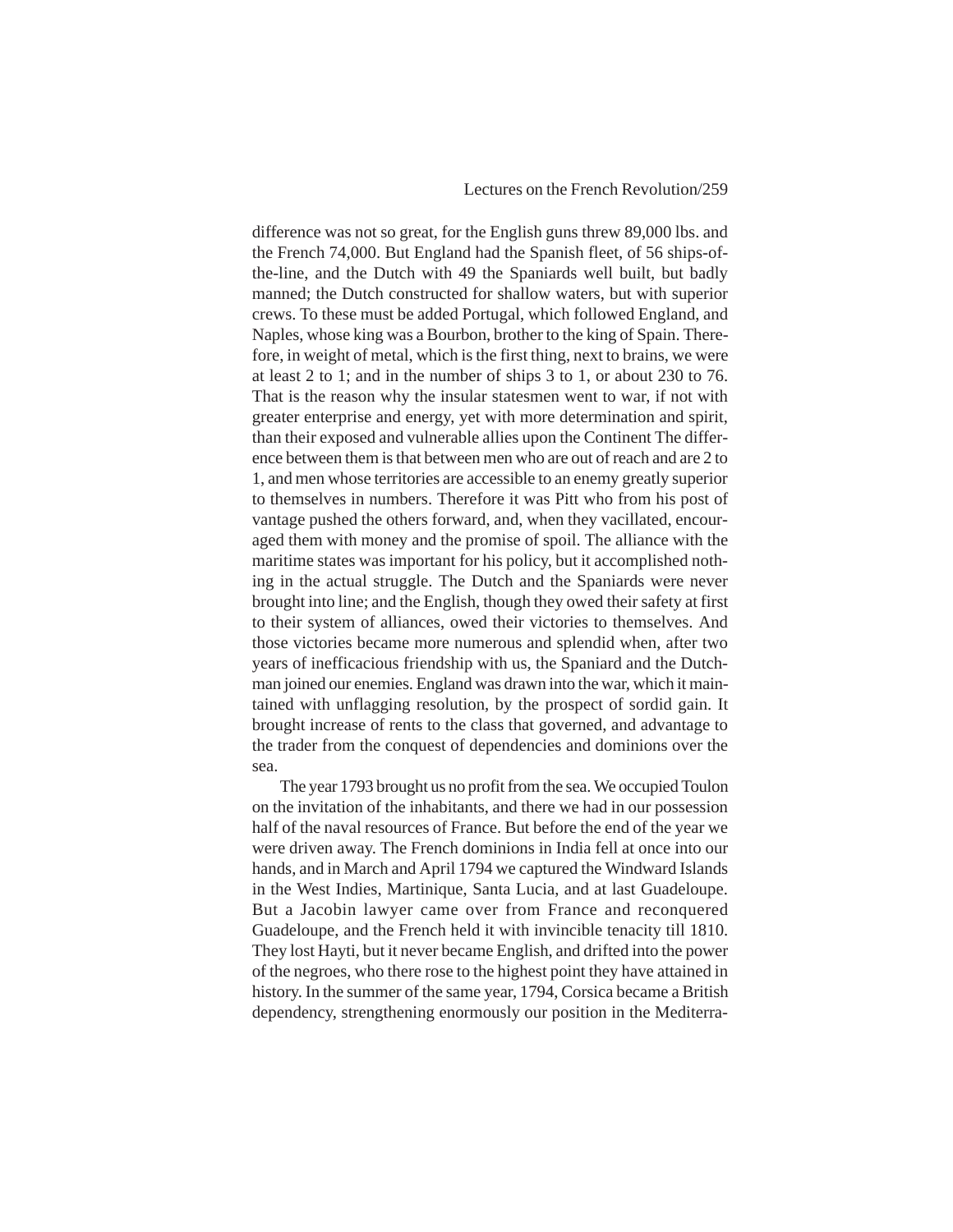nean. We were not able to retain it. Our admirals did nothing for La Vendée. So little was known about it that on December 19 there was a question of sending an officer to serve under Bonchamps, who at that time had been dead two months.

In all this chequered and inglorious history there is one day to be remembered. On April 11, 1794, 130 merchantmen, laden with foodsupplies, sailed from Chesapeake Bay for the ports of France. Lord Howe went out to intercept them; and on May 16 the French fleet left Brest to protect them. Howe divided his force. He sent Montagu to watch for the merchantmen, and led the remainder of his squadron against Villaret Joyeuse. After a brush on May 28, they met, in equal force, on the 1st of June, 400 miles from land. The French admiral had an unfrocked Huguenot divine on board, who had been to sea in his youth, and, was now infusing the revolutionary ardour into the fleet, as St. Just did with the army. The fight lasted three hours and then ceased. Villaret waited until evening, but Lord Howe had several ships disabled, and would neither renew the battle nor pursue the enemy. The French had lost seven ships out of twenty-six. The most famous of these is the Vengeur du Peuple. It engaged the Brunswick, and the rigging of one ship became so entangled with the anchors of the other that they were locked together, and drifted away from the line. They were so close that the French could not fire their lower deck guns, having no space to ram the charge. The English were provided for this very emergency with flexible rammers of rope and went on firing into the portholes of the enemy, while the French captain, calling up his men from below, had the advantage on the upper deck. At last the rolling of the sea forced the unconquered enemies to part. The Brunswick had lost 158 out of a crew of 600, and 23 of her guns out of 74 were dismounted. She withdrew out of action disabled, and went home to refit. The Vengeur remained on the ground, with all her masts gone. Presently it was seen that she had been hit below the water-line. The guns were thrown overboard, but after some hours the Vengeur made signals that she was sinking. English boats came and rescued about 400 men out of 723. Those of the survivors who were not wounded were seen standing by the broken mast, and cried "Vive la république," as the ship went down. That is the history, not the legend, of the loss of the Vengeur, and no exaggeration and no contradiction can mar the dramatic grandeur of the scene.

The battle of the 1st of June is the one event by land or sea that was glorious to British arms in the war of the first Coalition. The ascen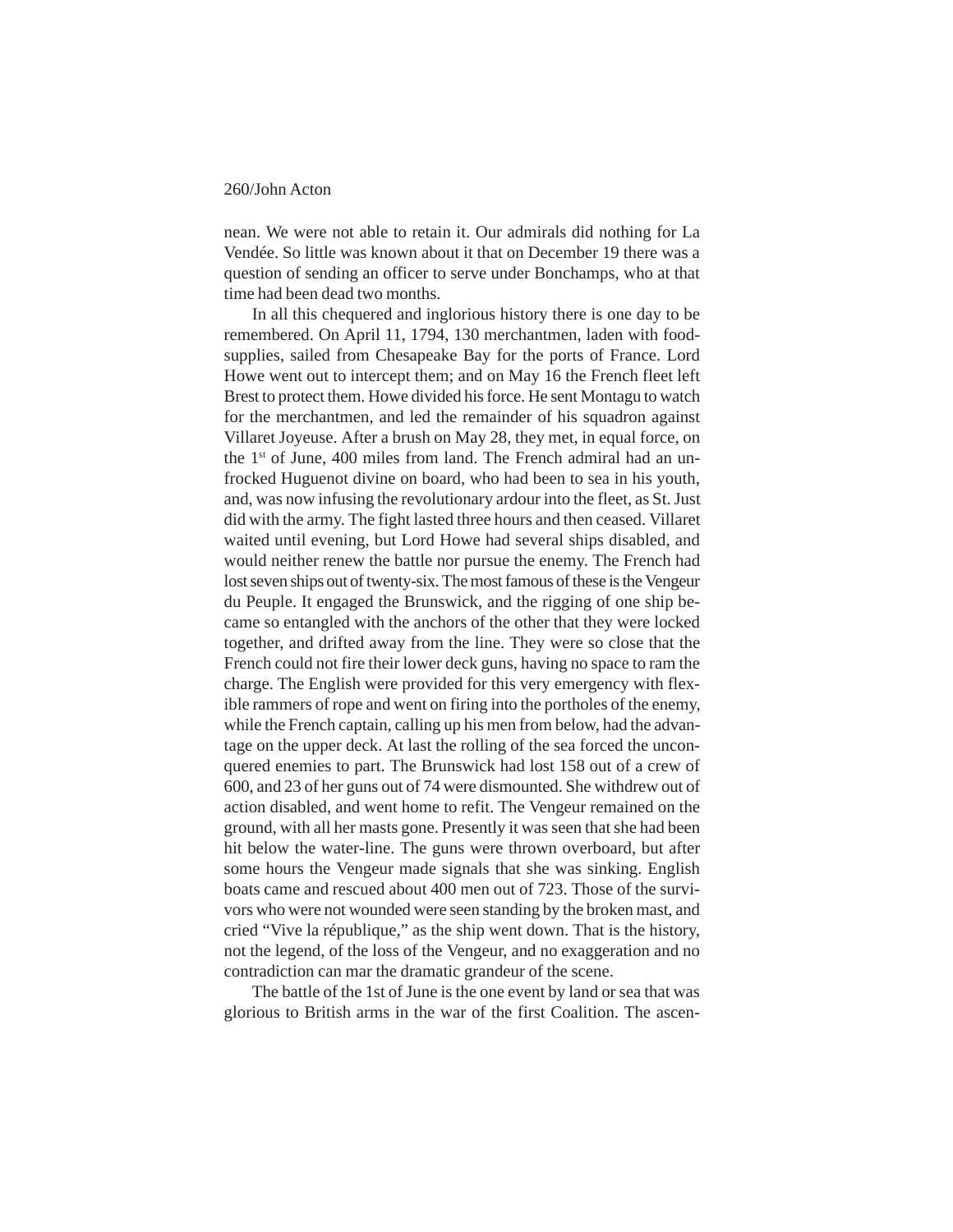dancy then acquired was never lost Our failures in the West Indies, at Cape Verde Islands, in the Mediterranean, and on the coasts of France, and even the defection of our maritime allies, did not impair it And later on, when all were against us, admirals more original and more enterprising than Howe increased our superiority. The success was less brilliant and entire than that which Nelson gained against a much greater force at Trafalgar, when France lost every ship. Montagu did not intercept the French merchantmen, and did not help to crush the French menof-war. Villaret Joyeuse and the energetic minister from Languedoc lost the day, but they gained the substantial advantage. Under cover of their cannon, the ships on which the country depended for its supplies came into port. Although during those two years the French fought against great odds at sea, their loss was less than they had expected, and did not weaken their government at home. They had reason to hope that whenever their armies were brought to close quarters with Spain and the Netherlands, the fortune of war at sea would follow the event on land.

The war with which we have now to deal passed through three distinct phases. During the year 1793, the French maintained themselves with difficulty, having to contend with a dangerous insurrection. In 1794 the tide turned in their favour; and 1795 was an epoch of preponderance and triumph. The Republic inherited from the Monarchy a regular army of 220,000 men, seriously. damaged and demoralised by the emigration of officers. To these were added, first, the volunteers of 1791, who soon made good soldiers, and supplied the bulk of the military talent that rose to fame down to 1815, and the like of which was never seen, either in the American Civil War, or among the Germans in 1870. The second batch of volunteers, those who responded to the Brunswick proclamation and the summons of September, when the country was in danger, were not equal to the first. The two together supplied 309,000 men. At the beginning of the general war, in March 1793, the Conscription was instituted, which provoked the rising in Vendée, and was interrupted by troubles in other departments. Instead of 300,000 men, it yielded 164,000. In the summer of 1793, when the fortresses were falling, there was, first, the levy en masse, and then, August 23, the system of requisition, by which the levy was organised and made to produce 425,000 men. Altogether, in a year and a half, France put 1,100,000 men into line; and at the critical moment, at the end of the second year, more than 700,000 were present under arms. That is the force which Carnot had to wield. He was a man of energy, of integrity, and of professional skill as an engi-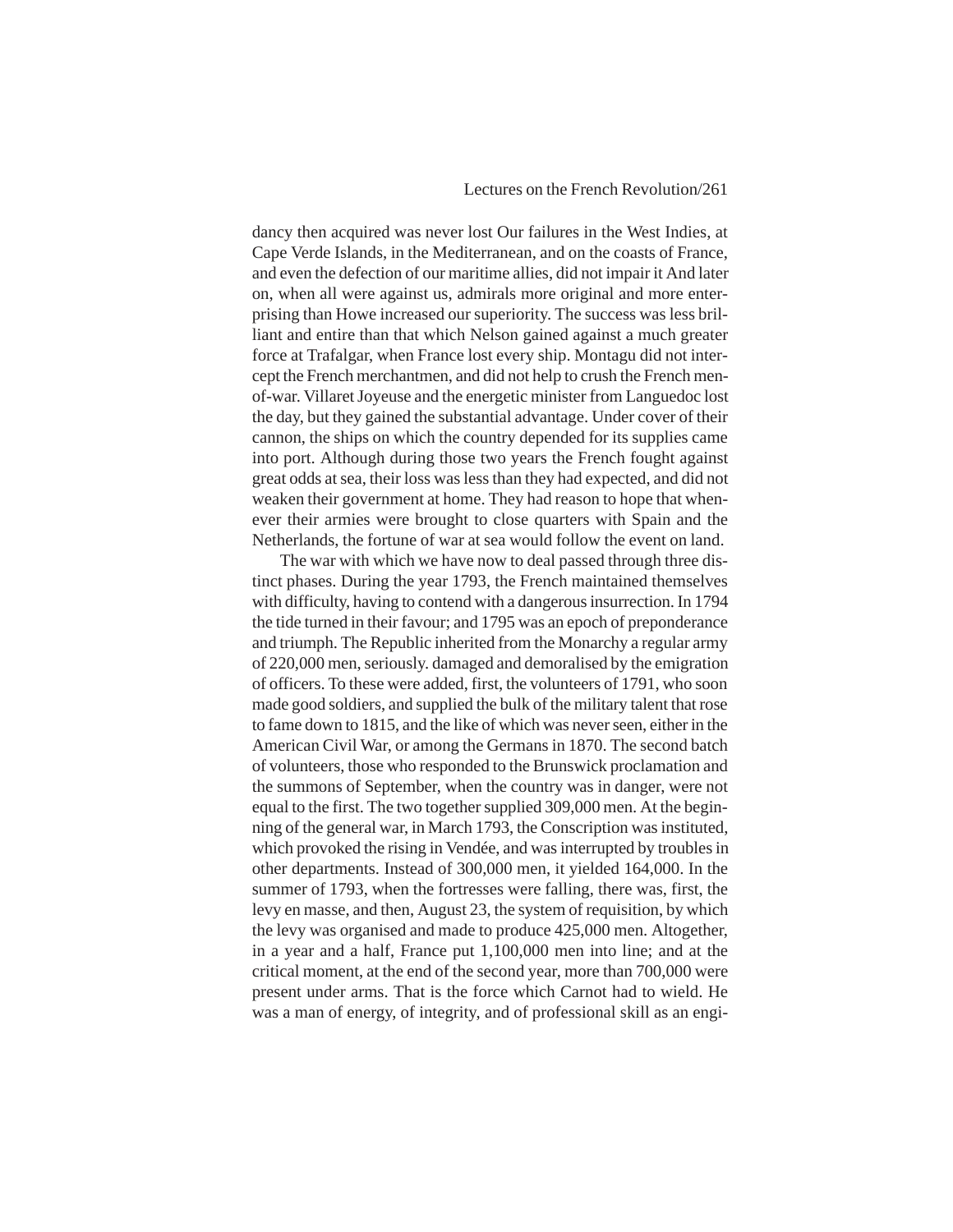neer, but he was not a man of commanding abilities. Lord Castlereagh rather flippantly called him a foolish mathematician. Once, having quarrelled with his former comrade Fouché, and having been condemned to banishment, he had this conversation with him: "Where am I to go, traitor?" "Wherever you like, idiot." As an austere republican he was out of favour during the empire; but his defence of Antwerp is a bright spot in the decline of Napoleon. He became Minister of the Interior on the return from Elba, and his advice might have changed the history of the world. For he wished the emperor to fall upon the English before they could concentrate, and then to fight the Prussians at his leisure. One night, during a rubber of whist, the tears that ran down his cheek betrayed the news from Waterloo.

Carnot owed his success to two things arbitrary control over promotion, and the cheapness of French lives. He could sacrifice as many men as he required to carry a point. An Austrian on the Sambre, 1,000 miles from home, was hard to replace. Any number of Frenchmen were within easy reach. Colonel Mack observed that whenever a combatant fell, France lost a man, but Austria lost a soldier. La Vendée had shown what could be done by men without organisation or the power of manceuvring, by constant activity, exposure, and courage. Carnot taught his men to win by a rush many times repeated, and not to count their dead. The inferior commanders were quickly weeded out, sometimes with help from the executioner, and the ablest men were brought to the front. The chief army of all, the army of Sambre et Meuse, was commanded by Kléber, Moreau, Reynier, Marceau, and Ney. Better still, on the Rhine were Hoche, Desaix, and St Cyr. Best of all, in the Apennines, the French were led by Bonaparte and Masséna

All these armaments had scarcely begun when the victory of Neerwinden and the flight of Dumouriez brought the Austrians up to the Belgian frontier. Carnot was not discovered, the better men had not risen to command, the levy en masse had not been thought of. The French could do nothing in the field while the Prince of Coburg, supported by the Dutch, and by an Anglo-Hanoverian army under the Duke of York, sat down before the fortresses. By the end of July Condé and Valenciennes had fallen, and the road to Paris was open to the victors. They might have reached the capital in overwhelming force by the middle of August But the English coveted, not Paris but Dunkirk, and the Duke of York withdrew with 37,000 men and laid siege to it. Coburg turned aside in the opposite direction, to besiege Le Quesnoy. He proposed to conquer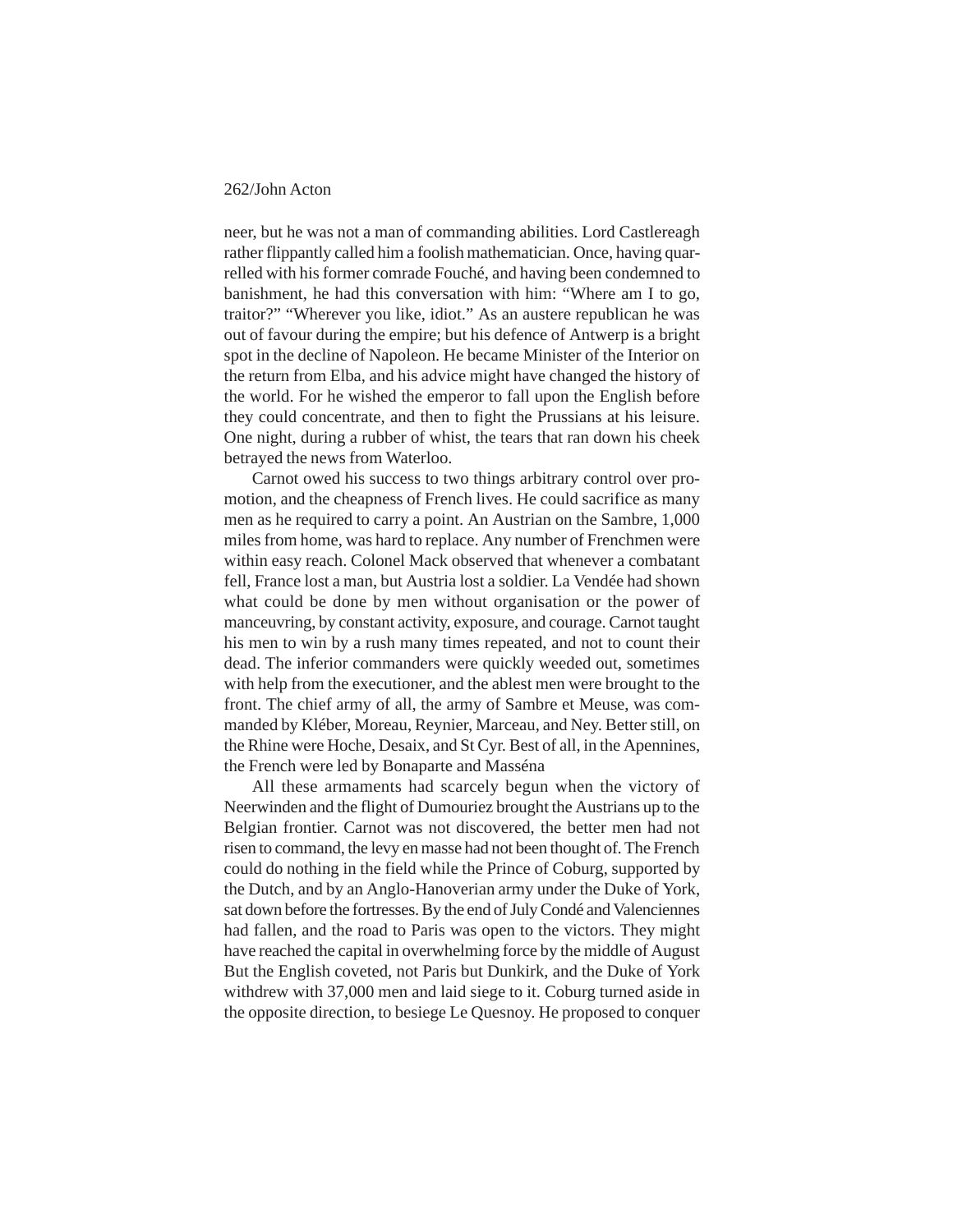the fortified towns, one after another, according to Grenville's prescription, and then to join hands with the Prussians whom it was urgent to have with him when penetrating to the interior. The Prussians meanwhile had taken Mentz, the garrison, like that of Valenciennes, making a defence too short for their fame. But the Prussians remembered the invasion of the year before, and they were in no hurry. The allies, with conflicting interests and divided counsels, gave the enemy time. Some years later, when Napoleon had defeated the Piedmontese, and was waiting for them to send back the treaty he had dictated at Cherasco, duly signed, he grew excessively impatient at their delay. The Piedmontese officers were surprised at what seemed a want of self- restraint, and let him see it. His answer was, "I may often lose a battle, but I shall never lose a minute."

The French put to good account the time their enemies allowed them. Carnot took office on August 14, and on the  $23<sup>rd</sup>$  he caused the Convention to decree what is pleasantly called the levy en masse, but was the system of requisition, making every able-bodied man a soldier. The new spirit of administration was soon felt in the army. The forces besieging Le Quesnoy and Dunkirk were so far apart that the French came between and attacked them successively. The Dunkirk garrison opened the sluices and flooded the country, separating the English from the covering force of Hanoverians, and leaving the Duke of York no means of retreat except by a single causeway. On September 8 the French defeated the Hanoverians at Hondschooten and relieved Dunkirk. The English got away in great haste, abandoning their siege guns; but as they ought not to have got away at all, the French cut off the head of their victorious commander. Jourdan, his successor, turned upon the Prince of Coburg, and, by the new and expensive tactics, defeated him at Wattignies on October 16. Carnot, who did not yet trust his generals, arrived in time to win the day by overruling Jourdan and his staff And every French child knows how he led the charge through the grapeshot, on foot, with his hat at the end of his sword. From that day to the peace of Bâle he held the army in his grasp. He had stopped the invasion. No one in the allied camp spoke any more of the shortest road to Paris; but they still held the places they had conquered. Two months later, Hoche, who had distinguished himself at Dunkirk, took the command in the Vosges, and stormed the lines of Weissenburg at the scene of the first action in the war of 1870. By the end of December the Prussians were shut up in Mayence, and Wurmser had retired beyond the Rhine. By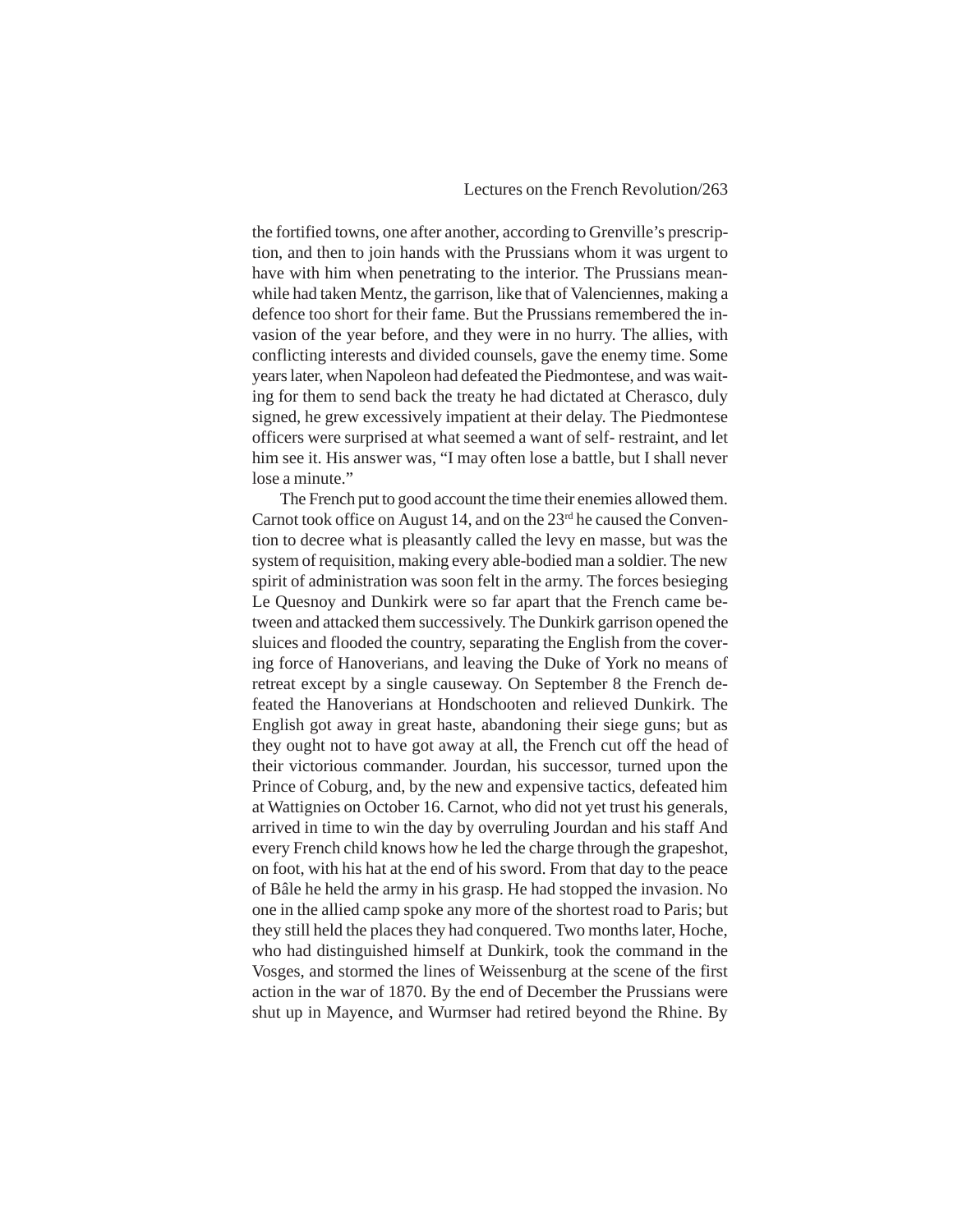that time, too, La Vendée, and Lyons, and Toulon had fallen. The campaign of 1794 was to be devoted to foreign war.

During that autumn and winter, Carnot, somewhat unmindful of what went on near him and heedless of the signatures he gave, was organising the enormous force the requisition provided, and laying the plans that were to give him so great a name in the history of his country. He divided the troops into thirteen armies. They call them fourteen, I believe, because there were cadres for an army of reserve. Two were required for the Spanish war, for the Pyrenees are impassable by artillery except at the two ends, where narrow valleys lead from France to Spain near San Sebastian, and by a strip of more open country near the Mediterranean. What passed there did not influence events; but it is well to know that the Spaniards under Ricardos gained important advantages in 1794, and fought better than they ever did in the field during their struggle with Napoleon. A third army was placed on the Italian frontier, a fourth on the Rhine, and a fifth against the allies in Flanders. Carnot increased the number because he had no men who had proved their fitness for the direction of very large forces. He meant that his armies should be everywhere sufficient, but in Belgium they were to he overwhelming. That was the point of danger, and there a great body of Austrians, Dutch, English, and Hanoverians had been collected. The Emperor himself appeared among them in May; and his brother, the Archduke Charles, was the best officer in the allied camp.

At the end of April Coburg took Landrecies, the fourth of the line of fortresses that had fallen. On May 18 the French were victorious at Tourcoing, where the English suffered severely, and the Duke of York sought safety in precipitate flight There was even talk of a court martial. The day was lost in consequence of the absence of the Archduke, who suffered from fits like Julius Caesar, and is said to have been lying unconscious many miles away. For a month longer the allies held their ground and repeatedly repressed Jourdan in his attempts to cross the Sambre. At last, Charleroi surrendered to the French, and on the following day, June 26, they won the great battle of Fleurus. Mons fell on July 1, and on the 5<sup>th</sup> the allies resolved to evacuate Belgium. The four fortresses were recovered in August; and Coburg retired by Liége into Germany, York by Antwerp into Holland. In October Jourdan pursued the Austrians, and drove them across the Rhine. The battle of Fleurus established the ascendancy of the French in Europe as the 1<sup>st</sup> of June had created that of England on the ocean. They began the offensive, and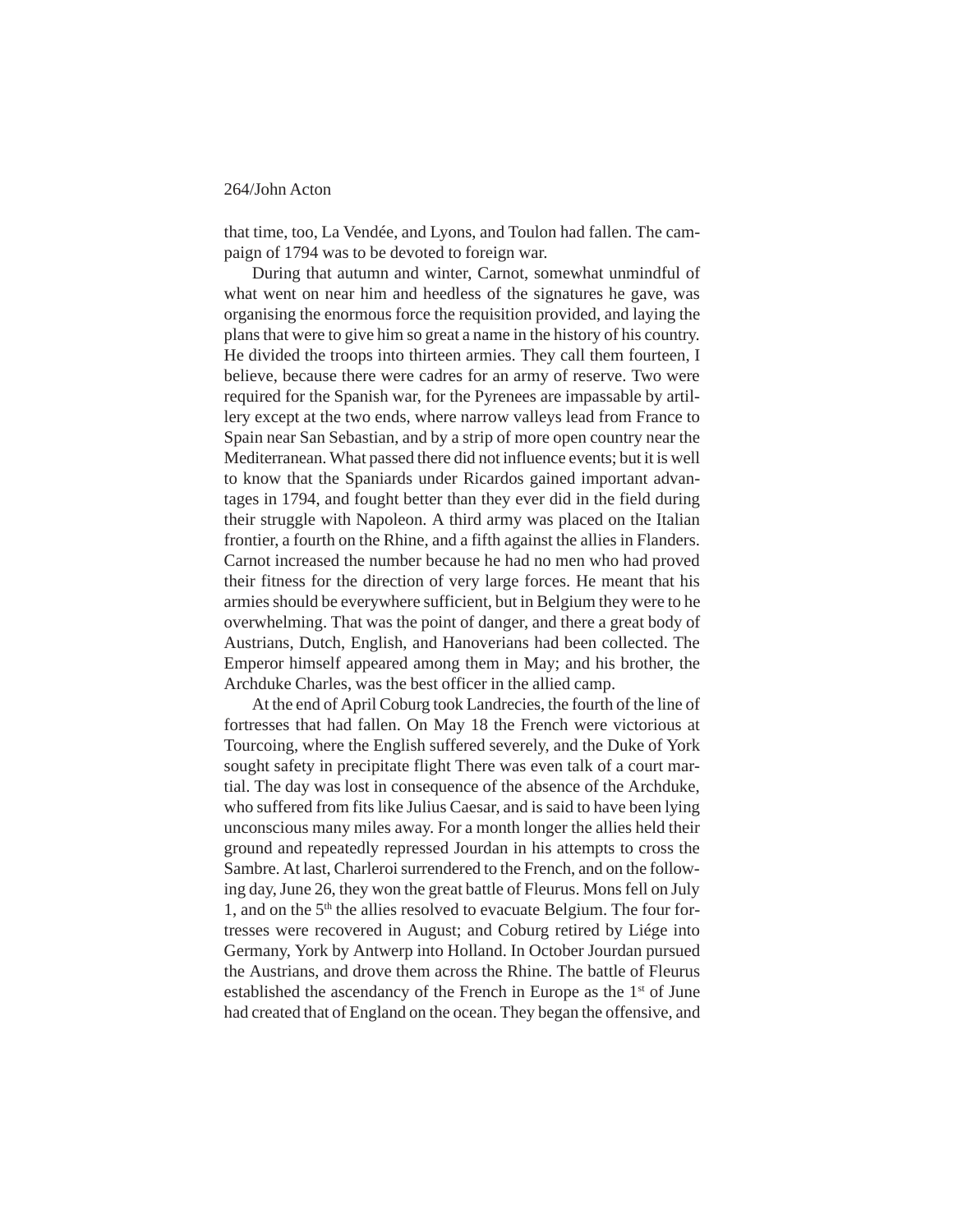retained it for twenty years. Yet the defeat of Fleurus, after such varying fortunes and so much alternate success does not explain the sudden discouragement and collapse of the allies. One of the great powers was about to abandon the alliance. Prussia had agreed in the spring to accept an English subsidy. For £300,000 down, and £150,000 a month, a force of fifty to sixty thousand Prussians was to be employed in a manner to be agreed upon with England, that meant in Belgium. Before Malmesbury's signature was dry, the whole situation altered.

The Committee of Public Safety had created a diversion in the rear of the foe. Kozsiusko, with the help of French money and advice, had raised an insurrection in Poland, and the hands of the Prussians were tied. The Polish question touched them nearer than the French, and all their thoughts were turned in the opposite direction. The Austrians began to apprehend that Prussia would desert them on the Rhine, and would gain an advantage over them in Poland, while they were busy with their best army in Flanders. Pitt increased his offers. Lord Spencer was sent to Vienna to arrange for a further subsidy. But the Prussians began to withdraw. Marshal Moellendorf informed the French in September that the Austrians were about to attack Treves. He promised that he would do no more than he could help for his allies. On the 20<sup>th</sup>, Hohenlohe, who was not in the secret, having fought Hoche at Kaiserslautern and defeated him, the commander-in-chief sent explanations and apologies. In October, Pitt stopped the supplies, and the Prussians disappeared from the war.

The winter of 1794–95 was severe, and even the sea froze in Holland. In January, Pichegru marched over the solid Rhine, and neither Dutch nor English offered any considerable resistance. The Prince of Orange fled to England; the Duke of York retreated to Bremen, and there embarked; and on the 28th the French were welcomed by the democracy of Amsterdam. A body of cavalry rode up to the fleet on the ice, and received its surrender. There was no cause left for it to defend. Holland was to be the salvation of French credit It gave France trade, a fleet, a position from which to enter Germany on the undefended side. The tables were turned against Pitt and his policy. His Prussian ally made peace in April, giving up to France all Germany as far as the Rhine, and undertaking to occupy Hanover, if George III, as elector, refused to be neutral. Spain almost immediately followed. Manuel Godoy, lately a guardsman, but Prime Minister and Duke of Alcudia since November 1792, had declined Pitt's proposals for an alliance as long as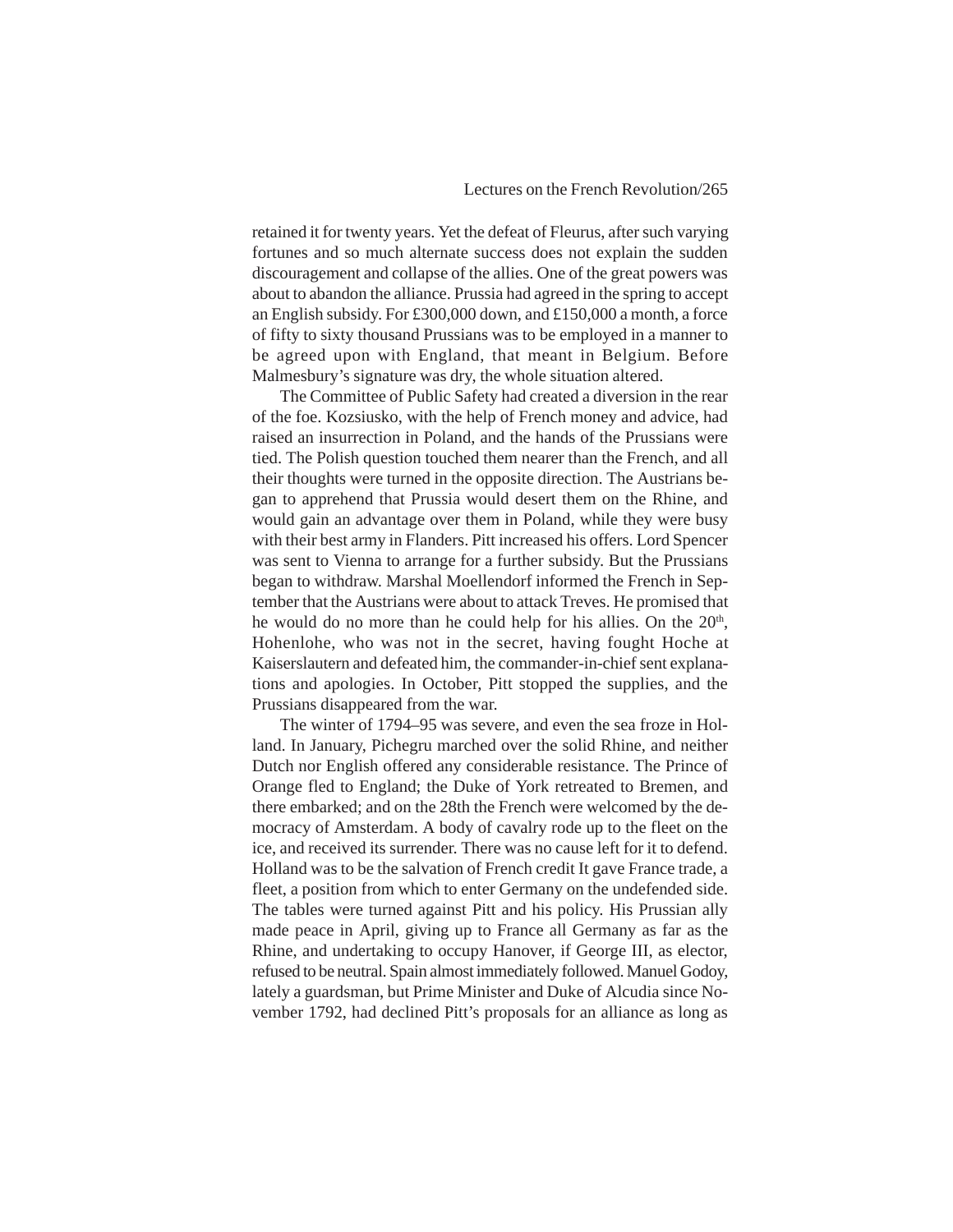there were hopes of saving the life of Lewis by the promise of neutrality. When those hopes came to an end, he consented. The joint occupation of Toulon had not been amicable; and when George III was made King of Corsica, it was an injury to Spain as a Mediterranean Power. The animosity against regicide France faded away; the war was not popular, and the Duke of Alcudia became, amid general rejoicing, Prince of the Peace.

We saw how the first invasion, in 1792, brought the worst men to power. In 1793, the Reign of Terror coincided exactly with the season of public danger. Robespierre became the head of the government on the very day when the bad news came from the fortresses, and he fell immediately after the occupation of Brussels, July 11, 1794, exposed the effects of Fleurus. We cannot dissociate these events, or disprove the contention that the Reign of Terror was the salvation of France. It is certain that the conscription of March 1793, under Girondin auspices, scarcely yielded half the required amount, whilst the levies of the following August, decreed and carried out by the Mountain, inundated the country with soldiers, who were prepared by the slaughter going on at home to face the slaughter at the front. This, then, was the result which Conservative Europe obtained by its attack on the Republic. The French had subjugated Savoy, the Rhineland, Belgium, Holland, whilst Prussia and Spain had been made to sue for peace. England had deprived France of her colonies, but had lost repute as a military Power. Austria alone, with her dependent neighbours, maintained the unequal struggle on the Continent under worse conditions, and with no hope but in the help of Russia.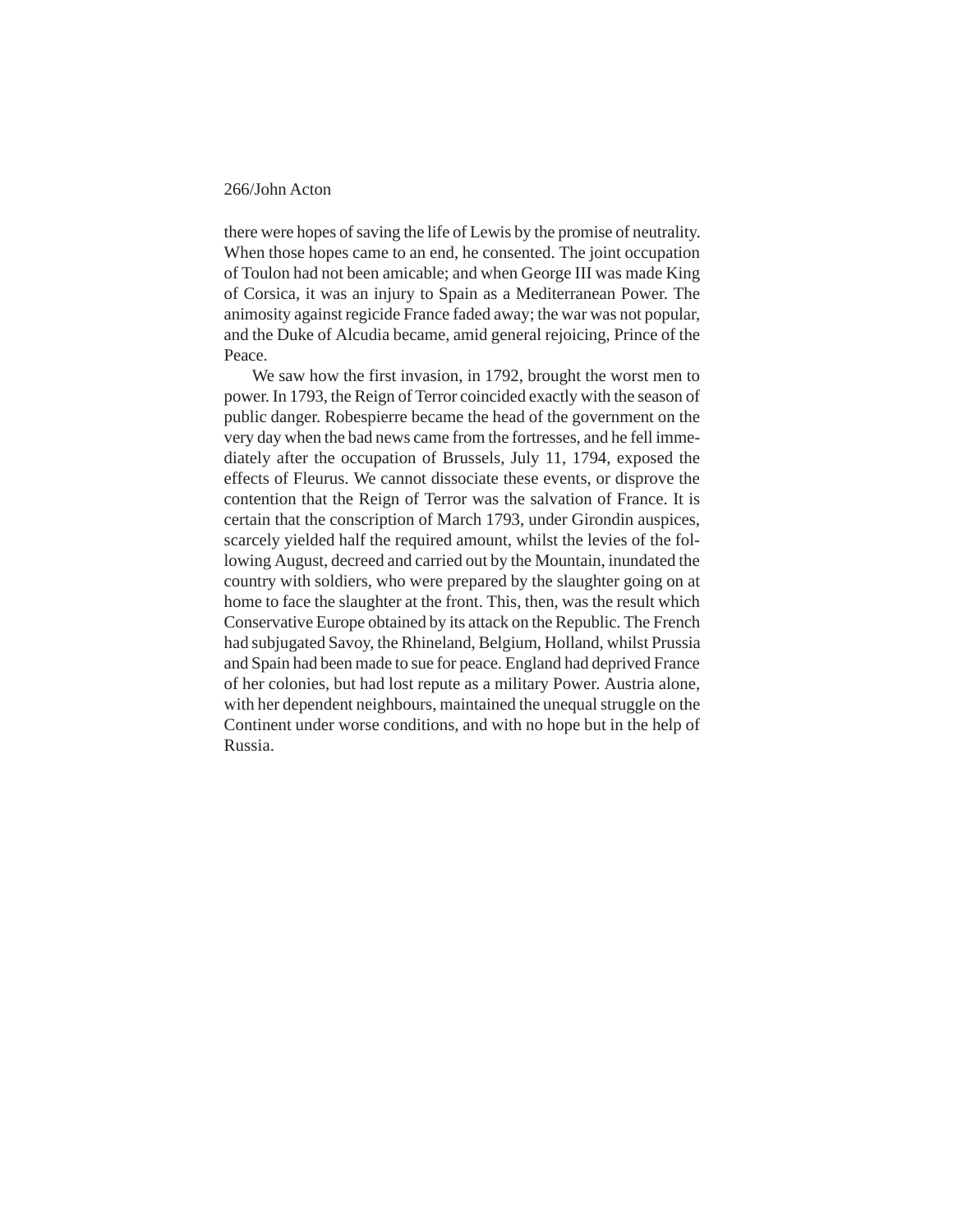# XXII: AFTER THE TERROR

It remains for us to pursue the course of French politics from the fall of the Terrorists to the Constitution of the year III, and the close of the Convention in October 1795. The State drifted after the storm, and was long without a regular government or a guiding body of opinion. The first feeling was relief at an immense deliverance. Prisons were opened and thousands of private citizens were released. The new sensation displayed itself extravagantly, in the search for pleasures unknown during the stern and sombre reign. Madame Tallien set the fashion as queen of Paris society. Men rejected the modern garment which characterised the hateful years, and put on tights. They buried the chin in folded neckcloths, and wore tall hats in protest against the exposed neck and the red nightcap of the enemy. Powder was resumed; but the pigtail was cut off straight, in commemoration of friends lost by the fall of the axe. Young men, representing the new spirit, wore a kind of uniform, with the badge of mourning on the arm, and a knobstick in their hands adapted to the Jacobin skull. They became known afterwards as the Jeunesse Dorée. The press made much of them, and they served as a body to the leaders of the reaction, hustling opponents, and denoting the infinite change in the conditions of public life.

These were externals. What went on underneath was the gradual recovery of the respectable elements of society, and the passage of power from the unworthy hands of the men who destroyed Robespierre. These, the Thermidorians, were faithful to the contract with the Plain, by which they obtained their victory. Some had been friends of Danton, who, at one moment of the previous winter, had approved a policy of moderation in the use of the guillotine. Tallien had domestic as well as public reasons for clemency. But the bulk of the genuine Montagnards were unaltered. They had deserted Robespierre when it became unsafe to defend him; but they had not renounced his system, and held that it was needful as their security against the furious enmity they had incurred when they were the ruling faction.

The majority in the Convention, where all powers were now concentrated, were unable to govern. The irresistible resources of the Reign of Terror were gone, and nothing occupied their place. There was no working Constitution, no settled authority, no party enjoying ascendancy and respect, no public men free from the guilt of blood. Many months were to pass before the ruins of the fallen parties gathered together and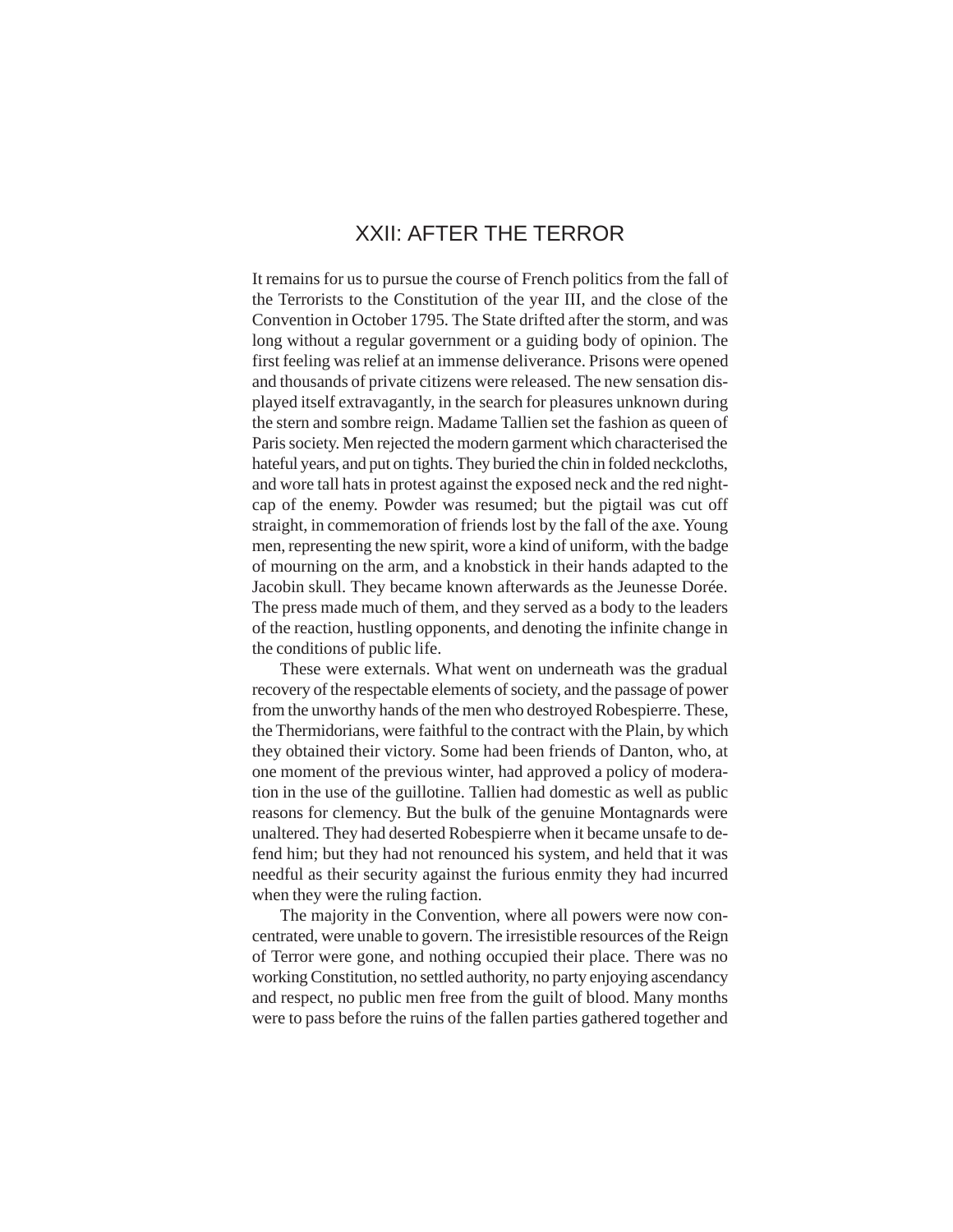constituted an effective government with a real policy and the means of pursuing it. The chiefs of the Commune and of the revolutionary tribunal, near one hundred in number, had followed Robespierre to the scaffold.

The Committees of government had lost their most energetic members, and were disabled by the new plan of rapid renewal. Power fluctuated between varying combinations of deputies, all of them transient and quickly discredited. The main division was between vengeance and amnesty. And the character of the following months was a gradual drift in the direction of vengeance, as the imprisoned or proscribed minority returned to their seats. But the Mountain included the men, who by organising, and equipping, and controlling the armies had made France the first of European Powers, and they could not at once be displaced. Barère proposed that existing institutions should be preserved, and that Fouquier should continue his office. On August 19, Louchet, the man who led the assault against Robespierre, insisted that it was needful to keep up the Terror with all the rigour that had been prescribed by the sagacious and profound Marat. A month later, September 21, the Convention solemnised the apotheosis of Marat, whose remains were deposited in the Pantheon, while those of Mirabeau were cast out. Three weeks later, the master of Robespierre, Rousseau, was brought, with equal ceremony, to be laid by his side. The worst of the remaining offenders, Barère, Collot d'Herbois, and Billaud-Varennes, were deprived of their seats on the Committee of Public Safety. But in spite of the denunciations of Lecointre and of Legendre, the Convention refused to proceed against them.

All through September and a great part of October the Mountain held its ground, and prevented the reform of the government. Billaud, gaining courage, declared that the lion might slumber, but would rend his enemies on awaking. By the lion, he meant himself and his friends of Thermidor. The governing Committees were reconstructed on the principle of frequent change; the law of Prairial, which gave the right of arbitrary arrest and unconditional gaol delivery, was abrogated; and commissaries were sent out to teach the Provinces the example of Paris.

Beyond these measures, the action of the State stood still. The fall of the men who reigned by terror produced, at first, no great political result The process of change was set in motion by certain citizens of Nantes. Carrier had sent a batch of 132 of his prisoners to feed the Paris guillotine. Thirty-eight of them died of the hardships they endured. The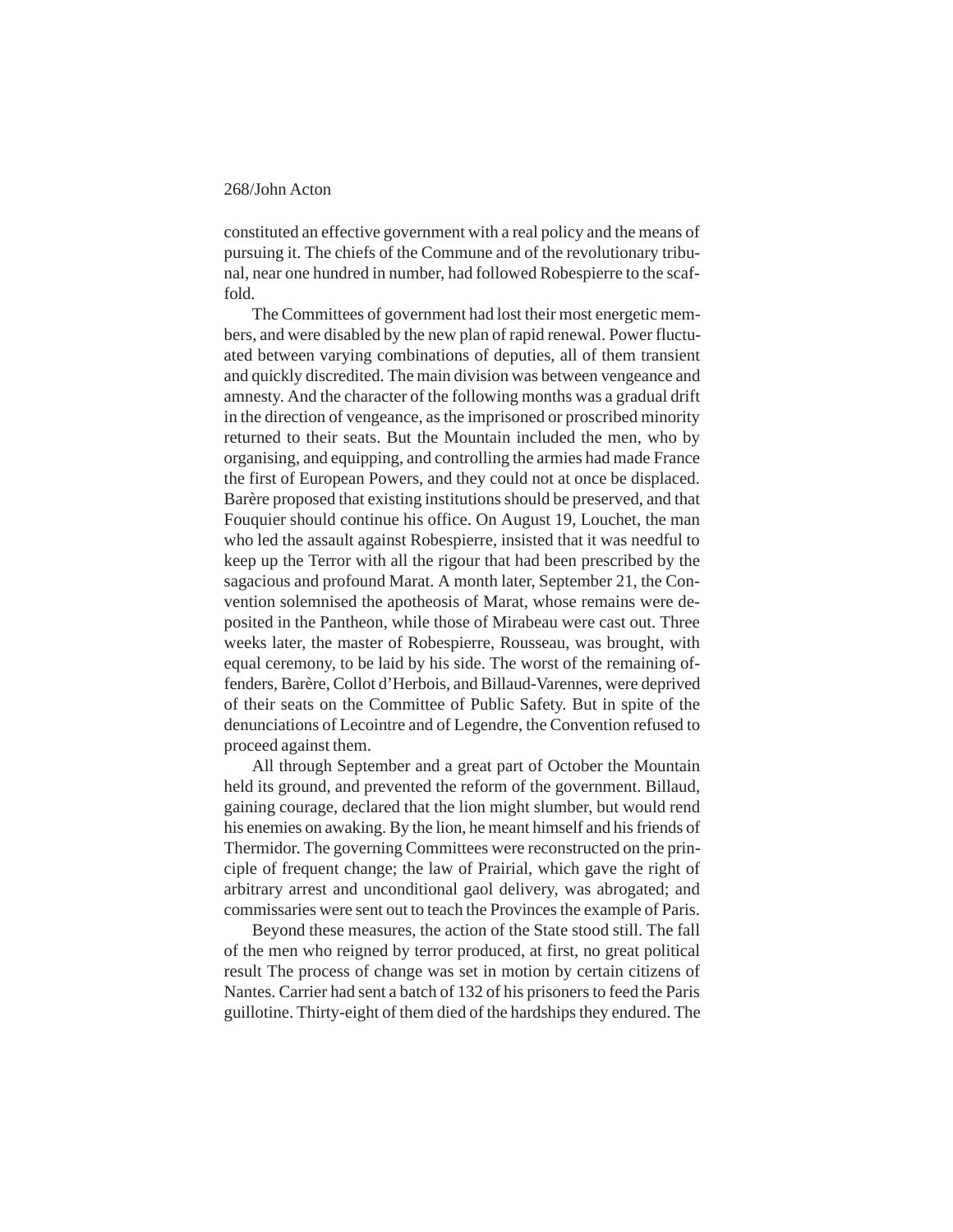remainder were still in prison in Thermidor; and they now petitioned to be put on their trial. The trial took place; and the evidence given was such as made a reaction inevitable. On September 14, the Nantais were acquitted. Then the necessary consequence followed. If the victims of Carrier were innocent, what was Carrier himself? His atrocities had been exposed, and, on November 12, the Convention resolved, by 498 to 2, that he should appear before the tribunal. For Carrier was a deputy, inviolable under common law.

The trial was prolonged, for it was the trial not of a man, but of a system, of a whole class of men still in the enjoyment of immunity.

Everything that could be brought to light gave strength to the Thermidorians against their enemies, and gave them the command of public opinion. On December 16 Carrier was guillotined. He had defended himself with spirit The strength of his case was that his prosecutors were nearly as guilty as himself; and that they would all, successively, be struck down by the enemies of the Republic. He did his best to drag down the party with him. His associates, acquitted by the revolutionary tribunal on the plea that their delinquencies were not political, were then sent before the ordinary courts. On the day on which the convention resolved that the butcher of Nantes must stand his trial, they closed the Jacobin Club, and now the reaction was setting in.

On December 1, after hearing a report by Carnot, the assembly offered an amnesty to the insurgents on the Loire, and on the  $8<sup>th</sup>$  those Girondins were recalled who had been placed under arrest. This measure was decisive. With the willing aid of the Plain they were masters of the Convention, for they were seventy-three in number, and, unlike the Plain, they were not hampered and disabled by their own iniquities. They were not accomplices of the Reign of Terror, for they had spent it in confinement. They had nothing to fear from a vigorous application of deserved penalties, and they had a terrible score to clear off. There were still sixteen deputies who had been proscribed with Buzot and the rest.. They were now amnestied, and three months later, March 8, they were admitted to their seats. There they sat face to face with the men who had outlawed them, who had devoted them to death by an act the injustice of which was now proclaimed.

The cry for vengeance was becoming irresistible as the policy of the last year was reversed. In the course of that process La Vendée had its turn. On the 17<sup>th</sup> of February, at La Jaunaye, the French Republic came to terms with Charette. He was treated as an equal power. He obtained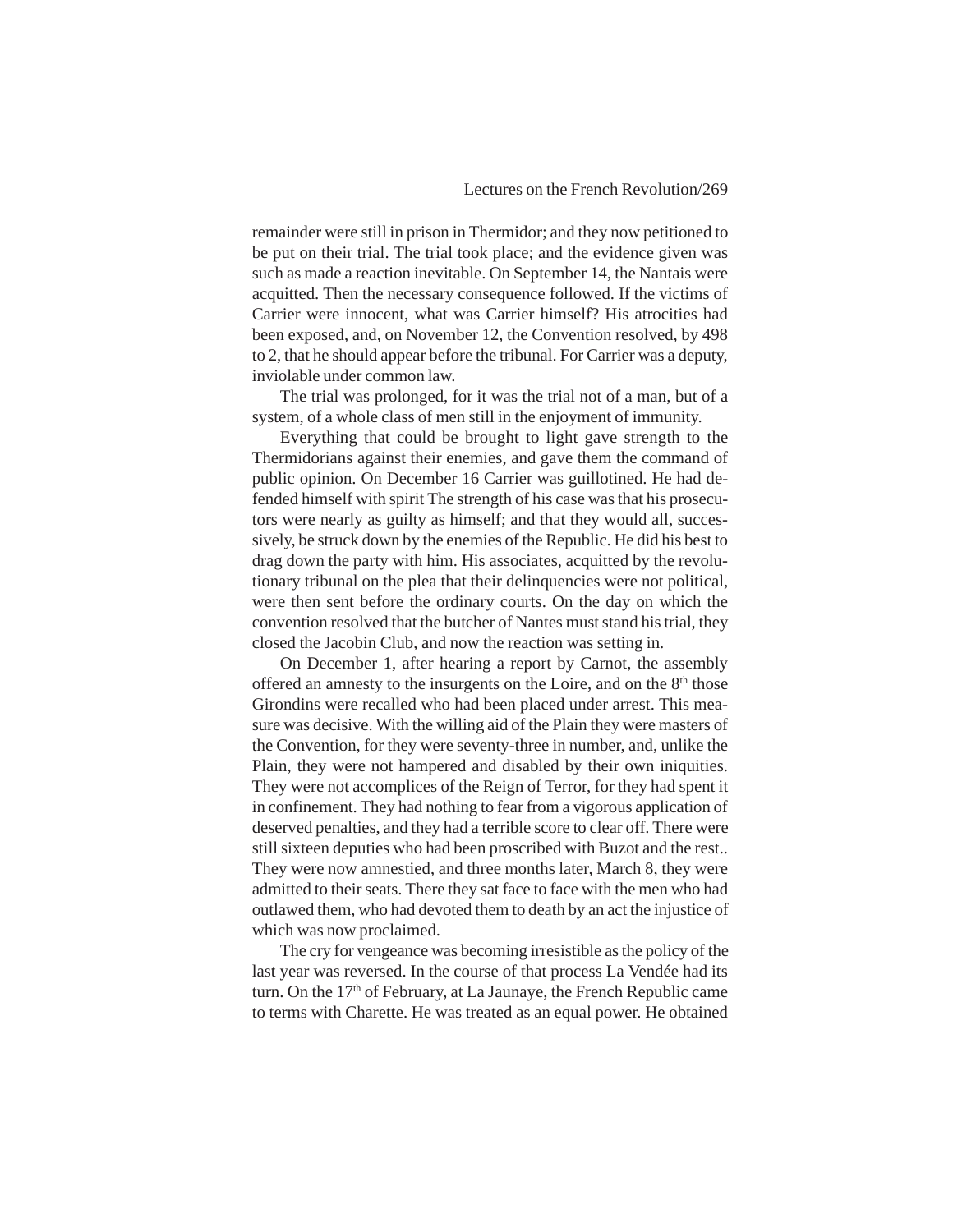liberty for religion, compensation in money, relief from conscription, and a territorial guard of 2000 men, to be paid by the government, and commanded by himself. The same conditions were accepted soon after by Stofflet, and by the Breton leader, Cormatin. In that hour of triumph Charette rode into Nantes with the white badge of Royalism displayed; and he was received with honour by the authorities, and acclaimed by the crowd. Immediately after the treaty of La Jaunaye which granted the free practice of religion in the west, it was extended to the whole of France. The churches were given back some months later; there is one parish, in an eastern department, where it is said that the church was never closed, and the service never interrupted.

In March the Girondins were strong enough to turn upon their foes. The extent of the reaction was tested by the expulsion of Marat from his brief rest in the Pantheon, and the destruction of his busts all over the town, by the young men stimulated by Fréron. In March, the great offenders who had been so hard to reach, Collot d'Herbois, Billaud, and Barère, were thrown into prison. Carnot defended them, on the ground that they were hardly worse than himself. The Convention resolved that they should be sent to Cayenne. Barère escaped on the way. Fouquier-Tinville came next, and his trial did as much, harm to his party in the spring as that of Carrier in the preceding autumn. He pleaded that he was but an instrument in the hands of the Committee of Public Safety, and that as the three members of it, whom he had obeyed, were only transported, no more could be done to himself. The tribunal was not bound by the punishments decreed by the Assembly, and in May Fouquier was executed.

The Montagnards resolved 'that they would not perish without a struggle. On April i they assailed the Con- vention, and were repulsed. A number of the worst were thrown into prison. A more formidable attack was made on May 20. For hours the Convention was in the power of the mob, and a deputy was killed in attempting to protect the president. Members who belonged to the Mountain carried a series of decrees hich gratified the populace. Late at night the Assembly was rescued. The tumultuous votes were declared non-existent, and those who had moved them were sent before a military commission. They had not prompted the sedition, and it was urged that they acted as they did in order to appease it, and to save the lives of their opponents. Romme, author of the republican Calendar, was the most remark- able of these men; and there is some doubt as to their guilt, and the legality of their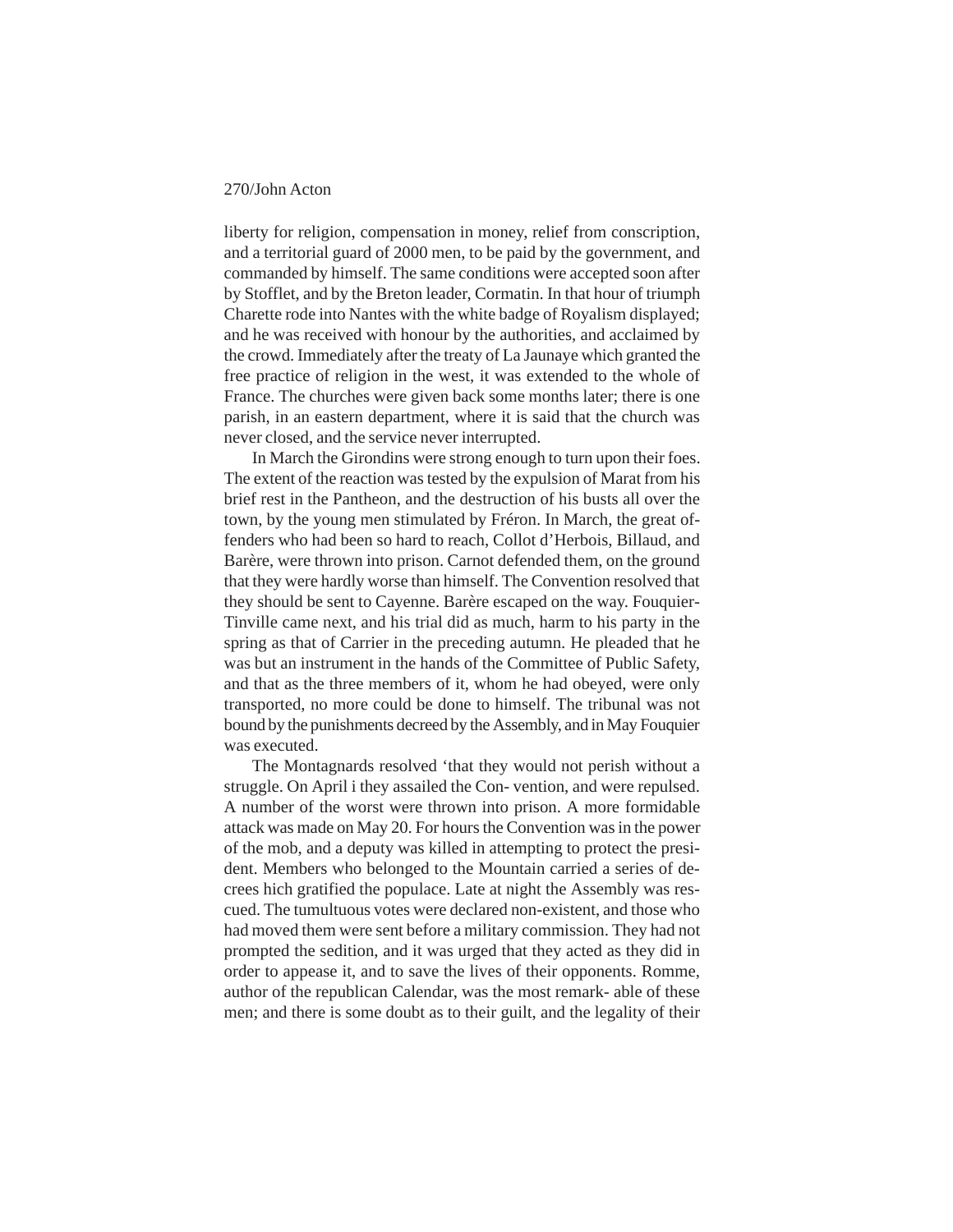sentence. One of them had been visited by his wife, and she left the means of suicide in his hands. As they left the court, each of them stabbed himself; and passed the knife in silence to his neighbour. Before the guards were aware of anything, three were dead, and the others were dragged, covered with blood, to the place of execution. It was the iyth of June, and the Girondins were supreme. Sixty-two deputies had been decreed in the course of the reaction, and the domination of the Jacobin mob, that is, govern- ment by equality instead of liberty, was at an end. The middle class had recovered power, and it was very doubtful whether these new masters of France were willing again to risk the experiment of a republic. That experi- ment had proved a dreadful failure, and it was more easy and obvious to seek relief in the refuge of monarchy than on the quicksands of fluttering majorities.

The royalists were wreaking vengeance on their enemies in the south, by what was afterwards known as the White Terror; and they showed themselves in force at Paris. For a time, every measure helped them that was taken against the Montagnards, and people used publicly to say that 8 and 9 are 17, that is, that the revolution of 1789 would end by the accession of Lewis XVII. Between Girondin and royalist there was the blood of the king, and the regicides knew what they must expect from a restoration. The party remained irreconcilable, and opposed the idea. Their struggle now was not with the Mountain, which had been laid low, but with their old adversaries the reforming adherents of Monarchy. But there were some leading men who, from conviction or, which would be more significant, from policy began to compound with the exiled princes. Tallien and Cambacérès of the Mountain, Isnard and Lanjuinais of the Gironde, Boissy d'Anglas of the Plain, the successful general Pichegru, and the best negotiator in France Barthélemy, were all known, or suspected, to be making terms with the Count of Provence at Verona. It was commonly reported that the Committee was wavering, and that the Constitution would turn towards monarchy. Breton and Vendean were ready to rise once more, Pitt was preparing vast armaments to help them; above all, there was a young pretender who had never made an enemy, whose early sufferings claimed sympathy from royalist and republican, and who shared no responsibility for émigré and invader, whom, for the best of reasons, he had never seen.

Meantime the Republic had improved its position in the world. Its conquests included the Alps and the Rhine, Belgium, and Holland, and surpassed the successes of the Monarchy even under Lewis XIV. The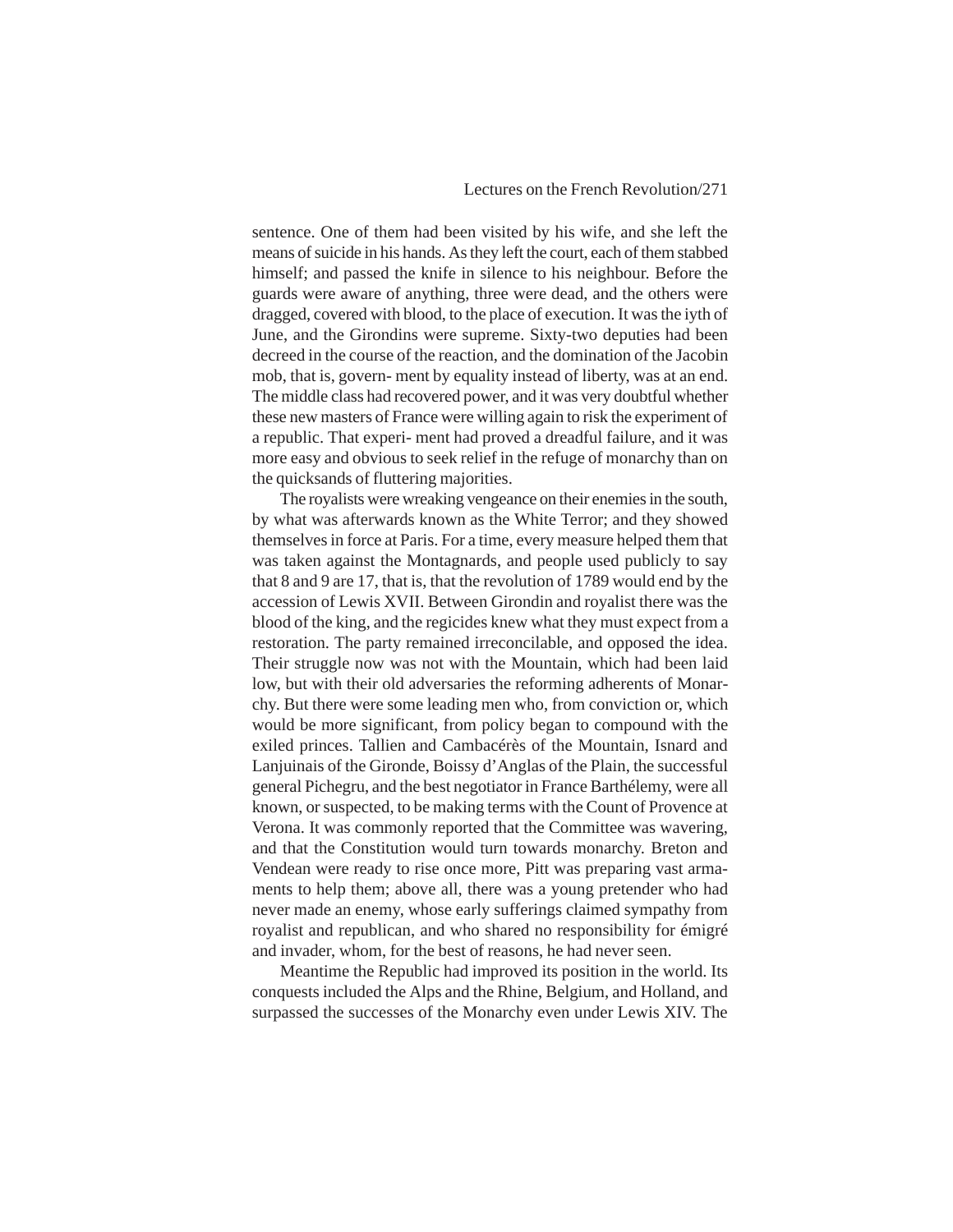confederacy of kings was broken up. Tuscany had been the first to treat. Prussia had followed, bringing with it the neutrality of Northern Germany. Then Holland came, and Spain had opened negotiations. But with Spain there was a difficulty. There could be no treaty with a government which detained in prison the head of the House of Bourbon. As soon as he was delivered up, Spain was ready to sign and to ratify. Thus in the spring of 1795, the thoughts of men came to be riveted on the room in the Temple where the king was slowly and surely dying. The gaoler had asked the Committee what their intention was. " Do you mean to banish him?" "No." "To kill him?" "No." "Then," with an oath "what is it you want?" "To get rid of him." On May 3, it was reported to the government that the young captive was ill. Next day, that he was very ill. But he was an obstacle to the Spanish treaty which was absolutely necessary, and twice the government made no sign. On the  $5<sup>th</sup>$ , it was believed that he was in danger, and then a physician was sent to him. The choice was a good one, for the man was capable, and had attended the royal family. His opinion was that nothing could save the prisoner, except country air. One day he added "He is lost, but perhaps there are some who will not be sorry." Three days later Lewis XVII was living, but the doctor was dead, and a legend grew up on his grave. It was said that he was poisoned because he had discovered the dread secret that the boy in the Temple was not the king. Even Louis Blanc believed that the king had been secretly released, and that a dying patient from the hospital had been substituted for him. The belief has been kept alive to this day. The most popular living dramatist' has a play now running at Paris, in which the king is rescued in a washerwoman's linen basket, which draws crowds. The truth is that he died on June 8, 1795. The Republic had gained its purpose. Peace was signed with Spain; and the friends of monarchy on the Constitutional Committee at once declared that they would not vote for it.

At the very moment when the Constitution was presented to the Assembly by Boissy d'Anglas, a fleet of transports under convoy appeared off the western coast. Pitt had allowed La Vendée to go down in defeat and slaughter, but at last he made up his mind to help, and it was done on a magnificent scale. Two expeditions were fitted out, and furnished with material of war. Each of them carried three or four thousand émigrés, armed and clad by England. One was commanded by d'Hervilly, whom we have already seen, for it was he who took the order to cease firing on August 10; the other by young Sombreuil, whose father was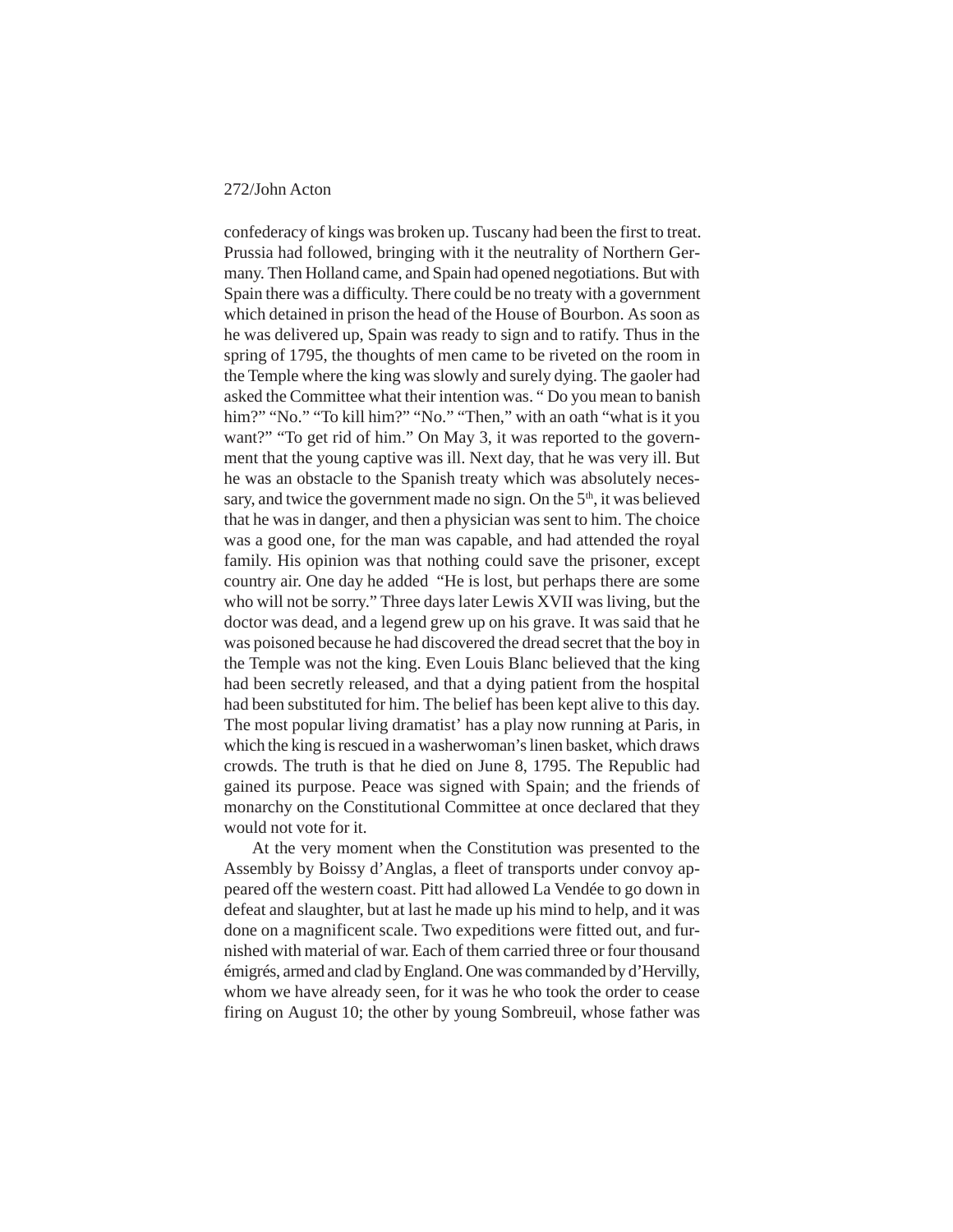saved in September in the tragic way you have heard. At the head of them all was the Count de Puisaye, the most politic and influential of the émigrés, a man who had been in touch with the Girondins in Normandy, who had obtained the ear of ministers at Whitehall, and who had been washed in so many waters that the genuine, exclusive, narrow-minded managers of Vendean legitimacy neither understood nor believed him. They brought a vast treasure in the shape of forged assignats; and in confused memory of the services rendered by the titular of Agra, they brought a real bishop who had sanctioned the forgery.

The first division sailed from Cowes on June 10. On the 23rd Lord Bridport engaged the French fleet and drove it into port. Four days later the émigrés landed at Carnac, among the early monuments of the Celtic race. It was a low promontory, defended at the neck by a fort named after the Duke de Penthièvre, and it could be swept, in places, by the guns of the fleet. Thousands of Chouans joined; but La Vendée was suspicious and stood aloof. They had expected the fleet to come to them, but it had gone to Brittany, and there was jealousy between the two provinces, between the partisans of Lewis XVIII and those of his brother the Count d'Artois, between the priests and the politicians. The clergy restrained Charette and Stoffiet from uniting with Puisaye and his questionable allies, whom they accused of seeking the crown of France for the Duke of York; and they promised that, if they waited a little, the Count d'Artois would appear among them. They effectively ruined their prospects of success; but Pitt himself had contributed his share. Puisaye declined to bring English soldiers into his country, and his scruples were admitted. But, in order to swell his forces, the frugal minister armed between 1000 and 2000 French prisoners, who were republicans, but who declared themselves ready to join, and were as glad to escape from captivity as the government was to get rid of them. The royalist officers protested against this alloy, but their objections did not prevail, and when they came to their own country these men deserted. They pointed out a place where the republicans could pass under the fort at low water, and enter it on the undefended side. At night, in the midst of a furious tempest, the passage was attempted. Hoche's troops waded through the stormy waters of Quiberon bay, and the tricolor was soon displayed upon the walls.

The royalists were driven to the extremity of the peninsula. Some, but not many, escaped in English boats, and it was thought that our fleet did not do all that it might have done to retrieve a disaster so injurious to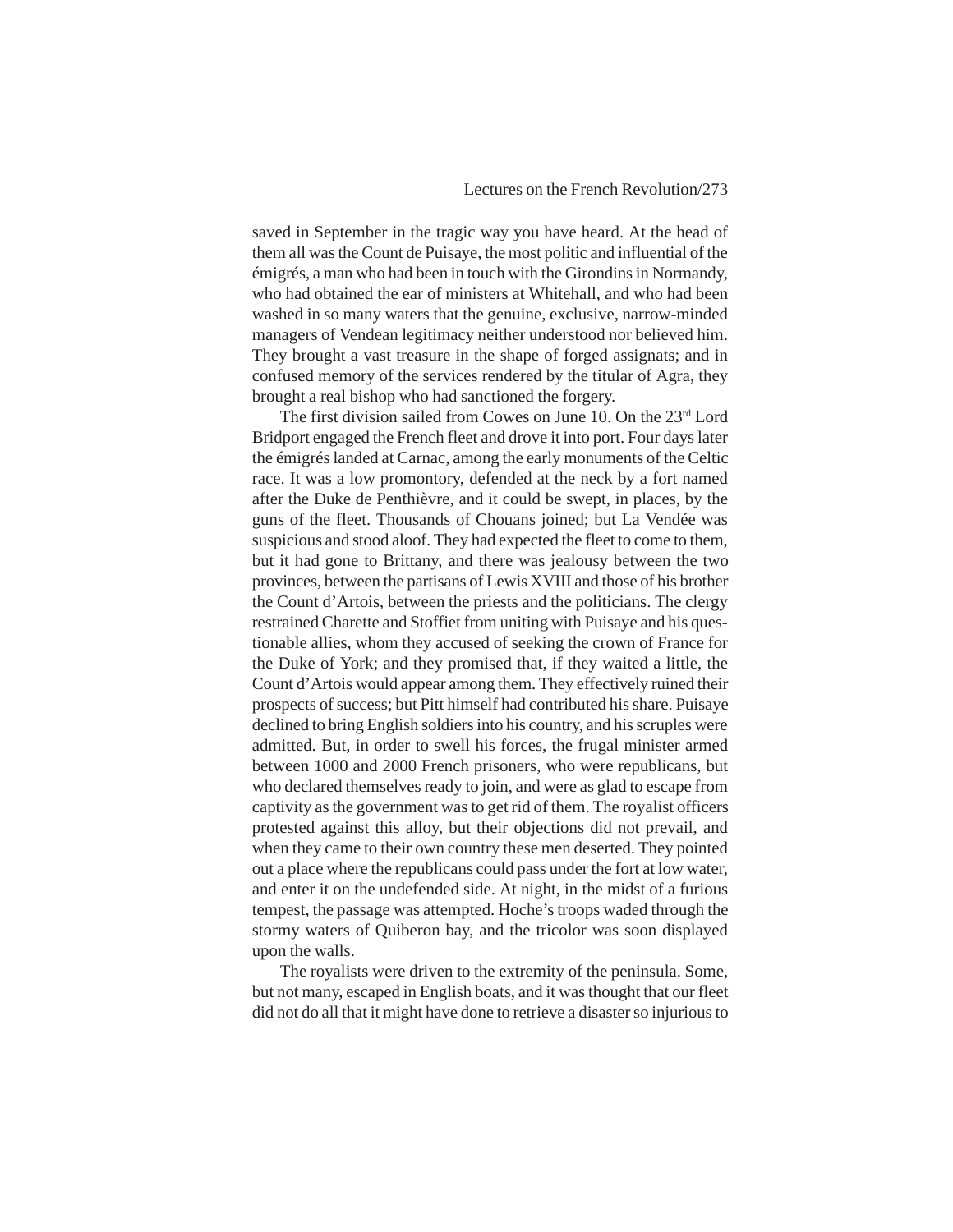the fame and the influence of England. Sombreuil defended himself until a republican officer called on him to capitulate. He consented, for there was no hope; but no terms were made, and it was in truth an unconditional surrender. Tallien, who was in the camp, hurried to Paris to intercede for the prisoners. Before going to the Convention, he went to his home. There his wife told him that she had just seen Lanjuinais, that Sieyés had brought back from Holland, where he had negotiated peace, proofs of Tallien's treasonable correspondence with the Bourbons, and that his life was in danger. He went at once to the Convention, and called for the summary punishment of the captured émigrés.

Hoche was a magnanimous enemy, both by character and policy, and he had a deep respect for Sombreuil. He secretly offered to let him escape. The prisoner refused to be saved without his comrades; and they were shot down together near Auray, on a spot which is still known as the field of sacrifice. They were six or seven hundred. The firing party awakened the echoes of Vendée, for Charette instantly put his prisoners to death; and the Chouans afterwards contrived to cut down every man of the four battalions charged with the execution.

The battle of Quiberon took place on July 21, and when all that ensued was over on August 25, another expedition sailed from Portsmouth with the Count d'Artois on board. He landed on an island off La Vendée, and Charette, with fifteen thousand men, marched down to the coast to receive him, among the haggard veterans of the royal cause. There, on October 10, a message came from the Prince informing the hero that he was about to sail away, and to wait in safety for better times. Five days earlier the question had been fought out and decided at Paris, and a man had been revealed who was to raise deeper and more momentous issues than the obsolete controversy between monarchy and republic. That controversy had been pursued in the constitutional debates under the fatal influence of the events on the coast of Brittany. The royalists had displayed their colours, sailing under the British flag, and the British alliance had not availed them. And they had displayed a strange political imbecility, contrasting with their spirit and intelligence in war.

The constitutional committee had been elected on April 23 under different auspices, when the Convention was making terms with Charette and Cormatin, as well as with the foreign Powers. Sieyès, of necessity, was the first man chosen; but he was on the governing committee, and he declined. So did Merlin and Cambacérès, for the same reason, and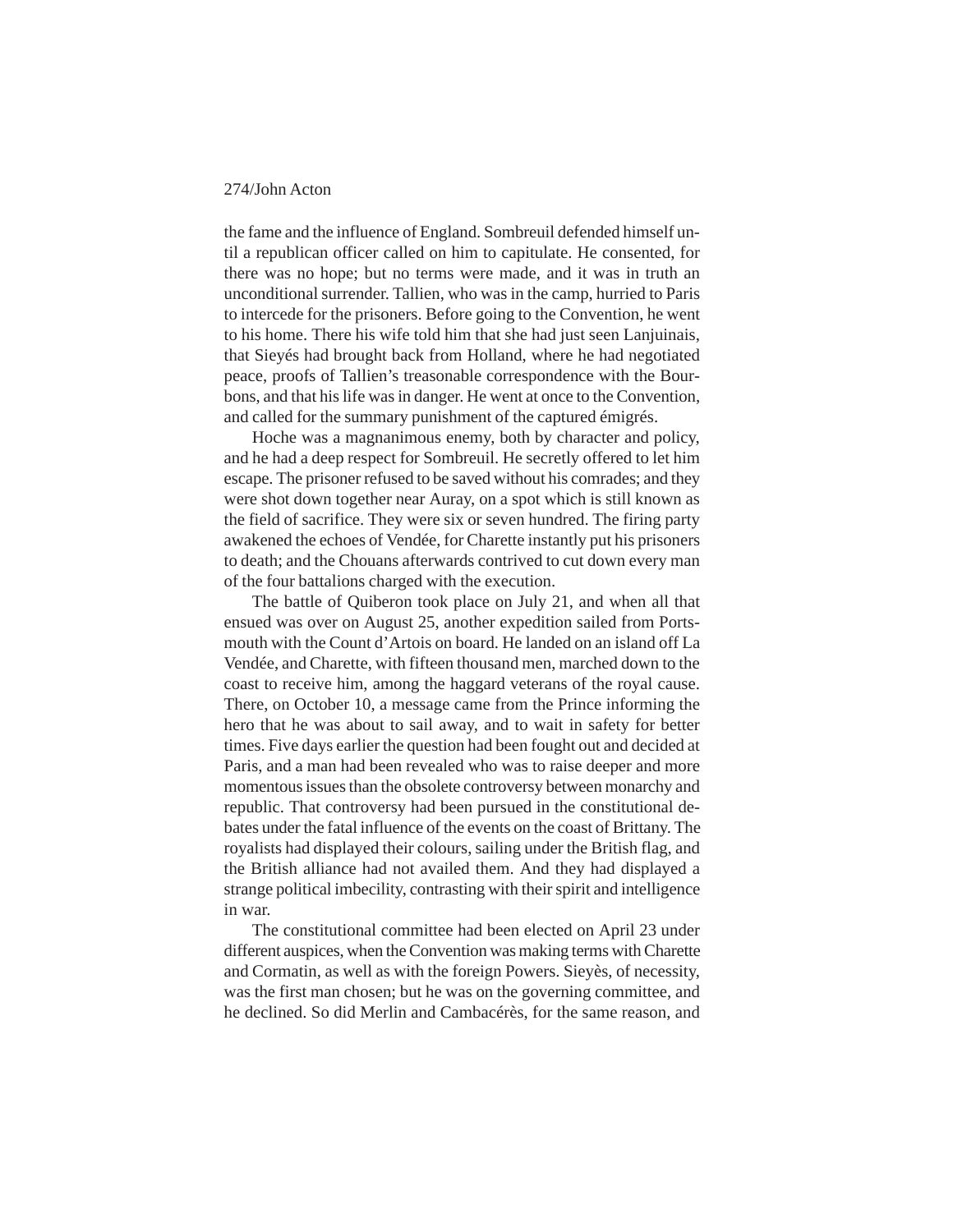the three ablest men in the assembly did not serve.

Eleven moderate but not very eminent men were elected, and the draft was made chiefly by Daunou, and advocated by Thibaudeau. Daunou was an ancient oratorian, a studious and thoughtful if not a strong man, who became keeper of the archives, and lived down to 1840 with a somewhat usurped reputation for learning. Thibaudeau now began to exhibit great intelligence, and his writings are among our best authorities for these later years of the Republic and for the earlier years of the Empire. The general character of their scheme is that it is influenced more by experience than by theory, and strives to attach power to property. They reported on June 23; the debate began on July 4; and on the 20<sup>th</sup> Sieyès intervened. His advice turned mainly on the idea of a constitutional jury, an elective body of about one hundred, to watch over the Constitution, and to be guardians of the law against the makers of the law. It was to receive the plaints of minorities and of individuals against the legislature, and to preserve the spirit of the organic institutions against the omnipotence of the national representatives. This memorable attempt to develop in Europe something analogous to that property of the Supreme Court which was not yet matured in America, was rejected on August 5, almost unanimously.

The Constitution was adopted by the Convention on August 17. It included a declaration of duties, founded on confusion, but defended on the ground that a declaration of rights alone destroys the stability of the State. And in matters touching religion it innovated on what had been done hitherto, for it separated Church and State, leaving all religions to their own resources. The division of powers was carried farther, for the legislative was divided into two, and the executive into five. Universal suffrage was restricted; the poorest were excluded; and after nine years there was to be an educational test. The law did not last so long. The electoral body, one in two hundred of the whole constituency, was to be limited to owners of property. The directors were to be chosen by the legislature. Practically, there was much more regard for liberty, and less for equality, than in the former constitutions. The change in public Opinion was shown by the vote on two Houses which only one deputy opposed.

At the last moment, that there might be no danger from royalism in the departments, it was resolved that two-thirds of the legislature must be taken from the Convention. They thus prolonged their own power, and secured the permanence of the ideas which inspired their action. At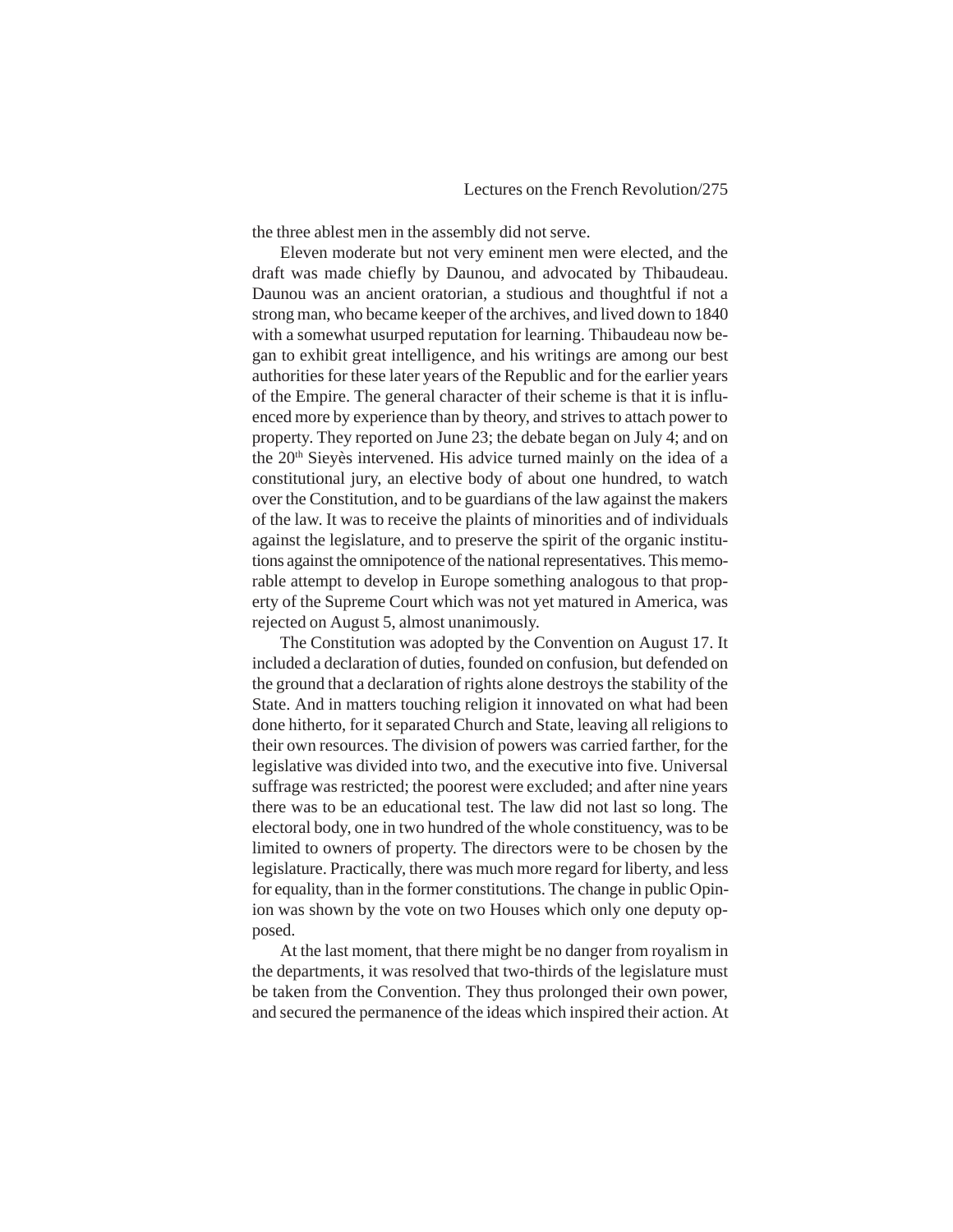the same time they showed their want of confidence in the republican feeling of the country, and both exasperated the royalists and gave them courage to act for themselves On September 23 the country accepted the scheme, by a languid vote, but with a large majority.

The new Constitution afforded securities for order and for liberty such as France had never enjoyed. The Revolution had begun with a Liberalism which was a passion more than a philosophy, and the first Assembly endeavoured to realise it by diminishing authority, weakening the executive, and decentralising power. In the hour of peril under the Girondins the policy failed, and the Jacobins governed on the principle that power, coming from the people, ought to be concentrated in the fewest possible hands and made absolutely irresistible. Equality became the substitute of liberty, and the danger arose that the most welcome form of equality would be the equal distribution of property. The Jacobin statesmen, the thinkers of the party, undertook to abolish poverty without falling into Socialism. They had the Church property, which served as the basis of the public credit. They had the royal domain, the confiscated estates of emigrants and malignants, the common lands, the forest lands. And in time of war there was the pillage of opulent neighbours. By these operations the income of the peasantry was doubled, and it was deemed possible to relieve the masses from taxation, until, by the immense transfer of property, there should be no poor in the Republic. These schemes were at an end, and the Constitution of the year III closes the revolutionary period.

The royalists and conservatives of the capital would have acquiesced in the defeat of their hopes but for the additional article which threatened to perpetuate power in the hands of existing deputies, which had been carried by a far smaller vote than that which was given in favour of the organic law itself. The alarm and the indignation were extreme, and the royalists, on counting their forces, saw that they had a good chance against the declining assembly. Nearly thirty thousand men were collected, and the command was given to an experienced officer. It had been proposed by some to confer it on the Count Colbert de Maulevrier, the former employer of Stoffiet. This was refused on the ground that they were not absolutists or émigrés, but Liberals, and partisans of constitutional monarchy, and of no other.

The army of the Convention was scarcely six thousand, and a large body of Jacobin roughs were among them. The command was bestowed on Menou, a member of the minority of nobles of 1789. But Menou was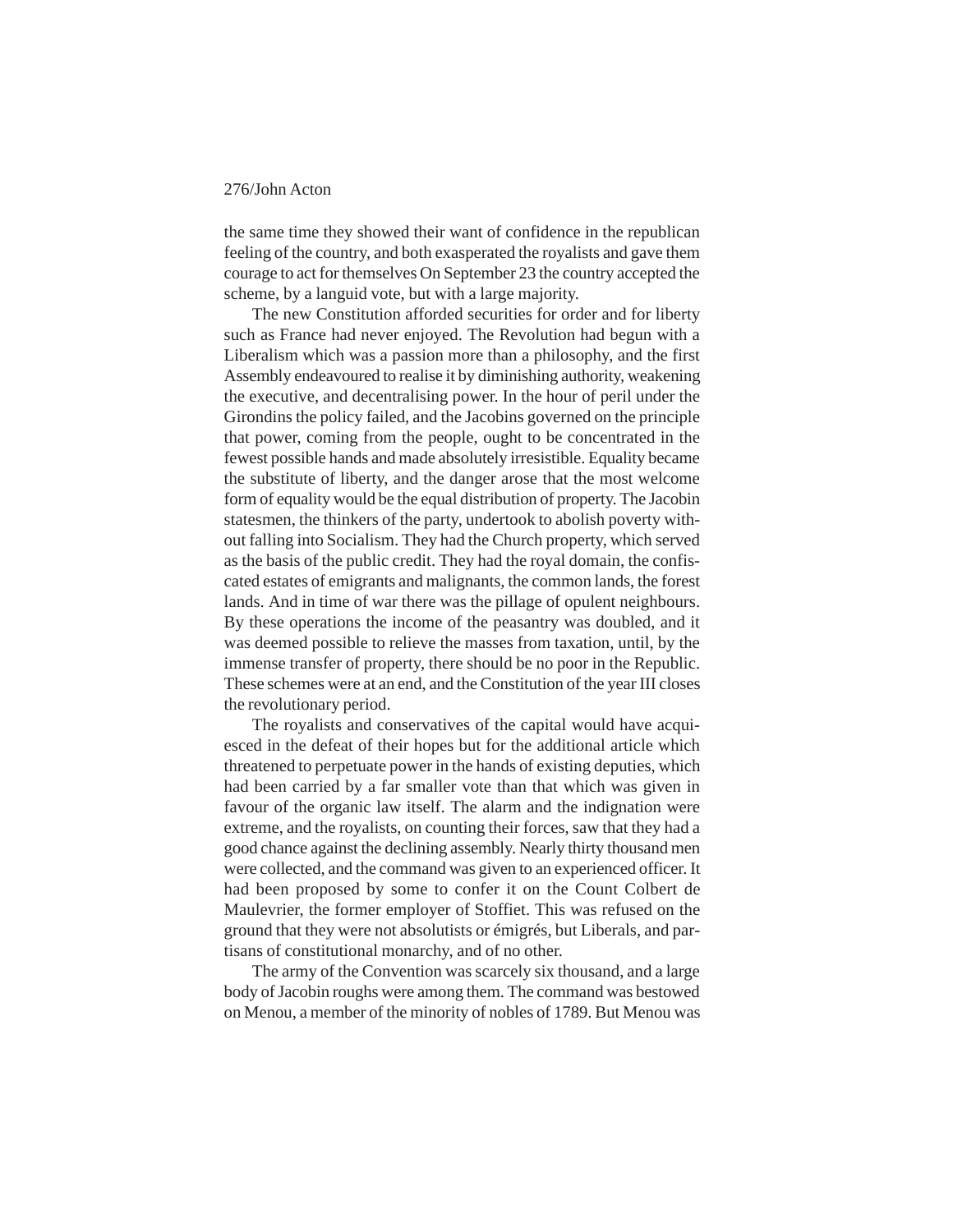disgusted with his materials, and felt more sympathy with the enemy. He endeavoured to negotiate, and was deposed, and succeeded by Barras, the victor in the bloodless battle of Thermidor.

Bonaparte, out of employment, was lounging in Paris, and as he came out of the theatre he found himself among the men who were holding the parley. He hurried to headquarters, where the effect of his defining words upon the scared authorities was such that he was at once appointed second in command. Therefore, when morning dawned, on October 5, the Louvre and the Tuileries had become a fortress, and the gardens were a fortified camp. A young officer who became the most brilliant figure on the battlefield of Europe Murat brought up cannon from the country. The bridge, and the quay, and every street that opened on the palace, were so commanded by batteries that they could be swept by grape-shot. Officers had been sent out for provisions, for barrels of gunpowder, for all that belongs to hospital and ambulance. Lest retreat should be cut off, a strong detachment held the road to St. Cloud; and arms were liberally supplied to the Convention and the friendly quarter of St Antoine. The insurgents, led by dexterous intriguers, but without a great soldier at their head, could not approach the river; and those who came down from the opulent centre of the city missed their opportunity. After a sharp conflict in the Rue St. Honoré, they fled, pursued by nothing more murderous than blank cartridge; and Paris felt, for the first time, the grasp of the master. The man who defeated them, and by defeating them kept the throne vacant, was Bonaparte, through whose genius the Revolution was to subjugate the Continent.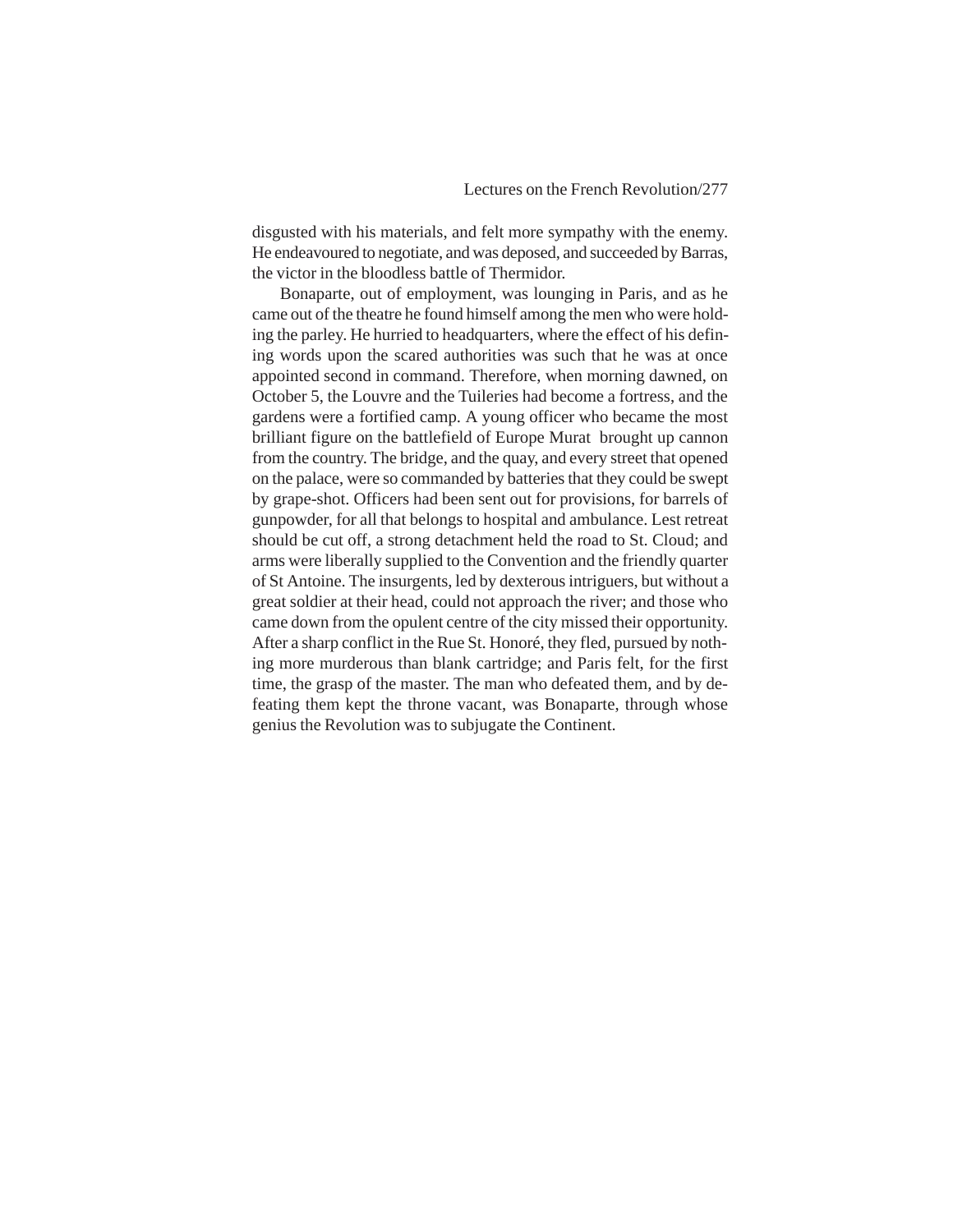# APPENDIX: THE LITERATURE OF THE REVOLUTION

Before embarking on the stormy sea before us, we ought to be provided with chart and compass. Therefore I begin by speaking about the histories of the Revolution, so that you may at once have some idea what to choose and what to reject, that you may know where we stand, how we have come to penetrate so far and no farther, what branches there are that already bear ripe fruit and where it is still ripening on the tree of knowledge. I desire to rescue you from the writers of each particular school and each particular age, and from perpetual dependence on the ready-made and conventional narratives that satisfy the outer world.

With the growing experience of mankind, the larger curiosity and the increased resource, each generation adds to our insight. Lesser events can be understood by those who behold them, great events require time in proportion to their greatness.

Lamartine once said that the Revolution has mysteries but no enigmas. It is humiliating to be obliged to confess that those words are no nearer truth now than when they were written. People have not yet ceased to dispute about the real origin and nature of the event. It was the deficit; it was the famine; it was the Austrian Committee; it was the Diamond Necklace, and the humiliating memories of the Seven Years' War; it was the pride of nobles or the intolerance of priests; it was philosophy; it was freemasonry; it was Mr. Pitt; it was the incurable levity and violence of the national character; it was the issue of that struggle between classes that constitutes the unity of the history of France.

Amongst these interpretations we shall have to pick our way; but there are many questions of detail on which I shall be forced to tell you that I have no deciding evidence.

\*\*\*

After the contemporary memoirs, the first historian who wrote with authority was Droz. He was at work for thirty years, having begun in 1811, when Paris was still full of floating information, and he knew much that otherwise did not come out until long after his death. He had consulted Lally Tollendal, and he was allowed to use the memoirs of Malouet, which were in manuscript, and which are unsurpassed for wisdom and good faith in the literature of the National Assembly. Droz was a man of sense and experience, with a true if not a powerful mind; and his book, in point of soundness and accuracy, was all that a book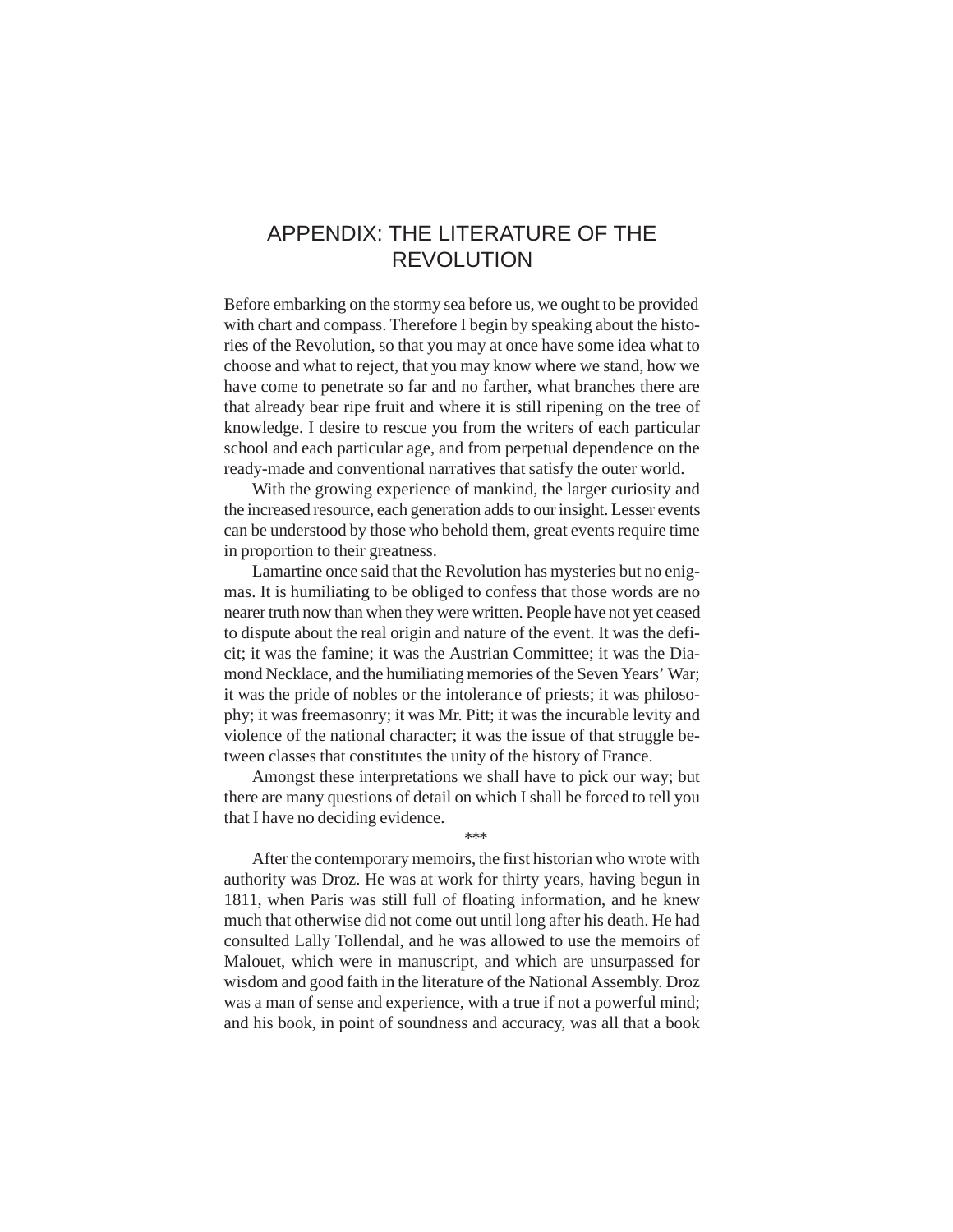could be in the days when it was written. It is a history of Lewis XVI during the time when it was possible to bring the Revolution under control; and the author shows, with an absolute sureness of judgment, that the turning-point was the rejection of the first project of Constitution, in September 1789. For him, the Revolution is contained in the first four months. He meant to write a political treatise on the natural history of revolutions, and the art of so managing just demands that unjust and dangerous demands shall acquire no force. It became a history of rejected opportunities, and an indictment of the wisdom of the minister and of the goodness of the king, by a constitutional royalist of the English school. His service to history is that he shows how disorder and crime grew out of unreadiness, want of energy, want of clear thought and definite design. Droz admits that there is a flaw in the philosophy of his title-page. The position lost in the summer of 1789 was never recovered. But during the year 1790 Mirabeau was at work on schemes to restore the monarchy, and it is not plain that they could never have succeeded. Therefore Droz added a volume on the parliamentary career of Mirabeau, and called it an appendix, so as to remain true to his original theory of the fatal limit. We know the great orator better than he could be known in 1842, and the value of Droz's excellent work is confined to the second volume. It will stand undiminished even if we reject the idea which inspired it, and prefer to think that the cause might have been won, even when it came to actual fighting, on the  $10<sup>th</sup>$  of August. Droz's book belongs to the small number of writings before us which are superior to their fame, and it was followed by one that enjoyed to the utmost the opposite fate.

For our next event is an explosion. Lamartine, the poet, was one of those legitimists who believed that 1830 had killed monarchy, who considered the Orleans dynasty a sham, and set themselves at once to look ahead of it towards the inevitable Republic. Talleyrand warned him to hold himself ready for something more substantial than the exchange of a nephew for an uncle on a baseless throne. With the intuition of genius he saw sooner than most men, more accurately than any man, the signs of what was to come. In six years, he said, we shall be masters. He was mistaken only by a few weeks. He laid his plans that, when the time came, he should be the accepted leader. To chasten and idealise the Revolution, and to prepare a Republic that should not be a terror to mankind, but should submit easily to the fascination of a melodious and sympathetic eloquence, he wrote the *History of the Girondins*. The success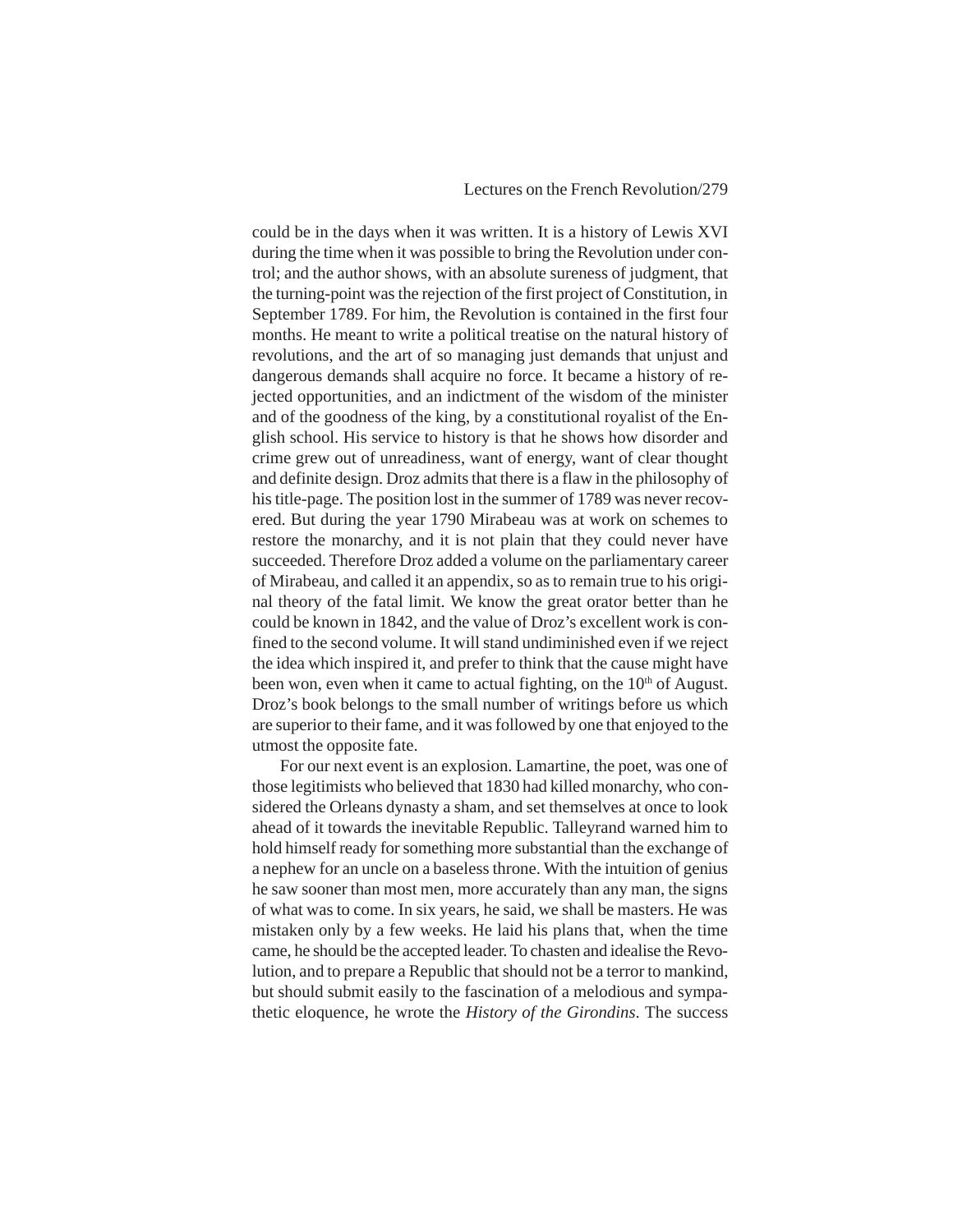was the most instantaneous and splendid ever obtained by a historical work. People could read nothing else; and Alexandre Dumas paid him the shrewd compliment of saying that he had lifted history to the level of romance. Lamartine gained his purpose. He contributed to institute a Republic that was pacific and humane, responsive to the charm of phrase, and obedient to the master hand that wrote the glories of the Gironde. He always believed that, without his book, the Reign of Terror would have been renewed.

From early in the century to the other day there was a succession of authors in France who knew how to write as scarcely any but Mr. Ruskin or Mr. Swinburne have ever written in England. They doubled the opulence and the significance of language, and made prose more sonorous and more penetrating than anything but the highest poetry. There were not more than half a dozen, beginning with Chateaubriand, and, I fear, ending with Saint Victor. Lamartine became the historian in this Corinthian school of style, and his purple patches outdo everything in effectiveness. But it would appear that in French rhetoric there are pitfalls which tamer pens avoid Rousseau compared the Roman Senate to two hundred kings, because his sensitive ear did not allow him to say three hundred trois cents rois. Chateaubriand, describing in a private letter his journey to the Alps, speaks of the moon along the mountain tops, and adds: "It is all right; I have looked up the Almanac, and find that there was a moon. Paul Louis Courier says that Plutarch would have made Pompey conquer at Pharsalus if it would have read better, and he thinks that he was quite right. Courier's exacting taste would have found contentment in Lamartine. He knows very well that Marie Antoinette was fifteen when she married the Dauphin in 1770; yet he affirms that she was the child the Empress held up in her arms when the Magyar magnates swore to die for their queen, Maria Theresa. The scene occurred in 1741, fourteen years before she was born. Histories of literature give the catalogue of his amazing blunders.

In his declining years he reverted to this book, and wrote an apology, in which he answered his accusers, and confessed to some passages which he exhorted them to tear out. There was good ground for recantation. Writing to dazzle the democracy by means of a bright halo, with himself in the midst of it, he was sometimes weak in exposing crimes that had a popular motive. His republicanism was of the sort that allows no safeguard for minorities, no rights to men but those which their country gives them. He had been the speaker who, when the Chamber wavered,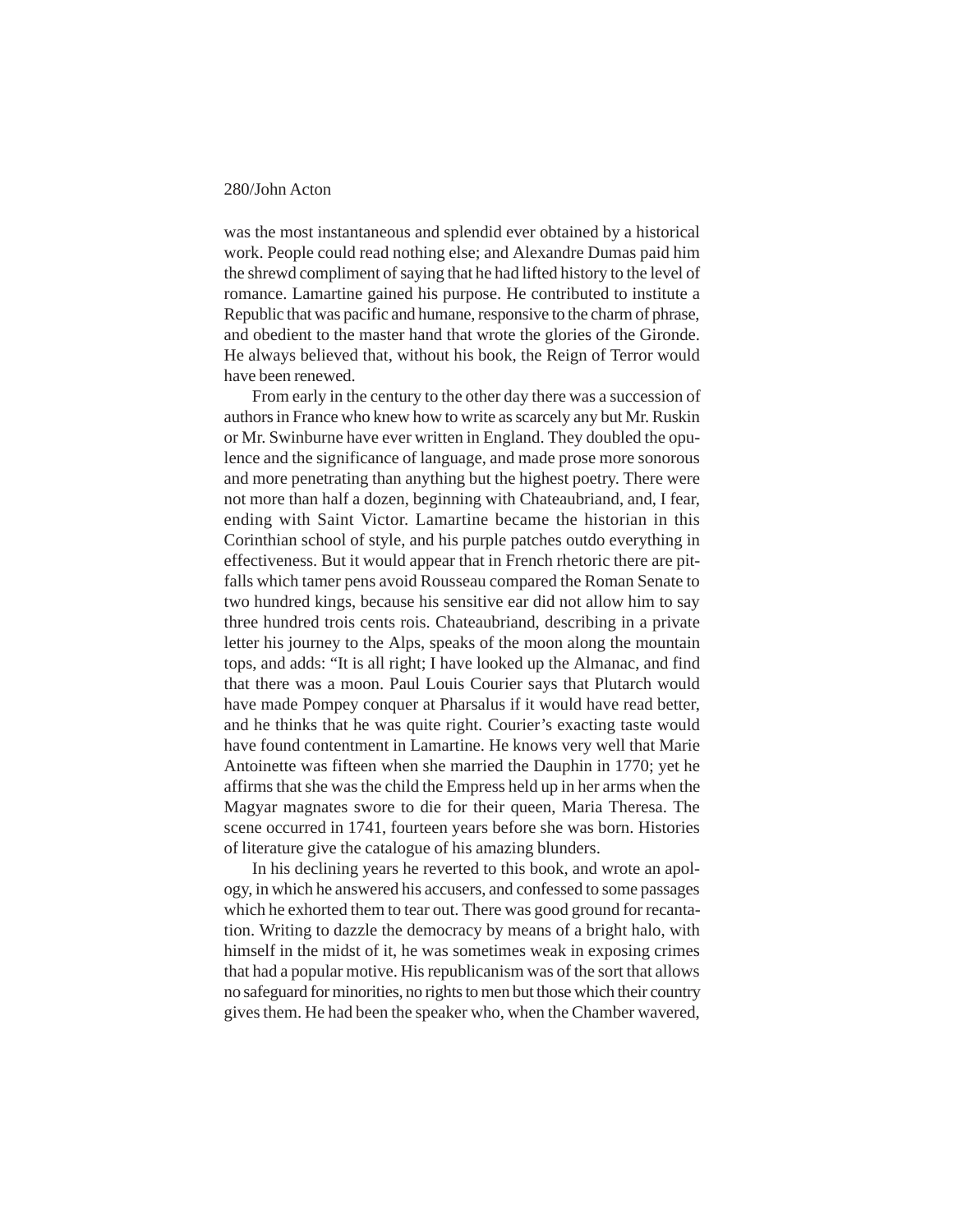rejected the Regency which was the legal government, and compelled the Duchess of Orleans to fly. When a report reached him that she had been seized, and he was asked to order her release, he refused, saying, "If the people ask for her, she must be given up to them."

In his own defence he showed that he had consulted the widow of Danton, and had found a witness of the last banquet of the Girondins. In his book he dramatised the scene, and displayed the various bearing of the fallen statesmen during their last night on earth. Granier de Cassagnac pronounced the whole thing a fabrication. It was told by Nodier who was a professional inventor, and by Thiers who gave no authority, and none could be found. But there was a priest who sat outside the door, waiting to offer the last consolations of religion to the men about to die. Fifty years later he was still living, and Lamartine found him and took down his recollections. An old Girondin, whom Charlotte Corday had requested to defend her, and who died a senator of the Second Empire, Pontécoulant, assured his friends that Lamartine had given the true colour, had reproduced the times as he remembered them. In the same way General Dumas approved of Thiers's 10<sup>th</sup> of August He was an old soldier of the American war, a statesman of the Revolution, a trusted servant of Napoleon, whose military history he wrote, and he left memoirs which we value. But I suspect that these lingering veterans were easily pleased with clever writers who brought back the scenes of their early life. There may be truth in Lamartine's colouring, but on the whole his Girondins live as literature not as history. And his four volumes on the National Assembly are a piece of book-making that requires no comment.

Before the thunder of the Girondins had rolled away, they were followed by two books of more enduring value on the same side. Louis Blanc was a socialist politician, who helped, after 1840, to cement that union of socialists and republicans which overthrew the monarchy, and went to pieces on the barricades of June 1848. Driven into exile, he settled in London, and spent several years at work in the British Museum. It was not all a misfortune, as this is what he found there: it will give you an encouraging idea of the resources that await us on our path. When Croker gave up his house at the Admiralty on the accession of the Whigs, he sold his revolutionary library of more than 10,000 pieces to the Museum. But the collector's fever is an ailment not to be laid by change of government or loss of income. Six years later Croker had made another collection as large as the first, which also was bought by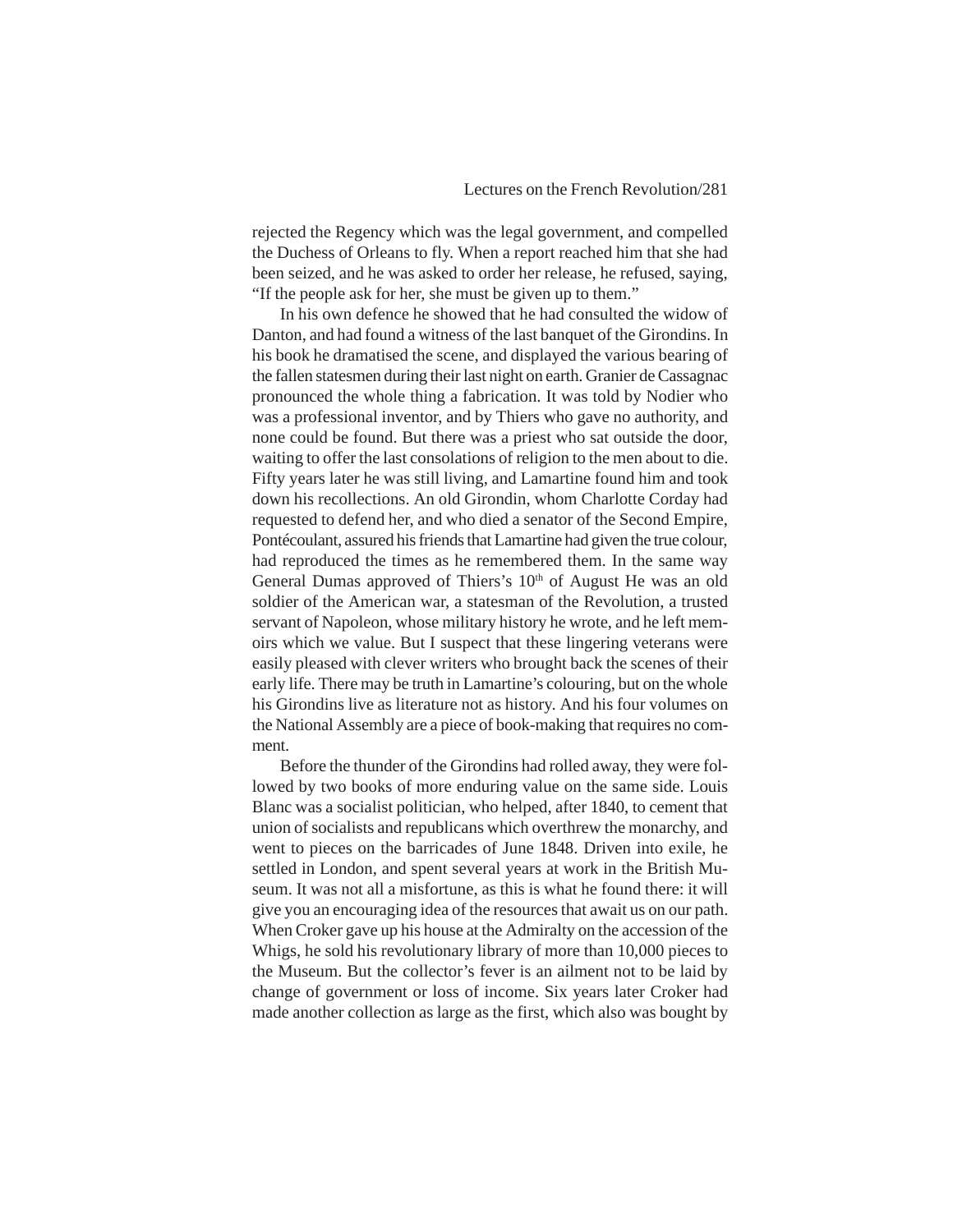the Trustees. Before he died, this incurable collector had brought together as much as the two previous lots, and the whole was at last deposited in the same place. There, in one room, we have about five hundred shelves crowded, on an average, with more than one hundred and twenty pamphlets, all of them belonging to the epoch that concerns us. Allowing for duplicates, this amounts to forty or fifty thousand Revolution tracts; and I believe that there is nothing equal to it at Paris. Half of them were already there, in time to be consulted both by Louis Blanc and Tocqueville. Croker's collection of manuscript papers on the same period was sold for £50 at his death, and went to what was once the famous library of Middle Hill.

Louis Blanc was thus able to continue in England the work he had begun at home, and he completed it in twelve volumes. It contains much subsidiary detail and many literary references, and this makes it a useful book to consult. The ponderous mass of material, and the power of the pen, do not compensate for the weary obtrusion of the author's doctrine and design.

An eminent personage once said to me that the parliament of his country was intent on suppressing educational freedom. When I asked what made them illiberal, he answered, "It is because they are liberal." Louis Blanc partook of that mixture. He is the ex- pounder of Revolution in its compulsory and illiberal aspect. He desires government to be so constituted that it may do everything for the people, not so restricted that it can do no injury to minorities. The masses have more to suffer from abuse of wealth than from abuse of power, and need protection by the State, not against it. Power, in the proper hands, acting for the whole, must not be restrained in the interest of a part. Therefore Louis Blanc is the admirer and advocate of Robespierre; and the tone of his pleading appears at the September massacres, when he bids us remember St. Bartholomew.

Michelet undertook to vindicate the Revolution at the same time as Louis Blanc, without his frigid passion, his ostentatious research, his attention to particulars, but with deeper insight and a stronger pinion. His position at the archives gave him an advantage over every rival; and when he lost his place, he settled in the west of France and made a study of La Vendée. He is regardless of proof, and rejects as rubbish mere facts that contribute nothing to his argument or his picture. Because Arras was a clerical town, he calls Robespierre a priest. Because there are Punic tombs at Ajaccio, he calls Napoleon a countryman of Hannibal.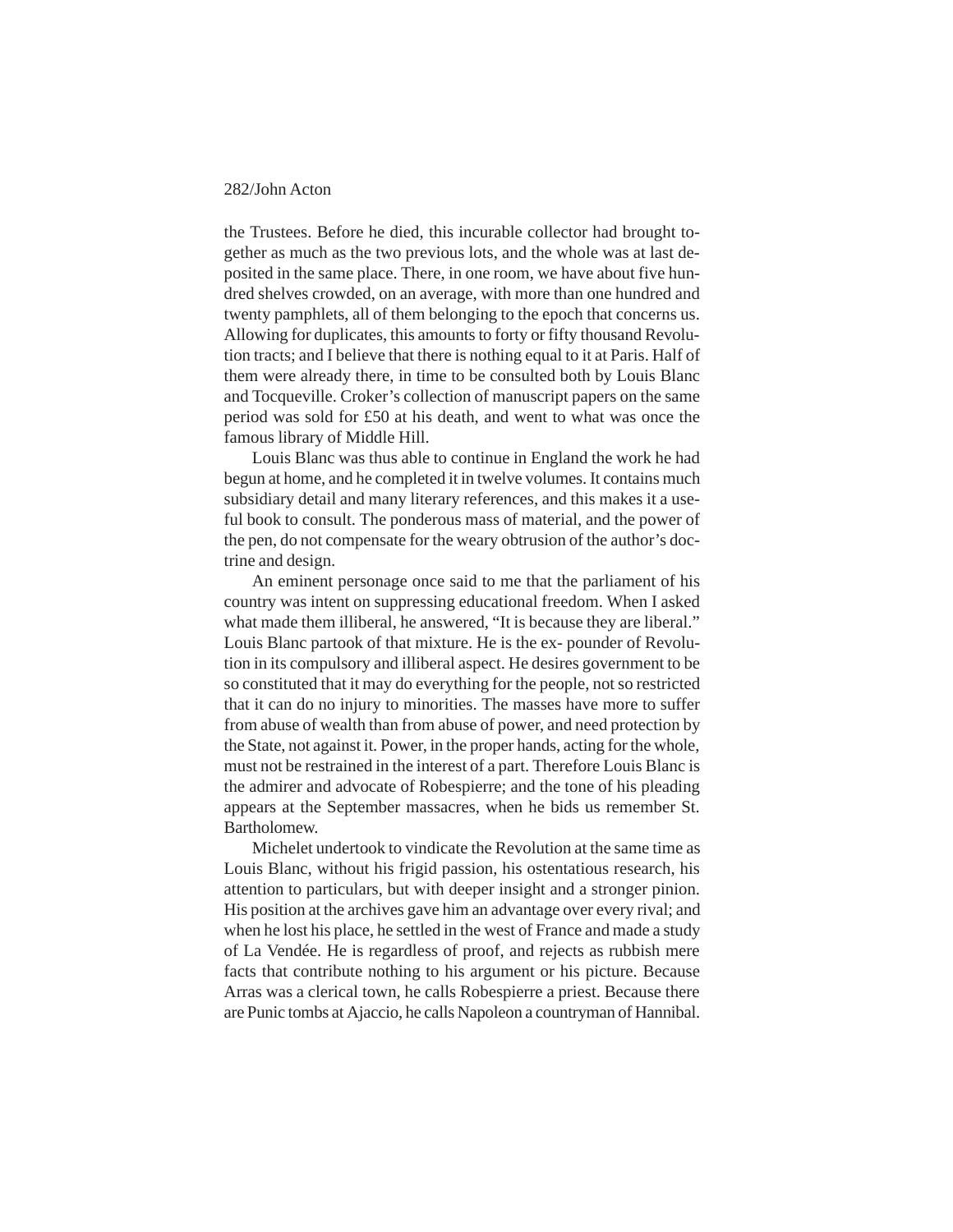# Lectures on the French Revolution/283

For him the function of history is judgment, not narrative. If we submit ourselves to the event, if we think more of the accomplished deed than of the suggested problem, we become servile accomplices of success and force. History is resurrection. The historian is called to revise trials and to reverse sentences, as the people, who are the subject of all history, awoke to the knowledge of their wrongs and of their power, and rose up to avenge the past. History is also restitution. Authorities tyrannised and nations suffered; but the Revolution is the advent of justice, and the central fact in the experience of mankind. Michelet proclaims that at his touch the hollow idols were shattered and exposed, the carrion kings appeared, un- sheeted and unmasked. He says that he has had to swallow too much anger and too much woe, too many vipers and too many kings; and he writes sometimes as if such diet disagreed with him. His imagination is filled with the cruel sufferings of man, and he hails with a profound enthusiasm the moment when the victim that could not die, in a furious act of retribution, avenged the martyrdom of a thousand years. The acquisition of rights, the academic theory, touches him less than the punishment of wrong. There is no forgiveness for those who resist the people rising in the consciousness of its might. What is good proceeds from the mass, and what is bad from individuals. Mankind, ignorant in regard to nature, is a righteous judge of the affairs of man. The light which comes to the learned from reflection comes to the un- learned more surely by natural inspiration; and power is due to the mass by reason of instinct, not by reason of numbers. They are right by dispensation of heaven, and there is no pity for their victims, if you remember the days of old. Michelet had no patience with those who sought the pure essence of the Revolution in religion. He contrasts the agonies with which the Church aggravated the punishment of death with the swift mercy of the guillotine, and prefers to fall into Danton's hands rather than into those of Lewis IX or Torquemada.

With all this, by the real sincerity of his feeling for the multitude, by the thoroughness of his view and his intensely expressive language, he is the most illuminating of the democratic historians. We often read of men whose lives have been changed because a particular book has fallen into their hands, or, one might say, because they have fallen into the hands of a particular book. It is not always a happy accident; and one feels that things would have gone otherwise with them if they had examined Sir John Lubbock's *List of Best Books*, or what I would rather call the St. Helena library, containing none but works adequate and adapted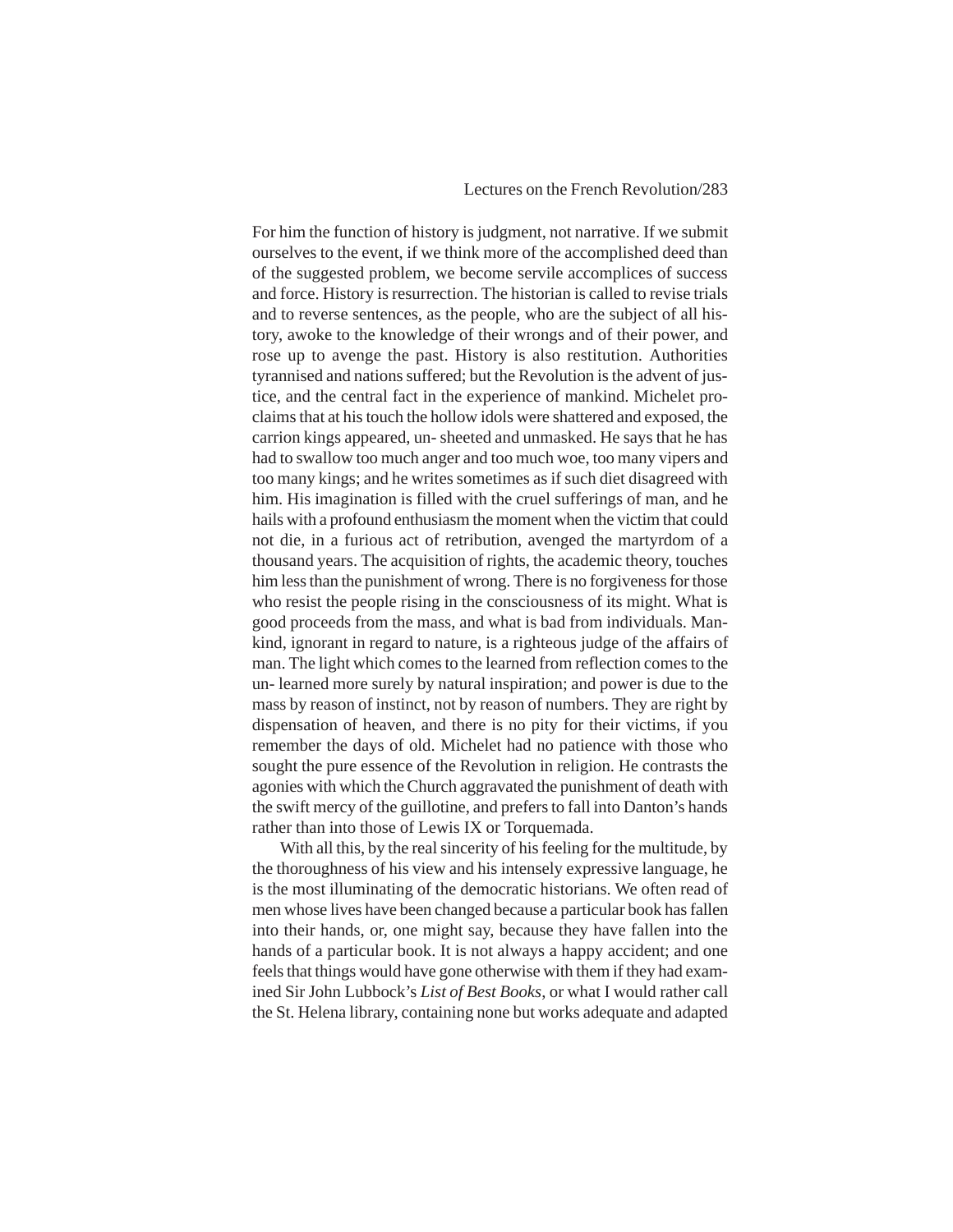to use by the ablest man in the full maturity of his mind. Of such books, that are strong enough, in some eminent quality, to work a change and form an epoch in a reader's life, there are two, perhaps, on our revolutionary shelf. One is Taine, and the other Michelet.

The fourth work of the revolutionary party, that was written almost simultaneously with these, is that of Villiaumé. Lamartine esteemed Vergniaud. Louis Blanc esteemed Robespierre, Michelet, Danton. Villiaumé went a step farther, and admired Marat. He had lived much in the surviving families of revolutionary heroes, and received, he says, the last breath of an expiring tradition. He had also gathered from Chateaubriand what he remembered; and Thierry, who was blind, caused his book to be read to him twice over.

The account of Marat in the 28th volume of Buchez was partly written by Villiaumé, and was approved by Albertine Marat. The great bibliographical curiosity in the literature of the Revolution is Marat's newspaper. It was printed often in hiding-places and under difficulties, and is so hard to find that, a few years ago, the Paris library did not possess a complete set. A bookseller once told me that he had sold it to an English statesman for £240. Marat's own copy, corrected in his handwriting, and enriched with other matter, was preserved by his sister. In 1835 she made it over to Villiaumé, who, having finished his book, sold it in 1859 for £80 to the collector Solar. Prince Napoleon afterwards owned it; and at last it made its way to an ancient Scottish castle, where I had the good fortune to find it.

\*\*\*

Whilst the revolutionary historians, aided by public events, were predominating in France, the conservatives competed obscurely, and at first without success. Genoude was for many years editor of the leading royalist journal, and in that capacity initiated a remarkable phase of political thought. When the Bourbons were cast out under the imputation of incurable absolutism, the legiti- mists found themselves identified with a grudging liberality and a restricted suffrage, and stood at a hopeless disadvantage. In the Gazette de France Genoude at once adopted the opposite policy, and overtrumped the liberal Orleanists. He argued that a throne which was not occupied by right of inheritance, as a man holds his estate, could only be made legitimate by the expressed will of France. Therefore he insisted on an appeal to the nation, on the sovereignty of the people, on the widest extension of the franchise. When his friend Courmenin drew up the Constitution of 1848, it was Genoude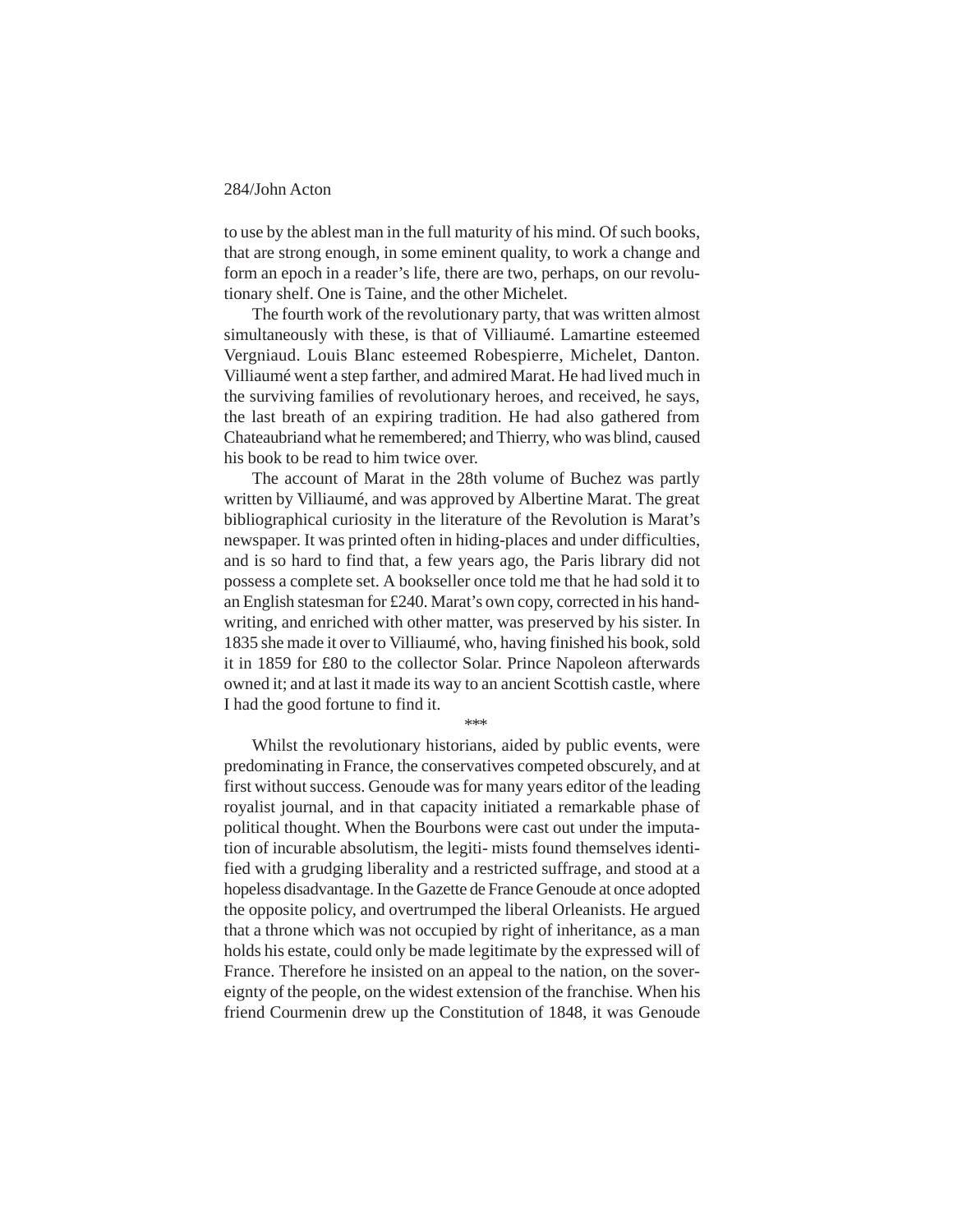who induced him to adopt the new practice of universal suffrage, which was unknown to the Revolution. Having lost his wife, he took orders. All this, he said one day, will presently come to an end, not through the act of a soldier or an orator, but of a Cardinal. And he drank to the memory of Richelieu.

The notion of a legitimate throne, restored by democracy, which was borrowed from Bolingbroke, and which nearly prevailed in 1873, gives some relief and originality to his work on the Revolution. You are not likely to meet with it. When Talleyrand's Memoirs appeared, most people learnt for the first time that he went at night to offer his services to the king, to get the better of the Assembly. The editor placed the event in the middle of July. Nobody seemed to know that the story was already told by Genoude, and that he fixed the midnight bid for power at its proper date, a month earlier.

The history of Amédée Gabourd is a far better book, and perhaps the best of its kind. Gabourd had previously written a history of France, and his many volumes on the nineteenth century, with no pretension in point of research, are convenient for the lower range of countries and events. He writes with the care, the intelligence, the knowledge of the work of other men, which distinguish Charles Knight's *Popular History of England*. I have known very deep students indeed who were in the habit of constantly using him. He says, with reason, that no writer has sought truth and justice with more perfect good faith, or has been more careful to keep aloof from party spirit and accepted judgments. As he was a constitutionalist, the revolution of February was the ruin of a system which he expected to last for ever, and to govern the last age of the world. But Gabourd remained true to his principles. He wrote: "I shall love the people, and honour the king; and I shall have the same judgment on the tyranny from above and the tyranny from below. I am not one of those who set a chasm between liberty and religion, as if God would accept no worship but that of servile hearts. I shall not oppose the results of the event which I describe, or deny the merit of what had been won at the price of so much suffering."

\*\*\*

The Doctrinaires were of all men in the best position to understand the Revolution and to judge it rightly. They had no weakness for the ancient monarchy, none for the republic; and they accepted the results rather than the motives. They rejoiced in the reign of reason, but they required the monarchy duly limited, and the church as established by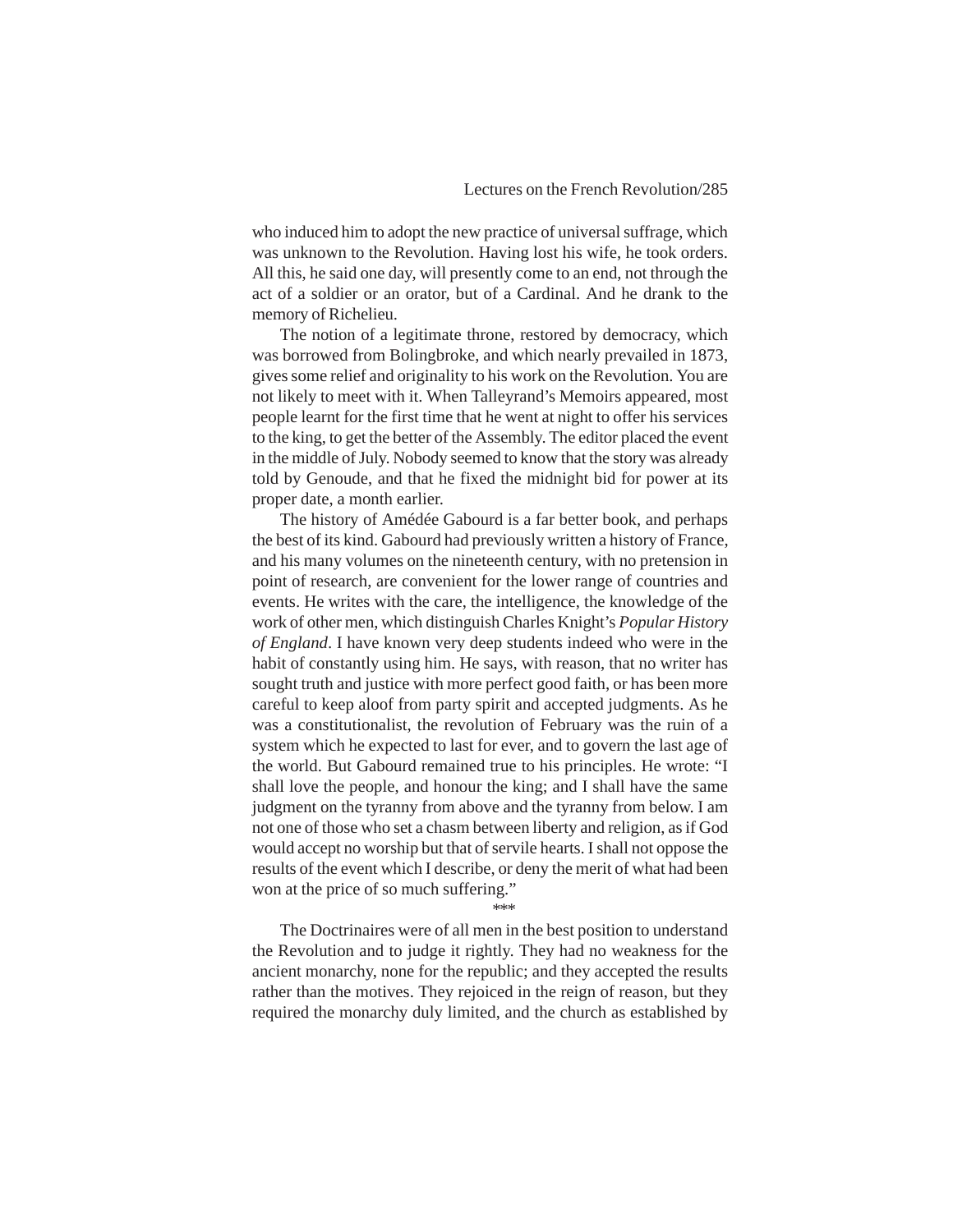the Concordat, in order to resume the chain of history and the reposing influence of custom. They were the most intellectual group of statesmen in the country; but, like the Peelites, they were leaders without followers, and it was said of them that they were only four, but pretended to be five, to strike terror by their number. Guizot, the greatest writer among them, composed, in his old age, a history of France for his grandchildren. It was left incomplete, but his discourses on the Revolution, the topic he had thought about all his life, were edited by his family. These tales of a grandfather are not properly his work, and, like the kindred and coequal lectures of Niebuhr, give approximately the views of a man so great that it is a grief not to possess them in authentic form.

Instead of Guizot, our Doctrinaire historian is Barante. He had the distinction and the dignity of his friends, their book learning, and their experience of public affairs; and his work on the dukes of Burgundy was praised, in the infancy of those studies, beyond its merit. In early life he had assisted Madame de la Rochejaquelein to bring out her Memoirs. His short biography of Saint Priest, Minister of the Interior in the first revolutionary year, is a singularly just and weighty narrative. After 1848 he published nine volumes on the Convention and the Directory. Like the rest of his party, Barante had always acknowledged the original spirit of the Revolution as the root of French institutions. But the movement of 1848, directed as it was against the Doctrinaires, against their monarchy and their ministry, had much developed the conservative element which was always strong within them.

In those days Montalembert succeeded Droz at the Academy, and took the opportunity to attack, as he said, not 1793 but 1789. He said that Guizot, the most eloquent of the immortals, had not found a word to urge in reply. On this level, and in opposition to the revival of Jacobin ideas and the rehabilitation of Jacobin character, Barante composed his work. It was a great occasion, as the tide had been running strongly the other way; but the book, coming from such a man, is a disappointment. In the trial of the king adverse points are slurred over, as if a historian could hold a brief. A more powerful writer of conservative history appeared about the same time in Heinrich von Sybel.

\*\*\*

About the middle of the fifties, when Sybel's earlier volumes were coming out, the deeper studies began in France with Tocqueville. He was the first to establish, if not to discover, that the Revolution was not simply a break, a reversal, a surprise, but in part a development of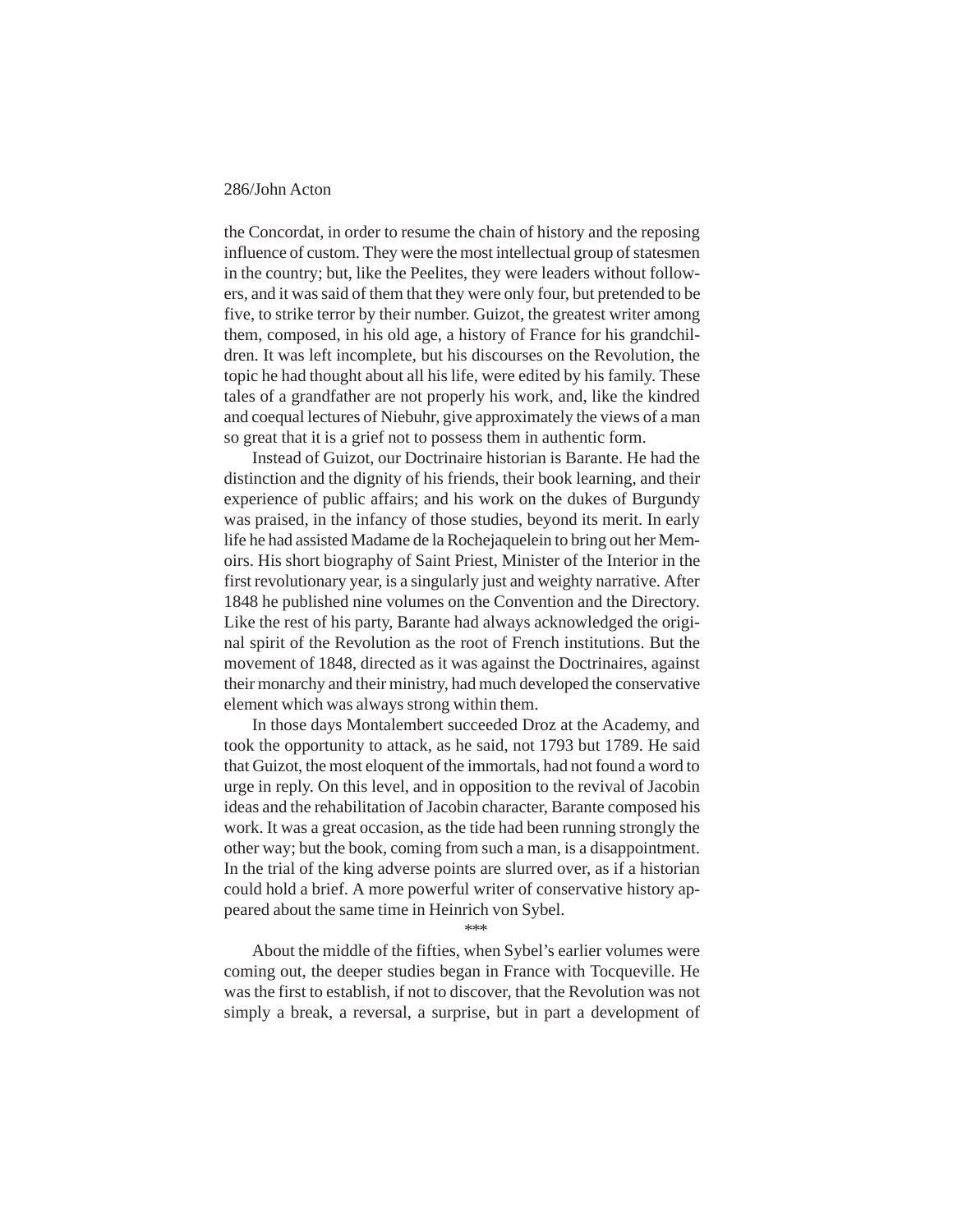tendencies at work in the old monarchy. He brought it into closer connection with French history, and believed that it had become inevitable, when Lewis XVI ascended the throne, that the success and also the failure of the movement came from causes that were at work before. The desire for political freedom was sincere but adulterated. It was crossed and baffled by other aims. The secondary and subordinate liberties embarrassed the approach to the supreme goal of self-government. For Tocqueville was a Liberal of the purest breed a Liberal and nothing else, deeply suspicious of democracy and its kindred, equality, centralisation and utilitarianism. Of all writers he is the most widely acceptable, and the hardest to find fault with. He is always wise, always right, and as just as Aristides. His intellect is without a flaw, but it is limited and constrained. He knows political literature and history less well than political life; his originality is not creative, and he does not stimulate with gleams of new light or unfathomed suggestiveness.

Two years later, in 1858, a work began to appear which was less new and less polished than Tocqueville's, but is still more instructive for every student of politics. Duvergier de Hauranne had long experience of public life. He remembered the day when he saw Cuvier mount the tribune in a black velvet suit and speak as few orators have spoken, and carry the electoral law which was the Reform Bill of 1817. Having quarrelled with the Doctrinaires, he led the attack which overthrew Guizot, and was one of three on whom Thiers was relying to save the throne, when the king went away in a cab and carried the dynasty with him. He devoted the evening of his life to a history of parliamentary government in France, which extends in ten volumes to 1830, and contains more profound ideas, more political science, than any other work I know in the compass of literature. He analyses every constitutional discussion, aided by much confidential knowledge, and the fullest acquaintance with pamphlets and leading articles. He is not so much at home in books; but he does not allow a shade of intelligent thought or a valid argument to escape him. During the Restoration, the great controversy of all ages, the conflict between reason and custom was fought out on the higher level. The question at that time was not which of the two should prevail, but how they should be reconciled, and whether rational thought and national life could be made to harmonise. The introductory volume covers the Revolution, and traces the progress and variation of views of government in France, from the appearance of Sieyès to the elevation of Napoleon.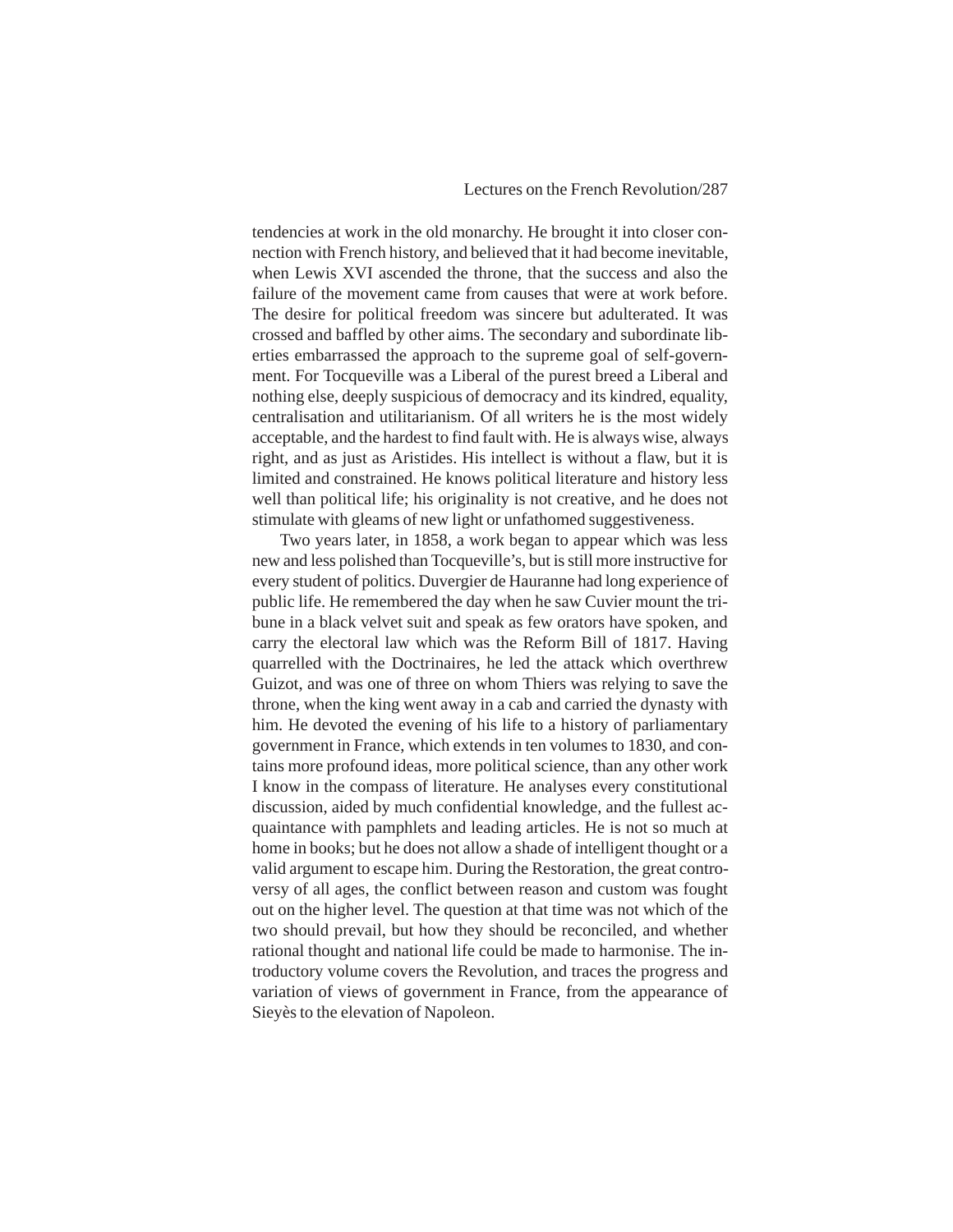Laboulaye was a man of like calibre and measure ments, whom Waddington, when he was minister, called the true successor of Tocqueville. Like him he had saturated himself with American ideas, and like him he was persuaded that the revolutionary legacy of concentrated power was the chief obstacle to free institutions. He wrote, in three small volumes, a history of the United States, which is a most intelligent abstract of what he had Jearnt in Bancroft and Ilildreth. He wrote with the utmost lucidity and definiteness, and never darkened counsel with Prevaricating eloquence, so that there is no man from whom it is so easy and so agreeable to learn. His lectures on the early days of the Revolution were published from time to time in a review, and, I believe, have not been collected. Laboulaye was a scholar as well as a statesman, and always knew his subject well, and as a guide to the times we can have none more helpful than his unfinished course.

\*\*\*

The event of the English competition is the appearance of Carlyle. After fifty years we are still dependent on him for Cromwell, and in Past and Present he gave what was the most remarkable piece of historical thinking in the language. But the mystery of investigation had not been revealed to him when he began his most famous book. He was scared from the Museum by an offender who sneezed in the Reading Room. As the French pamphlets were not yet catalogued, he asked permission to examine them and to make his selection at the shelves on which they stood. He complained that, having applied to a respectable official, he had been refused. Panizzi, furious at being described as a respectable official, declared that he could not allow the library to be pulled about by an unknown man of letters. In the end, the usual modest resources of a private collection satisfied his requirements. But the vivid gleam, the mixture of the sublime with the grotesque, make other opponents forget the impatient verdicts and the poverty of settled fact in the volumes that delivered our fathers from thraldom to Burke. They remain one of those disappointing storm-clouds that give out more thunder than lightning.

\*\*\*

The proof of advancing knowledge is the improvement in compendiums and school books. There are three which must be mentioned. In the middle of the century Lavallée wrote a history of France for his students at the Military College. Quoting Napoleon's remark, that the history of France must be in four volumes or in a hundred, he pronounces in favour of four. During a generation his work passed for the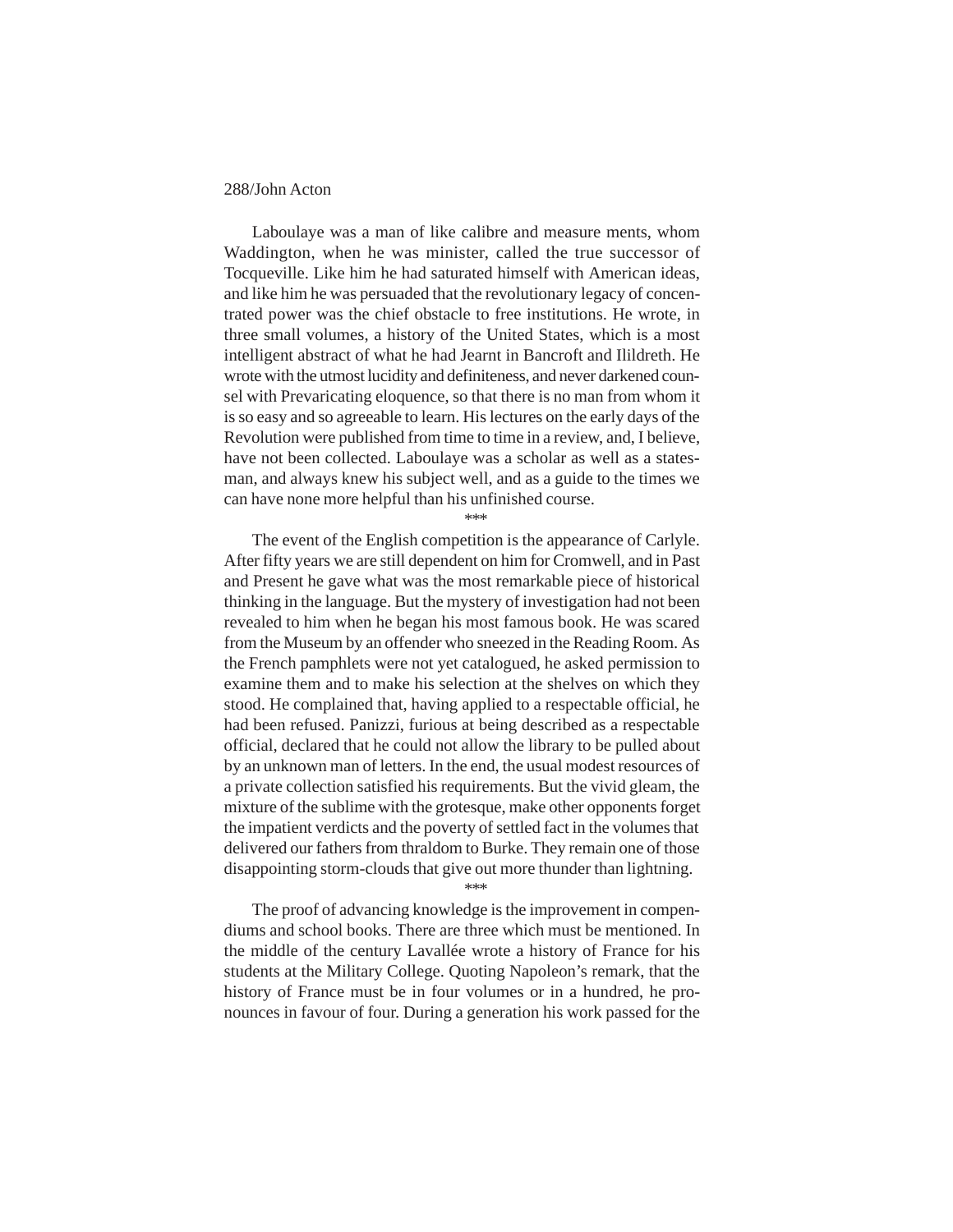best of its kind. Being at St. Cyr, once the famous girls' school, for which Racine composed his later tragedies, he devoted many years to the elucidation of Madame de Maintenon, and the recovery of her interpolated letters. His Revolution is contained in 230 pages of his fourth volume. There is an abridgment of the like moderate dimensions by Carnot. He was the father of the President, and the son of the organiser of victory, who, in 1815, gave the memorable advice to Napoleon that, if he made a rush at the English, he would find them scattered and unprepared. He was a militant republican, editor of the Memoirs of his father, of Grégoire, and of Barère, and M. Aulard praises his book, with the sympathy of a co-religionist, as the best existing narrative. Other good republicans prefer what Henri Martin wrote in continuation of his history of France. I should have no difficulty in declaring that the seventh volume of the French history by Dareste is superior to them all; and however far we carry the process of selection and exclusion, I would never surrender it.

We have seen that there are many able works on either side, and two or three that are excellent. And there are a few sagacious and impartial men who keep the narrow path between them: Tocqueville for the origin, Droz and Laboulaye for the decisive period of 1789, Duvergier de Hauranne for all the political thinking, Dareste for the great outline of public events, in peace and war. They amount to no more than five volumes, and are less than the single Thiers or Michelet, and not half as long as Louis Blanc. We can easily read them through; and we shall find that they have made all things clear to us, that we can trust them, and that we have nothing to unlearn. But if we confine ourselves to the company of men who steer a judicious middle course, with whom we find that we can agree, our wisdom will turn sour, and we shall never behold parties in their strength. No man feels the grandeur of the Revolution till he reads Michelet, or the horror of it without reading Taine. But I have kept the best for the end, and will speak of Taine, and two or three more who rival Taine, next week.

After much partial and contentious writing, sagacious men attained a reasonable judgment on the good and evil, the truth and error, of the Revolution. The view established by constitutional royalists, like Duvergier de Hauranne, and by men equidistant from royalist or republican exclusiveness, such as Tocqueville and Laboulaye, was very largely shared by intelligent democrats, more particularly by Lanfrey,

\*\*\*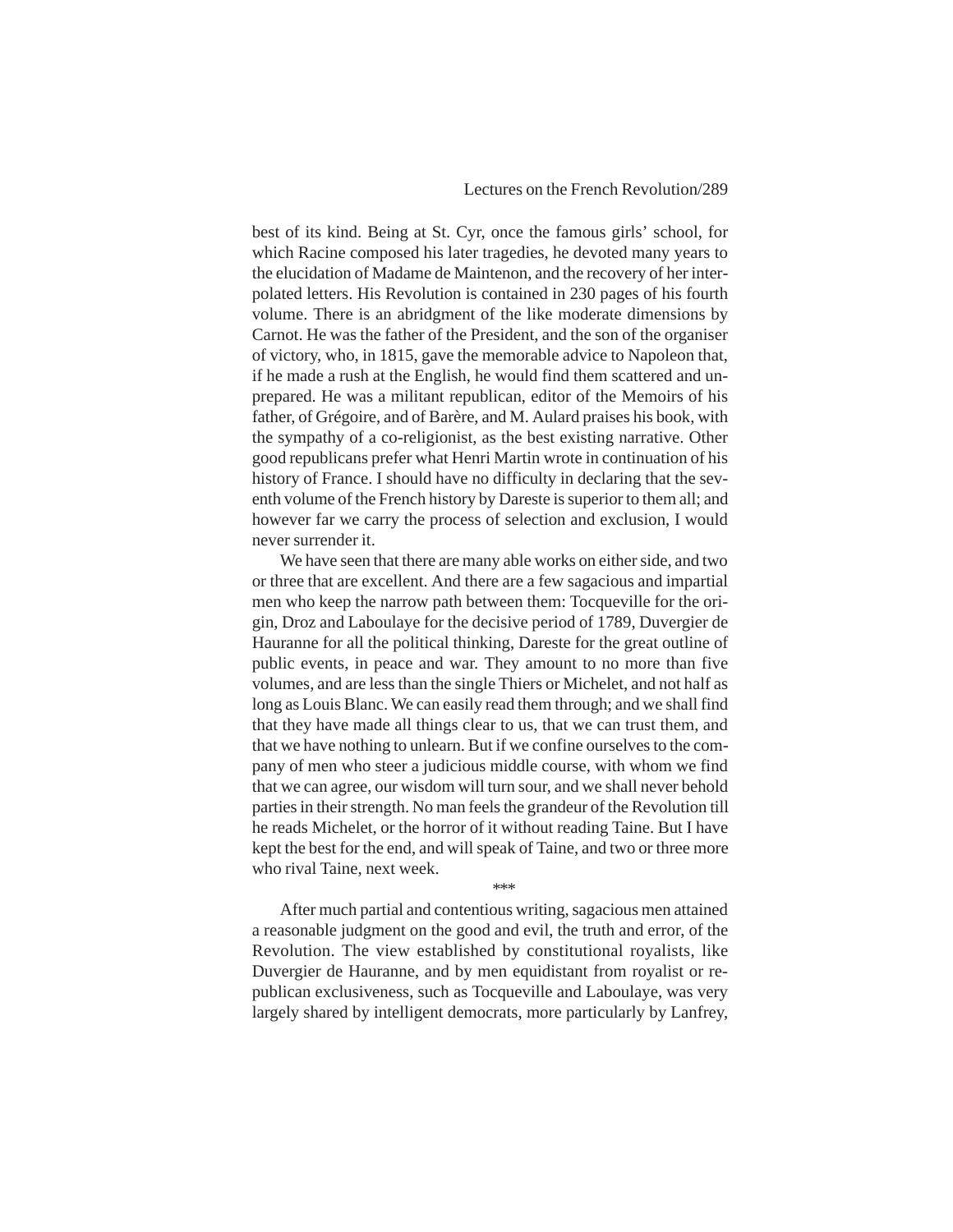and by Quinet in his two volumes on the genius of the Revolution. At that time, under the Second Empire, there was nothing that could be called an adequate history. The archives were practically unexplored, and men had no idea of the amount of labour serious exploration implies. The first writer who produced original matter from the papers of the Paris Commune was Mortimer Ternaux, whose eight volumes on the Reign of Terror came out between 1862 and 1880. What he revealed was so decisive that it obliged Sybel to rewrite what he had written on the scenes of September

When I describe the real study of the Revolution as beginning with Tocqueville and Ternaux, I mean the study of it in the genuine and official sources. Memoirs, of course, abounded. There are more than a hundred. But memoirs do not supply the certainty of history. Certainty comes with the means of control, and there is no controlling or testing memoirs without the contemporary document Down to the middle of the century, private letters and official documents were rare. Then, in the early summer of 1851, two important collections appeared within a few weeks of each other.

First came the Memoirs of Mallet du Pan, a liberal, independent, and discerning observer, whom, apart from the gift of style, Taine compares to Burke, and who, like Burke, went over to the other side.

This was followed by Mirabeau's Secret Correspondence with the Court. His prevarication and double-dealing as a popular leader in the pay of the king had long been known. At least twenty persons were in the secret. One man, leaving Paris hurriedly, left one paper, the most important of all, lying about in his room. Unmistakable allusions were found among the contents of the Iron Chest. One of the ministers told the story in his Memoirs, and a letter belonging to the series was printed in 1827. La Marck, just before his death, showed the papers to Montigny, who gave an account of them in his work on Mirabeau, and Droz moreover knew the main facts from Malouet when he wrote in 1842. For us the interest of the publication lies not in the exposure of what was already known, but in the details of his tortuous and ingenious policy during his last year of life, and of his schemes to save the king and the constitution. For the revolutionary party, the posthumous avowal of so much treachery was like the story of the monk who, dying with the fame of a saint, rose under the shroud during the funeral service, and confessed before his brethren that he had lived and died an unrepentant hypocrite.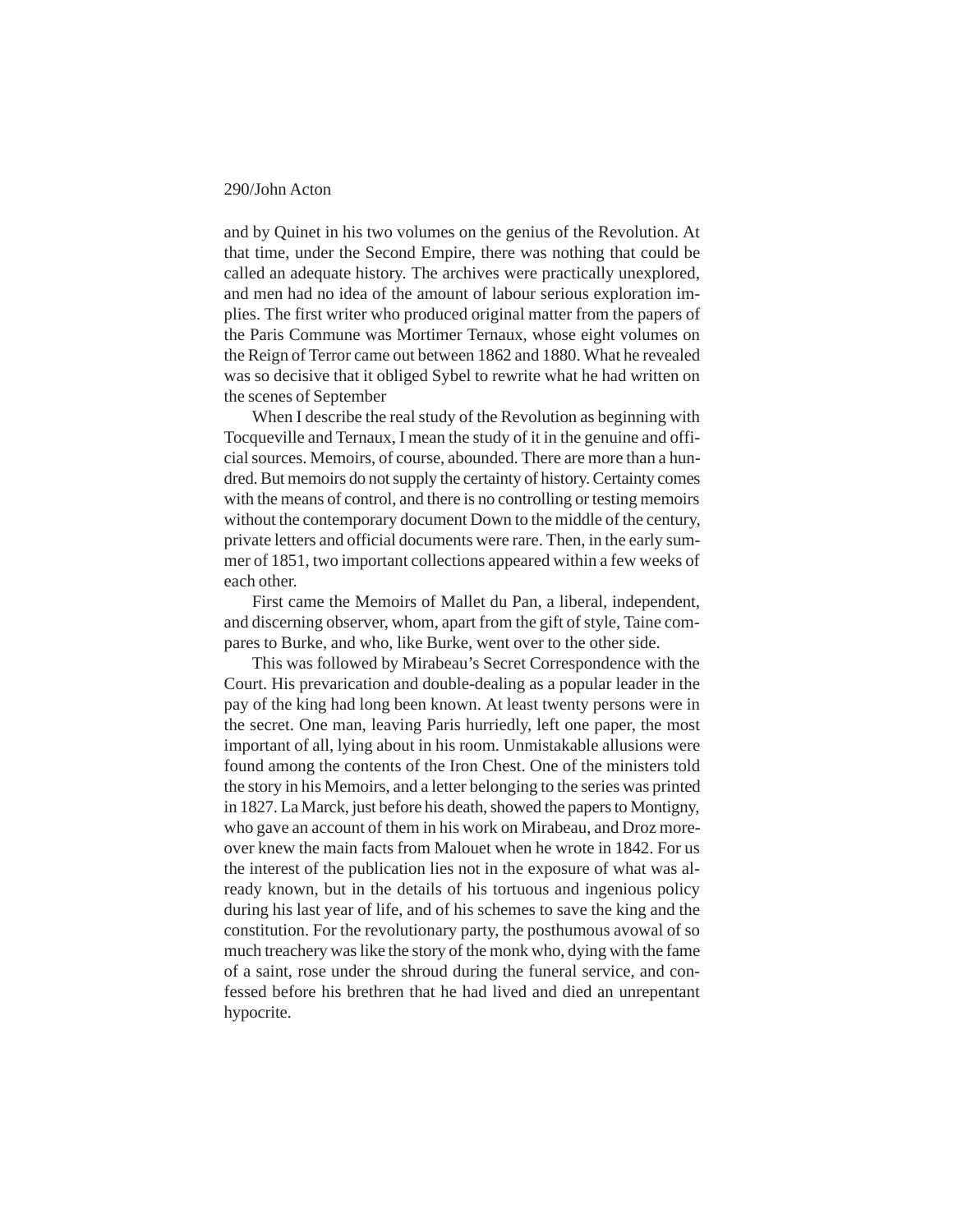# Lectures on the French Revolution/291

Still, no private papers could make up for the silence of the public archives; and the true secrets of government, diplomacy and war, remained almost intact until 1865. The manner in which they came to be exhumed is the most curious transaction in the progress of revolutionary history. It was a consequence of the passion for autographs and the collector's craze. Seventy thousand autographs were sold by auction in Paris in the twenty-eight years from 1822 to 1850. From the days of the Restoration no letters were more eagerly sought and prized than those of the queen. Royalist society regarded her as an august, heroic, and innocent victim, and attributed the ruin of the monarchy to the neglect of her high-minded counsels. It became a lucrative occupation to steal letters that bore her signature, in order to sell them to wealthy purchasers. Prices rose steadily. A letter of the year 1784, which fetched fiftytwo francs in 1850, was sold for one hundred and seven in 1857, and for one hundred and fifty in 1861. In 1844 one was bought for two hundred francs, and another for three hundred and thirty. A letter to the Princess de Lamballe, which fetched seven hundred francs in 1860, went up to seven hundred and sixty in 1865, when suspicion was beginning to stir. In all, forty-one letters from the queen to Mine. de Lamballe have been in the market, and not one of them was genuine. When it became worth while to steal, it was still more profitable to forge, for then there was no limit to the supply.

In her lifetime the queen was aware that hostile émigrés imitated her hand. Three such letters were published in 1801 in a worthless book called Madame de Lamballe's Memoirs. Such forgeries came into the market from the year 1822. The art was carried to the point that it defied detection, and the credulity of the public was insatiable. In Germany a man imitated Schiller's writing so perfectly that Schiller's daughter bought his letters as fast as they could be produced. At Paris the nefarious trade became active about 1839.

On March 15, 1861, a facsimilist, Betbeder, issued a challenge, undertaking to execute autographs that it would be impossible to detect, by paper, ink, handwriting, or text. The trial came off in the presence of experts, and in April 1864 they pronounced that his imitations could not be distinguished from originals. In those days there was a famous mathematician whose name was Chasles. He was interested in the history of geometry, and also in the glory of France, and a clever genealogist saw his opportunity. He produced letters from which it appeared that some of Newton's discoveries had been anticipated by Frenchmen who had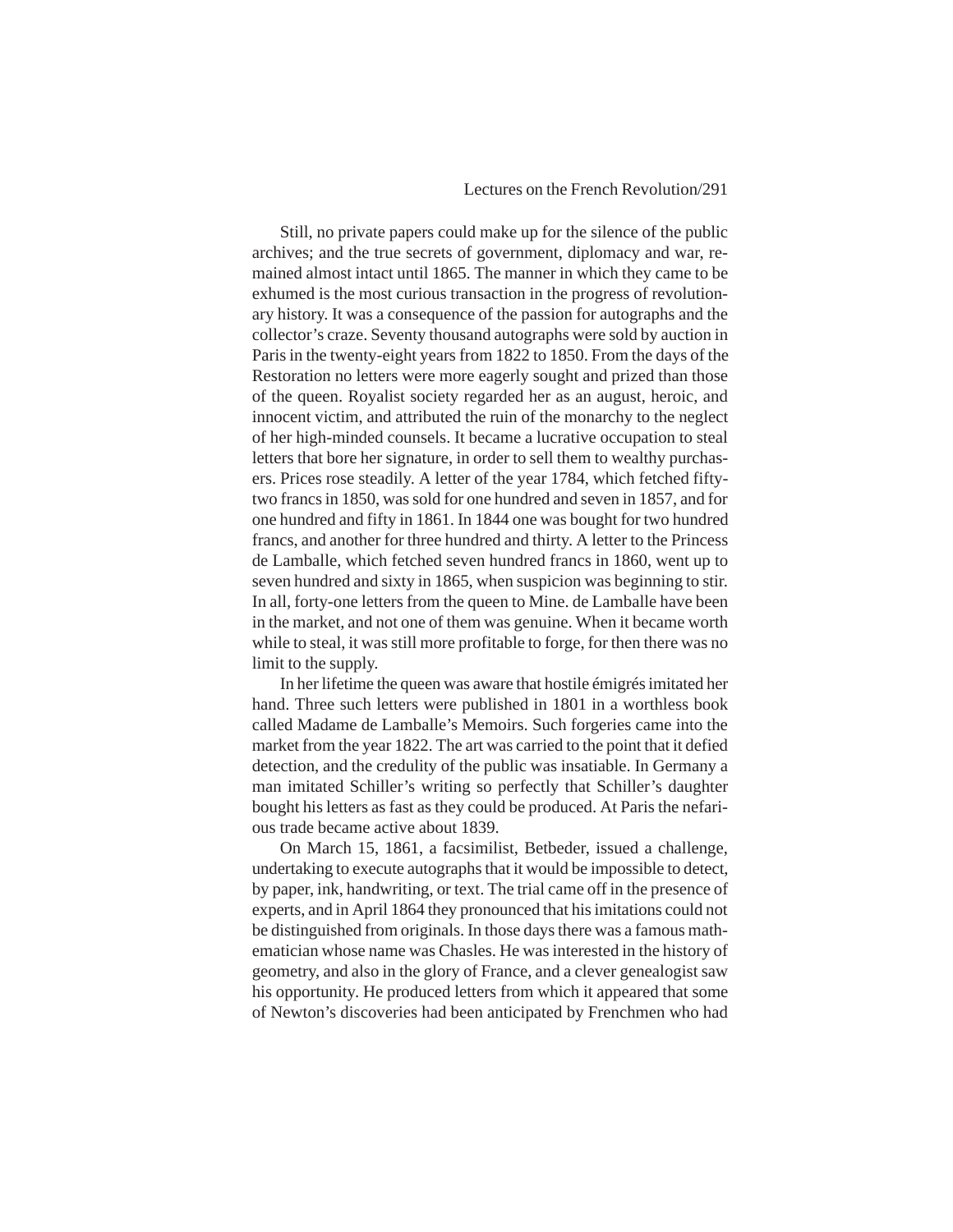been robbed of their due fame. M. Chasles bought them, with a patriotic disregard for money; and he continued to buy, from time to time, all that the impostor, Vram Lucas, offered him. He laid his documents before the Institute, and the Institute declared them genuine. There were autograph letters from Alexander to Aristotle, from Caesar to Vercingetorix, from Lazarus to St. Peter, from Mary Magdalen to Lazarus. The fabricator's imagination ran riot, and he produced a fragment in the handwriting of Pythagoras, showing that Pythagoras wrote in bad French. At last other learned men, who did not love Chasles, tried to make him understand that he had been befooled. When the iniquity came to light, and the culprit was sent to prison, he had flourished for seven years, had made several thousand pounds, and had found a market for 27,000 unblushing forgeries.

About the time when this mysterious manufacture was thriving, Count Hunolstein bought one hundred and forty- eight letters from Marie Antoinette, of a Paris dealer, for £3400, and he published them in June 1864. Napoleon III. and the Empress Eugénie, whose policy it was to conciliate legitimists whom the Italian Revolution offended, exhibited a cultivated interest in the memory of the unhappy queen; and it happened that a high official of their Court, M. Feuillet de Conches, was zealous in the same cause. He began his purchases as early as 1830, and had obtained much from the Thermidorean, Courtois, who had had Robespierre's papers in his hands. Wachsmuth, who went to Paris in 1840 to prepare his historical work, reported in German reviews on the value of Feuillet's collection; and in 1843 he was described as the first of French autographophiles the term is not of my coining. It was known that he meditated a publication on the royal family. He travelled all over Europe, and was admitted to make transcripts and facsimiles in many places that were jealously guarded against intruders. His first volume appeared two months later than Hunolstein's, and his second in September. During that summer and autumn royalism was the fashion, and enjoyed a season of triumph. Twenty-four letters were common to both collections; and as they did not literally agree, troublesome people began to ask questions.

The one man able to answer them was Arneth, then deputy keeper of the archives at Vienna, who was em- ployed laying down the great history of Maria Theresa that has made him famous. For the letters written by Marie Antoinette to her mother and her family had been religiously preserved, and were in his custody. Before the end of the year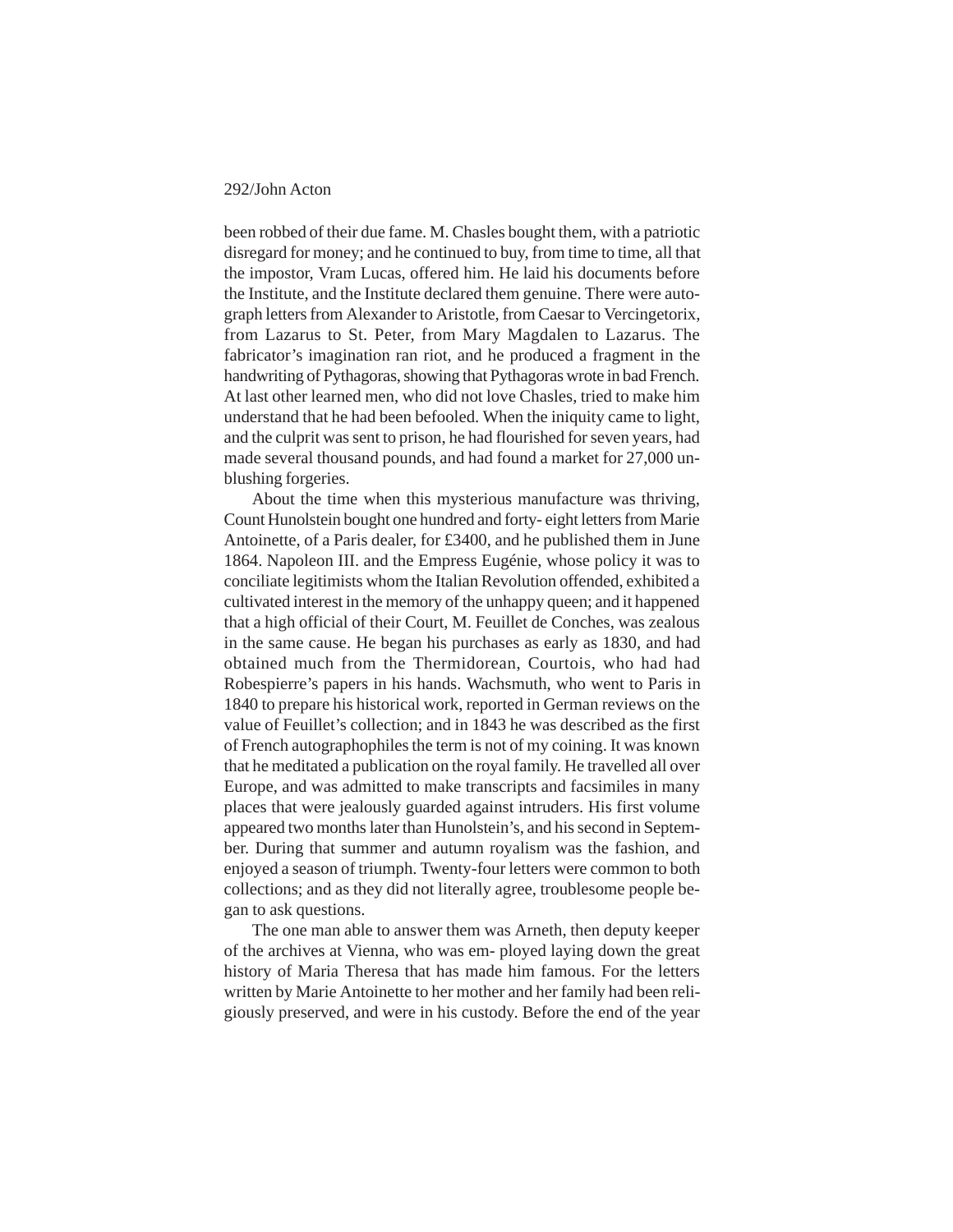Arneth produced the very words of the letters, as the Empress received them; and then it was discovered that they were quite different from those which had been printed at Paris.

An angry controversy ensued, and in the end it became certain that most of Hunolstein's edition, and part of Feuillet's, was fabricated by an impostor. It was whispered that the supposed originals sold by Charavay, the dealer, to Hunolstein came to him from Feuillet de Conches. Sainte Beuve, who had been taken in at first, and had applauded, thereupon indignantly broke off his acquaintance, and published the letter in which he did it. Feuillet became more wary. His four later volumes are filled with matter of the utmost value; and his large collection of the illegible autographs of Napoleon were sold for £1250 and are now at The Durdans.

It is in this way that the roguery of a very dexterous thief resulted in the opening of the imperial archives, in which the authentic records of the Revolution are deposited. For the emperors, Joseph and Leopold, were the queen's brothers; her sister was regent in the Low Countries, the family ambassador was in her confidence, and the events that brought on the great war, and the war itself, under Clerfayt, Coburg, and the Archduke Charles, can be known there and there only. Once opened, Arneth never afterwards allowed the door to be closed on students. He published many documents himself, he encouraged his countrymen to examine his treasures, and he welcomed, and continues to welcome, the scholars of Berlin. Thirty or forty volumes of Austrian documents, which were brought to light by the act of the felonious Frenchman, constitute our best authority for the inner and outer history of the Revolution, and of the time that preceded it.

The French Foreign Office is less communicative. The papers of their two ablest diplomatists, Barthélemy and Talleyrand, have been made public, besides those of Fersen, Maury, Vaudreuil, and many émigrés; and the letters of several deputies to their constituents are now coming out.

Next to the Austrian, the most valuable of the diplomatists are the Americans, the Venetians, and the Swede, for he was the husband of Necker's illustrious daughter. This change in the centre of gravity which went on between 1865 and 1885 or 1890, besides directing renewed attention to international affairs, considerably reduced the value of the memoirs on which the current view of our history was founded. For memoirs are written afterwards for the world, and are clever, apolo-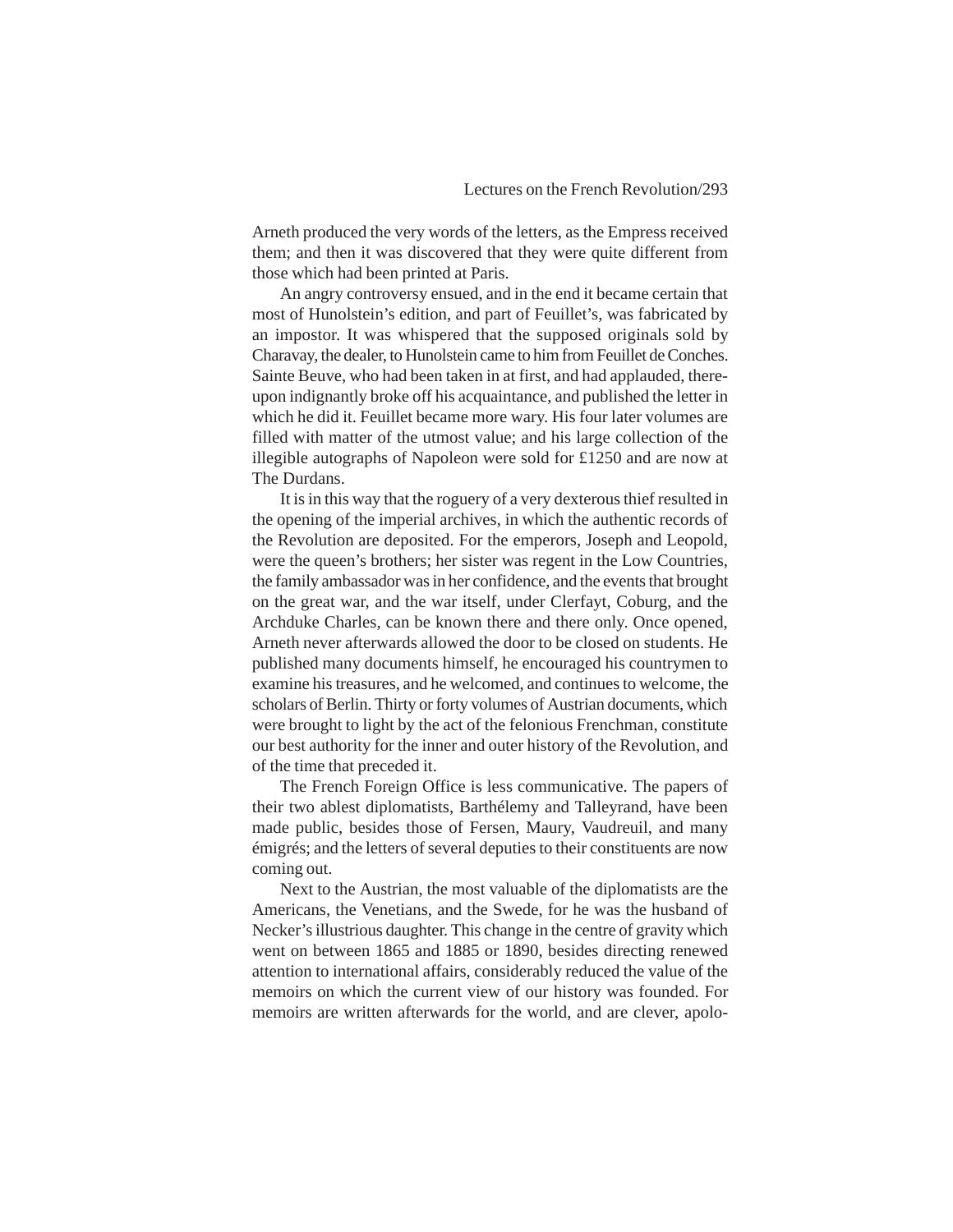getic, designing and deceitful. Letters are written at the moment, and are confidential, and therefore they enable us to test the truth of the memoirs. In the first place, we find that many of them are not authentic, or are not by the reputed author. What purports to be the memoirs of Prince Hardenberg is the composition of two well-informed men of letters, Beauchamp and d'Allouville. Beauchamp also wrote the book known as the Memoirs of Foucki. Those of Robespierre are by Reybaud, and those of Barras by Rousselin. Roche wrote the memoirs of Levasseur de la Sarthe, and Lafitte those of Fleury. Cléry, the king's confidential valet, left a diary which met with such success that somebody composed his pretended memoirs. Six volumes attributed to Sanson, the executioner, are of course spurious.

When Weber's *Memoirs* were republished in the long collection of Baudoin, Weber protested and brought an action. The defendant denied his claim, and produced evidence to prove that the three first chapters are by Lally Tollendal. It does not always follow that the book is worthless because the title-page assigns it to a man who is not the author. The real author very often is not to be trusted. Malouet is one of those men, very rare in history, whose reputation rises the more we know him; and Dumont of Geneva was a sage observer, the confidant, and often the prompter, of Mirabeau. Both are misleading, for they wrote long after, and their memory is constantly at fault. Dumouriez wrote to excuse his defection, and Talleyrand to cast a decent veil over actions which were injurious to him at the Restoration. The Necker family are exasperating, because they are generally wrong in their dates. Madame Campan wished to recover her position, which the fall of the Empire had ruined. Therefore some who had seen her manuscript have affirmed that the suppressed passages were adverse to the queen; for the same reason that, in the Fersen correspondence, certain expressions are omitted and replaced by suspicious asterisks. Ferrières has always been acknowledged as one of the most trustworthy witnesses. It is he who relates that, at the first meeting after the oath, the deputies were excluded from the tennis-court in order that the Count d'Artois might play a match. We now find, from the letters of a deputy recently published, that the story of this piece of insolence is a fable. The clergy had made known that they were coming, and it was thought unworthy of such an occasion to receive a procession of ecclesiastics in a tennis-court; so the deputies adjourned to a neighbouring church.

Montlosier, who was what Burke called a man of honour and a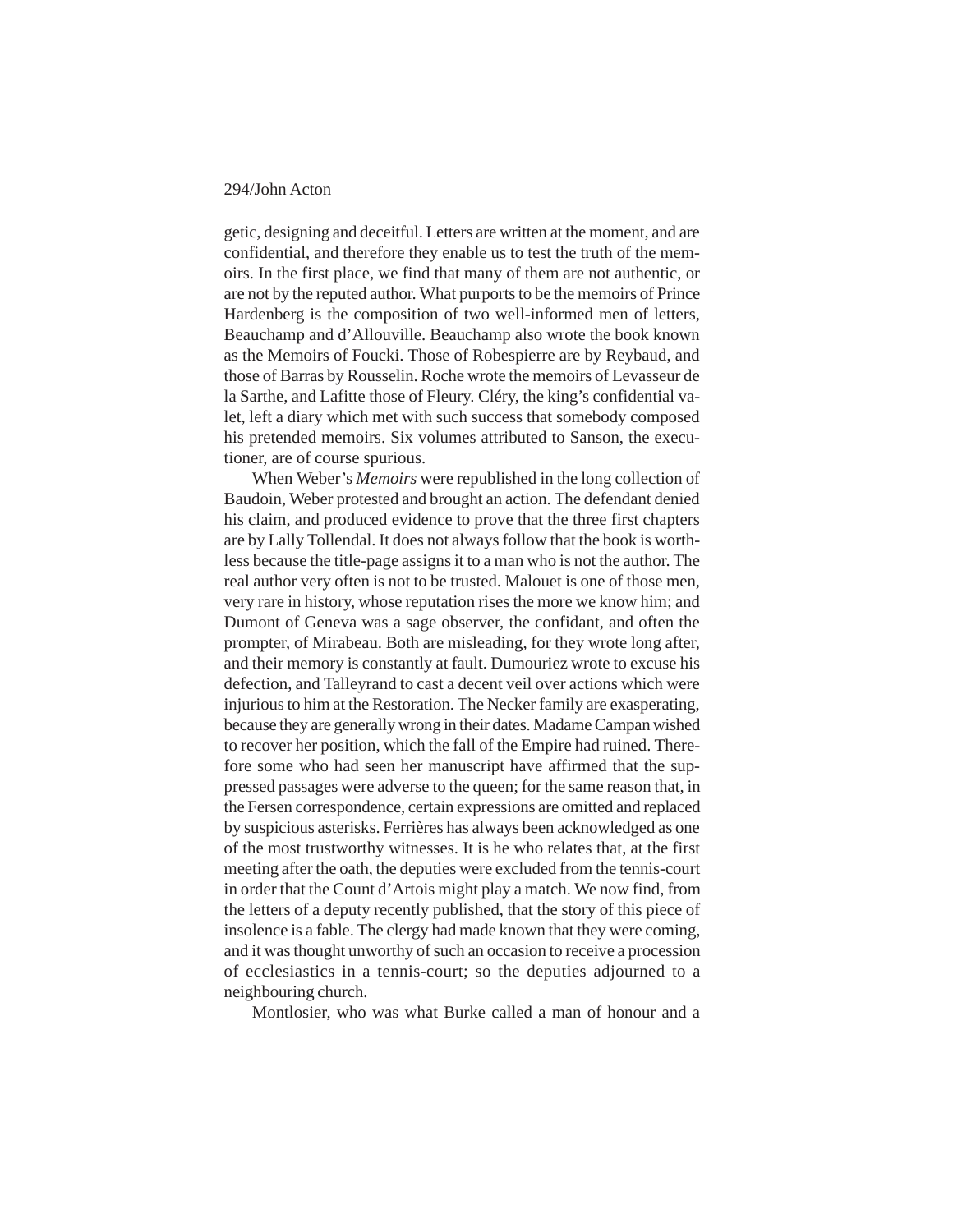cavalier, tells us that his own colleague from Auvergne was nearly killed in a duel, and kept his bed for three months. Biauzat, the fellow-townsman of the wounded man, writes home that he was absent from the Assembly only ten days. The point of the matter is that the adversary whose hand inflicted the wound was Montlosier himself.

The narrative which Madame Roland drew up in prison, as an appeal to posterity, is not a discreet book, but it does not reveal the secret of her life. It came out in 1863, when three or four letters were put up for sale at auction, and when, shortly after, a miniature, with something written on it, was found amid the refuse of a greengrocer's shop. They were the letters of Madame Roland, which Buzot had sent to a place of safety before he went out and shot himself; and the miniature was her portrait, which he had worn in his flight.

Bertrand, the Minister of Marine, relates that the queen sent to the emperor to learn what he would do for their deliverance, and he publishes the text of the reply which came back. For a hundred years that document has been accepted as the authentic statement of Leopold's intentions. It was the document which the messenger brought back, but not the reply which the emperor gave. That reply, very different from the one that has misled every historian, was discovered by Arneth, and was published two years ago by Professor Lenz, who lectures on the Revolution to the fortunate students of Berlin. Sybel inserted it in his review, and rewrote Lenz's article, which upset an essential part of his own structure.

The Marquis de Bouillé wrote his recollections in 1797, to clear himself from responsibility for the catastrophe of Varennes. The correspondence, preserved among Fersen's papers, shows that the statements in his Memoirs are untrue. He says that he wished the king to depart openly, as Mirabeau had advised; that he recommended the route by Rheims, which the king rejected; and that he opposed the line of military posts, which led to disaster. The letters prove that he advised secret departure, the route of Varennes, and the cavalry escort.

\*\*\*

The general characteristic of the period I am describing has been the breakdown of the Memoirs, and our emancipation from the authority of the writers who depended on them. That phase is represented by the three historians, Sybel, Taine, and Sorel. They distanced their predecessors, because they were able to consult much personal, and much diplomatic, correspondence. They fell short of those who were to come,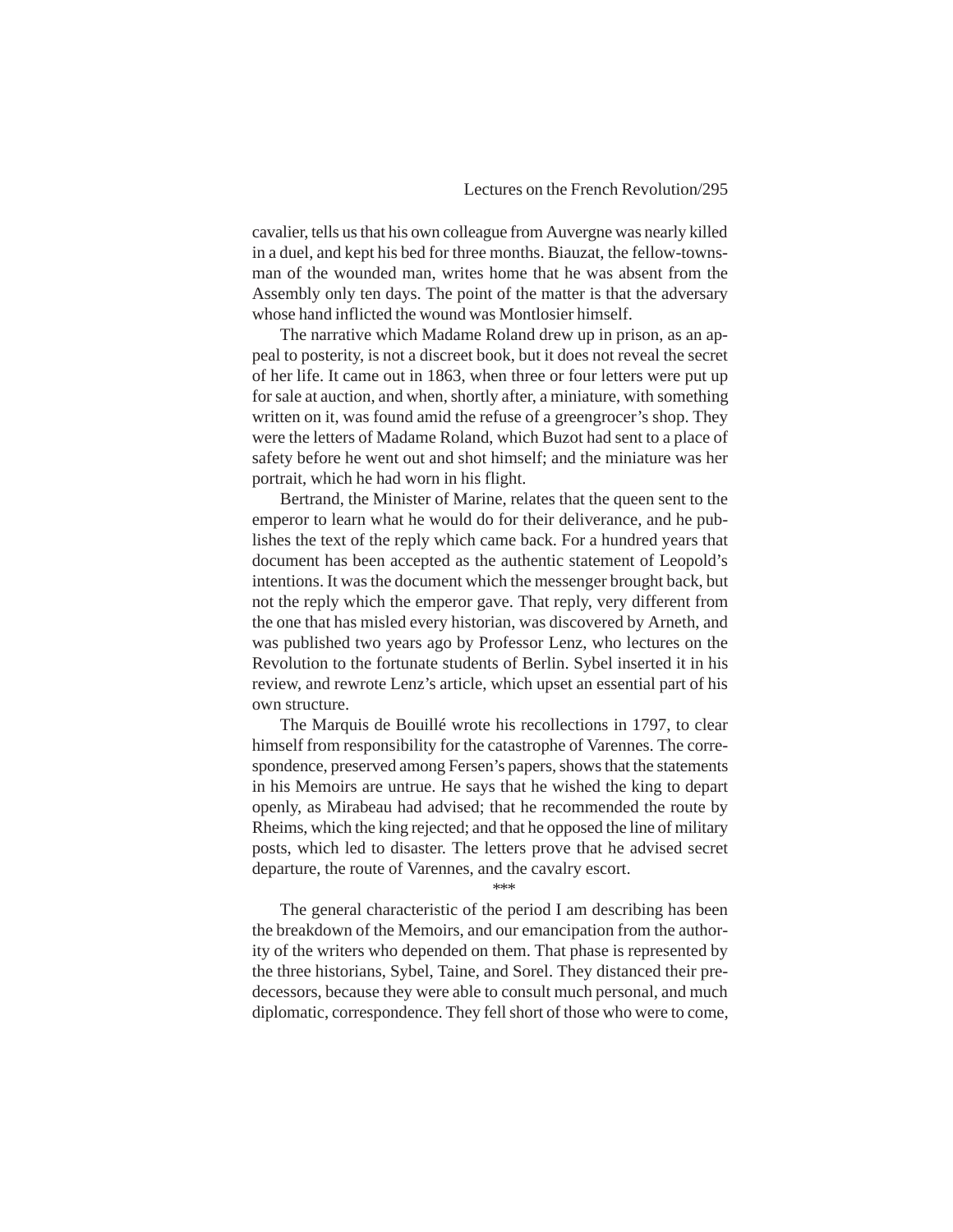because they were wanting in official information.

Sybel was Ranke's pupil, and he had learnt in the study of the Middle Ages, which he disliked, to root out the legend and the fable and the lie, and to bring history within the limits of evidence, in early life he exploded the story of Peter the Hermit and his influence on the Crusades, and in the same capacity it was he who exposed the fabrication of the queen's letters. Indeed he was so sturdy a critic that he scorned to read the fictitious Hardenberg, although the work contains good material. He more than shared the unspiritual temper of the school, and fearing alike the materialistic and the religious basis of history, he insisted on confining it to affairs of state. Having a better eye for institutions than his master, and an intellect adapted to affairs, he was one of the first to turn from the study of texts to modern times and burning questions. In erudition and remote research he fully equalled those who were scholars and critics, and nothing else; but his tastes called him to a different career. He said of himself that he was three parts a politician, so that only the miserable remnant composed the professor. Sybel approached the Revolution through Burke, with essays on his French and Irish policy. He stood firmly to the doctrine that men are governed by descent, that the historic nation prevails invincibly over the actual nation, that we cannot cast off our pedigree. Therefore the growth of things in Prussia seemed to him to be almost normal, and acceptable in contrast with the condition of a people which attempted to constitute itself according to its own ideas. Political theory as well as national antagonism allowed him no sympathy with the French, and no wonder he is generally under-estimated in France. He stands aloof from the meridian of Paris, and meditates high up in Central Europe on the conflagration of 1789, and the trouble it gave to the world in general. The distribution of power in France moves him less than the distribution of power in Europe, and he thinks forms of government less important than expansion of frontier. He describes the fall of Robespierre as an episode in the partition of Poland. His endeavour is to assign to the Revolution its place in international history.

Once it was said, in disparagement of Niebuhr and other historians, that when you ask a German for a black coat he offers you a white sheep, and leaves you to effect the transformation yourself Sybel belongs to a later age, and can write well, but heavily, and without much light or air. His introduction, published in 1853, several years before the volume of Tocqueville, has so much in common with it, that it was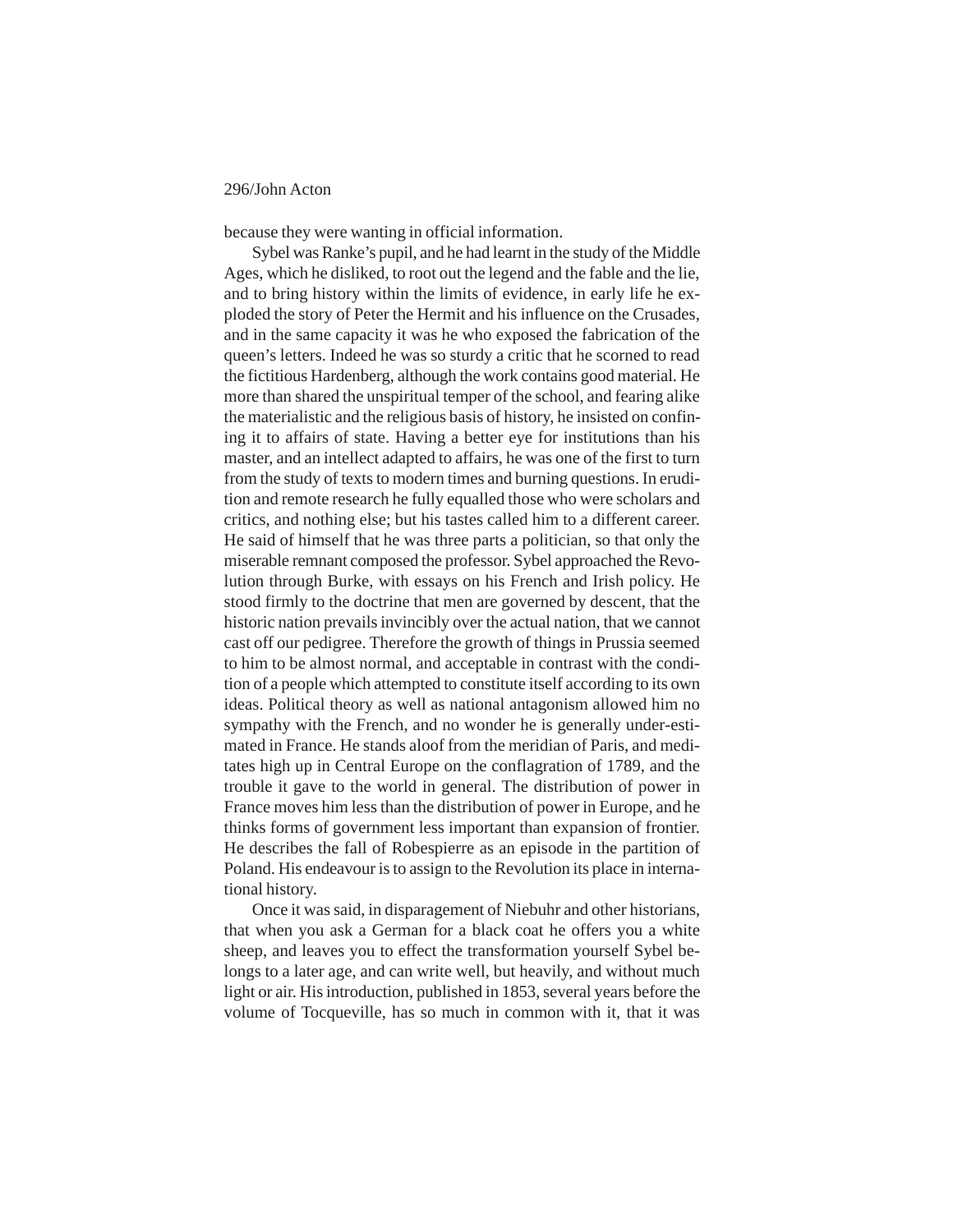suggested that he might have read the earlier article by Tocqueville, which John Mill translated for the *Westminster Review*. But Sybel assured me that he had not seen it. He had obtained access to important papers, and when he became a great public personage, everything was laid open before him. In diplomatic matters he is very far ahead of all other writers, except Sorel. Having been an opposition leader, and what in Prussia is called a Liberal, he went over to Bismarck, and wrote the history of the new German Empire under his inspiration, until the Emperor excluded him from the archives, of which, for many active years, he had been the head. His five volumes, not counting various essays written in amplification or defence, stand, in the succession of histories, by dint of constant revision, at a date near the year 1880. For a time they occupied the first place. In successive editions errors were weeded out as fast as they could be found; and yet, even in the fourth, Mounier, who, as everybody knows, was elected for Dauphiné, is called the deputy from Provence. Inasmuch as he loves neither Thiers nor Sieyès, Sybel declares it absurd to compare, as Thiers has done, the Constitution of 1799 to the British Constitution. In the page alluded to, one of the most thoughtful in the Consulate and Empire, Thiers is so far from putting the work of Sieyès on the British level, that his one purpose is to display the superiority of a government which is the product of much experiment and incessant adaptation to the artificial outcome of political logic.

Sybel's view is that the Revolution went wrong quite naturally, that the new order was no better than the old, because it proceeded from the old, rose from an exhausted soil, and was worked by men nurtured in the corruption of the old régime. He uses the Revolution to exhibit the superiority of conservative and enlightened Germany. And as there is little to say in favour of Prussia, which crowned an inglorious war by an inglorious peace, he produced his effect by piling up to the utmost the mass of French folly and iniquity. And with all its defects, it is a most instructive work. A countryman, who had listened to Daniel Webster's Bunker Hill oration, described it by saying that every word weighed a pound. Almost the same thing might be said of Sybel's history, not for force of language or depth of thought, but by reason of the immense care with which every passage was considered and all the evidence weighed. The author lived to see himself overtaken and surpassed, for internal history by Taine, and for foreign affairs by Sorel.

Taine was trained in the systems of Hegel and Comte, and his fundamental dogma was the denial of free will and the absolute dominion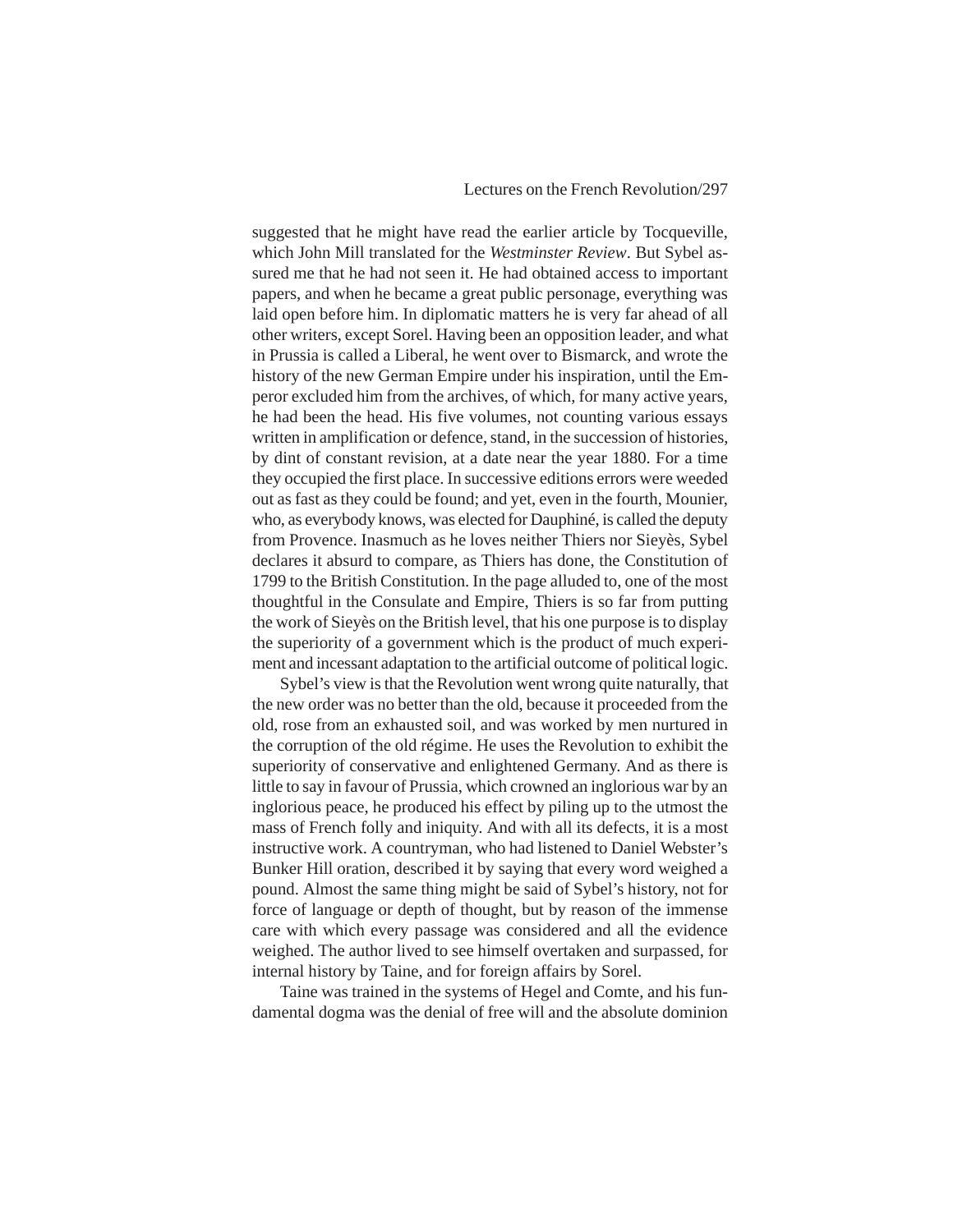of physical causes over the life of mankind. A violent effort to shape the future by intention and design, and not by causes that are in the past, seemed to him the height of folly. The idea of starting fresh, from the morrow of creation, of emancipating the individual from the mass, the living from the dead, was a defiance of the laws of nature. Man is civilised and trained by his surroundings, his ancestry, his nationality, and must be adapted to them. The natural man, whom the Revolution discovered and brought to the surface, is, according to Taine, a vicious and destructive brute, not to be tolerated unless caught young, and perseveringly disciplined and controlled.

Taine is not a historian, but a pathologist, and his work, the most scientific we possess, and in part the most exhaustive, is not history. By his energy in extracting formulas and accumulating knowledge, by the crushing force with which he masses it to sustain conclusions, he is the strongest Frenchman of his time, and his indictment is the weightiest that was ever drawn up. For he is no defender of the Monarchy or of the Empire, and his cruel judgments are not dictated by party. His book is one of the ablest that this generation has produced. It is no substitute for history. The consummate demonstrator, concentrated on the anatomy of French brains, renounces much that we need to be told, and is incompetent as to the literature and the general affairs of Europe. Where Taine failed Sorel has magnificently succeeded, and he has occupied the vacant place both at the Academy and in his undisputed primacy among writers on the Revolution. He is secretary to the Senate, and is not an abstract philosopher, but a politician, curious about things that get into newspapers and attract the public gaze. Instead of investigating the human interior, he is on the look-out across the Alps and beyond the Rhine, writing, as it were, from the point of view of the Foreign Office. He is at his best when his pawns are diplomatists. In the process of home politics, and the development of political ideas, he does not surpass those who went before him. Coming after Sybel, he is somewhat ahead of him in documentary resource. He is more friendly to the principles of the Revolution, without being an apologist, and is more cheerful, more sanguine, and pleasanter to read. A year ago I said that, Sybel and Taine being dead, Sorel is our highest living authority. To-day I can no longer use those words.

On Ranke's ninetieth birthday, Mommsen paid him this compliment: "You are probably the last of the universal historians. Undoubtedly you are the first." This fine saying was double-edged, and intended to dis-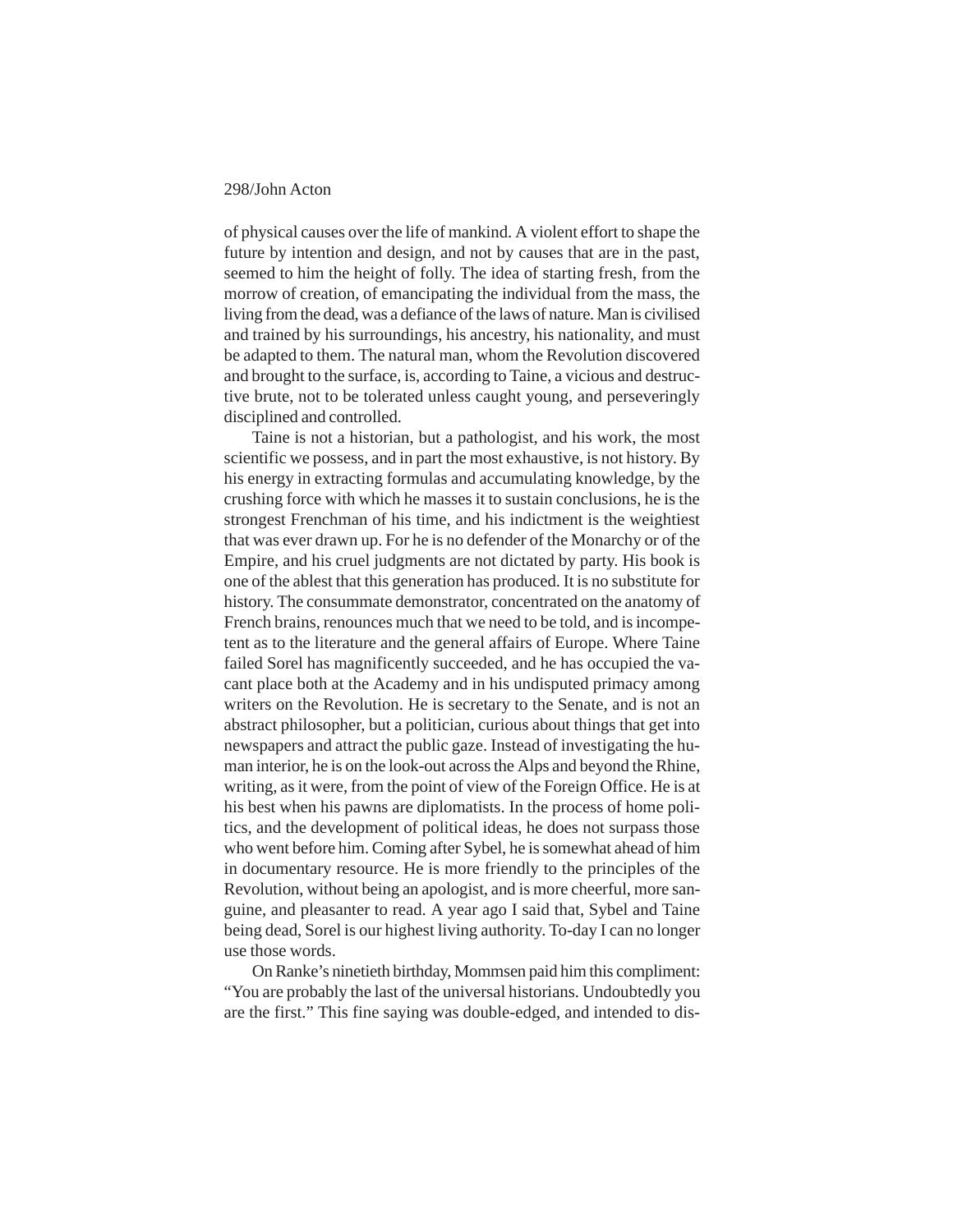# Lectures on the French Revolution/299

parage general histories; but it is with a general history that I am going to conclude what I have to say on the literature of the Revolution. In the eighth volume of the General History, now appearing in France, Aulard gives the political outline of the Revolution. It may be called the characteristic product of the year 1889. When the anniversary came round, for the hundredth time, and found the Republic securely established, and wielding a power never dreamed of by the founders, men began to study its history in a new spirit. Vast pains and vast sums were expended in collecting, arranging, printing, the most authentic and exact information; and there was less violence and partiality, more moderation and sincerity, as became the unresisted victor. In this new school the central figure was M. Aulard. He occupies the chair of revolutionary history at Paris; he is the head of the society for promoting it; the editor of the review, *La Révolution*, now in its thirty-first volume; and he has published the voluminous acts of the Jacobin Club and of the Committee of Public Safety. Nobody has ever known the printed material better than he, and nobody knows the unpublished material so well. The cloven hoof of party preference appears in a few places. He says that the people wrought vengeance after the manner of their kings; and he denies the complicity of Danton in the crimes of September. As Danton himself admitted his guilt to no less a witness than the future king of the French, this is a defiance of a main rule of criticism that a man shall be condemned out of his own mouth. Aulard's narrative is not complete, and lacks detail; but it is intelligent and instructive beyond all others, and shows the standard that has been reached by a century of study.

Where then do we now stand, and what is the elevation that enables us to look down on men who, the other day, were high authorities? We are at the end, or near the end, of the supply of Memoirs; few are known to exist in manuscript. Apart from Spain, we are advanced in respect of diplomatic and international correspondence; and there is abundant private correspondence, from Fersen downwards. But we are only a little way in the movement for the production of the very acts of the government of revolutionary France.

To give you an idea of what that means. Thirty years ago the *Cahiers*, or *Instructions*, of 1789 were published in six large volumes. The editors lamented that they had not found everything, and that a dozen cahiers were missing in four provinces. The new editor, in his two volumes of introduction, knows of 120 instructions that were overlooked by his predecessors in those four regions alone; and he says that there were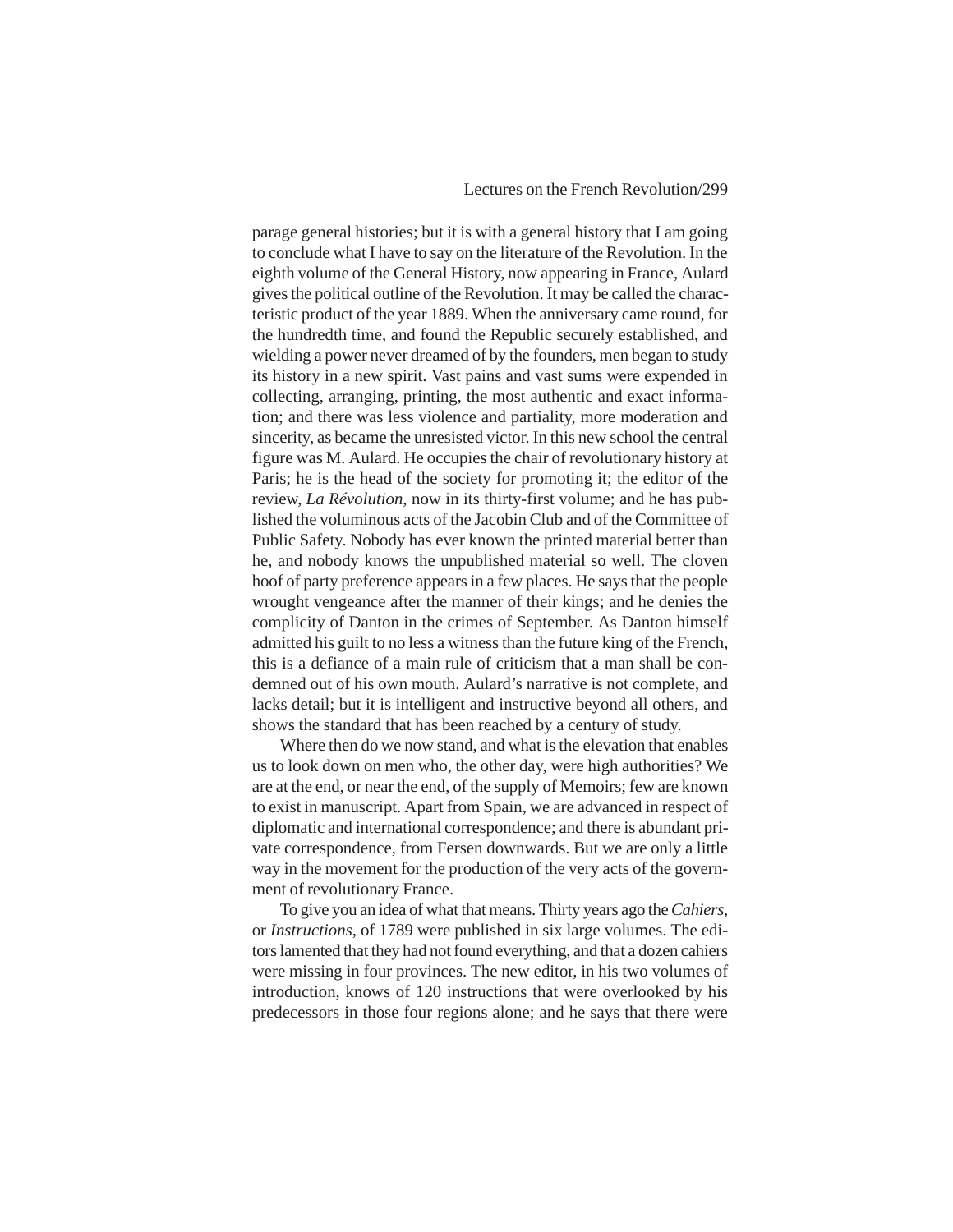50,000 in the whole of France. One collection is coming out on the Elections for Paris, another on the Paris Electors, that is, the body entrusted with the choice of deputies, who thereupon took over the municipal government of the city and made themselves permanent. Then there is the series of the acts of the Commune, of the several governing committees, of the Jacobins, of the war department, and seven volumes on Vendée alone.

In a few years all these publications will be completed, and all will be known that ever can be known. Perhaps some one will then compose a history as far beyond the latest that we possess as Sorel, Aulard, Rambaud, Flammermont are in advance of Taine and Sybel, or Taine and Sybel of Michelet and Louis Blanc; or of the best that we have in English, the three chapters in the second volume of Buckle, or the two chapters in the fifth volume of Lecky. In that golden age our historians will be sincere, and our history certain. The worst will be known, and then sentence need not be deferred. With the fulness of knowledge the pleader's occupation is gone, and the apologist is deprived of his bread. Mendacity depended on concealment of evidence. When that is at an end, fable departs with it, and the margin of legitimate divergence is narrowed.

Don't let us utter too much evil of party writers, for we owe them much. If not honest, they are helpful, as the advocates aid the judge; and they would not have done so well from the mere inspiration of disinterested veracity. We might wait long if we watched for the man who knows the whole truth and has the courage to speak it, who is careful of other interests besides his own, and labours to satisfy opponents, who can be liberal towards those who have erred, who have sinned, who have failed, and deal evenly with friend and foe assuming that it would be possible for an honest historian to have a friend.